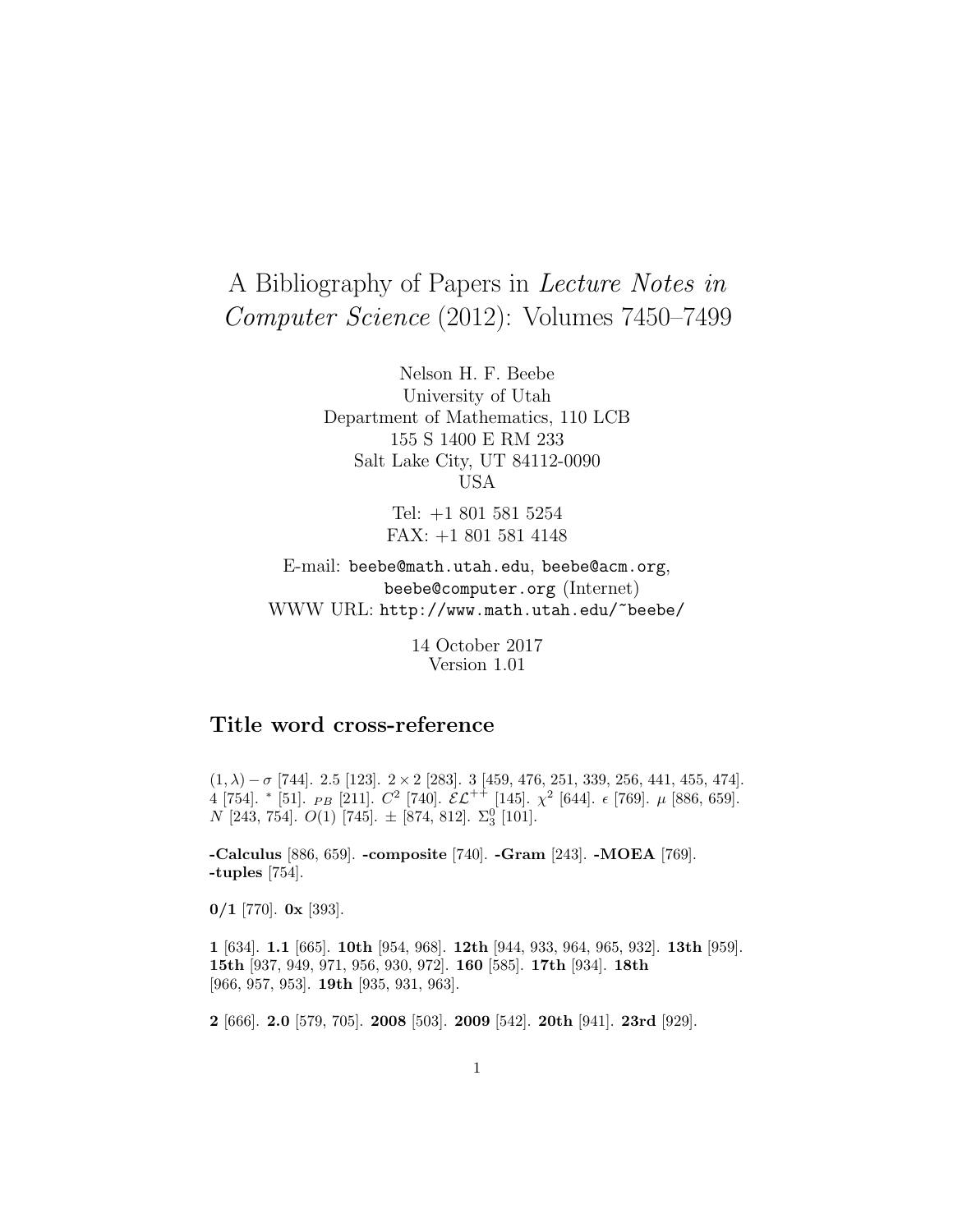**3** [313, 719, 715, 239]. **34th** [950]. **36th** [950]. **37th** [939]. **3GPP** [385].

**5PM** [638]. **5th** [944, 925, 951].

**6DOF** [475]. **6th** [970, 969].

**7th** [943, 952].

**8.9/TC** [940]. **802.11s** [528]. **802.16** [542]. **802.16-2009** [542]. **802.16m** [376]. **8th** [936, 960, 958].

**9th** [955, 942].

**Aardvarks** [295]. **ABC** [206]. **ABC-Miner** [206]. **Abduction** [880]. **ABE** [845]. **Abilities** [264]. **Ability** [257]. **ABS** [845]. **Abstract** [537, 192, 194, 203, 191, 244, 245]. **Abstraction** [196, 68, 407, 83, 193]. **Abstractions** [78]. **Abuses** [179]. **Academia** [967]. **Academic** [695]. **Acceleration** [752]. **Acceptance** [36]. **Access** [231, 877, 961, 224, 164, 371, 853, 299, 784, 16, 731, 540, 574]. **Accessibility** [325, 520]. **Accessibility-Based** [325]. **Accidents** [157]. **Achieve** [85, 151]. **Achievements** [449]. **ACO** [208, 747, 774]. **AcoSeeD** [223]. **Acquiring** [354]. **Acquisition** [130, 923, 124, 127, 266, 12, 932]. **ACRI** [968]. **across** [416]. **Action** [658]. **ActionScript** [239]. **Active** [708]. **Actively** [639]. **Actively/Covertly** [639]. **Activities** [790, 793, 357]. **Activity** [138, 260]. **Acyclic** [826]. **Ad** [517, 233]. **Ad-Hoc** [517]. **Adapt** [258, 764, 407]. **Adaptation** [743, 314, 322, 327, 329, 403]. **Adapting** [317, 321]. **Adaption** [502]. **Adaptive** [383, 615, 529, 544, 94, 721, 218, 221]. **Addition** [489]. **Additive** [248]. **Additively** [598]. **Address** [161]. **Addressing** [126]. **Adjacency** [524]. **Adjoining** [102]. **Adjunctions** [391]. **Adjustment** [448, 384]. **Administration** [47]. **Administrative** [42, 34]. **Admissible** [103]. **Admission** [387]. **Adoption** [92]. **Advanced** [383, 960, 719, 245, 568]. **Advances** [286, 882, 963]. **Advancing** [927]. **Adversaries** [641]. **Advertising** [545]. **AEGS** [946]. **AES** [639]. **Affect** [366]. **Affecting** [31]. **Affective** [408]. **affine** [450]. **against** [231, 928, 174, 243, 238, 912, 426]. **Agencies** [580]. **Agency** [400]. **Agendas** [562]. **Agent** [137, 401, 404, 652, 959, 399, 92, 152, 649, 930, 397, 797, 89, 138, 83, 139, 648, 658]. **Agent-Oriented** [401]. **Agents** [650, 406, 398, 946]. **Aggregate** [632, 762]. **Aggregation** [56, 386, 143]. **Agile** [768]. **Ahead** [247]. **AHNE** [362]. **AI** [143]. **Aided** [312, 184]. **Air** [57]. **Aires** [931]. **Airport** [447]. **AK** [233]. **AK-PPM** [233]. **Alarm** [371]. **ALERT** [240]. **ALERT-ID** [240]. **Algebra** [890]. **Algebraic** [62]. **Algorithm** [428, 277, 89, 775, 865, 148, 337, 422, 872, 205, 766, 220, 565, 211, 620, 908, 742, 430, 771, 206]. **Algorithm-Dependent** [742]. **Algorithmic** [117, 761, 830]. **Algorithmics** [269]. **Algorithms** [208, 748, 677, 457, 764, 210, 741, 739, 193, 490, 538]. **Aligned** [914].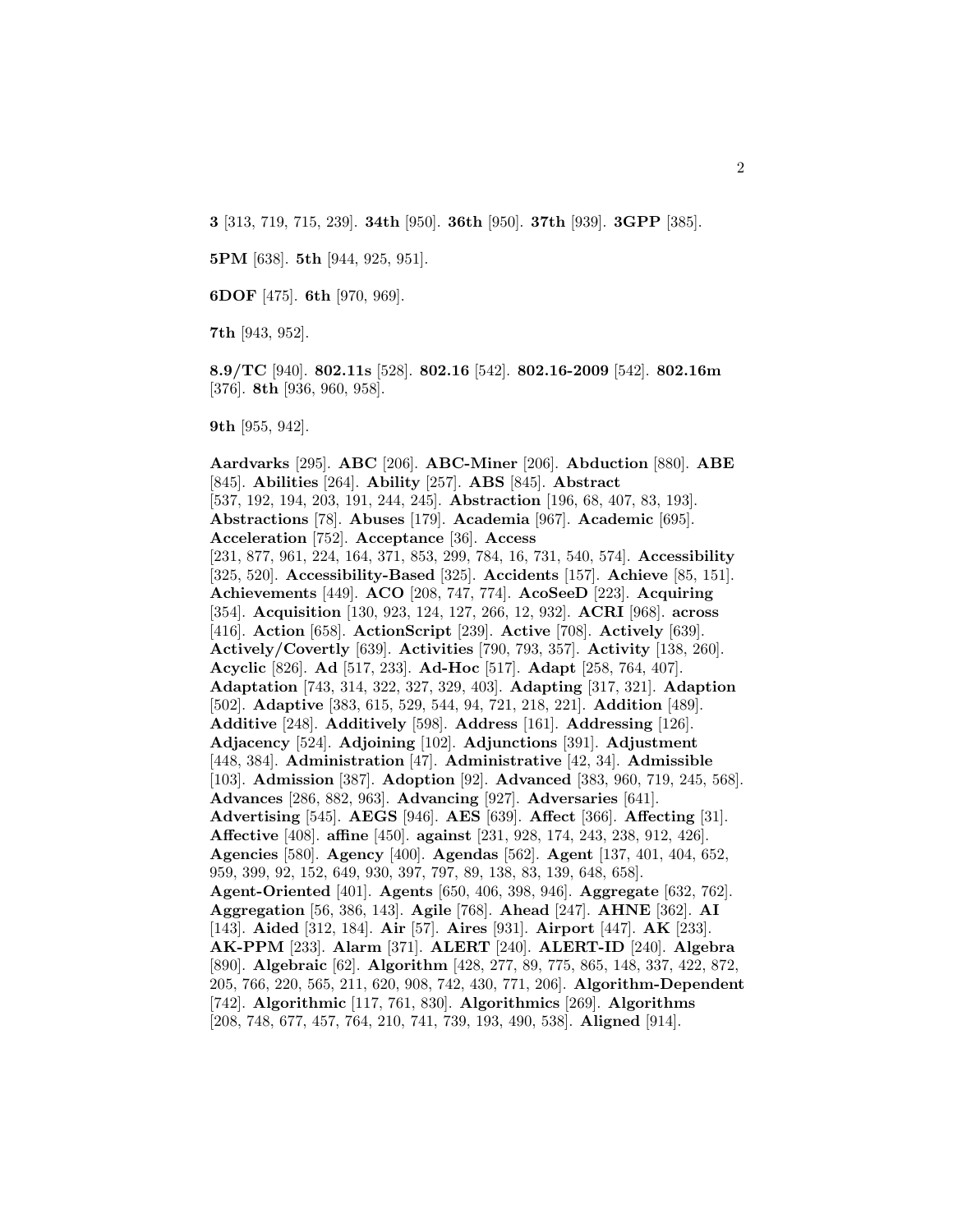**Aligning** [372, 554]. **Allocation** [132, 725, 86, 85]. **Alternating** [899]. **Alternating-Time** [899]. **Alternations** [922]. **Alternatives** [303]. **Always** [270]. **Amalfi** [958]. **Ambient** [651]. **Ambiguity** [331, 913]. **among** [795, 580]. **Amortized** [628]. **Amplifier** [439]. **Amsterdam** [937]. **Analogies** [757]. **Analogy** [259]. **Analyses** [186]. **Analysing** [207]. **Analysis** [561, 296, 58, 748, 197, 675, 7, 790, 949, 181, 167, 224, 311, 188, 243, 92, 677, 189, 18, 102, 202, 384, 457, 759, 22, 127, 234, 187, 564, 570, 515, 232, 813, 935, 446, 445, 826, 728, 528, 306, 907, 885, 452, 741, 402, 746, 67, 429, 796]. **Analytics** [961]. **Analyze** [240, 503]. **Android** [165, 163]. **Anisotropic** [471]. **Annotated** [919]. **Annotation** [150, 918, 466, 914]. **Announcement** [82]. **ANNPR** [951]. **Anomalous** [414]. **Anomaly** [594]. **Anonymous** [629, 850, 843]. **Answer** [871, 658]. **Answering** [960, 869, 131, 663]. **Answers** [874]. **Ant** [223, 224, 785, 206, 217]. **Ant-Based** [224, 206]. **Antenna** [529]. **Antennas** [383]. **Anticipatory** [96]. **ANTS** [936, 221]. **Anytime** [464]. **Apache** [785]. **Apartments** [354]. **Apiary** [773]. **Appearance** [683]. **APPification** [303]. **Appliances** [364]. **Application** [132, 294, 720, 659, 302, 610, 683, 776, 97]. **Applications** [313, 806, 671, 850, 165, 971, 1, 380, 371, 948, 614, 103, 904, 4, 898, 6, 558, 731]. **Applying** [709]. **Appraisal** [315]. **Approach** [140, 111, 887, 656, 633, 602, 222, 557, 660, 713, 41, 179, 870, 18, 36, 610, 922, 291, 564, 23, 327, 813, 328, 655, 516, 831, 350, 520, 860, 624, 382, 498, 237, 889]. **Approaches** [671, 530, 19, 390, 93]. **Approbation** [45]. **Appropriation** [95]. **Approximate** [279, 125, 587, 739]. **Approximation** [282, 249, 767]. **Approximations** [618]. **Apps** [302]. **Apron** [447]. **Arabia** [31]. **Arborescence** [210]. **Architecting** [550]. **Architecture** [408, 553, 541, 724]. **Architectures** [547, 733]. **Archives** [697]. **Archiving** [764]. **Area** [613]. **Areas** [289]. **ARES** [940]. **Argentina** [931]. **Argument** [912]. **Argumentation** [878, 647, 660, 659, 655, 672, 21]. **Argumentation-Based** [655]. **Arithmetic** [105]. **armed** [214]. **Arrays** [824]. **Arrows** [110]. **Art** [711]. **Articles** [680]. **Articulated** [450]. **Artifacts** [562, 366]. **Artificial** [933, 500, 321, 291, 142, 495, 771, 951]. **Artistic** [355]. **ASK** [615]. **ASLan** [170]. **ASP** [879]. **ASPDA** [879]. **Assembly** [217]. **Assess** [521]. **Assessing** [263, 228]. **Assessment** [447, 881, 57, 461, 522]. **Assessments** [688]. **Assignment** [179, 909]. **Assistance** [266, 444]. **Assisted** [227, 256, 776]. **Associated** [494]. **Associative** [708]. **Assumption** [672]. **Assumption-Based** [672]. **Assumptions** [630, 856, 628]. **Async** [187]. **Async-Finish** [187]. **Asynchronous** [76, 104]. **Athens** [947]. **ATL** [653]. **Atl\*** [75]. **Atomic** [727]. **Attack** [165, 176, 427]. **Attackers** [171]. **Attacks** [231, 937, 174, 643, 585, 229, 237]. **Attitudes** [649]. **Attribute** [629, 323, 853, 911]. **Attribute-Based** [853]. **Attributes** [140]. **Attribution** [233]. **Auction** [88]. **Auction-Based** [88]. **Audio** [364, 439, 699, 943, 501, 353, 358, 365, 362, 354]. **Audio-Haptic** [364, 353, 358]. **Audio-Tactile** [362]. **Auditory** [352]. **Augmenting** [361].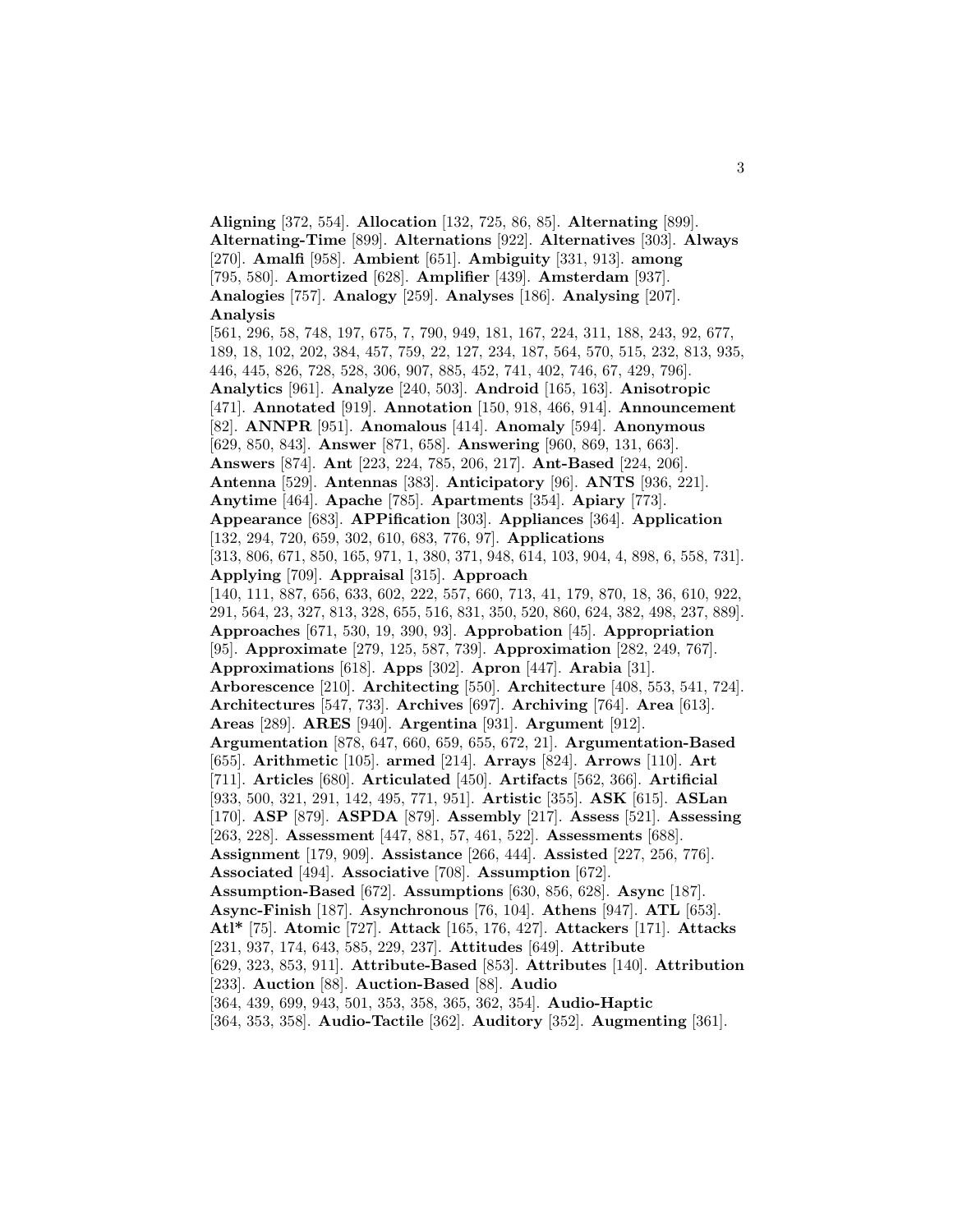**August** [944, 959, 955, 957, 943, 950, 940, 939, 938, 953]. **Austria** [928, 967, 926, 960, 925, 927, 970, 950, 963]. **Austrian** [37]. **Authenticated** [596, 858, 233, 857]. **Authentication** [535, 584, 426, 588]. **Authorization** [169, 16]. **Autocorrelation** [516]. **Automata** [78, 820, 69, 66, 821, 71, 829, 823, 825, 831, 832, 836, 833, 968, 838]. **Automata-Based** [831]. **Automated** [508, 111, 885, 482]. **Automatic** [196, 561, 123, 208, 124, 918, 708, 402]. **Automation** [534]. **Automaton** [839]. **autonomous** [253]. **Autonomy** [324]. **Auxiliary** [626]. **Auxiliary-Input** [626]. **Availability** [940]. **Avatars** [402]. **Avoiding** [69]. **Aware** [405, 173, 290, 592, 510, 866, 50, 654, 913, 555]. **Awareness** [373, 343, 634]. **Axis** [261].

**B** [887, 889, 481]. **B-Spline** [481]. **Back** [10, 27, 59, 98, 367, 395, 409, 420, 462, 505, 582, 661, 673, 692, 798, 818, 861, 900]. **Backward** [200, 872]. **Bad** [108]. **Balance** [291]. **Balancing** [400, 617]. **Band** [531]. **Bandit** [214]. **Bare** [209]. **Barrier** [727]. **Based** [312, 307, 537, 310, 750, 563, 140, 68, 313, 592, 877, 289, 383, 866, 408, 890, 534, 850, 125, 458, 51, 315, 447, 176, 345, 224, 599, 147, 470, 342, 765, 86, 311, 535, 320, 148, 417, 829, 427, 677, 138, 791, 321, 300, 643, 881, 610, 322, 155, 323, 158, 325, 326, 133, 922, 169, 202, 552, 483, 578, 424, 53, 327, 328, 501, 655, 769, 802, 831, 122, 853, 753, 299, 363, 88, 430, 542, 206, 16, 451, 444, 844, 468, 539, 672, 558, 97, 751, 624, 524, 626, 724, 854, 94, 3, 851, 348, 435, 431]. **Based** [797, 889, 941]. **Baseline** [455]. **Bases** [863, 190, 657]. **Battery** [50]. **Battery-Aware** [50]. **Bayesian** [206]. **Be** [295, 711]. **beam** [383]. **Beanplots** [689]. **Beats** [747]. **Bee** [771]. **Been** [373, 707]. **Behavior** [835, 399, 424, 695, 773, 834, 520, 429]. **Behavioral** [580]. **Behaviors** [83, 443, 595]. **Behaviour** [744, 408, 414]. **Behaviours** [318]. **Belgium** [936]. **Belief** [112]. **Benchmark** [730, 729]. **Benchmarking** [677]. **BETA** [889]. **Better** [407, 688]. **Between** [143, 58, 57, 257, 524, 347]. **Beyond** [864, 715, 678]. **BGV** [627]. **BGV-Style** [627]. **Bi** [208, 114]. **Bi-implication** [114]. **Bi-objective** [208]. **Bias** [753]. **Bidirectional** [390]. **Big** [824]. **Bigraph** [523]. **Bigtable** [3]. **Bigtable/MapReduce** [3]. **Bigtable/MapReduce-Based** [3]. **Bilateral** [193]. **Bilinear** [841, 857]. **Bilingual** [914]. **BIM** [335]. **Binary** [243, 832]. **Bio** [926, 207]. **Bio-** [926]. **Bio-PEPA** [207]. **Biobjective** [748]. **Bioimpedance** [26]. **Biological** [223, 21]. **Biology** [142]. **Bipolar** [647]. **Bisimulation** [659]. **Bit** [846]. **Bit-Commitments** [846]. **Blackbox** [634]. **Blends** [291]. **Blind** [631, 600, 154]. **Block** [489]. **Blocking** [734]. **Blocks** [592]. **Blood** [17]. **Bloom** [855]. **BOA** [753]. **Bones** [209]. **Books** [699]. **Boolean** [747]. **Boosting** [166]. **Bootstrapping** [762]. **Boston** [947]. **Botnets** [245]. **Bottom** [93]. **Bottom-Up** [93]. **Boundary** [742, 915]. **Bounded** [277, 278, 91, 650]. **Bounds** [108, 587]. **BPM** [954, 550, 559]. **Bratislava** [939]. **Brazil** [971]. **Brazilian** [971]. **Breach** [426]. **Bringing** [677]. **Brno** [972]. **Broad** [807]. **Broadcast** [635]. **Browsers** [589]. **Brussels** [936].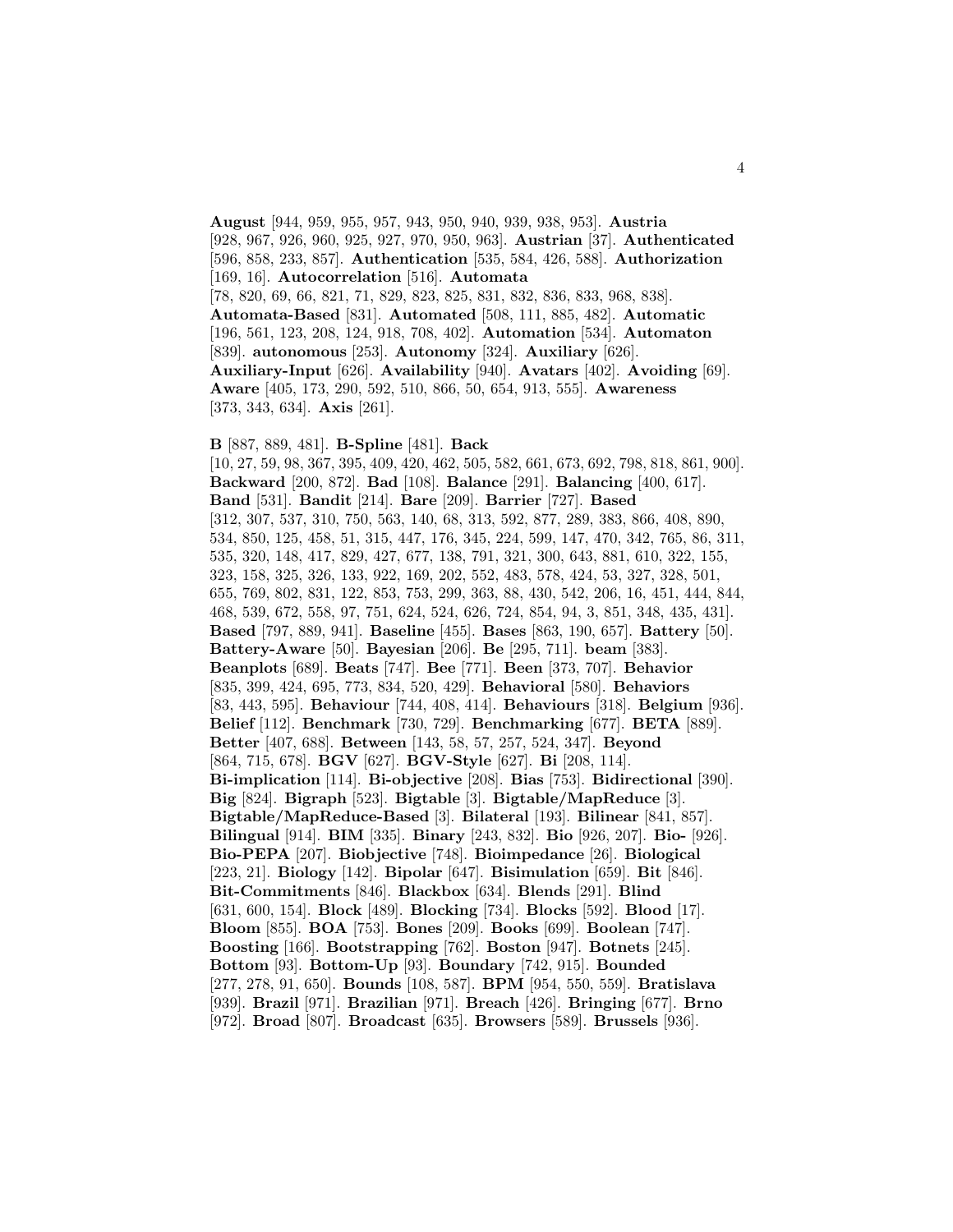**Budapest** [953]. **Buenos** [931]. **Building** [534, 335, 839]. **Buildings** [52, 347]. **Built** [520]. **Bundle** [448]. **Burst** [530]. **Business** [561, 563, 553, 878, 40, 302, 370, 564, 303, 814, 568, 549, 954].

**C** [393]. **CA** [822, 826]. **CAD** [496]. **Calculus** [886, 197, 659, 219, 899]. **Call** [115]. **Call-by-Value** [115]. **Calls** [550]. **Camera** [458, 452, 474]. **Camera-Based** [458]. **Can** [295, 133]. **Cancer** [20, 910]. **Candidate** [160]. **cAnt** [211]. **cAnt-Miner** [211]. **Capabilities** [552, 859]. **Capability** [539]. **Capacities** [912]. **Capital** [48]. **Capture** [565, 456]. **Card** [590, 426, 37]. **Cardinality** [160]. **Cardiomyopathy** [23]. **Cardiovascular** [25]. **Care** [17]. **Cartesian** [752]. **Cartograms** [509]. **Cartoon** [123]. **Case** [312, 278, 537, 310, 313, 780, 845, 32, 315, 531, 130, 311, 320, 321, 323, 326, 552, 53, 327, 328, 785, 742, 941]. **Case-Based** [312, 310, 313, 315, 311, 320, 321, 323, 327, 328, 941]. **Cased** [348]. **Cased-Based** [348]. **Cases** [317]. **Cash** [640]. **Cast** [406]. **Castle** [949]. **Catalonia** [531]. **Categorical** [896]. **Categorization** [249, 130, 248]. **Caused** [255]. **Cavity** [431]. **CBR** [322]. **CBR-Based** [322]. **CCA** [634]. **CCBR** [325]. **CD** [940]. **CD-ARES** [940]. **CDN** [8, 55]. **CDVE** [942]. **Cellar** [823]. **Cellular** [820, 821, 829, 388, 825, 831, 832, 836, 833, 968, 839, 968, 838]. **Censored** [135]. **Center** [580]. **Centerline** [508]. **Centralised** [545]. **Centrality** [640]. **Centred** [700]. **Centric** [125]. **Certificate** [433]. **Ces´aro** [158]. **Chain** [46]. **Chaining** [872]. **Challenges** [449, 126, 715, 794, 676]. **Change** [112, 57]. **Changes** [255]. **Channel** [179, 245, 530]. **Channels** [792]. **Character** [494, 855]. **Characteristics** [6, 229]. **Characterization** [886, 615, 488]. **Characterizations** [103]. **Characterizing** [785, 650]. **Characters** [406]. **Charging** [541]. **Checking** [886, 110, 888, 74, 83, 300, 601, 554, 555]. **Chengde** [948]. **Chengdu** [969]. **Children** [137, 260]. **China** [948, 969]. **Choice** [143, 815]. **Choreographies** [77]. **Chronic** [13]. **Chunking** [920]. **CIGA** [398]. **Circuits** [637]. **Citation** [147]. **Cities** [881]. **City** [349, 451, 574]. **City-Scale** [451]. **Civil** [449]. **Class** [807, 827, 453, 439]. **Classes** [300, 742]. **Classification** [477, 781, 325, 488, 211, 832, 206, 708, 751, 454, 482, 498]. **Classifier** [502, 153]. **Classifiers** [133]. **CLEF** [961, 678]. **CLEF-IP** [678]. **Click** [234]. **Client** [586]. **CLIMA** [959]. **Climate** [57]. **Clocks** [69]. **Cloned** [165]. **Clones** [165]. **Closed** [345]. **Closures** [199]. **Cloud** [563, 581, 925, 677, 2, 578, 608, 4, 226, 580, 574, 3]. **Clouds** [562]. **Cluster** [417]. **Clustered** [475, 592]. **Clustering** [835, 373, 15, 148, 760, 18]. **Clusters** [730, 654, 624, 623]. **Clutter** [248]. **Co** [43, 502, 413, 899]. **Co-Creation** [43]. **Co-Creative** [43]. **Co-evolution** [413]. **Co-training** [502]. **Coalitional** [82]. **Code** [592, 885]. **Codes** [388, 860]. **Coevolution** [752]. **Coevolutionary** [831]. **Cognition** [938]. **Cognitive** [397, 522]. **coherent** [733]. **Cold** [161]. **Collaborate** [46]. **Collaborating** [258, 342]. **Collaboration** [795, 596, 35, 786, 517, 966]. **Collaboration-Preserving**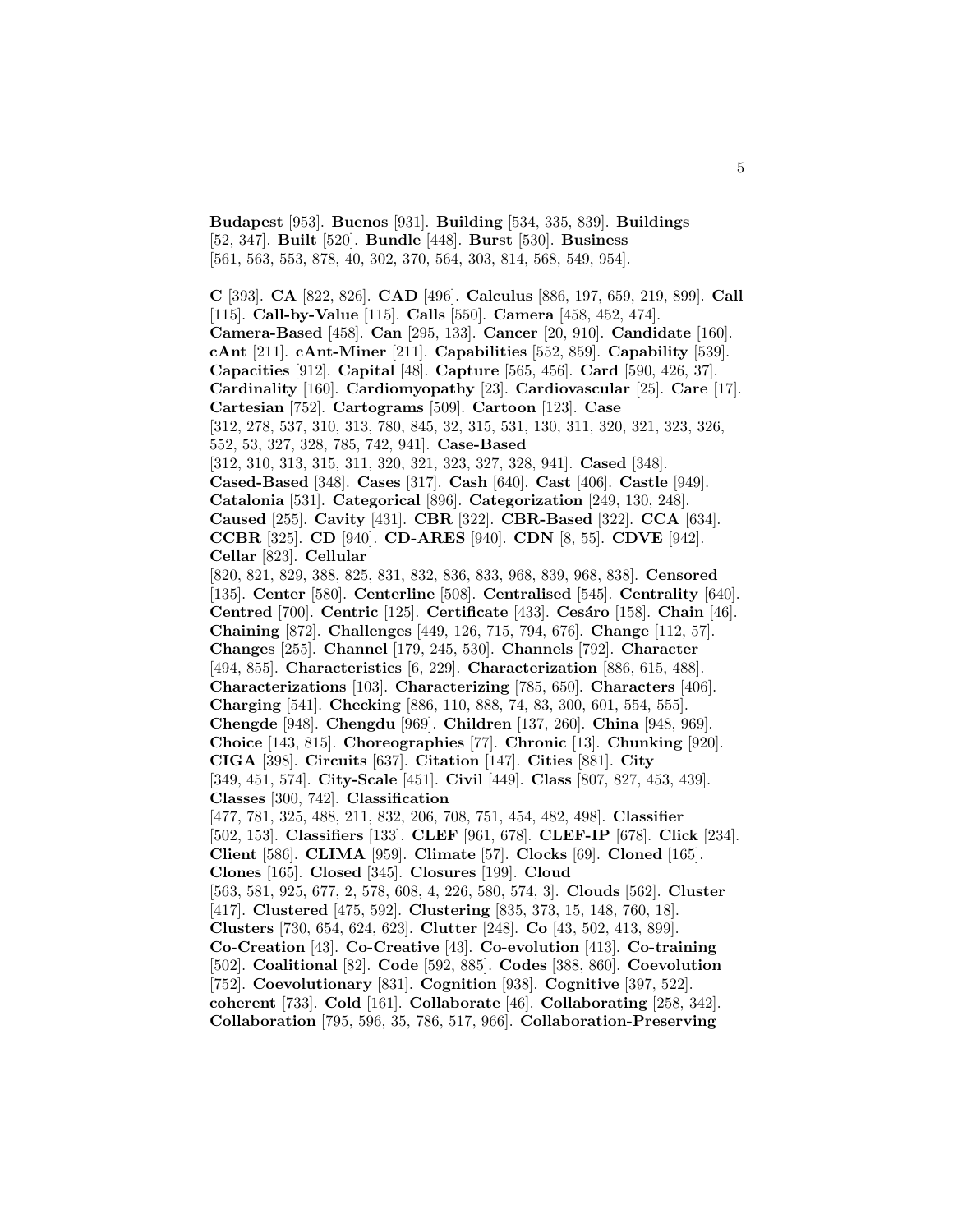[596]. **Collaborative** [778, 790, 533, 723, 346, 779, 332, 793, 138, 791, 47, 794, 711, 50, 350, 340, 577, 797]. **Collection** [691, 402, 524]. **Collections** [680, 695, 701]. **Collective** [349, 219, 789]. **Collectives** [609, 726]. **College** [432]. **Colony** [223, 771, 217]. **Color** [480, 839, 435]. **Columbus** [952]. **Combined** [845]. **Combining** [507, 312, 294, 18, 918, 93]. **Come** [298]. **Comfort** [51]. **Commerce** [301]. **Commitments** [846]. **Common** [277, 600, 95, 921]. **Common-Pool** [95]. **Communication** [722, 628, 723, 732, 621, 882, 728, 731, 717, 953, 347, 721]. **Communications** [342, 724]. **Communities** [412, 783, 92, 773]. **Community** [411]. **commutative** [645]. **Compact** [631]. **Comparative** [314]. **Compare** [399, 485]. **Comparing** [689, 365]. **Comparison** [72, 385, 156, 363, 540, 642]. **Competition** [437]. **Competition-Predator** [437]. **Compiler** [718]. **Complementary** [390]. **Complete** [101, 872]. **Completeness** [111]. **Complex** [780, 319, 365, 429]. **Complexity** [282, 287, 268, 297, 746]. **Compliance** [556, 601, 555]. **Component** [201, 683]. **Components** [689]. **Composable** [641, 34]. **Composed** [575, 56]. **composite** [740]. **Composited** [823]. **Composition** [896]. **Compositionality** [892]. **Comprehensive** [218]. **Compression** [504]. **Compromised** [237]. **COMPSs** [608]. **Computable** [101]. **Computation** [594, 637, 4, 931, 275]. **Computational** [767, 24, 921, 746, 959]. **Computer** [312, 184, 778, 949, 339, 934, 939, 717, 724, 934]. **Computer-Aided** [184]. **Computer-Mediated** [339]. **Computer-Supported** [778]. **Computing** [277, 948, 612]. **Concept** [145, 18, 769, 299]. **Concept-Based** [769]. **Concepts** [393]. **Conceptual** [682]. **Conceptualization** [522]. **Concrete** [640]. **CONCUR** [929, 929]. **Concurrency** [791, 929, 62, 64]. **Concurrent** [65, 67]. **Conditional** [118]. **Conditionally** [843]. **Conditions** [167]. **Conference** [941, 944, 933, 412, 928, 954, 926, 961, 964, 965, 936, 956, 925, 966, 957, 927, 929, 970, 948, 942, 943, 940, 930, 968, 972, 938, 953, 969, 958, 952, 962]. **Conferences** [549]. **Confidence** [835, 326, 329]. **Configuration** [539]. **Configurations** [384]. **Conflict** [779, 348]. **Confliction** [827]. **Confliction-Like** [827]. **Confluence** [813]. **Conformance** [300, 554]. **Congestion** [375, 156, 96, 543]. **Congruences** [73]. **Conjecture** [805]. **Connect** [754]. **Connect-** [754]. **Connectivity** [592]. **Conquer** [148]. **Conservation** [408]. **Consistency** [655]. **Consistent** [874]. **Constrained** [744, 601, 591]. **Constraint** [276, 696]. **Constraints** [121, 153, 274]. **Constructing** [837]. **Construction** [634]. **Constructions** [899]. **Consumption** [612, 55]. **Contacts** [412]. **Containment** [68]. **Content** [705, 158, 8, 413]. **Content-Based** [158]. **Context** [307, 290, 373, 510, 725, 464, 657, 881, 159, 794, 532, 382, 454, 555, 863]. **Context-Aware** [290, 510, 555]. **Contexts** [404, 653, 649]. **Contextual** [796]. **Continual** [849]. **Continual-Leakage** [849]. **Continuous** [828, 740, 469, 817]. **Continuous-State** [828]. **Contours** [321]. **Contracting** [119]. **Contraction** [875]. **Contrary** [647]. **Control**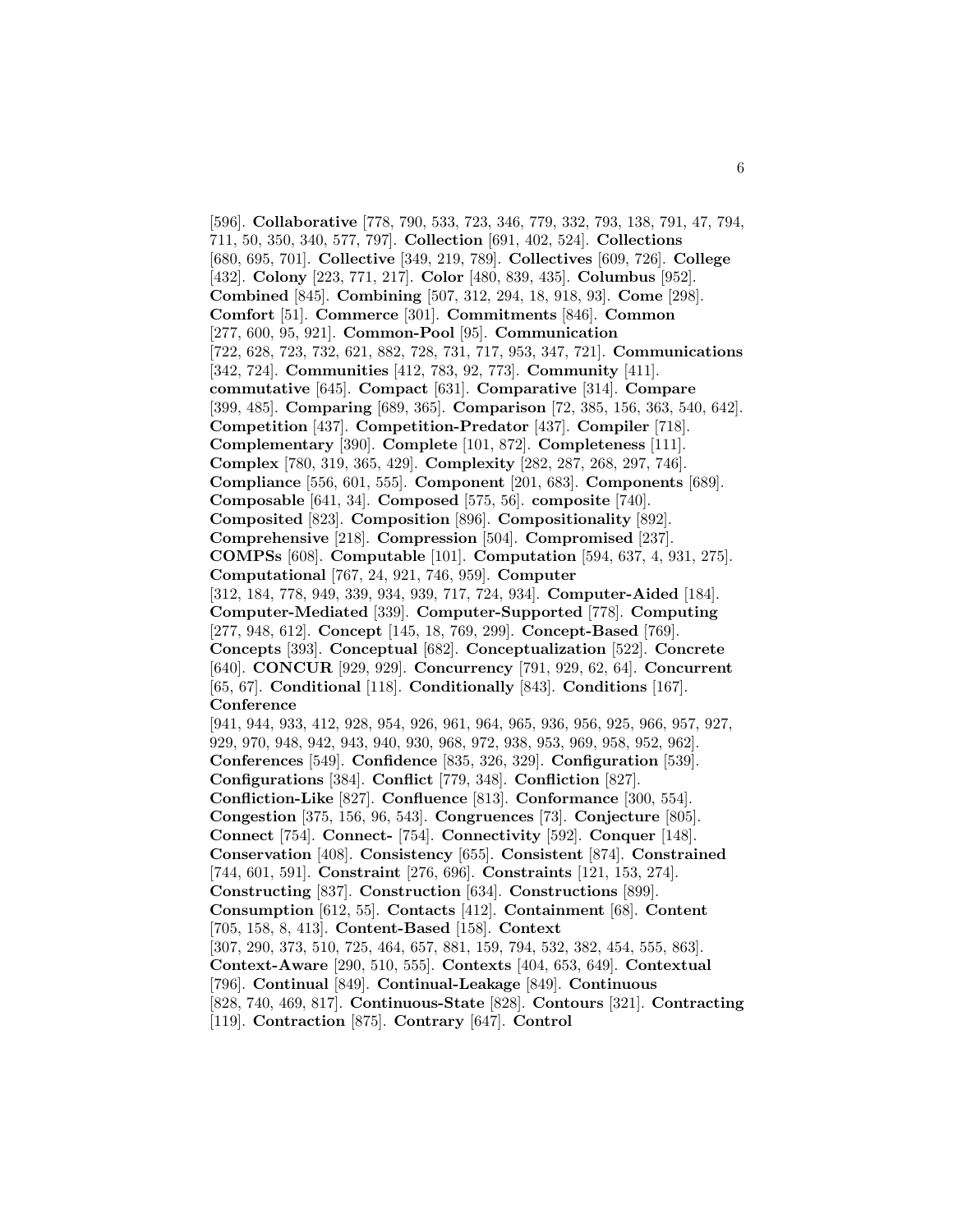[722, 197, 534, 375, 51, 224, 387, 791, 156, 96, 164, 372, 50, 376, 299, 16, 543, 574]. **Controlling** [772, 839]. **Controversial** [234]. **Convergence** [740, 736]. **Convertible** [842]. **Convex** [512, 736]. **Convolution** [158]. **Cooling** [50]. **Cooperating** [782]. **Cooperation** [339, 784]. **Cooperative** [338, 334, 222, 349, 337, 213, 388, 788, 336, 348, 942]. **Coordination** [258, 257]. **Core** [724, 53, 624]. **Coreference** [904]. **Corpora** [914]. **Corpus** [903, 919, 907, 918]. **Correctness** [553]. **Correlation** [371]. **Correlogram** [516]. **Corruption** [593]. **Cost** [535, 91, 4, 577]. **Countable** [117]. **Counter** [284, 83]. **Counting** [821, 739]. **Coupled** [472, 543]. **Cover** [737]. **CQI** [386]. **CRAW** [616]. **CRAW/P** [616]. **Cray** [727]. **Creating** [699]. **Creation** [43, 703, 127]. **Creative** [43]. **Credentials** [601]. **Criminals** [244]. **Criteria** [760]. **Critical** [828, 297]. **Criticality** [772]. **CRIWG** [966]. **Croatian** [915, 923]. **CRON** [805]. **Cross** [675, 682, 794, 238, 940]. **Cross-Domain** [238, 940]. **Cross-Language** [682]. **Cross-Lingual** [675]. **Crowd** [43]. **Crowdsourcing** [515]. **Cryptanalysis** [644, 645]. **Cryptographic** [841, 184, 168]. **Cryptography** [958]. **Cryptosystems** [643]. **CSCL** [780]. **CSCW** [781]. **CTL** [74]. **CUDA** [774]. **Cultural** [701]. **Cumulated** [687]. **Cumulative** [743]. **Curvature** [468]. **Curves** [472]. **Custom** [325]. **CVFH** [475]. **Cycle** [58, 823]. **Cycles** [821, 524]. **Cyclic** [826, 834]. **Cyclists** [356]. **Cyprus** [962]. **Czech** [922, 940, 972].

**D** [123, 459, 439, 476, 251, 339, 256, 441, 455, 474]. **DAGM** [950]. **Dagstuhl** [949]. **Dangerous** [425, 595]. **Data** [877, 579, 492, 780, 14, 866, 20, 125, 511, 458, 712, 126, 341, 667, 880, 513, 311, 15, 293, 417, 870, 677, 760, 128, 366, 24, 573, 955, 164, 514, 755, 670, 127, 488, 669, 485, 52, 456, 12, 414, 430, 815, 13, 306, 731, 519, 411, 580, 491, 876, 574, 336, 817, 925]. **Data-Aware** [866]. **Data-Driven** [456]. **Data-Streams** [574]. **Database** [428, 597, 25, 570]. **Databases** [294, 664]. **Datalog** [804, 967, 806, 808, 809, 664, 810, 811, 803, 814, 815, 967, 801, 874, 812, 816]. **Dataset** [508]. **Datasets** [710]. **Datatypes** [731]. **DCOPs** [91]. **Deadlock** [40, 898]. **Deauville** [935]. **Debugging** [84, 811]. **Decade** [549]. **Decentralized** [89, 156, 96, 517, 635]. **Decidable** [75]. **Deciding** [170, 168]. **Decision** [337, 499, 207]. **Decision-Making** [207]. **Decisions** [219]. **Declarative** [806, 811, 895, 554]. **Declaratively** [863]. **Decreasing** [198]. **Decryption** [598]. **Deduction** [864]. **Deep** [185]. **Deep-Heap** [185]. **Defeasible** [112, 651]. **Defense** [238]. **Defenses** [937]. **Definability** [880]. **Defined** [71, 252]. **Defining** [369, 566]. **Deformable** [480, 359, 481]. **Deformation** [359]. **Degradation** [334]. **Degree** [277, 587]. **Delegation** [603, 849, 724]. **Delegation-Based** [724]. **Deletion** [489]. **Delineation** [508]. **Deliver** [30]. **Delivery** [8, 38]. **Delta** [97]. **DEMACRO** [238]. **Demands** [910]. **Democracy** [927]. **Demographics** [503]. **Dense** [455, 414, 474, 252]. **Deontic** [886]. **Dependence** [728]. **Dependencies** [807]. **Dependency** [58, 155, 564, 909]. **Dependent** [78, 121, 742, 394]. **Deployments** [376]. **Depth** [480]. **Derived** [264]. **Deriving** [873]. **Descent**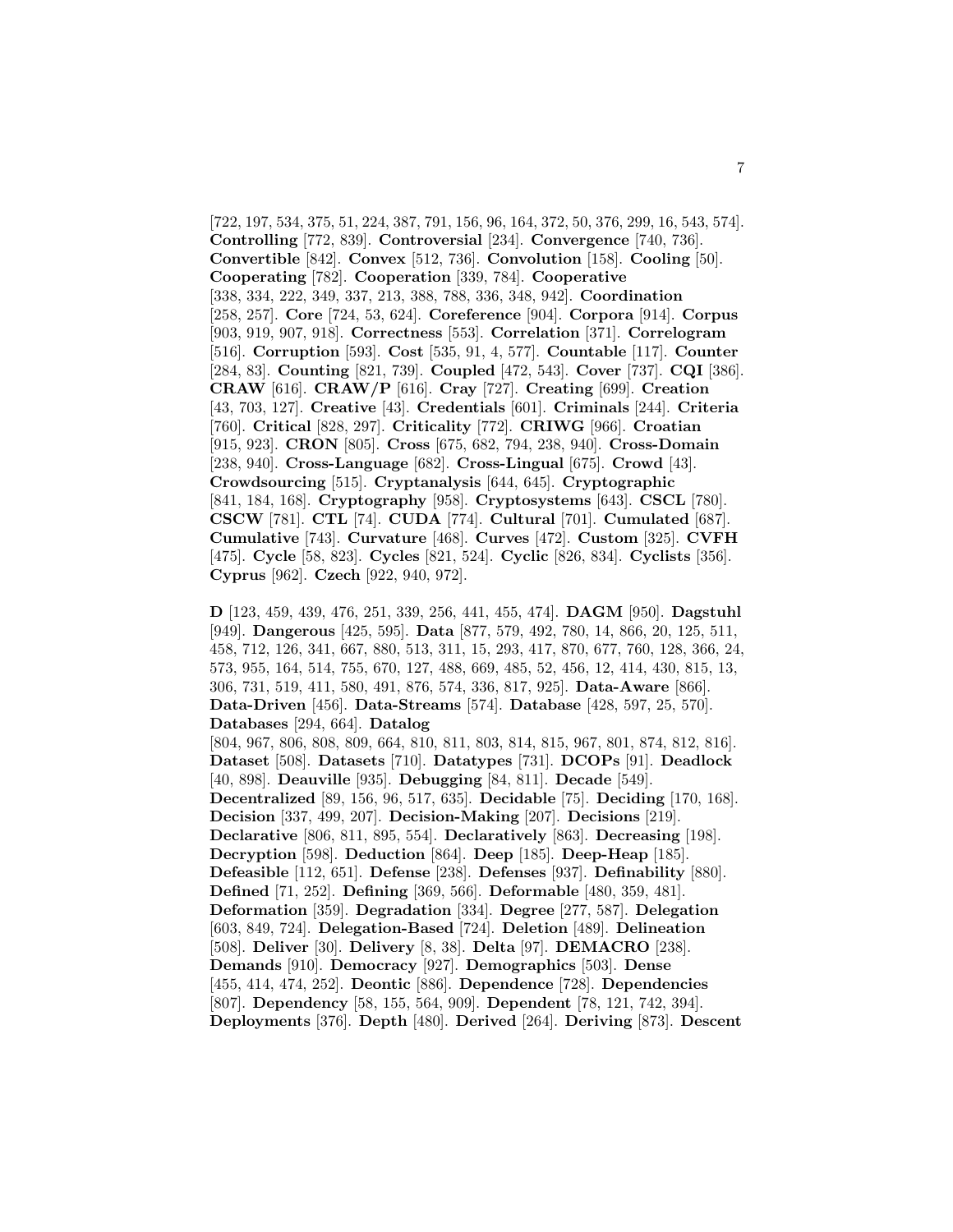[745]. **Describing** [415, 654]. **Description** [865, 870, 663]. **Descriptions** [258, 264]. **Descriptor** [249, 683]. **Descriptors** [248]. **Design** [841, 45, 702, 685, 338, 439, 757, 346, 349, 35, 380, 22, 942, 943, 706, 353, 752, 350, 717, 558, 541, 348]. **Designing** [783, 5, 347]. **Designs** [780, 400]. **Detecting** [165, 174, 175, 917]. **Detection** [594, 241, 467, 609, 534, 240, 533, 458, 40, 478, 453, 128, 133, 304, 518, 915, 898, 708, 411, 751, 239, 482, 593, 431]. **Detectors** [236]. **Determining** [828]. **Deterministic** [847, 626, 115]. **Developers** [785]. **Developing** [313, 549]. **Development** [941, 32, 355, 808, 302, 786, 31]. **Developments** [837]. **Devices** [846]. **DFP** [428]. **DFP-Growth** [428]. **Dialog** [400]. **Dialogs** [400]. **Dialogue** [404, 972]. **Dialogues** [402]. **Did** [30]. **Difference** [22]. **Different** [858, 302, 260, 48]. **Differential** [644, 585, 571]. **Difficulty** [560, 586]. **Digital** [702, 531, 703, 699, 700, 694, 711, 709, 697, 962]. **Digitized** [496]. **Dimensional** [70, 832, 839]. **Dimensionality** [205]. **Dione** [232]. **Direct** [726]. **Directed** [102]. **Direction** [402]. **Direction-Giving** [402]. **DIRECTions** [685]. **Directory** [878]. **Dirty** [293]. **Disambiguation** [912, 906]. **Disaster** [575, 122]. **Discipline** [549]. **Disclosure** [95]. **Discovering** [237]. **Discovery** [312, 126, 24, 235, 336]. **Discrimination** [365]. **Discriminative** [479]. **Discriminatively** [153]. **Discussion** [418]. **Disease** [19, 13]. **Dishonest** [639]. **Dishonest-Majority** [639]. **Disjunctive** [268]. **Disk** [232, 97]. **Dispersion** [83]. **Displays** [256]. **Disproportionality** [829]. **Dissimilarities** [485]. **Dissimilarity** [473]. **Distal** [438]. **Distance** [333, 753]. **Distance-Based** [753]. **Distinctive** [251]. **Distributed** [877, 9, 76, 104, 810, 621, 573, 651, 813, 91, 605, 620, 518, 306, 217]. **Distributions** [736]. **Diverse** [314]. **Diversity** [213]. **Divide** [148]. **Dividend** [531]. **DL** [868]. **DL-Programs** [868]. **DLIN** [633]. **DNS** [178]. **Do** [346, 470, 694, 48, 803, 697]. **Document** [597, 332, 696, 304]. **Documents** [292, 704, 703, 700, 576, 134]. **Does** [366, 904]. **Domain** [590, 192, 126, 191, 238, 235, 940, 859]. **Domain-Specific** [590]. **Domains** [315]. **Double** [598]. **Doubly** [856]. **Doubly-Spatial** [856]. **Down** [133, 134, 135, 93]. **Drama** [400]. **Dramatization** [52]. **Drawing** [285, 778]. **Driven** [892, 51, 557, 894, 324, 564, 456, 419]. **Driver** [444]. **Drivers** [228]. **Driving** [157]. **Duality** [113]. **Duplicate** [809, 304]. **Duration** [434]. **during** [696]. **Duty** [647]. **DynaLearn** [406]. **Dynamic** [428, 594, 166, 384, 747, 215, 620, 635, 381, 524]. **Dynamical** [835, 834]. **Dynamics** [412, 820, 829, 407, 827, 437].

**e-Administration** [47]. **E-Cash** [640]. **E-Commerce** [301]. **e-Government** [36, 31, 37, 41]. **e-Procurement** [33]. **e-pucks** [216]. **EA** [747]. **Earth** [433, 768]. **Easy** [254]. **EBEST** [46]. **ebook** [695]. **EC4MACS** [57]. **ECA** [827]. **ECDLP** [642]. **eCo** [318]. **Economic** [540]. **Economical** [144]. **ECOS** [52]. **Ecosystem** [369]. **Ecosystems** [370]. **Editing** [577]. **Education** [140, 778, 360, 440]. **Educational** [338, 946]. **Effect** [820, 96, 359]. **Effective** [167]. **Effectively** [3]. **Effects**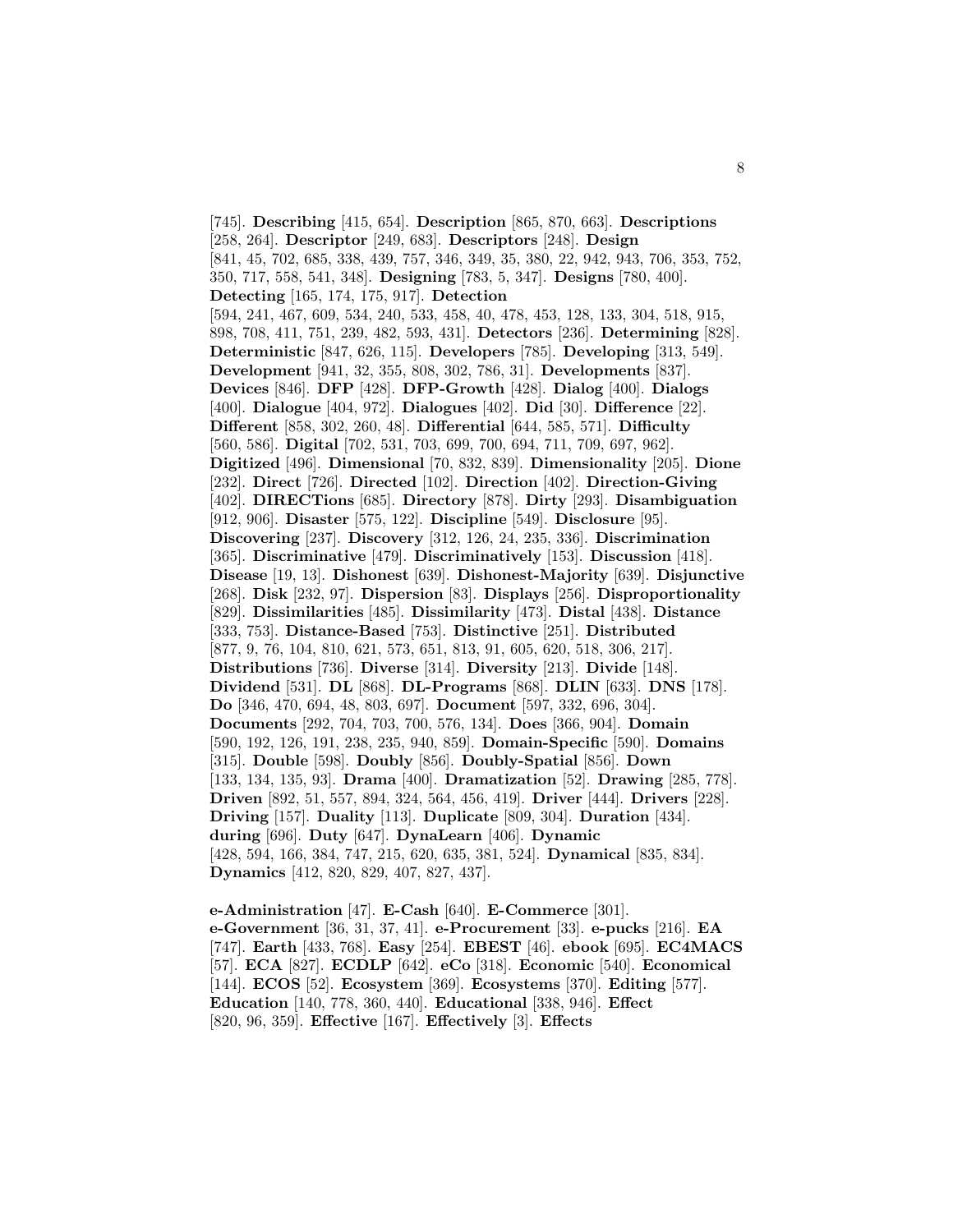[256, 260, 681, 62, 528]. **Efficiency** [51, 311, 53]. **Efficient** [428, 54, 249, 630, 725, 600, 90, 85, 576, 734, 616, 755, 187, 853, 177, 622, 739, 245, 843, 851]. **Efficiently** [3]. **Effort** [393]. **EGOVIS** [927]. **EGOVIS/EDEM** [927]. **eHealth** [181]. **Eiffel** [897]. **Eigenvalues** [494]. **Eigenvariations** [252]. **Elastic** [1]. **Elasticity** [563]. **eLearning** [340]. **Election** [503]. **Elections** [44]. **Electricity** [236]. **Electronic** [927]. **Electrophysiological** [888]. **Element** [240]. **Elitist** [764]. **Else** [174]. **Email** [332]. **Embedding** [205]. **Embodied** [362]. **Emergence** [139]. **Emergencies** [575]. **Emergency** [795, 517, 796]. **Emergent** [405, 773]. **EMOA** [770]. **Emotion** [128, 501]. **Emotional** [434]. **Empirical** [778, 492, 343, 681, 595, 745]. **Empowering** [878]. **Enabled** [38]. **Enabling** [338, 792, 608, 580]. **Enclosures** [116]. **Encrypted** [597, 576]. **Encryption** [856, 596, 627, 2, 636, 634, 853, 598, 635, 626, 849, 854]. **End** [589, 565]. **End-User** [565]. **Energy** [54, 51, 342, 53, 612, 622, 55]. **Energy-Efficient** [54]. **Enforcement** [602]. **Engagement** [701]. **Engine** [694, 291, 242]. **Engineering** [892, 757, 720, 942, 526]. **Engines** [7]. **Enhance** [358]. **Enhanced** [859, 701]. **Enhancing** [533, 163, 761, 24, 655, 303]. **Enigma** [63]. **Enrich** [508]. **Ensemble** [9, 133]. **Enterprise** [290]. **Enterprises** [425]. **Entities** [858, 372]. **Entity** [675]. **Entropy** [251]. **Envelope** [839]. **Envelopment** [127]. **Environment** [401, 779, 138, 651, 360, 520, 532, 432]. **Environments** [247, 124, 215, 250, 260, 606, 398]. **eParticipation** [30, 44]. **Epistemic** [653, 168]. **Equational** [167]. **Equi** [450]. **Equi-affine** [450]. **Equivalence** [848, 101, 300]. **Equivalent** [191]. **Error** [452]. **Errors** [917, 255, 230]. **Escalating** [229]. **Escrow** [851]. **Escrow-Free** [851]. **ESORICS** [934]. **Espionage** [229]. **Established** [57]. **Estimation** [475, 476, 480]. **Estonia** [954]. **Ethanol** [291]. **Ethanol-Gasoline** [291]. **Euler** [524]. **EUNICE** [953]. **EUNICE/IFIP** [953]. **Euro** [957, 957]. **Euro-Par** [957, 957]. **EuroMPI** [963]. **European** [934, 963]. **Evaluate** [124, 691]. **Evaluating** [792, 730, 127, 236, 122, 55, 912]. **Evaluation** [685, 364, 123, 687, 492, 780, 961, 686, 611, 136, 4, 445, 353, 444, 816, 33, 543, 745, 37]. **Event** [557, 319, 422, 518, 554]. **Event-Driven** [557]. **Events** [550]. **Evidence** [112, 343]. **Evident** [846]. **Evolution** [740, 509, 757, 822, 654, 836, 413]. **Evolutionary** [750, 775, 748, 767, 761, 212, 762, 764, 752, 741]. **Exact** [728]. **Examples** [24]. **Exception** [897]. **Exchange** [880, 858, 815, 857]. **Exchanges** [173]. **Execution** [7, 34]. **Existence** [436]. **Existential** [804, 867, 268, 872, 802]. **Expanded** [307]. **Expander** [825]. **Expanding** [280, 911]. **Expensive** [767]. **Experience** [316, 41, 366]. **Experimental** [399, 746]. **Experiments** [676, 920]. **Expert** [310]. **Explaining** [84, 328]. **Exploiting** [443, 8, 727, 758]. **Exploration** [355, 695, 490]. **Exploration/Exploitation** [490]. **Explorative** [415]. **Exploratory** [786]. **Explore** [57]. **Explorer** [705]. **Exploring** [180, 514]. **Exposing** [712]. **Expression** [497, 242]. **Expressions** [916, 191, 102]. **Expressive** [105, 271]. **Expressiveness** [74]. **Extended** [589, 266, 299]. **Extenders** [859]. **Extending** [700]. **Extensible** [849].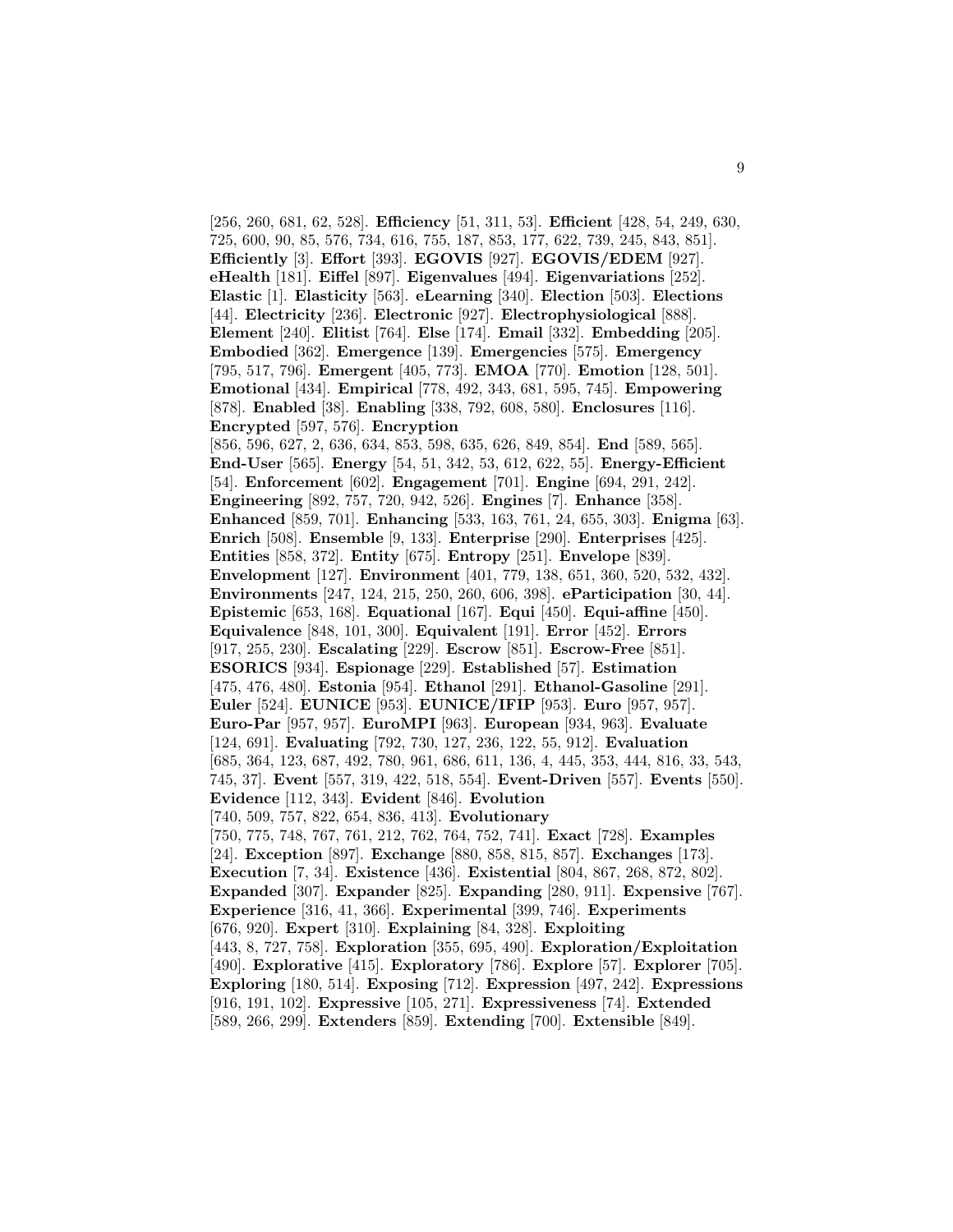**Extension** [348]. **Extensions** [111, 664, 595]. **Extent** [904]. **Extraction** [377, 667, 131, 158, 134]. **Eye** [479].

**Face** [412, 149, 148]. **Face-to-Face** [412]. **Facebook** [787]. **Faces** [715]. **Facial** [483, 497]. **Facilitate** [259]. **Facilitates** [266]. **Facilitating** [574]. **Factors** [36, 31, 413]. **Fails** [198]. **Failure** [255]. **Failures** [893]. **Fairness** [152, 544]. **Fake** [172]. **Fall** [458]. **False** [64]. **Familiar** [73]. **Farewell** [190]. **Fast** [308, 451]. **Faster** [774]. **Fate** [775]. **Feasibility** [243, 169, 384]. **Feasible** [68]. **Feature** [475, 447, 149, 158, 326, 489]. **Feature-Based** [447]. **Features** [477, 132, 251, 719, 248, 435]. **FedCohesion** [39]. **Federated** [39]. **Federation** [665]. **Feedback** [356]. **Feet** [356]. **Female** [261]. **Femto** [384]. **Fence** [196]. **Field** [514, 469]. **Fifth** [261]. **File** [613, 164]. **Filter** [470, 752, 855]. **Filter-Based** [470]. **Filtering** [146]. **Final** [392]. **Financial** [414]. **Finding** [223, 700]. **Findings** [778]. **Fine** [593]. **Fine-Grained** [593]. **Finish** [187]. **Finite** [72]. **Finite-State** [72]. **Firefox** [595]. **Firewall** [532]. **Firing** [830]. **First** [807, 314]. **First-Order** [807]. **First-Principles** [314]. **Fitness** [556, 762]. **Fitting** [254]. **Fixation** [834]. **Fixed** [275]. **FlashDetect** [239]. **Flexible** [232, 547, 574]. **Flow** [561, 467, 722, 166, 780, 197, 534, 736, 457]. **Flow-Based** [534]. **Flows** [304]. **Fluent** [895]. **FNet** [568]. **Focus** [696]. **Focused** [690]. **Fodor** [114]. **Forensic** [580]. **Forensics** [175, 709]. **Forests** [464, 453, 466]. **Forgery** [482]. **Form** [152]. **Formal** [887, 652, 181, 300, 18, 788, 971]. **Formalism** [380]. **Formalizing** [100]. **Formation** [90, 789]. **Formed** [836]. **Forms** [869]. **Formulation** [214]. **Forward** [636]. **Forward-Secure** [636]. **Foundation** [296]. **Foundations** [949, 971, 939, 817]. **Fountain** [388]. **Four** [110]. **Fractional** [158]. **Fracture** [499]. **Fragment** [170, 75]. **Frame** [102]. **Frames** [647]. **Framework** [171, 563, 459, 20, 32, 138, 791, 35, 254, 232, 444, 896, 921, 532, 607]. **France** [941, 959, 935]. **Free** [632, 733, 843, 851]. **French** [540]. **Frequency** [122, 622]. **Frequency-Based** [122]. **Frequent** [428]. **Friend** [787]. **Friendly** [182, 698, 37]. **Front** [11, 28, 506, 527, 548, 569, 583, 604, 625, 646, 662, 674, 693, 714, 735, 756, 777, 799, 819, 840, 862, 883, 901, 902, 905, 924, 49, 60, 81, 99, 120, 141, 162, 183, 204, 225, 246, 267, 288, 309, 330, 351, 368, 389, 396, 410, 421, 442, 463, 484]. **Full** [659, 95]. **Fully** [629, 856, 853]. **Function** [747]. **Functional** [71]. **Functions** [740, 281, 716, 743, 686, 906]. **Fundamental** [491]. **Funding** [541]. **Future** [550, 382, 230]. **Fuzzy** [865, 114, 767, 761].

**Game** [828, 338, 656, 497, 754]. **Games** [82, 276, 946, 65, 284, 404, 640, 152, 151, 83, 403, 797]. **Gaps** [289]. **Garbled** [637]. **Gasoline** [291]. **Gaussian** [736]. **GCD** [587]. **Gender** [261]. **Gender-Stereotypical** [261]. **General** [151, 853, 242]. **General-Sum** [151]. **Generalized** [479, 448, 521]. **Generated** [705, 316]. **Generating** [281, 680, 890, 144, 511, 807, 825]. **Generation**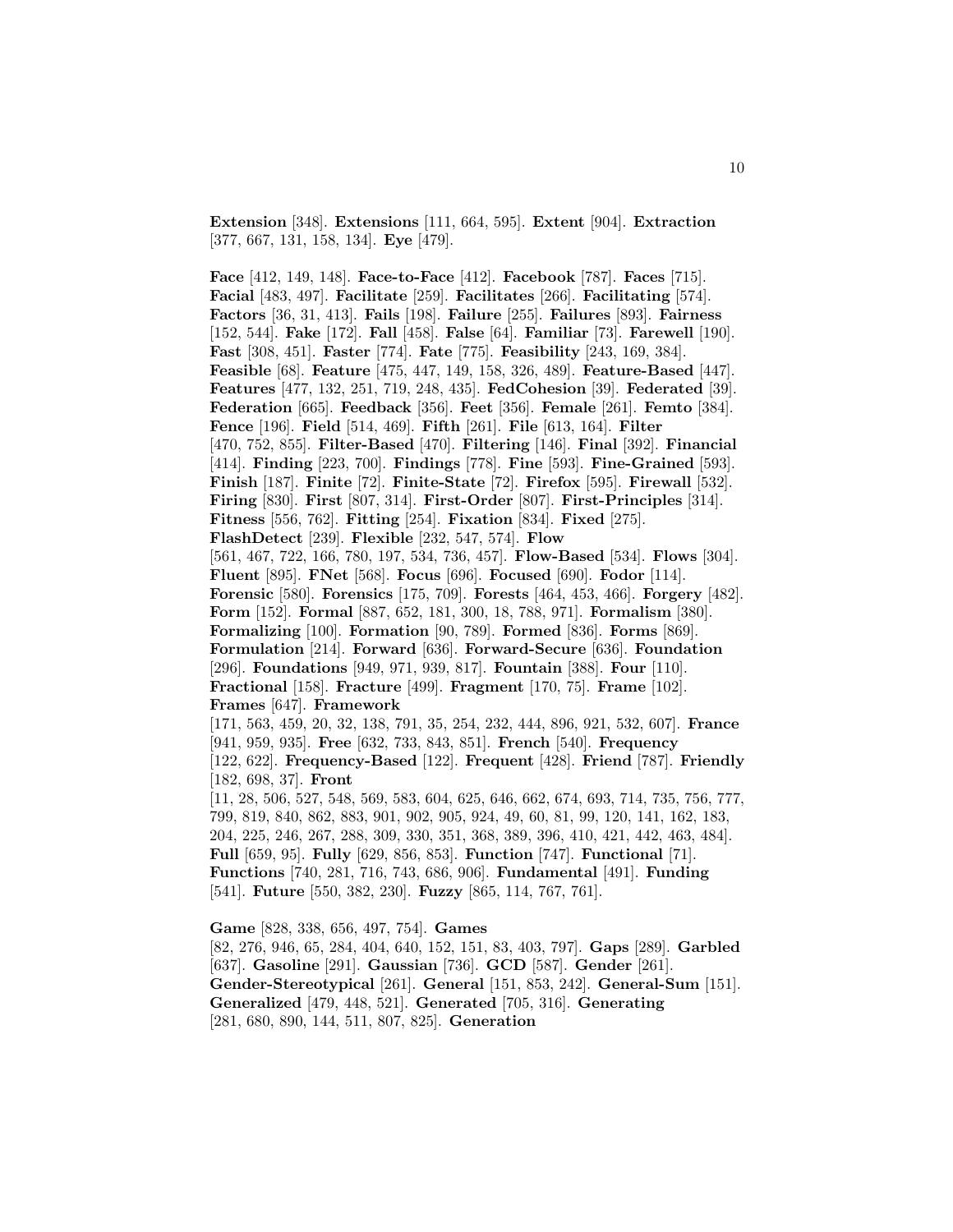[121, 944, 208, 690, 314, 176, 427, 195, 540]. **Generator** [280]. **Generic** [563, 15, 391, 394, 945]. **Genetic** [738, 538, 746]. **Genome** [272]. **Geographic** [519, 952]. **Geographically** [416, 173]. **Geometric** [253, 738]. **Geometries** [450]. **Geospatial** [670, 526]. **German** [590, 907]. **Germany** [949, 956, 966, 938]. **Gesture** [359, 402]. **Get** [507]. **Getting** [903]. **GFS** [164]. **GFS-like** [164]. **Ghosts** [482]. **Giant** [683]. **GIRPR** [951]. **GIScience** [952, 514]. **Giving** [402]. **Global** [928, 477, 132, 443, 490, 521]. **Globe** [925]. **GLOW** [928]. **Goal** [324, 655, 650]. **Goal-Based** [655]. **Goal-Driven** [324]. **Goal-Processing** [650]. **Goal-Specific** [324]. **Goes** [464]. **Going** [678]. **Gonna** [912]. **Goods** [425]. **Google** [694]. **Governance** [866, 927]. **Governing** [379]. **Government** [32, 41, 36, 927, 31, 29, 33, 37]. **GP** [752]. **GPP** [242]. **GPP-Grep** [242]. **GPU** [730, 751]. **GPUs** [774]. **Graders** [261]. **Gradient** [490]. **Graduate** [140]. **Grain** [822]. **Grained** [593]. **Gram** [243]. **Grammars** [891, 102]. **Grammaticalized** [922]. **Granularity** [256]. **Graph** [750, 279, 891, 427, 248, 802, 494, 259, 97]. **Graph-Associated** [494]. **Graph-Based** [750, 802]. **Graphical** [492, 491]. **Graphics** [331]. **Graphs** [277, 285, 683, 825, 654]. **Grayscale** [504]. **Graz** [950]. **Greece** [947, 957, 968]. **Green** [93, 56, 52]. **Grep** [242]. **Grid** [925, 236, 376]. **Gröbner** [190]. **Ground** [358]. **Group** [342, 789, 963]. **Group-Based** [342]. **Groups** [841, 280, 858, 418, 857, 854]. **Groupware** [781]. **Growth** [428]. **Guarantee** [440]. **Guaranteed** [542]. **Guarantor** [45]. **Guest** [227]. **Guest-Assisted** [227]. **Guide** [776]. **Guided** [763, 607, 237]. **Guideline** [290, 729].

**Hadoop** [816]. **HAID** [943]. **Hand** [474]. **Hand-Held** [474]. **Handling** [755, 897]. **Hands** [720]. **Hands-on** [720]. **Happen** [187]. **Haptic** [364, 355, 353, 358, 354, 943]. **Haptic-Audio** [354]. **HapticPulse** [357]. **Haptics** [365]. **Hard** [283]. **Hardening** [164]. **Hardware** [716, 893]. **Harmony** [121]. **Harnessing** [316]. **Hash** [633, 850, 535, 859]. **Hash-and-Sign** [633]. **Hash-Based** [535]. **Hashing** [248]. **Hate** [718]. **Heading** [255]. **Health** [581, 341]. **Heap** [185]. **Heart** [357]. **Held** [474]. **Help** [904]. **Hemisphere** [255]. **Heritage** [701]. **Heterogeneous** [384, 737, 221]. **Heuristic** [68]. **Hidden** [128, 684]. **Hiding** [430]. **Hierarchical** [146, 599, 460, 487, 753]. **Hierarchies** [407, 465]. **Hierarchy** [466]. **High** [537, 343, 682, 128, 423, 22, 545, 518, 469, 242]. **High-Level** [537, 343, 518]. **High-Order** [128, 469]. **High-Speed** [242]. **Higher** [140, 587]. **Histogram** [475]. **Historical** [704, 703]. **History** [78, 632, 776]. **History-Free** [632]. **Hoc** [517, 233]. **Home** [9, 378, 17]. **Homogeneous** [117, 737]. **Homomorphic** [627, 598]. **hop** [529]. **Hospital** [14]. **Hoster** [234]. **Hough** [479]. **Household** [364]. **Houses** [144]. **How-to** [131]. **HP** [765]. **HPC** [613, 623]. **HSDPA** [386]. **HTTP** [544]. **Human** [173, 757, 399, 700]. **Human-Centred** [700]. **Humanities** [704]. **Hungary** [953]. **Hunting** [295]. **Hybrid** [720, 149, 659, 161, 220, 612, 210, 724]. **Hydrography** [508]. **Hypertrophic** [23].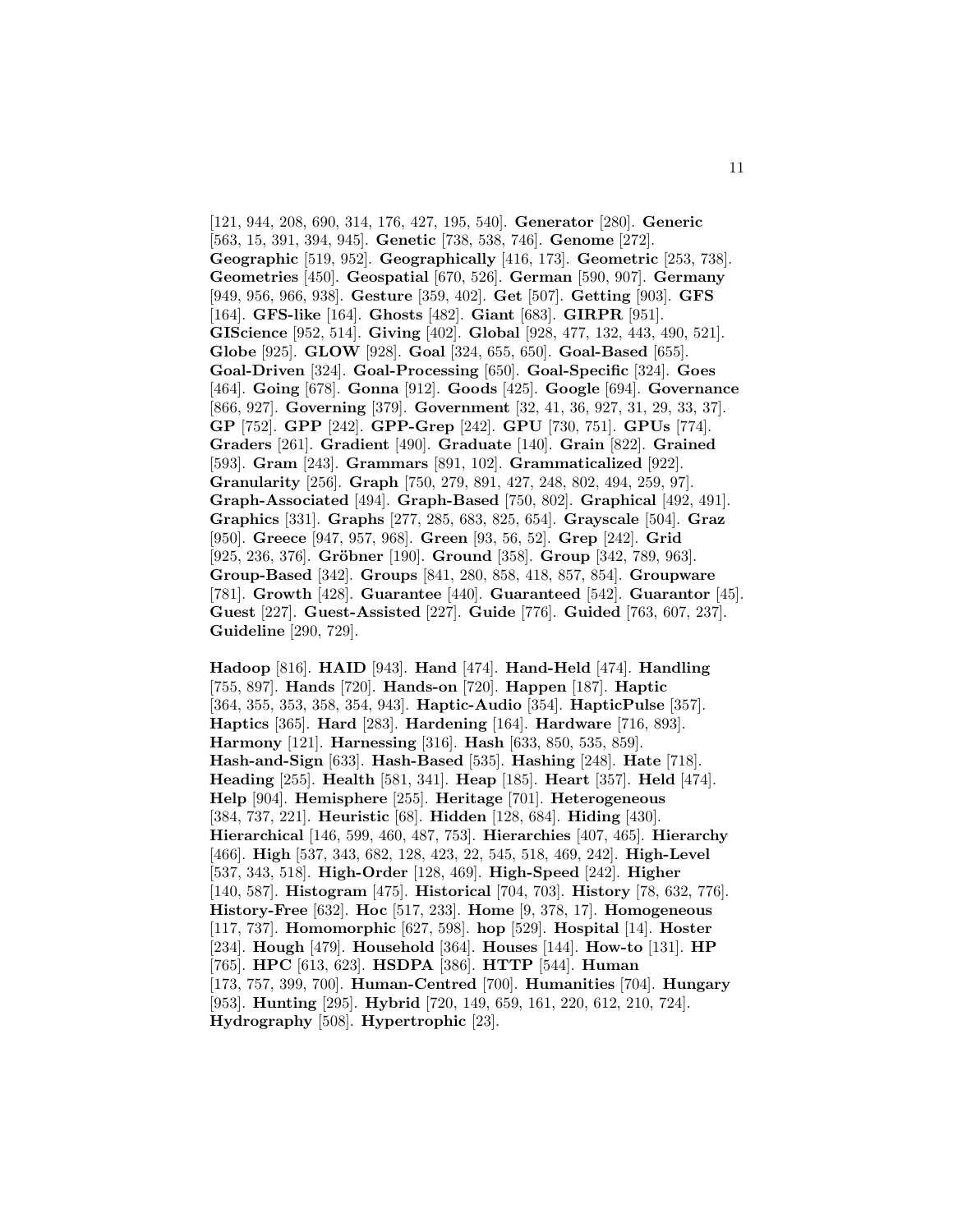**I/O** [614]. **IAPR** [951]. **ICCBR** [941]. **ICICA** [948]. **ICT** [928, 928]. **ICT-GLOW** [928]. **ID** [240, 725, 844]. **Idea** [298]. **Identification** [289, 308, 599, 826, 742]. **Identifying** [710, 893]. **Identity** [590, 39, 850, 599, 483, 38, 626, 851]. **Identity-Based** [850, 599, 626, 851]. **Idiomatic** [916]. **IEEE** [376, 528, 542]. **IFIP** [940]. **IFP** [642]. **IGO** [736]. **IGO-Flow** [736]. **II** [835, 965, 827]. **ILE** [406]. **ILU** [54]. **Image** [750, 132, 677, 158, 455, 446, 451, 471, 752, 482, 465, 435]. **Image-Based** [451]. **Imagery** [515]. **Images** [478, 480, 470, 415, 504]. **Imaging** [452]. **Immature** [289]. **Impact** [722, 716, 551, 531, 824, 536, 525]. **Impacts** [48]. **Impaired** [154]. **Imperative** [190]. **Imperfections** [386]. **Implementation** [45, 722, 734, 717, 543]. **Implementing** [639, 5, 658]. **implication** [114]. **Implicit** [454]. **Improve** [42]. **Improved** [765, 637]. **Improving** [356, 723, 134, 495, 211, 8, 876, 544]. **Impulsive** [436, 437]. **IMS** [537]. **Incentive** [559]. **Incidents** [157]. **Including** [719]. **Inclusive** [560]. **Incomplete** [194]. **Inconsistency** [812]. **Inconsistency-Tolerant** [812]. **Inconsistent** [668]. **Incorporate** [255]. **Incorporating** [152]. **Incorrect** [691]. **Increased** [728]. **Increasing** [704, 406]. **Incremental** [487]. **Independence** [868, 118]. **Independent** [690, 609]. **Index** [829, 578, 568]. **Indexed** [945]. **Indexing** [132, 308, 576]. **India** [50]. **Indicators** [589, 56, 566]. **Individuals** [784]. **Indoor** [247, 256, 523, 525]. **Inductive** [899]. **Industrial** [887, 229]. **Industry** [967, 968]. **INEX** [676]. **Inexact** [602]. **Infer** [192]. **Inference** [190, 252]. **Inferring** [404]. **Infinite** [73]. **Influence** [261, 520]. **Influencing** [36, 413]. **Informal** [134]. **Informatics** [926]. **Information** [377, 561, 307, 334, 166, 14, 125, 640, 32, 335, 256, 621, 134, 927, 910, 637, 424, 696, 304, 42, 931, 940, 430, 106, 758, 525, 572, 952, 926, 961, 956, 948, 953]. **Information-Flow** [166]. **Information-Theoretic** [637]. **Infrastructure** [685, 449, 3]. **Infrastructures** [226]. **Inhibition** [65]. **Inhibits** [888]. **Initial** [116]. **Initiality** [109]. **Initiated** [530]. **Initiative** [961]. **Injection** [231, 172]. **Inner** [854]. **Inner-Product** [854]. **Innovative** [350]. **INNS** [951]. **Inpainting** [468]. **Input** [792, 626, 593]. **Inquiry** [294]. **Insects** [97]. **Insertion** [196]. **Inspection** [32, 481]. **Inspired** [221]. **Instance** [501]. **Integer** [196]. **Integrated** [144, 57]. **Integrating** [307, 882, 411]. **Integration** [290, 383, 126, 341, 41, 794, 380, 433, 260, 430, 471, 558, 336, 37]. **Integrative** [18]. **Intelligence** [241, 933, 936, 142]. **Intelligent** [878, 12, 932, 398]. **Intensive** [12]. **Intention** [36]. **Inter** [40]. **Inter-organizational** [40]. **Interacting** [359]. **Interaction** [364, 331, 863, 124, 443, 943, 418, 363, 402]. **Interactions** [152, 57, 362]. **Interactive** [748, 676, 360, 465]. **Interconnect** [716]. **Interdental** [500]. **Interdependent** [86]. **Interest** [373]. **Interface** [78, 732, 353, 963, 354]. **Interfaces** [722, 795, 201, 297, 359, 788]. **Interfacing** [397]. **Interference** [22]. **Intergroup** [342]. **International** [941, 944, 933, 947, 928, 937, 967, 954, 946, 926, 961, 964, 965, 949, 936, 960, 959, 945, 956, 925, 966, 957, 927, 929, 970, 948, 942, 943, 935, 931, 940, 930,

12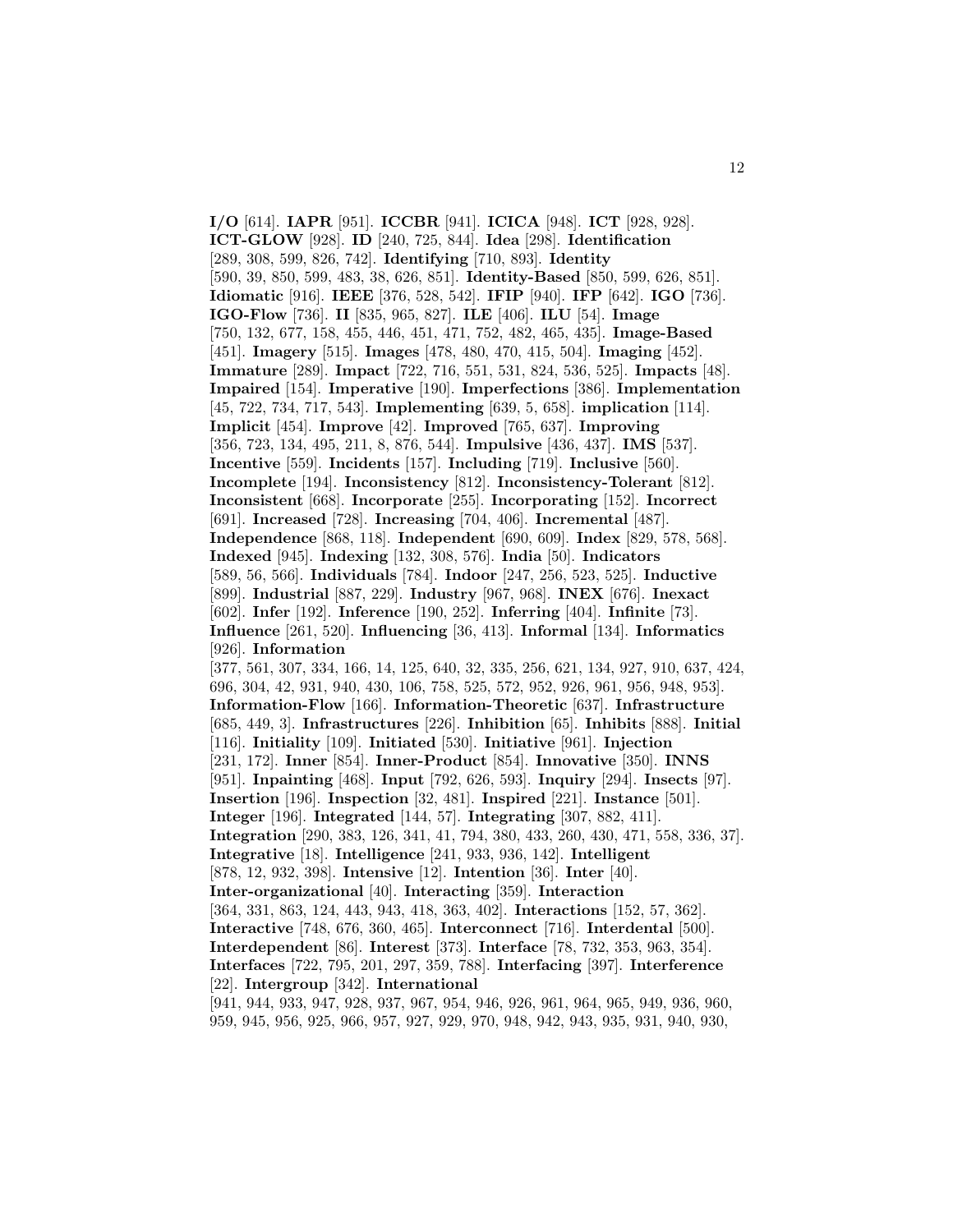939, 968, 972, 938, 953, 969, 958, 952, 962]. **Internet** [369, 45, 944, 315, 432]. **Internet-of-Things** [369]. **Interoperability** [302, 608]. **Interplay** [803]. **Interpolation** [417]. **Interpretability** [761]. **Interpretation** [194, 203]. **Interpreters** [392]. **Interrupt** [894]. **Interrupt-Driven** [894]. **Intra** [386]. **Intra-site** [386]. **Introducing** [212]. **Introduction** [453, 666]. **Introspection** [227]. **Intrusion** [241, 240, 533]. **Intrusions** [937]. **Invariance** [659]. **Invariant** [450, 195, 105]. **Invariants** [190]. **Invasion** [97]. **Inverse** [587]. **Inversion** [438]. **Investigating** [894]. **Investigation** [888, 179, 836]. **Investigations** [522]. **IOT** [370, 371, 372]. **IP** [678]. **IPsec** [177]. **IPv6** [536]. **IR** [685, 689, 681]. **Iris** [495]. **Irreducibility** [167]. **ISC** [956]. **Island** [957, 968, 737]. **Isolated** [746]. **Isomorphism** [279]. **Isotropic** [740, 736]. **Issue** [534]. **Issues** [5]. **Istanbul** [955]. **IT-Based** [552]. **IT-Cooling** [50]. **IT-Systems** [50]. **Italy** [961, 964, 965, 934, 951, 958]. **ITBAM** [926]. **Iterative** [464, 824, 766, 515].

**Japan** [942]. **JavaScript** [186]. **Job** [618, 624]. **Jobs** [623]. **Join** [197, 560]. **Joined** [41]. **Joined-Up** [41]. **Joint** [459, 927, 386, 950]. **JPEG** [482]. **July** [949]. **Jumps** [209]. **June** [949]. **Justified** [112].

**Kademlia** [533]. **Keeping** [787]. **Kernel** [486, 734]. **Kernel-Level** [734]. **Key** [928, 845, 176, 858, 785, 626, 857, 429]. **Keys** [591]. **Keyword** [576, 852, 855]. **Kit** [615]. **Kloster** [938]. **Knapsack** [208, 643, 770]. **Knocking** [364]. **Know** [903]. **Knowing** [648]. **Knowledge** [312, 140, 112, 863, 628, 126, 130, 24, 657, 810, 139, 127, 266, 565, 122, 932, 29, 336, 354, 932]. **KPD** [592]. **Kriging** [417]. **Kuching** [933, 930, 932].

**L1** [467]. **Labeling** [465]. **Landmarks** [352]. **Landscapes** [745]. **Language** [307, 690, 800, 682, 931, 681, 697]. **Languages** [281, 71, 670, 666, 658, 817]. **LANs** [177]. **Large** [949, 337, 2, 448, 304, 654, 920, 816, 3]. **Large-Scale** [949, 448, 920, 816, 3]. **Latencies** [621]. **Lattice** [628, 822]. **Lattice-Grain** [822]. **Lattices** [865, 629, 626]. **Layer** [542]. **Lazy** [328, 129]. **Leakage** [177, 572, 849]. **Leaping** [199]. **Learner** [918, 406]. **Learning** [78, 416, 680, 792, 492, 401, 9, 438, 145, 349, 339, 201, 793, 256, 90, 138, 151, 486, 218, 324, 483, 333, 487, 328, 485, 360, 753, 259, 754, 491, 593, 797]. **Least** [275]. **Lectures** [945]. **Left** [255]. **Left-Right** [255]. **Legal** [147, 130]. **Legibility** [521]. **Legislative** [713]. **Length** [749]. **Lessons** [676]. **Level** [537, 343, 385, 734, 518]. **Levels** [552]. **Leveraging** [54, 732]. **Lexical** [921]. **Lexicalized** [102]. **Lexicon** [923]. **Lexicons** [921, 911]. **Libraries** [730, 703, 698, 711, 962]. **Library** [702, 318, 699, 700, 694, 695, 709, 717]. **Lies** [247]. **Life** [828, 589, 58, 157, 397]. **Life-Logging** [157]. **Lightweight** [666]. **Like** [827, 164]. **Limit** [823]. **Limitations** [271]. **Line** [640, 371]. **Linear** [744, 743, 618, 812, 73]. **Linear-Time** [73]. **Linearity** [115]. **Linearizability** [79]. **Linearizing** [108]. **Lingual** [675]. **Linguistic** [712, 265]. **Link** [19, 528]. **Linkability** [180]. **Linked** [712, 514, 670, 669, 876]. **linkedscience** [514].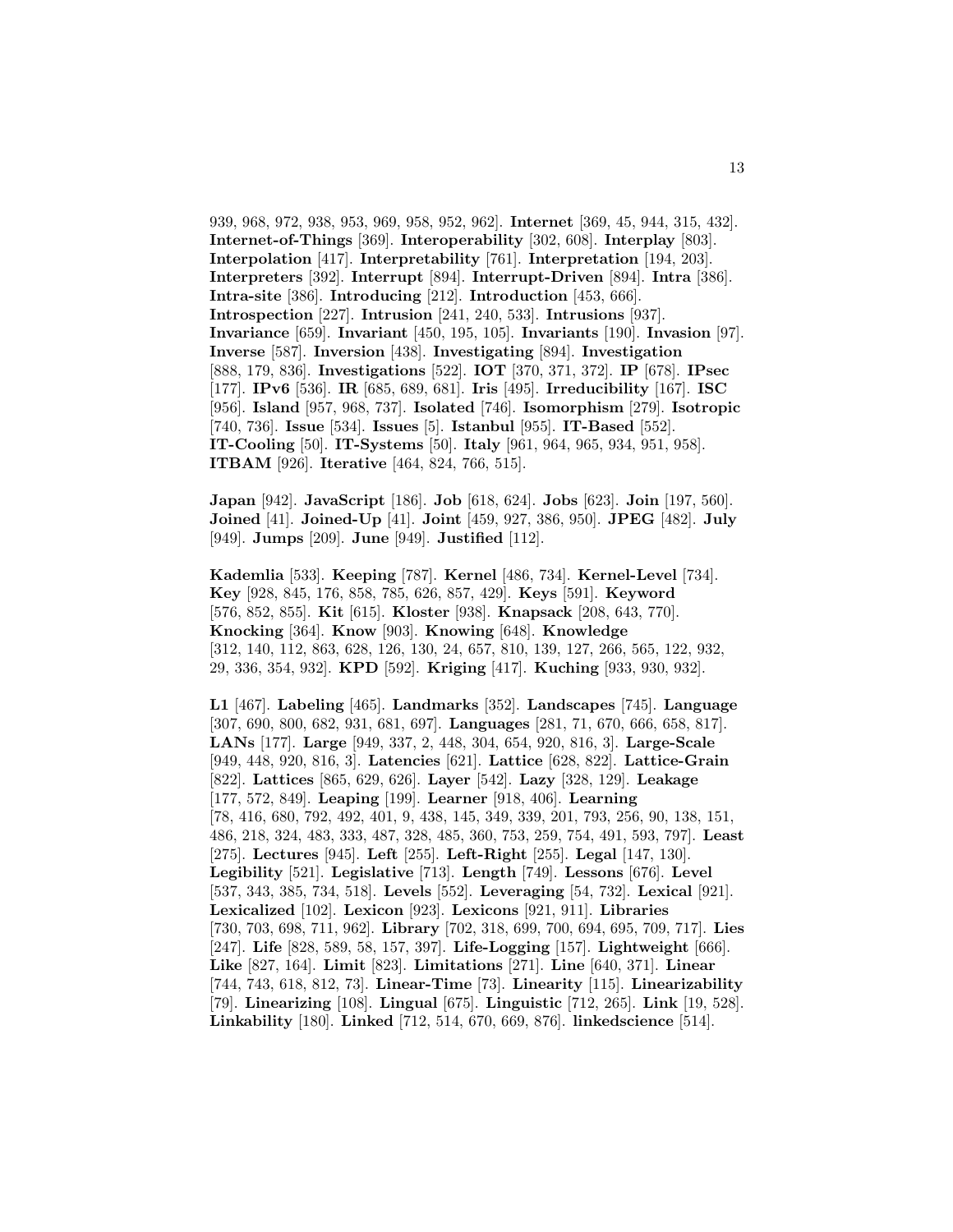**Linking** [537, 675, 713, 573]. **Listen** [699]. **Literacy** [910]. **Little** [824]. **Live** [876]. **Livelock** [40]. **Liveness** [202]. **Liveness-Based** [202]. **LLR** [644]. **Load** [621, 617]. **Local** [477, 132, 641, 149, 323, 77, 545, 490]. **LocalAlert** [517]. **Localising** [175]. **Localization** [171, 222, 479, 451]. **Localized** [466]. **Location** [592, 373, 335, 699, 374, 172, 525, 431]. **Location-Triggered** [699]. **Locations** [415]. **Logging** [157]. **Logic** [886, 112, 877, 959, 179, 610, 873, 75, 895, 440, 899, 650, 931]. **Logical** [106, 817]. **LogicBlox** [800]. **Logics** [865, 870, 649, 663, 119, 105, 271]. **Logistic** [381]. **Logistics** [425]. **Logs** [240, 554]. **Lone** [241]. **Loop** [199]. **Losing** [707]. **Lost** [707]. **Love** [718]. **Love-Hate** [718]. **Low** [722, 439, 628, 535, 577]. **Low-Cost** [535, 577]. **LR** [849]. **LR-UESDE** [849]. **LTE** [383, 385, 384, 388]. **LTSs** [73]. **Lund** [943]. **Lung** [321]. **Lustre** [613]. **Lyon** [941].

**M** [793]. **M-Learning** [793]. **M3** [380]. **MA** [947]. **MAC** [530]. **Machine** [43, 243, 154, 485, 532]. **Machines** [100, 227, 771, 64]. **Macro** [384]. **Macro-Femto** [384]. **MACVILLE** [138]. **Magic** [804]. **Magic-Sets** [804]. **Mainly** [815]. **Majoring** [108]. **Majority** [639]. **Makes** [75]. **Makespan** [741]. **Making** [68, 194, 302, 337, 207]. **Malaysia** [933, 930, 932]. **Male** [261]. **Malicious** [238]. **Malleability** [624]. **Malleable** [634, 622]. **Malware** [239]. **Mammograms** [496]. **Man** [176, 129]. **Man-In-The-Middle** [176]. **Manage** [46]. **Managed** [16]. **Management** [334, 140, 954, 575, 39, 779, 557, 332, 925, 139, 955, 552, 425, 122, 932, 5, 29, 549]. **Managing** [562, 43, 318, 3]. **MANETs** [171]. **Manifolds** [456]. **Manipulation** [52]. **Manual** [609, 918]. **Manually** [919]. **Manufacturing** [557]. **Many** [770, 759, 707, 724]. **Many-Core** [724]. **Many-Objective**

[770, 759]. **Manycores** [616]. **Map** [521, 252]. **Mapping** [253, 513, 250, 921]. **MapReduce** [337, 4, 623]. **Maps** [511, 157, 266, 503]. **March** [945]. **Marche** [39]. **Marine** [125]. **Markers** [916]. **Market** [540]. **Markets** [165]. **Markov** [128, 684]. **Mashup** [290]. **Mashups** [379]. **Mask** [158]. **Massive** [306]. **Matchballs** [797]. **Matching** [638, 422, 423, 776, 473]. **Matchmaking** [864]. **Material** [480, 359]. **Mathematical** [939]. **Mathematically** [191]. **Matrices** [283, 494]. **Matter**

[10, 27, 59, 98, 367, 395, 409, 420, 462, 505, 582, 661, 673, 692, 798, 818, 861, 900, 11, 28, 506, 527, 548, 569, 583, 604, 625, 646, 662, 674, 693, 714, 735, 756, 777, 799, 819, 840, 862, 883, 901, 902, 905, 924, 49, 60, 81, 99, 120, 141, 162, 183, 204, 225, 246, 267, 288, 309, 330, 351, 368, 389, 396, 410, 421, 442, 463, 484, 784, 815]. **Maturity** [552]. **Maximum** [277]. **May** [946, 187]. **McEliece** [591]. **Mean** [22, 469]. **Means** [158]. **Measured** [295]. **Measures** [686]. **Measuring** [589, 556, 319, 213, 520]. **Mechanism** [598, 16, 402, 87]. **Mechanisms** [375, 86, 559]. **Media** [947, 361, 415, 707, 907, 413, 411, 419]. **Mediated** [339]. **Mediation** [380]. **Medical** [926, 341, 15, 677, 573, 340]. **Medicine** [23, 12]. **Medium** [224]. **Meeting** [963]. **Meets** [61]. **Mekong** [97]. **Memory** [231, 349, 258, 732, 487, 545, 591, 733, 593, 230].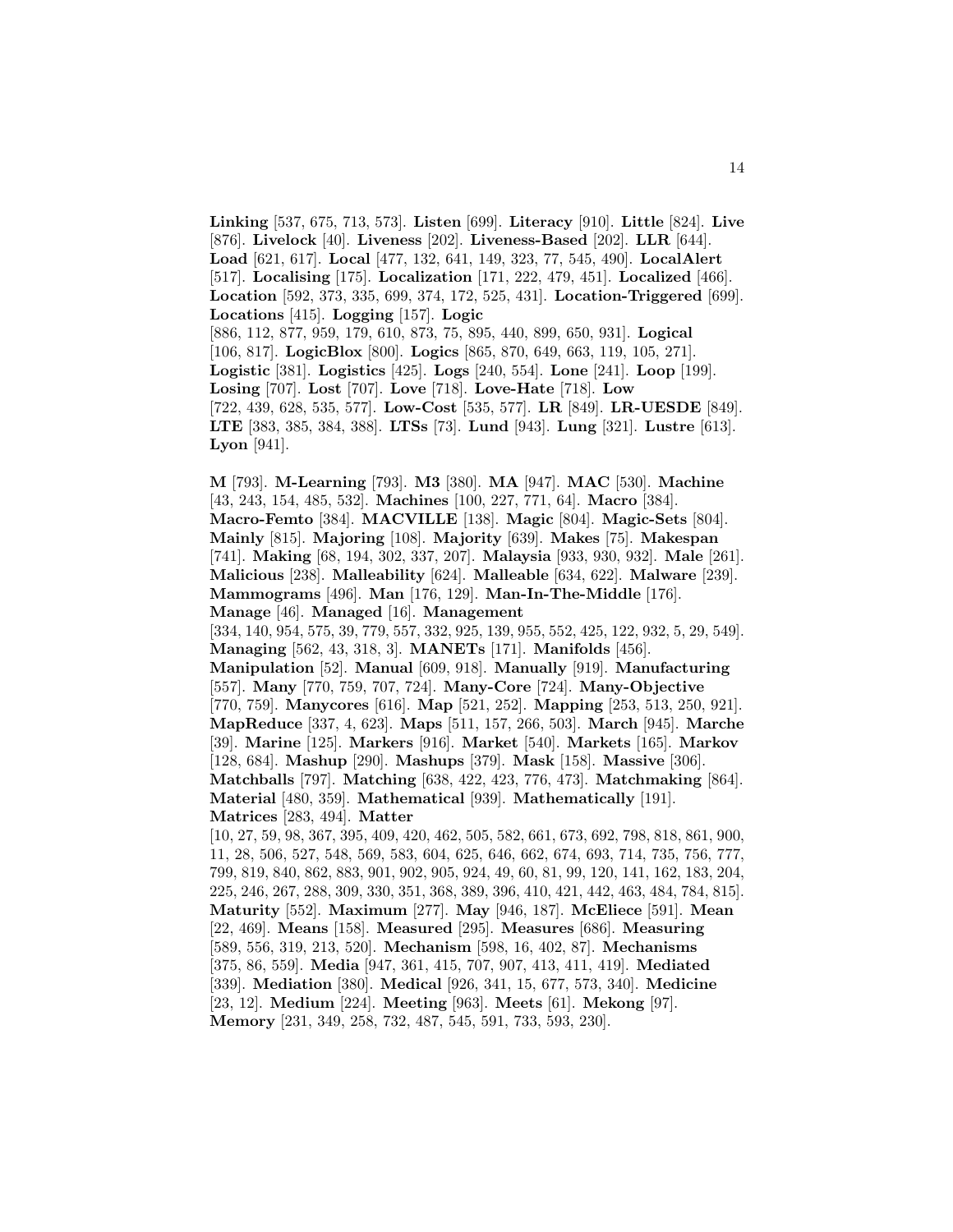**Memory-Constrained** [591]. **Men** [175]. **Men-in-the-Middle** [175]. **Mental** [694, 264, 261, 257]. **Mental-Rotation** [261]. **Mere** [811]. **Merging** [592, 660]. **Mesh** [528]. **Message** [173, 487, 963, 733]. **Messages** [303]. **Meta** [15, 871, 650]. **Meta-Data-Models** [15]. **Meta-logic** [650]. **Metadata** [713]. **Metafora** [791]. **Metalinguistic** [916]. **Metaverse** [402]. **Meters** [182]. **Method** [750, 467, 887, 427, 300, 616, 433, 91, 440, 94, 431]. **Methodological** [382]. **Methods** [533, 344, 971, 50, 106]. **Metric** [687, 578]. **Metric-Based** [578]. **Metrics** [556, 303]. **MFCS** [939]. **Micro** [730, 731]. **Micro-applications** [731]. **Micro-Benchmark** [730]. **Microenvironment** [20]. **Microsoft** [885]. **Middle** [176, 175]. **Middleware** [547, 398]. **Migration** [619, 92, 532, 538]. **Milner** [61]. **MIMO** [383]. **Miner** [206, 211]. **Minimization** [113]. **Minimum** [286, 210]. **Minimum-Weight** [210]. **Mining** [428, 947, 14, 20, 9, 916, 155, 755, 415, 414, 13, 907]. **Missing** [691]. **MITM** [174]. **MKNF** [657]. **MLP** [495]. **Mobile** [377, 589, 253, 792, 355, 256, 699, 302, 333, 698, 433, 17, 16, 588, 233]. **Mobile-Certificate** [433]. **Mobile-Friendly** [698]. **modal** [419]. **Modality** [366, 909]. **Mode** [822]. **Model** [886, 307, 537, 110, 492, 132, 888, 438, 618, 551, 781, 74, 892, 476, 772, 470, 765, 600, 83, 254, 128, 337, 169, 842, 813, 603, 547, 122, 299, 896, 844, 419, 491, 523, 572, 245, 336, 684]. **Model-Based** [765]. **Model-Driven** [892, 419]. **Model-Theoretic** [813]. **Modeled** [152]. **Modeling** [307, 551, 163, 194, 434, 612, 42, 57, 559, 472, 34, 97, 788, 947]. **Modelling** [123, 58, 387, 746]. **Models** [561, 835, 537, 137, 335, 567, 15, 829, 124, 694, 755, 670, 370, 515, 737, 782, 654, 834, 452, 273, 347, 94, 554]. **Modular** [841, 188, 216]. **Modulation** [439]. **MOEA** [766, 769, 763]. **MOEA/D** [766, 763]. **Monitoring** [227, 32, 104, 1, 26, 371, 232, 17, 97, 431]. **Monotonic** [740]. **Montpellier** [959]. **Morgan** [865]. **Morphological** [504]. **Morphosyntactic** [912]. **Mortality** [283]. **Mortals** [811]. **Motion** [459, 102, 262, 456]. **Motivation** [406]. **Move** [600, 842]. **Movement** [173, 551]. **Moving** [110]. **MPC** [639]. **MPI** [963, 716, 730, 609, 718, 723, 725, 719, 715, 732, 734, 731, 898, 717, 729, 724]. **MPI-3** [719]. **MPICH2** [721]. **mpicroscope** [729]. **MRF** [468]. **MRF-Based** [468]. **MRFs** [470, 469]. **MSM** [947]. **MTL** [111]. **Multi** [89, 331, 208, 383, 863, 530, 70, 66, 767, 222, 476, 959, 478, 453, 179, 138, 83, 657, 139, 762, 159, 460, 648, 53, 388, 764, 360, 214, 529, 930, 833, 768, 419, 624, 749, 758, 788, 658, 437, 498, 797]. **Multi-Agent** [959, 930, 89, 138, 83, 139, 648, 658]. **Multi-Agent-System** [797]. **Multi-armed** [214]. **Multi-beam** [383]. **Multi-channel** [530, 179]. **Multi-class** [453]. **Multi-Context** [657, 159, 863]. **Multi-core** [53, 624]. **Multi-Dimensional** [70]. **Multi-hop** [529]. **Multi-modal** [419]. **Multi-net** [498]. **Multi-Objective** [767, 762, 764, 208, 833, 768, 749, 758]. **Multi-point** [388]. **Multi-Prioritized** [476]. **Multi-Pushdown** [66]. **Multi-resolution** [460]. **Multi-robot** [222]. **Multi-sensory** [360]. **Multi-species** [437]. **Multi-touch** [331]. **Multi-user** [331, 788]. **Multi-view** [478]. **Multicast** [388]. **Multicasting** [546]. **Multidimensional** [51]. **Multidisciplinary**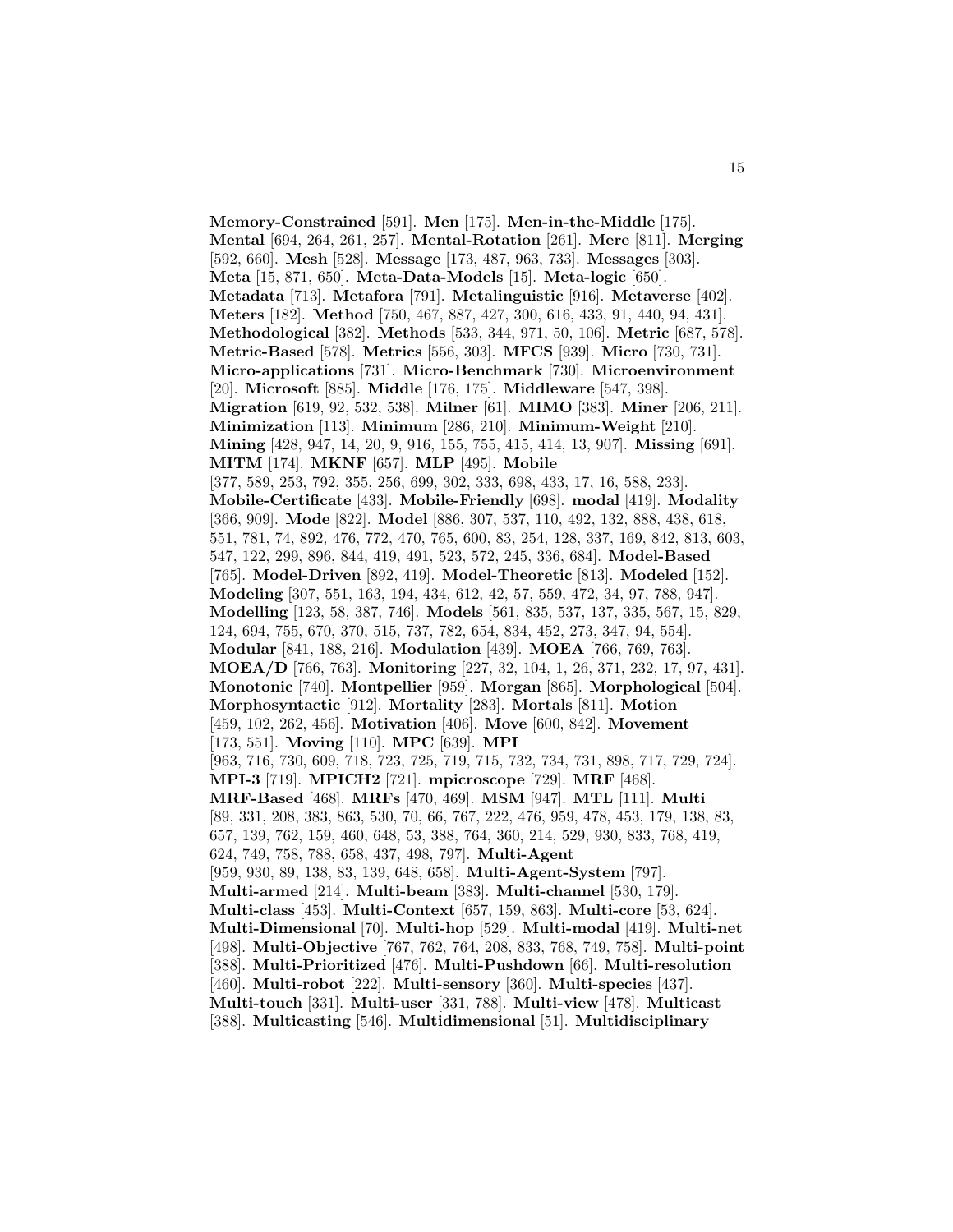[940]. **Multiflow** [386]. **Multilinguality** [961]. **Multimodal** [331, 679, 402]. **Multimodality** [961]. **Multiobjective** [761, 760]. **Multiobjectivization** [765]. **Multipath** [543]. **Multiple** [644, 792, 146, 476, 341, 302, 36, 91, 774]. **Multipurpose** [244]. **Multithreaded** [725]. **Multitype** [835]. **MUSE** [947]. **Music** [308, 679]. **MusiClef** [679]. **Mutual** [535, 327]. **My** [707]. **myCBR** [313].

**Na¨ıve** [816]. **Named** [511]. **Names** [235]. **Nano** [360]. **Narrative** [405]. **Nasty** [274]. **Natal** [971]. **National** [508]. **Natural** [470]. **Nature** [964, 965, 261]. **Navigation** [665, 352]. **Near** [280, 304]. **Near-Optimal** [280]. **Needs** [701]. **Negation** [869]. **Negative** [739]. **Negotiation** [85, 601]. **Neighborhood** [759]. **Nested** [80]. **net** [498]. **Netherlands** [937]. **Network** [241, 383, 656, 240, 533, 243, 47, 422, 763, 414, 814, 493, 860, 558, 97, 538, 429, 796, 504]. **Networking** [944]. **Networks** [377, 613, 173, 69, 656, 530, 534, 375, 500, 19, 660, 342, 179, 417, 387, 321, 337, 726, 423, 384, 291, 161, 424, 433, 786, 244, 951, 495, 236, 529, 542, 413, 958, 540, 233, 3]. **Neural** [500, 321, 291, 951, 495, 493, 504]. **Neuroscience** [24]. **NEW2AN** [944]. **Newcastle** [929]. **Next** [944, 540]. **Next-Generation** [540]. **NK** [745]. **NK-Landscapes** [745]. **NLP** [904]. **No** [241, 174]. **Node** [539]. **Nodes** [429]. **Noised** [2]. **Noisy** [222]. **Nominative** [842]. **Non** [848, 115, 621, 634, 452, 645, 733]. **Non-** [848]. **Non-coherent** [733]. **Non-commutative** [645]. **Non-deterministic** [115]. **Non-Malleable** [634]. **Non-perspective** [452]. **Non-uniform** [621]. **Nonlinear** [205]. **Normal** [152, 782]. **Normal-Form** [152]. **Norms** [93]. **North** [264]. **North-Up** [264]. **Notes** [107]. **Notions** [848, 586, 491]. **Novel** [459, 492, 148, 422, 493, 491]. **Novelty** [212]. **NP** [283, 920]. **NP-Hard** [283]. **NSDG** [38]. **Nuclear** [709]. **Numerical** [660, 321].

**O** [614]. **OAGM** [950]. **Obfuscation** [194]. **Object** [475, 459, 249, 476, 478, 453, 441, 248]. **Objective** [767, 770, 762, 759, 764, 91, 763, 363, 776, 208, 833, 768, 749, 758]. **Objective-Guided** [763]. **Objectives** [70, 189, 57]. **Objects** [476, 480, 450, 362, 454, 498]. **Obligations** [647]. **Observation** [461]. **Observations** [768]. **Observer** [884]. **Observing** [341, 768]. **Obstructive** [13]. **Occlusion** [467]. **October** [947]. **Off** [640]. **Off-Line** [640]. **Offload** [722]. **Offs** [490]. **OH** [952]. **OMB** [730]. **OMB-GPU** [730]. **Once** [846]. **One** [174, 732, 234, 842, 721]. **One-Click** [234]. **One-Move** [842]. **One-Sided** [732, 721]. **Ongoing** [325]. **Online** [424, 244, 250, 418, 413, 33]. **Only** [648]. **Only-Knowing** [648]. **Ontological** [268]. **Ontologies** [667, 874, 327, 668]. **Ontology** [140, 877, 289, 866, 150, 666, 875, 526, 797]. **Ontology-Based** [140, 289, 866, 797]. **Opacity** [839]. **Open** [7, 712, 134, 371, 220, 88]. **Open-System** [88]. **Operation** [45, 334, 144, 425]. **Operational** [596, 838]. **Operations** [7, 727]. **operative** [312]. **Operators** [763, 73]. **Opinion** [92, 907, 911]. **Opportunistic** [656].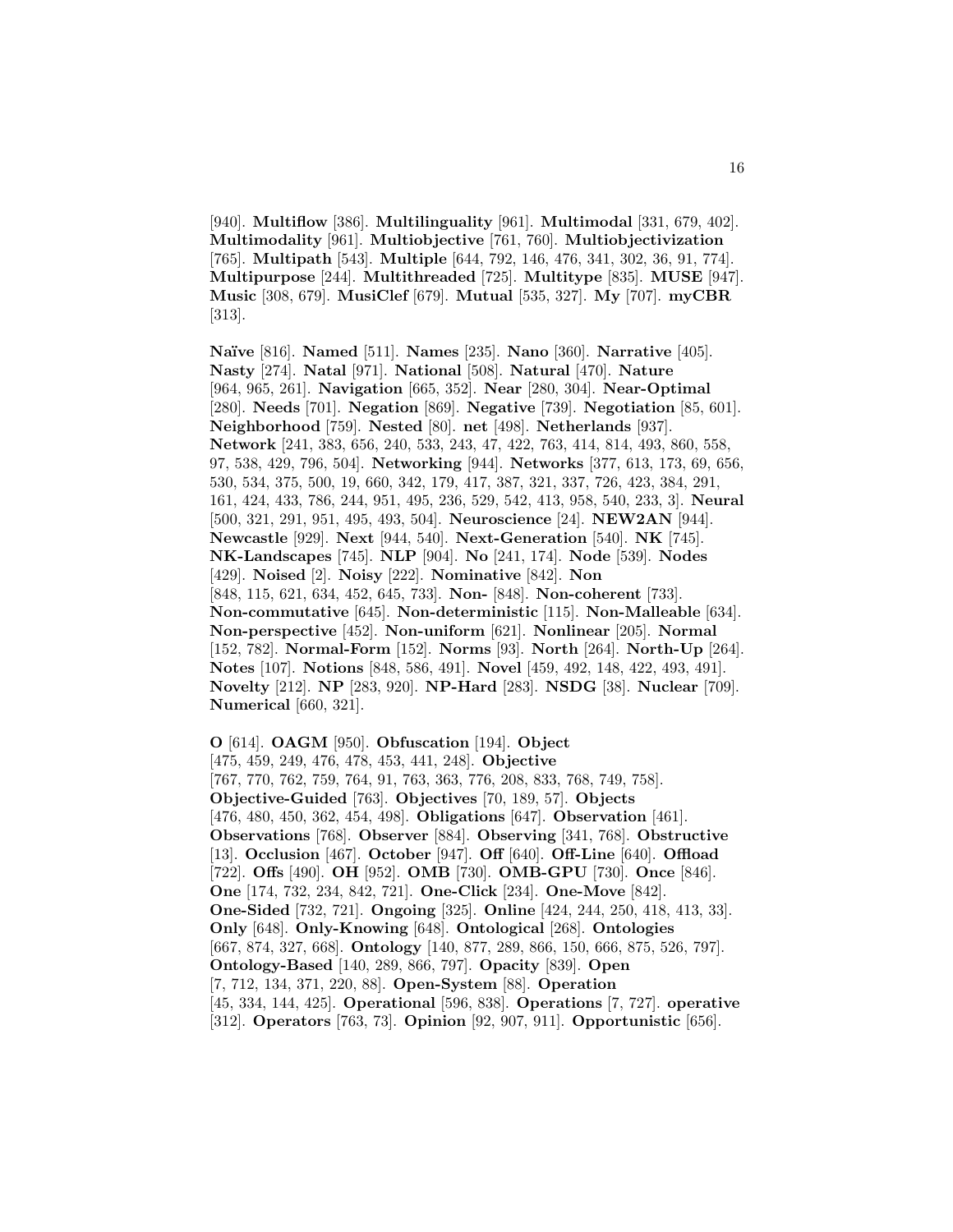**Optical** [467, 457, 494]. **Optimal** [280, 631, 656, 223, 85, 151, 587]. **Optimistic** [791]. **Optimization** [748, 767, 223, 772, 18, 762, 759, 443, 766, 220, 605, 776, 833, 350, 768, 538, 749, 217]. **Optimizer** [213, 218]. **Optimizers** [215]. **Optimizing** [509, 915, 816]. **OR-Join** [560]. **Oracle** [843]. **Oracle-Free** [843]. **Oracles** [599, 847, 857]. **Order** [806, 807, 128, 469]. **Ordering** [512]. **orders** [108]. **organising** [775]. **Organismic** [301]. **Organization** [652]. **Organizational** [603, 40]. **Organized** [772]. **Organizing** [503, 403]. **Oriented** [475, 401, 41, 293, 264]. **Origin** [255]. **Osaka** [942]. **OSDM** [603]. **Other** [57]. **OUR** [475]. **OUR-CVFH** [475]. **Outdoor** [154, 456, 949]. **Outerplanar** [277]. **Output** [806]. **Outsourced** [594]. **Overarching** [781]. **Overlap** [723, 728]. **Overlay** [533]. **Overload** [376]. **Overview** [377, 452]. **OWL** [882, 666, 668, 539]. **OWL-Based** [539]. **Ownership** [79]. **Oxford** [945].

**P2P** [925]. **PA** [40]. **Pachinko** [132]. **Pacific** [933, 932]. **Packet** [172, 233]. **Pain** [312]. **Pairwise** [153]. **Palytoxin** [888]. **Papers** [947, 946, 949]. **Paphos** [962]. **Parallel** [619, 720, 616, 957, 187, 515, 771, 724, 964, 965]. **Parallelism** [54, 187]. **Parallelization** [607]. **Parameter** [90, 539, 491]. **Parameterized** [282, 269, 741]. **Parameters** [772]. **Parametric** [189]. **Parametrized** [195]. **Parents** [770]. **Parity** [284]. **Parliamentary** [713]. **Parser** [155]. **Parsimony** [749]. **Part** [964, 965, 248, 73, 129]. **Part-Graph** [248]. **Part-of-Speech** [129]. **Partial** [640]. **Partially** [631, 783]. **Partially-Blind** [631]. **Participating** [580]. **Participation** [418]. **Participatory** [48]. **Particle** [835, 772, 18, 213, 218, 205, 215, 220, 773, 776, 209]. **Parties** [174]. **Partition** [616]. **Partitioning** [89, 214, 217]. **Partners** [258]. **Parts** [481]. **Party** [637, 425]. **Passau** [956]. **Passing** [487, 963, 733]. **Passport** [507]. **Password** [426]. **Past** [653, 230]. **Patched** [178]. **Patent** [678, 681]. **Patents** [919]. **Path** [200, 260, 529]. **Path-Sensitive** [200]. **Patient** [26, 17, 16]. **Patients** [910]. **Patrolling** [88]. **Pattern** [638, 609, 415, 951, 950]. **Pattern-Independent** [609]. **Patterns** [428, 891, 867, 341, 423, 493, 731, 836, 566]. **Paying** [234]. **Payload** [231]. **Pedagogical** [794, 406]. **Pedestrian** [443]. **PEKS** [852]. **Penalty** [686]. **1** [770]. **Covertly** [639]. **D** [766, 763]. **EDEM** [927]. **Exploitation** [490]. **IFIP** [953]. **MapReduce-Based** [3]. **P** [616]. **Palate** [500]. **TC** [940]. **TLS** [174, 175]. **XK** [727]. **Penetration** [536]. **People** [161, 796]. **PEPA** [207]. **Perceptual** [123]. **Perfect** [653, 852]. **Performance** [613, 615, 56, 720, 385, 219, 457, 614, 611, 545, 261, 386, 528, 6, 729, 566]. **Periodic** [436]. **Permission** [163]. **Permissiveness** [166]. **Permutation** [280]. **Persistent** [898]. **Persistent-Sets** [898]. **Personal** [139, 549]. **Personalized** [146]. **Perspective** [781, 258, 801, 36, 927, 452, 6]. **Perspectives** [671, 29]. **Perturbations** [820]. **Petersburg** [944]. **Pharmaceutical** [919]. **Phishing** [235]. **Phone** [588]. **Phonetic** [908]. **Photography** [441]. **Physical** [700, 352, 357, 347]. **Pilot** [399]. **Pipeline**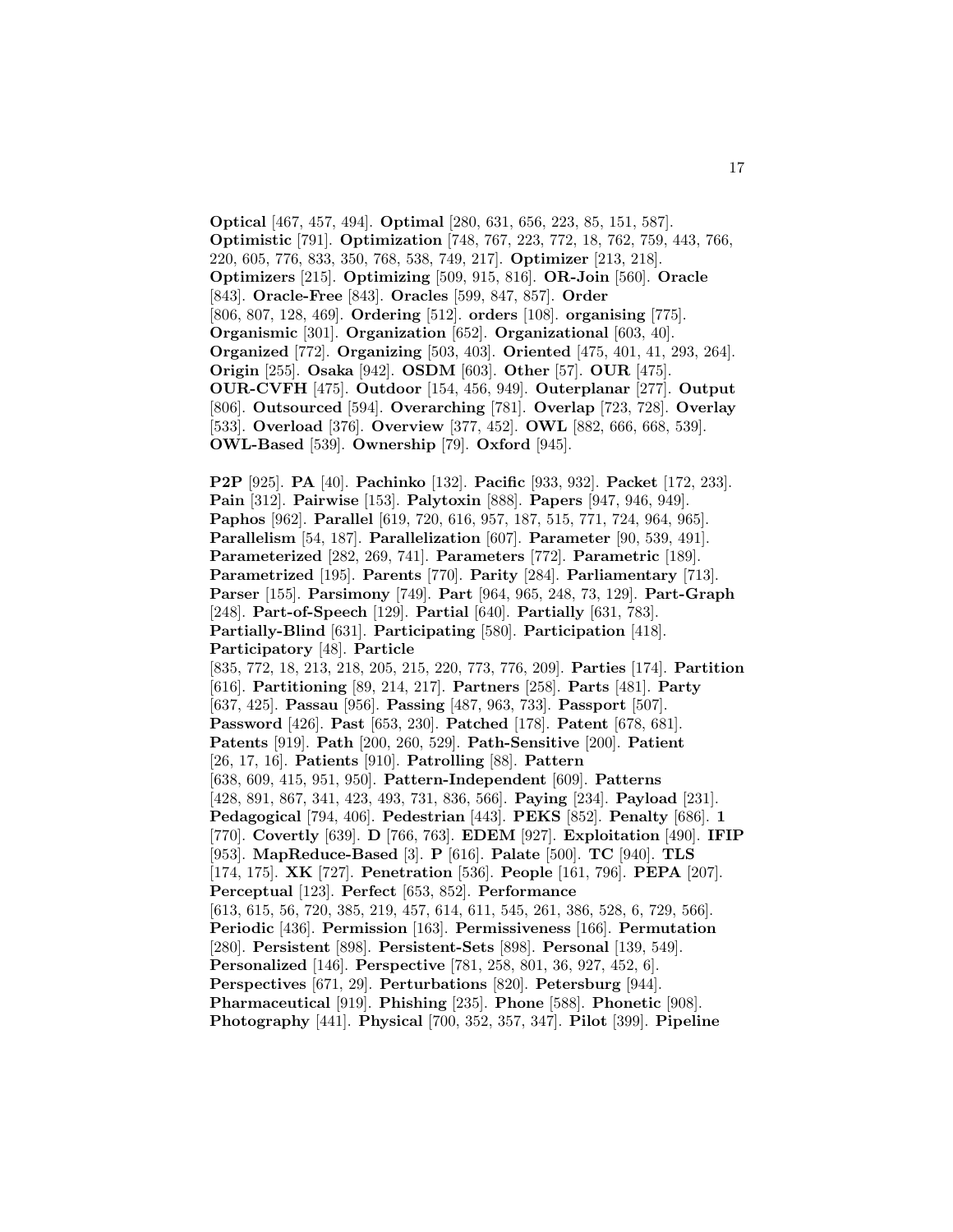[431]. **Piracy** [234]. **Pisa** [934]. **PKAW** [932]. **Places** [373]. **Plagiarism** [691]. **Plaintext** [634]. **Plan** [314]. **Planar** [285]. **Planning** [507, 137, 314, 323, 763, 758, 658]. **Platform** [581, 41, 800, 371, 397, 46]. **Platforms** [302, 6, 591]. **Player** [152]. **Playing** [401]. **PLC** [887]. **Point** [460, 830, 255, 541, 431, 388]. **Point-to-Origin** [255]. **Pointer** [202]. **Points** [285, 275]. **PoisonAmplifier** [237]. **Poisoning** [237]. **Policies** [575, 602, 324, 93]. **Policy** [300, 57]. **Polish** [703, 917, 920]. **Polling** [723]. **Polygon** [285]. **Polyhedral** [189]. **Polynomial** [277, 190, 879, 116]. **Polynomial-Time** [277, 116]. **Polynomials** [249]. **Pool** [95]. **Population** [759]. **Portfolio** [322]. **Pose** [475, 476, 480]. **Position** [687]. **Positioning** [525]. **Positions** [855]. **Possibilistic** [159]. **Possible** [782]. **Post** [312]. **Post-operative** [312]. **Poster** [244, 245]. **Potassium** [888]. **Potency** [194]. **Potential** [801, 157]. **Power** [439, 528, 105, 271]. **Powered** [142]. **PPM** [233]. **PPSN** [964, 965]. **Practical** [14, 176, 720]. **Practice** [940, 930, 571, 962]. **Pragmatics** [404]. **Prague** [940, 909]. **Preamble** [530]. **Preconditioners** [54, 448]. **Predator** [436, 437]. **Predator-Prey** [436]. **Predicate** [196, 873, 854]. **Predicates** [105]. **Predicting** [247]. **Prediction** [19, 765, 326, 291, 499, 611, 654]. **Preference** [143]. **Preferences** [570]. **Preliminary** [647, 156, 159, 136]. **Presence** [386]. **Present** [230]. **Preservation** [705]. **Preserve** [859]. **Preserving** [296, 630, 633, 596, 706, 584]. **Presidential** [503]. **Pressure** [17, 749]. **PrEV** [705]. **Prey** [436]. **PRICAI** [933]. **PRIMA** [930]. **Primary** [778]. **Principles** [45, 314, 757, 930, 265]. **Prior** [468, 758]. **Prioritized** [476]. **Priorlets** [252]. **Priors** [252]. **Privacy** [173, 556, 296, 181, 573, 182, 570, 852, 584, 172, 571, 419]. **Privacy-Aware** [173]. **Privacy-Preserving** [584]. **Private** [591]. **PRIVATUS** [182]. **Proactive** [235, 382]. **Probabilistic** [171, 492, 888, 83, 118, 874, 172, 491]. **Probability** [493]. **Problem** [89, 744, 282, 286, 492, 964, 965, 66, 880, 322, 830, 737, 220, 210, 214, 832, 742, 771, 591, 491]. **Problems** [14, 767, 116, 736, 770, 161, 587, 766, 769, 746]. **Procedures** [42, 34]. **Proceedings** [964, 965, 713, 941, 944, 933, 928, 937, 967, 954, 926, 961, 936, 960, 959, 934, 971, 956, 925, 966, 955, 957, 927, 929, 970, 948, 942, 943, 951, 935, 931, 950, 940, 930, 932, 939, 968, 972, 938, 953, 969, 963, 958, 952, 962]. **Process** [561, 563, 954, 562, 890, 32, 551, 553, 557, 567, 150, 564, 782, 558, 568, 554, 566, 549]. **Process-Based** [558]. **Process-Driven** [564]. **Processes** [702, 58, 866, 43, 40, 139, 706, 658]. **Processing** [957, 669, 545, 650, 242]. **Processors** [619, 242]. **Procurement** [33]. **Procurements** [87]. **Product** [108, 316, 336, 854]. **Production** [135]. **Profiles** [666]. **Profitability** [761]. **Program** [746]. **Programming** [877, 618, 390, 945, 391, 732, 337, 871, 738, 746, 394]. **Programs** [196, 887, 190, 609, 76, 868, 894, 53, 813, 67]. **Project** [345, 320, 52]. **Projects** [339]. **Promised** [30]. **Pronoun** [160]. **Proof** [850, 86]. **Proofs** [184, 628]. **Propagation** [424]. **Propagative** [822]. **Properties** [891, 76, 345, 117, 480, 219, 894, 895, 859, 168, 697]. **Proposal** [44].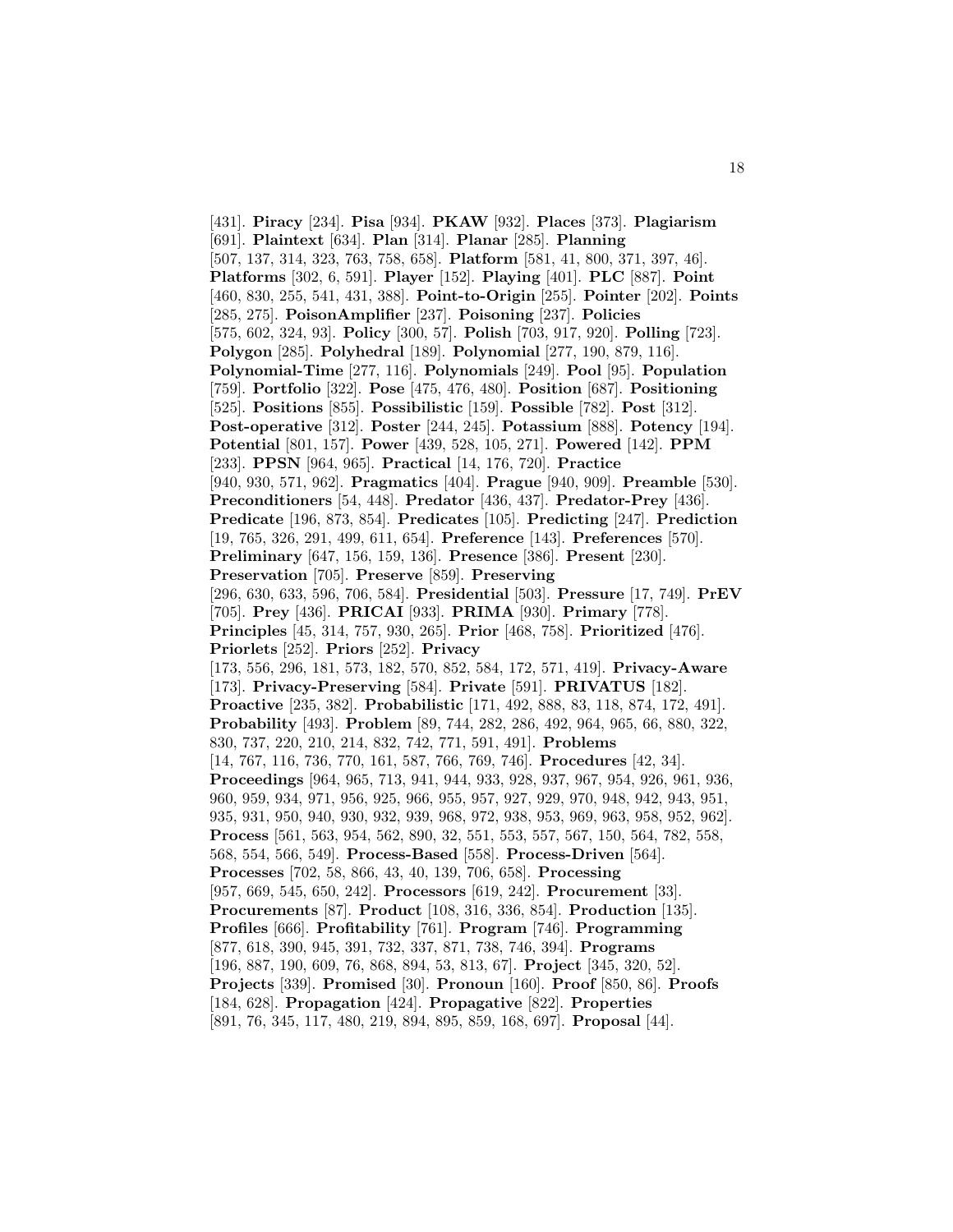**Proposals** [345]. **Propositional** [886, 118]. **Protection** [164, 182]. **Protein** [765]. **Protocol** [639, 181, 167, 535, 85, 610, 573, 733, 857]. **Protocols** [80, 176, 179, 243, 168]. **Prototype** [488, 545]. **Provable** [969]. **Provenance** [579, 5]. **Provide** [47]. **Proving** [271]. **Provision** [95]. **ProvSec** [969]. **Prudent** [136]. **Pseudo** [680, 747]. **Pseudo-Boolean** [747]. **Pseudonymous** [590]. **PSO** [221]. **Public** [82, 845, 42, 591, 626]. **Public-Key** [845]. **Publications** [710, 706]. **pucks** [216]. **Pulmonary** [13]. **Pulse** [439]. **Pump** [888]. **Purified** [432]. **Purpose** [242]. **Pushdown** [66]. **Puzzles** [586]. **Pyramid** [446].

**QAPs** [774]. **QoS** [793]. **Quadratic** [736]. **Qualitative** [263, 523]. **Quality** [364, 551, 57, 382, 481]. **Quantified** [74]. **Quantifiers** [804]. **Quantifying** [516, 572, 107]. **Quantitative** [70, 602, 71]. **Quantitatively** [485]. **Quantization** [486]. **Quantum** [106, 67]. **Quasi** [108, 577]. **Quasi-orders** [108]. **Quasi-Realtime** [577]. **Quaternion** [645]. **Queries** [684]. **Query** [307, 690, 867, 960, 809, 869, 131, 670, 812, 663, 875, 817]. **Querying** [20, 150, 870, 876, 568]. **Question** [131, 325]. **Question-Answering** [131]. **Quick** [254]. **Quo** [698, 645].

**Races** [269]. **Radio** [387]. **Radiotherapy** [323]. **Raesfeld** [966]. **RAID** [937]. **Railway** [425]. **Rainbow** [645]. **Ramsey** [117]. **Random** [278, 599, 453, 466, 847, 857, 843]. **Randomness** [117]. **Range** [471]. **Rank** [680]. **Ranking** [687, 864, 345]. **RANSAC** [476]. **Raster** [511]. **Rate** [542, 357]. **Rating** [473]. **Ray** [478]. **RBAC** [603]. **RDM** [136]. **RDR** [136]. **Re** [704, 652, 700]. **Re-finding** [700]. **Re-use** [704]. **Reachability** [66, 826, 67]. **Reachable** [891]. **Real** [241, 240, 335, 458, 949, 319, 371, 333, 445, 340, 751]. **Real-Time** [241, 335, 319, 333, 340, 751]. **Real-World** [949, 445]. **Realism** [358]. **Reality** [567, 678]. **Realization** [778]. **Realtime** [577]. **Reason** [21]. **Reasoning** [941, 312, 310, 313, 667, 311, 268, 321, 810, 323, 159, 326, 970, 651, 118, 649, 328, 663, 668, 143, 265, 672, 876, 348, 960]. **Reassignment** [86]. **Reassignment-Based** [86]. **Recall** [704, 653, 876]. **Receiver** [530, 172]. **Receiver-Initiated** [530]. **Receiver-Location** [172]. **Recognition** [475, 459, 476, 149, 154, 951, 495, 501, 950, 497, 493, 494]. **Recognizing** [449]. **Recombination** [770, 759]. **Recommendation** [125, 161, 565, 796]. **Recommendation-Based** [125]. **reconfigurable** [216]. **Reconstruct** [272]. **Reconstructing** [449]. **Reconstruction** [459, 460, 455, 814, 474]. **Record** [713]. **Recoverable** [2]. **Rectangular** [509]. **Recursive** [273]. **Reduced** [585]. **Reducibility** [101]. **Reducing** [160]. **Reduction** [879, 297, 205, 898]. **Reductions** [278]. **Reference** [600]. **References** [710, 691]. **Refinement** [675, 145, 892]. **Reflect** [567]. **reflection** [195]. **Reflections** [549]. **Refuse** [524]. **Region** [39, 97]. **Regression** [416]. **Regular** [242]. **Regularized** [153]. **Rehabilitation** [24]. **Reinforcement** [145, 754]. **Related** [25, 235]. **Relational** [294, 570, 265]. **Relations** [58, 512, 101, 263]. **Relationship**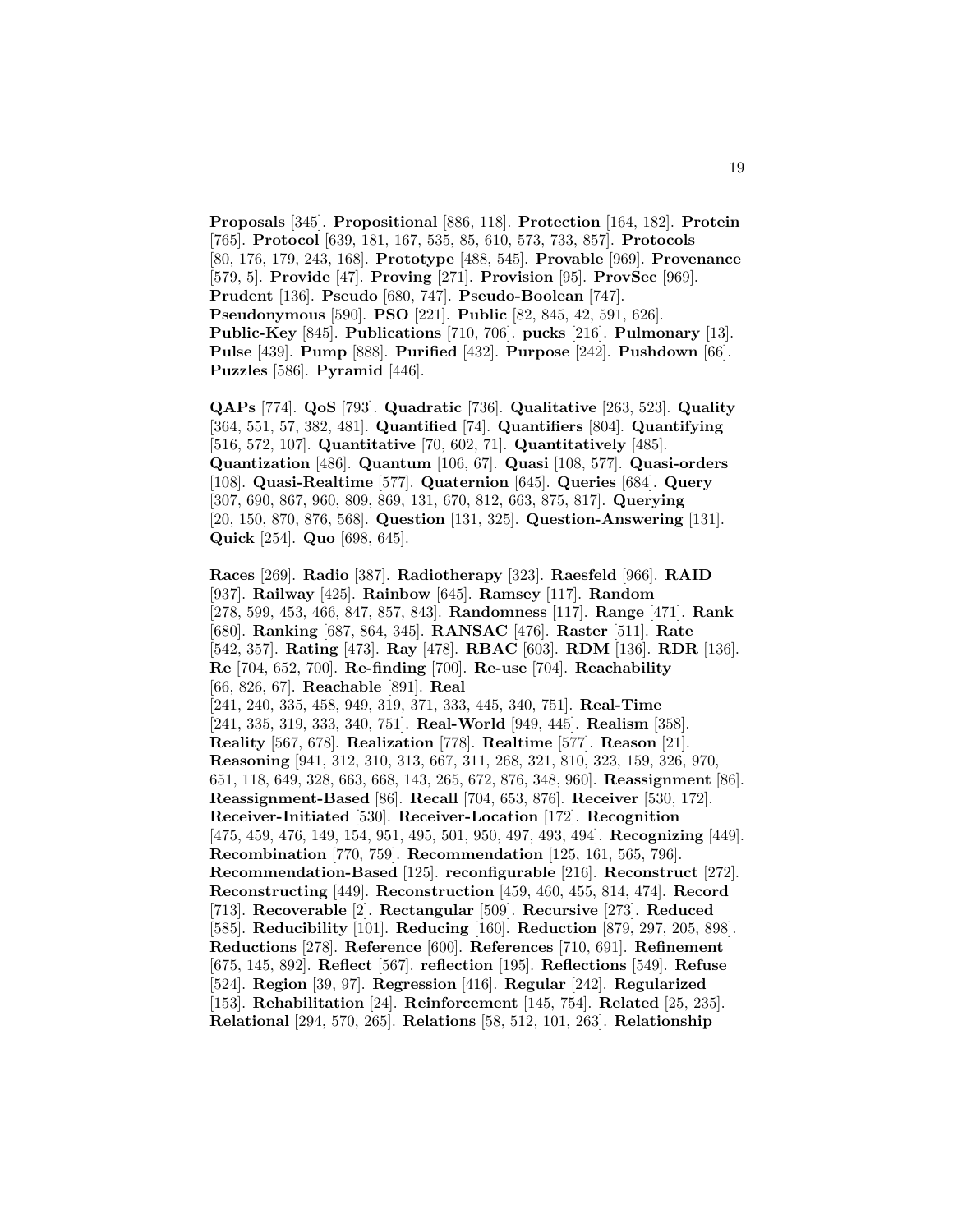[718, 169, 257, 524]. **Relationship-Based** [169]. **Relative** [687]. **Relevance** [688]. **Reliability** [940, 688, 525]. **Remember** [697]. **Reoptimizing** [286]. **Repairing** [567]. **Repeatable** [475]. **Replacing** [560]. **Report** [647, 159]. **Reports** [130]. **Represent** [21]. **Representation** [366, 191, 264, 299, 908]. **Representations** [258, 321, 203, 749]. **Representative** [488]. **Represented** [72]. **Representing** [870]. **Reproducibility** [311]. **Republic** [940, 972]. **Reputation** [688, 94]. **Reputation-Based** [94]. **Requests** [238]. **Requirements** [296, 793, 564, 655]. **Research** [941, 289, 704, 438, 51, 934, 441, 514, 425, 940, 968, 435, 432, 937]. **Residuated** [865]. **Resilience** [586, 177]. **Resilient** [849]. **Resolution** [809, 160, 904, 516, 348, 460]. **Resource** [278, 335, 921, 440]. **Resource-Bounded** [278]. **Resources** [408, 824, 547, 95, 707]. **Response** [907]. **Responsible** [546]. **Restricted** [869]. **Results** [110, 780, 156]. **Retrieval** [307, 597, 132, 125, 864, 686, 158, 676, 435]. **Reusability** [780]. **Reusable** [318]. **Reusing** [324]. **Reveal** [357]. **Revealing** [179]. **Reversible** [821, 658]. **Reversing** [237]. **Reviews** [180, 316]. **Revised** [947, 946, 949, 945]. **Revision** [262]. **Revisited** [598, 908]. **Revisiting** [586, 860]. **Revolution** [707]. **Reward** [234]. **Rewards** [559]. **Rewritable** [807]. **Rewriting** [809, 155, 812, 875]. **RFID** [535]. **RGB** [504]. **Rhodes** [957]. **Ridesharing** [381]. **RIF** [803]. **Right** [255]. **Rim** [933, 932]. **Ring** [627, 843]. **Rings** [645]. **RIPEMD** [585]. **RIPEMD-160** [585]. **Ripple** [133, 134, 135]. **Ripple-Down** [134, 135]. **RNA** [22]. **Road** [589, 511, 751]. **Robot** [207, 222]. **Robotics** [212, 214]. **Robots** [253]. **Robust** [282, 227, 486, 172, 245, 87]. **Robustness** [496]. **Role** [349, 90, 264, 299, 16]. **Role-Based** [299]. **Roles** [412, 139]. **Rome** [961]. **Rooted** [210]. **Rotation** [261, 257]. **Rotational** [261]. **Roubens** [114]. **Rough** [344]. **Round** [631]. **Round-Optimal** [631]. **Rounding** [441]. **Route** [758]. **Routed** [173]. **Routing** [224, 220]. **RR** [970]. **Rule** [881, 323, 922, 970, 827]. **Rule-Based** [881, 323, 922]. **Rules** [867, 268, 155, 133, 134, 135, 882, 872, 873, 103, 802, 832, 897]. **Runtime** [748, 741]. **ruSMART** [944]. **Russia** [944].

**SA** [744]. **SA-ES** [744]. **Safe** [374]. **Safety** [297]. **Safety-Critical** [297]. **Sampled** [472]. **Samples** [460]. **Sampling** [615, 755, 306, 739]. **Santorini** [968]. **Sarawak** [930]. **SAS** [935]. **Satellite** [433, 515]. **Satellite-Earth** [433]. **Satellites** [768]. **Satisfaction** [276]. **Satisfiability** [322, 169]. **Saturated** [118]. **Saudi** [31]. **Save** [528]. **Saving** [342]. **SBMF** [971]. **Scalability** [215, 5]. **Scalable** [341, 371, 545, 403]. **Scale** [949, 448, 446, 920, 451, 816, 3]. **Scale-Space** [446]. **Scaling** [619, 622]. **Scan** [252]. **Scanning** [363]. **Scanning-Based** [363]. **Scenario** [796]. **Scenarios** [792, 864, 794]. **Scene** [949, 454]. **Scenes** [522]. **Scheduler** [542]. **Scheduling** [618, 320, 620, 831, 386, 771, 622, 741, 768, 617, 624, 623]. **Scheme** [231, 630, 387, 323, 634, 386, 844, 426, 233]. **Schemes** [845, 234, 853, 529, 273]. **School** [778, 960, 945]. **Science** [939, 952].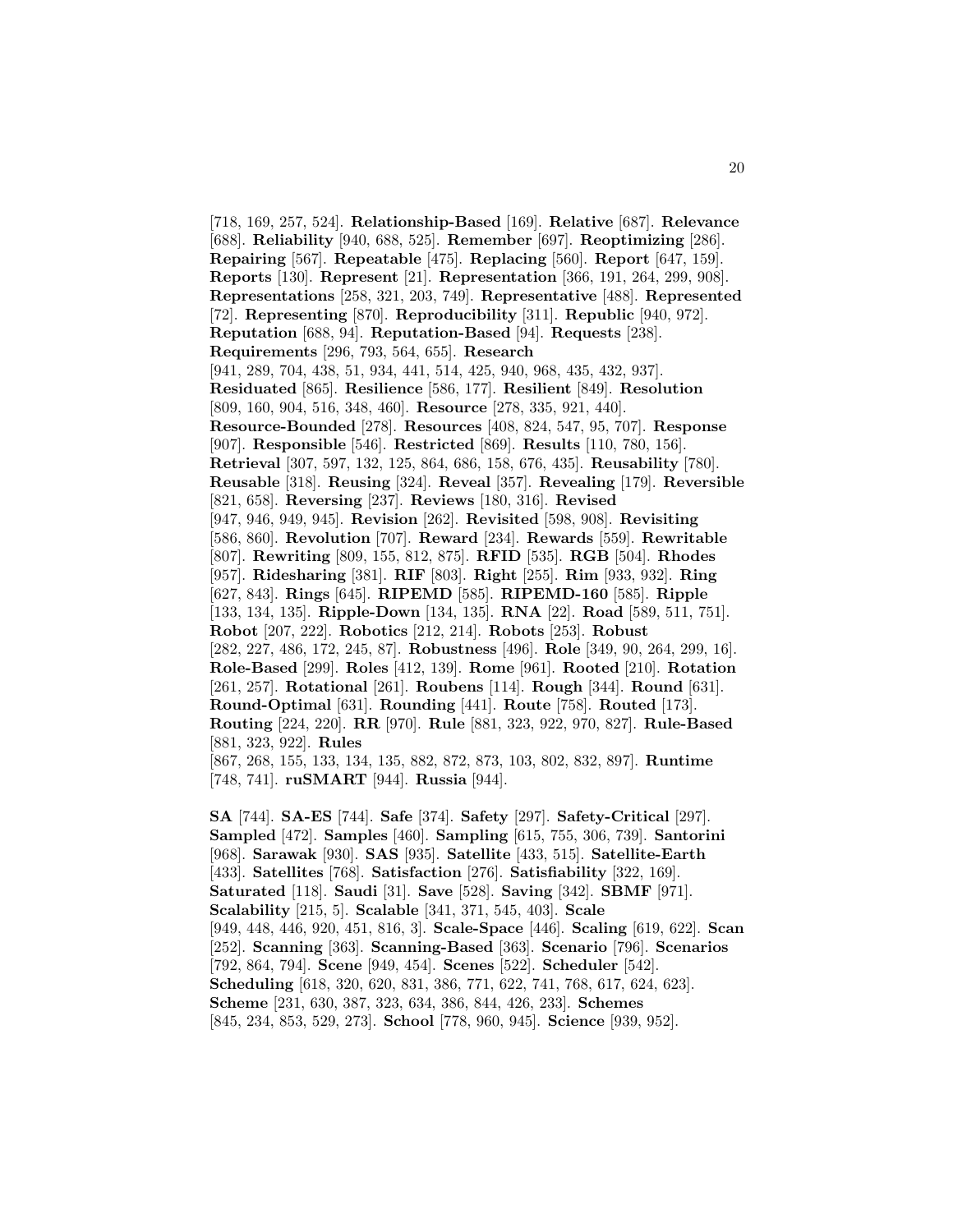**Scientific** [680, 311, 706]. **SCN** [958]. **Scoring** [12]. **Scott** [270]. **SCR** [890]. **Screens** [22]. **Scripted** [400]. **Scripts** [780, 427]. **SDM** [955]. **Seal** [846]. **Seal-Once** [846]. **Seaport** [126]. **Search** [121, 308, 223, 212, 682, 576, 694, 91, 620, 855, 913, 237]. **Searchers** [678]. **Searching** [832]. **Second** [928, 967, 397, 962]. **Secret** [2, 860]. **Secure** [638, 227, 856, 639, 599, 636, 637, 578, 853, 855, 577, 955]. **Secured** [532]. **Security** [641, 534, 848, 602, 934, 956, 300, 178, 295, 298, 433, 170, 940, 859, 426, 969, 532, 419, 958]. **Seeds** [223]. **Seeker** [696]. **Seeon** [938]. **Segmentation** [750, 500, 464, 468, 454, 473, 465]. **Segmented** [498]. **Selected** [947, 949]. **Selecting** [768]. **Selection** [762, 325, 683, 695, 501, 489, 122, 529, 739, 402, 94]. **Selections** [90]. **Selective** [597]. **Self** [775, 772, 218, 216, 221, 503, 195, 473]. **Self-** [473]. **Self-adaptive** [218, 221]. **Self-organising** [775]. **Self-Organized** [772]. **Self-reconfigurable** [216]. **Self-reflection** [195]. **Selfish** [605]. **Semantic** [459, 58, 671, 20, 864, 960, 868, 464, 664, 150, 906, 250, 738, 5, 921]. **Semantics** [109, 652, 102, 186, 838, 746]. **Semi** [253, 294, 923, 502, 153, 816]. **Semi-autonomous** [253]. **Semi-Na¨ıve** [816]. **Semi-structured** [294]. **Semi-Supervised** [153, 923, 502]. **Sense** [906]. **Sensemaking** [24]. **Sensitive** [200]. **Sensitivity** [516]. **Sensor** [377, 530, 125, 375, 341, 342, 417, 306, 558, 336, 3]. **Sensors** [222, 305]. **sensory** [360]. **Sentence** [915, 909]. **Sentences** [131]. **Sentiment** [923]. **Separating** [610]. **September** [941, 933, 947, 928, 937, 967, 954, 926, 961, 964, 965, 936, 960, 934, 971, 956, 925, 966, 927, 929, 970, 948, 942, 951, 935, 931, 930, 932, 968, 972, 938, 969, 963, 958, 952, 962]. **Sequence** [223, 198]. **Sequences** [108, 319]. **Sequential** [492, 632, 491]. **Series** [790, 518]. **Serious** [403]. **Server** [545]. **Servers** [8, 55]. **Service** [537, 563, 41, 387, 36, 379, 38, 381]. **Service-Based** [563]. **Service-Oriented** [41]. **Services** [47, 577]. **Session** [80, 77]. **Set** [278, 89, 282, 737, 493, 658, 849]. **Sets** [804, 280, 345, 344, 131, 871, 488, 455, 898]. **Setting** [887, 115, 626]. **Settings** [858]. **Seven** [676]. **Several** [846]. **Shape** [468, 473, 435]. **Shared** [69, 477, 732, 707, 733]. **Shared-Memory** [732]. **Sharing** [374, 860]. **Ship** [350]. **Short** [530]. **Short-Preamble** [530]. **Should** [711]. **SI** [291]. **Side** [274]. **Sided** [90, 732, 721]. **Sign** [364, 633, 502, 751]. **Signal** [176, 26]. **Signal-Based** [176]. **Signals** [25]. **Signature** [630, 842, 843, 851]. **Signatures** [590, 631, 633, 632, 600]. **Signcryption** [844]. **Silence** [177]. **Similar** [770]. **Similarities** [263]. **Similarity** [510, 319, 682, 906, 578, 522, 473]. **Simple** [748, 856, 270, 741, 273]. **Simulate** [407]. **Simulated** [404]. **Simulating** [517]. **Simulation** [68, 616, 358, 418, 350]. **Simulations** [946, 436, 437]. **Simulators** [537, 385]. **Simultaneous** [480]. **Single** [541]. **site** [386]. **Situated** [650]. **Situation** [447, 154, 461]. **Situations** [517]. **Size** [743, 759, 824, 681]. **Skeletal** [614]. **Skill** [257]. **SLAs** [298]. **Slicing** [200]. **SLoM** [254]. **Slovakia** [939]. **Small** [587]. **Smart**

21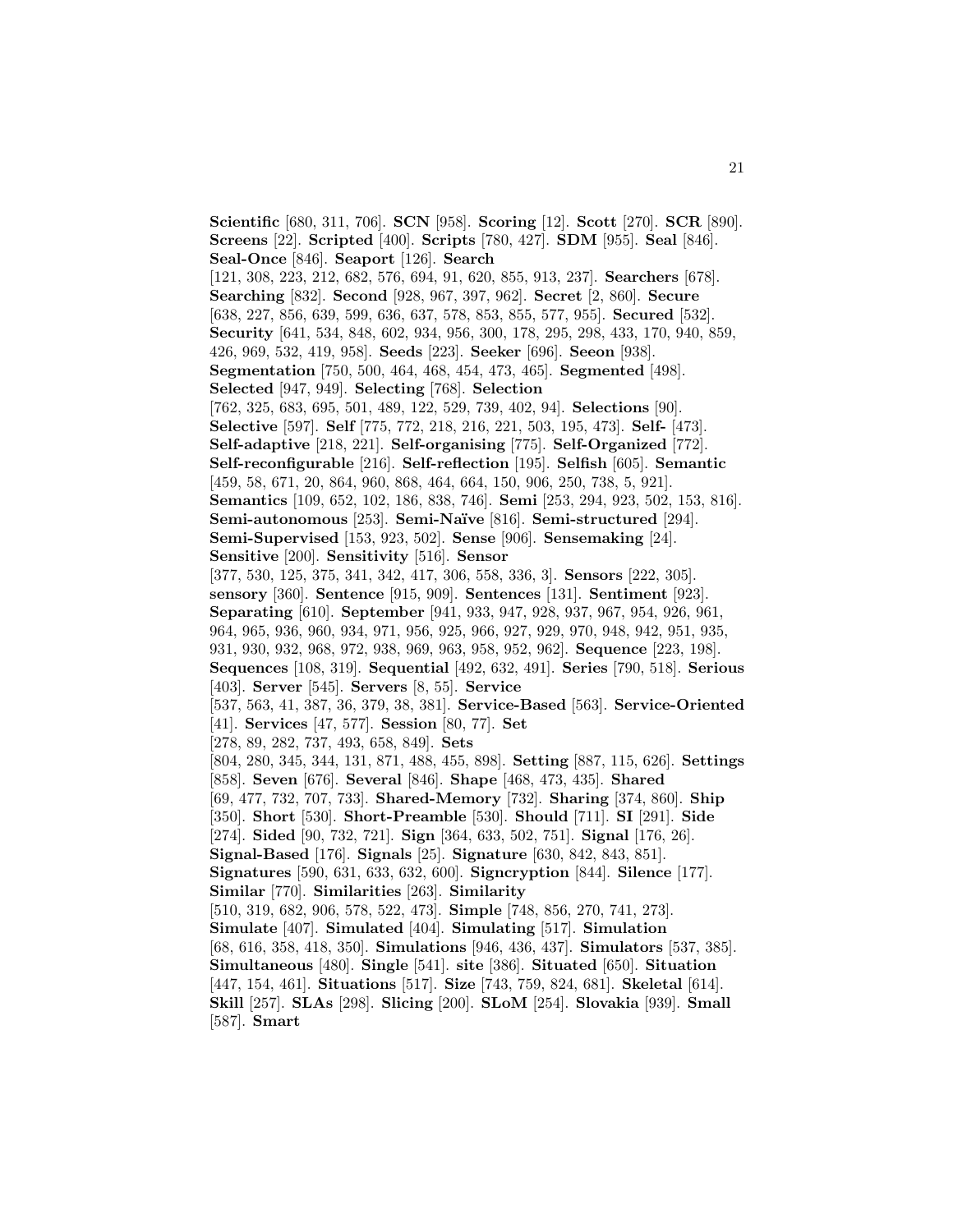[944, 144, 881, 871, 378, 182, 380, 372, 236, 376, 529, 379, 381, 382, 347, 426, 37]. **Smart-Card** [37]. **Smart-M3** [380]. **Smartphone** [333]. **Smartphones** [302]. **SMEs** [46]. **Smoothed** [287]. **SMS** [908, 770, 303]. **SMS-EMOA** [770]. **Snapshots** [226]. **Snippet** [690]. **SNS** [48]. **SoCCR** [791]. **Social** [835, 947, 47, 161, 443, 415, 424, 786, 244, 48, 784, 143, 707, 834, 559, 413, 411, 419, 521, 796]. **Socially** [405, 85, 151]. **Socially-Aware** [405]. **Socio** [781]. **Socio-technical** [781]. **Sociophysical** [829]. **Sodium** [888]. **Sodium-Potassium** [888]. **Soft** [112, 486, 753]. **Software** [296, 793, 783, 295, 786, 440, 429]. **Solution** [492, 116, 491, 774, 436]. **Solutions** [14, 151, 328, 591, 37]. **Solvable** [280]. **Solver** [322]. **Solving** [284, 964, 965, 832]. **Some** [835, 114]. **Sound** [364, 872, 898]. **Soundex** [908]. **Sounds** [353]. **Source** [546]. **Space** [380, 446, 620, 379, 523]. **Spaced** [223]. **Spaces** [944, 531, 871]. **SPARQL** [665, 803]. **Sparse** [618, 766]. **Sparsely** [472]. **Spatial** [856, 317, 258, 256, 264, 516, 259, 938, 265, 522, 354, 514, 938]. **Spatially** [518]. **Spatio** [263, 830]. **Spatio-temporal** [263, 830]. **Speaker** [584]. **species** [437]. **Specific** [590, 324, 636]. **Specification** [685, 891, 399]. **Specifications** [890]. **Specificity** [22]. **Specified** [855]. **Specifying** [863, 76, 895]. **Spectral** [365]. **Speculative** [651]. **Speech** [438, 686, 434, 972, 129]. **Speed** [619, 551, 423, 242]. **Spline** [481]. **Spread** [92]. **Spreadsheets** [192]. **Spring** [945]. **Squad** [830]. **Square** [837]. **SSGIP** [945]. **SSL** [589, 174, 175]. **SSL/TLS** [174, 175]. **St** [944]. **Stable** [836]. **Stage** [436]. **Standard** [111, 630, 842, 844]. **Standardized** [22]. **Start** [161]. **State** [828, 72, 620, 503, 44]. **Stateful** [76]. **States** [891, 155, 826]. **Static** [188, 423, 935]. **Statistical** [306, 493]. **Statistics** [644, 873]. **Status** [698]. **Stealing** [621]. **Steepest** [745]. **Steiner** [286]. **Step** [743, 160]. **Step-Size** [743]. **Stereo** [445, 444]. **Stereo-Analysis** [445]. **Stereo-Based** [444]. **Stereoscopic** [340]. **Stereotypical** [261]. **Stiffness** [359]. **Stigmergy** [156, 96]. **Stimulation** [361]. **Stimuli** [261, 365]. **Storage** [570, 545, 4, 306, 591, 577]. **Stories** [137]. **Strange** [64]. **Strange-but-True** [64]. **Strategic** [649, 168]. **Strategies** [740, 509, 258, 156, 303, 88]. **Strategy** [121, 890, 70, 765, 86, 148, 653, 75, 524, 721]. **Strategy-Proof** [86]. **Stream** [7, 669]. **Streaming** [340, 544]. **Streams** [574, 817]. **Strength** [642]. **String** [600]. **Strings** [278]. **Stroke** [24]. **Strokes** [346]. **Strong** [588]. **Strongly** [857]. **Structural** [838]. **Structure** [459, 492, 630, 633, 765, 436]. **Structure-Preserving** [630, 633]. **Structured** [593, 294]. **Structures** [334, 117, 853, 414]. **Structuring** [551]. **Students** [688, 432]. **Studies** [53]. **Study** [537, 780, 32, 314, 767, 531, 399, 36, 215, 786, 515, 785, 681, 13, 595]. **Style** [627]. **Subclasses** [114]. **Subgraph** [277, 448]. **Subjects** [399]. **Successful** [715]. **Successive** [618]. **Succinct** [203]. **Succinctly** [72]. **Suite** [121, 730]. **Sum** [151]. **Summarisation** [147]. **Summer** [960]. **Supervised** [438, 153, 603, 923, 502]. **Supplements** [746]. **Supply** [46]. **Support** [704, 575, 316, 793, 41, 150, 783, 154, 499, 606]. **Supported** [778]. **Supporting** [241, 795, 343, 349, 576, 794, 353, 784, 46]. **SURE** [251]. **Surface** [249, 251, 460, 481]. **Surface-Approximation** [249]. **Surfaces**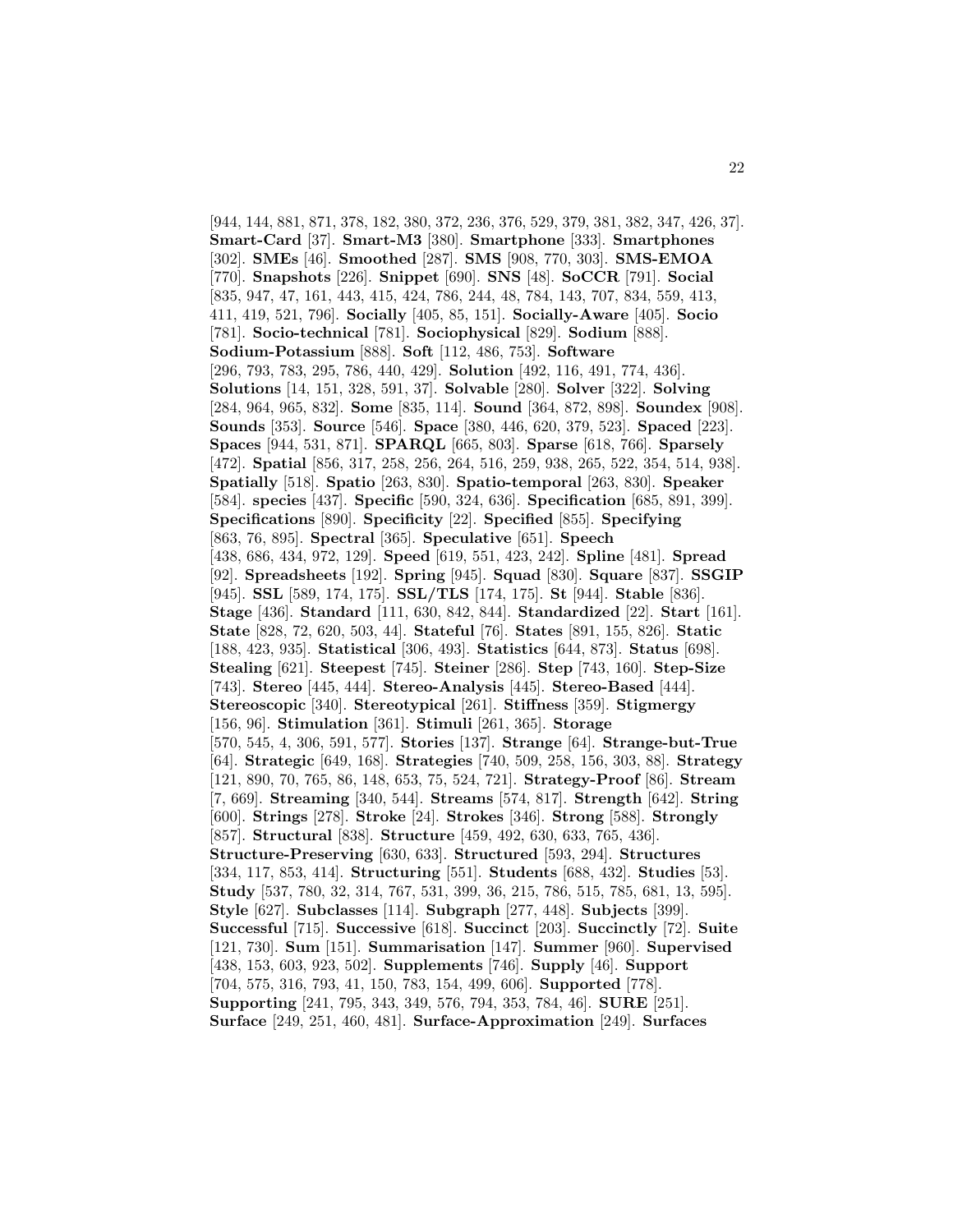[358, 472, 481]. **Surgeries** [340]. **Surveillance** [447, 97]. **Survey** [375]. **Sustainability** [702]. **Sustained** [542]. **SVMs** [146]. **Swarm** [772, 212, 219, 18, 213, 218, 205, 215, 220, 207, 214, 776, 936]. **Swarms** [773, 209]. **Sweden** [943]. **Swing** [503]. **Switching** [627]. **SWRL** [292]. **Symbolic** [167, 201, 193]. **Symmetric** [834, 854]. **Symposium** [937, 934, 971, 935, 950, 939]. **Synchronisation** [830]. **Synchronization** [822]. **Synchronizers** [837]. **Synchronous** [884]. **Synergies** [57]. **Synergy** [483]. **Synergy-Based** [483]. **Syntax** [109]. **Synthesis** [70]. **Synthesising** [77]. **System** [45, 312, 14, 850, 32, 712, 56, 163, 496, 385, 761, 25, 323, 499, 689, 333, 388, 547, 17, 12, 88, 834, 33, 436, 525, 437, 797]. **Systematically** [893]. **Systems** [835, 613, 310, 301, 72, 863, 550, 439, 596, 757, 104, 959, 535, 925, 35, 297, 657, 441, 601, 810, 621, 159, 326, 164, 142, 927, 794, 970, 50, 852, 784, 940, 930, 932, 5, 195, 382, 727, 526, 21].

**T** [121]. **T-Way** [121]. **Tableau** [865]. **Tables** [331]. **Tacit** [565]. **Tactile** [356, 266, 362]. **Tag** [912]. **Taggers** [912]. **Tagging** [711, 679, 129]. **Tagless** [392]. **Tags** [343, 415, 430]. **Tailoring** [769]. **Taipei** [946]. **Taiwan** [946]. **Tallinn** [954]. **Tamper** [846]. **Tamper-Evident** [846]. **Tangible** [795]. **Taormina** [964, 965]. **Target** [495]. **Targeted** [229]. **Targeting** [50]. **Task** [507, 54, 86, 53, 831, 679, 214, 88, 217]. **Task-Parallelism** [54]. **Tasks** [841, 258, 47, 260, 784, 255, 622]. **Taxonomic** [327]. **Taxonomy** [293]. **TC** [951]. **TCP** [543]. **TDD** [384]. **Teach** [346]. **Team** [90]. **Teamwork** [407]. **Technical** [778, 882, 781]. **Technique** [122, 97]. **Techniques** [399, 161, 136, 363, 37]. **Techno** [540]. **Techno-Economic** [540]. **Technologies** [960, 709, 953]. **Technology** [928, 383, 926, 32, 355, 718, 47, 966, 441]. **Teeth** [500]. **Teeth/Palate** [500]. **Telecom** [537]. **Telephony** [387]. **Temperature** [828]. **Templates** [562, 566]. **Temporal** [886, 757, 317, 870, 487, 895, 899, 263, 830, 697]. **Tender** [33]. **Term** [684]. **Termination** [67]. **Test** [45, 121, 680, 890, 691]. **Testbed** [528]. **Testing** [166, 536, 889]. **Text** [704, 303, 908, 972]. **Texts** [147]. **Textual** [703, 128]. **Texture** [158]. **Thailand** [32]. **Theft** [236]. **Their** [820, 716, 258, 688, 494]. **Theoretic** [656, 637, 813]. **Theoretical** [949]. **Theory** [78, 287, 138, 929, 62, 497, 106, 348, 962]. **Thermal** [144, 361, 291]. **Thermodynamic** [222]. **Thesaurus** [682]. **Things** [944, 369]. **Third** [926, 961, 174, 425, 948]. **Third-Parties** [174]. **Third-Party** [425]. **Thirteen** [885]. **Threat** [229]. **Three** [390, 854]. **Threshold** [835]. **Thresholding** [766]. **Thresholds** [365]. **throughput** [22]. **Tier** [726]. **Time** [740, 277, 241, 416, 790, 240, 335, 822, 116, 464, 293, 319, 894, 298, 636, 371, 333, 696, 547, 650, 518, 340, 751, 73, 899]. **Time-Oriented** [293]. **Time-Situated** [650]. **Time-Specific** [636]. **Time-Triggered** [547]. **Timed** [281, 69]. **Timestep** [822]. **TinyStream** [305]. **Tipple** [699]. **Tokens** [629]. **Tolerant** [812]. **Tool** [914, 729, 913]. **Toolbox** [244, 57]. **Toolkit** [271]. **Tools** [841, 808, 57, 606]. **Top** [93]. **Top-Down** [93]. **Topic** [611, 681, 606, 617]. **Topological** [820, 512]. **Topologies** [656]. **Topology**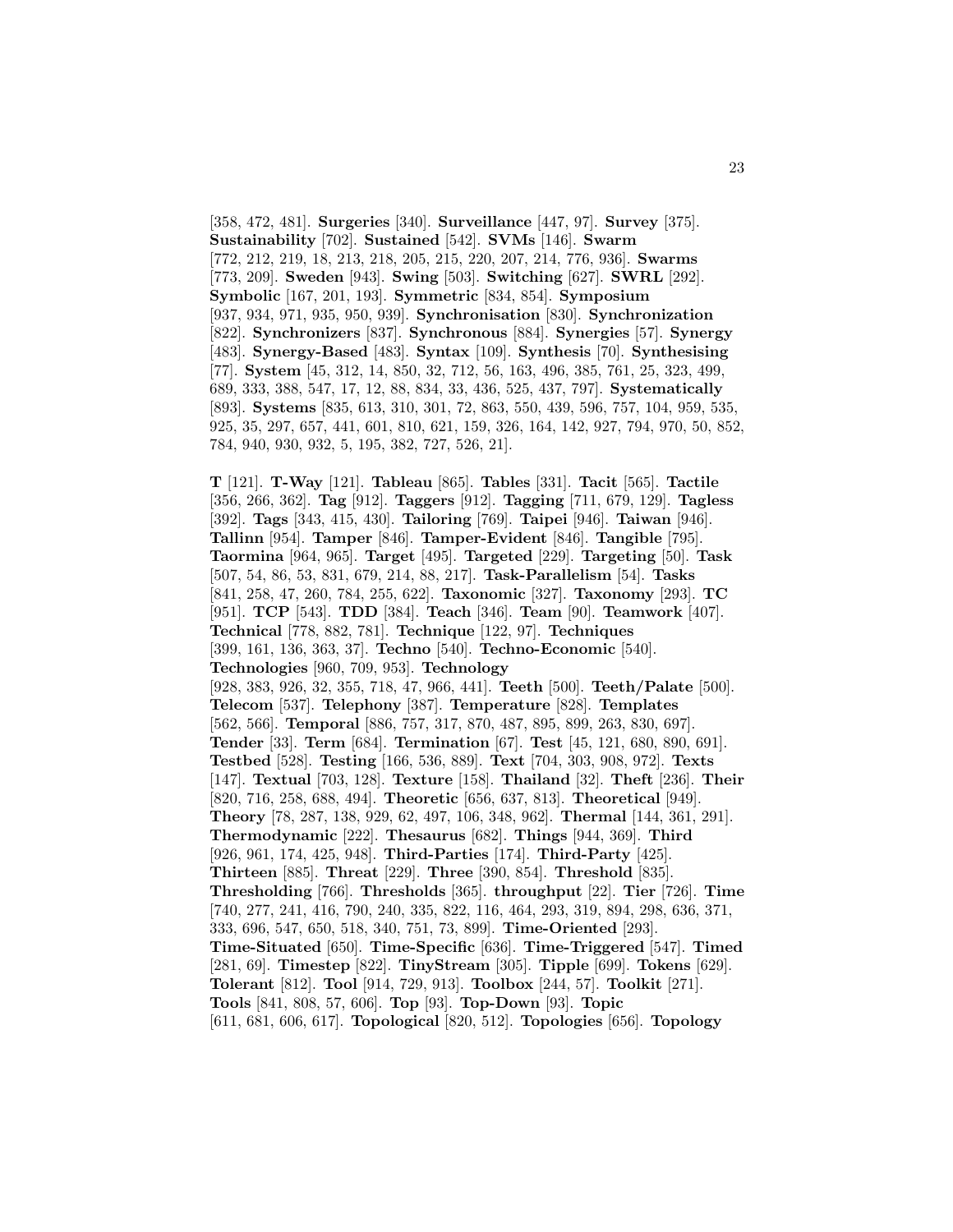[247, 773, 763, 654]. **Topology-Aware** [654]. **Totalistic** [820, 836]. **touch** [331]. **TPDL** [962]. **Trabecular** [499]. **Tracing** [562]. **Tracking** [166, 335, 17]. **Trade** [490]. **Trade-Offs** [490]. **Tradeoff** [570]. **Trading** [761]. **Traffic** [502, 156, 96, 461]. **Training** [356, 779, 146, 502]. **Trait** [301]. **Trajectories** [740, 510]. **Transaction** [1]. **Transducers** [917]. **TransElas** [1]. **Transfer** [79, 753]. **Transferring** [416]. **Transform** [479, 446]. **Transformation** [596]. **Transformations** [537, 896]. **Transition** [155]. **Transition-Based** [155]. **Translational** [23]. **Transmission** [529]. **Transport** [425]. **Transportation** [274]. **Traversal** [562]. **Treatment** [312, 323, 17]. **Tree** [286, 102, 917, 826]. **Treebank** [917, 909, 913]. **Trees** [416]. **Trend** [417]. **Trends** [933]. **Trento** [951]. **Triage** [696]. **Triangular** [839]. **Triggered** [699, 547]. **Trip** [507]. **Triple** [245]. **Triple-Channel** [245]. **True** [64]. **Trust** [301, 174, 601, 789, 580, 525, 94]. **Trusted** [226]. **Trustworthiness** [228]. **Trustworthy** [594, 581]. **TSD** [972]. **Tubular** [472]. **Tulipse** [607]. **Tuning** [755]. **Tuple** [807]. **Tuple-Generating** [807]. **tuples** [754]. **Turing** [100, 61, 63]. **Turkey** [955]. **Tutorial** [800, 254]. **TV** [467]. **TV-L1** [467]. **Two** [600, 90, 152, 726, 160, 637, 136, 832, 542, 839]. **Two-Color** [839]. **Two-Dimensional** [832, 839]. **Two-Move** [600]. **Two-Party** [637]. **Two-Player** [152]. **Two-Sided** [90]. **Two-Step** [160]. **Two-Tier** [726]. **Tying** [551]. **Tyne** [929]. **Type** [610, 131, 359]. **Type-Based** [610]. **Typed** [109, 392]. **Types** [192, 80, 77, 48, 394]. **Typology** [262].

**U.S** [503]. **Ubiquitous** [947]. **UC** [848]. **UESDE** [849]. **UHF** [531]. **UIs** [419]. **UK** [945, 929]. **UML** [299]. **Unbounded** [849]. **Uncertain** [668]. **Uncertainty** [344]. **Uncover** [414]. **Underground** [431]. **Understand** [373]. **Understanding** [613, 614, 786, 352, 229]. **Underwater** [452]. **uniform** [621]. **Unifying** [870]. **Unique** [475, 38]. **Unit** [97]. **Units** [144]. **Universal** [219]. **Universally** [641]. **Unordered** [276]. **Unrelated** [771]. **Unsegmented** [686]. **Unsupervised** [485]. **Untrusted** [226]. **Update** [869]. **Updates** [787]. **Updating** [476]. **Uplink** [385]. **upon** [929]. **Upper** [108]. **Urban** [349, 250]. **Uruguayan** [41]. **USA** [947, 952]. **Usability** [399, 124, 37]. **Usage** [601, 299]. **Usage-Constrained** [601]. **Use** [553, 22, 299, 697, 704]. **Useable** [302]. **User** [307, 180, 795, 125, 705, 316, 878, 124, 366, 297, 325, 359, 424, 565, 418, 701, 963, 525, 607, 37, 252, 331, 788]. **User-Centric** [125]. **User-Defined** [252]. **User-Experience** [366]. **User-Friendly** [37]. **User-Generated** [705, 316]. **User-Guided** [607]. **Users** [782, 694]. **Uses** [105]. **Using** [121, 137, 313, 556, 887, 644, 846, 888, 9, 618, 533, 116, 476, 500, 342, 809, 15, 682, 479, 83, 47, 26, 321, 254, 189, 154, 337, 810, 131, 621, 291, 917, 689, 789, 415, 614, 248, 825, 122, 303, 503, 763, 654, 814, 497, 195, 493, 472, 752, 259, 855, 538, 658, 566, 373, 916]. **Utility** [8].

**Vadis** [645]. **Vague** [519]. **Validation** [231, 292]. **Value** [115, 116].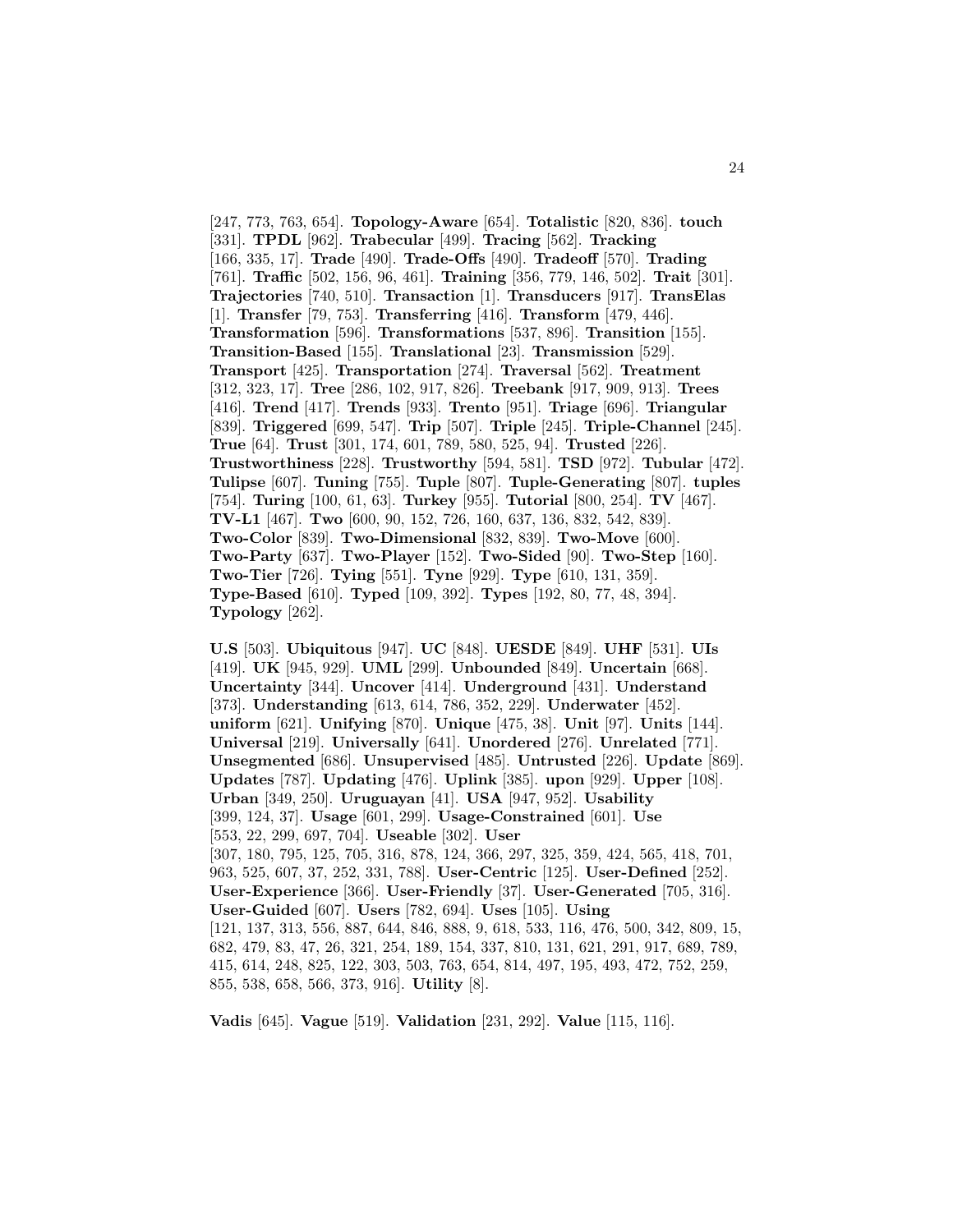**Vandalism** [708]. **Variable** [749, 481]. **Variance** [755]. **Variants** [490]. **Varied** [858]. **VASS** [65]. **Vault** [705]. **Vector** [511, 513, 486, 154]. **Vectors** [890, 495, 91]. **Vehicle** [220]. **Verbal** [266]. **Verbose** [684]. **Verbs** [262]. **Verification** [887, 897, 729]. **Verifying** [895]. **Versatile** [884]. **Versions** [703]. **versus** [749]. **via** [196, 886, 877, 113, 639, 167, 637, 443, 217]. **Victim** [796]. **Video** [447, 148, 387, 466, 544, 504]. **Vienna** [928, 967, 926, 960, 925, 927, 970, 963]. **VietNam** [33]. **View** [830, 802, 478]. **Viewpoint** [475]. **VIII** [938]. **Virtual** [401, 227, 404, 779, 399, 783, 124, 138, 400, 266, 358, 362, 532, 624, 406, 347, 398]. **Virtualized** [6]. **Vision** [949]. **Visual** [961, 256, 696]. **Visualization** [20, 339, 942, 52, 607]. **Visualizing** [157]. **Visually** [154]. **Visuo** [264]. **Visuo-spatial** [264]. **VLDB** [955]. **VM** [226]. **Voting** [45, 878, 503]. **Voyage** [185]. **VPNs** [177]. **VR** [378, 255]. **VR-Smart** [378]. **vs** [530]. **Vulnerability** [427].

**Wait** [733]. **Wait-Free** [733]. **Walking** [358, 520]. **Wallet** [182]. **Wallet-Friendly** [182]. **WAN** [613]. **Warehouses** [519]. **Warming** [928]. **Way** [121, 342, 129]. **Weak** [846, 66]. **Wearable** [795]. **Web** [960, 338, 579, 705, 316, 146, 878, 513, 664, 916, 791, 157, 134, 186, 970, 672]. **Web-Based** [791]. **Web2.0** [1]. **Webpage** [430]. **Websites** [237]. **Weight** [210]. **Weighted** [416, 68]. **Weighting** [56, 323, 326, 684]. **Welfare** [521]. **Well** [57, 803, 108, 470]. **Well-Established** [57]. **WG** [940, 953]. **Wheelchair** [157]. **Where** [373, 374]. **Which** [697]. **White** [531]. **Who** [711]. **Whose** [298]. **Wide** [613, 455, 44]. **Width** [439]. **Wikipedia** [708]. **Wikis** [671]. **WiMAX** [542]. **Wireless** [377, 530, 375, 224, 342, 179, 387, 529, 558]. **within** [139]. **without** [174, 599, 95, 857]. **Witness** [94]. **Wolf** [241]. **Wolfram** [827]. **WoLLIC** [931]. **Word** [906]. **Words** [697]. **Work** [621, 788]. **Work-Stealing** [621]. **Worked** [44]. **Workers** [795]. **Workflow** [332, 169, 329]. **Workflows** [311, 895]. **Working** [344]. **Workload** [616]. **WorkMail** [332]. **Workplace** [700]. **Workshop** [967, 946, 949, 959, 955, 951, 931, 940, 932]. **Workshops** [947]. **World** [458, 949, 445]. **Would** [694]. **WSN** [592, 172].

**X** [478]. **X-Ray** [478]. **X.509** [175]. **XE** [727]. **XE/XK** [727]. **XII** [964, 965]. **XIII** [959]. **XML** [292].

**Years** [676, 885].

**Zero** [628, 160]. **Zero-Knowledge** [628]. **Zone** [499]. **Zones** [192]. **Zonotopes** [188].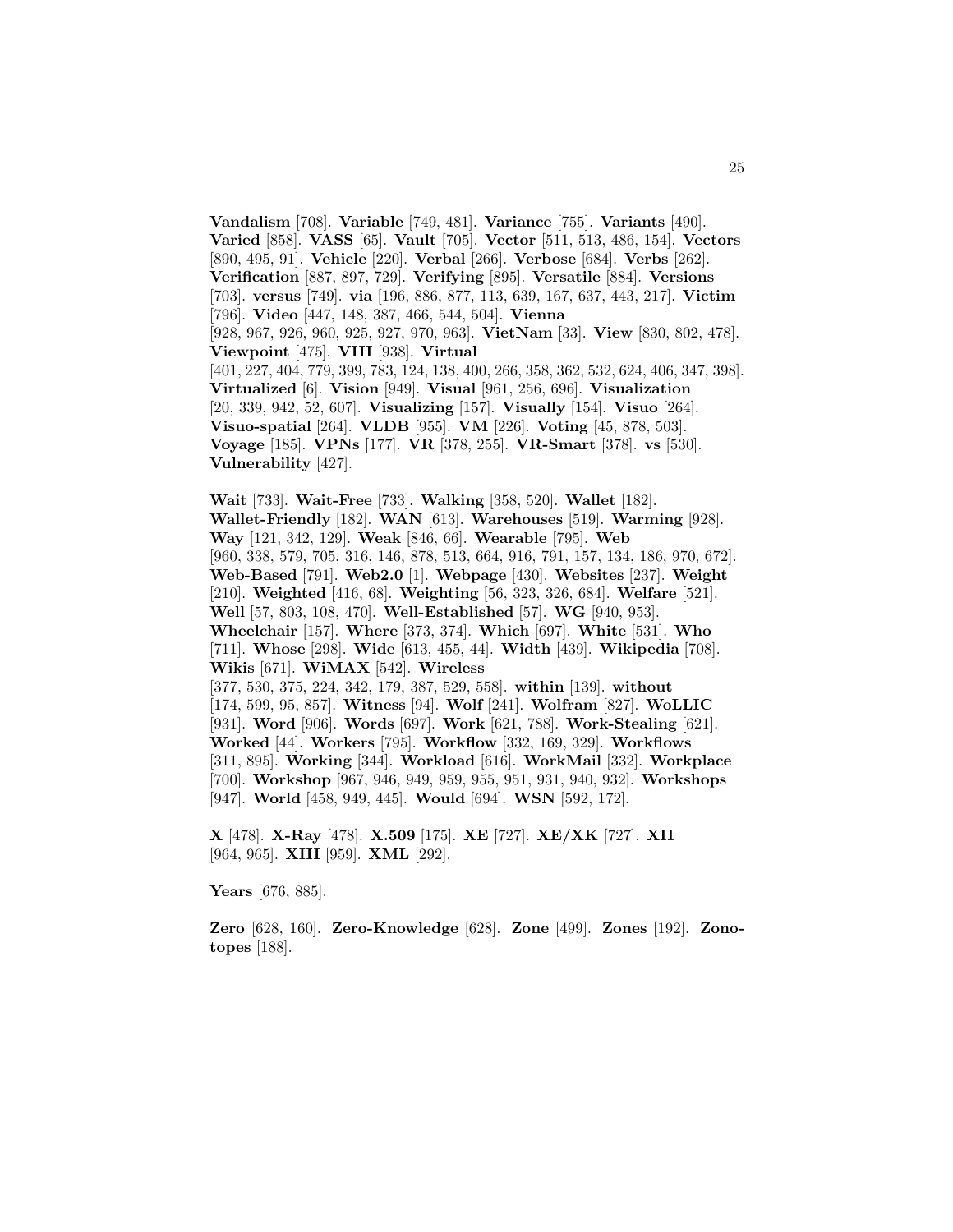# **References**

### **Gueye:2012:TET**

[1] Ibrahima Gueye, Idrissa Sarr, and Hubert Naacke. TransElas: Elastic transaction monitoring for Web2.0 applications. Lecture Notes in Computer Science, 7450:1–12, 2012. CODEN LNCSD9. ISSN 0302- 9743 (print), 1611-3349 (electronic). URL http://link.springer.com/ chapter/10.1007/978-3-642-32344-7\_1/.

# **Jajodia:2012:RET**

[2] Sushil Jajodia, Witold Litwin, and Thomas Schwarz. Recoverable encryption through noised secret over a large cloud. Lecture Notes in Computer Science, 7450:13–24, 2012. CODEN LNCSD9. ISSN 0302-9743 (print), 1611-3349 (electronic). URL http://link.springer.com/chapter/10. 1007/978-3-642-32344-7\_2/.

# **Yu:2012:BMB**

[3] Byunggu Yu, Alfredo Cuzzocrea, Dong Jeong, and Sergey Maydebura. A Bigtable/MapReduce-based cloud infrastructure for effectively and efficiently managing large-scale sensor networks. Lecture Notes in Computer Science, 7450:25–36, 2012. CODEN LNCSD9. ISSN 0302-9743 (print), 1611-3349 (electronic). URL http://link.springer.com/chapter/10. 1007/978-3-642-32344-7\_3/.

# **Moise:2012:MAC**

[4] Diana Moise and Alexandra Carpen-Amarie. MapReduce applications in the cloud: a cost evaluation of computation and storage. Lecture Notes in Computer Science, 7450:37–48, 2012. CODEN LNCSD9. ISSN 0302- 9743 (print), 1611-3349 (electronic). URL http://link.springer.com/ chapter/10.1007/978-3-642-32344-7\_4/.

### **Sakka:2012:SID**

[5] Mohamed Amin Sakka and Bruno Defude. Scalability issues in designing and implementing semantic provenance management systems. Lecture Notes in Computer Science, 7450:49–61, 2012. CODEN LNCSD9. ISSN 0302-9743 (print), 1611-3349 (electronic). URL http://link.springer. com/chapter/10.1007/978-3-642-32344-7\_5/.

# **Sodhi:2012:PCV**

[6] Balwinder Sodhi and T. V. Prabhakar. Performance characteristics of virtualized platforms from applications perspective. Lecture Notes in Computer Science, 7450:62–74, 2012. CODEN LNCSD9. ISSN 0302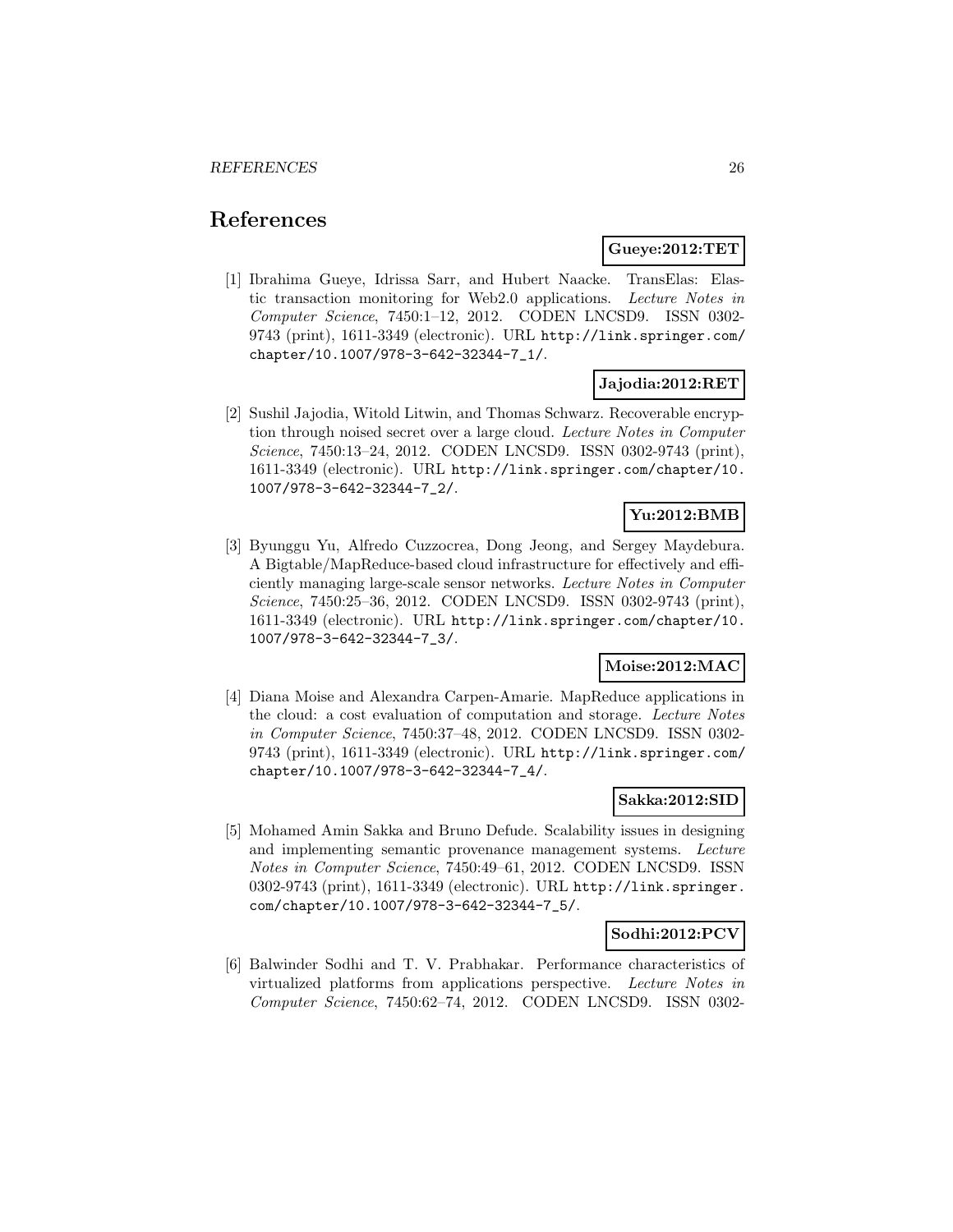9743 (print), 1611-3349 (electronic). URL http://link.springer.com/ chapter/10.1007/978-3-642-32344-7\_6/.

# **Chen:2012:OEE**

[7] Qiming Chen and Meichun Hsu. Open execution engines of stream analysis operations. Lecture Notes in Computer Science, 7450:75–87, 2012. CODEN LNCSD9. ISSN 0302-9743 (print), 1611-3349 (electronic). URL http://link.springer.com/chapter/10.1007/978-3- 642-32344-7\_7/.

# **Pallis:2012:ICD**

[8] George Pallis. Improving content delivery by exploiting the utility of CDN servers. Lecture Notes in Computer Science, 7450:88–99, 2012. CODEN LNCSD9. ISSN 0302-9743 (print), 1611-3349 (electronic). URL http:// link.springer.com/chapter/10.1007/978-3-642-32344-7\_8/.

### **Cesario:2012:UMD**

[9] Eugenio Cesario, Carlo Mastroianni, and Domenico Talia. Using mining@home for distributed ensemble learning. Lecture Notes in Computer Science, 7450:100–111, 2012. CODEN LNCSD9. ISSN 0302-9743 (print), 1611-3349 (electronic). URL http://link.springer.com/chapter/10. 1007/978-3-642-32344-7\_9/.

# **Anonymous:2012:BMa**

[10] Anonymous. Back matter. Lecture Notes in Computer Science, 7450: ??, 2012. CODEN LNCSD9. ISSN 0302-9743 (print), 1611-3349 (electronic). URL http://link.springer.com/content/pdf/bbm:978-3- 642-32344-7/1.

### **Anonymous:2012:FMa**

[11] Anonymous. Front matter. Lecture Notes in Computer Science, 7450: ??, 2012. CODEN LNCSD9. ISSN 0302-9743 (print), 1611-3349 (electronic). URL http://link.springer.com/content/pdf/bfm:978-3- 642-32344-7/1.

# **Portela:2012:IDA**

[12] Filipe Portela, Manuel Filipe Santos, José Machado, Alvaro Silva, and Fernando Rua. Intelligent data acquisition and scoring system for intensive medicine. Lecture Notes in Computer Science, 7451:1–15, 2012. CODEN LNCSD9. ISSN 0302-9743 (print), 1611-3349 (electronic). URL http:// link.springer.com/chapter/10.1007/978-3-642-32395-9\_1/.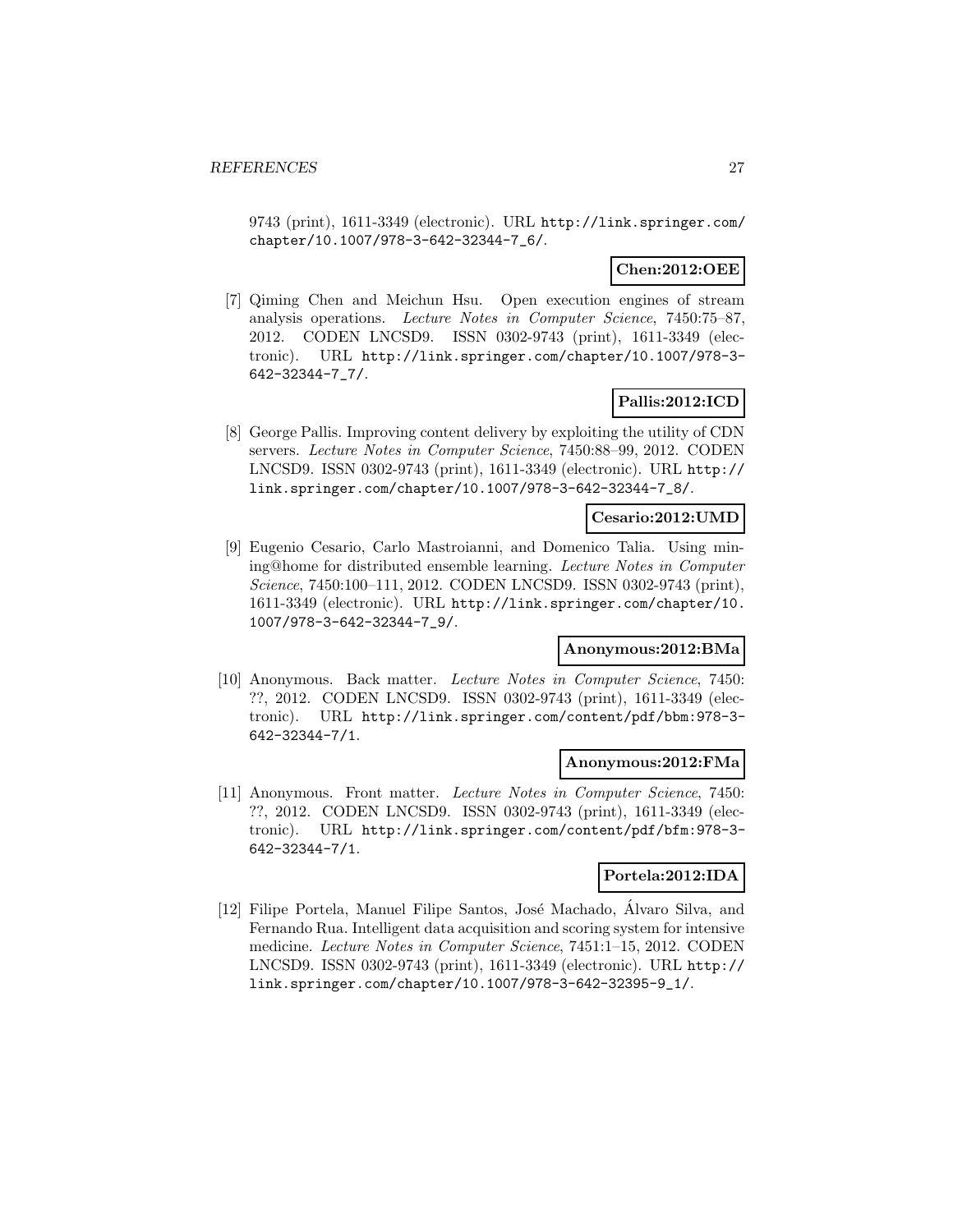### **Santos:2012:DMS**

[13] Maribel Yasmina Santos, Jorge Cruz, and Artur Teles de Araújo. Data mining in the study of the chronic obstructive pulmonary disease. Lecture Notes in Computer Science, 7451:16–30, 2012. CODEN LNCSD9. ISSN 0302-9743 (print), 1611-3349 (electronic). URL http://link.springer. com/chapter/10.1007/978-3-642-32395-9\_2/.

# **Bursa:2012:PPS**

[14] Miroslav Bursa, Lenka Lhotska, Vaclav Chudacek, Jiri Spilka, Petr Janku, and Martin Huser. Practical problems and solutions in hospital information system data mining. Lecture Notes in Computer Science, 7451: 31–39, 2012. CODEN LNCSD9. ISSN 0302-9743 (print), 1611-3349 (electronic). URL http://link.springer.com/chapter/10.1007/978- 3-642-32395-9\_3/.

### **Girardi:2012:UGM**

[15] Dominic Girardi, Michael Giretzlehner, and Josef Küng. Using generic meta-data-models for clustering medical data. Lecture Notes in Computer Science, 7451:40–53, 2012. CODEN LNCSD9. ISSN 0302-9743 (print), 1611-3349 (electronic). URL http://link.springer.com/chapter/10. 1007/978-3-642-32395-9\_4/.

# **Santos-Pereira:2012:MBA**

[16] C´atia Santos-Pereira, Alexandre B. Augusto, Manuel E. Correia, and Ana Ferreira. A mobile based authorization mechanism for patient managed role based access control. Lecture Notes in Computer Science, 7451: 54–68, 2012. CODEN LNCSD9. ISSN 0302-9743 (print), 1611-3349 (electronic). URL http://link.springer.com/chapter/10.1007/978- 3-642-32395-9\_5/.

### **Paschou:2012:CMM**

[17] Mersini Paschou, Efrosini Sourla, George Basagiannis, and Evangelos Sakkopoulos. Care@HOME: a mobile monitoring system for patient treatment and blood pressure tracking. Lecture Notes in Computer Science, 7451:69–83, 2012. CODEN LNCSD9. ISSN 0302-9743 (print), 1611-3349 (electronic). URL http://link.springer.com/chapter/10.1007/978- 3-642-32395-9\_6/.

#### **Hristoskova:2012:ICA**

[18] Anna Hristoskova, Veselka Boeva, and Elena Tsiporkova. An integrative clustering approach combining particle swarm optimization and formal concept analysis. Lecture Notes in Computer Science, 7451:84–98,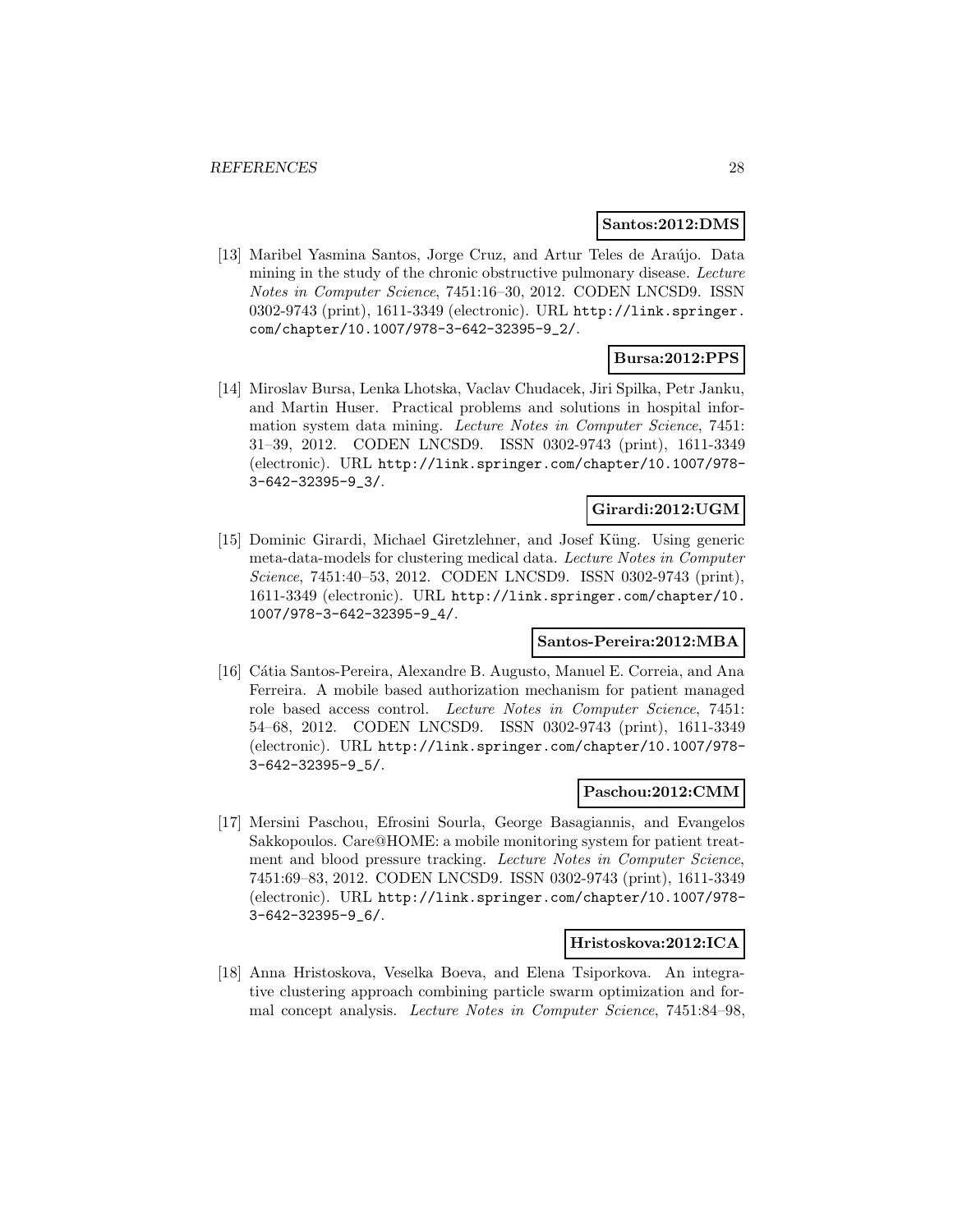2012. CODEN LNCSD9. ISSN 0302-9743 (print), 1611-3349 (electronic). URL http://link.springer.com/chapter/10.1007/978-3- 642-32395-9\_7/.

### **Folino:2012:LPA**

[19] Francesco Folino and Clara Pizzuti. Link prediction approaches for disease networks. Lecture Notes in Computer Science, 7451:99–108, 2012. CODEN LNCSD9. ISSN 0302-9743 (print), 1611-3349 (electronic). URL http://link.springer.com/chapter/10.1007/978-3- 642-32395-9\_8/.

# **Ceci:2012:TSF**

[20] Michelangelo Ceci, Fabio Fumarola, Pietro Hiram Guzzi, and Federica Mandreoli. Toward a semantic framework for the querying, mining and visualization of cancer microenvironment data. Lecture Notes in Computer Science, 7451:109–123, 2012. CODEN LNCSD9. ISSN 0302-9743 (print), 1611-3349 (electronic). URL http://link.springer.com/chapter/10. 1007/978-3-642-32395-9\_9/.

# **Wyner:2012:ARR**

[21] Adam Wyner, Luke Riley, Robert Hoehndorf, and Samuel Croset. Argumentation to represent and reason over biological systems. Lecture Notes in Computer Science, 7451:124–138, 2012. CODEN LNCSD9. ISSN 0302- 9743 (print), 1611-3349 (electronic). URL http://link.springer.com/ chapter/10.1007/978-3-642-32395-9\_10/.

# **Kozak:2012:UDS**

[22] Karol Kozak. The use of design specificity in standardized mean difference for analysis of high throughput RNA interference screens. Lecture Notes in Computer Science, 7451:139–150, 2012. CODEN LNCSD9. ISSN 0302- 9743 (print), 1611-3349 (electronic). URL http://link.springer.com/ chapter/10.1007/978-3-642-32395-9\_11/.

### **Machado:2012:TTM**

[23] Catia M. Machado, Francisco M. Couto, Alexandra R. Fernandes, and Susana Santos. Toward a translational medicine approach for hypertrophic cardiomyopathy. Lecture Notes in Computer Science, 7451: 151–165, 2012. CODEN LNCSD9. ISSN 0302-9743 (print), 1611-3349 (electronic). URL http://link.springer.com/chapter/10.1007/978- 3-642-32395-9\_12/.

# **Holzinger:2012:CSE**

[24] Andreas Holzinger, Reinhold Scherer, Martin Seeber, Johanna Wagner, and Gernot Müller-Putz. Computational sensemaking on exam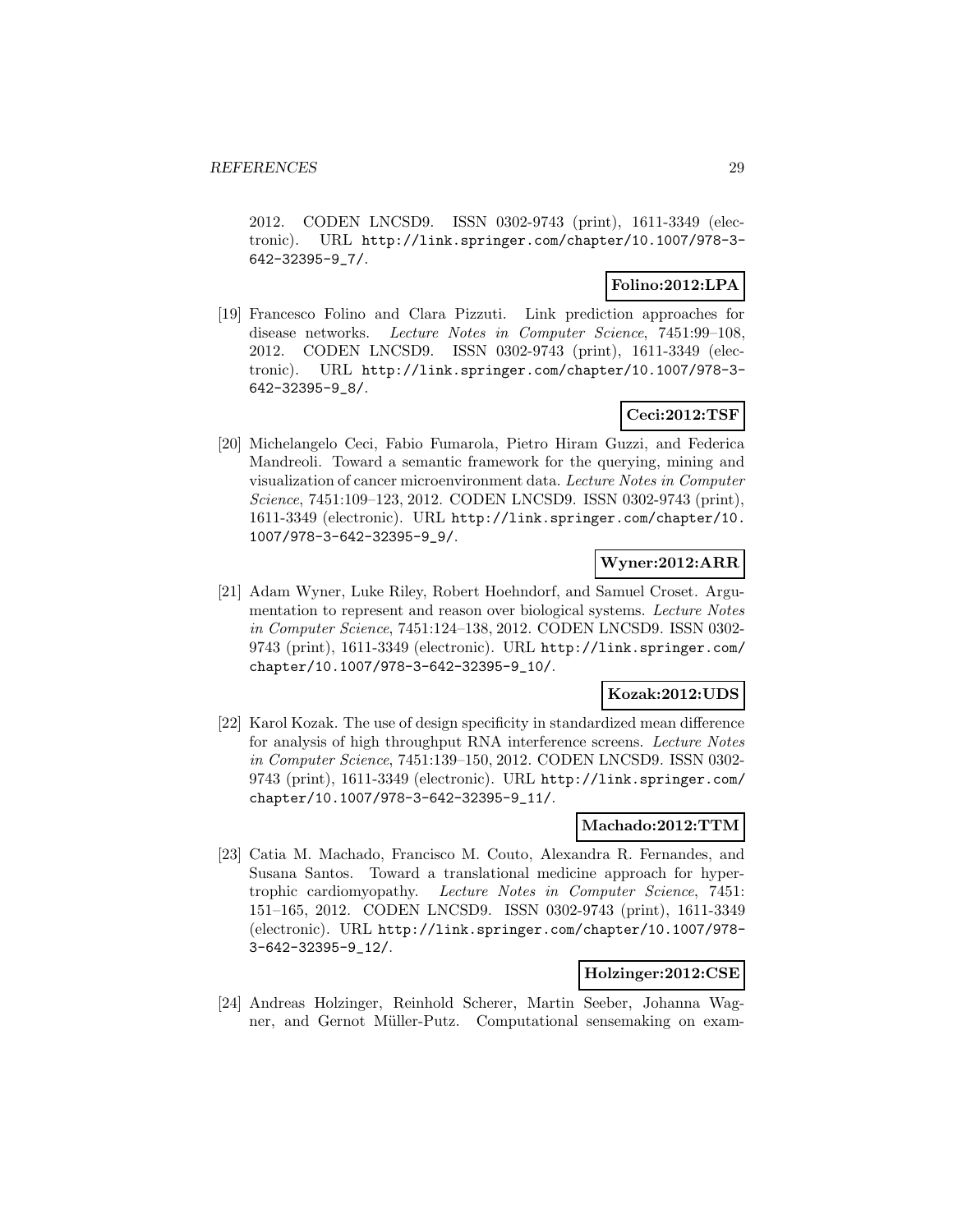ples of knowledge discovery from neuroscience data: Towards enhancing stroke rehabilitation. Lecture Notes in Computer Science, 7451: 166–168, 2012. CODEN LNCSD9. ISSN 0302-9743 (print), 1611-3349 (electronic). URL http://link.springer.com/chapter/10.1007/978- 3-642-32395-9\_13/.

# **Havlik:2012:DCS**

[25] Jan Havlík, Lucie Kučerová, Imrich Kohút, Jan Dvořák, and Vratislav Fabián. The database of the cardiovascular system related signals. Lecture Notes in Computer Science, 7451:169–170, 2012. CODEN LNCSD9. ISSN 0302-9743 (print), 1611-3349 (electronic). URL http://link.springer. com/accesspage/chapter/10.1007/978-3-642-32395-9\_14.

# **Havlik:2012:PMU**

[26] Jan Havlík, Ondřej Fousek, and Miroslav Ložek. Patient monitoring using bioimpedance signal. Lecture Notes in Computer Science, 7451:171–172, 2012. CODEN LNCSD9. ISSN 0302-9743 (print), 1611-3349 (electronic). URL http://link.springer.com/accesspage/chapter/10.1007/978- 3-642-32395-9\_15.

### **Anonymous:2012:BMb**

[27] Anonymous. Back matter. Lecture Notes in Computer Science, 7451: ??, 2012. CODEN LNCSD9. ISSN 0302-9743 (print), 1611-3349 (electronic). URL http://link.springer.com/content/pdf/bbm:978-3- 642-32395-9/1.

#### **Anonymous:2012:FMb**

[28] Anonymous. Front matter. Lecture Notes in Computer Science, 7451: ??, 2012. CODEN LNCSD9. ISSN 0302-9743 (print), 1611-3349 (electronic). URL http://link.springer.com/content/pdf/bfm:978-3- 642-32395-9/1.

### **Traunmuller:2012:KMG**

[29] Roland Traunmüller. Knowledge management in government: New perspectives. Lecture Notes in Computer Science, 7452:1–9, 2012. CODEN LNCSD9. ISSN 0302-9743 (print), 1611-3349 (electronic). URL http:// link.springer.com/chapter/10.1007/978-3-642-32701-8\_1/.

### **Prosser:2012:EDW**

[30] Alexander Prosser. eParticipation — did we deliver what we promised? Lecture Notes in Computer Science, 7452:10–18, 2012. CODEN LNCSD9. ISSN 0302-9743 (print), 1611-3349 (electronic). URL http://link. springer.com/chapter/10.1007/978-3-642-32701-8\_2/.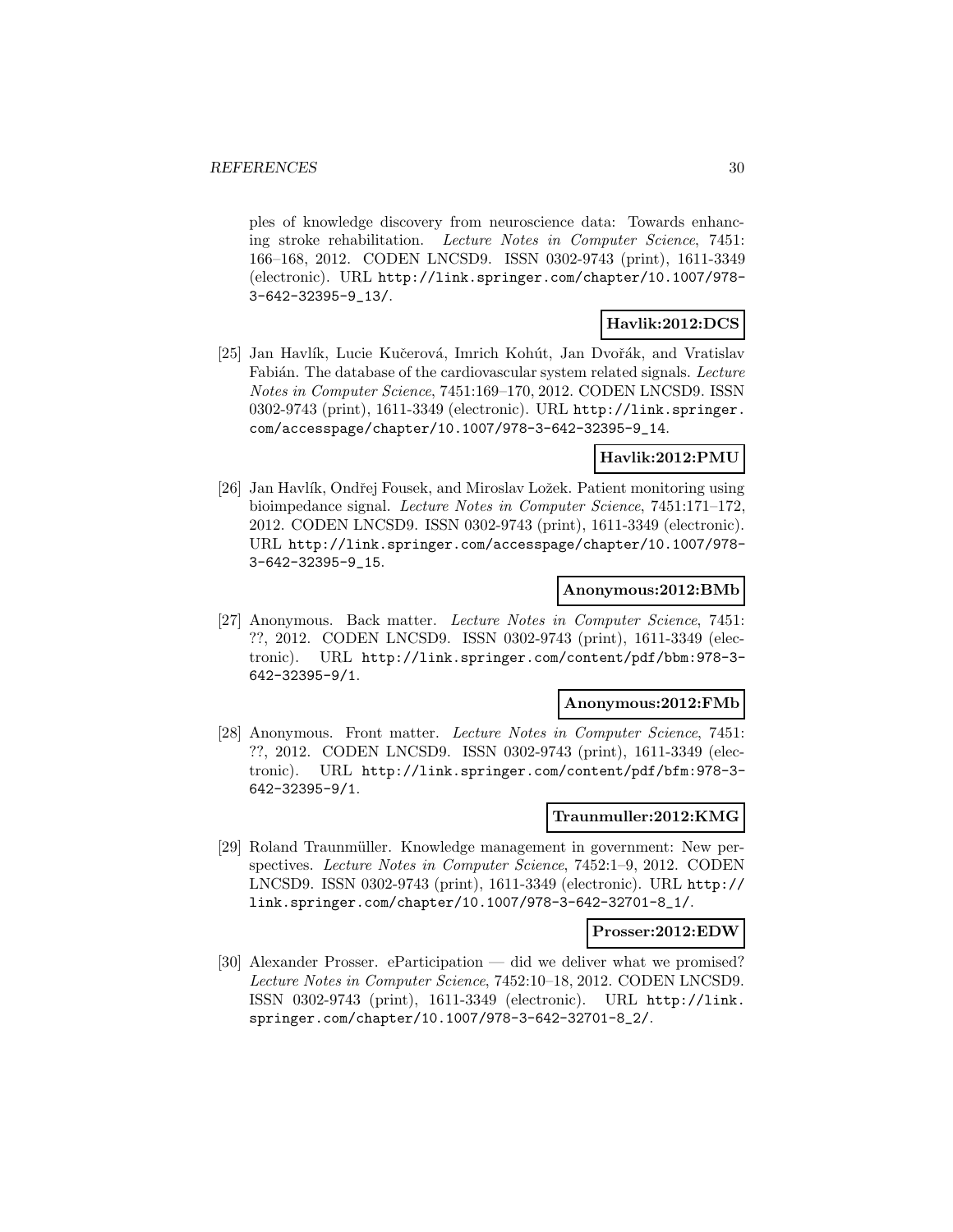### **Nyakwende:2012:FAD**

[31] Emmanuel Nyakwende and Ali Al Mazari. Factors affecting the development of e-government in Saudi Arabia. Lecture Notes in Computer Science, 7452:19–28, 2012. CODEN LNCSD9. ISSN 0302-9743 (print), 1611-3349 (electronic). URL http://link.springer.com/chapter/10. 1007/978-3-642-32701-8\_3/.

### **Chutimaskul:2012:FMD**

[32] Wichian Chutimaskul and Suree Funilkul. The framework for monitoring the development process and inspection of government information system and technology: a case study in Thailand. Lecture Notes in Computer Science, 7452:29–43, 2012. CODEN LNCSD9. ISSN 0302-9743 (print), 1611-3349 (electronic). URL http://link.springer.com/chapter/10. 1007/978-3-642-32701-8\_4/.

# **Tuan:2012:OTE**

[33] La Anh Tuan and John Debenham. Online tender evaluation: VietNam government e-Procurement system. Lecture Notes in Computer Science, 7452:44–51, 2012. CODEN LNCSD9. ISSN 0302-9743 (print), 1611-3349 (electronic). URL http://link.springer.com/chapter/10.1007/978- 3-642-32701-8\_5/.

### **Strykowski:2012:CME**

[34] Sergiusz Strykowski and Rafał Wojciechowski. Composable modeling and execution of administrative procedures. Lecture Notes in Computer Science, 7452:52–66, 2012. CODEN LNCSD9. ISSN 0302-9743 (print), 1611- 3349 (electronic). URL http://link.springer.com/chapter/10.1007/ 978-3-642-32701-8\_6/.

#### **Hawryszkiewycz:2012:DFC**

[35] Igor T. Hawryszkiewycz. A design framework for collaboration in systems of systems. Lecture Notes in Computer Science, 7452:67–78, 2012. CODEN LNCSD9. ISSN 0302-9743 (print), 1611-3349 (electronic). URL http://link.springer.com/chapter/10.1007/978-3- 642-32701-8\_7/.

# **Hsiao:2012:SFI**

[36] Chih-Hui Hsiao, Hui-Chih Wang, and Her-Sen Doong. A study of factors influencing e-government service acceptance intention: a multiple perspective approach. Lecture Notes in Computer Science, 7452: 79–87, 2012. CODEN LNCSD9. ISSN 0302-9743 (print), 1611-3349 (electronic). URL http://link.springer.com/chapter/10.1007/978- 3-642-32701-8\_8/.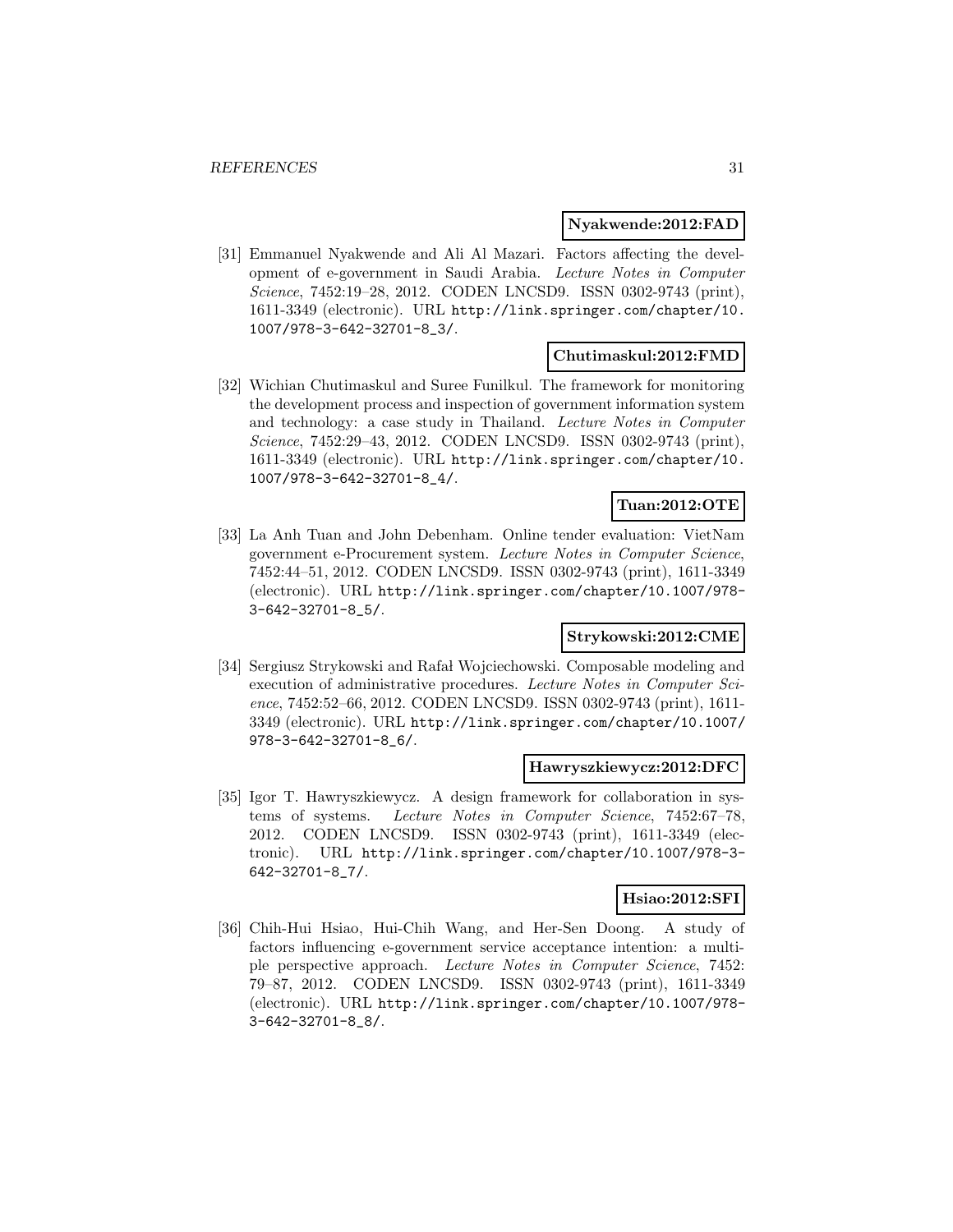#### **Zefferer:2012:TUF**

[37] Thomas Zefferer and Vesna Krnjic. Towards user-friendly e-government solutions: Usability evaluation of Austrian Smart-Card integration techniques. Lecture Notes in Computer Science, 7452:88–102, 2012. CODEN LNCSD9. ISSN 0302-9743 (print), 1611-3349 (electronic). URL http:// link.springer.com/chapter/10.1007/978-3-642-32701-8\_9/.

# **Shrivastava:2012:UIE**

[38] Swapnil Shrivastava, Zia Saquib, Gopinath P., and Peeyush Chomal. Unique identity enabled service delivery through NSDG. Lecture Notes in Computer Science, 7452:103–111, 2012. CODEN LNCSD9. ISSN 0302- 9743 (print), 1611-3349 (electronic). URL http://link.springer.com/ chapter/10.1007/978-3-642-32701-8\_10/.

# **Carota:2012:FFI**

[39] Serenella Carota, Flavio Corradini, Damiano Falcioni, and Maria Laura Maggiulli. FedCohesion: Federated identity management in the Marche region. Lecture Notes in Computer Science, 7452:112–124, 2012. CODEN LNCSD9. ISSN 0302-9743 (print), 1611-3349 (electronic). URL http:// link.springer.com/chapter/10.1007/978-3-642-32701-8\_11/.

# **Falcioni:2012:LDD**

[40] Damiano Falcioni, Andrea Polini, Alberto Polzonetti, and Barbara Re. Livelock and deadlock detection for PA inter-organizational business processes. Lecture Notes in Computer Science, 7452:125–139, 2012. CODEN LNCSD9. ISSN 0302-9743 (print), 1611-3349 (electronic). URL http:// link.springer.com/chapter/10.1007/978-3-642-32701-8\_12/.

### **Gonzalez:2012:SOI**

[41] Laura González, Raúl Ruggia, Jorge Abin, Guzmán Llambías, Raquel Sosa, and Bruno Rienzi. A service-oriented integration platform to support a joined-up E-government approach: The Uruguayan experience. Lecture Notes in Computer Science, 7452:140–154, 2012. CODEN LNCSD9. ISSN 0302-9743 (print), 1611-3349 (electronic). URL http://link.springer. com/chapter/10.1007/978-3-642-32701-8\_13/.

### **Munoz:2012:MAP**

[42] José Félix Muñoz, Carlos Bobed, and Francisco Serón. Modeling administrative procedures to improve information to the public. Lecture Notes in Computer Science, 7452:155–169, 2012. CODEN LNCSD9. ISSN 0302- 9743 (print), 1611-3349 (electronic). URL http://link.springer.com/ chapter/10.1007/978-3-642-32701-8\_14/.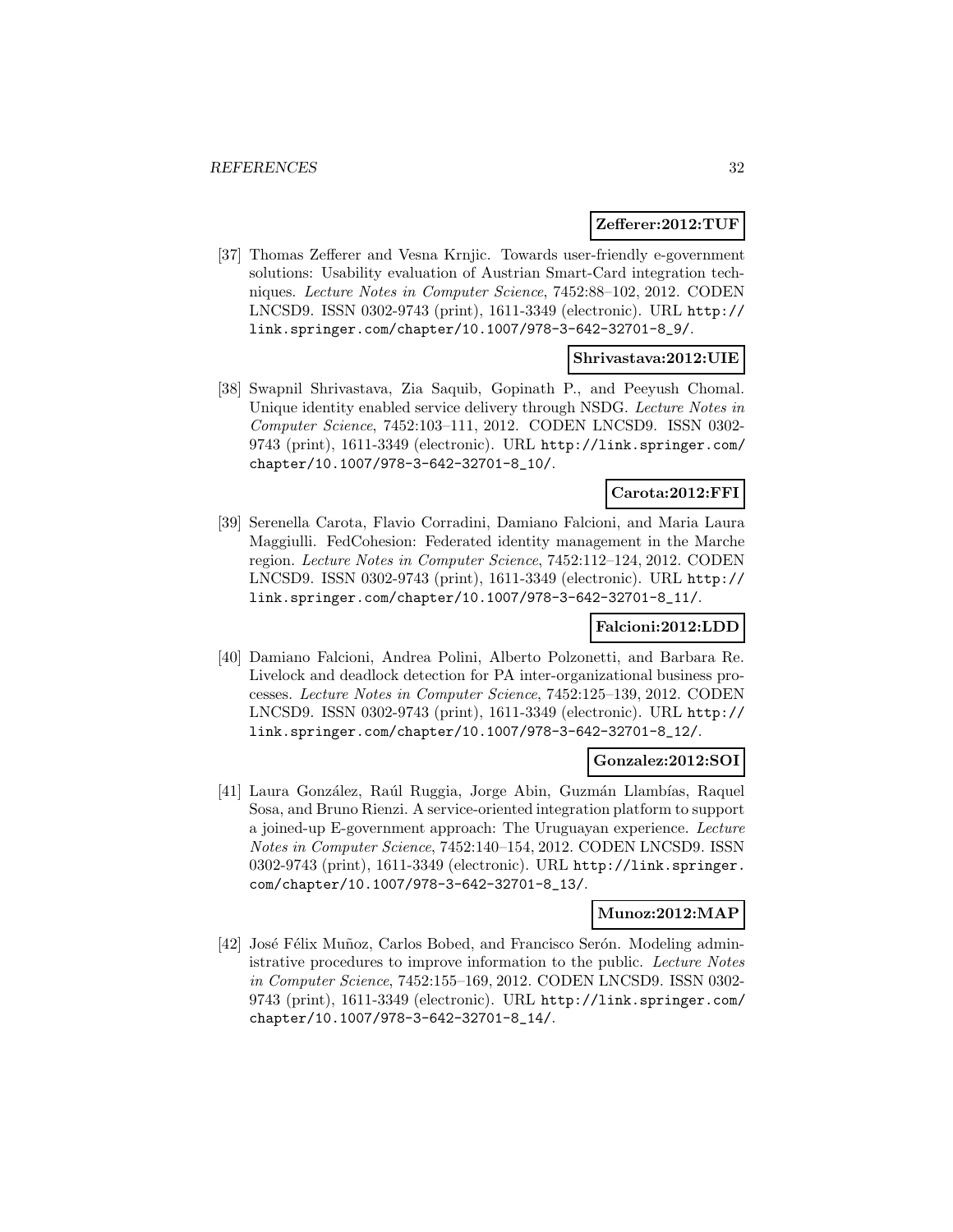### **Debenham:2012:CCM**

[43] John Debenham and Simeon Simoff. The co-creation machine: Managing co-creative processes for the crowd. Lecture Notes in Computer Science, 7452:170–177, 2012. CODEN LNCSD9. ISSN 0302-9743 (print), 1611- 3349 (electronic). URL http://link.springer.com/chapter/10.1007/ 978-3-642-32701-8\_15/.

# **Sousa:2012:WPE**

[44] Artur Afonso Sousa, Pedro Agante, and Luís Borges Gouveia. A worked proposal on eParticipation for state wide elections. Lecture Notes in Computer Science, 7452:178–190, 2012. CODEN LNCSD9. ISSN 0302- 9743 (print), 1611-3349 (electronic). URL http://link.springer.com/ chapter/10.1007/978-3-642-32701-8\_16/.

### **Ablameyko:2012:TIG**

[45] Sergey Ablameyko, Nikolai Kalosha, Sergey Bratchenya, and Vitali Lipen. Test implementation of the "guarantor" Internet voting system: Design principles, operation, and approbation. Lecture Notes in Computer Science, 7452:191–201, 2012. CODEN LNCSD9. ISSN 0302-9743 (print), 1611-3349 (electronic). URL http://link.springer.com/chapter/10. 1007/978-3-642-32701-8\_17/.

# **Ternai:2012:EPS**

[46] Katalin Ternai and Ildikó Szabó. EBEST platform supporting SMEs to manage supply chain and collaborate. Lecture Notes in Computer Science, 7452:202–215, 2012. CODEN LNCSD9. ISSN 0302-9743 (print), 1611- 3349 (electronic). URL http://link.springer.com/chapter/10.1007/ 978-3-642-32701-8\_18/.

# **Hatzi:2012:USN**

[47] Ourania Hatzi, Mara Nikolaidou, Panagiotis Katsivelis-Perakis, and Valentino Hudhra. Using social network technology to provide eadministration services as collaborative tasks. Lecture Notes in Computer Science, 7452:216–230, 2012. CODEN LNCSD9. ISSN 0302-9743 (print), 1611-3349 (electronic). URL http://link.springer.com/chapter/10. 1007/978-3-642-32701-8\_19/.

### **Park:2012:DDT**

[48] Sangin Park, Yeontai Choi, Dukyun Hwang, and Miyon Paek. Do different types of SNS have different impacts on participatory social capital? Lecture Notes in Computer Science, 7452:231–241, 2012. CODEN LNCSD9. ISSN 0302-9743 (print), 1611-3349 (electronic). URL http:// link.springer.com/chapter/10.1007/978-3-642-32701-8\_20/.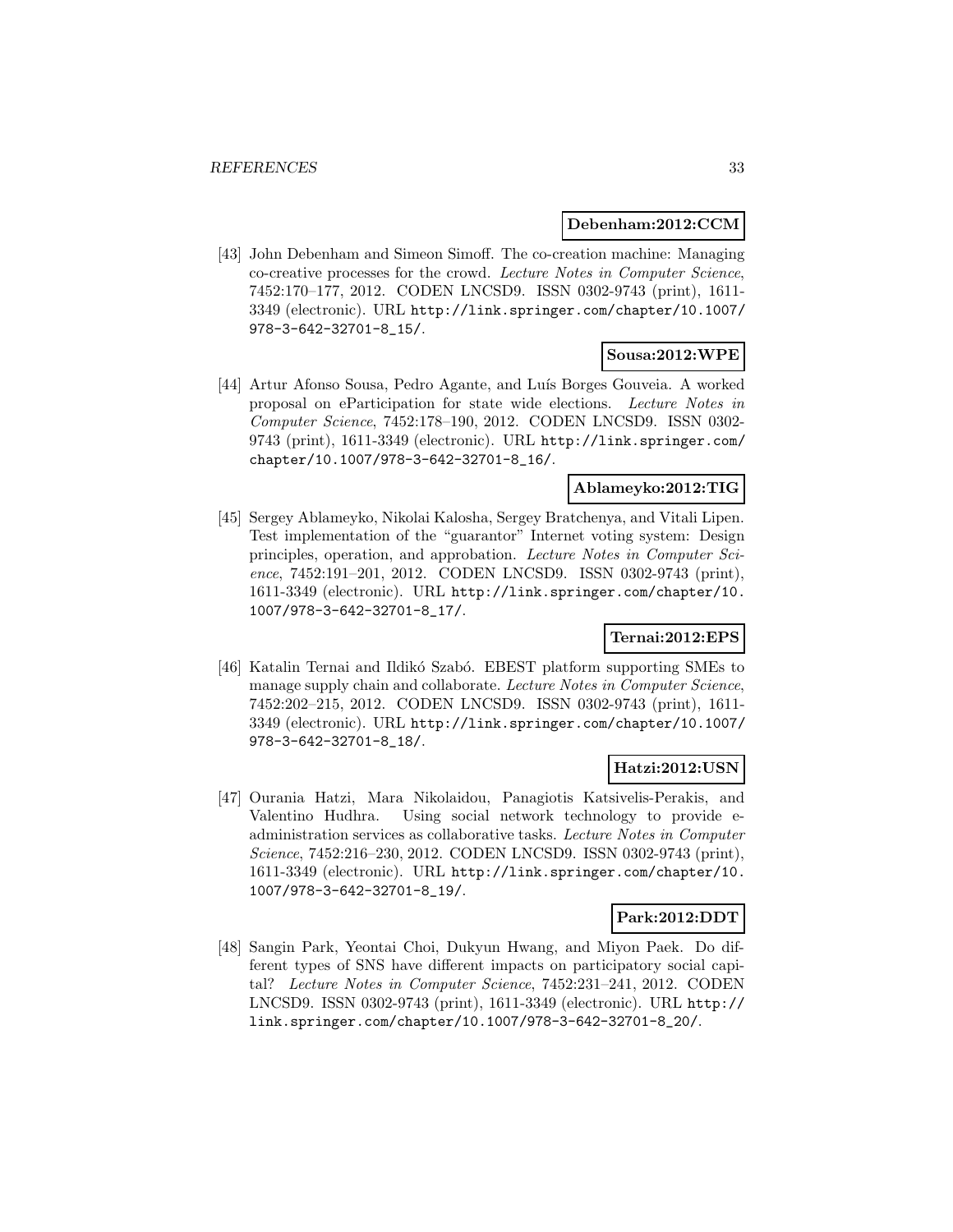#### **Anonymous:2012:FMc**

[49] Anonymous. Front matter. Lecture Notes in Computer Science, 7452: ??, 2012. CODEN LNCSD9. ISSN 0302-9743 (print), 1611-3349 (electronic). URL http://link.springer.com/content/pdf/bfm:978-3- 642-32701-8/1.

# **Matsumura:2012:ICC**

[50] Tadayuki Matsumura and Tetsuya Yamada. IT-cooling collaborative control methods for battery-aware IT-systems targeting India. Lecture Notes in Computer Science, 7453:1–17, 2012. CODEN LNCSD9. ISSN 0302- 9743 (print), 1611-3349 (electronic). URL http://link.springer.com/ chapter/10.1007/978-3-642-32606-6\_1/.

### **Denguir:2012:RID**

[51] Afef Denguir, François Trousset, and Jacky Montmain. Research for IT driven energy efficiency based on a multidimensional comfort control∗. Lecture Notes in Computer Science, 7453:18–32, 2012. CODEN LNCSD9. ISSN 0302-9743 (print), 1611-3349 (electronic). URL http://link. springer.com/chapter/10.1007/978-3-642-32606-6\_2/.

### **Polson:2012:EGB**

[52] Deb Polson and Cassandra Selin. The ECOS Green buildings project: Data dramatization, visualization and manipulation. Lecture Notes in Computer Science, 7453:33–43, 2012. CODEN LNCSD9. ISSN 0302- 9743 (print), 1611-3349 (electronic). URL http://link.springer.com/ chapter/10.1007/978-3-642-32606-6\_3/.

# **Lien:2012:CSM**

[53] Hallgeir Lien, Lasse Natvig, Abdullah Al Hasib, and Jan Christian Meyer. Case studies of multi-core energy efficiency in task based programs. Lecture Notes in Computer Science, 7453:44–54, 2012. CODEN LNCSD9. ISSN 0302-9743 (print), 1611-3349 (electronic). URL http://link. springer.com/chapter/10.1007/978-3-642-32606-6\_4/.

# **Aliaga:2012:LTP**

[54] José I. Aliaga, Manuel F. Dolz, Alberto F. Martín, and Rafael Mayo. Leveraging task-parallelism in energy-efficient ILU preconditioners. Lecture Notes in Computer Science, 7453:55–63, 2012. CODEN LNCSD9. ISSN 0302-9743 (print), 1611-3349 (electronic). URL http://link. springer.com/chapter/10.1007/978-3-642-32606-6\_5/.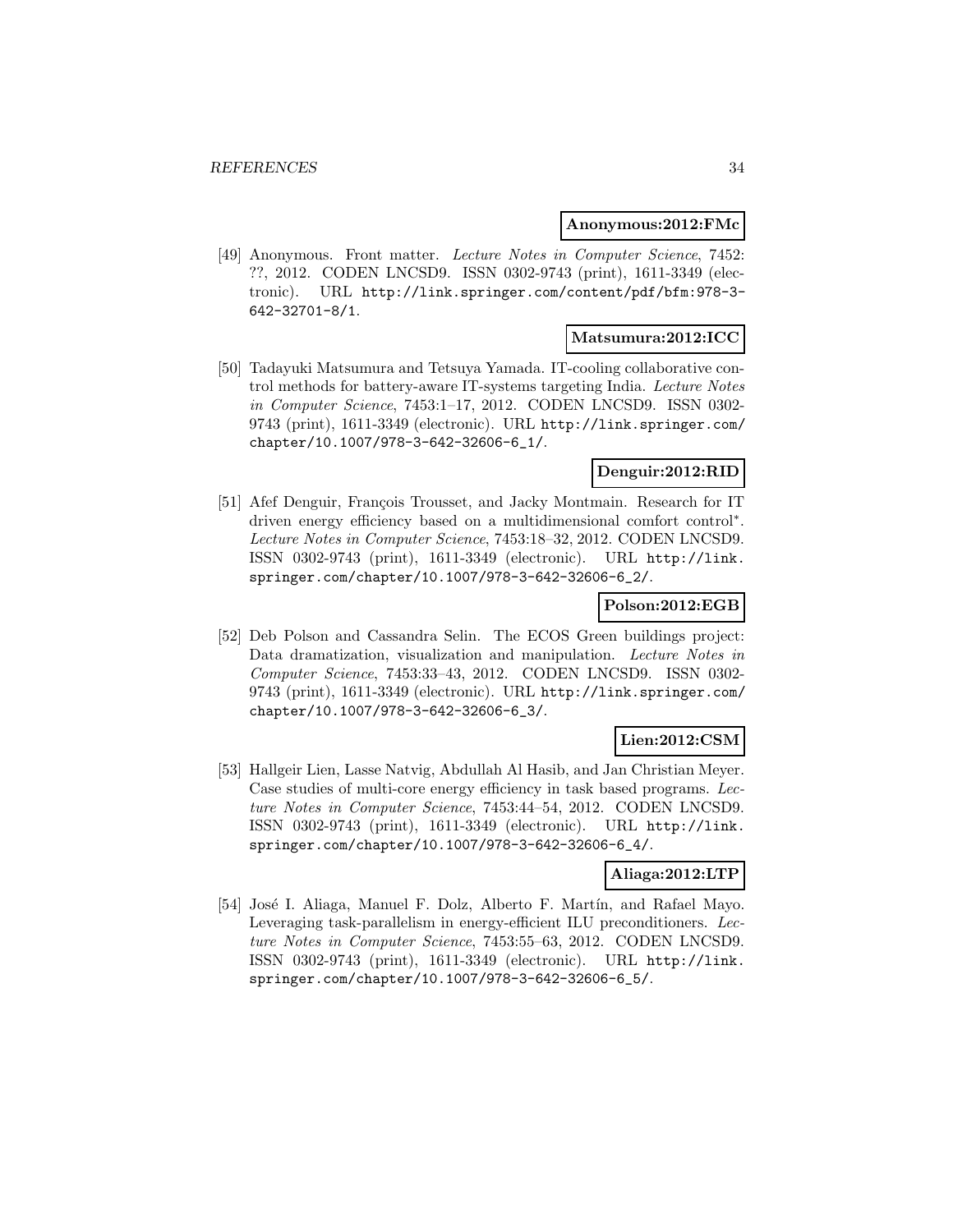#### **ulIslam:2012:EEC**

[55] Saif ul Islam and Jean-Marc Pierson. Evaluating energy consumption in CDN servers. Lecture Notes in Computer Science, 7453:64–78, 2012. CODEN LNCSD9. ISSN 0302-9743 (print), 1611-3349 (electronic). URL http://link.springer.com/chapter/10.1007/978-3- 642-32606-6\_6/.

### **Ferreira:2012:GPI**

[56] Alexandre Mello Ferreira, Barbara Pernici, and Pierluigi Plebani. Green performance indicators aggregation through composed weighting system. Lecture Notes in Computer Science, 7453:79–93, 2012. CODEN LNCSD9. ISSN 0302-9743 (print), 1611-3349 (electronic). URL http://link. springer.com/chapter/10.1007/978-3-642-32606-6\_7/.

# **Nguyen:2012:EIA**

[57] Thanh Binh Nguyen, Fabian Wagner, and Wolfgang Schoepp. EC4MACS — an integrated assessment toolbox of well-established modeling tools to explore the synergies and interactions between climate change, air quality and other policy objectives. Lecture Notes in Computer Science, 7453: 94–108, 2012. CODEN LNCSD9. ISSN 0302-9743 (print), 1611-3349 (electronic). URL http://link.springer.com/chapter/10.1007/978- 3-642-32606-6\_8/.

### **Bertin:2012:SMD**

[58] Benjamin Bertin, Marian Scuturici, Jean-Marie Pinon, and Emmanuel Risler. Semantic modelling of dependency relations between life cycle analysis processes. Lecture Notes in Computer Science, 7453:109– 124, 2012. CODEN LNCSD9. ISSN 0302-9743 (print), 1611-3349 (electronic). URL http://link.springer.com/chapter/10.1007/978- 3-642-32606-6\_9/.

#### **Anonymous:2012:BMc**

[59] Anonymous. Back matter. Lecture Notes in Computer Science, 7453: ??, 2012. CODEN LNCSD9. ISSN 0302-9743 (print), 1611-3349 (electronic). URL http://link.springer.com/content/pdf/bbm:978-3- 642-32606-6/1.

#### **Anonymous:2012:FMd**

[60] Anonymous. Front matter. Lecture Notes in Computer Science, 7453: I–X, 2012. CODEN LNCSD9. ISSN 0302-9743 (print), 1611-3349 (electronic). URL http://link.springer.com/content/pdf/bfm:978- 3-642-32606-6/1.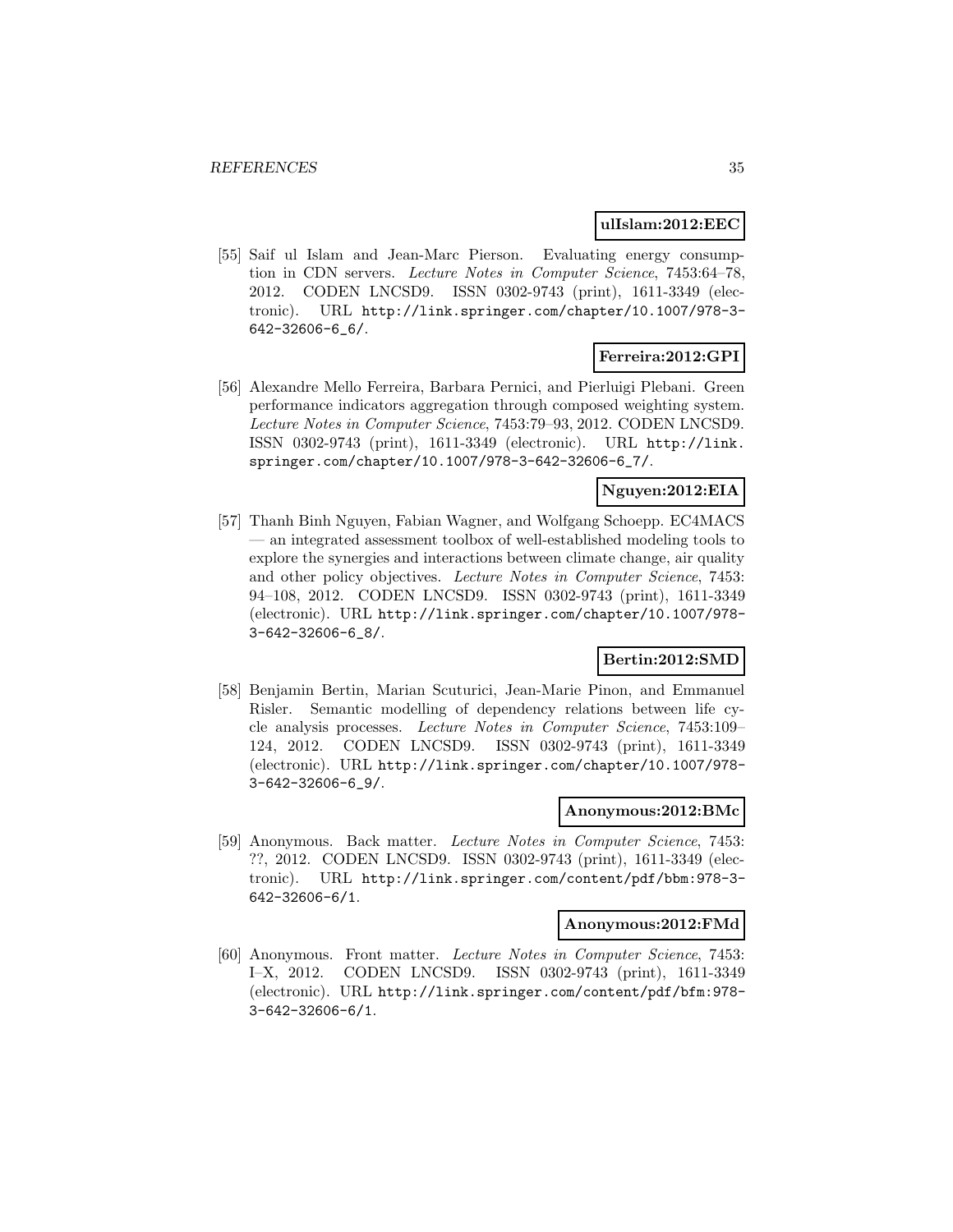#### **Baeten:2012:TMM**

[61] Jos C. M. Baeten, Bas Luttik, and Paul van Tilburg. Turing meets Milner. Lecture Notes in Computer Science, 7454:1–20, 2012. CODEN LNCSD9. ISSN 0302-9743 (print), 1611-3349 (electronic). URL http:// link.springer.com/chapter/10.1007/978-3-642-32940-1\_1/.

### **Plotkin:2012:CAT**

[62] Gordon D. Plotkin. Concurrency and the algebraic theory of effects. Lecture Notes in Computer Science, 7454:21–22, 2012. CODEN LNCSD9. ISSN 0302-9743 (print), 1611-3349 (electronic). URL http://link. springer.com/accesspage/chapter/10.1007/978-3-642-32940-1\_2.

### **Randell:2012:TE**

[63] Brian Randell. A Turing enigma. Lecture Notes in Computer Science, 7454:23–36, 2012. CODEN LNCSD9. ISSN 0302-9743 (print), 1611-3349 (electronic). URL http://link.springer.com/chapter/10.1007/978- 3-642-32940-1\_3/.

# **Sewell:2012:FCS**

[64] Peter Sewell. False concurrency and strange-but-true machines. Lecture Notes in Computer Science, 7454:37–38, 2012. CODEN LNCSD9. ISSN 0302-9743 (print), 1611-3349 (electronic). URL http://link.springer. com/accesspage/chapter/10.1007/978-3-642-32940-1\_4.

### **Berard:2012:CGV**

[65] Béatrice Bérard, Serge Haddad, Mathieu Sassolas, and Nathalie Sznajder. Concurrent games on VASS with inhibition. Lecture Notes in Computer Science, 7454:39–52, 2012. CODEN LNCSD9. ISSN 0302-9743 (print), 1611-3349 (electronic). URL http://link.springer.com/chapter/10. 1007/978-3-642-32940-1\_5/.

#### **Czerwinski:2012:RPW**

[66] Wojciech Czerwiński, Piotr Hofman, and Sławomir Lasota. Reachability problem for weak multi-pushdown automata. Lecture Notes in Computer Science, 7454:53–68, 2012. CODEN LNCSD9. ISSN 0302-9743 (print), 1611-3349 (electronic). URL http://link.springer.com/chapter/10. 1007/978-3-642-32940-1\_6/.

# **Yu:2012:RTA**

[67] Nengkun Yu and Mingsheng Ying. Reachability and termination analysis of concurrent quantum programs. Lecture Notes in Computer Science, 7454:69–83, 2012. CODEN LNCSD9. ISSN 0302-9743 (print), 1611-3349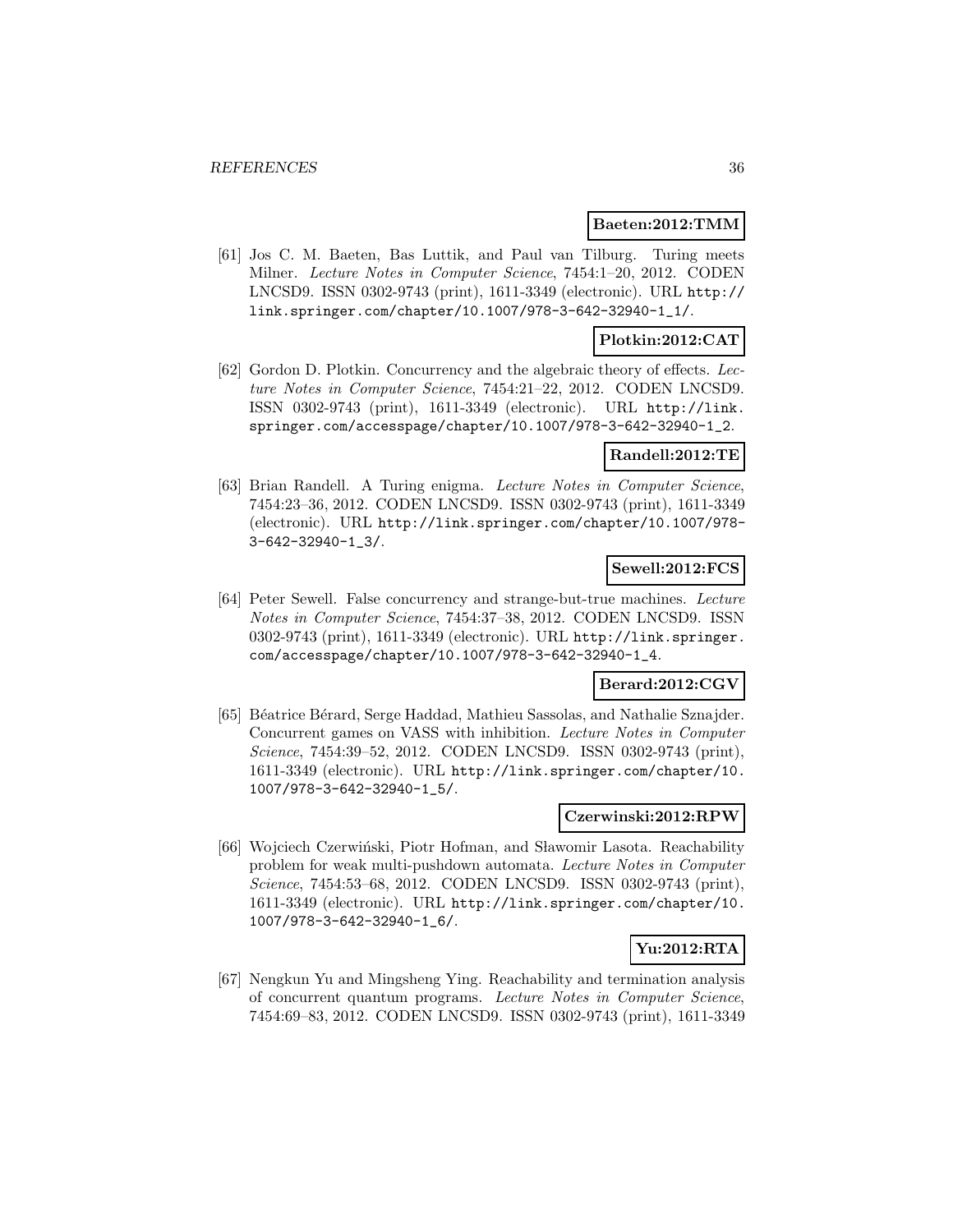(electronic). URL http://link.springer.com/chapter/10.1007/978- 3-642-32940-1\_7/.

## **Avni:2012:MWC**

[68] Guy Avni and Orna Kupferman. Making weighted containment feasible: a heuristic based on simulation and abstraction. Lecture Notes in Computer Science, 7454:84–99, 2012. CODEN LNCSD9. ISSN 0302-9743 (print), 1611-3349 (electronic). URL http://link.springer.com/chapter/10. 1007/978-3-642-32940-1\_8/.

## **Balaguer:2012:ASC**

[69] Sandie Balaguer and Thomas Chatain. Avoiding shared clocks in networks of timed automata. Lecture Notes in Computer Science, 7454: 100–114, 2012. CODEN LNCSD9. ISSN 0302-9743 (print), 1611-3349 (electronic). URL http://link.springer.com/chapter/10.1007/978- 3-642-32940-1\_9/.

#### **Chatterjee:2012:SSM**

[70] Krishnendu Chatterjee, Mickael Randour, and Jean-François Raskin. Strategy synthesis for multi-dimensional quantitative objectives. Lecture Notes in Computer Science, 7454:115–131, 2012. CODEN LNCSD9. ISSN 0302-9743 (print), 1611-3349 (electronic). URL http://link.springer. com/chapter/10.1007/978-3-642-32940-1\_10/.

## **Filiot:2012:QLD**

[71] Emmanuel Filiot, Raffaella Gentilini, and Jean-François Raskin. Quantitative languages defined by functional automata. Lecture Notes in Computer Science, 7454:132–146, 2012. CODEN LNCSD9. ISSN 0302- 9743 (print), 1611-3349 (electronic). URL http://link.springer.com/ chapter/10.1007/978-3-642-32940-1\_11/.

#### **Brenguier:2012:CSR**

[72] Romain Brenguier, Stefan Göller, and Ocan Sankur. A comparison of succinctly represented finite-state systems. Lecture Notes in Computer Science, 7454:147–161, 2012. CODEN LNCSD9. ISSN 0302-9743 (print), 1611-3349 (electronic). URL http://link.springer.com/chapter/10. 1007/978-3-642-32940-1\_12/.

#### **Valmari:2012:ALT**

[73] Antti Valmari. All linear-time congruences for familiar operators part 2: Infinite LTSs. Lecture Notes in Computer Science, 7454:162–176, 2012. CODEN LNCSD9. ISSN 0302-9743 (print), 1611-3349 (electronic). URL http://link.springer.com/chapter/10.1007/978-3- 642-32940-1\_13/.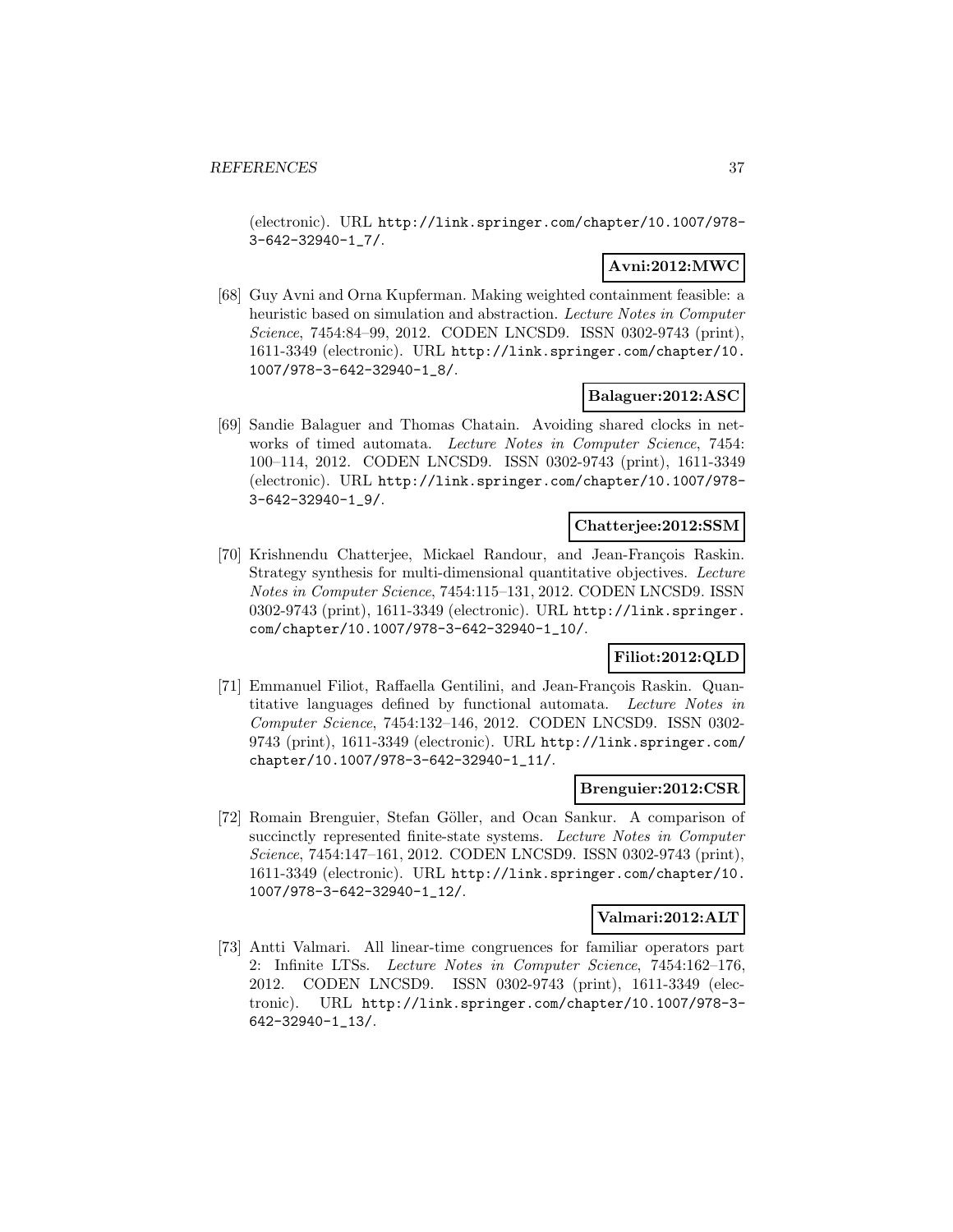#### **DaCosta:2012:QCE**

[74] Arnaud Da Costa, François Laroussinie, and Nicolas Markey. Quantified CTL: Expressiveness and model checking. Lecture Notes in Computer Science, 7454:177–192, 2012. CODEN LNCSD9. ISSN 0302-9743 (print), 1611-3349 (electronic). URL http://link.springer.com/chapter/10. 1007/978-3-642-32940-1\_14/.

#### **Mogavero:2012:WMA**

[75] Fabio Mogavero, Aniello Murano, Giuseppe Perelli, and Moshe Y. Vardi. What makes Atl<sup>\*</sup> decidable? A decidable fragment of strategy logic. Lecture Notes in Computer Science, 7454:193–208, 2012. CODEN LNCSD9. ISSN 0302-9743 (print), 1611-3349 (electronic). URL http://link. springer.com/chapter/10.1007/978-3-642-32940-1\_15/.

### **Chen:2012:SSA**

[76] Tzu-Chun Chen and Kohei Honda. Specifying stateful asynchronous properties for distributed programs. Lecture Notes in Computer Science, 7454: 209–224, 2012. CODEN LNCSD9. ISSN 0302-9743 (print), 1611-3349 (electronic). URL http://link.springer.com/chapter/10.1007/978- 3-642-32940-1\_16/.

## **Lange:2012:SCL**

[77] Julien Lange and Emilio Tuosto. Synthesising choreographies from local session types. Lecture Notes in Computer Science, 7454:225–239, 2012. CODEN LNCSD9. ISSN 0302-9743 (print), 1611-3349 (electronic). URL http://link.springer.com/chapter/10.1007/978-3- 642-32940-1\_17/.

## **Aarts:2012:THD**

[78] Fides Aarts, Faranak Heidarian, and Frits Vaandrager. A theory of history dependent abstractions for learning interface automata. Lecture Notes in Computer Science, 7454:240–255, 2012. CODEN LNCSD9. ISSN 0302- 9743 (print), 1611-3349 (electronic). URL http://link.springer.com/ chapter/10.1007/978-3-642-32940-1\_18/.

## **Gotsman:2012:LOT**

[79] Alexey Gotsman and Hongseok Yang. Linearizability with ownership transfer. Lecture Notes in Computer Science, 7454:256–271, 2012. CODEN LNCSD9. ISSN 0302-9743 (print), 1611-3349 (electronic). URL http://link.springer.com/chapter/10.1007/978-3- 642-32940-1\_19/.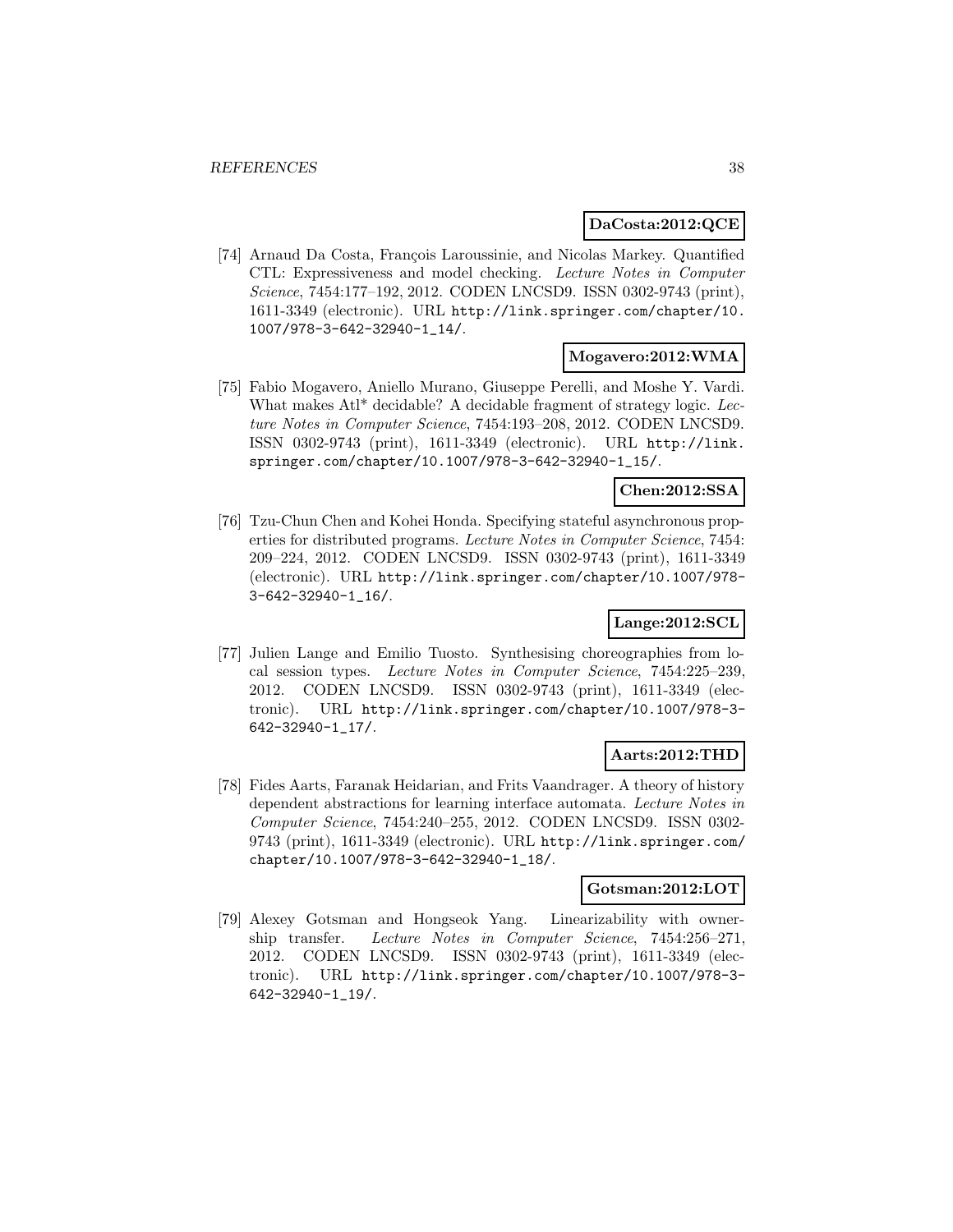#### **Demangeon:2012:NPS**

[80] Romain Demangeon and Kohei Honda. Nested protocols in session types. Lecture Notes in Computer Science, 7454:272–286, 2012. CODEN LNCSD9. ISSN 0302-9743 (print), 1611-3349 (electronic). URL http:// link.springer.com/chapter/10.1007/978-3-642-32940-1\_20/.

## **Anonymous:2012:FMe**

[81] Anonymous. Front matter. Lecture Notes in Computer Science, 7454: ??, 2012. CODEN LNCSD9. ISSN 0302-9743 (print), 1611-3349 (electronic). URL http://link.springer.com/content/pdf/bfm:978-3- 642-32940-1/1.

#### **AAgotnes:2012:CPA**

[82] Thomas Ågotnes and Hans van Ditmarsch. Coalitional public announcement games. Lecture Notes in Computer Science, 7455:1-15, 2012. CODEN LNCSD9. ISSN 0302-9743 (print), 1611-3349 (electronic). URL http://link.springer.com/chapter/10.1007/978-3- 642-32729-2\_1/.

## **Hao:2012:PMC**

[83] Jianye Hao, Songzheng Song, Yang Liu, Jun Sun, Lin Gui, Jin Song Dong, and Ho fung Leung. Probabilistic model checking multi-agent behaviors in dispersion games using counter abstraction. Lecture Notes in Computer Science, 7455:16–30, 2012. CODEN LNCSD9. ISSN 0302-9743 (print), 1611-3349 (electronic). URL http://link.springer.com/chapter/10. 1007/978-3-642-32729-2\_2/.

#### **Hindriks:2012:DE**

[84] Koen V. Hindriks. Debugging is explaining. Lecture Notes in Computer Science, 7455:31-45, 2012. CODEN LNCSD9. ISSN 0302-9743 (print), 1611-3349 (electronic). URL http://link.springer.com/chapter/10. 1007/978-3-642-32729-2\_3/.

## **Hao:2012:ENP**

[85] Jianye Hao and Ho fung Leung. An efficient negotiation protocol to achieve socially optimal allocation. Lecture Notes in Computer Science, 7455:46–60, 2012. CODEN LNCSD9. ISSN 0302-9743 (print), 1611-3349 (electronic). URL http://link.springer.com/chapter/10.1007/978- 3-642-32729-2\_4/.

## **Ghoneim:2012:RBS**

[86] Ayman Ghoneim. Reassignment-based strategy-proof mechanisms for interdependent task allocation. Lecture Notes in Computer Science, 7455: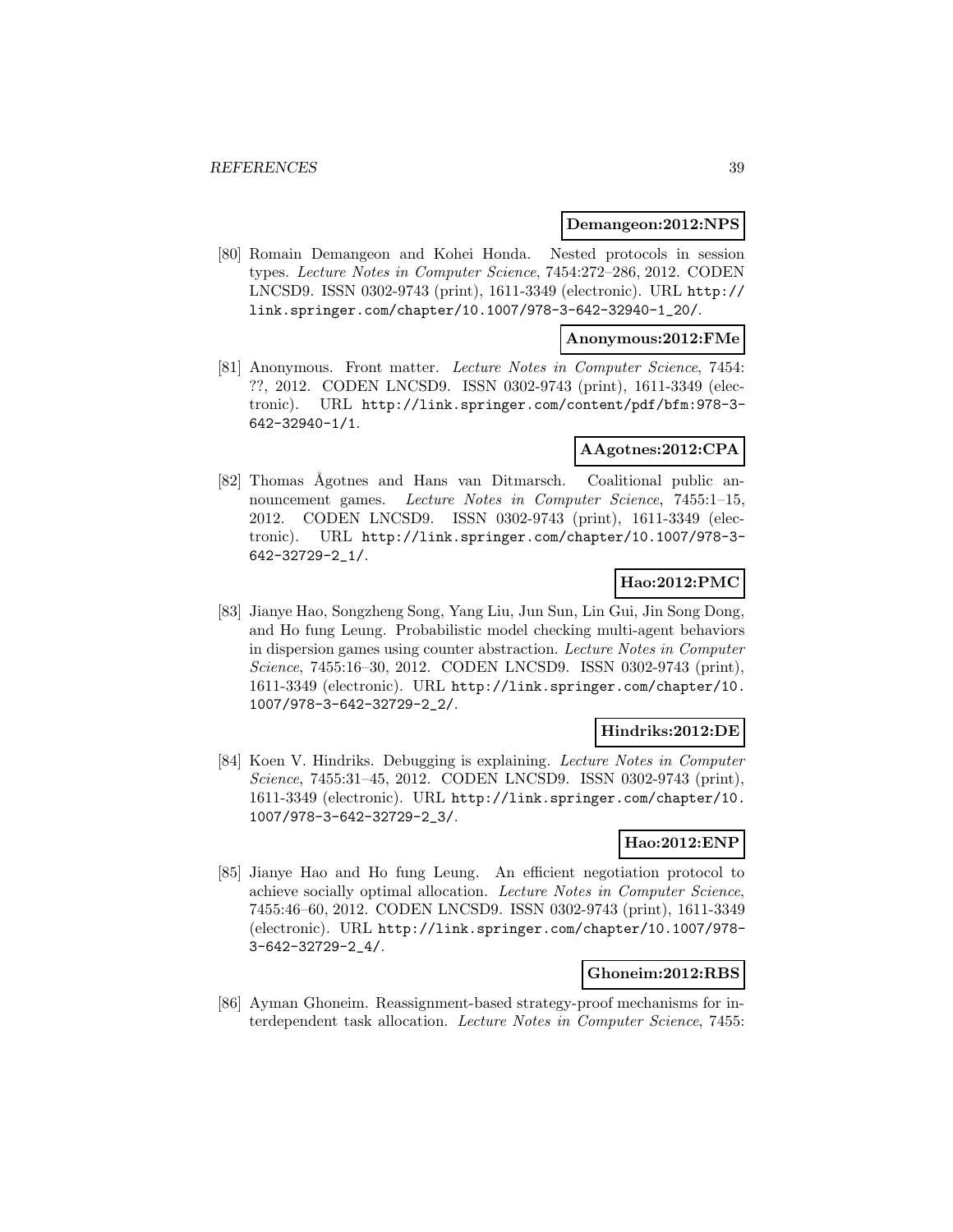61–76, 2012. CODEN LNCSD9. ISSN 0302-9743 (print), 1611-3349 (electronic). URL http://link.springer.com/chapter/10.1007/978- 3-642-32729-2\_5/.

### **Zhang:2012:MRP**

[87] Yingqian Zhang and Sicco Verwer. Mechanism for robust procurements. Lecture Notes in Computer Science, 7455:77–91, 2012. CODEN LNCSD9. ISSN 0302-9743 (print), 1611-3349 (electronic). URL http://link. springer.com/chapter/10.1007/978-3-642-32729-2\_6/.

## **Poulet:2012:ABS**

[88] Cyril Poulet, Vincent Corruble, and Amal El Fallah Seghrouchni. Auctionbased strategies for the open-system patrolling task. Lecture Notes in Computer Science, 7455:92–106, 2012. CODEN LNCSD9. ISSN 0302- 9743 (print), 1611-3349 (electronic). URL http://link.springer.com/ chapter/10.1007/978-3-642-32729-2\_7/.

## **Anders:2012:DMA**

[89] Gerrit Anders, Florian Siefert, Jan-Philipp Steghöfer, and Wolfgang Reif. A decentralized multi-agent algorithm for the set partitioning problem. Lecture Notes in Computer Science, 7455:107–121, 2012. CODEN LNCSD9. ISSN 0302-9743 (print), 1611-3349 (electronic). URL http:// link.springer.com/chapter/10.1007/978-3-642-32729-2\_8/.

## **Hamada:2012:TSP**

[90] Dai Hamada and Toshiharu Sugawara. Two-sided parameter learning of role selections for efficient team formation. Lecture Notes in Computer Science, 7455:122–136, 2012. CODEN LNCSD9. ISSN 0302-9743 (print), 1611-3349 (electronic). URL http://link.springer.com/chapter/10. 1007/978-3-642-32729-2\_9/.

### **Matsui:2012:DSM**

[91] Toshihiro Matsui, Marius Silaghi, Katsutoshi Hirayama, Makoto Yokoo, and Hiroshi Matsuo. Distributed search method with bounded cost vectors on multiple objective DCOPs. Lecture Notes in Computer Science, 7455: 137–152, 2012. CODEN LNCSD9. ISSN 0302-9743 (print), 1611-3349 (electronic). URL http://link.springer.com/chapter/10.1007/978- 3-642-32729-2\_10/.

### **Hafizoglu:2012:AOS**

[92] Feyza Merve Hafizoğlu and Sandip Sen. Analysis of opinion spread through migration and adoption in agent communities. Lecture Notes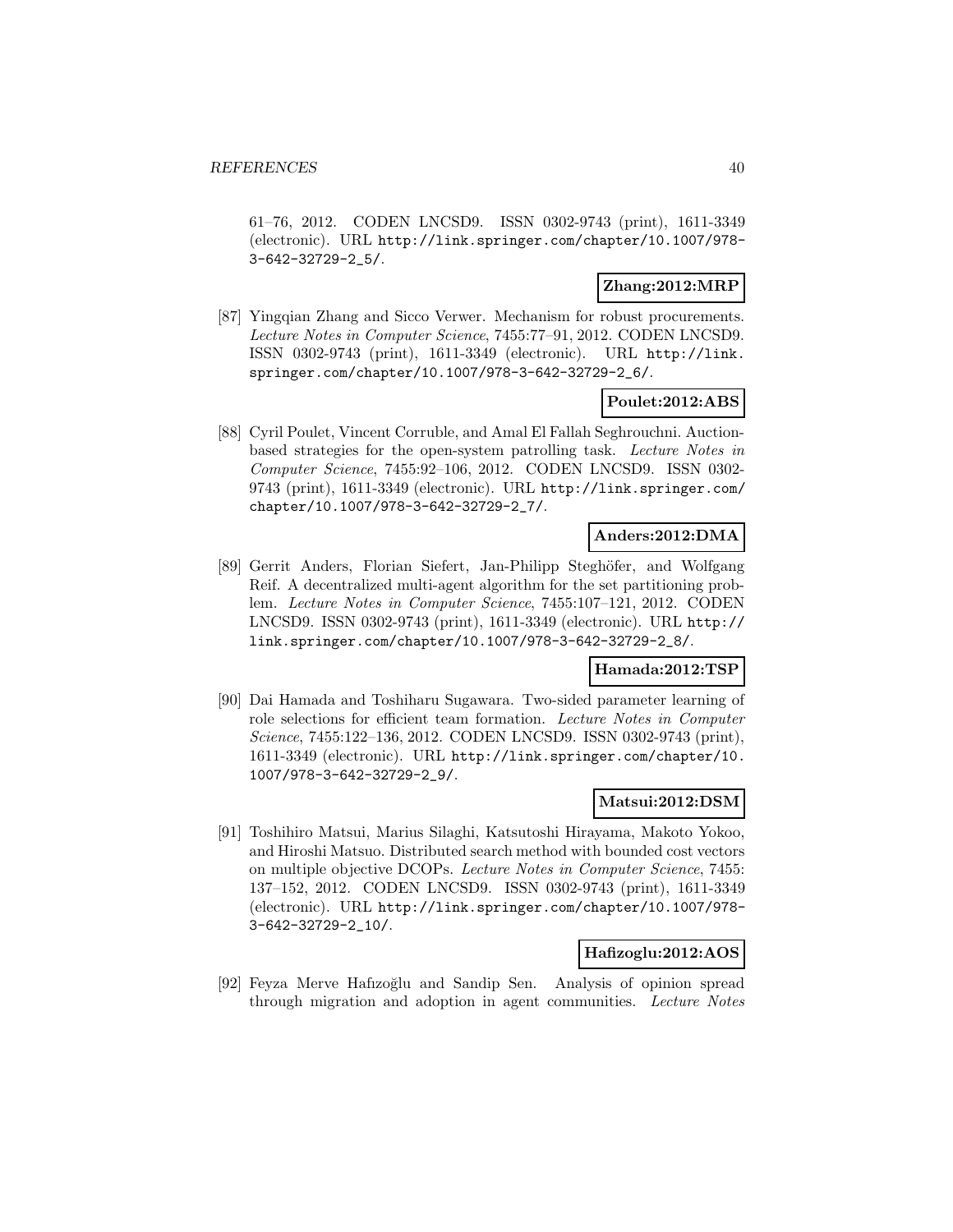in Computer Science, 7455:153–167, 2012. CODEN LNCSD9. ISSN 0302- 9743 (print), 1611-3349 (electronic). URL http://link.springer.com/ chapter/10.1007/978-3-642-32729-2\_11/.

### **Savarimuthu:2012:GNP**

[93] Bastin Tony Roy Savarimuthu, Lam-Son Lê, and Aditya Ghose. From green norms to policies — combining bottom-up and topdown approaches. Lecture Notes in Computer Science, 7455:168–183, 2012. CODEN LNCSD9. ISSN 0302-9743 (print), 1611-3349 (electronic). URL http://link.springer.com/chapter/10.1007/978-3- 642-32729-2\_12/.

## **Yu:2012:AWS**

[94] Han Yu, Zhiqi Shen, and Bo An. An adaptive witness selection method for reputation-based trust models. Lecture Notes in Computer Science, 7455: 184–198, 2012. CODEN LNCSD9. ISSN 0302-9743 (print), 1611-3349 (electronic). URL http://link.springer.com/chapter/10.1007/978- 3-642-32729-2\_13/.

## **Pitt:2012:PAC**

[95] Jeremy Pitt and Julia Schaumeier. Provision and appropriation of common-pool resources without full disclosure. Lecture Notes in Computer Science, 7455:199–213, 2012. CODEN LNCSD9. ISSN 0302-9743 (print), 1611-3349 (electronic). URL http://link.springer.com/chapter/10. 1007/978-3-642-32729-2\_14/.

## **Ito:2012:EAS**

[96] Takayuki Ito, Ryo Kanamori, Jun Takahashi, Ivan Marsa Maestre, and Enrique de la Hoz. Effect of anticipatory stigmergy on decentralized traffic congestion control. Lecture Notes in Computer Science, 7455: 214–227, 2012. CODEN LNCSD9. ISSN 0302-9743 (print), 1611-3349 (electronic). URL http://link.springer.com/chapter/10.1007/978- 3-642-32729-2\_15/.

### **Truong:2012:MSN**

[97] Viet Xuan Truong, Hiep Xuan Huynh, Minh Ngoc Le, and Alexis Drogoul. Modeling a surveillance network based on unit disk graph technique — application for monitoring the invasion of insects in mekong delta region. Lecture Notes in Computer Science, 7455:228–242, 2012. CODEN LNCSD9. ISSN 0302-9743 (print), 1611-3349 (electronic). URL http:// link.springer.com/chapter/10.1007/978-3-642-32729-2\_16/.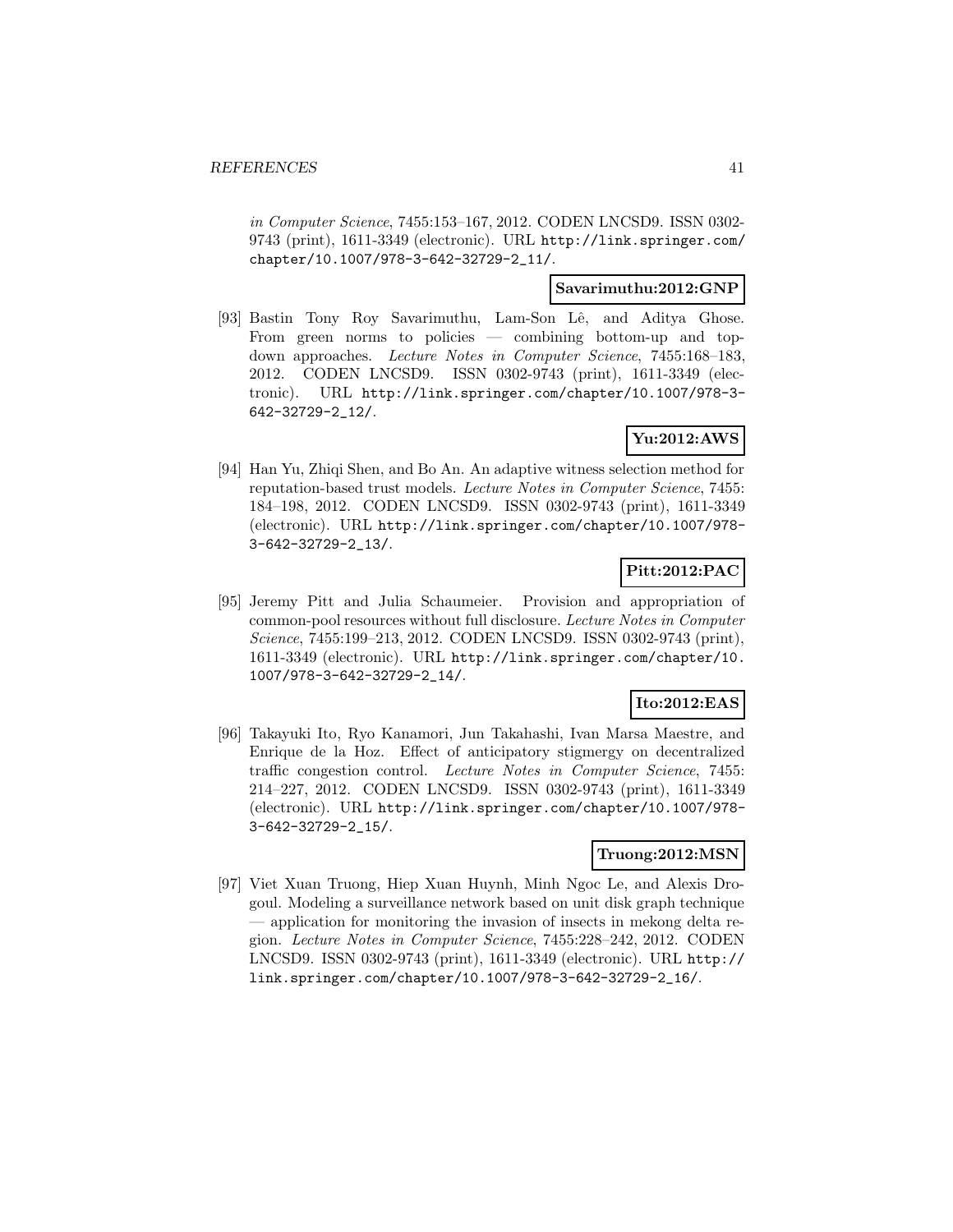#### **Anonymous:2012:BMd**

[98] Anonymous. Back matter. Lecture Notes in Computer Science, 7455: ??, 2012. CODEN LNCSD9. ISSN 0302-9743 (print), 1611-3349 (electronic). URL http://link.springer.com/content/pdf/bbm:978-3- 642-32729-2/1.

## **Anonymous:2012:FMf**

[99] Anonymous. Front matter. Lecture Notes in Computer Science, 7455: ??, 2012. CODEN LNCSD9. ISSN 0302-9743 (print), 1611-3349 (electronic). URL http://link.springer.com/content/pdf/bfm:978-3- 642-32729-2/1.

#### **Asperti:2012:FTM**

[100] Andrea Asperti and Wilmer Ricciotti. Formalizing Turing machines. Lecture Notes in Computer Science, 7456:1–25, 2012. CODEN LNCSD9. ISSN 0302-9743 (print), 1611-3349 (electronic). URL http://link. springer.com/chapter/10.1007/978-3-642-32621-9\_1/.

## **Fokina:2012:ERC**

[101] Ekaterina Fokina, Sy Friedman, and André Nies. Equivalence relations that are  $\Sigma_3^0$  complete for computable reducibility. Lecture Notes in Computer Science, 7456:26–33, 2012. CODEN LNCSD9. ISSN 0302- 9743 (print), 1611-3349 (electronic). URL http://link.springer.com/ chapter/10.1007/978-3-642-32621-9\_2/.

### **Kallmeyer:2012:ADM**

[102] Laura Kallmeyer and Rainer Osswald. An analysis of directed motion expressions with lexicalized tree adjoining grammars and frame semantics. Lecture Notes in Computer Science, 7456:34–55, 2012. CODEN LNCSD9. ISSN 0302-9743 (print), 1611-3349 (electronic). URL http:// link.springer.com/chapter/10.1007/978-3-642-32621-9\_3/.

#### **Metcalfe:2012:ARC**

[103] George Metcalfe. Admissible rules: From characterizations to applications. Lecture Notes in Computer Science, 7456:56–69, 2012. CODEN LNCSD9. ISSN 0302-9743 (print), 1611-3349 (electronic). URL http:// link.springer.com/chapter/10.1007/978-3-642-32621-9\_4/.

#### **Diekert:2012:DMA**

[104] Volker Diekert and Anca Muscholl. On distributed monitoring of asynchronous systems. Lecture Notes in Computer Science, 7456:70–84,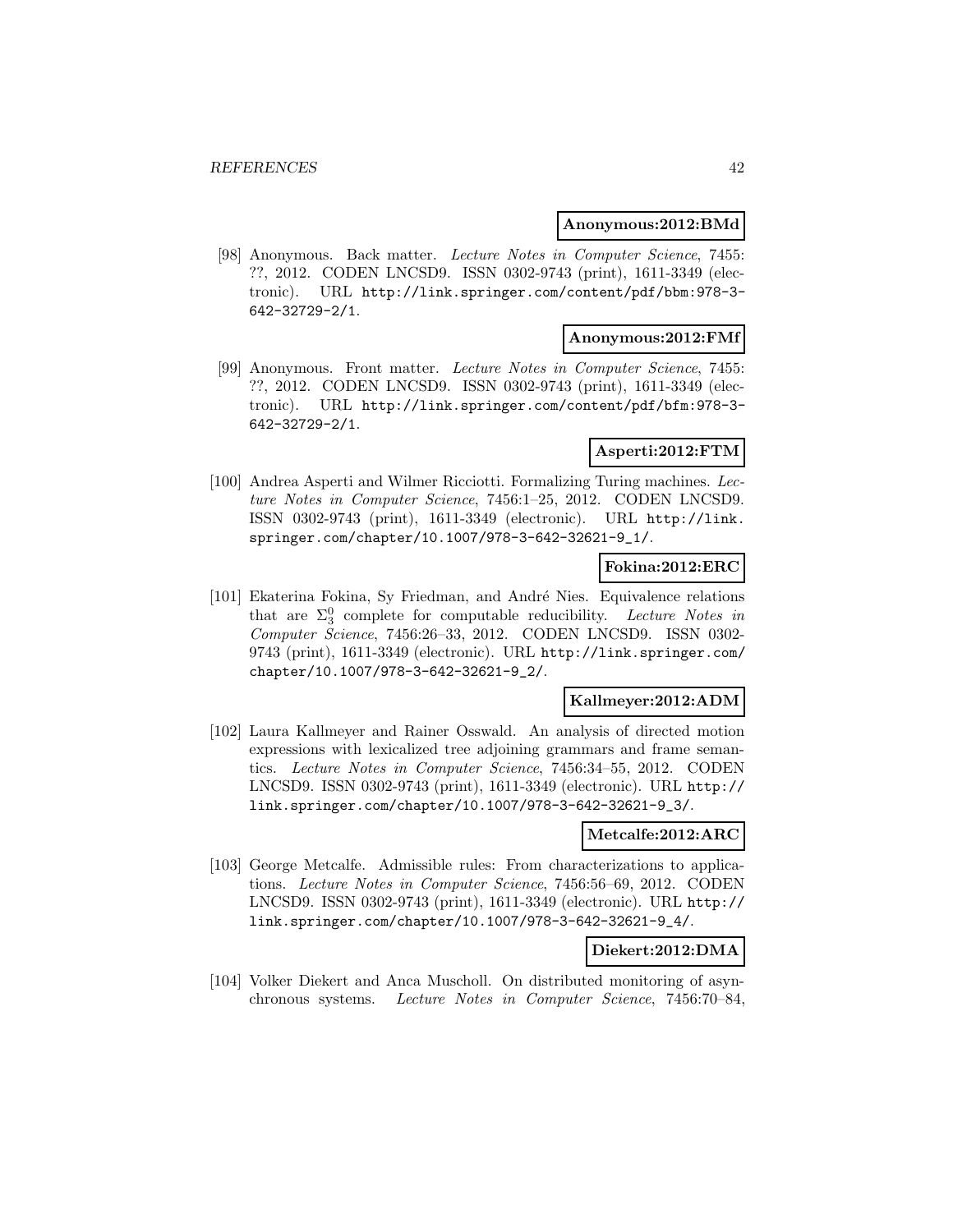2012. CODEN LNCSD9. ISSN 0302-9743 (print), 1611-3349 (electronic). URL http://link.springer.com/chapter/10.1007/978-3- 642-32621-9\_5/.

#### **Schweikardt:2012:EPL**

[105] Nicole Schweikardt. On the expressive power of logics with invariant uses of arithmetic predicates. Lecture Notes in Computer Science, 7456: 85–87, 2012. CODEN LNCSD9. ISSN 0302-9743 (print), 1611-3349 (electronic). URL http://link.springer.com/chapter/10.1007/978- 3-642-32621-9\_6/.

## **Selinger:2012:LMQ**

[106] Peter Selinger. Logical methods in quantum information theory. Lecture Notes in Computer Science, 7456:88, 2012. CODEN LNCSD9. ISSN 0302-9743 (print), 1611-3349 (electronic). URL http://link.springer. com/accesspage/chapter/10.1007/978-3-642-32621-9\_7.

#### **vanDitmarsch:2012:QN**

[107] Hans van Ditmarsch. Quantifying notes. Lecture Notes in Computer Science, 7456:89–109, 2012. CODEN LNCSD9. ISSN 0302-9743 (print), 1611-3349 (electronic). URL http://link.springer.com/chapter/10. 1007/978-3-642-32621-9\_8/.

## **Abriola:2012:LBS**

[108] Sergio Abriola, Santiago Figueira, and Gabriel Senno. Linearizing bad sequences: Upper bounds for the product and majoring Well quasiorders. Lecture Notes in Computer Science, 7456:110–126, 2012. CODEN LNCSD9. ISSN 0302-9743 (print), 1611-3349 (electronic). URL http:// link.springer.com/chapter/10.1007/978-3-642-32621-9\_9/.

#### **Ahrens:2012:ITS**

[109] Benedikt Ahrens. Initiality for typed syntax and semantics. Lecture Notes in Computer Science, 7456:127–141, 2012. CODEN LNCSD9. ISSN 0302- 9743 (print), 1611-3349 (electronic). URL http://link.springer.com/ chapter/10.1007/978-3-642-32621-9\_10/.

## **Areces:2012:MAF**

[110] Carlos Areces, Raul Fervari, and Guillaume Hoffmann. Moving arrows and four model checking results. Lecture Notes in Computer Science, 7456: 142–153, 2012. CODEN LNCSD9. ISSN 0302-9743 (print), 1611-3349 (electronic). URL http://link.springer.com/chapter/10.1007/978- 3-642-32621-9\_11/.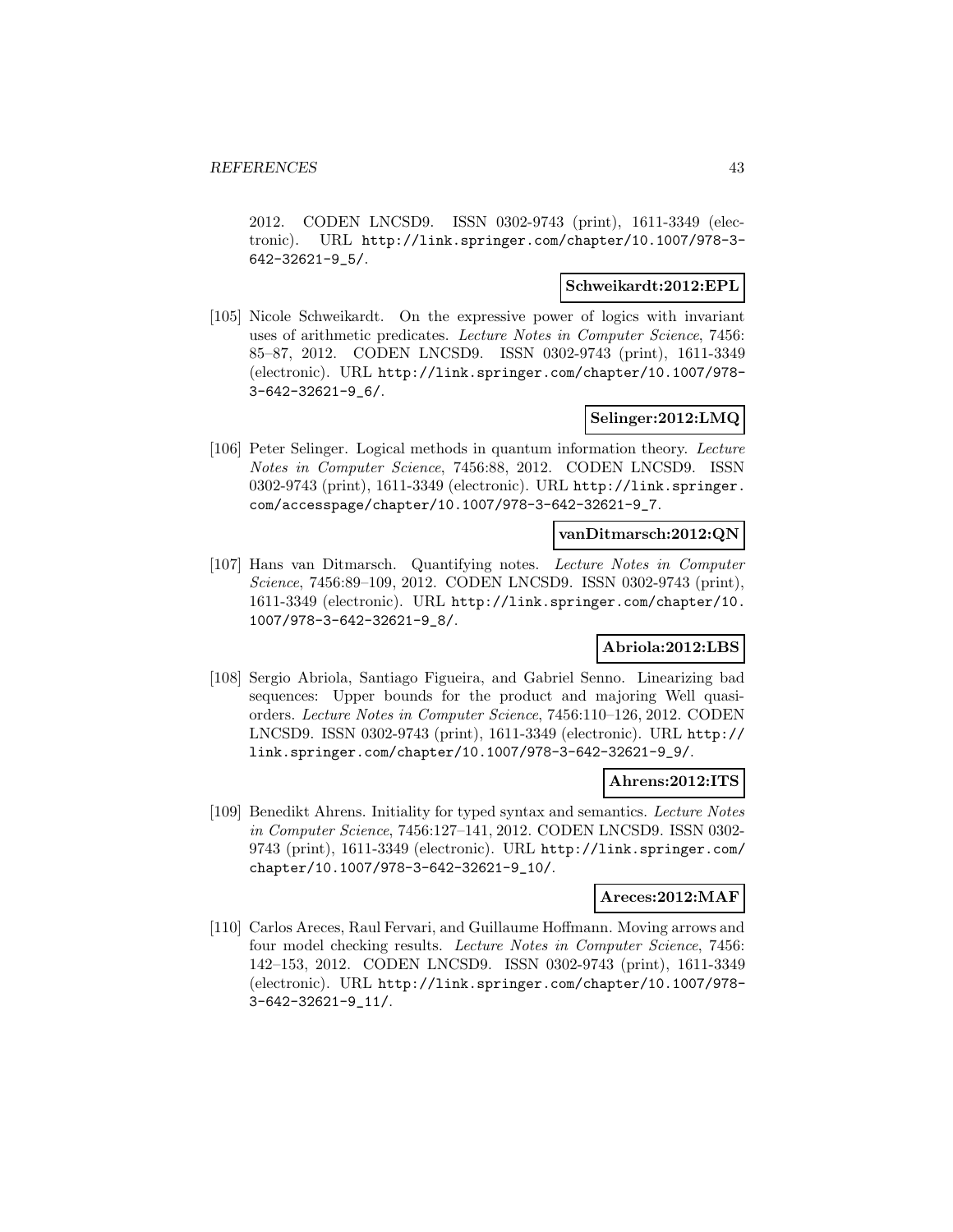#### **Baldi:2012:SCE**

[111] Paolo Baldi, Agata Ciabattoni, and Lara Spendier. Standard completeness for extensions of MTL: An automated approach. Lecture Notes in Computer Science, 7456:154–167, 2012. CODEN LNCSD9. ISSN 0302- 9743 (print), 1611-3349 (electronic). URL http://link.springer.com/ chapter/10.1007/978-3-642-32621-9\_12/.

## **Baltag:2012:LJB**

[112] Alexandru Baltag, Bryan Renne, and Sonja Smets. The logic of justified belief change, soft evidence and defeasible knowledge. Lecture Notes in Computer Science, 7456:168–190, 2012. CODEN LNCSD9. ISSN 0302- 9743 (print), 1611-3349 (electronic). URL http://link.springer.com/ chapter/10.1007/978-3-642-32621-9\_13/.

## **Bezhanishvili:2012:MD**

[113] Nick Bezhanishvili, Clemens Kupke, and Prakash Panangaden. Minimization via duality. Lecture Notes in Computer Science, 7456:191– 205, 2012. CODEN LNCSD9. ISSN 0302-9743 (print), 1611-3349 (electronic). URL http://link.springer.com/chapter/10.1007/978- 3-642-32621-9\_14/.

## **Callejas:2012:SSF**

[114] Claudio Callejas, João Marcos, and Benjamín René Callejas Bedregal. On some subclasses of the Fodor–Roubens fuzzy bi-implication. Lecture Notes in Computer Science, 7456:206–215, 2012. CODEN LNCSD9. ISSN 0302-9743 (print), 1611-3349 (electronic). URL http://link.springer. com/chapter/10.1007/978-3-642-32621-9\_15/.

#### **Diaz-Caro:2012:LND**

[115] Alejandro Díaz-Caro and Barbara Petit. Linearity in the non-deterministic call-by-value setting. Lecture Notes in Computer Science, 7456:216– 231, 2012. CODEN LNCSD9. ISSN 0302-9743 (print), 1611-3349 (electronic). URL http://link.springer.com/chapter/10.1007/978- 3-642-32621-9\_16/.

### **Farjudian:2012:PTS**

[116] Amin Farjudian. Polynomial-time solution of initial value problems using polynomial enclosures. Lecture Notes in Computer Science, 7456: 232–245, 2012. CODEN LNCSD9. ISSN 0302-9743 (print), 1611-3349 (electronic). URL http://link.springer.com/chapter/10.1007/978- 3-642-32621-9\_17/.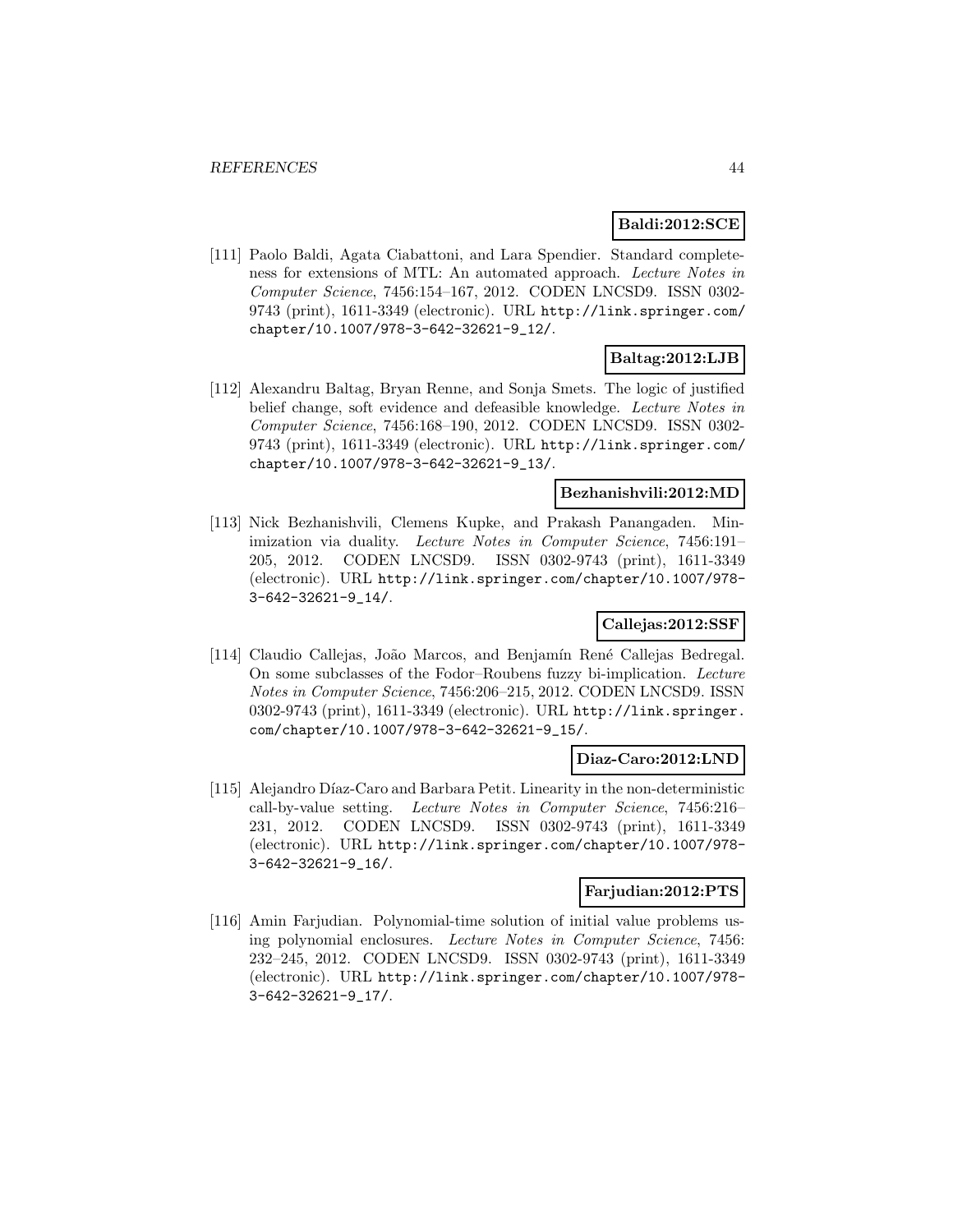#### **Fouche:2012:ARR**

[117] Willem L. Fouché. Algorithmic randomness and Ramsey properties of countable homogeneous structures. Lecture Notes in Computer Science, 7456:246–256, 2012. CODEN LNCSD9. ISSN 0302-9743 (print), 1611- 3349 (electronic). URL http://link.springer.com/chapter/10.1007/ 978-3-642-32621-9\_18/.

## **Link:2012:PRA**

[118] Sebastian Link. Propositional reasoning about Saturated conditional probabilistic independence. Lecture Notes in Computer Science, 7456: 257–267, 2012. CODEN LNCSD9. ISSN 0302-9743 (print), 1611-3349 (electronic). URL http://link.springer.com/chapter/10.1007/978- 3-642-32621-9\_19/.

### **Ribeiro:2012:CL**

[119] Márcio M. Ribeiro and Marcelo E. Coniglio. Contracting logics. Lecture Notes in Computer Science, 7456:268–281, 2012. CODEN LNCSD9. ISSN 0302-9743 (print), 1611-3349 (electronic). URL http://link.springer. com/chapter/10.1007/978-3-642-32621-9\_20/.

#### **Anonymous:2012:FMg**

[120] Anonymous. Front matter. Lecture Notes in Computer Science, 7456: ??, 2012. CODEN LNCSD9. ISSN 0302-9743 (print), 1611-3349 (electronic). URL http://link.springer.com/content/pdf/bfm:978-3- 642-32621-9/1.

## **Al-Sewari:2012:CDW**

[121] AbdulRahman A. Al-Sewari and Kamal Z. Zamli. Constraints dependent T-way test suite generation using harmony search strategy. Lecture Notes in Computer Science, 7457:1–11, 2012. CODEN LNCSD9. ISSN 0302- 9743 (print), 1611-3349 (electronic). URL http://link.springer.com/ chapter/10.1007/978-3-642-32541-0\_1/.

#### **Othman:2012:EDM**

[122] Siti Hajar Othman and Ghassan Beydoun. Evaluating disaster management knowledge model by using a frequency-based selection technique. Lecture Notes in Computer Science, 7457:12–27, 2012. CODEN LNCSD9. ISSN 0302-9743 (print), 1611-3349 (electronic). URL http:// link.springer.com/chapter/10.1007/978-3-642-32541-0\_2/.

# **An:2012:PEA**

[123] Fengqi An, Xiongcai Cai, and Arcot Sowmya. Perceptual evaluation of automatic 2.5D cartoon modelling. Lecture Notes in Computer Science,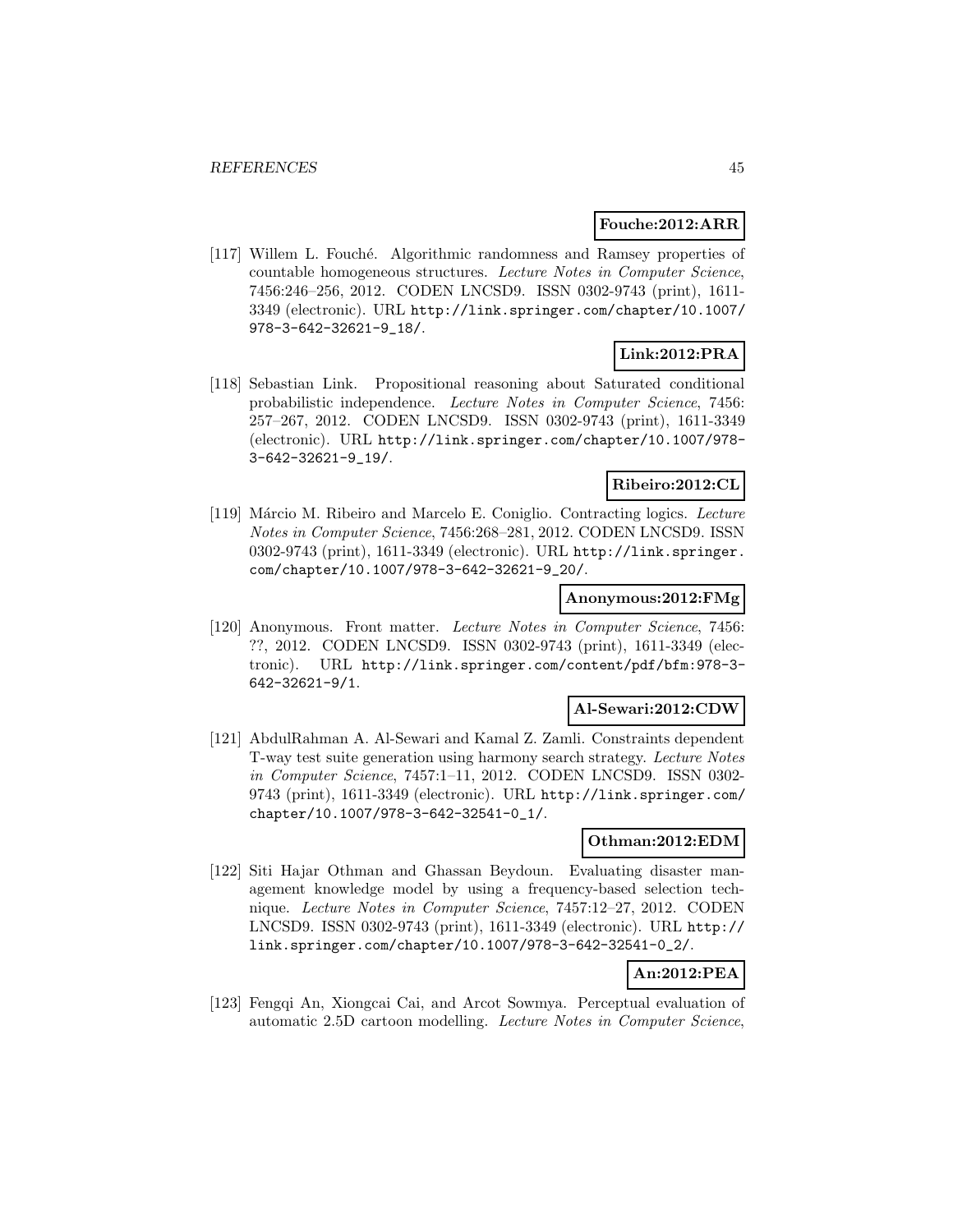7457:28–42, 2012. CODEN LNCSD9. ISSN 0302-9743 (print), 1611-3349 (electronic). URL http://link.springer.com/chapter/10.1007/978- 3-642-32541-0\_3/.

### **Hanna:2012:AAU**

[124] Nader Hanna, Deborah Richards, and Michael J. Jacobson. Automatic acquisition of user models of interaction to evaluate the usability of virtual environments. Lecture Notes in Computer Science, 7457: 43–57, 2012. CODEN LNCSD9. ISSN 0302-9743 (print), 1611-3349 (electronic). URL http://link.springer.com/chapter/10.1007/978- 3-642-32541-0\_4/.

## **Chen:2012:UCR**

[125] Zhao Chen, Md. Sumon Shahriar, and Byeong Ho Kang. Usercentric recommendation-based approximate information retrieval from marine sensor data. Lecture Notes in Computer Science, 7457:58–72, 2012. CODEN LNCSD9. ISSN 0302-9743 (print), 1611-3349 (electronic). URL http://link.springer.com/chapter/10.1007/978-3- 642-32541-0\_5/.

### **Echeverry:2012:ACK**

[126] Ana Ximena Halabi Echeverry and Deborah Richards. Addressing challenges for knowledge discovery from data in the domain of seaport integration. Lecture Notes in Computer Science, 7457:73–85, 2012. CODEN LNCSD9. ISSN 0302-9743 (print), 1611-3349 (electronic). URL http:// link.springer.com/chapter/10.1007/978-3-642-32541-0\_6/.

## **Kuah:2012:DEA**

[127] Chuen Tse Kuah and Kuan Yew Wong. Data envelopment analysis for evaluating knowledge acquisition and creation. Lecture Notes in Computer Science, 7457:86–93, 2012. CODEN LNCSD9. ISSN 0302-9743 (print), 1611-3349 (electronic). URL http://link.springer.com/chapter/10. 1007/978-3-642-32541-0\_7/.

## **Ho:2012:HOH**

[128] Dung T. Ho and Tru H. Cao. A high-order hidden Markov model for emotion detection from textual data. Lecture Notes in Computer Science, 7457:94–105, 2012. CODEN LNCSD9. ISSN 0302-9743 (print), 1611-3349 (electronic). URL http://link.springer.com/chapter/10.1007/978- 3-642-32541-0\_8/.

## **Zamin:2012:LMW**

[129] Norshuhani Zamin, Alan Oxley, Zainab Abu Bakar, and Syed Ahmad Farhan. A lazy man's way to part-of-speech tagging. Lecture Notes in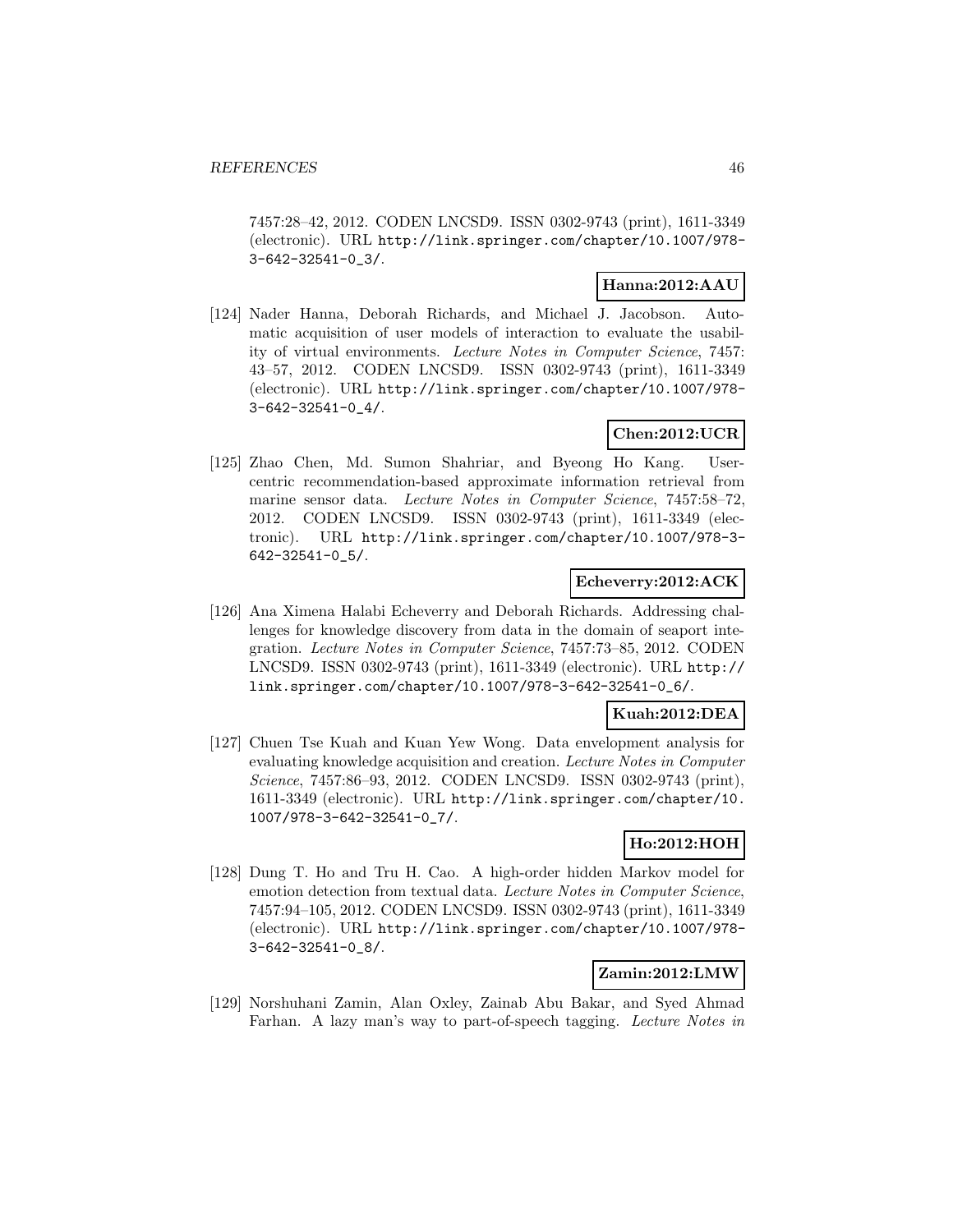Computer Science, 7457:106–117, 2012. CODEN LNCSD9. ISSN 0302- 9743 (print), 1611-3349 (electronic). URL http://link.springer.com/ chapter/10.1007/978-3-642-32541-0\_9/.

## **Galgani:2012:KAC**

[130] Filippo Galgani, Paul Compton, and Achim Hoffmann. Knowledge acquisition for categorization of legal case reports. Lecture Notes in Computer Science, 7457:118–132, 2012. CODEN LNCSD9. ISSN 0302-9743 (print), 1611-3349 (electronic). URL http://link.springer.com/chapter/10. 1007/978-3-642-32541-0\_10/.

## **Ishikawa:2012:EHT**

[131] Kyohei Ishikawa and Hayato Ohwada. Extraction of how-to type questionanswering sentences using query sets. Lecture Notes in Computer Science, 7457:133–139, 2012. CODEN LNCSD9. ISSN 0302-9743 (print), 1611- 3349 (electronic). URL http://link.springer.com/chapter/10.1007/ 978-3-642-32541-0\_11/.

#### **Boulemden:2012:IIR**

[132] Ahmed Boulemden and Yamina Tlili. Image indexing and retrieval with Pachinko allocation model: Application on local and global features. Lecture Notes in Computer Science, 7457:140–146, 2012. CODEN LNCSD9. ISSN 0302-9743 (print), 1611-3349 (electronic). URL http://link. springer.com/chapter/10.1007/978-3-642-32541-0\_12/.

### **Kelarev:2012:DCE**

[133] Andrei Kelarev, Richard Dazeley, Andrew Stranieri, John Yearwood, and Herbert Jelinek. Detection of CAN by ensemble classifiers based on ripple down rules. Lecture Notes in Computer Science, 7457:147– 159, 2012. CODEN LNCSD9. ISSN 0302-9743 (print), 1611-3349 (electronic). URL http://link.springer.com/chapter/10.1007/978- 3-642-32541-0\_13/.

## **Kim:2012:IOI**

[134] Myung Hee Kim and Paul Compton. Improving open information extraction for informal Web documents with ripple-down rules. Lecture Notes in Computer Science, 7457:160–174, 2012. CODEN LNCSD9. ISSN 0302- 9743 (print), 1611-3349 (electronic). URL http://link.springer.com/ chapter/10.1007/978-3-642-32541-0\_14/.

## **Kim:2012:RRC**

[135] Yang Sok Kim, Paul Compton, and Byeong Ho Kang. Ripple-down rules with censored production rules. Lecture Notes in Computer Science, 7457: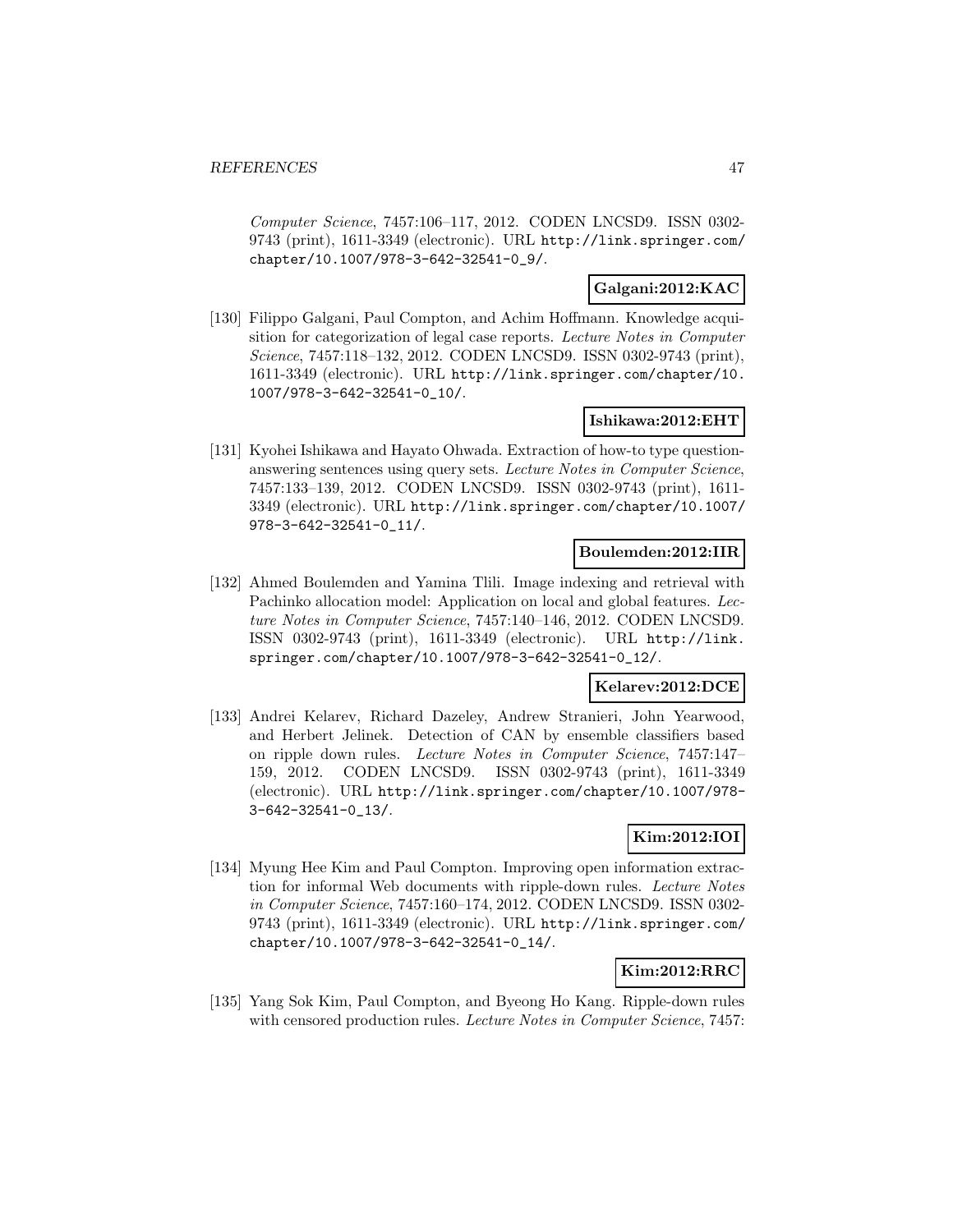175–187, 2012. CODEN LNCSD9. ISSN 0302-9743 (print), 1611-3349 (electronic). URL http://link.springer.com/chapter/10.1007/978- 3-642-32541-0\_15/.

#### **Maruatona:2012:RRP**

[136] Omaru Maruatona, Peter Vamplew, and Richard Dazeley. RM and RDM, a preliminary evaluation of two prudent RDR techniques. Lecture Notes in Computer Science, 7457:188–194, 2012. CODEN LNCSD9. ISSN 0302- 9743 (print), 1611-3349 (electronic). URL http://link.springer.com/ chapter/10.1007/978-3-642-32541-0\_16/.

## **Ang:2012:PCS**

[137] Karen Ang and Ethel Ong. Planning children's stories using agent models. Lecture Notes in Computer Science, 7457:195–208, 2012. CODEN LNCSD9. ISSN 0302-9743 (print), 1611-3349 (electronic). URL http:// link.springer.com/chapter/10.1007/978-3-642-32541-0\_17/.

## **Hanna:2012:FMA**

[138] Nader Hanna and Deborah Richards. A framework for a multi-agent collaborative virtual learning environment (MACVILLE) based on activity theory. Lecture Notes in Computer Science, 7457:209–220, 2012. CODEN LNCSD9. ISSN 0302-9743 (print), 1611-3349 (electronic). URL http:// link.springer.com/chapter/10.1007/978-3-642-32541-0\_18/.

#### **Ismail:2012:EPK**

[139] Shahrinaz Ismail and Mohd Sharifuddin Ahmad. Emergence of personal knowledge management processes within multi-agent roles. Lecture Notes in Computer Science, 7457:221–228, 2012. CODEN LNCSD9. ISSN 0302- 9743 (print), 1611-3349 (electronic). URL http://link.springer.com/ chapter/10.1007/978-3-642-32541-0\_19/.

## **Atif:2012:TOB**

[140] Amara Atif, Peter Busch, and Deborah Richards. Towards an ontologybased approach to knowledge management of graduate attributes in higher education. Lecture Notes in Computer Science, 7457:229-243, 2012. CODEN LNCSD9. ISSN 0302-9743 (print), 1611-3349 (electronic). URL http://link.springer.com/chapter/10.1007/978-3- 642-32541-0\_20/.

#### **Anonymous:2012:FMh**

[141] Anonymous. Front matter. Lecture Notes in Computer Science, 7457: ??, 2012. CODEN LNCSD9. ISSN 0302-9743 (print), 1611-3349 (elec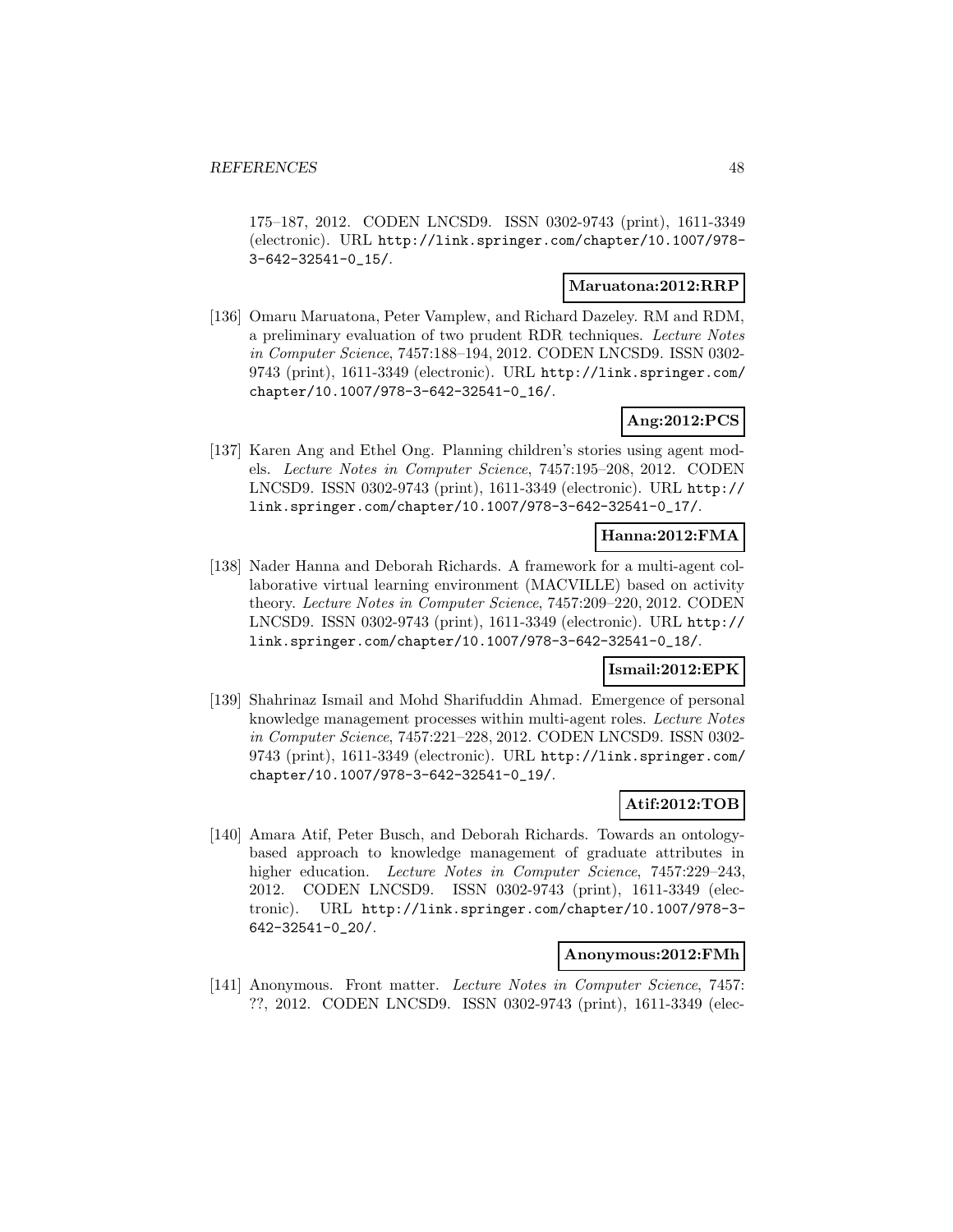tronic). URL http://link.springer.com/content/pdf/bfm:978-3- 642-32541-0/1.

### **Kitano:2012:SBP**

[142] Hiroaki Kitano. Systems biology powered by artificial intelligence. Lecture Notes in Computer Science, 7458:1, 2012. CODEN LNCSD9. ISSN 0302- 9743 (print), 1611-3349 (electronic). URL http://link.springer.com/ accesspage/chapter/10.1007/978-3-642-32695-0\_1.

## **Rossi:2012:PRA**

[143] Francesca Rossi. Preference reasoning and aggregation: Between AI and social choice. Lecture Notes in Computer Science, 7458:2, 2012. CODEN LNCSD9. ISSN 0302-9743 (print), 1611-3349 (electronic). URL http://link.springer.com/accesspage/chapter/10.1007/978- 3-642-32695-0\_2.

## **Chakraborty:2012:EOT**

[144] Shantanu Chakraborty, Takayuki Ito, and Tomonobu Senjyu. Economical operation of thermal generating units integrated with smart houses. Lecture Notes in Computer Science, 7458:3–14, 2012. CODEN LNCSD9. ISSN 0302-9743 (print), 1611-3349 (electronic). URL http://link. springer.com/chapter/10.1007/978-3-642-32695-0\_3/.

## **Chitsaz:2012:CLR**

[145] Mahsa Chitsaz, Kewen Wang, Michael Blumenstein, and Guilin Qi. Concept learning for  $\mathcal{EL}^{++}$  by refinement and reinforcement. Lecture Notes in Computer Science, 7458:15–26, 2012. CODEN LNCSD9. ISSN 0302- 9743 (print), 1611-3349 (electronic). URL http://link.springer.com/ chapter/10.1007/978-3-642-32695-0\_4/.

#### **Erdmann:2012:HTM**

[146] Maike Erdmann, Duc Dung Nguyen, Tomoya Takeyoshi, Gen Hattori, and Kazunori Matsumoto. Hierarchical training of multiple SVMs for personalized Web filtering. Lecture Notes in Computer Science, 7458: 27–39, 2012. CODEN LNCSD9. ISSN 0302-9743 (print), 1611-3349 (electronic). URL http://link.springer.com/chapter/10.1007/978- 3-642-32695-0\_5/.

#### **Galgani:2012:CBS**

[147] Filippo Galgani, Paul Compton, and Achim Hoffmann. Citation based summarisation of legal texts. Lecture Notes in Computer Science, 7458: 40–52, 2012. CODEN LNCSD9. ISSN 0302-9743 (print), 1611-3349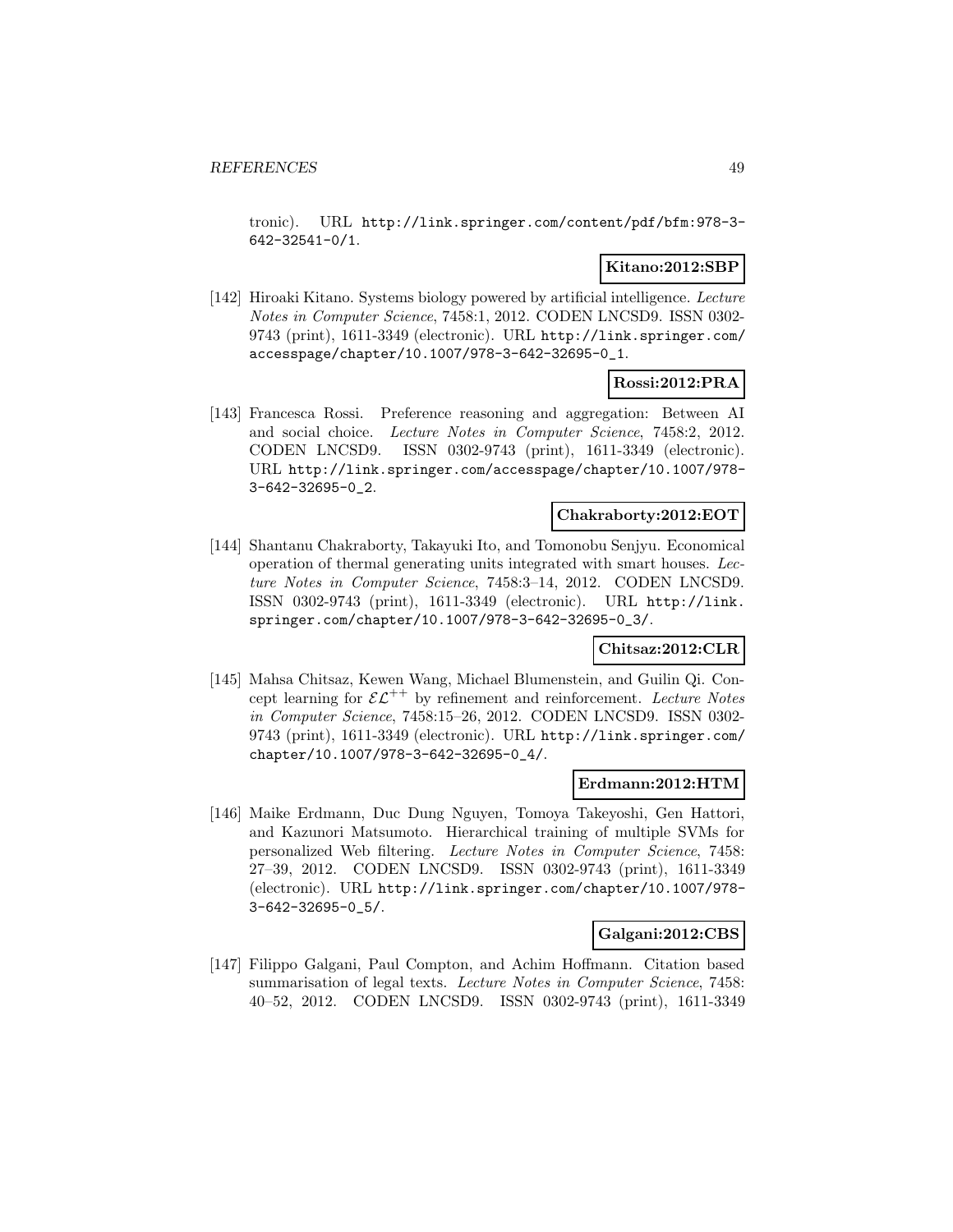(electronic). URL http://link.springer.com/chapter/10.1007/978- 3-642-32695-0\_6/.

## **Gou:2012:NVF**

[148] Gaopeng Gou, Di Huang, and Yunhong Wang. A novel video face clustering algorithm based on divide and conquer strategy. Lecture Notes in Computer Science, 7458:53–63, 2012. CODEN LNCSD9. ISSN 0302- 9743 (print), 1611-3349 (electronic). URL http://link.springer.com/ chapter/10.1007/978-3-642-32695-0\_7/.

## **Gou:2012:HLF**

[149] Gaopeng Gou, Di Huang, and Yunhong Wang. A hybrid local feature for face recognition. Lecture Notes in Computer Science, 7458: 64–75, 2012. CODEN LNCSD9. ISSN 0302-9743 (print), 1611-3349 (electronic). URL http://link.springer.com/chapter/10.1007/978- 3-642-32695-0\_8/.

## **Grcar:2012:OQS**

[150] Miha Grčar, Vid Podpečan, Borut Sluban, and Igor Mozetič. Ontology querying support in semantic annotation process. Lecture Notes in Computer Science, 7458:76–87, 2012. CODEN LNCSD9. ISSN 0302- 9743 (print), 1611-3349 (electronic). URL http://link.springer.com/ chapter/10.1007/978-3-642-32695-0\_9/.

## **Hao:2012:LAS**

[151] Jianye Hao and Ho fung Leung. Learning to achieve socially optimal solutions in general-sum games. Lecture Notes in Computer Science, 7458: 88–99, 2012. CODEN LNCSD9. ISSN 0302-9743 (print), 1611-3349 (electronic). URL http://link.springer.com/chapter/10.1007/978- 3-642-32695-0\_10/.

### **Hao:2012:IFA**

[152] Jianye Hao and Ho fung Leung. Incorporating fairness into agent interactions modeled as two-player normal-form games. Lecture Notes in Computer Science, 7458:100–111, 2012. CODEN LNCSD9. ISSN 0302- 9743 (print), 1611-3349 (electronic). URL http://link.springer.com/ chapter/10.1007/978-3-642-32695-0\_11/.

## **Huang:2012:SSD**

[153] Jijian Huang, Hui Xue, and Yuqing Zhai. Semi-supervised discriminatively regularized classifier with pairwise constraints. Lecture Notes in Computer Science, 7458:112–123, 2012. CODEN LNCSD9. ISSN 0302-9743 (print),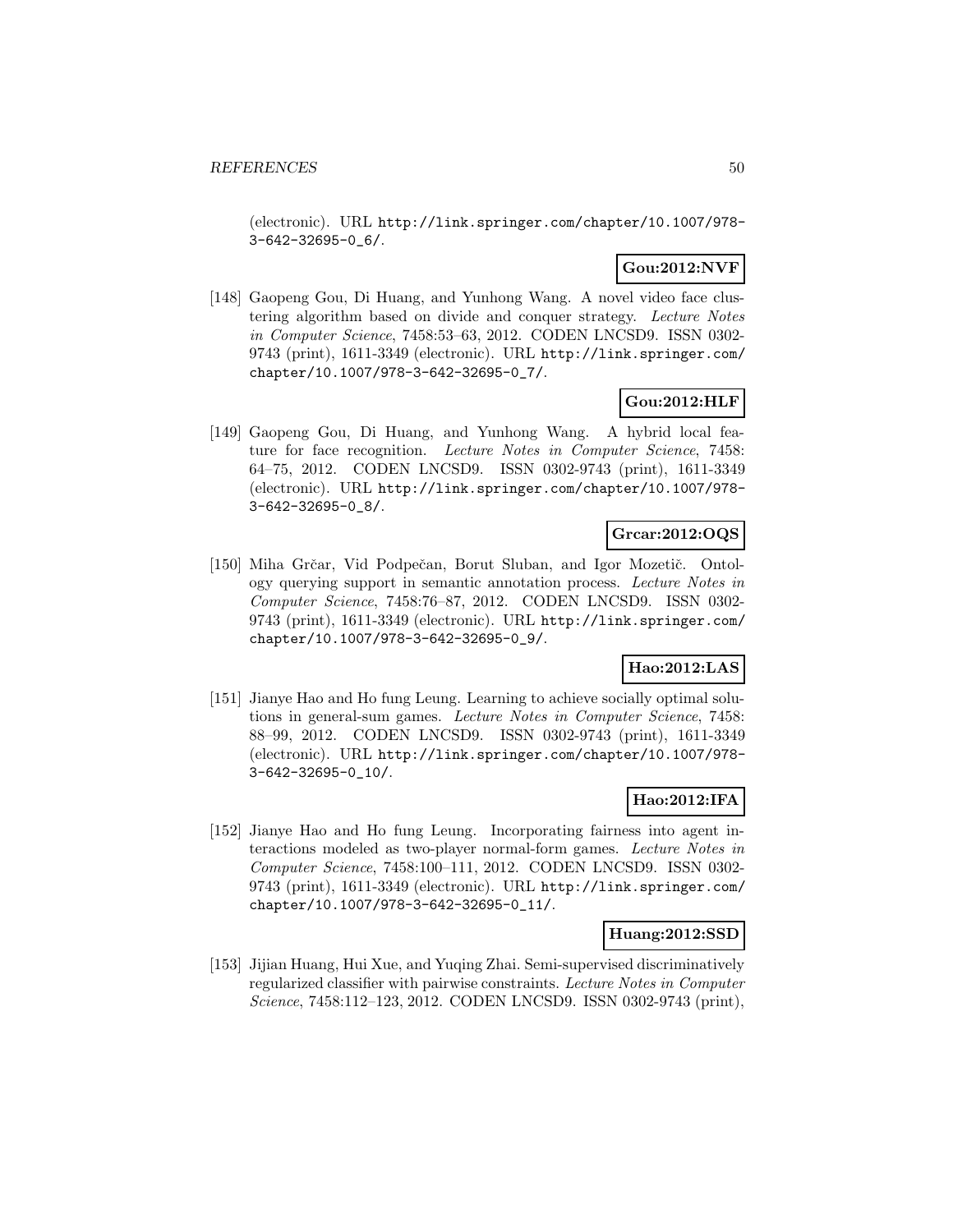1611-3349 (electronic). URL http://link.springer.com/chapter/10. 1007/978-3-642-32695-0\_12/.

### **Hwang:2012:OSR**

[154] Jihye Hwang, Kyung tai Kim, and Eun Yi Kim. Outdoor situation recognition using support vector machine for the blind and the visually impaired. Lecture Notes in Computer Science, 7458:124–132, 2012. CODEN LNCSD9. ISSN 0302-9743 (print), 1611-3349 (electronic). URL http:// link.springer.com/chapter/10.1007/978-3-642-32695-0\_13/.

#### **Inokuchi:2012:MRR**

[155] Akihiro Inokuchi, Ayumu Yamaoka, Takashi Washio, Yuji Matsumoto, and Masayuki Asahara. Mining rules for rewriting states in a transitionbased dependency parser. Lecture Notes in Computer Science, 7458: 133–145, 2012. CODEN LNCSD9. ISSN 0302-9743 (print), 1611-3349 (electronic). URL http://link.springer.com/chapter/10.1007/978- 3-642-32695-0\_14/.

## **Ito:2012:CSS**

[156] Takayuki Ito, Ryo Kanamori, Jun Takahashi, Iván Marsa Maestre, and Enrique de la Hoz. The comparison of stigmergy strategies for decentralized traffic congestion control: Preliminary results. Lecture Notes in Computer Science, 7458:146–156, 2012. CODEN LNCSD9. ISSN 0302- 9743 (print), 1611-3349 (electronic). URL http://link.springer.com/ chapter/10.1007/978-3-642-32695-0\_15/.

## **Iwasawa:2012:LLW**

[157] Yusuke Iwasawa and Ikuko Eguchi Yairi. Life-logging of wheelchair driving on Web maps for visualizing potential accidents and incidents. Lecture Notes in Computer Science, 7458:157–169, 2012. CODEN LNCSD9. ISSN 0302-9743 (print), 1611-3349 (electronic). URL http://link.springer. com/chapter/10.1007/978-3-642-32695-0\_16/.

## **Jalab:2012:TFE**

[158] Hamid A. Jalab and Rabha W. Ibrahim. Texture feature extraction based on fractional mask convolution with Cesáro means for contentbased image retrieval. Lecture Notes in Computer Science, 7458:170– 179, 2012. CODEN LNCSD9. ISSN 0302-9743 (print), 1611-3349 (electronic). URL http://link.springer.com/chapter/10.1007/978- 3-642-32695-0\_17/.

## **Jin:2012:PRM**

[159] Yifan Jin, Kewen Wang, and Lian Wen. Possibilistic reasoning in multicontext systems: Preliminary report. Lecture Notes in Computer Science,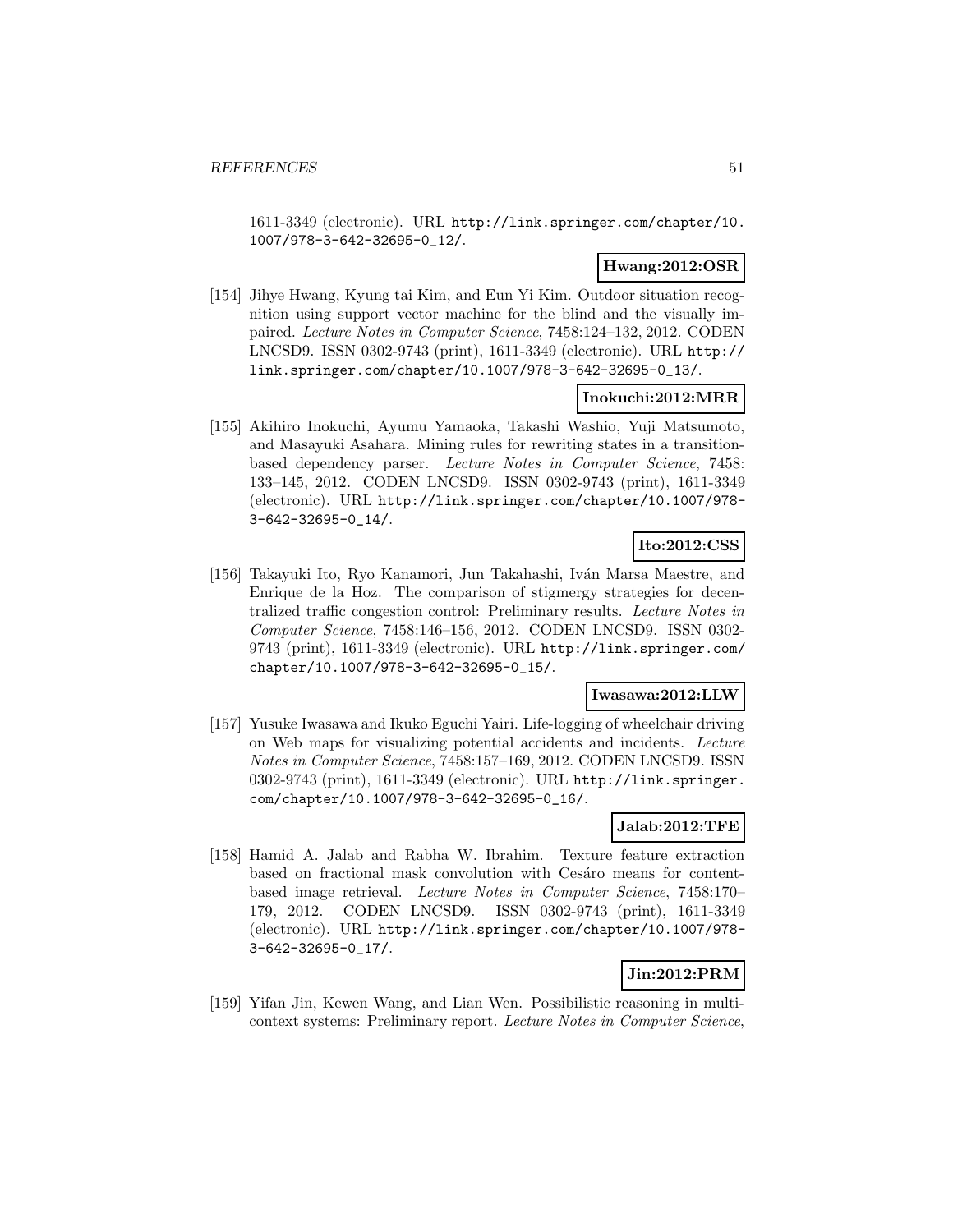7458:180–193, 2012. CODEN LNCSD9. ISSN 0302-9743 (print), 1611- 3349 (electronic). URL http://link.springer.com/chapter/10.1007/ 978-3-642-32695-0\_18/.

## **Kim:2012:TSZ**

[160] Kye-Sung Kim, Su-Jeong Choi, Seong-Bae Park, and Sang-Jo Lee. A twostep zero pronoun resolution by reducing candidate cardinality. Lecture Notes in Computer Science, 7458:194–205, 2012. CODEN LNCSD9. ISSN 0302-9743 (print), 1611-3349 (electronic). URL http://link.springer. com/chapter/10.1007/978-3-642-32695-0\_19/.

## **Kim:2012:HTA**

[161] Yang Sok Kim, Alfred Krzywicki, Wayne Wobcke, Ashesh Mahidadia, and Paul Compton. Hybrid techniques to address Cold start problems for people to people recommendation in social networks. Lecture Notes in Computer Science, 7458:206–217, 2012. CODEN LNCSD9. ISSN 0302- 9743 (print), 1611-3349 (electronic). URL http://link.springer.com/ chapter/10.1007/978-3-642-32695-0\_20/.

#### **Anonymous:2012:FMi**

[162] Anonymous. Front matter. Lecture Notes in Computer Science, 7458: ??, 2012. CODEN LNCSD9. ISSN 0302-9743 (print), 1611-3349 (electronic). URL http://link.springer.com/content/pdf/bfm:978-3- 642-32695-0/1.

#### **Fragkaki:2012:MEA**

[163] Elli Fragkaki, Lujo Bauer, Limin Jia, and David Swasey. Modeling and enhancing Android's permission system. Lecture Notes in Computer Science, 7459:1–18, 2012. CODEN LNCSD9. ISSN 0302-9743 (print), 1611-3349 (electronic). URL http://link.springer.com/chapter/10.1007/978- 3-642-33167-1\_1/.

## **Kelley:2012:HAC**

[164] James Kelley, Roberto Tamassia, and Nikos Triandopoulos. Hardening access control and data protection in GFS-like file systems. Lecture Notes in Computer Science, 7459:19–36, 2012. CODEN LNCSD9. ISSN 0302- 9743 (print), 1611-3349 (electronic). URL http://link.springer.com/ chapter/10.1007/978-3-642-33167-1\_2/.

#### **Crussell:2012:ACD**

[165] Jonathan Crussell, Clint Gibler, and Hao Chen. Attack of the clones: Detecting cloned applications on Android markets. Lecture Notes in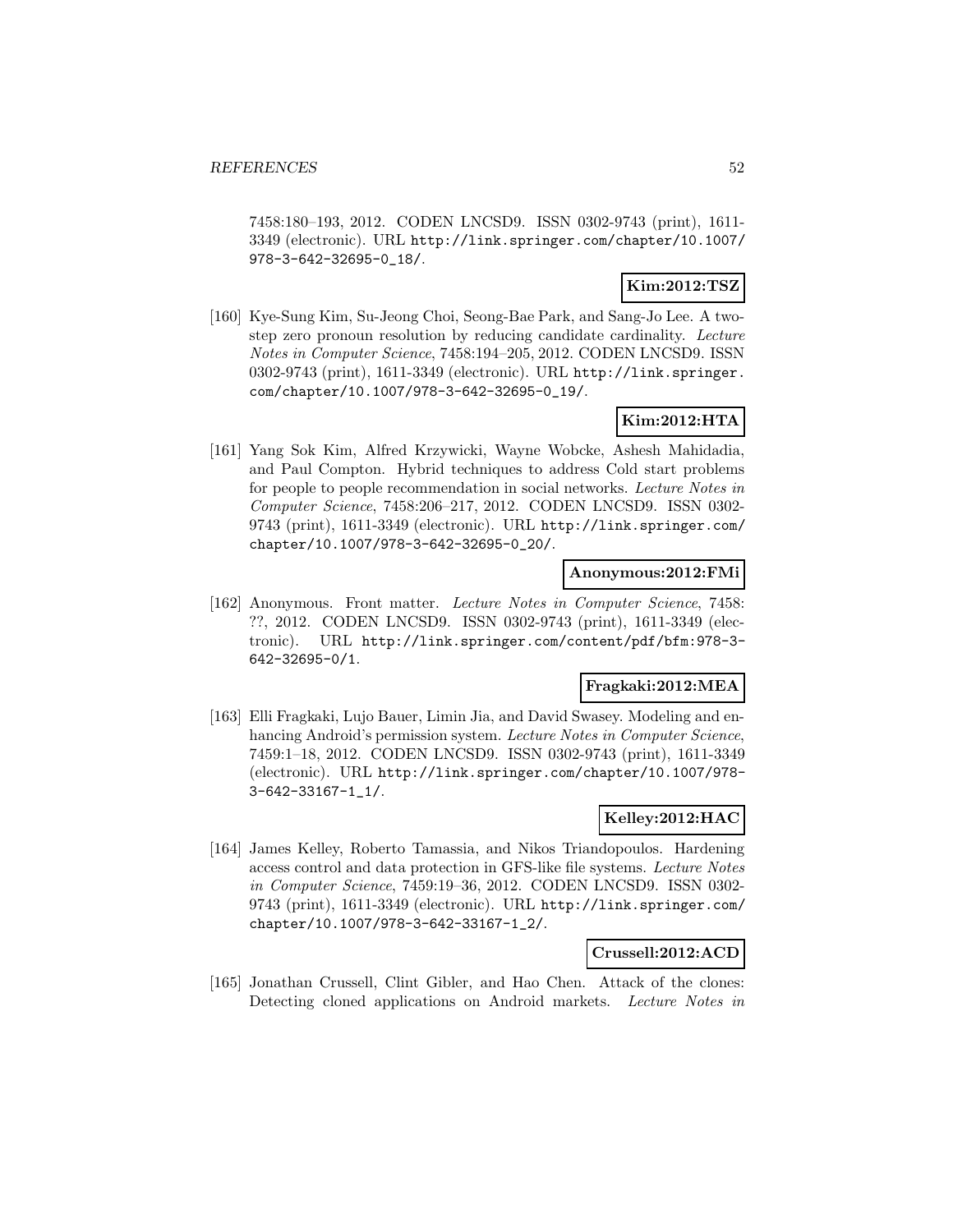Computer Science, 7459:37–54, 2012. CODEN LNCSD9. ISSN 0302- 9743 (print), 1611-3349 (electronic). URL http://link.springer.com/ chapter/10.1007/978-3-642-33167-1\_3/.

## **Birgisson:2012:BPD**

[166] Arnar Birgisson, Daniel Hedin, and Andrei Sabelfeld. Boosting the permissiveness of dynamic information-flow tracking by testing. Lecture Notes in Computer Science, 7459:55–72, 2012. CODEN LNCSD9. ISSN 0302- 9743 (print), 1611-3349 (electronic). URL http://link.springer.com/ chapter/10.1007/978-3-642-33167-1\_4/.

#### **Erbatur:2012:ESP**

[167] Serdar Erbatur, Santiago Escobar, Deepak Kapur, Zhiqiang Liu, and Christopher Lynch. Effective symbolic protocol analysis via equational irreducibility conditions. Lecture Notes in Computer Science, 7459: 73–90, 2012. CODEN LNCSD9. ISSN 0302-9743 (print), 1611-3349 (electronic). URL http://link.springer.com/chapter/10.1007/978- 3-642-33167-1\_5/.

## **Schnoor:2012:DES**

[168] Henning Schnoor. Deciding epistemic and strategic properties of cryptographic protocols. Lecture Notes in Computer Science, 7459:91–108, 2012. CODEN LNCSD9. ISSN 0302-9743 (print), 1611-3349 (electronic). URL http://link.springer.com/chapter/10.1007/978-3- 642-33167-1\_6/.

#### **Khan:2012:SFR**

[169] Arif Akram Khan and Philip W. L. Fong. Satisfiability and feasibility in a relationship-based workflow authorization model. Lecture Notes in Computer Science, 7459:109–126, 2012. CODEN LNCSD9. ISSN 0302- 9743 (print), 1611-3349 (electronic). URL http://link.springer.com/ chapter/10.1007/978-3-642-33167-1\_7/.

### **Modersheim:2012:DSF**

[170] Sebastian Mödersheim. Deciding security for a fragment of ASLan. Lecture Notes in Computer Science, 7459:127–144, 2012. CODEN LNCSD9. ISSN 0302-9743 (print), 1611-3349 (electronic). URL http://link.springer. com/chapter/10.1007/978-3-642-33167-1\_8/.

#### **Albanese:2012:PFL**

[171] Massimiliano Albanese, Alessandra De Benedictis, Sushil Jajodia, and Paulo Shakarian. A probabilistic framework for localization of attackers in MANETs. Lecture Notes in Computer Science, 7459:145–162,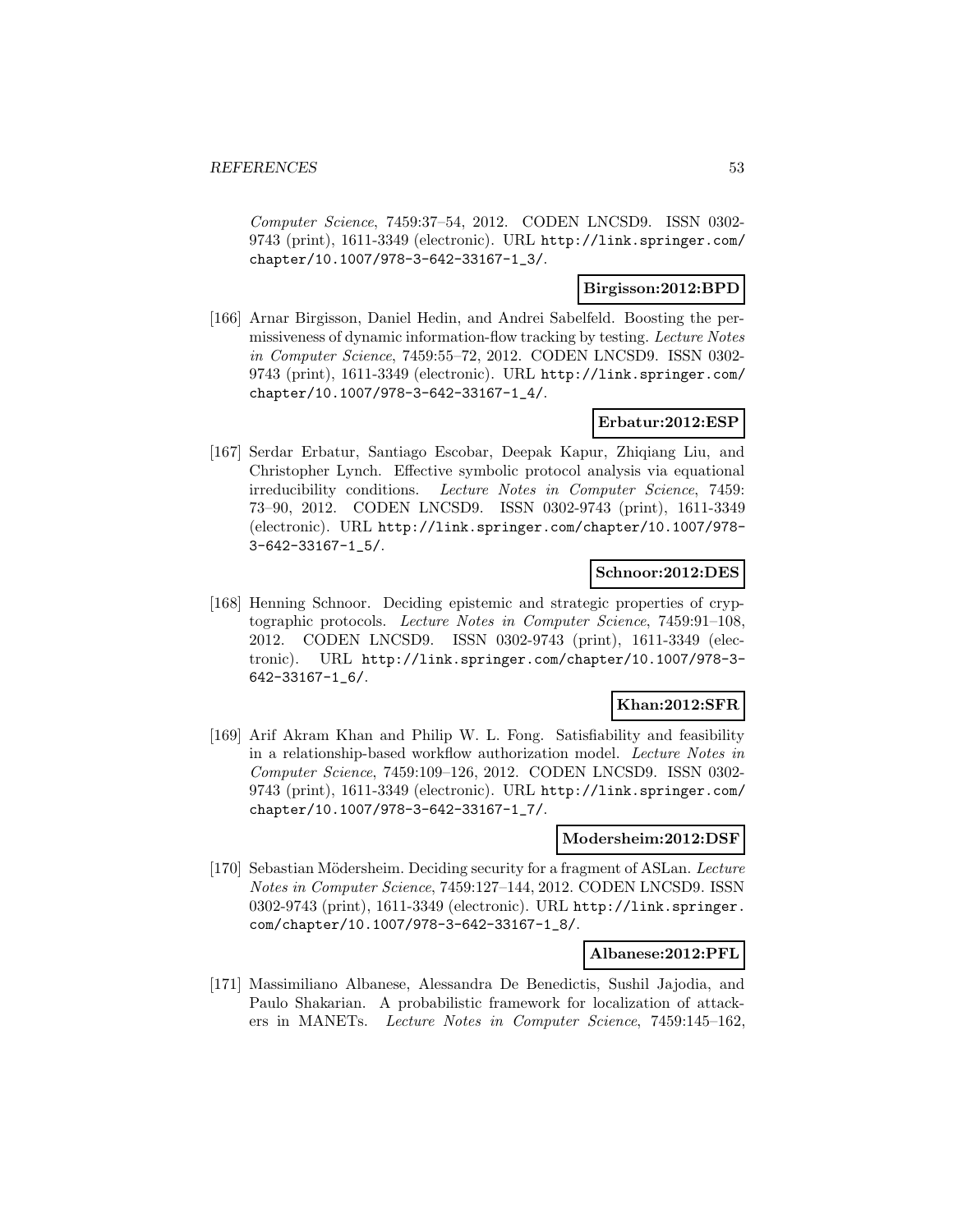2012. CODEN LNCSD9. ISSN 0302-9743 (print), 1611-3349 (electronic). URL http://link.springer.com/chapter/10.1007/978-3- 642-33167-1\_9/.

## **Rios:2012:RPF**

[172] Ruben Rios, Jorge Cuellar, and Javier Lopez. Robust probabilistic fake packet injection for receiver-location privacy in WSN. Lecture Notes in Computer Science, 7459:163–180, 2012. CODEN LNCSD9. ISSN 0302- 9743 (print), 1611-3349 (electronic). URL http://link.springer.com/ chapter/10.1007/978-3-642-33167-1\_10/.

## **Aviv:2012:PAM**

[173] Adam J. Aviv, Micah Sherr, Matt Blaze, and Jonathan M. Smith. Privacyaware message exchanges for geographically routed human movement networks. Lecture Notes in Computer Science, 7459:181–198, 2012. CODEN LNCSD9. ISSN 0302-9743 (print), 1611-3349 (electronic). URL http:// link.springer.com/chapter/10.1007/978-3-642-33167-1\_11/.

### **Dacosta:2012:TNO**

[174] Italo Dacosta, Mustaque Ahamad, and Patrick Traynor. Trust no one else: Detecting MITM attacks against SSL/TLS without third-parties. Lecture Notes in Computer Science, 7459:199–216, 2012. CODEN LNCSD9. ISSN 0302-9743 (print), 1611-3349 (electronic). URL http://link.springer. com/chapter/10.1007/978-3-642-33167-1\_12/.

## **Holz:2012:XFD**

[175] Ralph Holz, Thomas Riedmaier, Nils Kammenhuber, and Georg Carle. X.509 forensics: Detecting and localising the SSL/TLS men-in-themiddle. Lecture Notes in Computer Science, 7459:217–234, 2012. CODEN LNCSD9. ISSN 0302-9743 (print), 1611-3349 (electronic). URL http:// link.springer.com/chapter/10.1007/978-3-642-33167-1\_13/.

## **Eberz:2012:PMM**

[176] Simon Eberz, Martin Strohmeier, Matthias Wilhelm, and Ivan Martinovic. A practical man-in-the-middle attack on signal-based key generation protocols. Lecture Notes in Computer Science, 7459:235–252, 2012. CODEN LNCSD9. ISSN 0302-9743 (print), 1611-3349 (electronic). URL http:// link.springer.com/chapter/10.1007/978-3-642-33167-1\_14/.

#### **Sadeghi:2012:SLE**

[177] Ahmad-Reza Sadeghi, Steffen Schulz, and Vijay Varadharajan. The silence of the LANs: Efficient leakage resilience for IPsec VPNs. Lecture Notes in Computer Science, 7459:253–270, 2012. CODEN LNCSD9. ISSN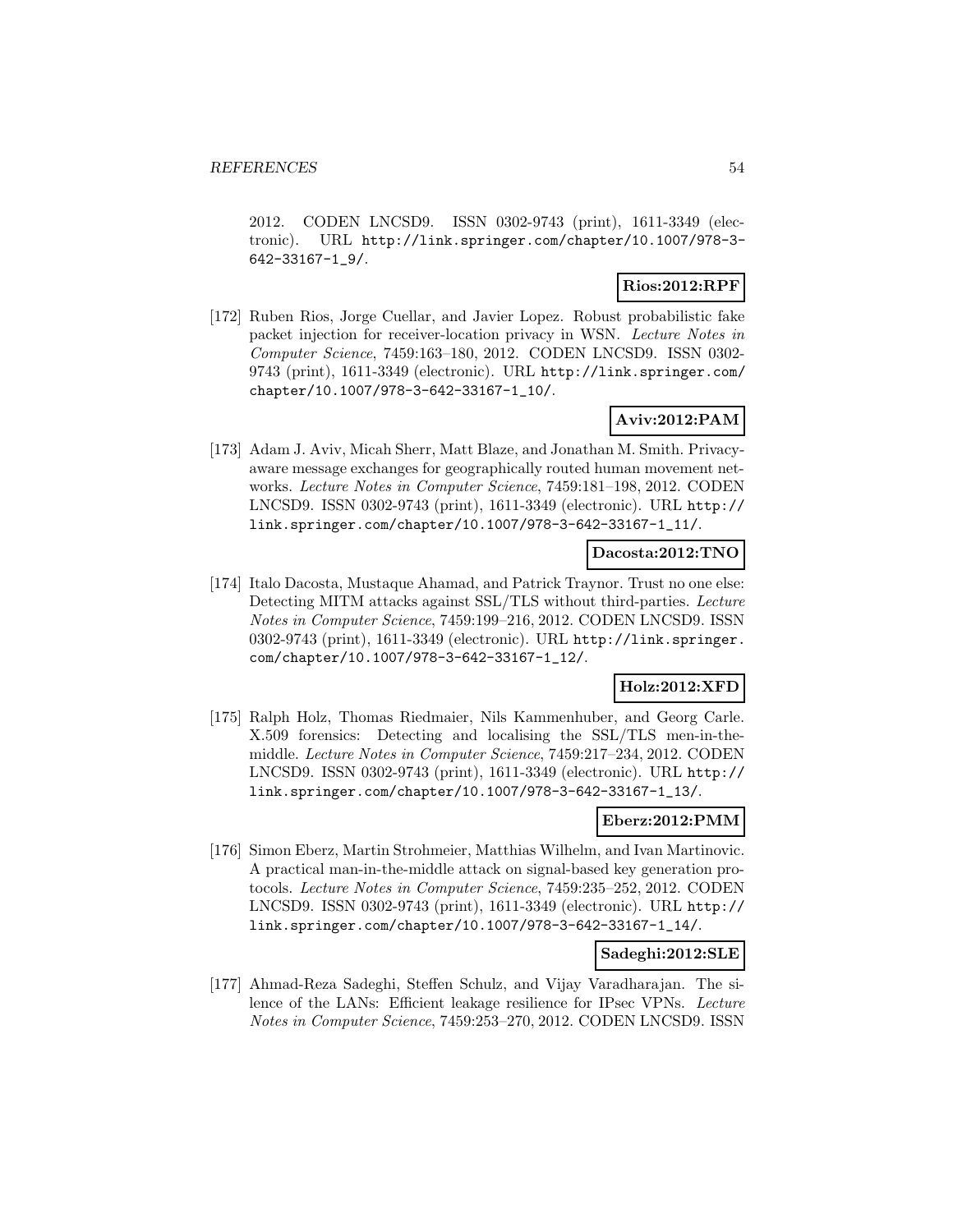0302-9743 (print), 1611-3349 (electronic). URL http://link.springer. com/chapter/10.1007/978-3-642-33167-1\_15/.

#### **Herzberg:2012:SPD**

[178] Amir Herzberg and Haya Shulman. Security of patched DNS. Lecture Notes in Computer Science, 7459:271–288, 2012. CODEN LNCSD9. ISSN 0302-9743 (print), 1611-3349 (electronic). URL http://link.springer. com/chapter/10.1007/978-3-642-33167-1\_16/.

## **Gu:2012:RAC**

[179] Qijun Gu, Kyle Jones, Wanyu Zang, Meng Yu, and Peng Liu. Revealing abuses of channel assignment protocols in multi-channel wireless networks: An investigation logic approach. Lecture Notes in Computer Science, 7459: 289–306, 2012. CODEN LNCSD9. ISSN 0302-9743 (print), 1611-3349 (electronic). URL http://link.springer.com/chapter/10.1007/978- 3-642-33167-1\_17/.

## **Almishari:2012:ELU**

[180] Mishari Almishari and Gene Tsudik. Exploring linkability of user reviews. Lecture Notes in Computer Science, 7459:307–324, 2012. CODEN LNCSD9. ISSN 0302-9743 (print), 1611-3349 (electronic). URL http:// link.springer.com/chapter/10.1007/978-3-642-33167-1\_18/.

## **Dong:2012:FAP**

[181] Naipeng Dong, Hugo Jonker, and Jun Pang. Formal analysis of privacy in an eHealth protocol. Lecture Notes in Computer Science, 7459: 325–342, 2012. CODEN LNCSD9. ISSN 0302-9743 (print), 1611-3349 (electronic). URL http://link.springer.com/chapter/10.1007/978- 3-642-33167-1\_19/.

## **Koo:2012:PWF**

[182] Jinkyu Koo, Xiaojun Lin, and Saurabh Bagchi. PRIVATUS: Walletfriendly privacy protection for smart meters. Lecture Notes in Computer Science, 7459:343–360, 2012. CODEN LNCSD9. ISSN 0302-9743 (print), 1611-3349 (electronic). URL http://link.springer.com/chapter/10. 1007/978-3-642-33167-1\_20/.

#### **Anonymous:2012:FMj**

[183] Anonymous. Front matter. Lecture Notes in Computer Science, 7459: ??, 2012. CODEN LNCSD9. ISSN 0302-9743 (print), 1611-3349 (electronic). URL http://link.springer.com/content/pdf/bfm:978-3- 642-33167-1/1.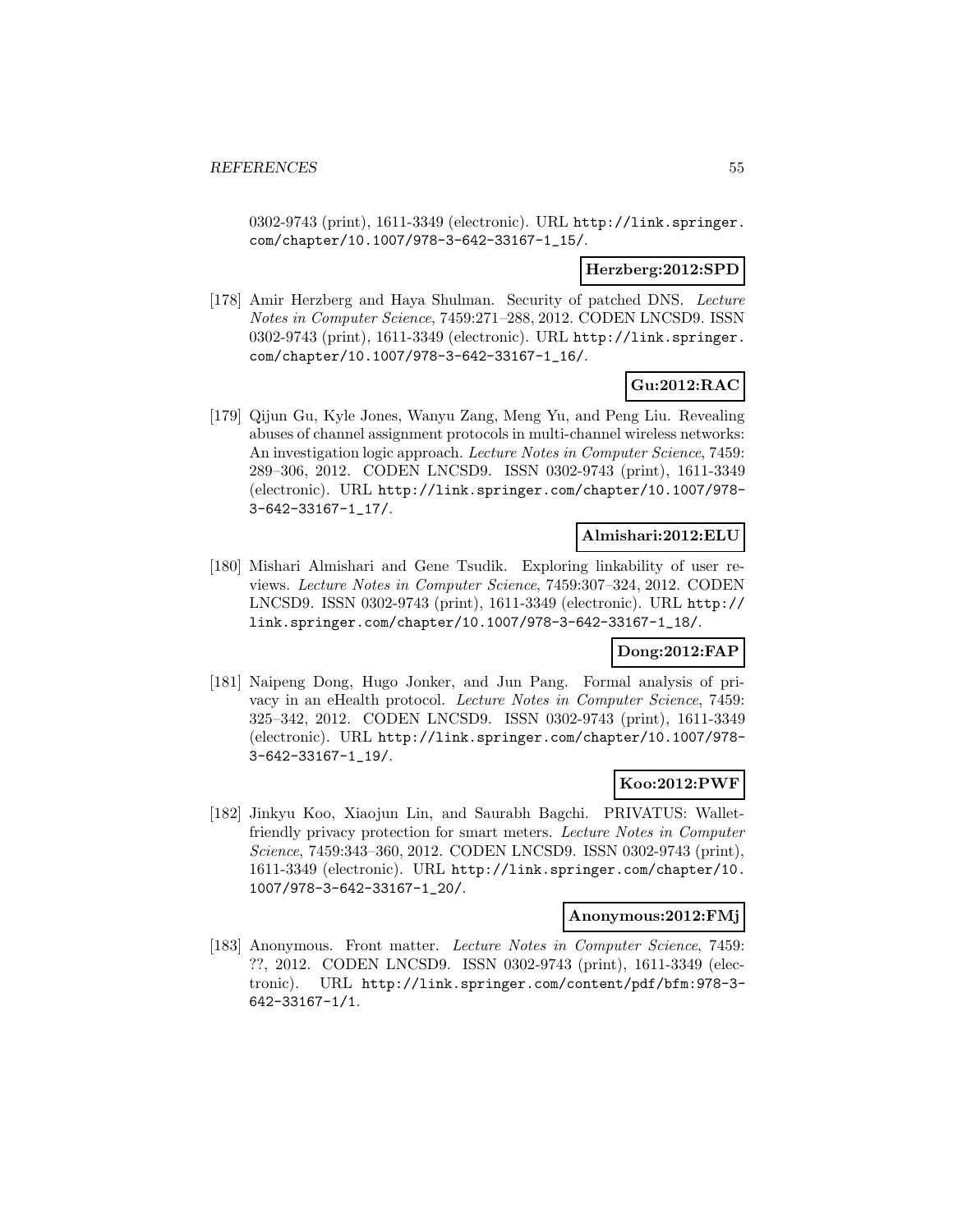### **Barthe:2012:CAC**

[184] Gilles Barthe, Benjamin Grégoire, and Santiago Zanella Béguelin. Computer-aided cryptographic proofs. Lecture Notes in Computer Science, 7460:1–2, 2012. CODEN LNCSD9. ISSN 0302-9743 (print), 1611-3349 (electronic). URL http://link.springer.com/accesspage/ chapter/10.1007/978-3-642-33125-1\_1.

#### **Distefano:2012:VDH**

[185] Dino Distefano. A voyage to the deep-heap. Lecture Notes in Computer Science, 7460:3, 2012. CODEN LNCSD9. ISSN 0302-9743 (print), 1611-3349 (electronic). URL http://link.springer.com/accesspage/ chapter/10.1007/978-3-642-33125-1\_2.

#### **Krishnamurthi:2012:SAJ**

[186] Shriram Krishnamurthi. Semantics and analyses for JavaScript and the Web. Lecture Notes in Computer Science, 7460:4, 2012. CO-DEN LNCSD9. ISSN 0302-9743 (print), 1611-3349 (electronic). URL http://link.springer.com/accesspage/chapter/10.1007/978- 3-642-33125-1\_3.

#### **Lee:2012:EMH**

[187] Jonathan K. Lee, Jens Palsberg, Rupak Majumdar, and Hong Hong. Efficient may happen in parallel analysis for async-finish parallelism. Lecture Notes in Computer Science, 7460:5–23, 2012. CODEN LNCSD9. ISSN 0302-9743 (print), 1611-3349 (electronic). URL http://link.springer. com/chapter/10.1007/978-3-642-33125-1\_4/.

#### **Goubault:2012:MSA**

[188] Eric Goubault, Sylvie Putot, and Franck Védrine. Modular static analysis with zonotopes. Lecture Notes in Computer Science, 7460:24–40, 2012. CODEN LNCSD9. ISSN 0302-9743 (print), 1611-3349 (electronic). URL http://link.springer.com/chapter/10.1007/978-3- 642-33125-1\_5/.

#### **Howe:2012:PAU**

[189] Jacob M. Howe and Andy King. Polyhedral analysis using parametric objectives. Lecture Notes in Computer Science, 7460:41–57, 2012. CODEN LNCSD9. ISSN 0302-9743 (print), 1611-3349 (electronic). URL http:// link.springer.com/chapter/10.1007/978-3-642-33125-1\_6/.

## **Cachera:2012:IPI**

[190] David Cachera, Thomas Jensen, Arnaud Jobin, and Florent Kirchner. Inference of polynomial invariants for imperative programs: a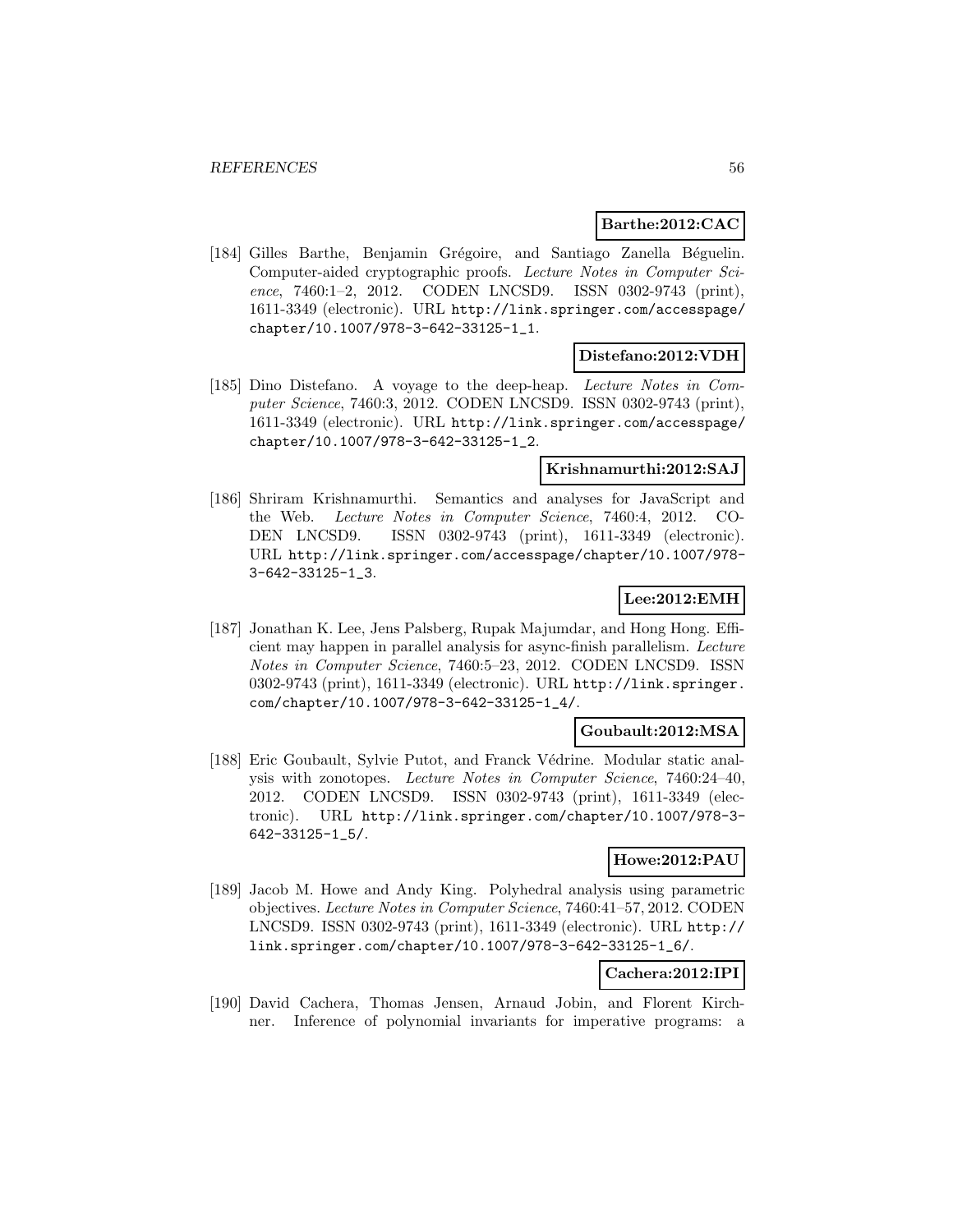farewell to Gröbner bases. Lecture Notes in Computer Science, 7460: 58–74, 2012. CODEN LNCSD9. ISSN 0302-9743 (print), 1611-3349 (electronic). URL http://link.springer.com/chapter/10.1007/978- 3-642-33125-1\_7/.

#### **Ioualalen:2012:NAD**

[191] Arnault Ioualalen and Matthieu Martel. A new abstract domain for the representation of mathematically equivalent expressions. Lecture Notes in Computer Science, 7460:75–93, 2012. CODEN LNCSD9. ISSN 0302- 9743 (print), 1611-3349 (electronic). URL http://link.springer.com/ chapter/10.1007/978-3-642-33125-1\_8/.

### **Cheng:2012:ADI**

[192] Tie Cheng and Xavier Rival. An abstract domain to infer types over zones in spreadsheets. Lecture Notes in Computer Science, 7460:94– 110, 2012. CODEN LNCSD9. ISSN 0302-9743 (print), 1611-3349 (electronic). URL http://link.springer.com/chapter/10.1007/978- 3-642-33125-1\_9/.

## **Thakur:2012:BAS**

[193] Aditya Thakur, Matt Elder, and Thomas Reps. Bilateral algorithms for symbolic abstraction. Lecture Notes in Computer Science, 7460: 111–128, 2012. CODEN LNCSD9. ISSN 0302-9743 (print), 1611-3349 (electronic). URL http://link.springer.com/chapter/10.1007/978- 3-642-33125-1\_10/.

## **Giacobazzi:2012:MAI**

[194] Roberto Giacobazzi and Isabella Mastroeni. Making abstract interpretation incomplete: Modeling the potency of obfuscation. Lecture Notes in Computer Science, 7460:129–145, 2012. CODEN LNCSD9. ISSN 0302- 9743 (print), 1611-3349 (electronic). URL http://link.springer.com/ chapter/10.1007/978-3-642-33125-1\_11/.

#### **Sanchez:2012:IGP**

[195] Alejandro Sanchez, Sriram Sankaranarayanan, César Sánchez, and Bor-Yuh Evan Chang. Invariant generation for parametrized systems using self-reflection. Lecture Notes in Computer Science, 7460:146–163, 2012. CODEN LNCSD9. ISSN 0302-9743 (print), 1611-3349 (electronic). URL http://link.springer.com/chapter/10.1007/978-3- 642-33125-1\_12/.

## **Abdulla:2012:AFI**

[196] Parosh Aziz Abdulla, Mohamed Faouzi Atig, Yu-Fang Chen, Carl Leonardsson, and Ahmed Rezine. Automatic fence insertion in integer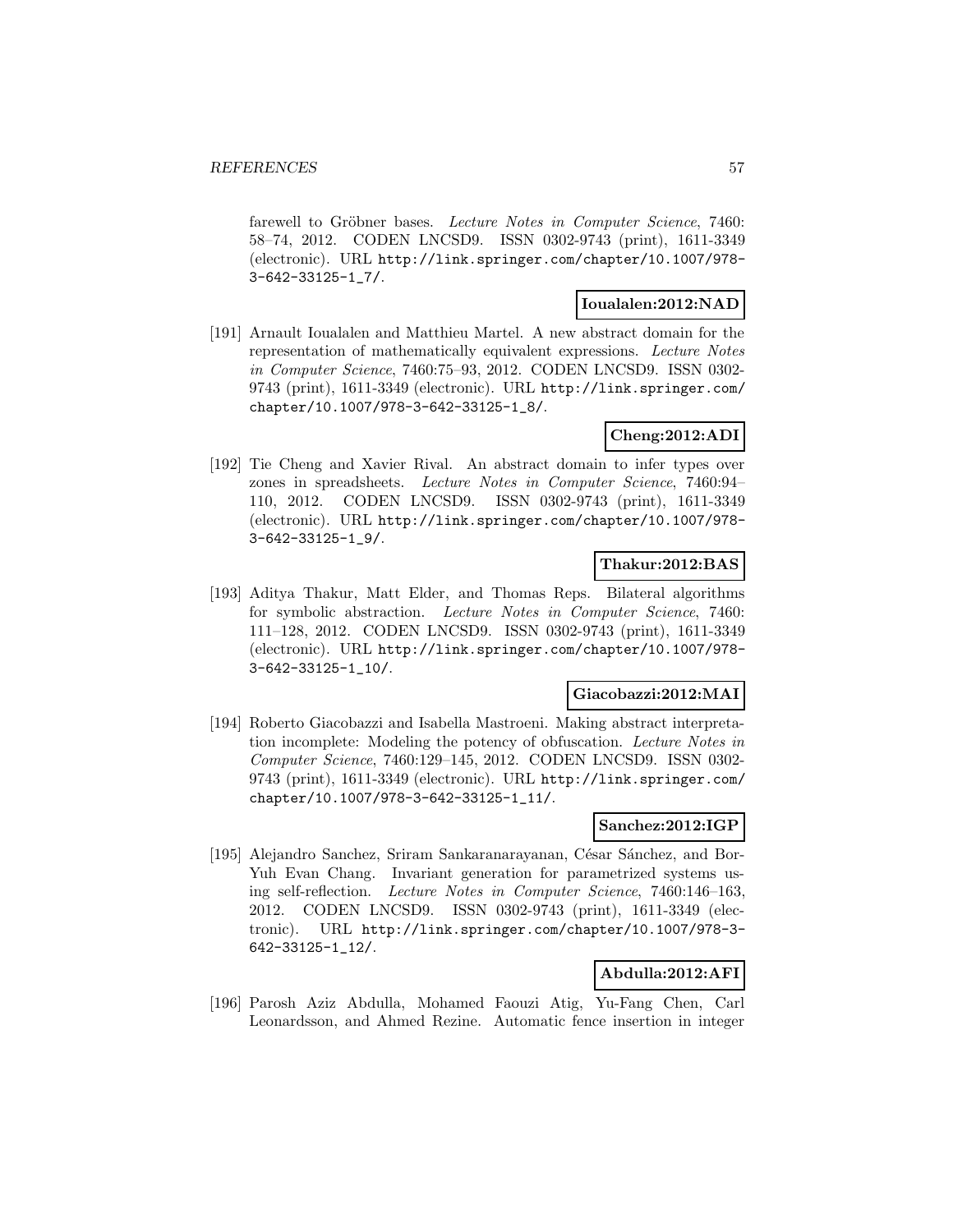programs via predicate abstraction. Lecture Notes in Computer Science, 7460:164–180, 2012. CODEN LNCSD9. ISSN 0302-9743 (print), 1611- 3349 (electronic). URL http://link.springer.com/chapter/10.1007/ 978-3-642-33125-1\_13/.

#### **Calvert:2012:CFA**

[197] Peter Calvert and Alan Mycroft. Control flow analysis for the join calculus. Lecture Notes in Computer Science, 7460:181–197, 2012. CODEN LNCSD9. ISSN 0302-9743 (print), 1611-3349 (electronic). URL http:// link.springer.com/chapter/10.1007/978-3-642-33125-1\_14/.

## **Halbwachs:2012:WDS**

[198] Nicolas Halbwachs and Julien Henry. When the decreasing sequence fails. Lecture Notes in Computer Science, 7460:198–213, 2012. CODEN LNCSD9. ISSN 0302-9743 (print), 1611-3349 (electronic). URL http:// link.springer.com/chapter/10.1007/978-3-642-33125-1\_15/.

### **Biallas:2012:LLC**

[199] Sebastian Biallas, Jörg Brauer, Andy King, and Stefan Kowalewski. Loop leaping with closures. *Lecture Notes in Computer Science*, 7460: 214–230, 2012. CODEN LNCSD9. ISSN 0302-9743 (print), 1611-3349 (electronic). URL http://link.springer.com/chapter/10.1007/978- 3-642-33125-1\_16/.

## **Jaffar:2012:PSB**

[200] Joxan Jaffar, Vijayaraghavan Murali, Jorge A. Navas, and Andrew E. Santosa. Path-sensitive backward slicing. Lecture Notes in Computer Science, 7460:231–247, 2012. CODEN LNCSD9. ISSN 0302-9743 (print), 1611-3349 (electronic). URL http://link.springer.com/chapter/10. 1007/978-3-642-33125-1\_17/.

#### **Giannakopoulou:2012:SLC**

[201] Dimitra Giannakopoulou, Zvonimir Rakamarić, and Vishwanath Raman. Symbolic learning of component interfaces. Lecture Notes in Computer Science, 7460:248–264, 2012. CODEN LNCSD9. ISSN 0302-9743 (print), 1611-3349 (electronic). URL http://link.springer.com/chapter/10. 1007/978-3-642-33125-1\_18/.

#### **Khedker:2012:LBP**

[202] Uday P. Khedker, Alan Mycroft, and Prashant Singh Rawat. Livenessbased pointer analysis. Lecture Notes in Computer Science, 7460:265– 282, 2012. CODEN LNCSD9. ISSN 0302-9743 (print), 1611-3349 (electronic). URL http://link.springer.com/chapter/10.1007/978- 3-642-33125-1\_19/.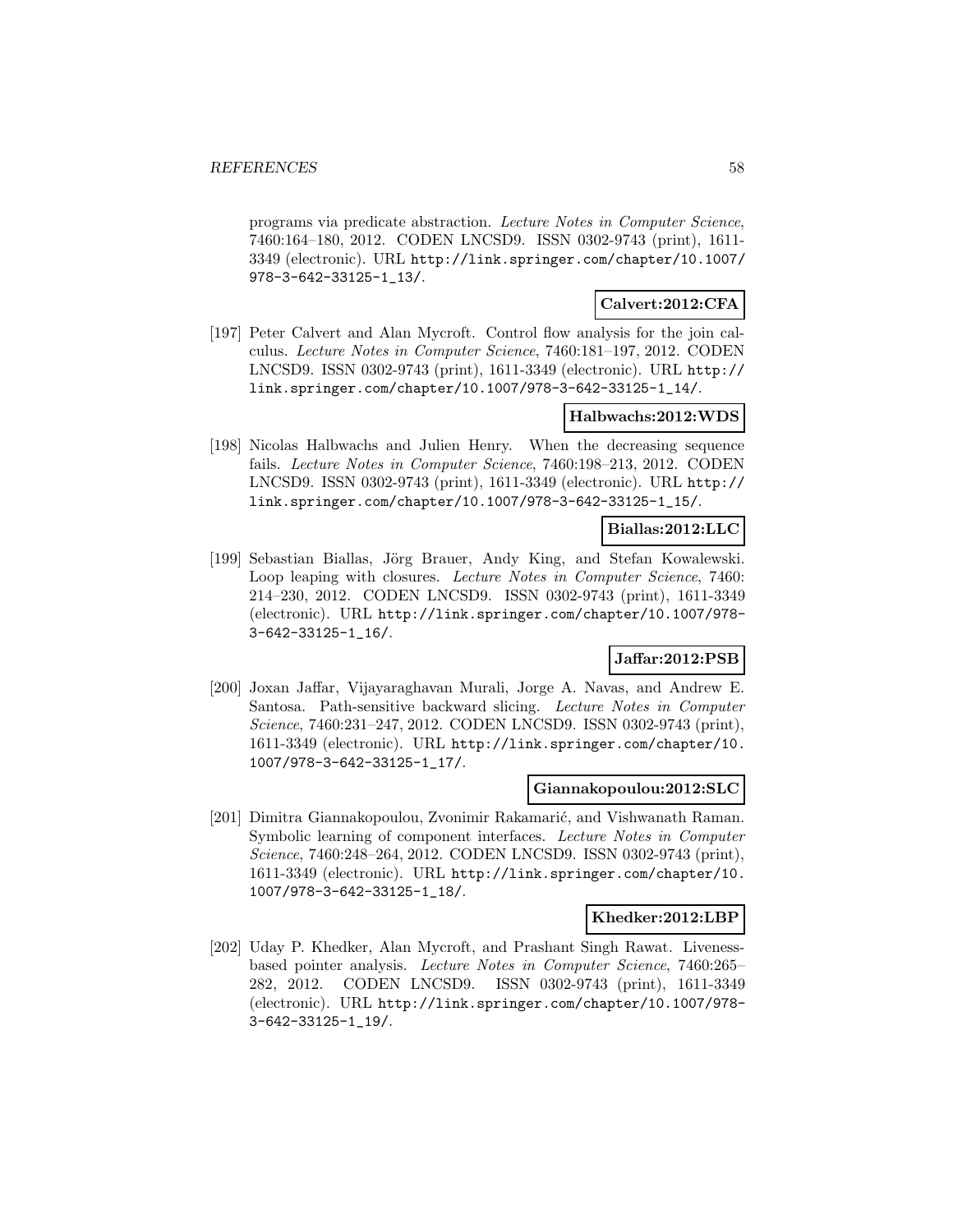### **Henry:2012:SRA**

[203] Julien Henry, David Monniaux, and Matthieu Moy. Succinct representations for abstract interpretation. Lecture Notes in Computer Science, 7460:283–299, 2012. CODEN LNCSD9. ISSN 0302-9743 (print), 1611- 3349 (electronic). URL http://link.springer.com/chapter/10.1007/ 978-3-642-33125-1\_20/.

#### **Anonymous:2012:FMk**

[204] Anonymous. Front matter. Lecture Notes in Computer Science, 7460: ??, 2012. CODEN LNCSD9. ISSN 0302-9743 (print), 1611-3349 (electronic). URL http://link.springer.com/content/pdf/bfm:978-3- 642-33125-1/1.

#### **Kramer:2012:PSE**

[205] Oliver Kramer. A particle swarm embedding algorithm for nonlinear dimensionality reduction. Lecture Notes in Computer Science, 7461: 1–12, 2012. CODEN LNCSD9. ISSN 0302-9743 (print), 1611-3349 (electronic). URL http://link.springer.com/chapter/10.1007/978- 3-642-32650-9\_1/.

#### **Salama:2012:AMA**

[206] Khalid M. Salama and Alex A. Freitas. ABC-miner: An ant-based Bayesian classification algorithm. Lecture Notes in Computer Science, 7461:13–24, 2012. CODEN LNCSD9. ISSN 0302-9743 (print), 1611-3349 (electronic). URL http://link.springer.com/chapter/10.1007/978- 3-642-32650-9\_2/.

#### **Massink:2012:ARS**

[207] Mieke Massink, Manuele Brambilla, Diego Latella, Marco Dorigo, and Mauro Birattari. Analysing robot swarm decision-making with bio-PEPA. Lecture Notes in Computer Science, 7461:25–36, 2012. CODEN LNCSD9. ISSN 0302-9743 (print), 1611-3349 (electronic). URL http://link. springer.com/chapter/10.1007/978-3-642-32650-9\_3/.

#### **Bezerra:2012:AGM**

[208] Leonardo C. T. Bezerra, Manuel López-Ibáñez, and Thomas Stützle. Automatic generation of multi-objective ACO algorithms for the bi-objective knapsack. Lecture Notes in Computer Science, 7461:37–48, 2012. CODEN LNCSD9. ISSN 0302-9743 (print), 1611-3349 (electronic). URL http:// link.springer.com/chapter/10.1007/978-3-642-32650-9\_4/.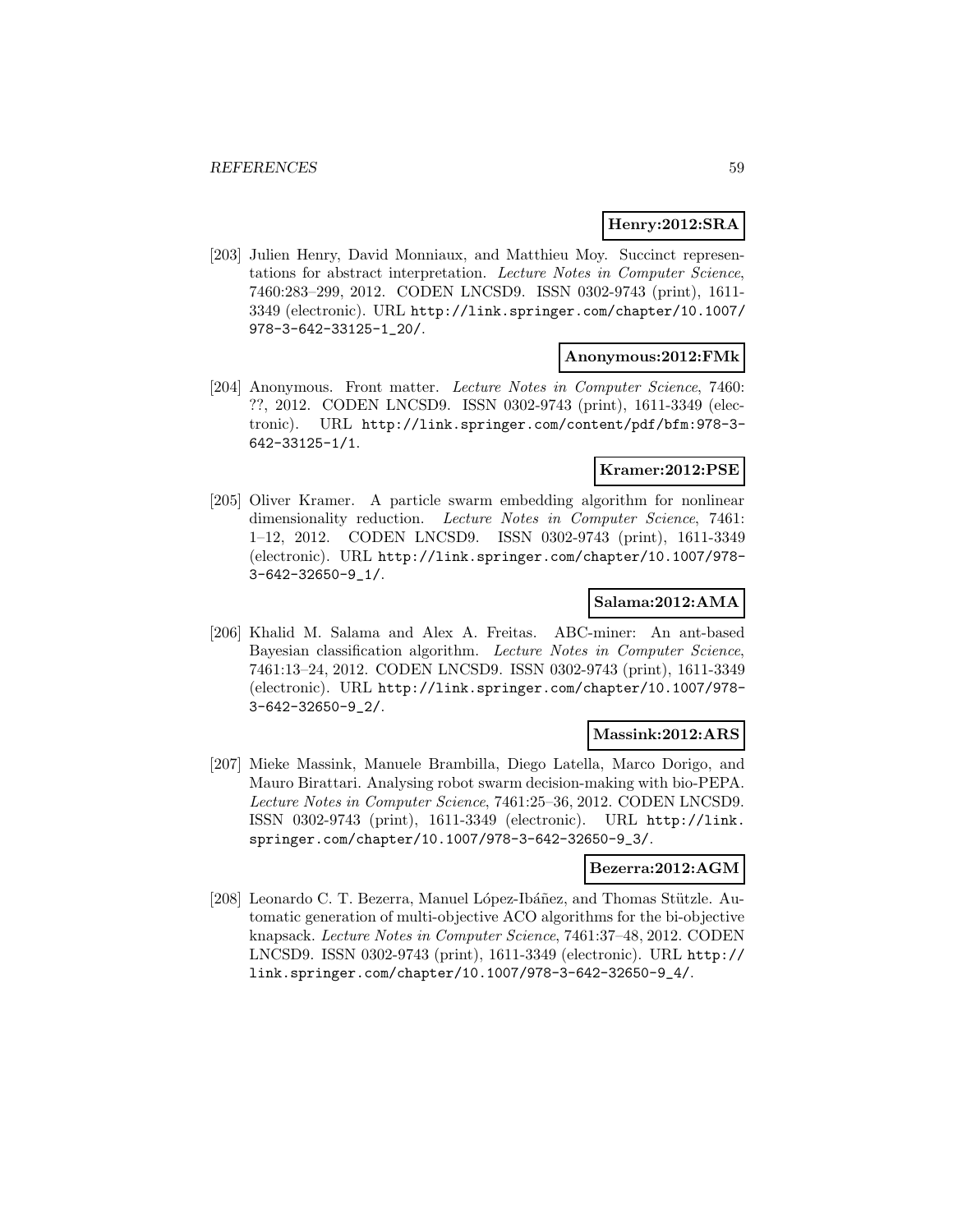#### **al-Rifaie:2012:BBP**

[209] Mohammad Majid al Rifaie and Tim Blackwell. Bare bones particle swarms with jumps. Lecture Notes in Computer Science, 7461: 49–60, 2012. CODEN LNCSD9. ISSN 0302-9743 (print), 1611-3349 (electronic). URL http://link.springer.com/chapter/10.1007/978- 3-642-32650-9\_5/.

## **Mateo:2012:HAM**

[210] Sergi Mateo, Christian Blum, Pascal Fua, and Engin Türetgen. Hybrid algorithms for the minimum-weight rooted arborescence problem. Lecture Notes in Computer Science, 7461:61–72, 2012. CODEN LNCSD9. ISSN 0302-9743 (print), 1611-3349 (electronic). URL http://link.springer. com/chapter/10.1007/978-3-642-32650-9\_6/.

### **Medland:2012:ICM**

[211] Matthew Medland, Fernando E. B. Otero, and Alex A. Freitas. Improving the cAnt-Miner $_{PB}$  classification algorithm. Lecture Notes in Computer Science, 7461:73–84, 2012. CODEN LNCSD9. ISSN 0302-9743 (print), 1611-3349 (electronic). URL http://link.springer.com/chapter/10. 1007/978-3-642-32650-9\_7/.

### **Gomes:2012:INS**

[212] Jorge Gomes, Paulo Urbano, and Anders Lyhne Christensen. Introducing novelty search in evolutionary swarm robotics. Lecture Notes in Computer Science, 7461:85–96, 2012. CODEN LNCSD9. ISSN 0302-9743 (print), 1611-3349 (electronic). URL http://link.springer.com/chapter/10. 1007/978-3-642-32650-9\_8/.

## **Ismail:2012:MDC**

[213] Adiel Ismail and Andries P. Engelbrecht. Measuring diversity in the cooperative particle swarm optimizer. Lecture Notes in Computer Science, 7461:97–108, 2012. CODEN LNCSD9. ISSN 0302-9743 (print), 1611-3349 (electronic). URL http://link.springer.com/chapter/10.1007/978- 3-642-32650-9\_9/.

## **Pini:2012:MAB**

[214] Giovanni Pini, Arne Brutschy, Gianpiero Francesca, Marco Dorigo, and Mauro Birattari. Multi-armed bandit formulation of the task partitioning problem in swarm robotics. Lecture Notes in Computer Science, 7461: 109–120, 2012. CODEN LNCSD9. ISSN 0302-9743 (print), 1611-3349 (electronic). URL http://link.springer.com/chapter/10.1007/978- 3-642-32650-9\_10/.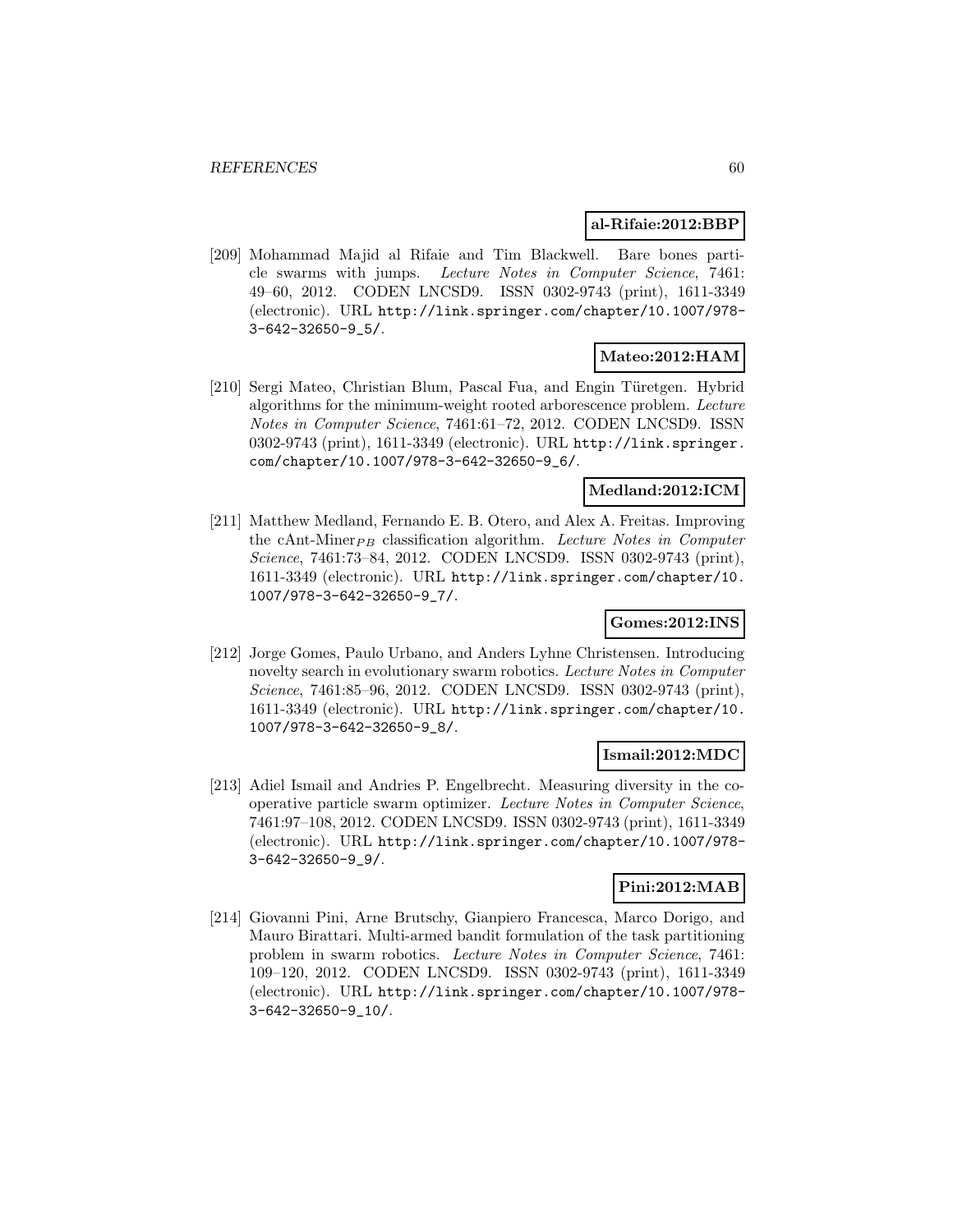#### **Leonard:2012:SSP**

[215] Barend J. Leonard and Andries P. Engelbrecht. Scalability study of particle swarm optimizers in dynamic environments. Lecture Notes in Computer Science, 7461:121–132, 2012. CODEN LNCSD9. ISSN 0302- 9743 (print), 1611-3349 (electronic). URL http://link.springer.com/ chapter/10.1007/978-3-642-32650-9\_11/.

## **Murray:2012:SRM**

[216] Lachlan Murray, Jon Timmis, and Andy Tyrrell. Self-reconfigurable modular e-pucks. Lecture Notes in Computer Science, 7461:133–144, 2012. CODEN LNCSD9. ISSN 0302-9743 (print), 1611-3349 (electronic). URL http://link.springer.com/chapter/10.1007/978-3- 642-32650-9\_12/.

#### **Worcester:2012:TPA**

[217] James Worcester and M. Ani Hsieh. Task partitioning via ant colony optimization for distributed assembly. Lecture Notes in Computer Science, 7461:145–155, 2012. CODEN LNCSD9. ISSN 0302-9743 (print), 1611- 3349 (electronic). URL http://link.springer.com/chapter/10.1007/ 978-3-642-32650-9\_13/.

### **Ismail:2012:SAC**

[218] Adiel Ismail and Andries P. Engelbrecht. The self-adaptive comprehensive learning particle swarm optimizer. Lecture Notes in Computer Science, 7461:156–167, 2012. CODEN LNCSD9. ISSN 0302-9743 (print), 1611- 3349 (electronic). URL http://link.springer.com/chapter/10.1007/ 978-3-642-32650-9\_14/.

#### **Hamann:2012:TSC**

[219] Heiko Hamann. Towards swarm calculus: Universal properties of swarm performance and collective decisions. Lecture Notes in Computer Science, 7461:168–179, 2012. CODEN LNCSD9. ISSN 0302-9743 (print), 1611- 3349 (electronic). URL http://link.springer.com/chapter/10.1007/ 978-3-642-32650-9\_15/.

#### **Marinakis:2012:HPS**

[220] Yannis Marinakis and Magdalene Marinaki. A hybrid particle swarm optimization algorithm for the open vehicle routing problem. Lecture Notes in Computer Science, 7461:180–187, 2012. CODEN LNCSD9. ISSN 0302- 9743 (print), 1611-3349 (electronic). URL http://link.springer.com/ chapter/10.1007/978-3-642-32650-9\_16/.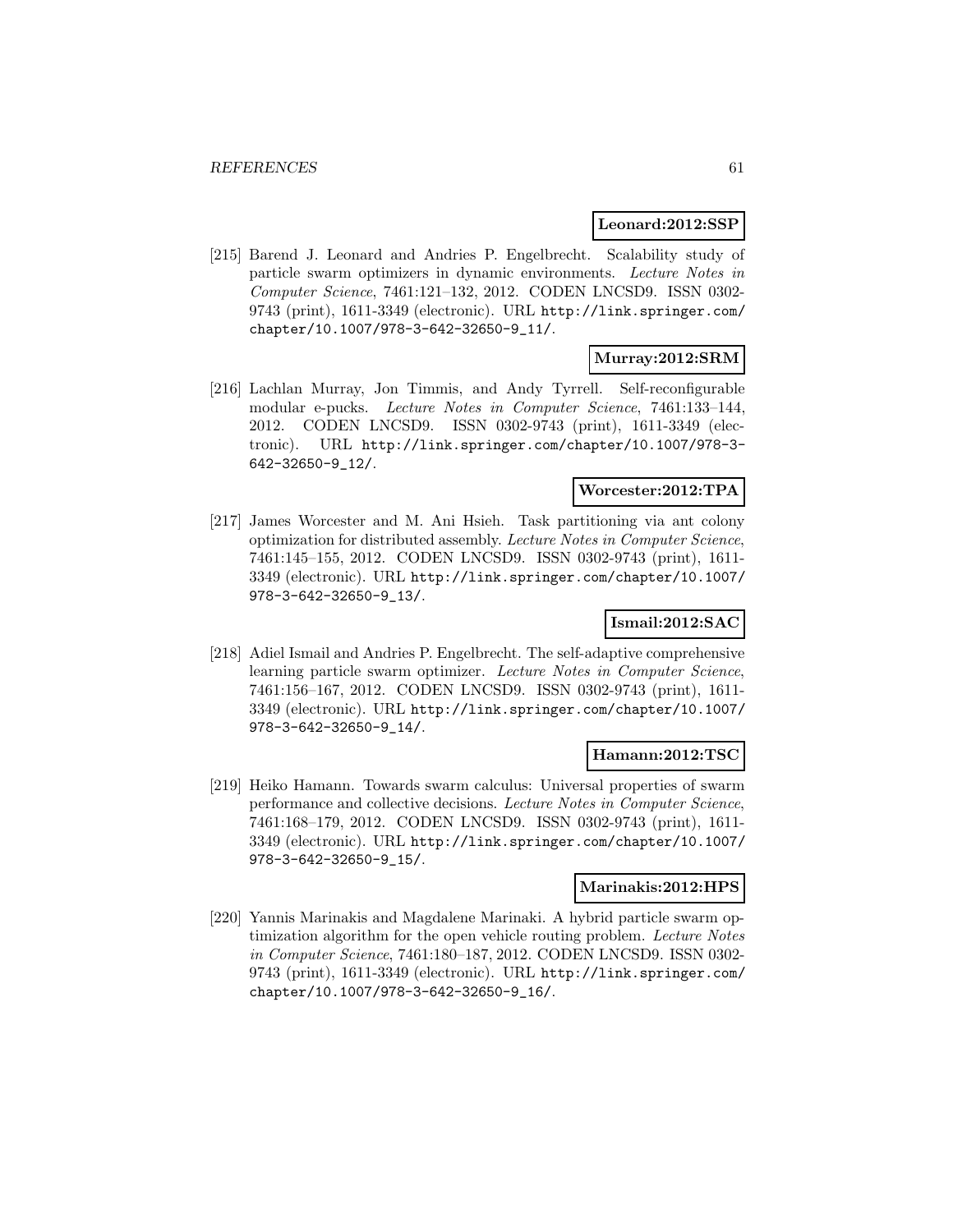#### **Nepomuceno:2012:SAH**

[221] Filipe V. Nepomuceno and Andries P. Engelbrecht. A self-adaptive heterogeneous PSO inspired by ants. Lecture Notes in Computer Science, 7461: 188–195, 2012. CODEN LNCSD9. ISSN 0302-9743 (print), 1611-3349 (electronic). URL http://link.springer.com/chapter/10.1007/978- 3-642-32650-9\_17/.

### **Elor:2012:TAM**

[222] Yotam Elor and Alfred M. Bruckstein. A "thermodynamic" approach to multi-robot cooperative localization with noisy sensors. Lecture Notes in Computer Science, 7461:196–203, 2012. CODEN LNCSD9. ISSN 0302- 9743 (print), 1611-3349 (electronic). URL http://link.springer.com/ chapter/10.1007/978-3-642-32650-9\_18/.

## **Duc:2012:AAC**

[223] Dong Do Duc, Huy Q. Dinh, Thanh Hai Dang, Kris Laukens, and Xuan Huan Hoang. AcoSeeD: An ant colony optimization for finding optimal spaced seeds in biological sequence search. Lecture Notes in Computer Science, 7461:204–211, 2012. CODEN LNCSD9. ISSN 0302-9743 (print), 1611-3349 (electronic). URL http://link.springer.com/chapter/10. 1007/978-3-642-32650-9\_19/.

## **Fang:2012:AAB**

[224] Rui Fang, Zequn Huang, Louis Rossi, and Chien-Chung Shen. Analysis of ant-based routing with wireless medium access control. Lecture Notes in Computer Science, 7461:212–219, 2012. CODEN LNCSD9. ISSN 0302- 9743 (print), 1611-3349 (electronic). URL http://link.springer.com/ chapter/10.1007/978-3-642-32650-9\_20/.

#### **Anonymous:2012:FMl**

[225] Anonymous. Front matter. Lecture Notes in Computer Science, 7461: ??, 2012. CODEN LNCSD9. ISSN 0302-9743 (print), 1611-3349 (electronic). URL http://link.springer.com/content/pdf/bfm:978-3- 642-32650-9/1.

#### **Srivastava:2012:TVS**

[226] Abhinav Srivastava, Himanshu Raj, Jonathon Giffin, and Paul England. Trusted VM snapshots in untrusted cloud infrastructures. Lecture Notes in Computer Science, 7462:1–21, 2012. CODEN LNCSD9. ISSN 0302- 9743 (print), 1611-3349 (electronic). URL http://link.springer.com/ chapter/10.1007/978-3-642-33338-5\_1/.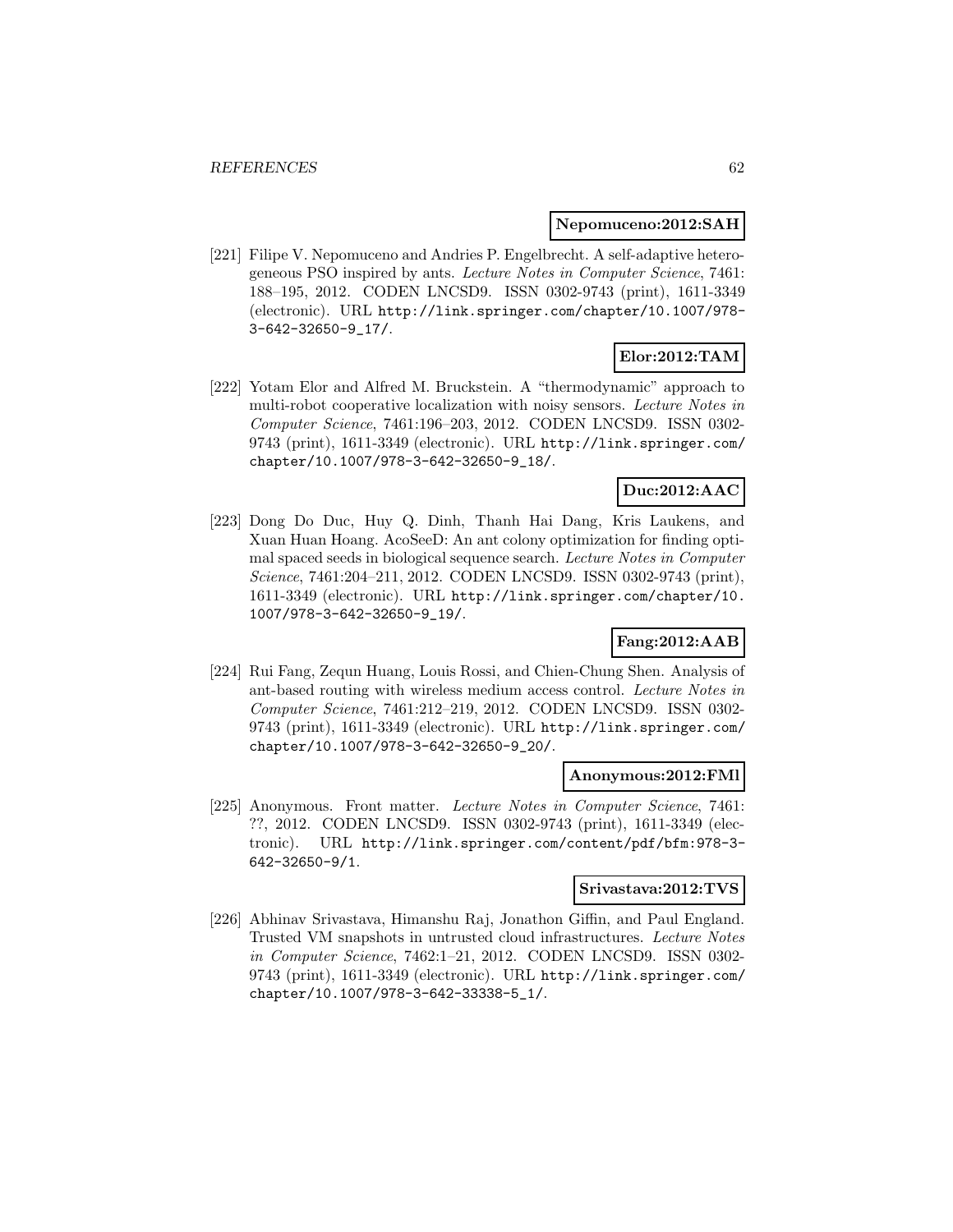#### **Carbone:2012:SRM**

[227] Martim Carbone, Matthew Conover, Bruce Montague, and Wenke Lee. Secure and robust monitoring of virtual machines through guestassisted introspection. Lecture Notes in Computer Science, 7462:22– 41, 2012. CODEN LNCSD9. ISSN 0302-9743 (print), 1611-3349 (electronic). URL http://link.springer.com/chapter/10.1007/978-3- 642-33338-5\_2/.

## **Zhang:2012:ATD**

[228] Shengzhi Zhang and Peng Liu. Assessing the trustworthiness of drivers. Lecture Notes in Computer Science, 7462:42–63, 2012. CODEN LNCSD9. ISSN 0302-9743 (print), 1611-3349 (electronic). URL http://link. springer.com/chapter/10.1007/978-3-642-33338-5\_3/.

## **Thonnard:2012:IET**

[229] Olivier Thonnard, Leyla Bilge, Gavin O'Gorman, Seán Kiernan, and Martin Lee. Industrial espionage and targeted attacks: Understanding the characteristics of an escalating threat. Lecture Notes in Computer Science, 7462:64–85, 2012. CODEN LNCSD9. ISSN 0302-9743 (print), 1611-3349 (electronic). URL http://link.springer.com/chapter/10.1007/978- 3-642-33338-5\_4/.

### **vanderVeen:2012:MEP**

[230] Victor van der Veen, Nitish dutt Sharma, Lorenzo Cavallaro, and Herbert Bos. Memory errors: The past, the present, and the future. Lecture Notes in Computer Science, 7462:86–106, 2012. CODEN LNCSD9. ISSN 0302-9743 (print), 1611-3349 (electronic). URL http://link.springer. com/chapter/10.1007/978-3-642-33338-5\_5/.

## **Ahn:2012:MAV**

[231] Dongkyun Ahn and Gyungho Lee. A memory access validation scheme against payload injection attacks. Lecture Notes in Computer Science, 7462:107–126, 2012. CODEN LNCSD9. ISSN 0302-9743 (print), 1611- 3349 (electronic). URL http://link.springer.com/chapter/10.1007/ 978-3-642-33338-5\_6/.

#### **Mankin:2012:DFD**

[232] Jennifer Mankin and David Kaeli. Dione: a flexible disk monitoring and analysis framework. Lecture Notes in Computer Science, 7462: 127–146, 2012. CODEN LNCSD9. ISSN 0302-9743 (print), 1611-3349 (electronic). URL http://link.springer.com/chapter/10.1007/978- 3-642-33338-5\_7/.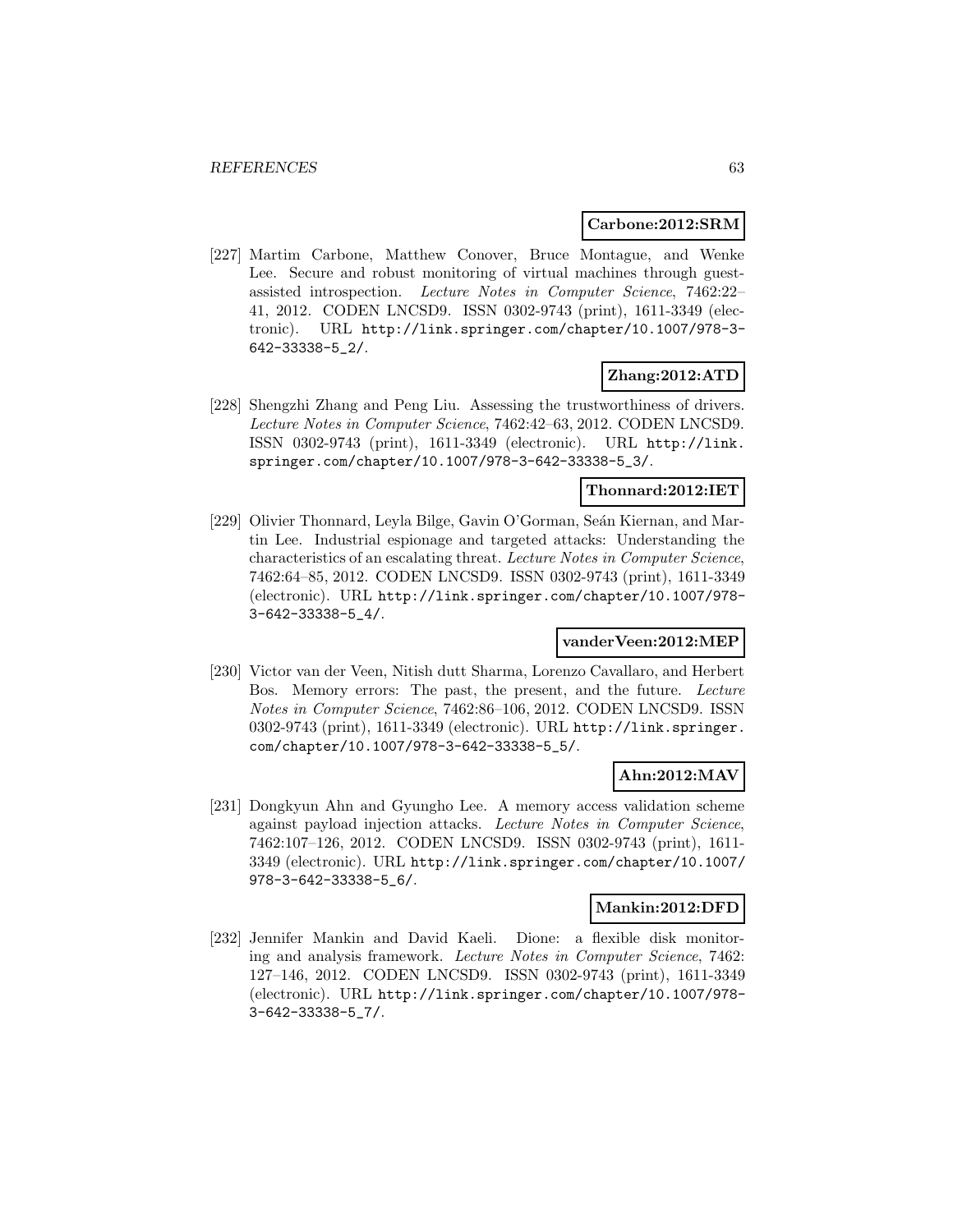## **Xu:2012:APA**

[233] Zhi Xu, Hungyuan Hsu, Xin Chen, Sencun Zhu, and Ali R. Hurson. AK-PPM: An authenticated packet attribution scheme for mobile ad hoc networks. Lecture Notes in Computer Science, 7462:147–168, 2012. CODEN LNCSD9. ISSN 0302-9743 (print), 1611-3349 (electronic). URL http:// link.springer.com/chapter/10.1007/978-3-642-33338-5\_8/.

## **Lauinger:2012:PPA**

[234] Tobias Lauinger, Engin Kirda, and Pietro Michiardi. Paying for piracy? An analysis of one-click hosters' controversial reward schemes. Lecture Notes in Computer Science, 7462:169–189, 2012. CODEN LNCSD9. ISSN 0302-9743 (print), 1611-3349 (electronic). URL http://link.springer. com/chapter/10.1007/978-3-642-33338-5\_9/.

## **Marchal:2012:PDP**

[235] Samuel Marchal, Jérôme François, Radu State, and Thomas Engel. Proactive discovery of phishing related domain names. Lecture Notes in Computer Science, 7462:190–209, 2012. CODEN LNCSD9. ISSN 0302- 9743 (print), 1611-3349 (electronic). URL http://link.springer.com/ chapter/10.1007/978-3-642-33338-5\_10/.

## **Mashima:2012:EET**

[236] Daisuke Mashima and Alvaro A. Cárdenas. Evaluating electricity theft detectors in smart grid networks. Lecture Notes in Computer Science, 7462:210–229, 2012. CODEN LNCSD9. ISSN 0302-9743 (print), 1611- 3349 (electronic). URL http://link.springer.com/chapter/10.1007/ 978-3-642-33338-5\_11/.

## **Zhang:2012:PGA**

[237] Jialong Zhang, Chao Yang, Zhaoyan Xu, and Guofei Gu. PoisonAmplifier: a guided approach of discovering compromised Websites through reversing search poisoning attacks. Lecture Notes in Computer Science, 7462: 230–253, 2012. CODEN LNCSD9. ISSN 0302-9743 (print), 1611-3349 (electronic). URL http://link.springer.com/chapter/10.1007/978- 3-642-33338-5\_12/.

#### **Lekies:2012:DDA**

[238] Sebastian Lekies, Nick Nikiforakis, Walter Tighzert, Frank Piessens, and Martin Johns. DEMACRO: Defense against malicious cross-domain requests. Lecture Notes in Computer Science, 7462:254–273, 2012. CODEN LNCSD9. ISSN 0302-9743 (print), 1611-3349 (electronic). URL http:// link.springer.com/chapter/10.1007/978-3-642-33338-5\_13/.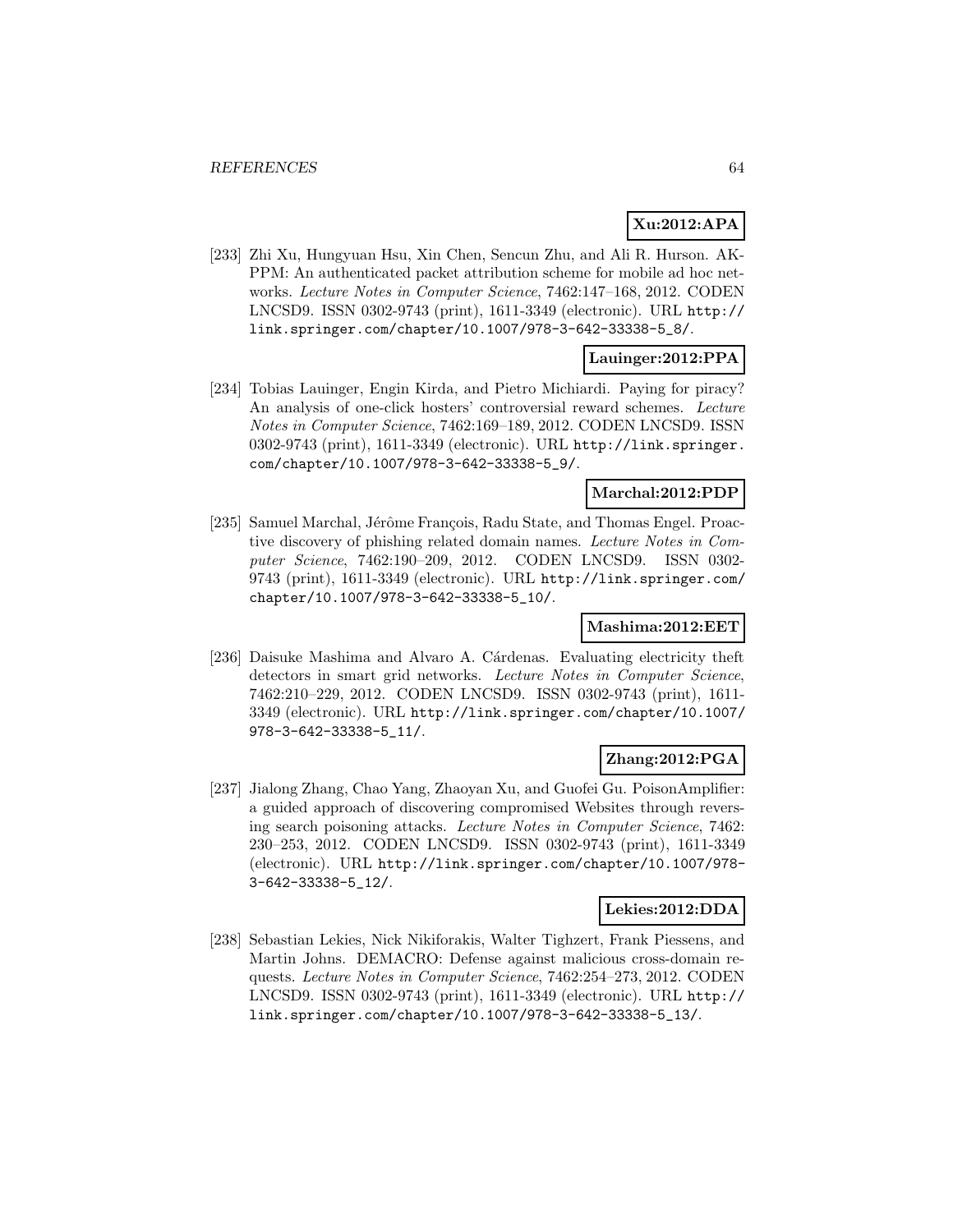#### **VanOverveldt:2012:FAM**

[239] Timon Van Overveldt, Christopher Kruegel, and Giovanni Vigna. FlashDetect: ActionScript 3 malware detection. Lecture Notes in Computer Science, 7462:274–293, 2012. CODEN LNCSD9. ISSN 0302- 9743 (print), 1611-3349 (electronic). URL http://link.springer.com/ chapter/10.1007/978-3-642-33338-5\_14/.

## **Chu:2012:AIA**

[240] Jie Chu, Zihui Ge, Richard Huber, Ping Ji, Jennifer Yates, and Yung-Chao Yu. ALERT-ID: Analyze logs of the network element in real time for intrusion detection. Lecture Notes in Computer Science, 7462: 294–313, 2012. CODEN LNCSD9. ISSN 0302-9743 (print), 1611-3349 (electronic). URL http://link.springer.com/chapter/10.1007/978- 3-642-33338-5\_15/.

## **Amann:2012:LWN**

[241] Bernhard Amann, Robin Sommer, Aashish Sharma, and Seth Hall. A lone wolf no more: Supporting network intrusion detection with real-time intelligence. Lecture Notes in Computer Science, 7462:314–333, 2012. CODEN LNCSD9. ISSN 0302-9743 (print), 1611-3349 (electronic). URL http:// link.springer.com/chapter/10.1007/978-3-642-33338-5\_16/.

#### **Valgenti:2012:GGH**

[242] Victor C. Valgenti, Jatin Chhugani, Yan Sun, Nadathur Satish, Min Sik Kim, and Changkyu Kim. GPP-grep: High-speed regular expression processing engine on general purpose processors. Lecture Notes in Computer Science, 7462:334–353, 2012. CODEN LNCSD9. ISSN 0302-9743 (print), 1611-3349 (electronic). URL http://link.springer.com/chapter/10. 1007/978-3-642-33338-5\_17/.

#### **Hadziosmanovic:2012:GAM**

[243] Dina Hadžiosmanović, Lorenzo Simionato, Damiano Bolzoni, and Emmanuele Zambon. N-gram against the machine: On the feasibility of the N-gram network analysis for binary protocols. Lecture Notes in Computer Science, 7462:354–373, 2012. CODEN LNCSD9. ISSN 0302-9743 (print), 1611-3349 (electronic). URL http://link.springer.com/chapter/10. 1007/978-3-642-33338-5\_18/.

#### **Mahmood:2012:OSN**

[244] Shah Mahmood and Yvo Desmedt. Online social networks, a criminals multipurpose toolbox (poster abstract). Lecture Notes in Computer Science, 7462:374–375, 2012. CODEN LNCSD9. ISSN 0302-9743 (print),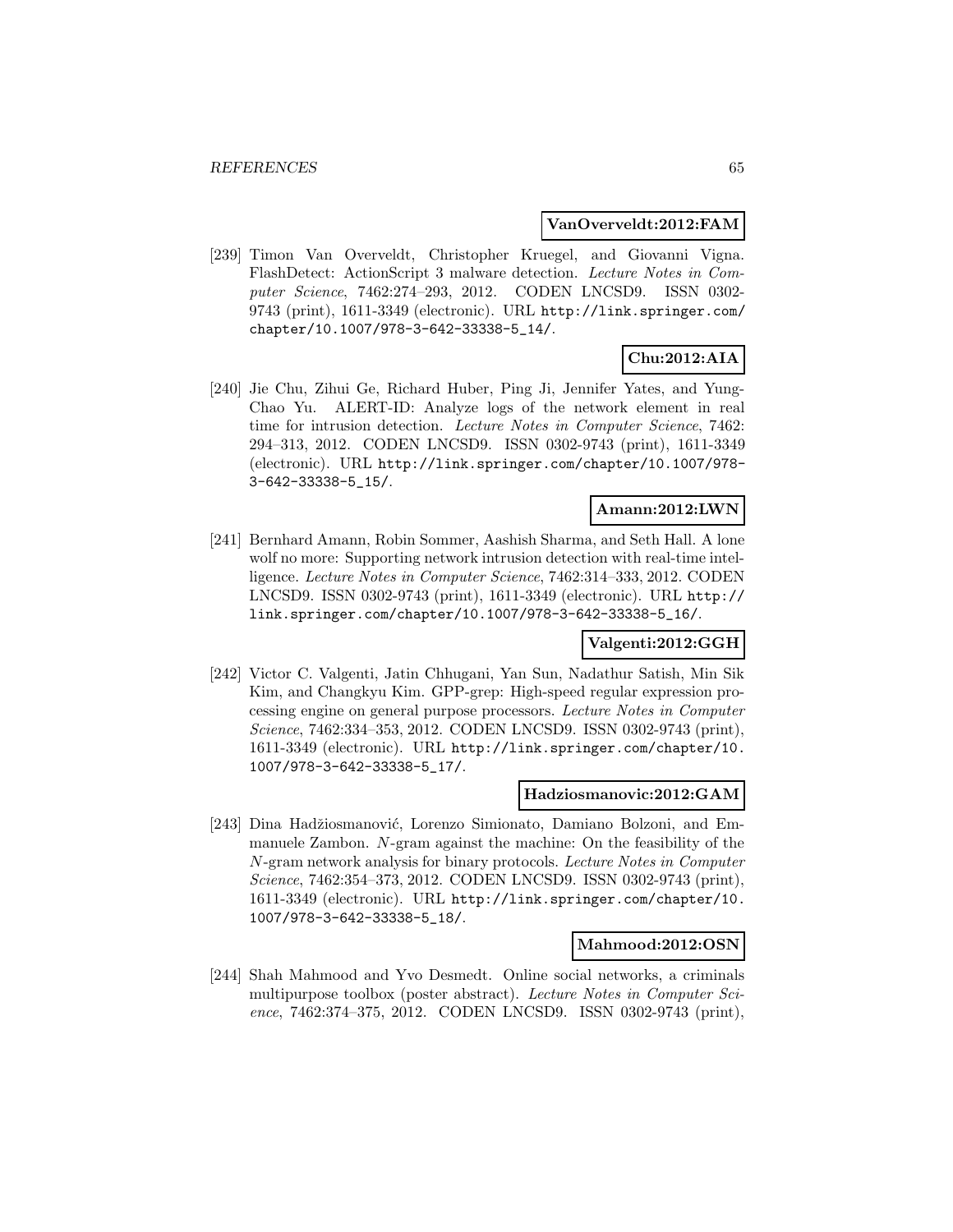1611-3349 (electronic). URL http://link.springer.com/accesspage/ chapter/10.1007/978-3-642-33338-5\_19.

## **Xiang:2012:TCM**

[245] Cui Xiang, Shi Jinqiao, Liao Peng, and Liu Chaoge. The triplechannel model: Toward robust and efficient advanced botnets (poster abstract). Lecture Notes in Computer Science, 7462:376–377, 2012. CODEN LNCSD9. ISSN 0302-9743 (print), 1611-3349 (electronic). URL http://link.springer.com/accesspage/chapter/10.1007/978- 3-642-33338-5\_20.

### **Anonymous:2012:FMm**

[246] Anonymous. Front matter. Lecture Notes in Computer Science, 7462: ??, 2012. CODEN LNCSD9. ISSN 0302-9743 (print), 1611-3349 (electronic). URL http://link.springer.com/content/pdf/bfm:978-3- 642-33338-5/1.

#### **Aydemir:2012:PWL**

[247] Alper Aydemir, Erik Järleberg, Samuel Prentice, and Patric Jensfelt. Predicting what lies ahead in the topology of indoor environments. Lecture Notes in Computer Science, 7463:1–16, 2012. CODEN LNCSD9. ISSN 0302-9743 (print), 1611-3349 (electronic). URL http://link.springer. com/chapter/10.1007/978-3-642-32732-2\_1/.

## **Marton:2012:OCC**

[248] Zoltan-Csaba Marton, Ferenc Balint-Benczedi, and Florian Seidel. Object categorization in clutter using additive features and hashing of part-graph descriptors. Lecture Notes in Computer Science, 7463:17– 33, 2012. CODEN LNCSD9. ISSN 0302-9743 (print), 1611-3349 (electronic). URL http://link.springer.com/chapter/10.1007/978-3- 642-32732-2\_2/.

### **Bormann:2012:EOC**

[249] Richard Bormann, Jan Fischer, Georg Arbeiter, and Alexander Verl. Efficient object categorization with the surface-approximation polynomials descriptor. Lecture Notes in Computer Science, 7463:34–53, 2012. CODEN LNCSD9. ISSN 0302-9743 (print), 1611-3349 (electronic). URL http://link.springer.com/chapter/10.1007/978-3- 642-32732-2\_3/.

#### **Mitsou:2012:OSM**

[250] Nikos Mitsou, Roderick de Nijs, David Lenz, and Johannes Frimberger. Online semantic mapping of urban environments. Lecture Notes in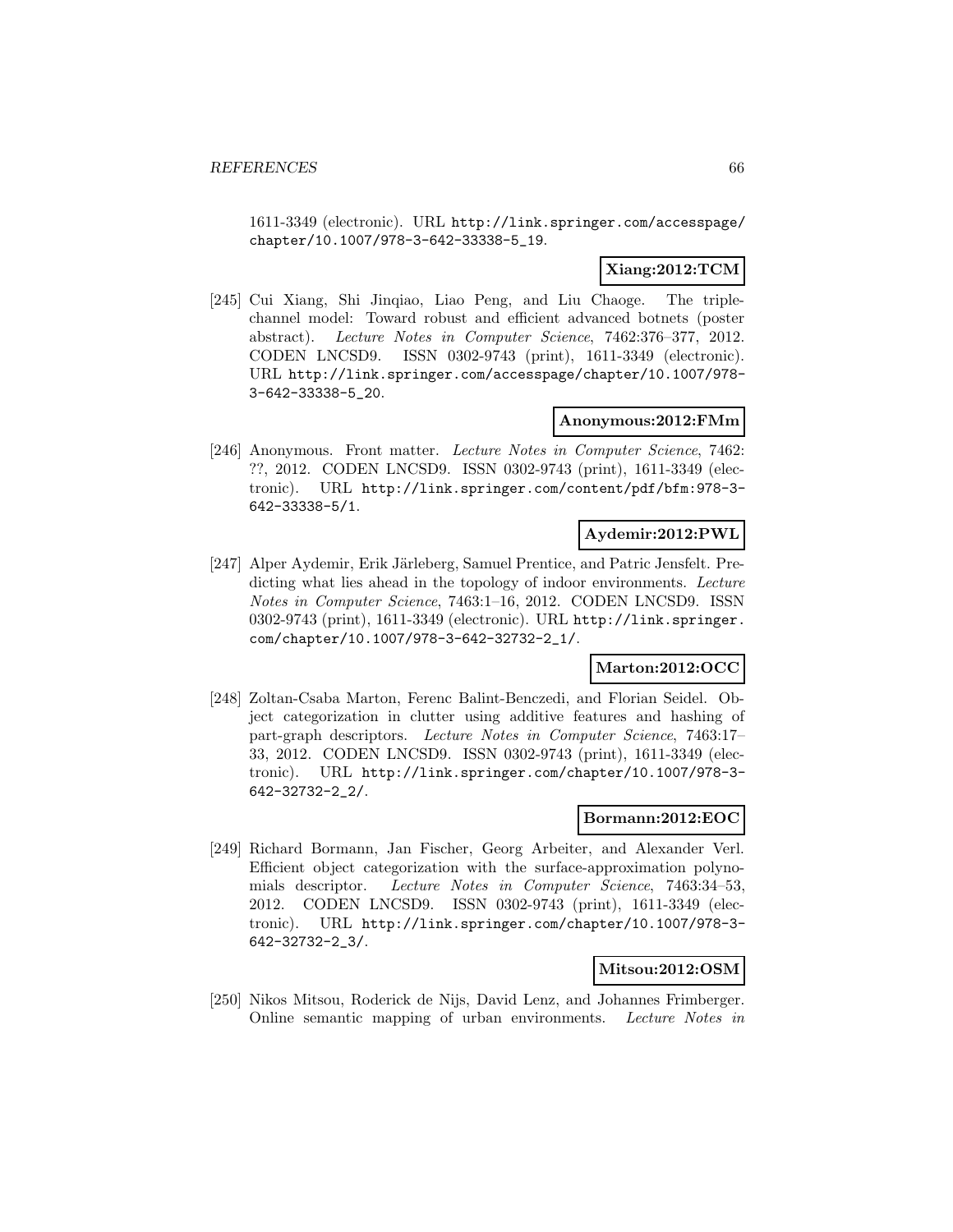Computer Science, 7463:54–73, 2012. CODEN LNCSD9. ISSN 0302- 9743 (print), 1611-3349 (electronic). URL http://link.springer.com/ chapter/10.1007/978-3-642-32732-2\_4/.

## **Fiolka:2012:SSE**

[251] Torsten Fiolka, Jörg Stückler, Dominik A. Klein, and Dirk Schulz. SURE: Surface entropy for distinctive 3D features. Lecture Notes in Computer Science, 7463:74–93, 2012. CODEN LNCSD9. ISSN 0302-9743 (print), 1611-3349 (electronic). URL http://link.springer.com/chapter/10. 1007/978-3-642-32732-2\_5/.

## **delaPuente:2012:DMI**

[252] Paloma de la Puente and Andrea Censi. Dense map inference with userdefined priors: From priorlets to scan eigenvariations. Lecture Notes in Computer Science, 7463:94–113, 2012. CODEN LNCSD9. ISSN 0302- 9743 (print), 1611-3349 (electronic). URL http://link.springer.com/ chapter/10.1007/978-3-642-32732-2\_6/.

## **Arbeiter:2012:TGM**

[253] Georg Arbeiter, Richard Bormann, Jan Fischer, and Martin Hägele. Towards geometric mapping for semi-autonomous mobile robots. Lecture Notes in Computer Science, 7463:114–127, 2012. CODEN LNCSD9. ISSN 0302-9743 (print), 1611-3349 (electronic). URL http://link.springer. com/chapter/10.1007/978-3-642-32732-2\_7/.

#### **Hertzberg:2012:TQE**

[254] Christoph Hertzberg, Ren´e Wagner, and Udo Frese. Tutorial on quick and easy model fitting using the SLoM framework. Lecture Notes in Computer Science, 7463:128–142, 2012. CODEN LNCSD9. ISSN 0302-9743 (print), 1611-3349 (electronic). URL http://link.springer.com/chapter/10. 1007/978-3-642-32732-2\_8/.

## **Riecke:2012:LRH**

[255] Bernhard E. Riecke. Are left-right hemisphere errors in point-to-origin tasks in VR caused by failure to incorporate heading changes? Lecture Notes in Computer Science, 7463:143–162, 2012. CODEN LNCSD9. ISSN 0302-9743 (print), 1611-3349 (electronic). URL http://link.springer. com/chapter/10.1007/978-3-642-32732-2\_9/.

### **Giudice:2012:EVG**

[256] Nicholas A. Giudice and Hengshan Li. The effects of visual granularity on indoor spatial learning assisted by mobile 3D information displays. Lecture Notes in Computer Science, 7463:163–172, 2012. CODEN LNCSD9. ISSN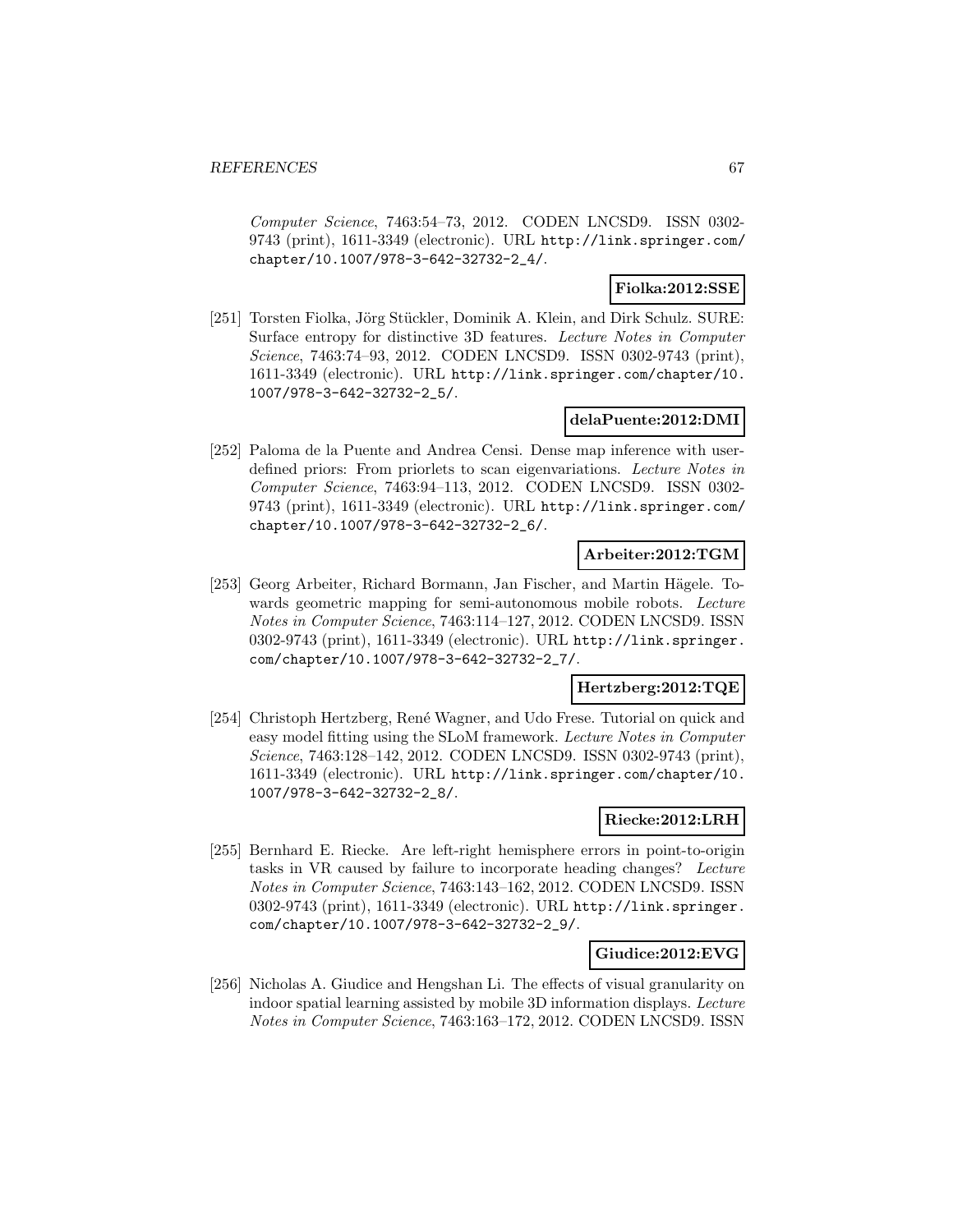0302-9743 (print), 1611-3349 (electronic). URL http://link.springer. com/chapter/10.1007/978-3-642-32732-2\_10/.

#### **Pietsch:2012:RBC**

[257] Stefanie Pietsch and Petra Jansen. The relationship between coordination skill and mental rotation ability. Lecture Notes in Computer Science, 7463: 173–181, 2012. CODEN LNCSD9. ISSN 0302-9743 (print), 1611-3349 (electronic). URL http://link.springer.com/chapter/10.1007/978- 3-642-32732-2\_11/.

## **Galati:2012:CST**

[258] Alexia Galati and Marios N. Avraamides. Collaborating in spatial tasks: Partners adapt the perspective of their descriptions, coordination strategies, and memory representations. Lecture Notes in Computer Science, 7463:182–195, 2012. CODEN LNCSD9. ISSN 0302-9743 (print), 1611- 3349 (electronic). URL http://link.springer.com/chapter/10.1007/ 978-3-642-32732-2\_12/.

## **Smith:2012:USA**

[259] Linsey A. Smith and Dedre Gentner. Using spatial analogy to facilitate graph learning. Lecture Notes in Computer Science, 7463:196– 209, 2012. CODEN LNCSD9. ISSN 0302-9743 (print), 1611-3349 (electronic). URL http://link.springer.com/chapter/10.1007/978- 3-642-32732-2\_13/.

## **Neidhardt:2012:AEP**

[260] Eva Neidhardt and Michael Popp. Activity effects on path integration tasks for children in different environments. Lecture Notes in Computer Science, 7463:210–219, 2012. CODEN LNCSD9. ISSN 0302-9743 (print), 1611-3349 (electronic). URL http://link.springer.com/chapter/10. 1007/978-3-642-32732-2\_14/.

#### **Neuburger:2012:IRA**

[261] Sarah Neuburger, Vera Heuser, Petra Jansen, and Claudia Quaiser-Pohl. Influence of rotational axis and gender-stereotypical nature of rotation stimuli on the mental-rotation performance of male and female fifth graders. Lecture Notes in Computer Science, 7463:220–229, 2012. CODEN LNCSD9. ISSN 0302-9743 (print), 1611-3349 (electronic). URL http:// link.springer.com/chapter/10.1007/978-3-642-32732-2\_15/.

#### **Lestrade:2012:TRT**

[262] Sander Lestrade and Nina Reshöft. Towards a revision of the typology of motion verbs. Lecture Notes in Computer Science, 7463:230– 241, 2012. CODEN LNCSD9. ISSN 0302-9743 (print), 1611-3349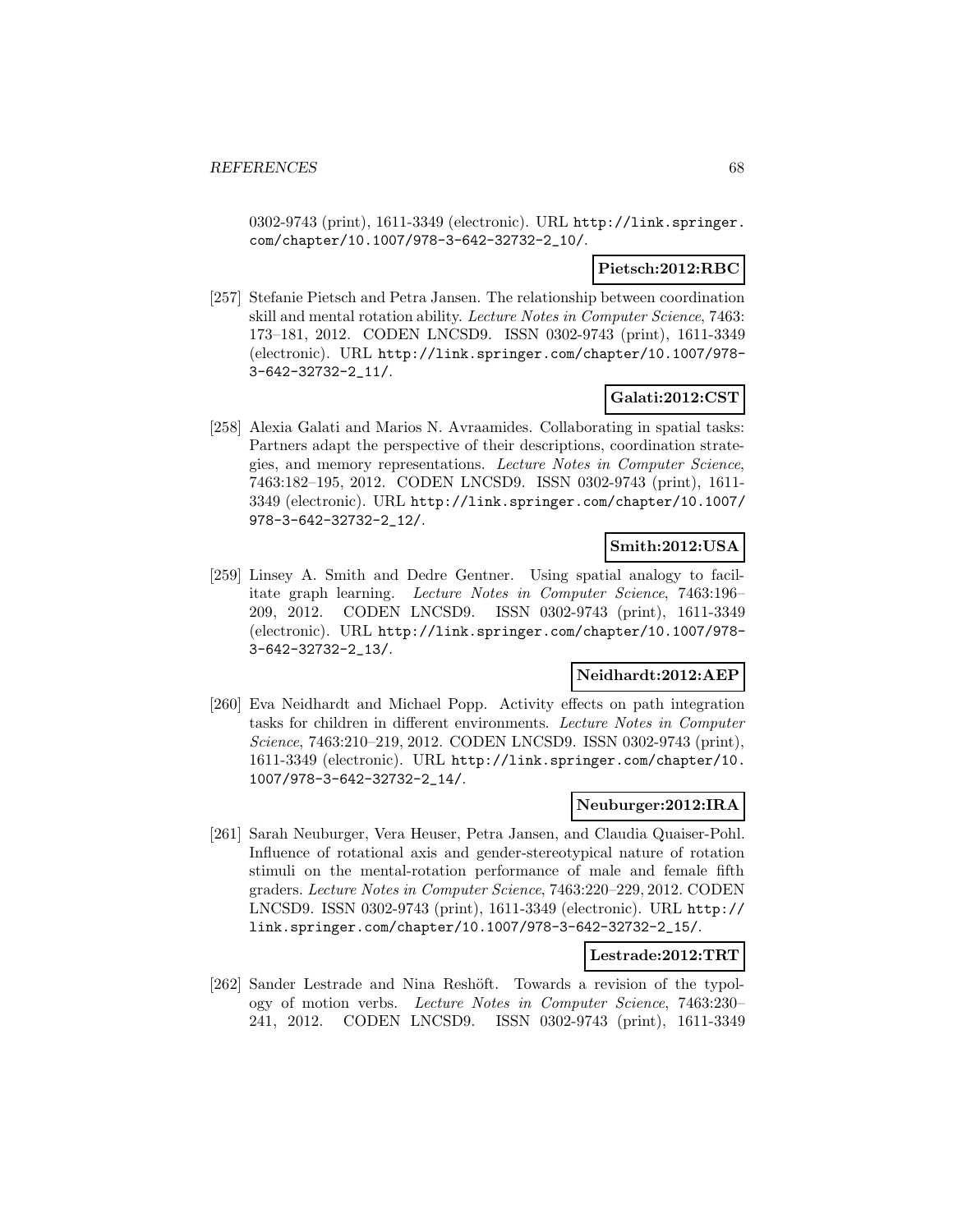(electronic). URL http://link.springer.com/chapter/10.1007/978- 3-642-32732-2\_16/.

## **Klippel:2012:ASQ**

[263] Alexander Klippel, Jinlong Yang, Jan Oliver Wallgrün, and Frank Dylla. Assessing similarities of qualitative spatio-temporal relations. Lecture Notes in Computer Science, 7463:242–261, 2012. CODEN LNCSD9. ISSN 0302-9743 (print), 1611-3349 (electronic). URL http://link.springer. com/chapter/10.1007/978-3-642-32732-2\_17/.

## **Meneghetti:2012:MRD**

[264] Chiara Meneghetti, Francesca Pazzaglia, and Rossana De Beni. The mental representation derived from spatial descriptions is north-up oriented: The role of visuo-spatial abilities. Lecture Notes in Computer Science, 7463:262–278, 2012. CODEN LNCSD9. ISSN 0302-9743 (print), 1611- 3349 (electronic). URL http://link.springer.com/chapter/10.1007/ 978-3-642-32732-2\_18/.

## **Tenbrink:2012:LPS**

[265] Thora Tenbrink and Marco Ragni. Linguistic principles for spatial relational reasoning. Lecture Notes in Computer Science, 7463:279–298, 2012. CODEN LNCSD9. ISSN 0302-9743 (print), 1611-3349 (electronic). URL http://link.springer.com/chapter/10.1007/978-3- 642-32732-2\_19/.

## **Lohmann:2012:EVA**

[266] Kris Lohmann and Christopher Habel. Extended verbal assistance facilitates knowledge acquisition of virtual tactile maps. Lecture Notes in Computer Science, 7463:299–318, 2012. CODEN LNCSD9. ISSN 0302- 9743 (print), 1611-3349 (electronic). URL http://link.springer.com/ chapter/10.1007/978-3-642-32732-2\_20/.

#### **Anonymous:2012:FMn**

[267] Anonymous. Front matter. Lecture Notes in Computer Science, 7463: ??, 2012. CODEN LNCSD9. ISSN 0302-9743 (print), 1611-3349 (electronic). URL http://link.springer.com/content/pdf/bfm:978-3- 642-32732-2/1.

#### **Gottlob:2012:COR**

[268] Georg Gottlob, Marco Manna, and Michael Morak. On the complexity of ontological reasoning under disjunctive existential rules. Lecture Notes in Computer Science, 7464:1–18, 2012. CODEN LNCSD9. ISSN 0302- 9743 (print), 1611-3349 (electronic). URL http://link.springer.com/ chapter/10.1007/978-3-642-32589-2\_1/.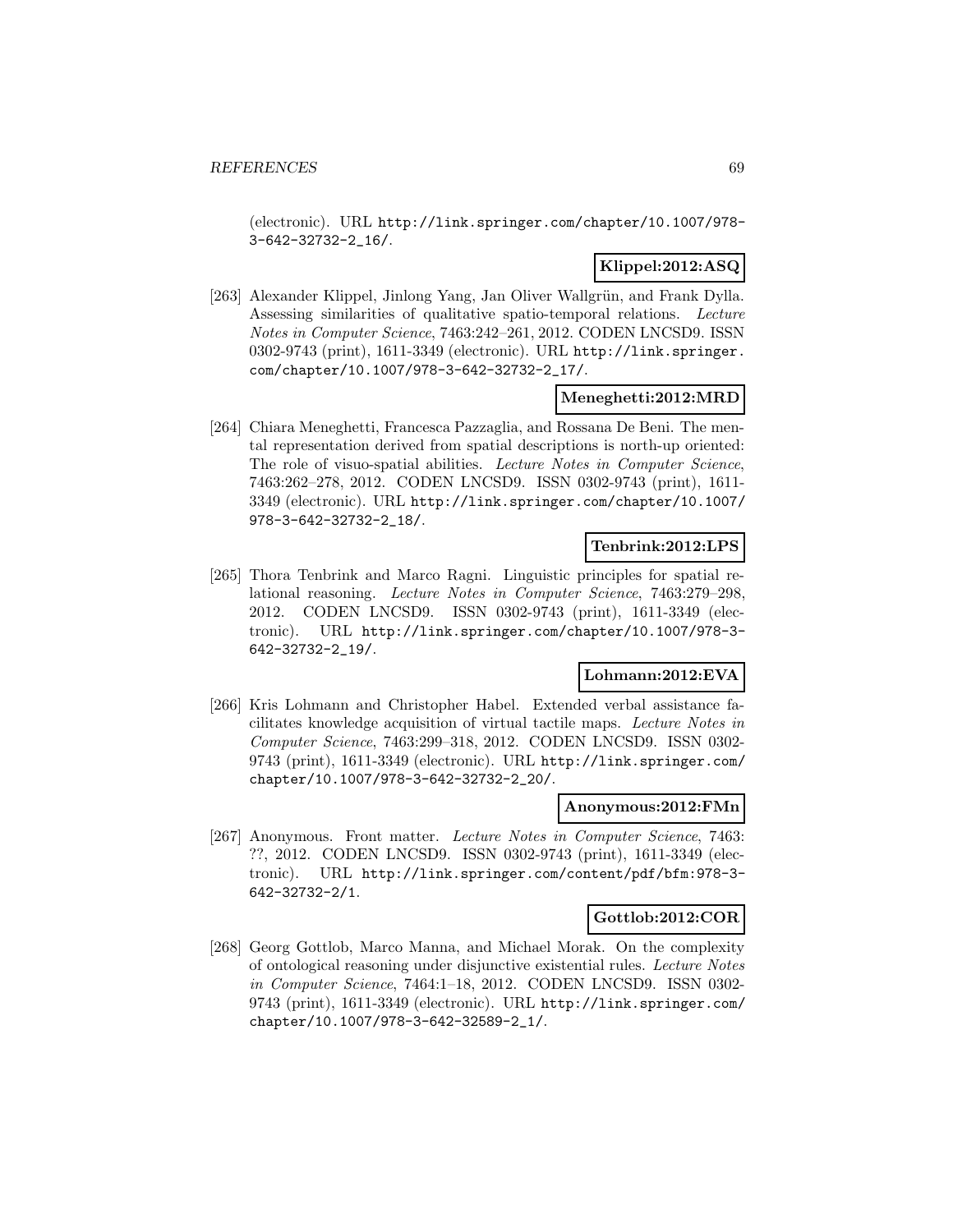#### **Komusiewicz:2012:NRP**

[269] Christian Komusiewicz. New races in parameterized algorithmics. Lecture Notes in Computer Science, 7464:19–30, 2012. CODEN LNCSD9. ISSN 0302-9743 (print), 1611-3349 (electronic). URL http://link.springer. com/chapter/10.1007/978-3-642-32589-2\_2/.

### **Salibra:2012:SAS**

[270] Antonino Salibra. Scott is always simple. Lecture Notes in Computer Science, 7464:31–45, 2012. CODEN LNCSD9. ISSN 0302-9743 (print), 1611-3349 (electronic). URL http://link.springer.com/chapter/10. 1007/978-3-642-32589-2\_3/.

#### **Schweikardt:2012:TPL**

[271] Nicole Schweikardt. A toolkit for proving limitations of the expressive power of logics. Lecture Notes in Computer Science, 7464:46–47, 2012. CODEN LNCSD9. ISSN 0302-9743 (print), 1611-3349 (electronic). URL http://link.springer.com/accesspage/chapter/10.1007/978- 3-642-32589-2\_4.

#### **Ukkonen:2012:HRG**

[272] Esko Ukkonen. How to reconstruct a genome. Lecture Notes in Computer Science, 7464:48, 2012. CODEN LNCSD9. ISSN 0302-9743 (print), 1611-3349 (electronic). URL http://link.springer.com/accesspage/ chapter/10.1007/978-3-642-32589-2\_5.

#### **Walukiewicz:2012:SMR**

[273] Igor Walukiewicz. Simple models for recursive schemes. Lecture Notes in Computer Science, 7464:49–60, 2012. CODEN LNCSD9. ISSN 0302- 9743 (print), 1611-3349 (electronic). URL http://link.springer.com/ chapter/10.1007/978-3-642-32589-2\_6/.

#### **Woeginger:2012:TUN**

[274] Gerhard J. Woeginger. Transportation under nasty side constraints. Lecture Notes in Computer Science, 7464:61–62, 2012. CODEN LNCSD9. ISSN 0302-9743 (print), 1611-3349 (electronic). URL http://link. springer.com/accesspage/chapter/10.1007/978-3-642-32589-2\_7.

#### **Yannakakis:2012:CLF**

[275] Mihalis Yannakakis. Computation of least fixed points. Lecture Notes in Computer Science, 7464:63, 2012. CODEN LNCSD9. ISSN 0302- 9743 (print), 1611-3349 (electronic). URL http://link.springer.com/ accesspage/chapter/10.1007/978-3-642-32589-2\_8.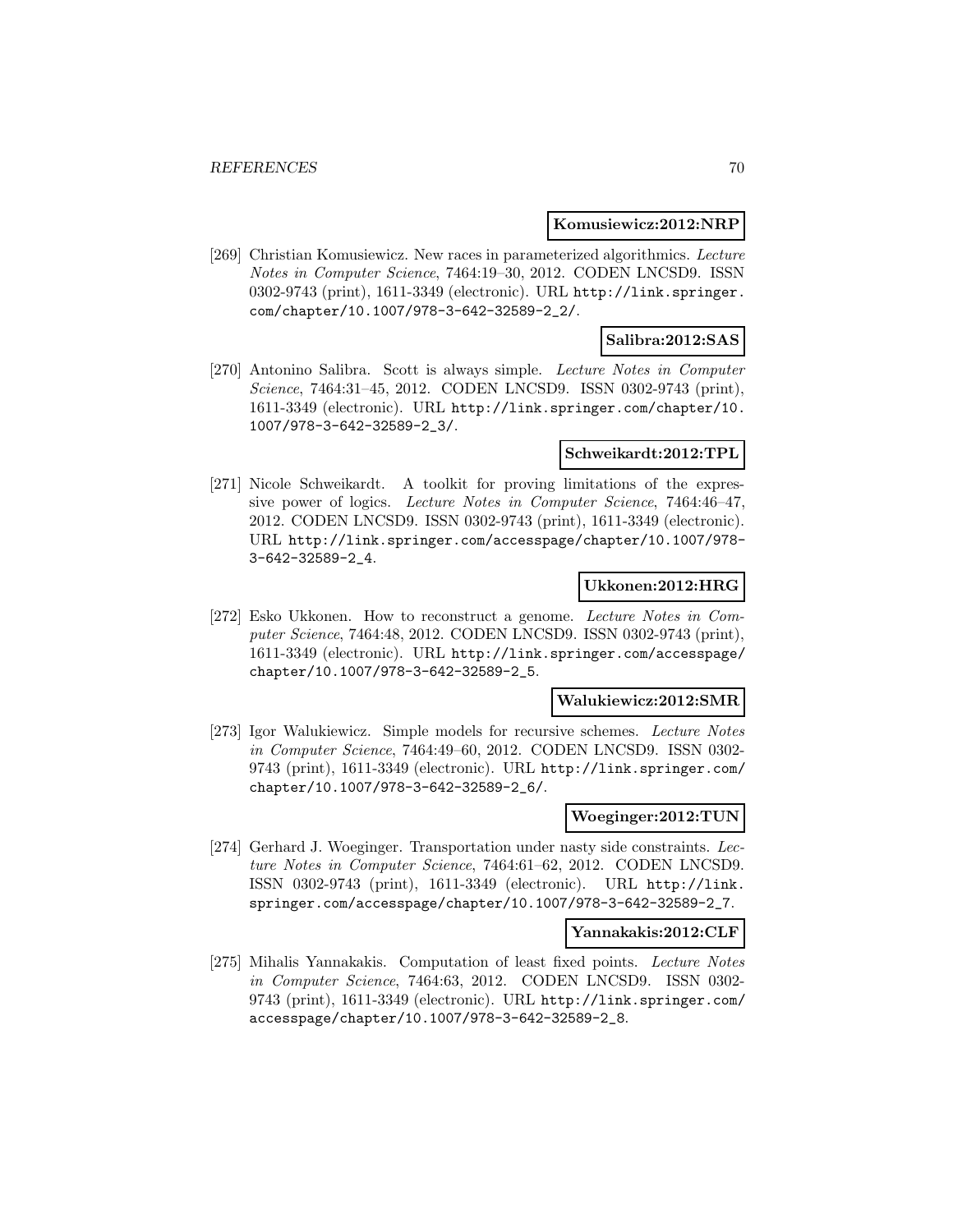## **Ahlroth:2012:UCS**

[276] Lauri Ahlroth and Pekka Orponen. Unordered constraint satisfaction games. Lecture Notes in Computer Science, 7464:64–75, 2012. CODEN LNCSD9. ISSN 0302-9743 (print), 1611-3349 (electronic). URL http:// link.springer.com/chapter/10.1007/978-3-642-32589-2\_9/.

### **Akutsu:2012:PTA**

[277] Tatsuya Akutsu and Takeyuki Tamura. A polynomial-time algorithm for computing the maximum common subgraph of outerplanar graphs of bounded degree. Lecture Notes in Computer Science, 7464:76–87, 2012. CODEN LNCSD9. ISSN 0302-9743 (print), 1611-3349 (electronic). URL http://link.springer.com/chapter/10.1007/978-3- 642-32589-2\_10/.

## **Allender:2012:RSR**

[278] Eric Allender, Harry Buhrman, and Luke Friedman. Reductions to the set of random strings: The resource-bounded case. Lecture Notes in Computer Science, 7464:88–99, 2012. CODEN LNCSD9. ISSN 0302-9743 (print), 1611-3349 (electronic). URL http://link.springer.com/chapter/10. 1007/978-3-642-32589-2\_11/.

## **Arvind:2012:AGI**

[279] Vikraman Arvind and Johannes Köbler. Approximate graph isomorphism. Lecture Notes in Computer Science, 7464:100–111, 2012. CODEN LNCSD9. ISSN 0302-9743 (print), 1611-3349 (electronic). URL http:// link.springer.com/chapter/10.1007/978-3-642-32589-2\_12/.

#### **Arvind:2012:NOE**

[280] Vikraman Arvind and Partha Mukhopadhyay. Near-optimal expanding generator sets for solvable permutation groups. Lecture Notes in Computer Science, 7464:112–123, 2012. CODEN LNCSD9. ISSN 0302-9743 (print), 1611-3349 (electronic). URL http://link.springer.com/chapter/10. 1007/978-3-642-32589-2\_13/.

## **Asarin:2012:GFT**

[281] Eugene Asarin and Nicolas Basset. Generating functions of timed languages. Lecture Notes in Computer Science, 7464:124–135, 2012. CODEN LNCSD9. ISSN 0302-9743 (print), 1611-3349 (electronic). URL http:// link.springer.com/chapter/10.1007/978-3-642-32589-2\_14/.

## **Bazgan:2012:RSP**

[282] Cristina Bazgan and Morgan Chopin. The robust set problem: Parameterized complexity and approximation. Lecture Notes in Computer Sci-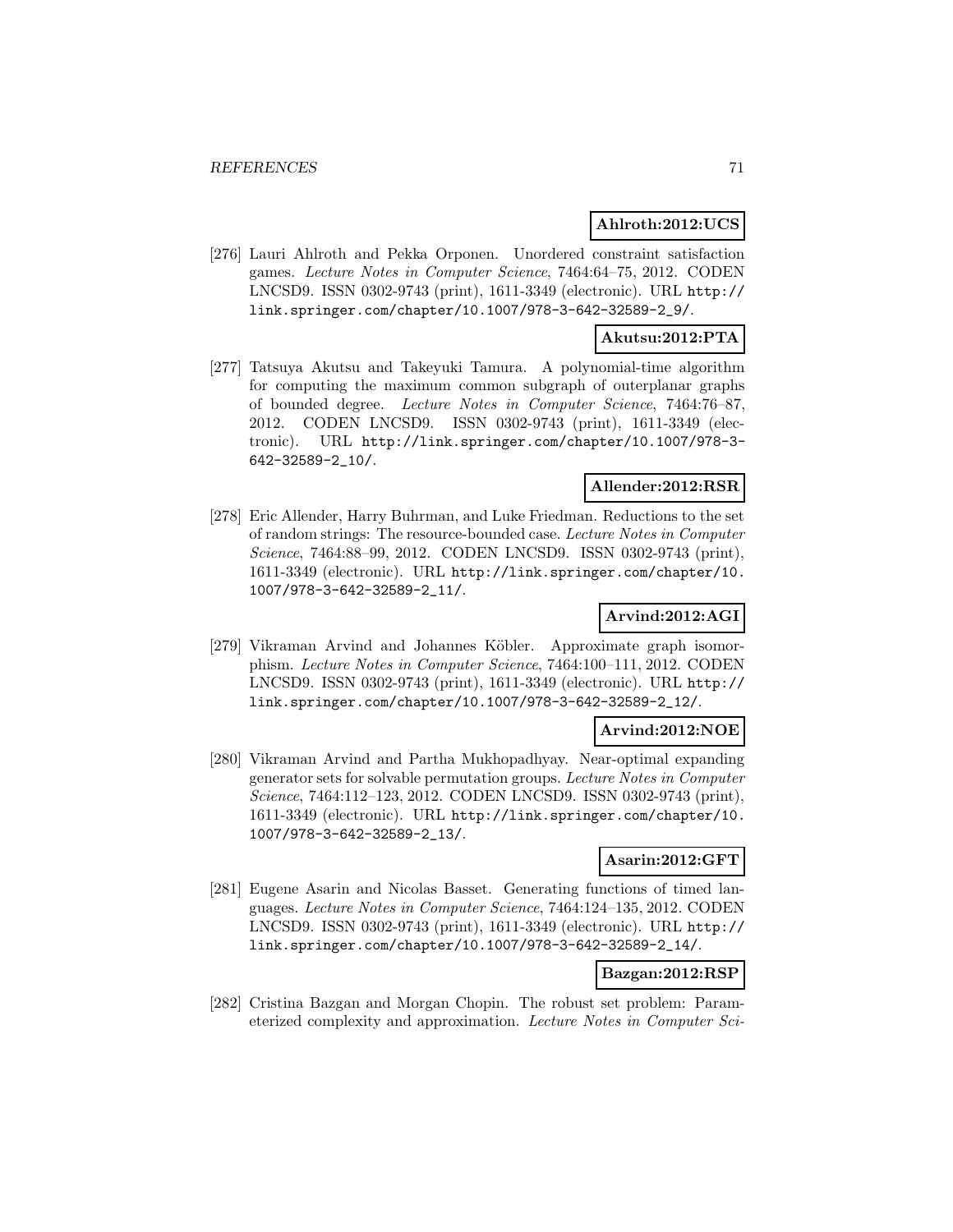ence, 7464:136–147, 2012. CODEN LNCSD9. ISSN 0302-9743 (print), 1611-3349 (electronic). URL http://link.springer.com/chapter/10. 1007/978-3-642-32589-2\_15/.

## **Bell:2012:MMN**

[283] Paul C. Bell, Mika Hirvensalo, and Igor Potapov. Mortality for  $2 \times 2$ matrices is NP-Hard. Lecture Notes in Computer Science, 7464:148– 159, 2012. CODEN LNCSD9. ISSN 0302-9743 (print), 1611-3349 (electronic). URL http://link.springer.com/chapter/10.1007/978- 3-642-32589-2\_16/.

## **Berwanger:2012:SCP**

[284] Dietmar Berwanger and Lukasz Kaiser. Solving counter parity games. Lecture Notes in Computer Science, 7464:160–171, 2012. CODEN LNCSD9. ISSN 0302-9743 (print), 1611-3349 (electronic). URL http://link. springer.com/chapter/10.1007/978-3-642-32589-2\_17/.

## **Biedl:2012:DPG**

[285] Therese Biedl and Peter Floderus. Drawing planar graphs on points inside a polygon. Lecture Notes in Computer Science, 7464:172–183, 2012. CODEN LNCSD9. ISSN 0302-9743 (print), 1611-3349 (electronic). URL http://link.springer.com/chapter/10.1007/978-3- 642-32589-2\_18/.

## **Bilo:2012:NAR**

[286] Davide Bilò and Anna Zych. New advances in reoptimizing the minimum Steiner tree problem. Lecture Notes in Computer Science, 7464: 184–197, 2012. CODEN LNCSD9. ISSN 0302-9743 (print), 1611-3349 (electronic). URL http://link.springer.com/chapter/10.1007/978- 3-642-32589-2\_19/.

## **Blaser:2012:SCT**

[287] Markus Bläser and Bodo Manthey. Smoothed complexity theory. Lecture Notes in Computer Science, 7464:198–209, 2012. CODEN LNCSD9. ISSN 0302-9743 (print), 1611-3349 (electronic). URL http://link.springer. com/chapter/10.1007/978-3-642-32589-2\_20/.

#### **Anonymous:2012:FMo**

[288] Anonymous. Front matter. Lecture Notes in Computer Science, 7464: ??, 2012. CODEN LNCSD9. ISSN 0302-9743 (print), 1611-3349 (electronic). URL http://link.springer.com/content/pdf/bfm:978-3- 642-32589-2/1.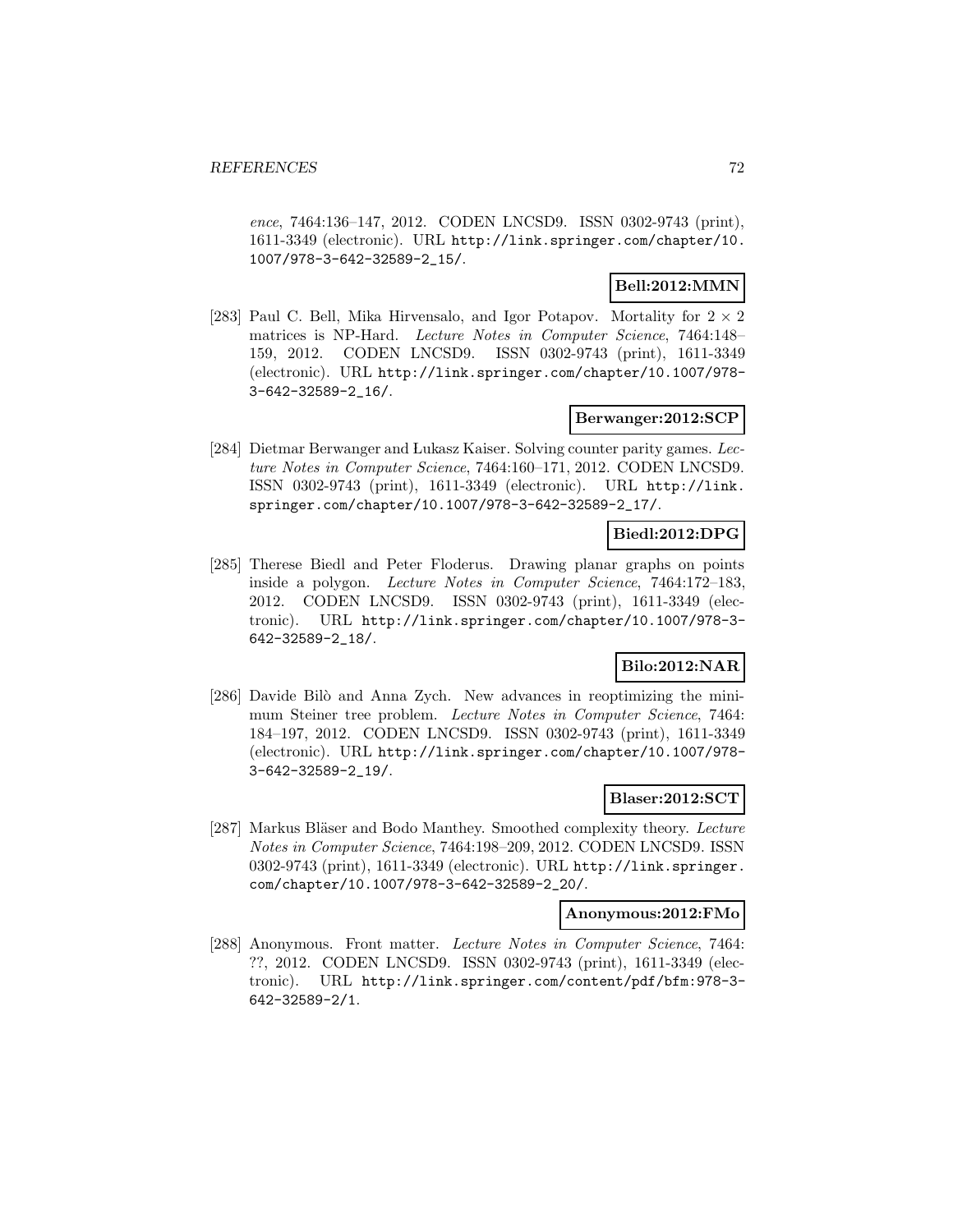#### **Beckers:2012:OBI**

[289] Kristian Beckers, Stefan Eicker, Stephan Faßbender, Maritta Heisel, and Holger Schmidt. Ontology-based identification of research gaps and immature research areas. Lecture Notes in Computer Science, 7465: 1–16, 2012. CODEN LNCSD9. ISSN 0302-9743 (print), 1611-3349 (electronic). URL http://link.springer.com/chapter/10.1007/978- 3-642-32498-7\_1/.

### **Bader:2012:CAM**

[290] Gerald Bader, Amin Anjomshoaa, and A. Min Tjoa. A context-aware mashup integration guideline for enterprise 2.0. Lecture Notes in Computer Science, 7465:17–30, 2012. CODEN LNCSD9. ISSN 0302-9743 (print), 1611-3349 (electronic). URL http://link.springer.com/chapter/10. 1007/978-3-642-32498-7\_2/.

## **Kiani:2012:ANN**

[291] Mostafa Kiani Deh Kiani, Barat Ghobadian, Fathollah Ommi, and Gholamhassan Najafi. Artificial neural networks approach for the prediction of thermal balance of SI engine using ethanol-gasoline blends. Lecture Notes in Computer Science, 7465:31–43, 2012. CODEN LNCSD9. ISSN 0302-9743 (print), 1611-3349 (electronic). URL http://link.springer. com/chapter/10.1007/978-3-642-32498-7\_3/.

#### **Almendros-Jimenez:2012:VXD**

[292] Jesús M. Almendros-Jiménez. Validation of XML documents with SWRL. Lecture Notes in Computer Science, 7465:44–57, 2012. CODEN LNCSD9. ISSN 0302-9743 (print), 1611-3349 (electronic). URL http://link. springer.com/chapter/10.1007/978-3-642-32498-7\_4/.

#### **Gschwandtner:2012:TDT**

[293] Theresia Gschwandtner, Johannes Gärtner, Wolfgang Aigner, and Silvia Miksch. A taxonomy of dirty time-oriented data. Lecture Notes in Computer Science, 7465:58–72, 2012. CODEN LNCSD9. ISSN 0302- 9743 (print), 1611-3349 (electronic). URL http://link.springer.com/ chapter/10.1007/978-3-642-32498-7\_5/.

### **Ebel:2012:CRS**

[294] Marius Ebel and Martin Hulin. Combining relational and semi-structured databases for an inquiry application. Lecture Notes in Computer Science, 7465:73–84, 2012. CODEN LNCSD9. ISSN 0302-9743 (print), 1611-3349 (electronic). URL http://link.springer.com/chapter/10.1007/978- 3-642-32498-7\_6/.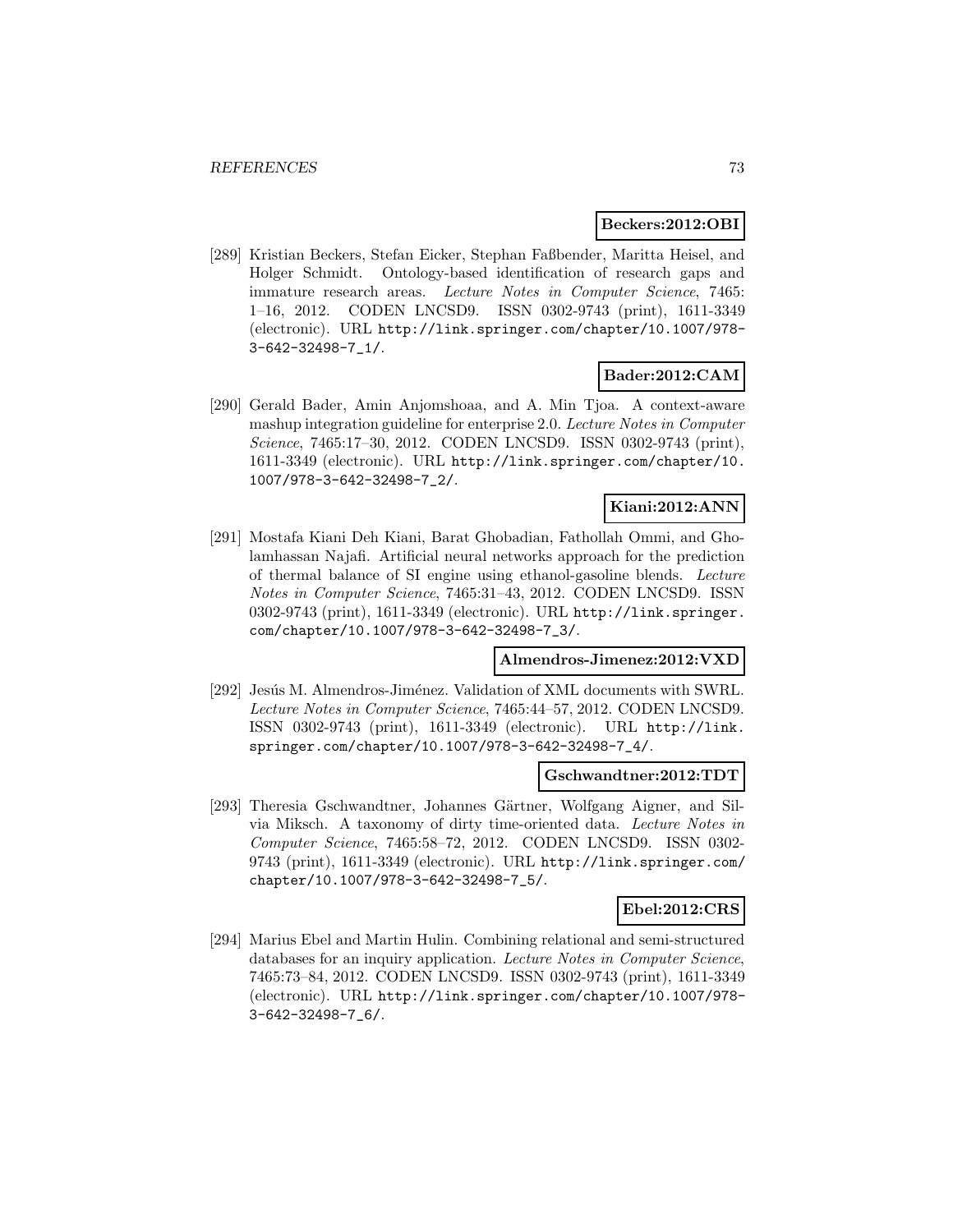#### **Jaatun:2012:HAC**

[295] Martin Gilje Jaatun. Hunting for aardvarks: Can software security be measured? Lecture Notes in Computer Science, 7465:85–92, 2012. CODEN LNCSD9. ISSN 0302-9743 (print), 1611-3349 (electronic). URL http://link.springer.com/chapter/10.1007/978-3- 642-32498-7\_7/.

#### **Beckers:2012:FRA**

[296] Kristian Beckers and Maritta Heisel. A foundation for requirements analysis of privacy preserving software. Lecture Notes in Computer Science, 7465:93–107, 2012. CODEN LNCSD9. ISSN 0302-9743 (print), 1611-3349 (electronic). URL http://link.springer.com/chapter/10.1007/978- 3-642-32498-7\_8/.

## **Holzinger:2012:CRU**

[297] Andreas Holzinger, Evgenia Popova, Bernhard Peischl, and Martina Ziefle. On complexity reduction of user interfaces for safety-critical systems. Lecture Notes in Computer Science, 7465:108–122, 2012. CODEN LNCSD9. ISSN 0302-9743 (print), 1611-3349 (electronic). URL http:// link.springer.com/chapter/10.1007/978-3-642-32498-7\_9/.

#### **Jaatun:2012:SSI**

[298] Martin Gilje Jaatun, Karin Bernsmed, and Astrid Undheim. Security SLAs — an idea whose time has come? Lecture Notes in Computer Science, 7465:123–130, 2012. CODEN LNCSD9. ISSN 0302-9743 (print), 1611-3349 (electronic). URL http://link.springer.com/chapter/10. 1007/978-3-642-32498-7\_10/.

#### **Poniszewska-Maranda:2012:URE**

[299] Aneta Poniszewska-Maranda. UML representation of extended role-based access control model with the use of usage control concept. Lecture Notes in Computer Science, 7465:131–145, 2012. CODEN LNCSD9. ISSN 0302- 9743 (print), 1611-3349 (electronic). URL http://link.springer.com/ chapter/10.1007/978-3-642-32498-7\_11/.

### **Hermann:2012:FEC**

[300] Eckehard Hermann, Udo Litschauer, and Jürgen Fuß. A formal equivalence classes based method for security policy conformance checking. Lecture Notes in Computer Science, 7465:146–160, 2012. CODEN LNCSD9. ISSN 0302-9743 (print), 1611-3349 (electronic). URL http://link. springer.com/chapter/10.1007/978-3-642-32498-7\_12/.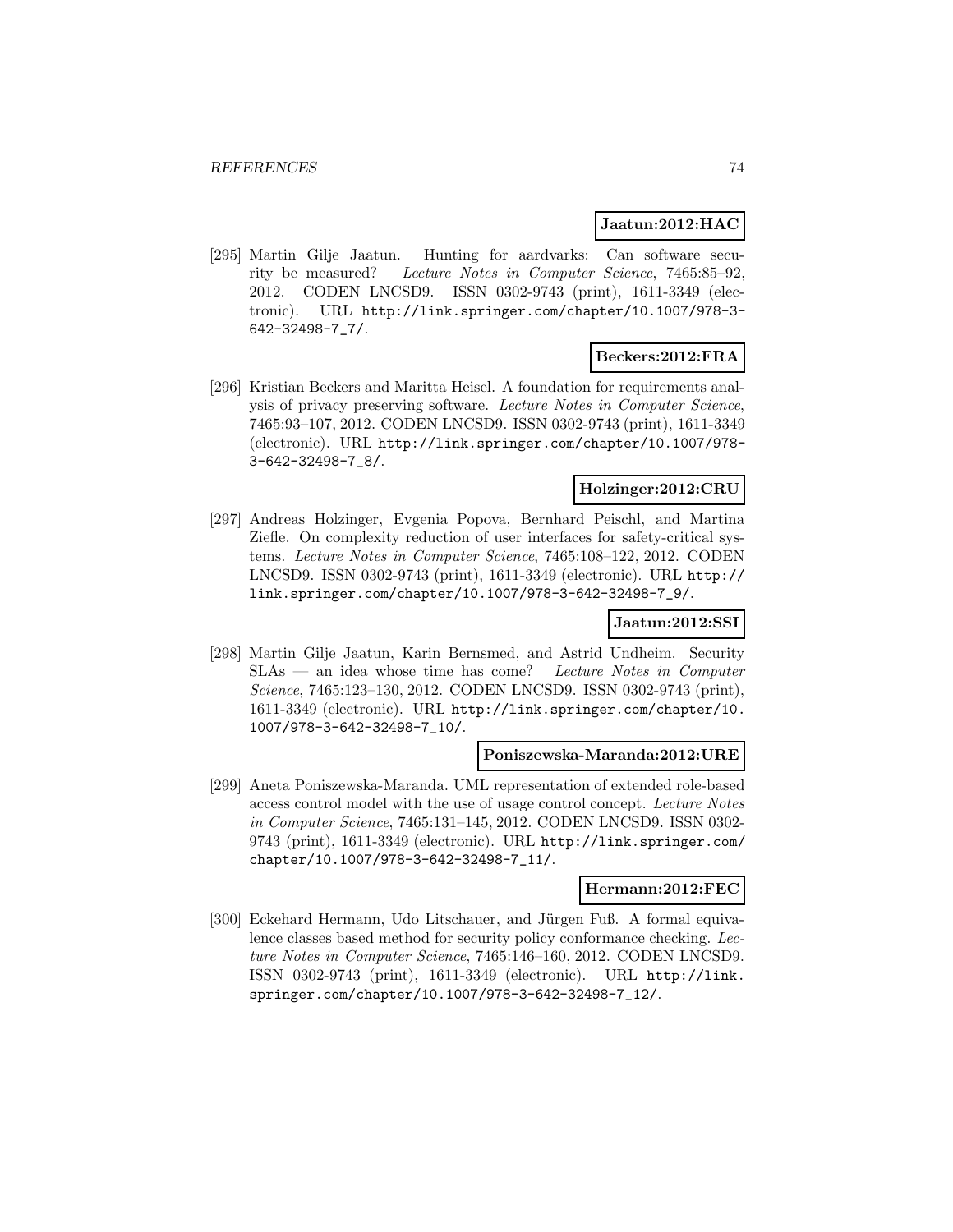#### **Azderska:2012:TOT**

[301] Tanja Ažderska and Borka Jerman Blažič. Trust as an organismic trait of E-commerce systems. Lecture Notes in Computer Science, 7465: 161–175, 2012. CODEN LNCSD9. ISSN 0302-9743 (print), 1611-3349 (electronic). URL http://link.springer.com/chapter/10.1007/978- 3-642-32498-7\_13/.

### **Holzinger:2012:MAU**

[302] Andreas Holzinger, Peter Treitler, and Wolfgang Slany. Making apps useable on multiple different mobile platforms: On interoperability for business application development on Smartphones. Lecture Notes in Computer Science, 7465:176–189, 2012. CODEN LNCSD9. ISSN 0302-9743 (print), 1611-3349 (electronic). URL http://link.springer.com/chapter/10. 1007/978-3-642-32498-7\_14/.

### **Paschou:2012:EBA**

[303] Mersini Paschou, Evangelos Sakkopoulos, Efrosini Sourla, and Athanasios Tsakalidis. Enhancing business APPification using SMS text messages: Metrics, strategies and alternatives. Lecture Notes in Computer Science, 7465:190–202, 2012. CODEN LNCSD9. ISSN 0302-9743 (print), 1611- 3349 (electronic). URL http://link.springer.com/chapter/10.1007/ 978-3-642-32498-7\_15/.

#### **Montanari:2012:NDD**

[304] Daniele Montanari and Piera Laura Puglisi. Near duplicate document detection for large information flows. Lecture Notes in Computer Science, 7465:203–217, 2012. CODEN LNCSD9. ISSN 0302-9743 (print), 1611- 3349 (electronic). URL http://link.springer.com/chapter/10.1007/ 978-3-642-32498-7\_16/.

#### **Furtado:2012:TS**

[305] Pedro Furtado. TinyStream sensors. Lecture Notes in Computer Science, 7465:218–232, 2012. CODEN LNCSD9. ISSN 0302-9743 (print), 1611- 3349 (electronic). URL http://link.springer.com/chapter/10.1007/ 978-3-642-32498-7\_17/.

#### **Sato:2012:DSS**

[306] Hiroshi Sato, Hisashi Kurasawa, Takeru Inoue, Motonori Nakamura, and Hajime Matsumura. Distributed sampling storage for statistical analysis of massive sensor data. Lecture Notes in Computer Science, 7465: 233–243, 2012. CODEN LNCSD9. ISSN 0302-9743 (print), 1611-3349 (electronic). URL http://link.springer.com/chapter/10.1007/978- 3-642-32498-7\_18/.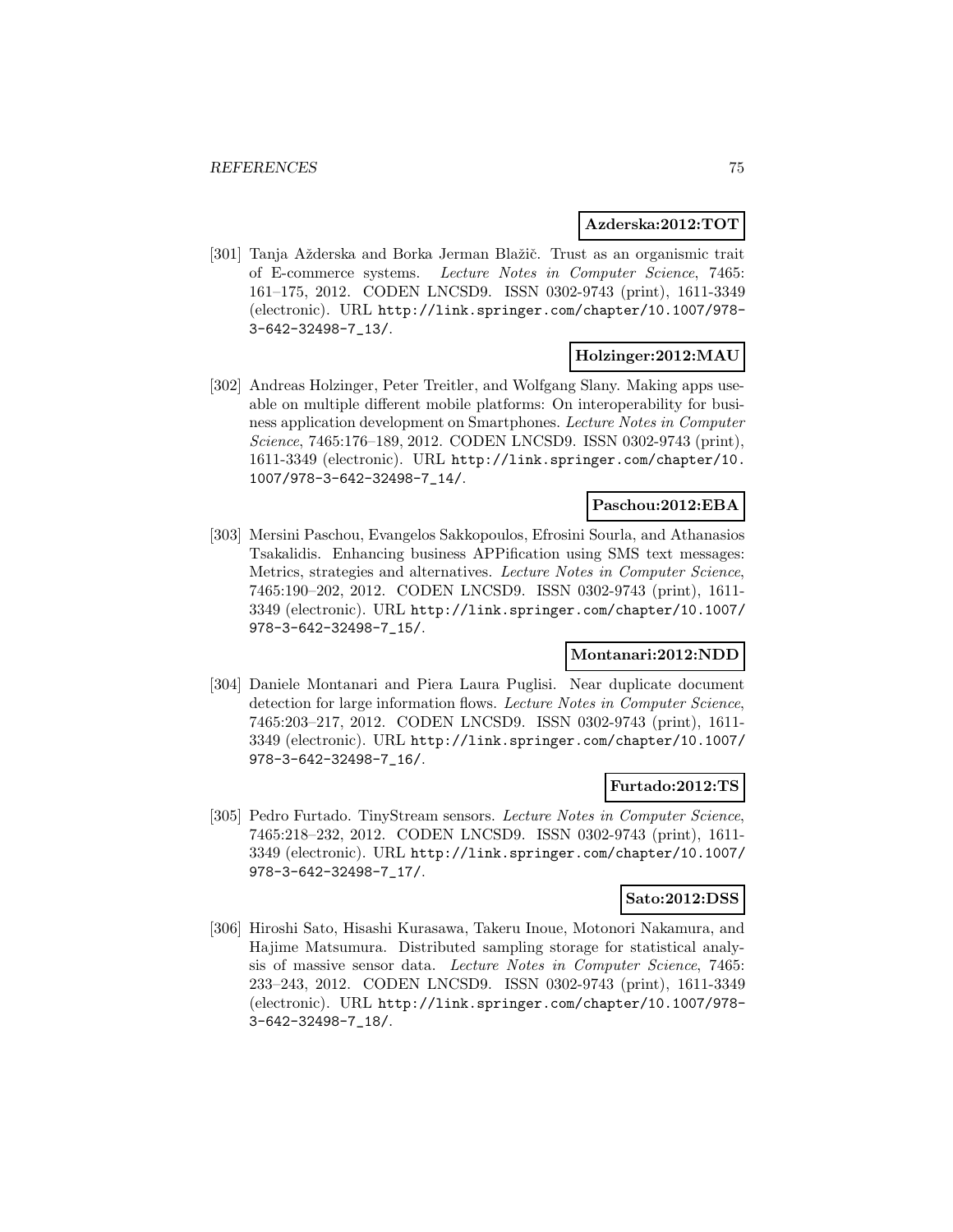### **Aknouche:2012:IQC**

[307] Rachid Aknouche, Ounas Asfari, Fadila Bentayeb, and Omar Boussaid. Integrating query context and user context in an information retrieval model based on expanded language modeling. Lecture Notes in Computer Science, 7465:244–258, 2012. CODEN LNCSD9. ISSN 0302-9743 (print), 1611-3349 (electronic). URL http://link.springer.com/chapter/10. 1007/978-3-642-32498-7\_19/.

## **Cha:2012:ISF**

[308] Guang-Ho Cha. Indexing and search for fast music identification. Lecture Notes in Computer Science, 7465:259–271, 2012. CODEN LNCSD9. ISSN 0302-9743 (print), 1611-3349 (electronic). URL http://link.springer. com/chapter/10.1007/978-3-642-32498-7\_20/.

### **Anonymous:2012:FMp**

[309] Anonymous. Front matter. Lecture Notes in Computer Science, 7465: ??, 2012. CODEN LNCSD9. ISSN 0302-9743 (print), 1611-3349 (electronic). URL http://link.springer.com/content/pdf/bfm:978-3- 642-32498-7/1.

## **Althoff:2012:CBR**

[310] Klaus-Dieter Althoff. Case-based reasoning and expert systems. Lecture Notes in Computer Science, 7466:1, 2012. CODEN LNCSD9. ISSN 0302- 9743 (print), 1611-3349 (electronic). URL http://link.springer.com/ accesspage/chapter/10.1007/978-3-642-32986-9\_1.

#### **Gil:2012:RES**

[311] Yolanda Gil. Reproducibility and efficiency of scientific data analysis: Scientific workflows and case-based reasoning. Lecture Notes in Computer Science, 7466:2, 2012. CODEN LNCSD9. ISSN 0302-9743 (print), 1611-3349 (electronic). URL http://link.springer.com/accesspage/ chapter/10.1007/978-3-642-32986-9\_2.

#### **Ahmed:2012:CAS**

[312] Mobyen Uddin Ahmed and Peter Funk. A computer aided system for postoperative pain treatment combining knowledge discovery and case-based reasoning. Lecture Notes in Computer Science, 7466:3–16, 2012. CODEN LNCSD9. ISSN 0302-9743 (print), 1611-3349 (electronic). URL http:// link.springer.com/chapter/10.1007/978-3-642-32986-9\_3/.

## **Bach:2012:DCB**

[313] Kerstin Bach and Klaus-Dieter Althoff. Developing case-based reasoning applications using myCBR 3. Lecture Notes in Computer Science,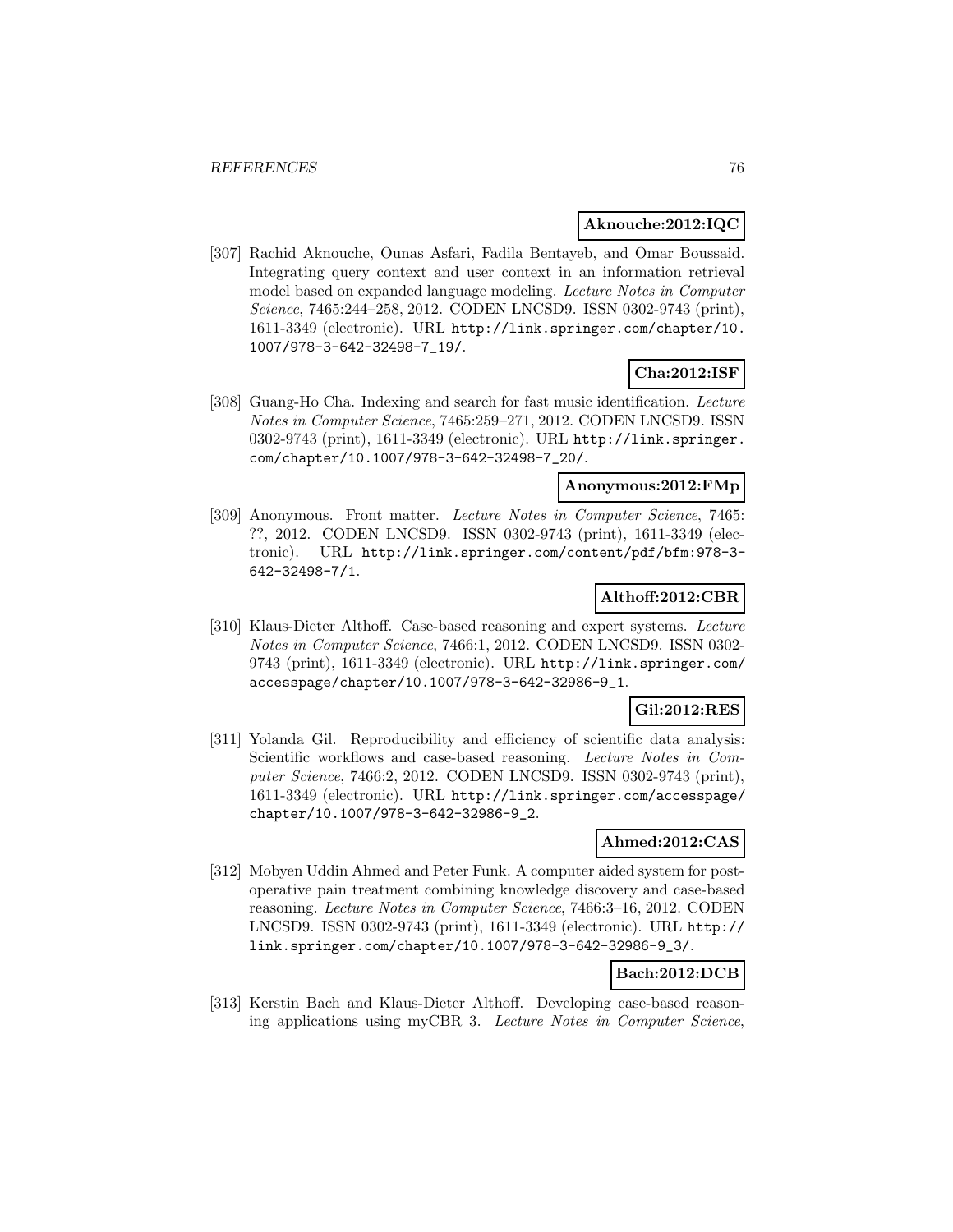7466:17–31, 2012. CODEN LNCSD9. ISSN 0302-9743 (print), 1611-3349 (electronic). URL http://link.springer.com/chapter/10.1007/978- 3-642-32986-9\_4/.

### **Coman:2012:DPG**

[314] Alexandra Coman and Héctor Muñoz-Avila. Diverse plan generation by plan adaptation and by first-principles planning: a comparative study. Lecture Notes in Computer Science, 7466:32–46, 2012. CODEN LNCSD9. ISSN 0302-9743 (print), 1611-3349 (electronic). URL http://link. springer.com/chapter/10.1007/978-3-642-32986-9\_5/.

### **Dieterle:2012:CBA**

[315] Sebastian Dieterle and Ralph Bergmann. Case-based appraisal of Internet domains. Lecture Notes in Computer Science, 7466:47–61, 2012. CODEN LNCSD9. ISSN 0302-9743 (print), 1611-3349 (electronic). URL http:// link.springer.com/chapter/10.1007/978-3-642-32986-9\_6/.

## **Dong:2012:HEW**

[316] Ruihai Dong and Markus Schaal. Harnessing the experience Web to support user-generated product reviews. Lecture Notes in Computer Science, 7466:62–76, 2012. CODEN LNCSD9. ISSN 0302-9743 (print), 1611-3349 (electronic). URL http://link.springer.com/chapter/10.1007/978- 3-642-32986-9\_7/.

## **Dufour-Lussier:2012:AST**

[317] Valmi Dufour-Lussier and Florence Le Ber. Adapting spatial and temporal cases. Lecture Notes in Computer Science, 7466:77–91, 2012. CODEN LNCSD9. ISSN 0302-9743 (print), 1611-3349 (electronic). URL http:// link.springer.com/chapter/10.1007/978-3-642-32986-9\_8/.

#### **Florez-Puga:2012:EML**

[318] Gonzalo Flórez-Puga and Guillermo Jiménez-Díaz. eCo: Managing a library of reusable behaviours. Lecture Notes in Computer Science, 7466: 92–106, 2012. CODEN LNCSD9. ISSN 0302-9743 (print), 1611-3349 (electronic). URL http://link.springer.com/chapter/10.1007/978- 3-642-32986-9\_9/.

#### **Gundersen:2012:TMS**

[319] Odd Erik Gundersen. Toward measuring the similarity of complex event sequences in real-time. Lecture Notes in Computer Science, 7466: 107–121, 2012. CODEN LNCSD9. ISSN 0302-9743 (print), 1611-3349 (electronic). URL http://link.springer.com/chapter/10.1007/978- 3-642-32986-9\_10/.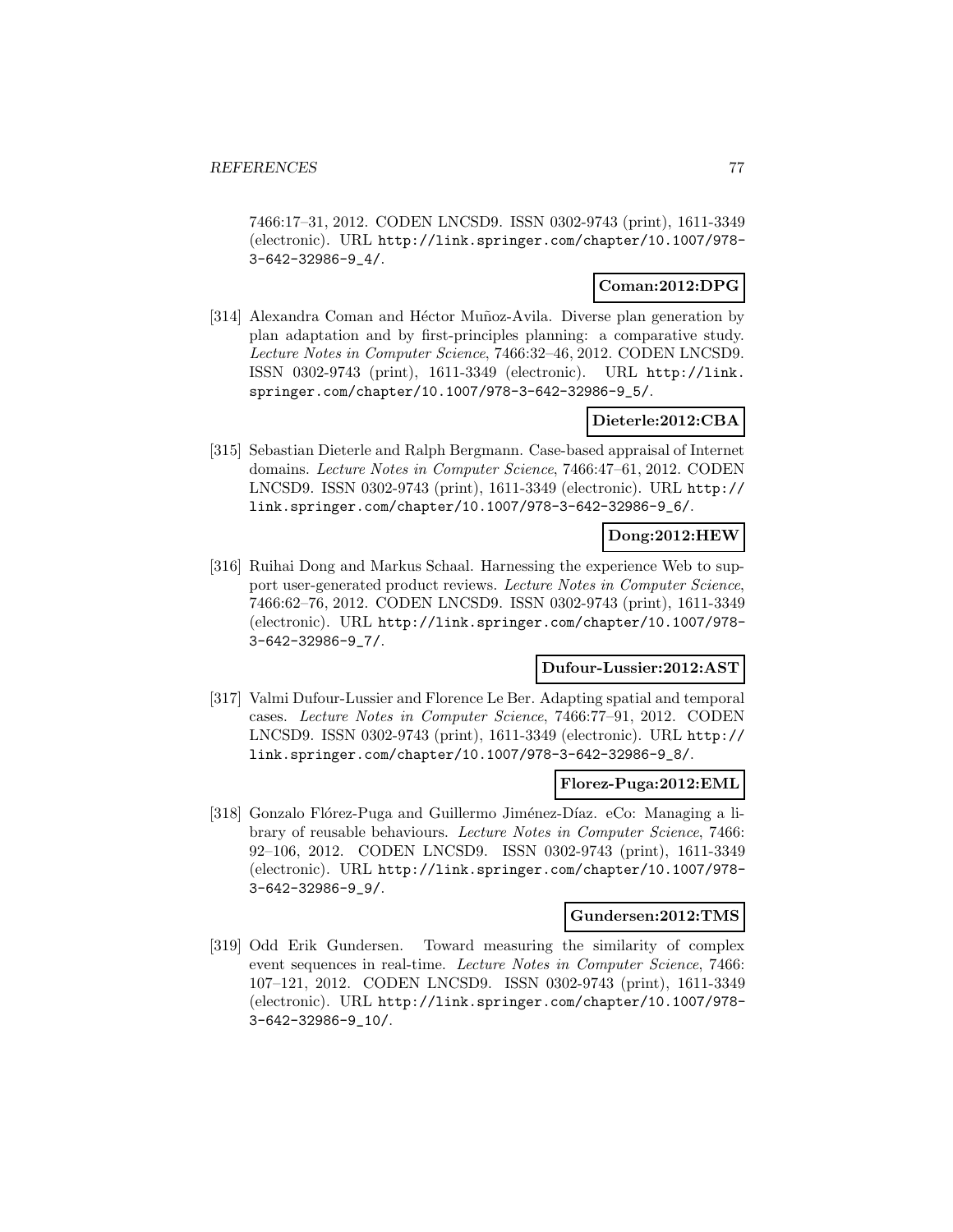#### **Gomez:2012:CBP**

[320] Mario Gómez and Enric Plaza. Case-based project scheduling. Lecture Notes in Computer Science, 7466:122–136, 2012. CODEN LNCSD9. ISSN 0302-9743 (print), 1611-3349 (electronic). URL http://link.springer. com/chapter/10.1007/978-3-642-32986-9\_11/.

### **Henriet:2012:ANR**

[321] Julien Henriet and Pierre-Emmanuel Leni. Adapting numerical representations of lung contours using case-based reasoning and artificial neural networks. Lecture Notes in Computer Science, 7466:137–151, 2012. CODEN LNCSD9. ISSN 0302-9743 (print), 1611-3349 (electronic). URL http://link.springer.com/chapter/10.1007/978-3- 642-32986-9\_12/.

#### **Hurley:2012:ACB**

[322] Barry Hurley and Barry O'Sullivan. Adaptation in a CBR-based solver portfolio for the satisfiability problem. Lecture Notes in Computer Science, 7466:152–166, 2012. CODEN LNCSD9. ISSN 0302-9743 (print), 1611- 3349 (electronic). URL http://link.springer.com/chapter/10.1007/ 978-3-642-32986-9\_13/.

## **Jagannathan:2012:LRB**

[323] Rupa Jagannathan and Sanja Petrovic. A local rule-based attribute weighting scheme for a case-based reasoning system for radiotherapy treatment planning. Lecture Notes in Computer Science, 7466:167–181, 2012. CODEN LNCSD9. ISSN 0302-9743 (print), 1611-3349 (electronic). URL http://link.springer.com/chapter/10.1007/978-3- 642-32986-9\_14/.

### **Jaidee:2012:LRG**

[324] Ulit Jaidee and Héctor Muñoz-Avila. Learning and reusing goal-specific policies for goal-driven autonomy. Lecture Notes in Computer Science, 7466:182–195, 2012. CODEN LNCSD9. ISSN 0302-9743 (print), 1611- 3349 (electronic). URL http://link.springer.com/chapter/10.1007/ 978-3-642-32986-9\_15/.

## **Jalali:2012:CAB**

[325] Vahid Jalali and David Leake. Custom accessibility-based CCBR question selection by ongoing user classification. Lecture Notes in Computer Science, 7466:196–210, 2012. CODEN LNCSD9. ISSN 0302-9743 (print), 1611-3349 (electronic). URL http://link.springer.com/chapter/10. 1007/978-3-642-32986-9\_16/.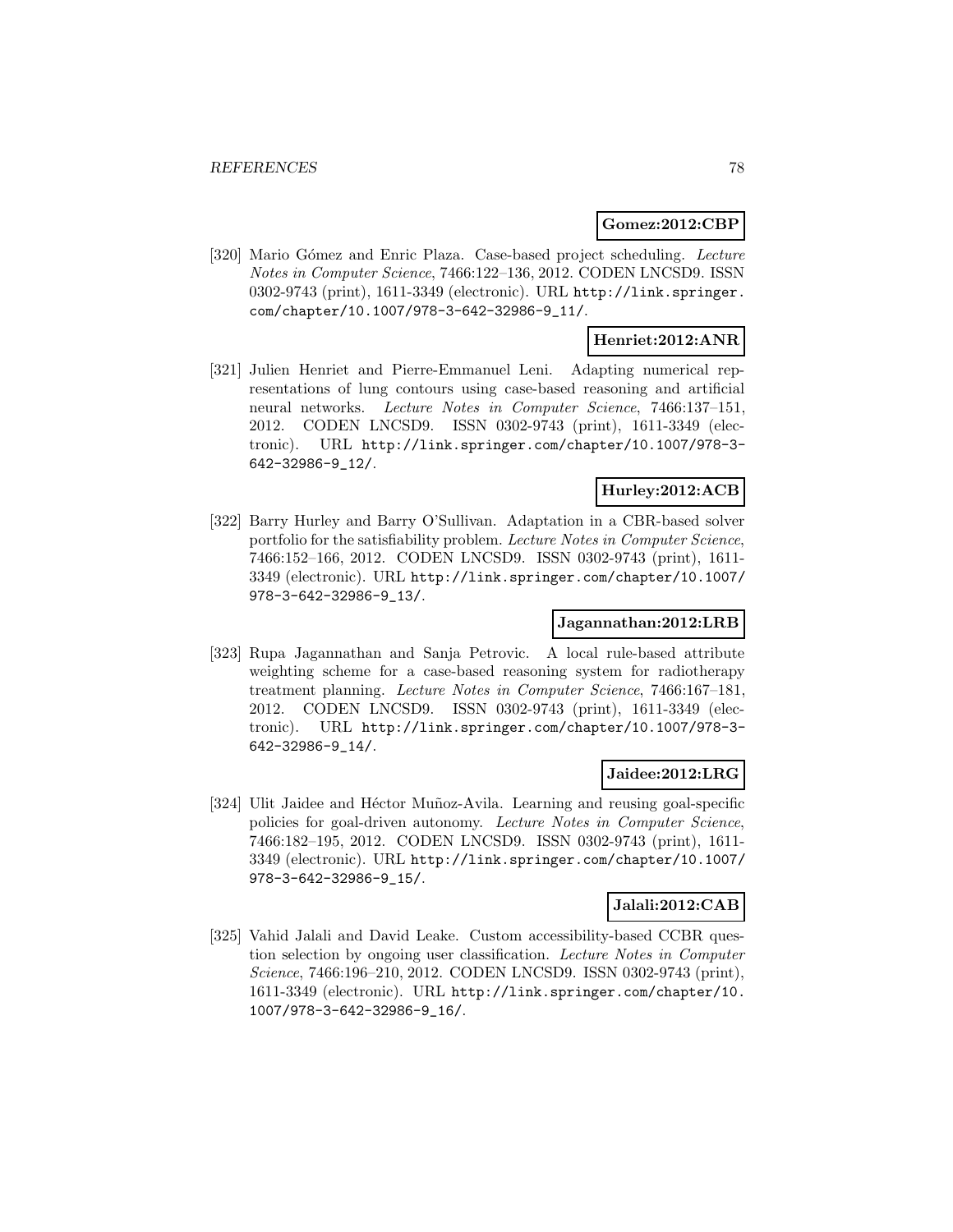## **Kar:2012:FWC**

[326] Debarun Kar and Sutanu Chakraborti. Feature weighting and confidence based prediction for case based reasoning systems. Lecture Notes in Computer Science, 7466:211–225, 2012. CODEN LNCSD9. ISSN 0302- 9743 (print), 1611-3349 (electronic). URL http://link.springer.com/ chapter/10.1007/978-3-642-32986-9\_17/.

## **Manzano:2012:CBA**

[327] Sergio Manzano and Santiago Ontañón. A case-based approach to mutual adaptation of taxonomic ontologies. Lecture Notes in Computer Science, 7466:226–240, 2012. CODEN LNCSD9. ISSN 0302-9743 (print), 1611- 3349 (electronic). URL http://link.springer.com/chapter/10.1007/ 978-3-642-32986-9\_18/.

## **McSherry:2012:LLA**

[328] David McSherry. A lazy learning approach to explaining case-based reasoning solutions. Lecture Notes in Computer Science, 7466:241–254, 2012. CODEN LNCSD9. ISSN 0302-9743 (print), 1611-3349 (electronic). URL http://link.springer.com/chapter/10.1007/978-3- 642-32986-9\_19/.

## **Minor:2012:CWA**

[329] Mirjam Minor and Mohd. Siblee Islam. Confidence in workflow adaptation. Lecture Notes in Computer Science, 7466:255–268, 2012. CODEN LNCSD9. ISSN 0302-9743 (print), 1611-3349 (electronic). URL http:// link.springer.com/chapter/10.1007/978-3-642-32986-9\_20/.

#### **Anonymous:2012:FMq**

[330] Anonymous. Front matter. Lecture Notes in Computer Science, 7466: ??, 2012. CODEN LNCSD9. ISSN 0302-9743 (print), 1611-3349 (electronic). URL http://link.springer.com/content/pdf/bfm:978-3- 642-32986-9/1.

#### **Barthes:2012:AMI**

[331] Jean-Paul A. Barthès and Alistair Jones. Ambiguity in multimodal interaction with multi-touch multi-user graphics tables. Lecture Notes in Computer Science, 7467:1–13, 2012. CODEN LNCSD9. ISSN 0302- 9743 (print), 1611-3349 (electronic). URL http://link.springer.com/ chapter/10.1007/978-3-642-32609-7\_1/.

## **Gazze:2012:WCD**

[332] Davide Gazzè and Mariantonietta N. La Polla. WorkMail: Collaborative document workflow management by email. Lecture Notes in Computer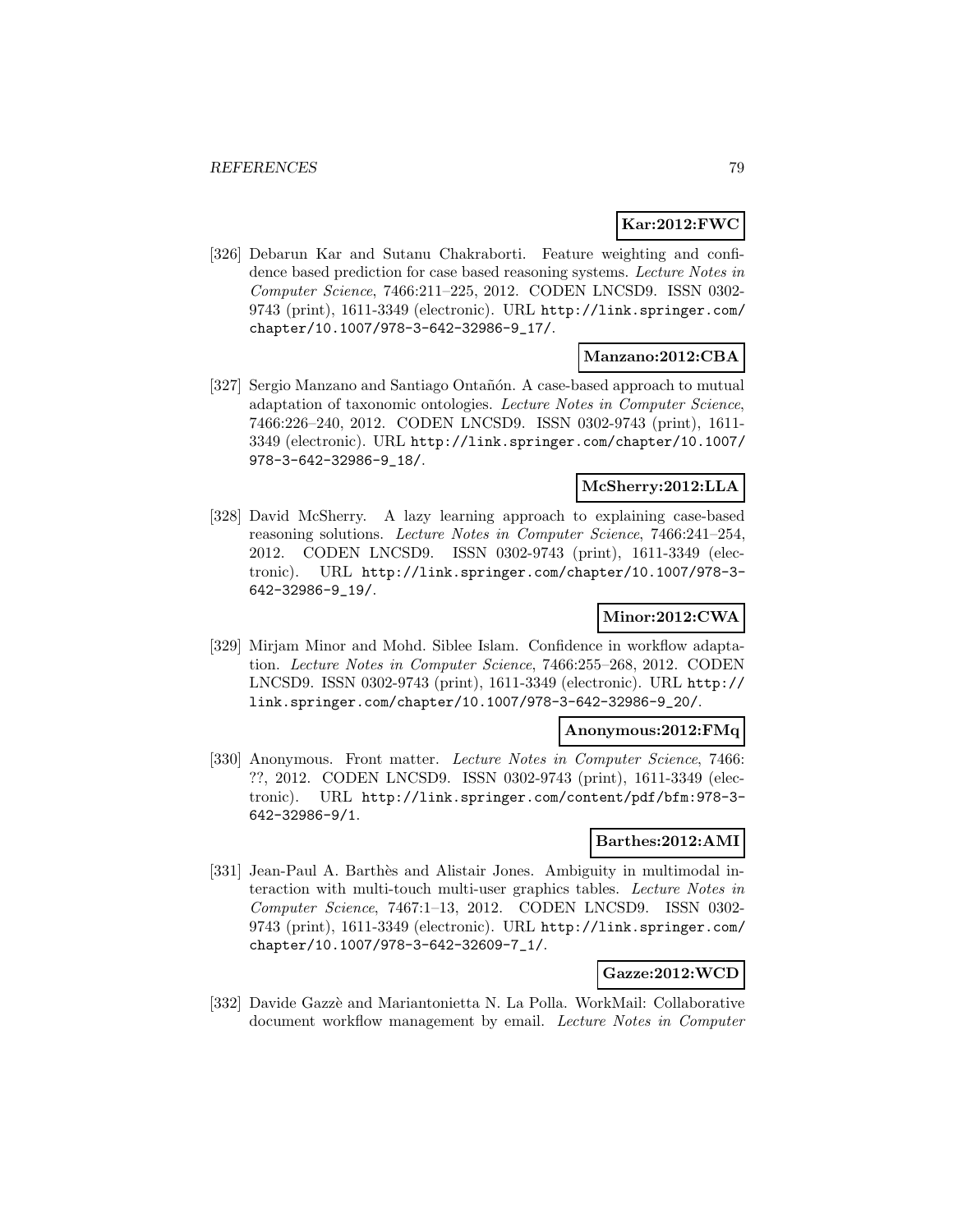Science, 7467:14–23, 2012. CODEN LNCSD9. ISSN 0302-9743 (print), 1611-3349 (electronic). URL http://link.springer.com/chapter/10. 1007/978-3-642-32609-7\_2/.

## **Lee:2012:RTM**

[333] Jang Ho Lee. Real-time mobile distance learning system for Smartphone. Lecture Notes in Computer Science, 7467:24–32, 2012. CODEN LNCSD9. ISSN 0302-9743 (print), 1611-3349 (electronic). URL http:// link.springer.com/chapter/10.1007/978-3-642-32609-7\_3/.

## **Aruga:2012:CIM**

[334] Takashi Aruga and Nobuyoshi Yabuki. Cooperative information management of degradation of structures in operation and management. Lecture Notes in Computer Science, 7467:33–40, 2012. CODEN LNCSD9. ISSN 0302-9743 (print), 1611-3349 (electronic). URL http://link.springer. com/chapter/10.1007/978-3-642-32609-7\_4/.

## **Costin:2012:RTR**

[335] Aaron Costin and Nipesh Pradhananga. Real-time resource location tracking in building information models (BIM). Lecture Notes in Computer Science, 7467:41–48, 2012. CODEN LNCSD9. ISSN 0302-9743 (print), 1611-3349 (electronic). URL http://link.springer.com/chapter/10. 1007/978-3-642-32609-7\_5/.

## **Yabuki:2012:CIP**

[336] Nobuyoshi Yabuki and Yuta Ashida. Cooperative integration of product model and sensor data model for knowledge discovery. Lecture Notes in Computer Science, 7467:49–52, 2012. CODEN LNCSD9. ISSN 0302- 9743 (print), 1611-3349 (electronic). URL http://link.springer.com/ chapter/10.1007/978-3-642-32609-7\_6/.

## **Indyk:2012:CDM**

[337] Wojciech Indyk and Tomasz Kajdanowicz. Cooperative decision making algorithm for large networks using MapReduce programming model. Lecture Notes in Computer Science, 7467:53–56, 2012. CODEN LNCSD9. ISSN 0302-9743 (print), 1611-3349 (electronic). URL http://link. springer.com/chapter/10.1007/978-3-642-32609-7\_7/.

#### **Ahmadi:2012:ECE**

[338] Navid Ahmadi, Mehdi Jazayeri, and Monica Landoni. Enabling cooperative educational game design on the Web. Lecture Notes in Computer Science, 7467:57–64, 2012. CODEN LNCSD9. ISSN 0302-9743 (print),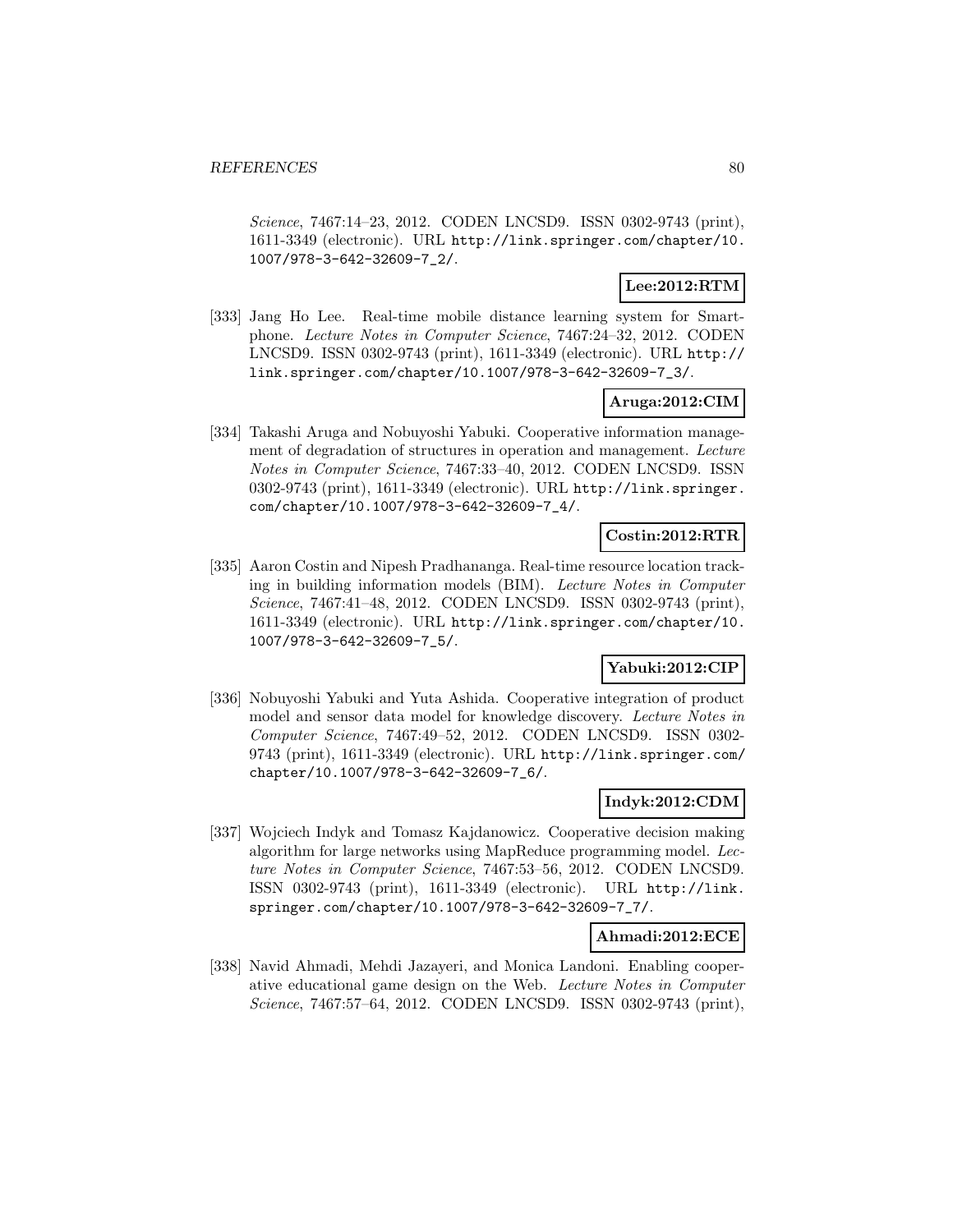1611-3349 (electronic). URL http://link.springer.com/chapter/10. 1007/978-3-642-32609-7\_8/.

### **Fominykh:2012:LCM**

[339] Mikhail Fominykh. Learning computer-mediated cooperation in 3D visualization projects. Lecture Notes in Computer Science, 7467:65-72, 2012. CODEN LNCSD9. ISSN 0302-9743 (print), 1611-3349 (electronic). URL http://link.springer.com/chapter/10.1007/978-3- 642-32609-7\_9/.

## **Ubik:2012:RTS**

[340] Sven Ubik, Jiří Navrátil, and Petr Zejdl. Real-time stereoscopic streaming of medical surgeries for collaborative eLearning. Lecture Notes in Computer Science, 7467:73–77, 2012. CODEN LNCSD9. ISSN 0302- 9743 (print), 1611-3349 (electronic). URL http://link.springer.com/ chapter/10.1007/978-3-642-32609-7\_10/.

## **Ferreira:2012:SIM**

[341] Hugo Sereno Ferreira and Tiago Boldt Sousa. Scalable integration of multiple health sensor data for observing medical patterns. Lecture Notes in Computer Science, 7467:78–84, 2012. CODEN LNCSD9. ISSN 0302- 9743 (print), 1611-3349 (electronic). URL http://link.springer.com/ chapter/10.1007/978-3-642-32609-7\_11/.

## **Garcia:2012:CUI**

[342] Miguel Garcia, Diana Bri, and Jaime Lloret. Collaborating using intergroup communications in group-based wireless sensor networks: Another way for saving energy. Lecture Notes in Computer Science, 7467: 85–93, 2012. CODEN LNCSD9. ISSN 0302-9743 (print), 1611-3349 (electronic). URL http://link.springer.com/chapter/10.1007/978- 3-642-32609-7\_12/.

## **Chen:2012:EET**

[343] Cong Chen, Kang Zhang, and Takayuki Itoh. Empirical evidence of tags supporting high-level awareness. Lecture Notes in Computer Science, 7467:94–101, 2012. CODEN LNCSD9. ISSN 0302-9743 (print), 1611-3349 (electronic). URL http://link.springer.com/chapter/10.1007/978- 3-642-32609-7\_13/.

#### **Encheva:2012:RSM**

[344] Sylvia Encheva. Rough sets methods for working with uncertainty. Lecture Notes in Computer Science, 7467:102–109, 2012. CODEN LNCSD9. ISSN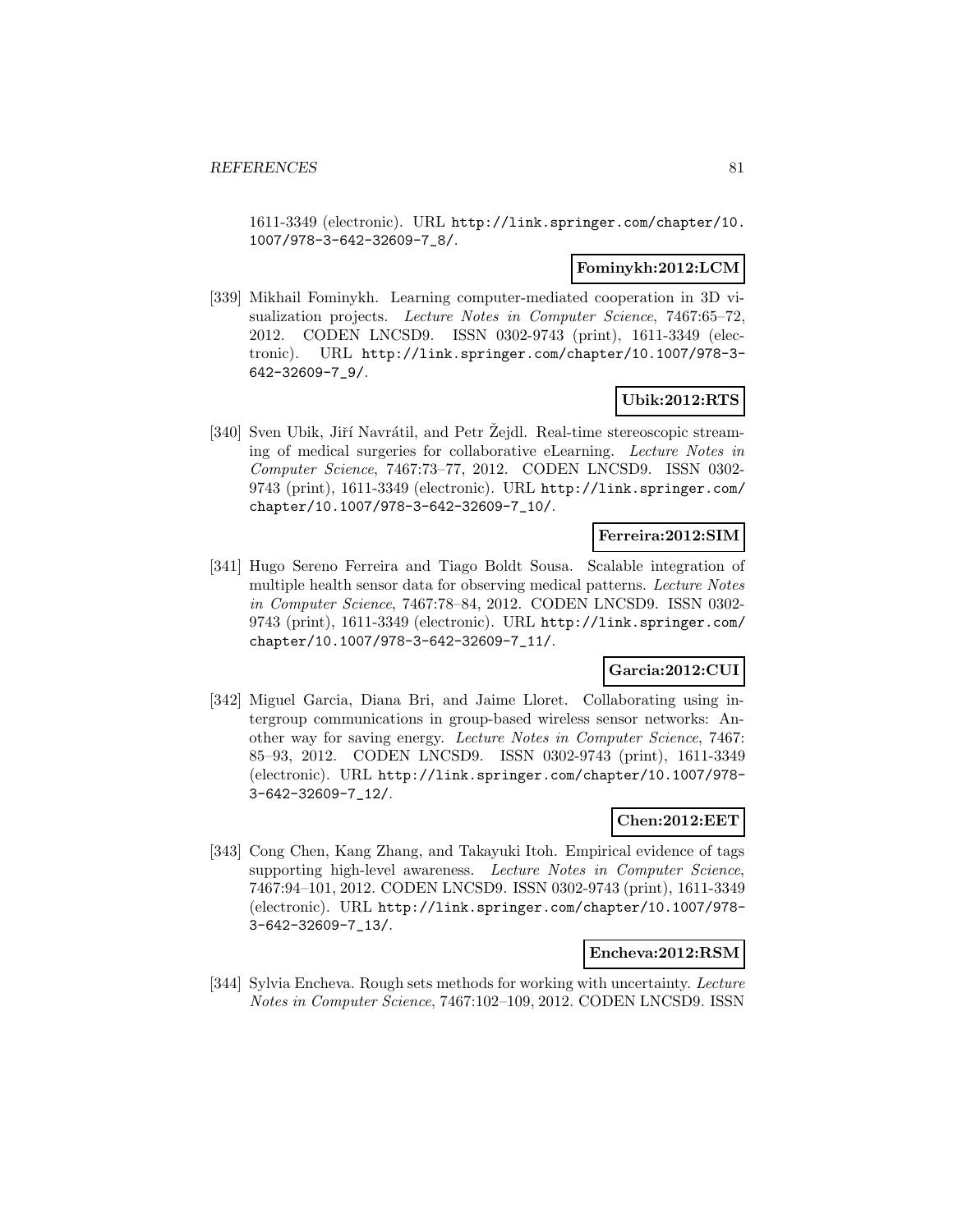0302-9743 (print), 1611-3349 (electronic). URL http://link.springer. com/chapter/10.1007/978-3-642-32609-7\_14/.

### **Encheva:2012:PPR**

[345] Sylvia Encheva and Sharil Tumin. Project proposals ranking based on closed sets properties. Lecture Notes in Computer Science, 7467: 110–113, 2012. CODEN LNCSD9. ISSN 0302-9743 (print), 1611-3349 (electronic). URL http://link.springer.com/chapter/10.1007/978- 3-642-32609-7\_15/.

### **Elsen:2012:WDS**

[346] Catherine Elsen and Françoise Darses. What do strokes teach us about collaborative design? Lecture Notes in Computer Science, 7467:114– 125, 2012. CODEN LNCSD9. ISSN 0302-9743 (print), 1611-3349 (electronic). URL http://link.springer.com/chapter/10.1007/978- 3-642-32609-7\_16/.

## **Yi:2012:CBP**

[347] Ingeun Yi, Seongki Lee, and Sunyoung Jang. Communication between physical and virtual models in designing smart buildings. Lecture Notes in Computer Science, 7467:126–133, 2012. CODEN LNCSD9. ISSN 0302- 9743 (print), 1611-3349 (electronic). URL http://link.springer.com/ chapter/10.1007/978-3-642-32609-7\_17/.

## **Zhao:2012:CBR**

[348] Yanwei Zhao, Huan Wang, and Huanhuan Hong. Cased-based reasoning based on extension theory for conflict resolution in cooperative design. Lecture Notes in Computer Science, 7467:134–142, 2012. CODEN LNCSD9. ISSN 0302-9743 (print), 1611-3349 (electronic). URL http:// link.springer.com/chapter/10.1007/978-3-642-32609-7\_18/.

#### **Felasari:2012:RCC**

[349] Sushardjanti Felasari and Chengzhi Peng. The role of a city's collective memory in supporting cooperative urban design learning. Lecture Notes in Computer Science, 7467:143–150, 2012. CODEN LNCSD9. ISSN 0302- 9743 (print), 1611-3349 (electronic). URL http://link.springer.com/ chapter/10.1007/978-3-642-32609-7\_19/.

#### **Solesvik:2012:SOC**

[350] Marina Z. Solesvik and Tatiana Iakovleva. Simulation and optimization in collaborative ship design: Innovative approach. Lecture Notes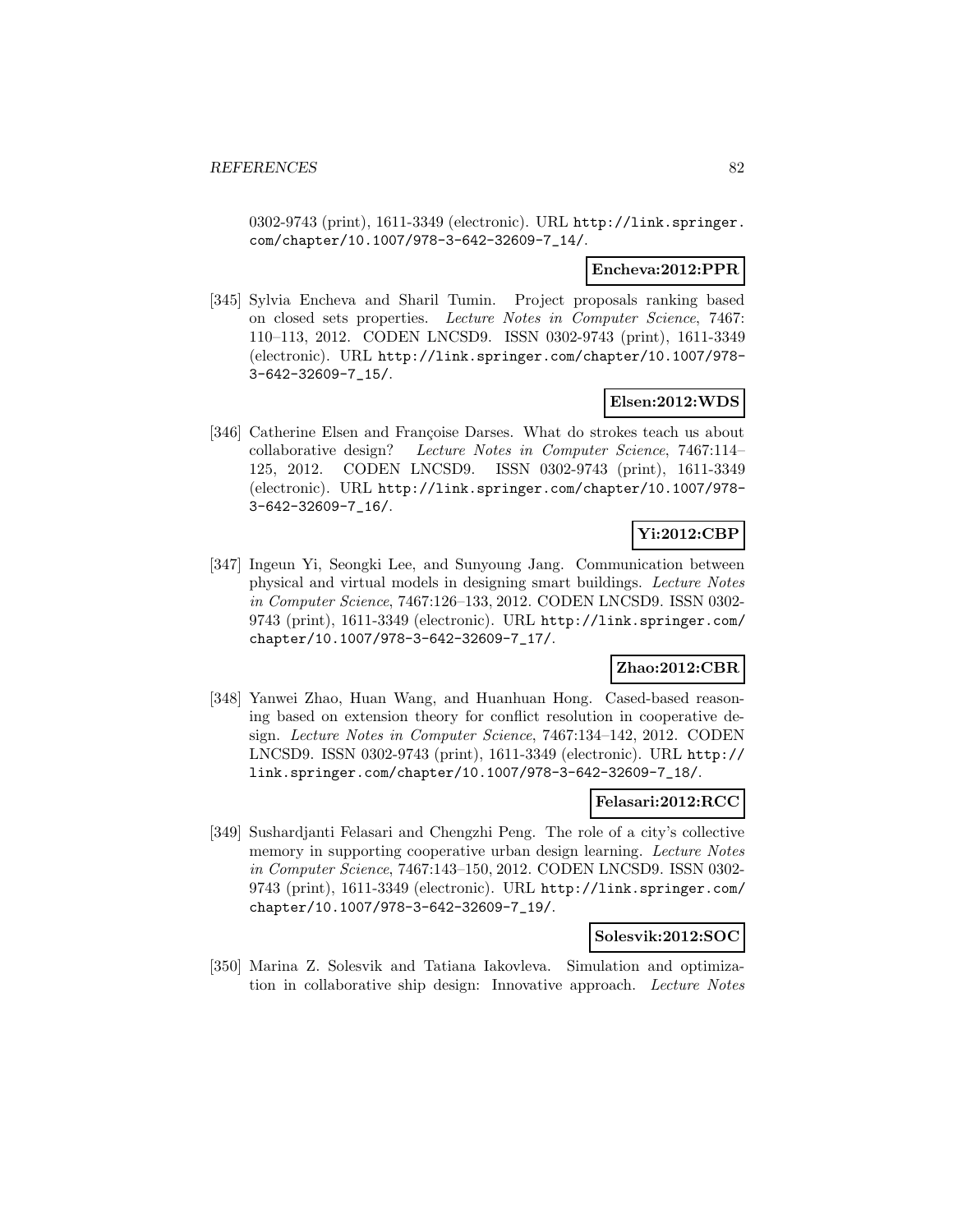in Computer Science, 7467:151–154, 2012. CODEN LNCSD9. ISSN 0302- 9743 (print), 1611-3349 (electronic). URL http://link.springer.com/ chapter/10.1007/978-3-642-32609-7\_20/.

## **Anonymous:2012:FMr**

[351] Anonymous. Front matter. Lecture Notes in Computer Science, 7467: ??, 2012. CODEN LNCSD9. ISSN 0302-9743 (print), 1611-3349 (electronic). URL http://link.springer.com/content/pdf/bfm:978-3- 642-32609-7/1.

#### **McGookin:2012:UAN**

[352] David McGookin and Stephen A. Brewster. Understanding auditory navigation to physical landmarks. Lecture Notes in Computer Science, 7468:1–10, 2012. CODEN LNCSD9. ISSN 0302-9743 (print), 1611-3349 (electronic). URL http://link.springer.com/chapter/10.1007/978- 3-642-32796-4\_1/.

## **Murphy:2012:SSD**

[353] Emma Murphy, Camille Moussette, Charles Verron, and Catherine Guastavino. Supporting sounds: Design and evaluation of an audio-haptic interface. Lecture Notes in Computer Science, 7468:11–20, 2012. CODEN LNCSD9. ISSN 0302-9743 (print), 1611-3349 (electronic). URL http:// link.springer.com/chapter/10.1007/978-3-642-32796-4\_2/.

## **Yu:2012:HAI**

[354] Junlei Yu and Christopher Habel. A haptic-audio interface for acquiring spatial knowledge about apartments. Lecture Notes in Computer Science, 7468:21–30, 2012. CODEN LNCSD9. ISSN 0302-9743 (print), 1611-3349 (electronic). URL http://link.springer.com/chapter/10.1007/978- 3-642-32796-4\_3/.

#### **Cuartielles:2012:MHT**

[355] David Cuartielles, Andreas Göransson, Tony Olsson, and Ståle Stenslie. Mobile haptic technology development through artistic exploration. Lecture Notes in Computer Science, 7468:31–40, 2012. CODEN LNCSD9. ISSN 0302-9743 (print), 1611-3349 (electronic). URL http://link. springer.com/chapter/10.1007/978-3-642-32796-4\_4/.

## **Bial:2012:ICT**

[356] Dominik Bial, Thorsten Appelmann, Enrico Rukzio, and Albrecht Schmidt. Improving cyclists training with tactile feedback on feet. Lecture Notes in Computer Science, 7468:41–50, 2012. CODEN LNCSD9. ISSN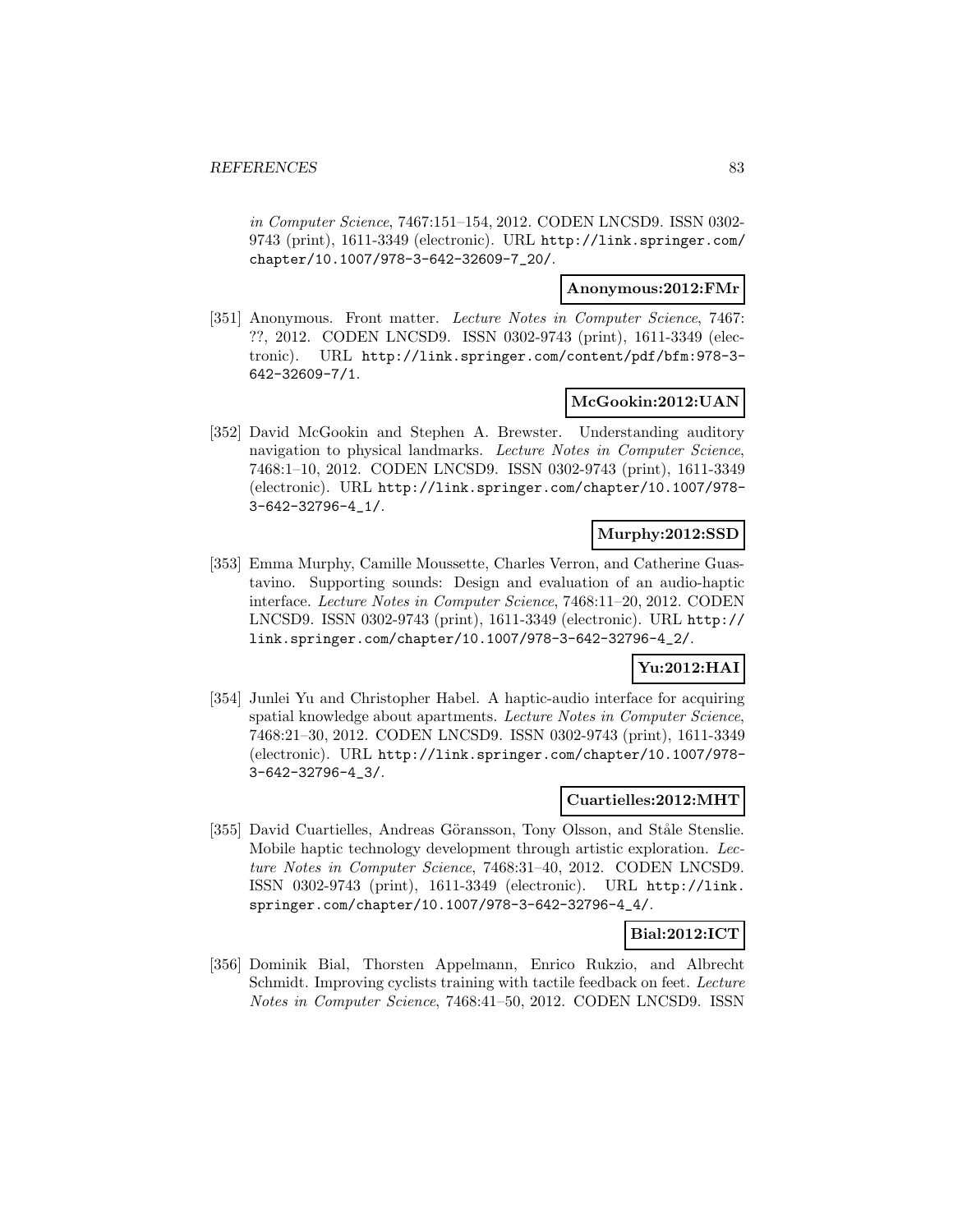0302-9743 (print), 1611-3349 (electronic). URL http://link.springer. com/chapter/10.1007/978-3-642-32796-4\_5/.

#### **Timmermann:2012:HRY**

[357] Janko Timmermann, Benjamin Poppinga, Susanne Boll, and Wilko Heuten. Haptic $P$ ulse — reveal your heart rate in physical activities. Lecture Notes in Computer Science, 7468:51–60, 2012. CODEN LNCSD9. ISSN 0302-9743 (print), 1611-3349 (electronic). URL http://link. springer.com/chapter/10.1007/978-3-642-32796-4\_6/.

## **Nilsson:2012:AHS**

[358] Niels C. Nilsson, Rolf Nordahl, Luca Turchet, and Stefania Serafin. Audiohaptic simulation of walking on virtual ground surfaces to enhance realism. Lecture Notes in Computer Science, 7468:61–70, 2012. CODEN LNCSD9. ISSN 0302-9743 (print), 1611-3349 (electronic). URL http:// link.springer.com/chapter/10.1007/978-3-642-32796-4\_7/.

## **Kildal:2012:IDU**

[359] Johan Kildal. Interacting with deformable user interfaces: Effect of material stiffness and type of deformation gesture. Lecture Notes in Computer Science, 7468:71–80, 2012. CODEN LNCSD9. ISSN 0302-9743 (print), 1611-3349 (electronic). URL http://link.springer.com/chapter/10. 1007/978-3-642-32796-4\_8/.

## **Palmerius:2012:IMS**

[360] Karljohan Lundin Palmerius, Gunnar Höst, and Konrad Schönborn. An interactive and multi-sensory learning environment for nano education. Lecture Notes in Computer Science, 7468:81–90, 2012. CODEN LNCSD9. ISSN 0302-9743 (print), 1611-3349 (electronic). URL http://link. springer.com/chapter/10.1007/978-3-642-32796-4\_9/.

#### **Halvey:2012:AMT**

[361] Martin Halvey, Michael Henderson, Stephen A. Brewster, Graham Wilson, and Stephen A. Hughes. Augmenting media with thermal stimulation. Lecture Notes in Computer Science, 7468:91–100, 2012. CODEN LNCSD9. ISSN 0302-9743 (print), 1611-3349 (electronic). URL http:// link.springer.com/chapter/10.1007/978-3-642-32796-4\_10/.

#### **Tahiroglu:2012:EIA**

[362] Koray Tahiroğlu, Johan Kildal, Teemu Ahmaniemi, Simon Overstall, and Valtteri Wikström. Embodied interactions with audio-tactile virtual objects in AHNE. Lecture Notes in Computer Science, 7468:101– 110, 2012. CODEN LNCSD9. ISSN 0302-9743 (print), 1611-3349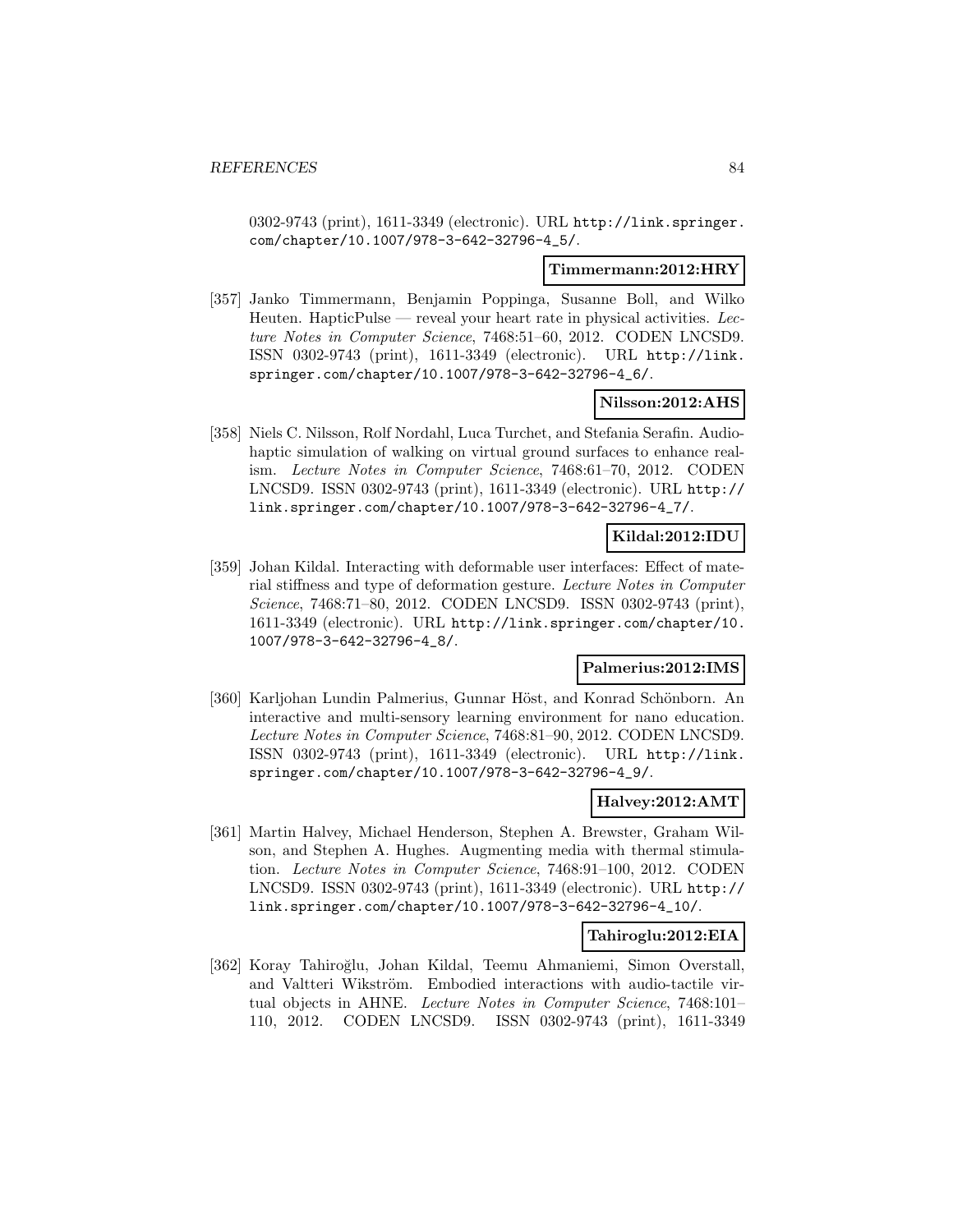(electronic). URL http://link.springer.com/chapter/10.1007/978- 3-642-32796-4\_11/.

## **Poppinga:2012:TOC**

[363] Benjamin Poppinga, Martin Pielot, Wilko Heuten, and Susanne Boll. Towards an objective comparison of scanning-based interaction techniques. Lecture Notes in Computer Science, 7468:111–120, 2012. CODEN LNCSD9. ISSN 0302-9743 (print), 1611-3349 (electronic). URL http:// link.springer.com/chapter/10.1007/978-3-642-32796-4\_12/.

### **Altinsoy:2012:KSQ**

[364] M. Ercan Altinsoy. Knocking sound as quality sign for household appliances and the evaluation of the audio-haptic interaction. Lecture Notes in Computer Science, 7468:121–130, 2012. CODEN LNCSD9. ISSN 0302- 9743 (print), 1611-3349 (electronic). URL http://link.springer.com/ chapter/10.1007/978-3-642-32796-4\_13/.

## **Picinali:2012:SDT**

[365] Lorenzo Picinali, Christopher Feakes, Davide A. Mauro, and Brian F. G. Katz. Spectral discrimination thresholds comparing audio and haptics for complex stimuli. Lecture Notes in Computer Science, 7468: 131–140, 2012. CODEN LNCSD9. ISSN 0302-9743 (print), 1611-3349 (electronic). URL http://link.springer.com/chapter/10.1007/978- 3-642-32796-4\_14/.

## **Hogan:2012:HDR**

[366] Trevor Hogan and Eva Hornecker. How does representation modality affect user-experience of data artifacts? Lecture Notes in Computer Science, 7468:141–151, 2012. CODEN LNCSD9. ISSN 0302-9743 (print), 1611- 3349 (electronic). URL http://link.springer.com/chapter/10.1007/ 978-3-642-32796-4\_15/.

## **Anonymous:2012:BMe**

[367] Anonymous. Back matter. Lecture Notes in Computer Science, 7468: ??, 2012. CODEN LNCSD9. ISSN 0302-9743 (print), 1611-3349 (electronic). URL http://link.springer.com/content/pdf/bbm:978-3- 642-32796-4/1.

### **Anonymous:2012:FMs**

[368] Anonymous. Front matter. Lecture Notes in Computer Science, 7468: ??, 2012. CODEN LNCSD9. ISSN 0302-9743 (print), 1611-3349 (electronic). URL http://link.springer.com/content/pdf/bfm:978-3- 642-32796-4/1.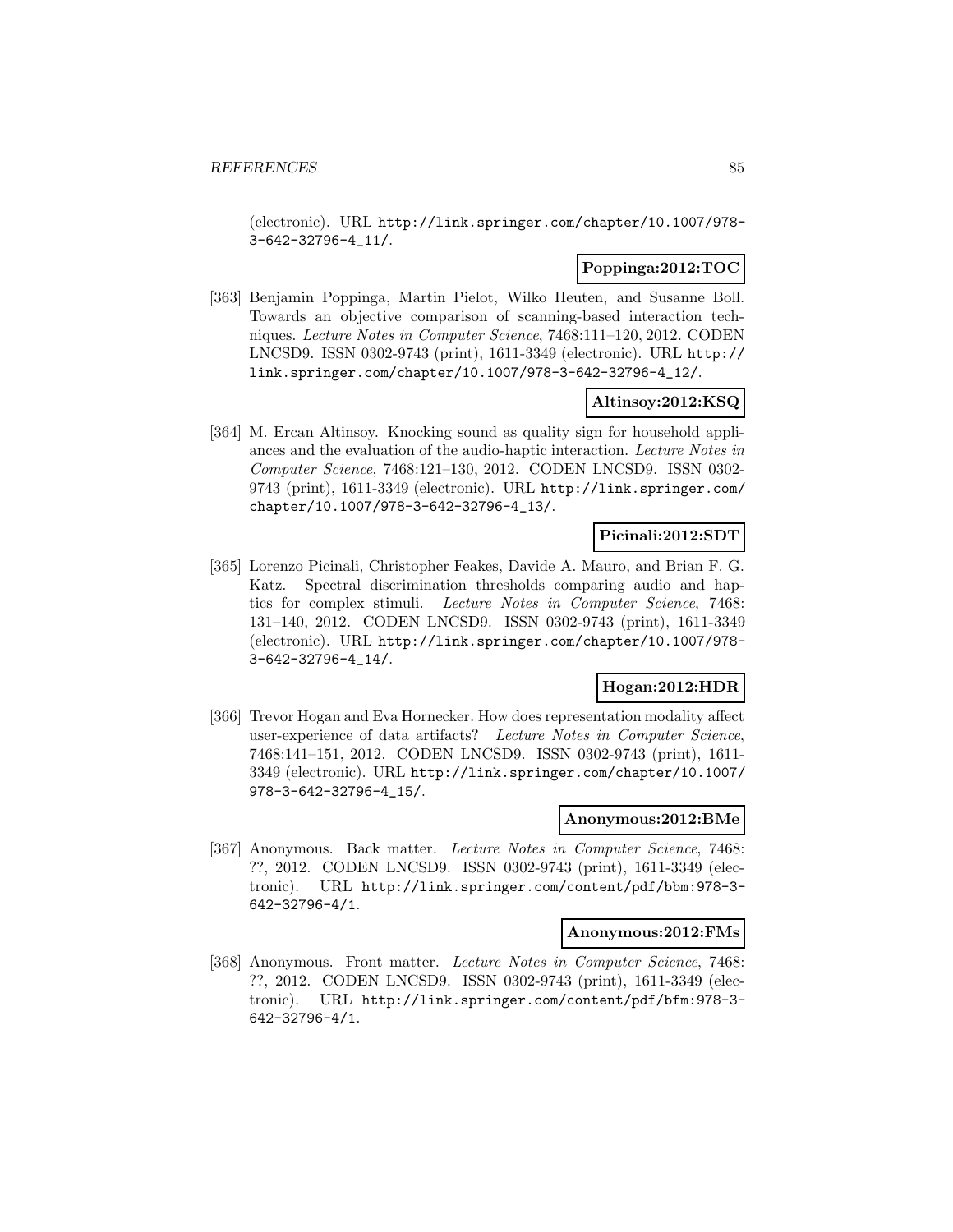#### **Mazhelis:2012:DIT**

[369] Oleksiy Mazhelis, Eetu Luoma, and Henna Warma. Defining an internetof-things ecosystem. Lecture Notes in Computer Science, 7469:1–14, 2012. CODEN LNCSD9. ISSN 0302-9743 (print), 1611-3349 (electronic). URL http://link.springer.com/chapter/10.1007/978-3- 642-32686-8\_1/.

#### **Leminen:2012:TIE**

[370] Seppo Leminen, Mika Westerlund, Mervi Rajahonka, and Riikka Siuruainen. Towards IOT ecosystems and business models. Lecture Notes in Computer Science, 7469:15–26, 2012. CODEN LNCSD9. ISSN 0302- 9743 (print), 1611-3349 (electronic). URL http://link.springer.com/ chapter/10.1007/978-3-642-32686-8\_2/.

## **Kos:2012:OSI**

[371] Andrej Kos, Damijan Pristov, Urban Sedlar, Janez Sterle, Mojca Volk, and Tomaˇz Vidonja. Open and scalable IoT platform and its applications for real time access line monitoring and alarm correlation. Lecture Notes in Computer Science, 7469:27–38, 2012. CODEN LNCSD9. ISSN 0302- 9743 (print), 1611-3349 (electronic). URL http://link.springer.com/ chapter/10.1007/978-3-642-32686-8\_3/.

## **Kotis:2012:ASC**

[372] Konstantinos Kotis, Artem Katasonov, and Jarkko Leino. Aligning smart and control entities in the IoT. Lecture Notes in Computer Science, 7469:39–50, 2012. CODEN LNCSD9. ISSN 0302-9743 (print), 1611-3349 (electronic). URL http://link.springer.com/chapter/10.1007/978- 3-642-32686-8\_4/.

## **Boytsov:2012:WYB**

[373] Andrey Boytsov, Arkady Zaslavsky, and Zahraa Abdallah. Where have you been? Using location clustering and context awareness to understand places of interest. Lecture Notes in Computer Science, 7469: 51–62, 2012. CODEN LNCSD9. ISSN 0302-9743 (print), 1611-3349 (electronic). URL http://link.springer.com/chapter/10.1007/978- 3-642-32686-8\_5/.

#### **Namiot:2012:WTN**

[374] Dmitry Namiot and Manfred Sneps-Sneppe. Where are they now safe location sharing. Lecture Notes in Computer Science, 7469:63–74, 2012. CODEN LNCSD9. ISSN 0302-9743 (print), 1611-3349 (electronic). URL http://link.springer.com/chapter/10.1007/978-3- 642-32686-8\_6/.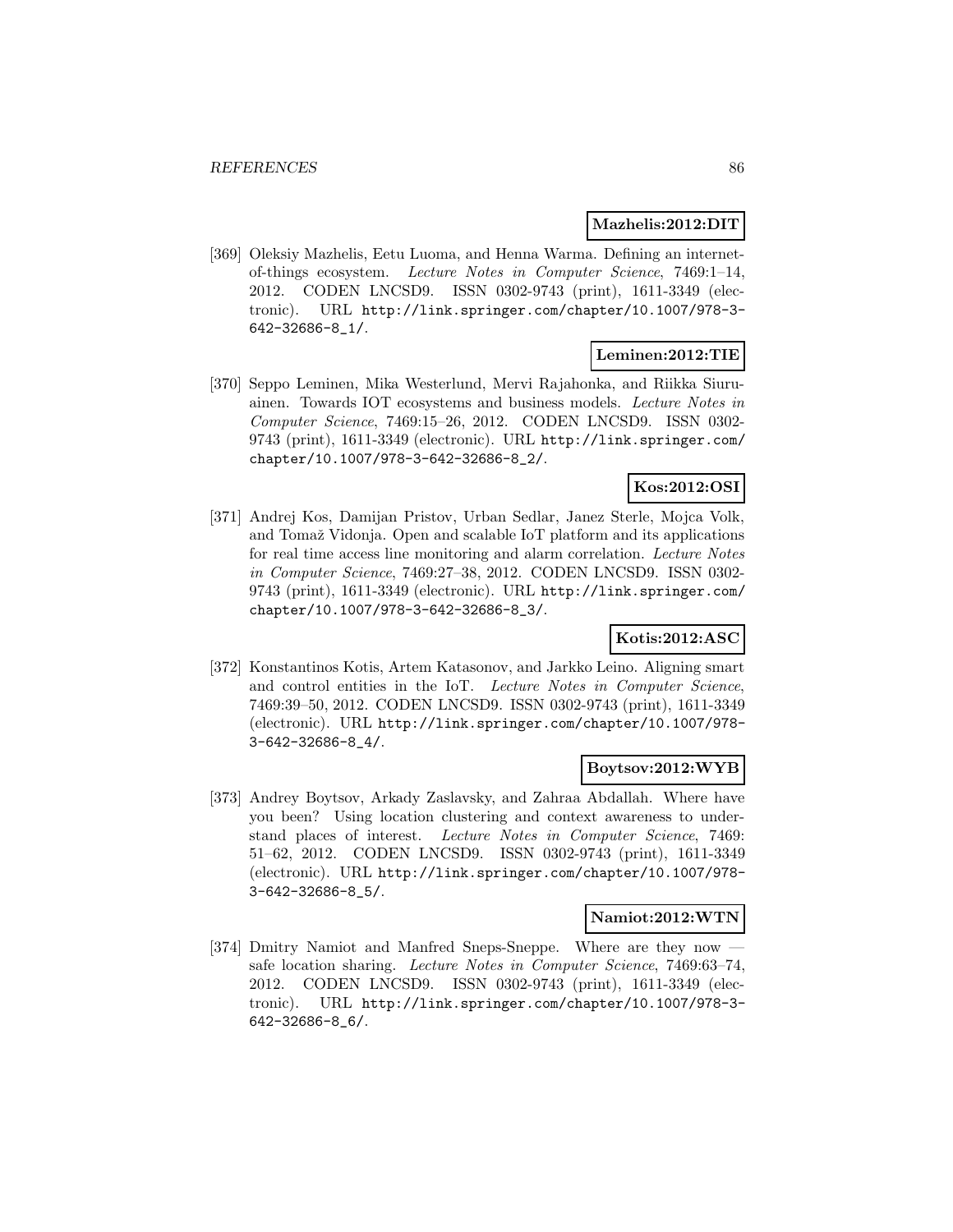#### **Dashkova:2012:SCC**

[375] Ekaterina Dashkova and Andrei Gurtov. Survey on congestion control mechanisms for wireless sensor networks. Lecture Notes in Computer Science, 7469:75–85, 2012. CODEN LNCSD9. ISSN 0302-9743 (print), 1611- 3349 (electronic). URL http://link.springer.com/chapter/10.1007/ 978-3-642-32686-8\_7/.

## **Petrov:2012:IOC**

[376] Vitaly Petrov, Sergey Andreev, Andrey Turlikov, and Yevgeni Koucheryavy. On IEEE 802.16m overload control for smart grid deployments. Lecture Notes in Computer Science, 7469:86–94, 2012. CODEN LNCSD9. ISSN 0302-9743 (print), 1611-3349 (electronic). URL http://link. springer.com/chapter/10.1007/978-3-642-32686-8\_8/.

### **Abuarqoub:2012:OIE**

[377] Abdelrahman Abuarqoub, Mohammad Hammoudeh, and Tariq Alsboui. An overview of information extraction from mobile wireless sensor networks. Lecture Notes in Computer Science, 7469:95–106, 2012. CODEN LNCSD9. ISSN 0302-9743 (print), 1611-3349 (electronic). URL http:// link.springer.com/chapter/10.1007/978-3-642-32686-8\_9/.

#### **Jozam:2012:VSH**

[378] Mohammadali Heidari Jozam, Erfaneh Allameh, Bauke De Vries, and Harry Timmermans. VR-smart home. Lecture Notes in Computer Science, 7469:107–118, 2012. CODEN LNCSD9. ISSN 0302-9743 (print), 1611- 3349 (electronic). URL http://link.springer.com/chapter/10.1007/ 978-3-642-32686-8\_10/.

#### **Rocha:2012:SSG**

[379] Oscar Rodríguez Rocha, Luis Javier Suarez-Meza, and Boris Moltchanov. Smart space governing through service mashups. Lecture Notes in Computer Science, 7469:119–127, 2012. CODEN LNCSD9. ISSN 0302- 9743 (print), 1611-3349 (electronic). URL http://link.springer.com/ chapter/10.1007/978-3-642-32686-8\_11/.

#### **Korolev:2012:SSA**

[380] Yury Korolev, Dmitry Korzun, and Ivan Galov. Smart space applications integration: a mediation formalism and design for smart-M3. Lecture Notes in Computer Science, 7469:128–139, 2012. CODEN LNCSD9. ISSN 0302-9743 (print), 1611-3349 (electronic). URL http://link.springer. com/chapter/10.1007/978-3-642-32686-8\_12/.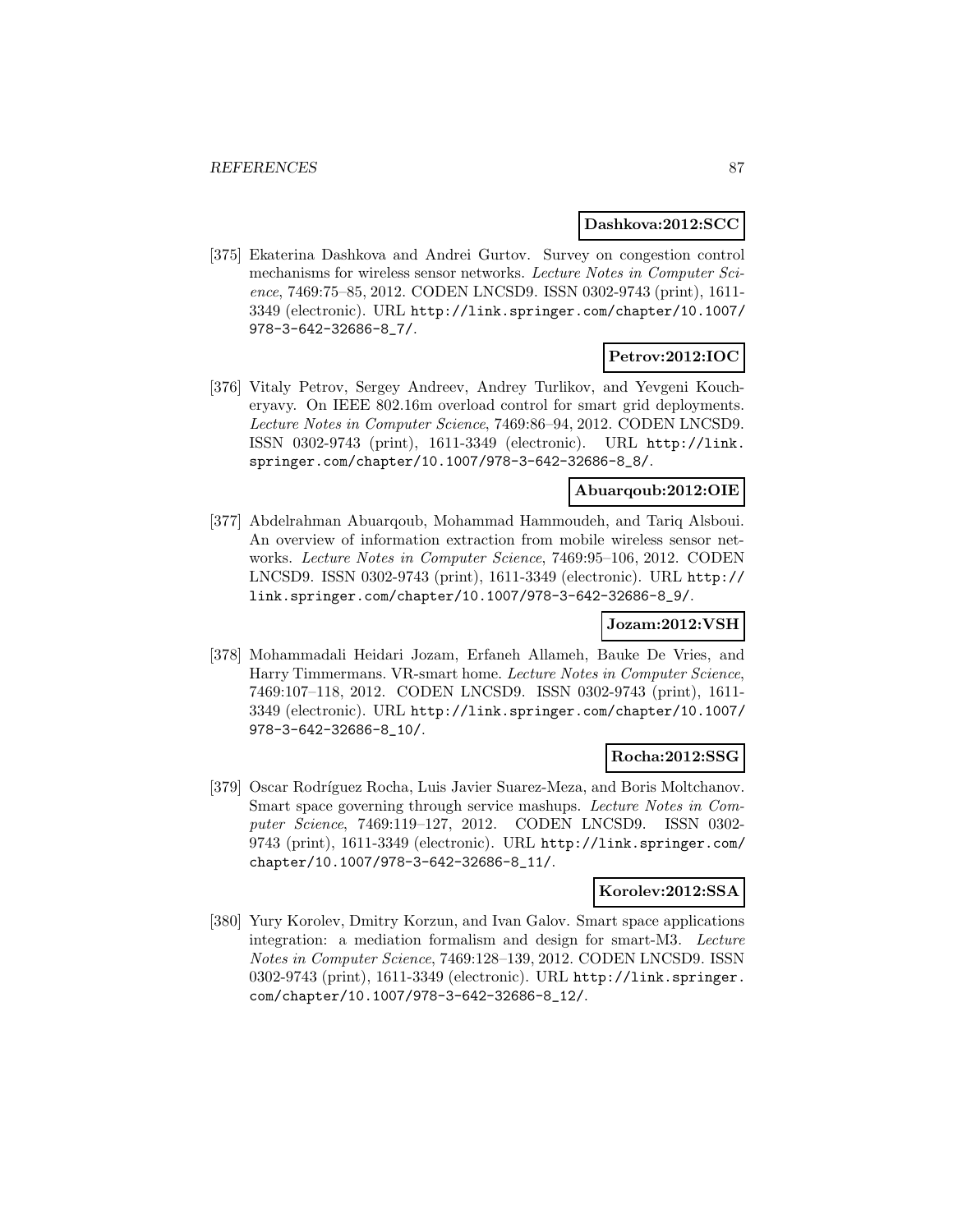#### **Smirnov:2012:SLS**

[381] Alexander Smirnov, Nikolay Shilov, Alexey Kashevnik, and Nikolay Teslya. Smart logistic service for dynamic ridesharing. Lecture Notes in Computer Science, 7469:140–151, 2012. CODEN LNCSD9. ISSN 0302- 9743 (print), 1611-3349 (electronic). URL http://link.springer.com/ chapter/10.1007/978-3-642-32686-8\_13/.

### **Vanrompay:2012:MAQ**

[382] Yves Vanrompay and Yolande Berbers. A methodological approach to quality of future context for proactive smart systems. Lecture Notes in Computer Science, 7469:152–163, 2012. CODEN LNCSD9. ISSN 0302- 9743 (print), 1611-3349 (electronic). URL http://link.springer.com/ chapter/10.1007/978-3-642-32686-8\_14/.

### **Blaunstein:2012:IAL**

[383] Natan Blaunstein and Michael Borisovich Sergeev. Integration of advanced LTE technology and MIMO network based on adaptive multibeam antennas. Lecture Notes in Computer Science, 7469:164–173, 2012. CODEN LNCSD9. ISSN 0302-9743 (print), 1611-3349 (electronic). URL http://link.springer.com/chapter/10.1007/978-3- 642-32686-8\_15/.

#### **Khoryaev:2012:FAD**

[384] Alexey Khoryaev, Mikhail Shilov, Sergey Panteleev, Andrey Chervyakov, and Artyom Lomayev. Feasibility analysis of dynamic adjustment of TDD configurations in macro-femto heterogeneous LTE networks. Lecture Notes in Computer Science, 7469:174–185, 2012. CODEN LNCSD9. ISSN 0302- 9743 (print), 1611-3349 (electronic). URL http://link.springer.com/ chapter/10.1007/978-3-642-32686-8\_16/.

#### **Gerasimenko:2012:PCS**

[385] Mikhail Gerasimenko, Sergey Andreev, Yevgeni Koucheryavy, and Alexey Trushanin. Performance comparison of system level simulators for 3GPP LTE uplink. Lecture Notes in Computer Science, 7469:186–197, 2012. CODEN LNCSD9. ISSN 0302-9743 (print), 1611-3349 (electronic). URL http://link.springer.com/chapter/10.1007/978-3- 642-32686-8\_17/.

#### **Petrov:2012:PMA**

[386] Dmitry Petrov, Ilmari Repo, and Marko Lampinen. Performance of multiflow aggregation scheme for HSDPA with joint intra-site scheduling and in presence of CQI imperfections. Lecture Notes in Computer Science, 7469: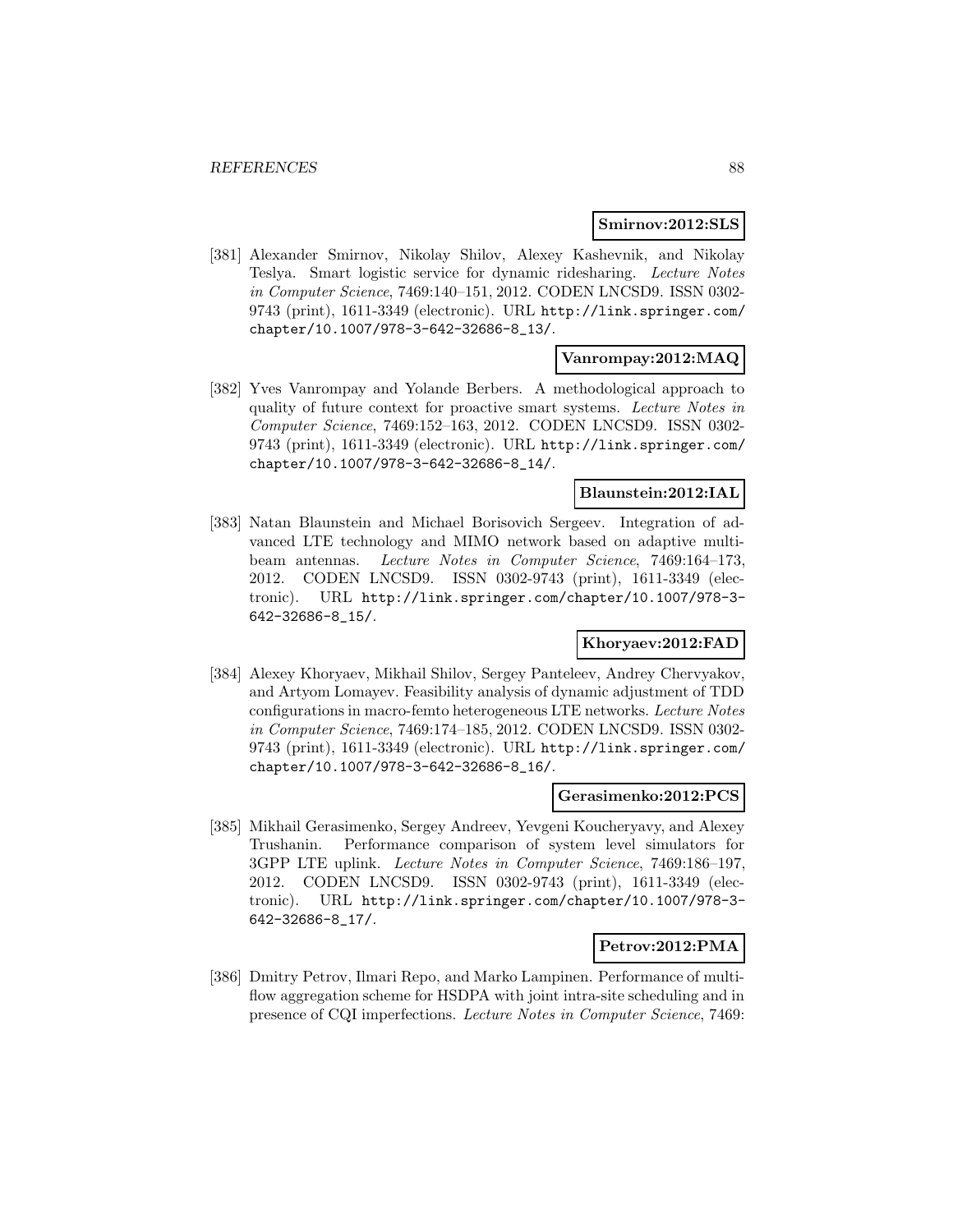198–207, 2012. CODEN LNCSD9. ISSN 0302-9743 (print), 1611-3349 (electronic). URL http://link.springer.com/chapter/10.1007/978- 3-642-32686-8\_18/.

#### **Gudkova:2012:MRA**

[387] Irina A. Gudkova and Konstantin E. Samouylov. Modelling a radio admission control scheme for video telephony service in wireless networks. Lecture Notes in Computer Science, 7469:208–215, 2012. CODEN LNCSD9. ISSN 0302-9743 (print), 1611-3349 (electronic). URL http:// link.springer.com/chapter/10.1007/978-3-642-32686-8\_19/.

## **Liu:2012:MPC**

[388] Wei Liu, Yueyun Chen, and Yudong Yao. Multi-point cooperative fountain codes multicast for LTE cellular system. Lecture Notes in Computer Science, 7469:216–224, 2012. CODEN LNCSD9. ISSN 0302-9743 (print), 1611-3349 (electronic). URL http://link.springer.com/chapter/10. 1007/978-3-642-32686-8\_20/.

#### **Anonymous:2012:FMt**

[389] Anonymous. Front matter. Lecture Notes in Computer Science, 7469: ??, 2012. CODEN LNCSD9. ISSN 0302-9743 (print), 1611-3349 (electronic). URL http://link.springer.com/content/pdf/bfm:978-3- 642-32686-8/1.

## **Foster:2012:TCA**

[390] Nate Foster, Kazutaka Matsuda, and Janis Voigtländer. Three complementary approaches to bidirectional programming. Lecture Notes in Computer Science, 7470:1–46, 2012. CODEN LNCSD9. ISSN 0302- 9743 (print), 1611-3349 (electronic). URL http://link.springer.com/ chapter/10.1007/978-3-642-32202-0\_1/.

## **Hinze:2012:GPA**

[391] Ralf Hinze. Generic programming with adjunctions. Lecture Notes in Computer Science, 7470:47–129, 2012. CODEN LNCSD9. ISSN 0302- 9743 (print), 1611-3349 (electronic). URL http://link.springer.com/ chapter/10.1007/978-3-642-32202-0\_2/.

#### **Kiselyov:2012:TTF**

[392] Oleg Kiselyov. Typed tagless final interpreters. Lecture Notes in Computer Science, 7470:130–174, 2012. CODEN LNCSD9. ISSN 0302-9743 (print), 1611-3349 (electronic). URL http://link.springer.com/chapter/10. 1007/978-3-642-32202-0\_3/.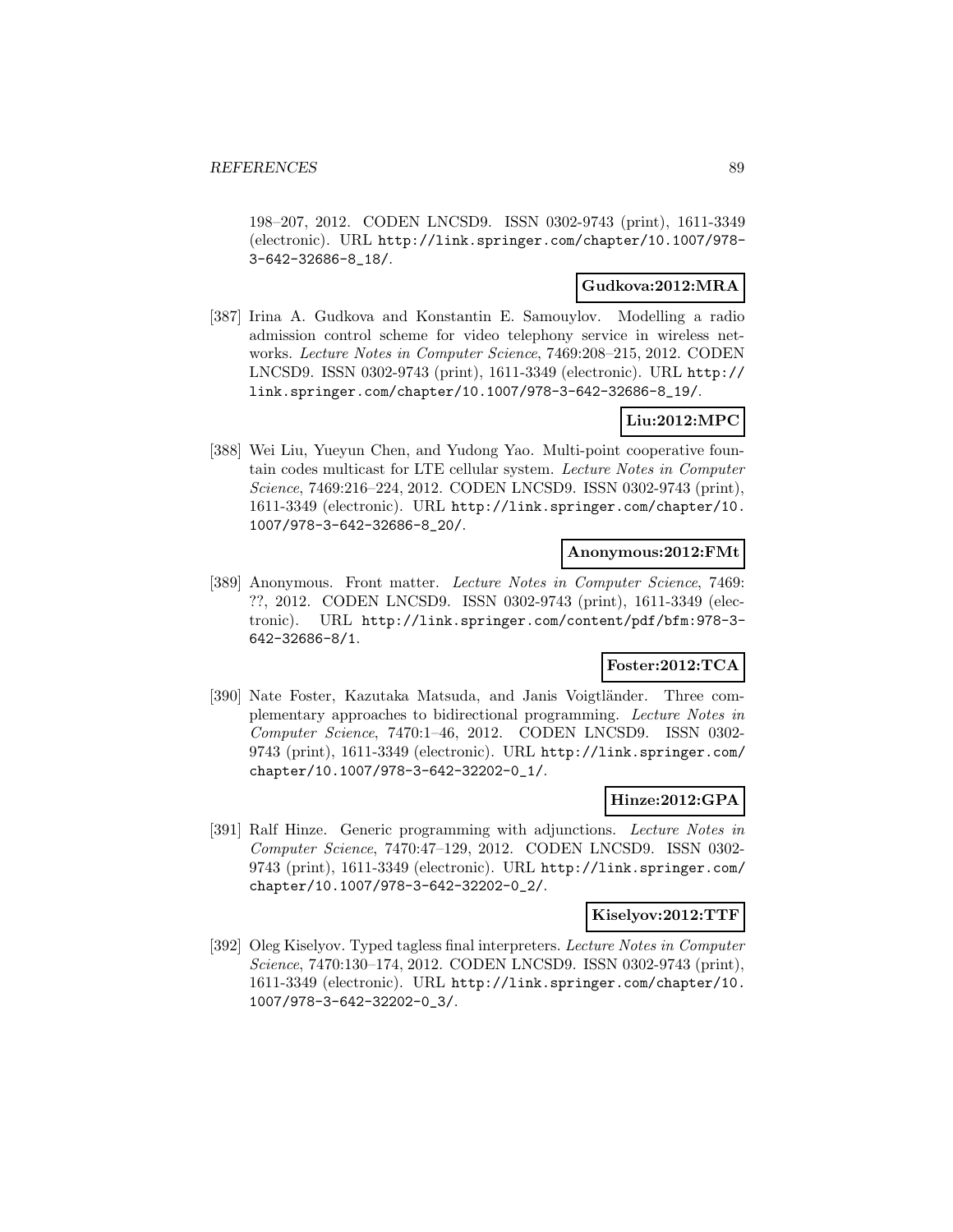## **Siek:2012:CCE**

[393] Jeremy G. Siek. The C++0x "concepts" effort. Lecture Notes in Computer Science, 7470:175–216, 2012. CODEN LNCSD9. ISSN 0302-9743 (print), 1611-3349 (electronic). URL http://link.springer.com/chapter/10. 1007/978-3-642-32202-0\_4/.

## **Weirich:2012:GPD**

[394] Stephanie Weirich and Chris Casinghino. Generic programming with dependent types. Lecture Notes in Computer Science, 7470:217–258, 2012. CODEN LNCSD9. ISSN 0302-9743 (print), 1611-3349 (electronic). URL http://link.springer.com/chapter/10.1007/978-3- 642-32202-0\_5/.

## **Anonymous:2012:BMf**

[395] Anonymous. Back matter. Lecture Notes in Computer Science, 7470: ??, 2012. CODEN LNCSD9. ISSN 0302-9743 (print), 1611-3349 (electronic). URL http://link.springer.com/content/pdf/bbm:978-3- 642-32202-0/1.

#### **Anonymous:2012:FMu**

[396] Anonymous. Front matter. Lecture Notes in Computer Science, 7470: ??, 2012. CODEN LNCSD9. ISSN 0302-9743 (print), 1611-3349 (electronic). URL http://link.springer.com/content/pdf/bfm:978-3- 642-32202-0/1.

## **Ranathunga:2012:ICA**

[397] Surangika Ranathunga and Stephen Cranefield. Interfacing a cognitive agent platform with second life. Lecture Notes in Computer Science, 7471:1–21, 2012. CODEN LNCSD9. ISSN 0302-9743 (print), 1611-3349 (electronic). URL http://link.springer.com/chapter/10.1007/978- 3-642-32326-3\_1/.

## **vanOijen:2012:CMI**

[398] Joost van Oijen, Loïs Vanhée, and Frank Dignum. CIGA: a middleware for intelligent agents in virtual environments. Lecture Notes in Computer Science, 7471:22–37, 2012. CODEN LNCSD9. ISSN 0302-9743 (print), 1611-3349 (electronic). URL http://link.springer.com/chapter/10. 1007/978-3-642-32326-3\_2/.

#### **Gemrot:2012:HCU**

[399] Jakub Gemrot, Cyril Brom, and Joanna Bryson. How to compare usability of techniques for the specification of virtual agents' behavior? An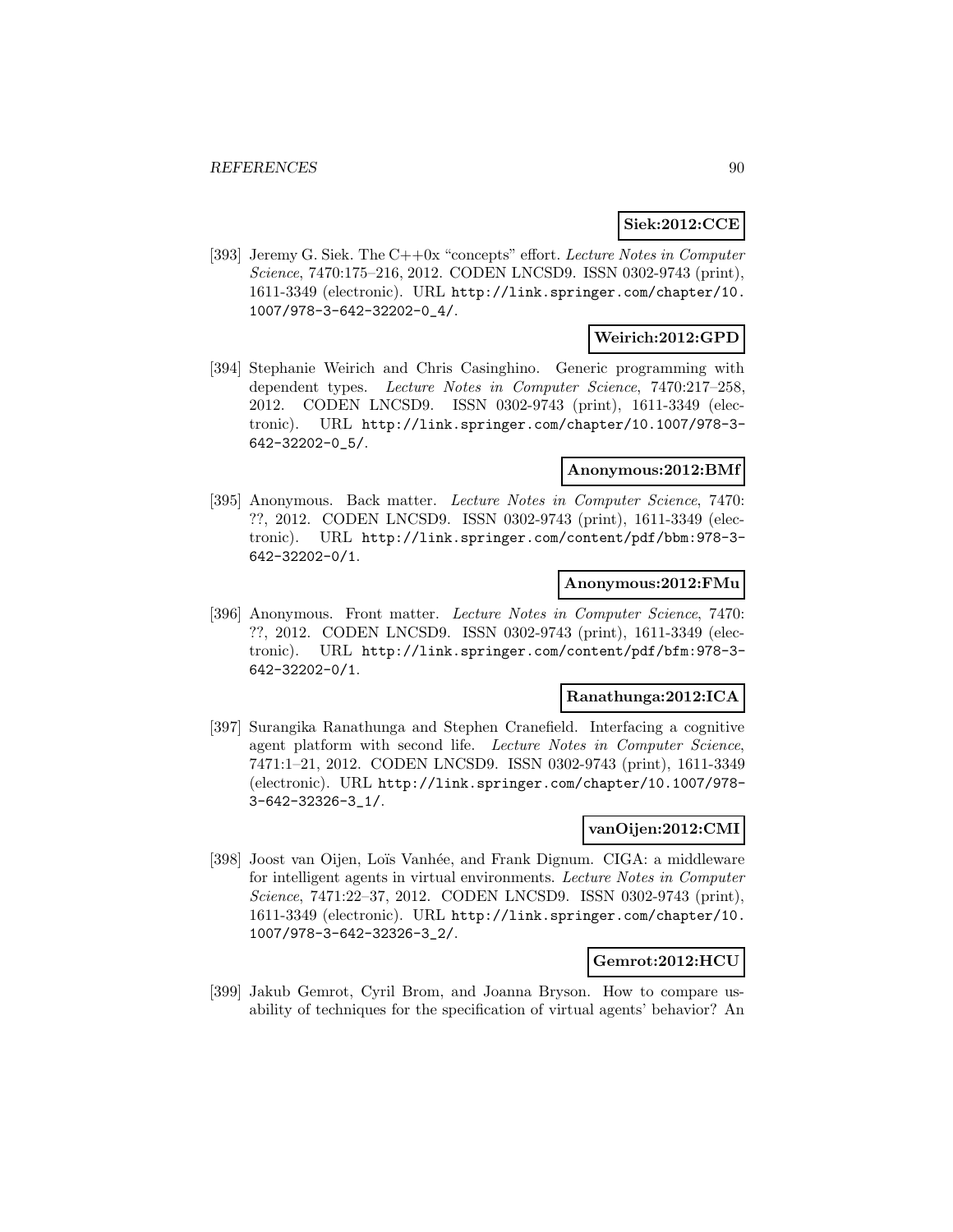experimental pilot study with human subjects. Lecture Notes in Computer Science, 7471:38–62, 2012. CODEN LNCSD9. ISSN 0302-9743 (print), 1611-3349 (electronic). URL http://link.springer.com/chapter/10. 1007/978-3-642-32326-3\_3/.

### **Kao:2012:DDV**

[400] Edward Chao-Chun Kao and Von-Wun Soo. Dialog designs in virtual drama: Balancing agency and scripted dialogs. Lecture Notes in Computer Science, 7471:63–78, 2012. CODEN LNCSD9. ISSN 0302-9743 (print), 1611-3349 (electronic). URL http://link.springer.com/chapter/10. 1007/978-3-642-32326-3\_4/.

## **Cai:2012:LPA**

[401] Yundong Cai and Zhiqi Shen. Learning by playing in agent-oriented virtual learning environment. Lecture Notes in Computer Science, 7471: 79–93, 2012. CODEN LNCSD9. ISSN 0302-9743 (print), 1611-3349 (electronic). URL http://link.springer.com/chapter/10.1007/978- 3-642-32326-3\_5/.

## **Tsukamoto:2012:CAM**

[402] Takeo Tsukamoto and Yumi Muroya. Collection and analysis of multimodal interaction in direction-giving dialogues: Towards an automatic gesture selection mechanism for metaverse avatars. Lecture Notes in Computer Science, 7471:94–105, 2012. CODEN LNCSD9. ISSN 0302- 9743 (print), 1611-3349 (electronic). URL http://link.springer.com/ chapter/10.1007/978-3-642-32326-3\_6/.

## **Westra:2012:OSA**

[403] Joost Westra, Frank Dignum, and Virginia Dignum. Organizing scalable adaptation in serious games. Lecture Notes in Computer Science, 7471: 106–122, 2012. CODEN LNCSD9. ISSN 0302-9743 (print), 1611-3349 (electronic). URL http://link.springer.com/chapter/10.1007/978- 3-642-32326-3\_7/.

## **Chien:2012:IPD**

[404] Alex Yu-Hung Chien and Von-Wun Soo. Inferring pragmatics from dialogue contexts in simulated virtual agent games. Lecture Notes in Computer Science, 7471:123–138, 2012. CODEN LNCSD9. ISSN 0302- 9743 (print), 1611-3349 (electronic). URL http://link.springer.com/ chapter/10.1007/978-3-642-32326-3\_8/.

## **Alvarez-Napagao:2012:SAE**

[405] Sergio Alvarez-Napagao. Socially-aware emergent narrative. Lecture Notes in Computer Science, 7471:139–150, 2012. CODEN LNCSD9. ISSN 0302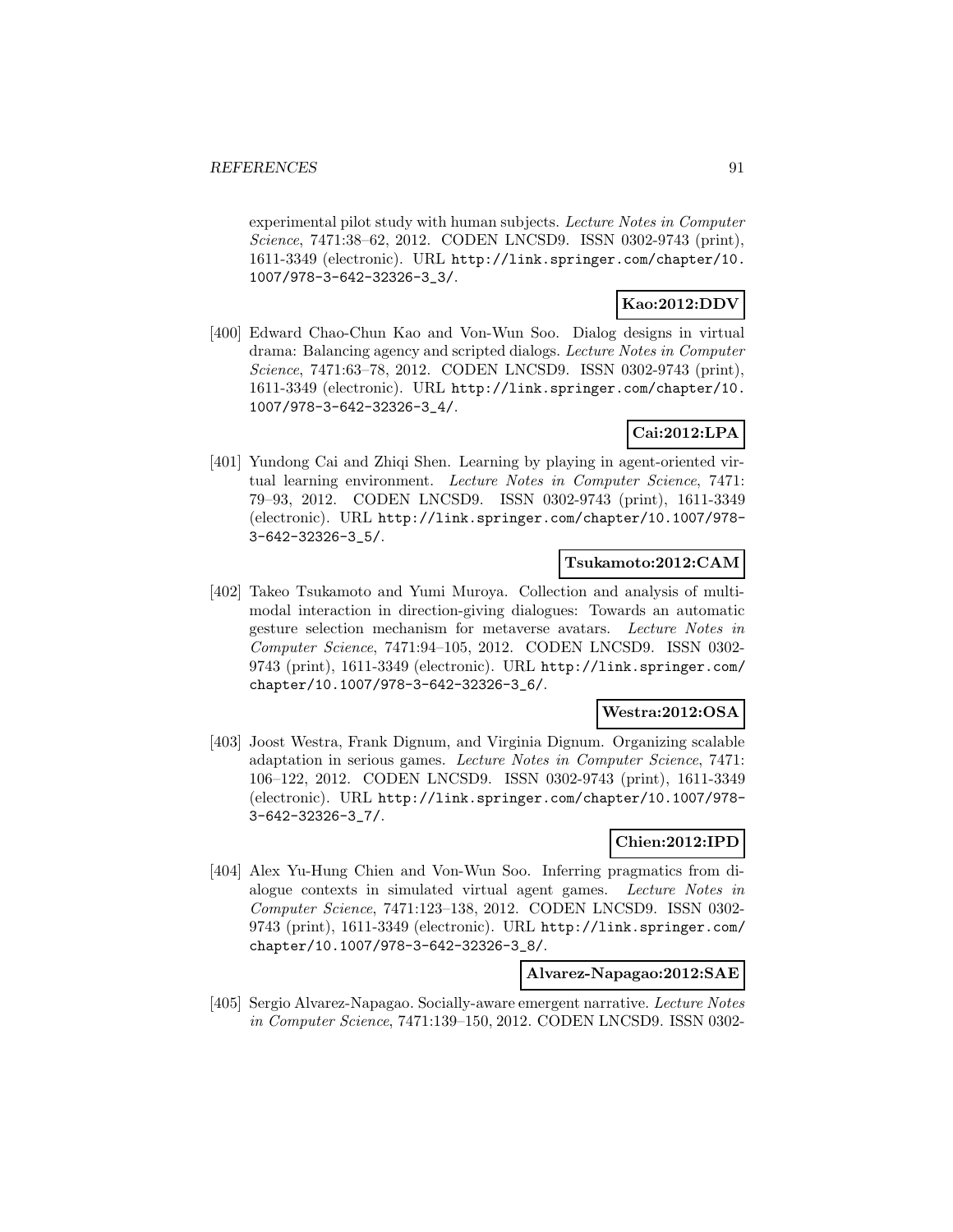9743 (print), 1611-3349 (electronic). URL http://link.springer.com/ chapter/10.1007/978-3-642-32326-3\_9/.

## **Wissner:2012:ILM**

[406] Michael Wißner, Wouter Beek, and Esther Lozano. Increasing learners' motivation through pedagogical agents: The cast of virtual characters in the DynaLearn ILE. Lecture Notes in Computer Science, 7471: 151–165, 2012. CODEN LNCSD9. ISSN 0302-9743 (print), 1611-3349 (electronic). URL http://link.springer.com/chapter/10.1007/978- 3-642-32326-3\_10/.

## **Hadad:2012:AAH**

[407] Meirav Hadad and Avi Rosenfeld. ADAPT: Abstraction hierarchies to better simulate teamwork under dynamics. Lecture Notes in Computer Science, 7471:166–182, 2012. CODEN LNCSD9. ISSN 0302-9743 (print), 1611-3349 (electronic). URL http://link.springer.com/chapter/10. 1007/978-3-642-32326-3\_11/.

### **Campano:2012:AAB**

[408] Sabrina Campano and Etienne de Sevin. An architecture for affective behaviour based on the conservation of resources. Lecture Notes in Computer Science, 7471:183–194, 2012. CODEN LNCSD9. ISSN 0302-9743 (print), 1611-3349 (electronic). URL http://link.springer.com/chapter/10. 1007/978-3-642-32326-3\_12/.

## **Anonymous:2012:BMg**

[409] Anonymous. Back matter. Lecture Notes in Computer Science, 7471: ??, 2012. CODEN LNCSD9. ISSN 0302-9743 (print), 1611-3349 (electronic). URL http://link.springer.com/content/pdf/bbm:978-3- 642-32326-3/1.

#### **Anonymous:2012:FMv**

[410] Anonymous. Front matter. Lecture Notes in Computer Science, 7471: ??, 2012. CODEN LNCSD9. ISSN 0302-9743 (print), 1611-3349 (electronic). URL http://link.springer.com/content/pdf/bfm:978-3- 642-32326-3/1.

#### **Tang:2012:ISM**

[411] Jiliang Tang, Xufei Wang, and Huan Liu. Integrating social media data for community detection. Lecture Notes in Computer Science, 7472: 1–20, 2012. CODEN LNCSD9. ISSN 0302-9743 (print), 1611-3349 (electronic). URL http://link.springer.com/chapter/10.1007/978- 3-642-33684-3\_1/.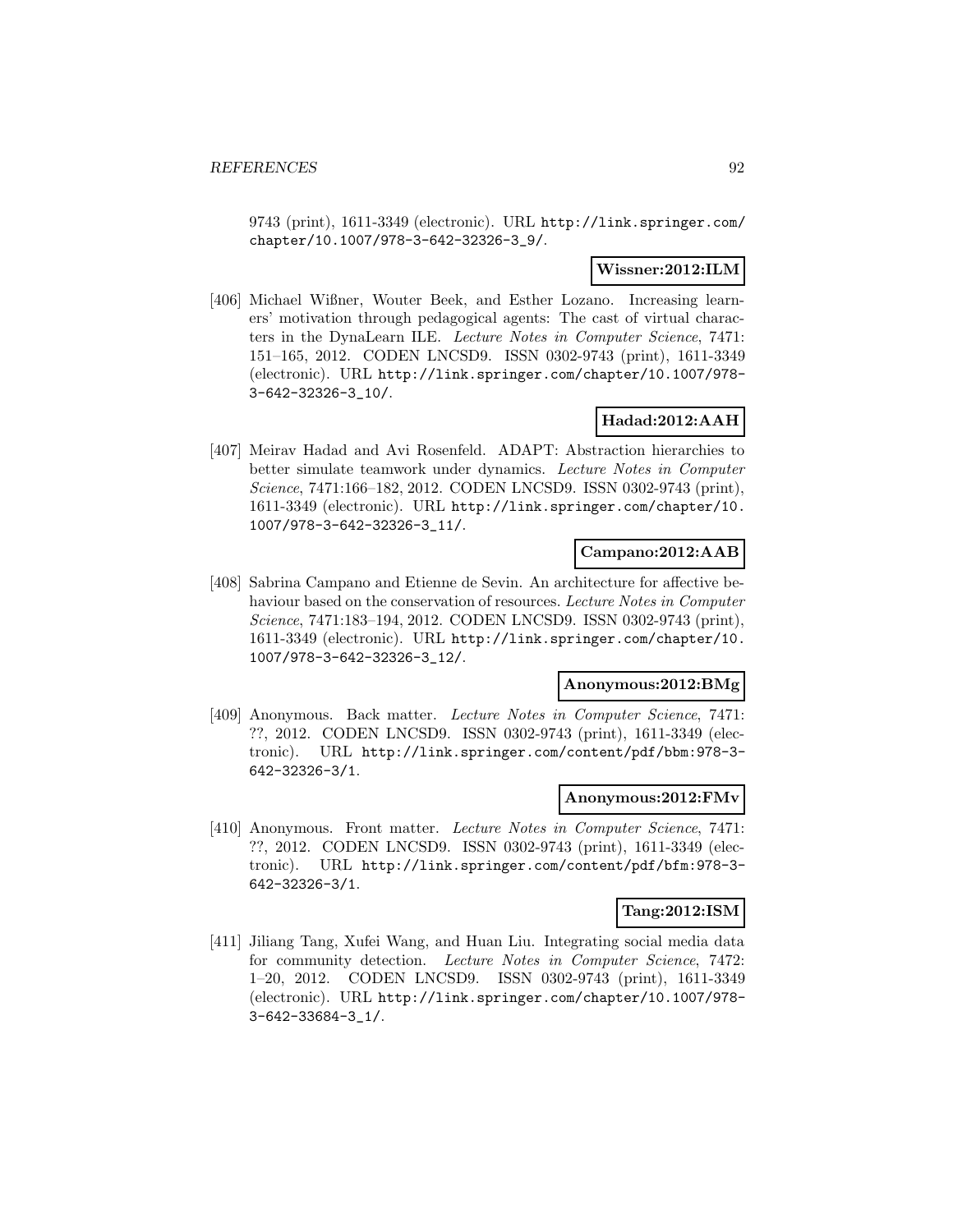#### **Atzmueller:2012:FFC**

[412] Martin Atzmueller and Stephan Doerfel. Face-to-face contacts at a conference: Dynamics of communities and roles. Lecture Notes in Computer Science, 7472:21–39, 2012. CODEN LNCSD9. ISSN 0302-9743 (print), 1611-3349 (electronic). URL http://link.springer.com/chapter/10. 1007/978-3-642-33684-3\_2/.

## **Singer:2012:FIC**

[413] Philipp Singer and Claudia Wagner. Factors influencing the co-evolution of social and content networks in online social media. Lecture Notes in Computer Science, 7472:40–59, 2012. CODEN LNCSD9. ISSN 0302- 9743 (print), 1611-3349 (electronic). URL http://link.springer.com/ chapter/10.1007/978-3-642-33684-3\_3/.

#### **Redmond:2012:MDS**

[414] Ursula Redmond and Martin Harrigan. Mining dense structures to uncover anomalous behaviour in financial network data. Lecture Notes in Computer Science, 7472:60–76, 2012. CODEN LNCSD9. ISSN 0302- 9743 (print), 1611-3349 (electronic). URL http://link.springer.com/ chapter/10.1007/978-3-642-33684-3\_4/.

## **Lemmerich:2012:DLU**

[415] Florian Lemmerich and Martin Atzmueller. Describing locations using tags and images: Explorative pattern mining in social media. Lecture Notes in Computer Science, 7472:77–96, 2012. CODEN LNCSD9. ISSN 0302-9743 (print), 1611-3349 (electronic). URL http://link.springer. com/chapter/10.1007/978-3-642-33684-3\_5/.

## **Appice:2012:LTG**

[416] Annalisa Appice and Michelangelo Ceci. Learning and transferring geographically weighted regression trees across time. Lecture Notes in Computer Science, 7472:97–117, 2012. CODEN LNCSD9. ISSN 0302- 9743 (print), 1611-3349 (electronic). URL http://link.springer.com/ chapter/10.1007/978-3-642-33684-3\_6/.

#### **Guccione:2012:TCB**

[417] Pietro Guccione and Annalisa Appice. Trend cluster based kriging interpolation in sensor data networks. Lecture Notes in Computer Science, 7472: 118–137, 2012. CODEN LNCSD9. ISSN 0302-9743 (print), 1611-3349 (electronic). URL http://link.springer.com/chapter/10.1007/978- 3-642-33684-3\_7/.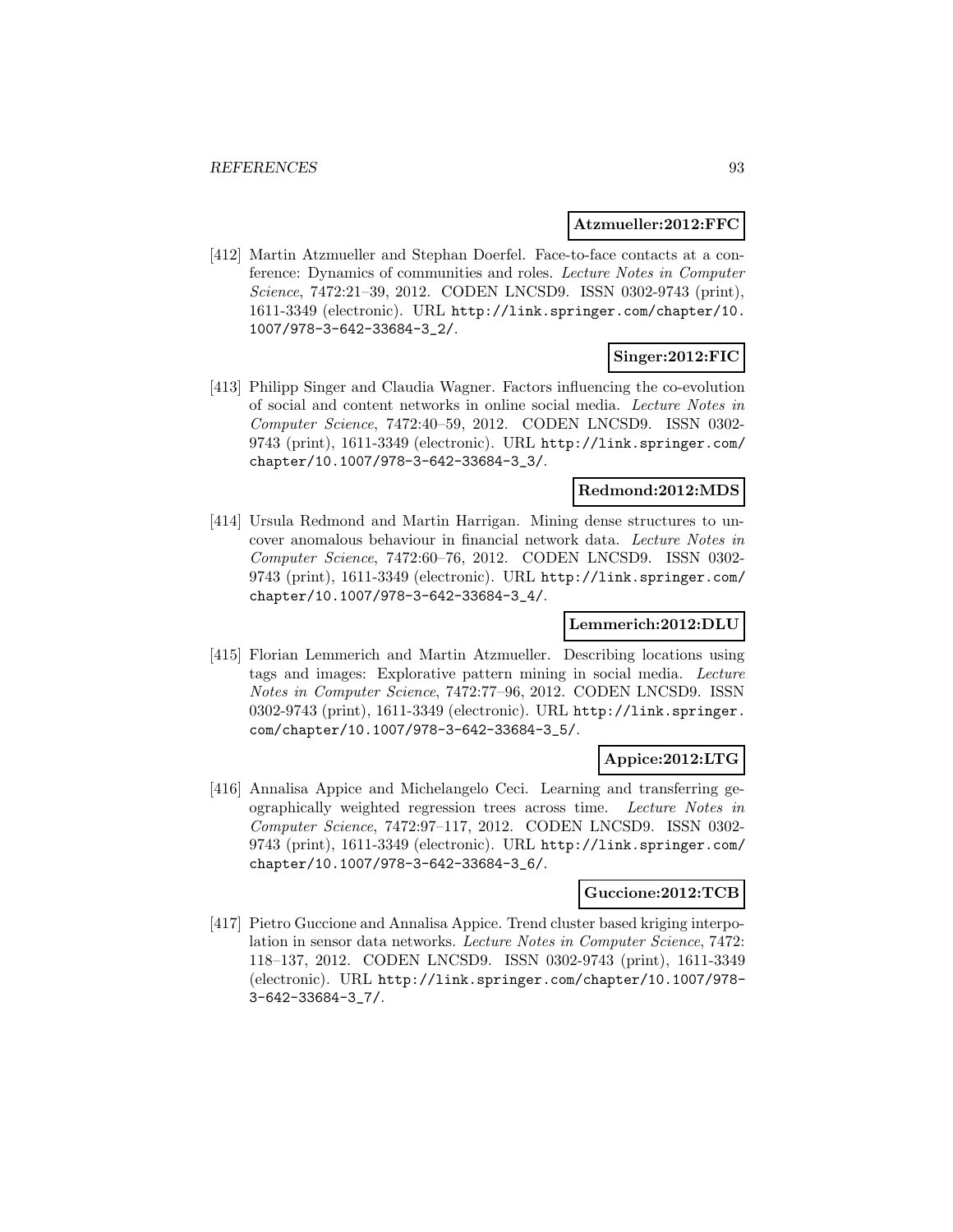#### **Nygren:2012:SUP**

[418] Else Nygren. Simulation of user participation and interaction in online discussion groups. Lecture Notes in Computer Science, 7472:138– 157, 2012. CODEN LNCSD9. ISSN 0302-9743 (print), 1611-3349 (electronic). URL http://link.springer.com/chapter/10.1007/978- 3-642-33684-3\_8/.

#### **Tesoriero:2012:MDP**

[419] Ricardo Tesoriero and Mohamed Bourimi. Model-driven privacy and security in multi-modal social media UIs. Lecture Notes in Computer Science, 7472:158–181, 2012. CODEN LNCSD9. ISSN 0302-9743 (print), 1611-3349 (electronic). URL http://link.springer.com/chapter/10. 1007/978-3-642-33684-3\_9/.

## **Anonymous:2012:BMh**

[420] Anonymous. Back matter. Lecture Notes in Computer Science, 7472: ??, 2012. CODEN LNCSD9. ISSN 0302-9743 (print), 1611-3349 (electronic). URL http://link.springer.com/content/pdf/bbm:978-3- 642-33684-3/1.

#### **Anonymous:2012:FMw**

[421] Anonymous. Front matter. Lecture Notes in Computer Science, 7472: ??, 2012. CODEN LNCSD9. ISSN 0302-9743 (print), 1611-3349 (electronic). URL http://link.springer.com/content/pdf/bfm:978-3- 642-33684-3/1.

### **Jianfang:2012:NEN**

[422] Shan Jianfang and Liu Zongtian. A novel event network matching algorithm. Lecture Notes in Computer Science, 7473:1–14, 2012. CODEN LNCSD9. ISSN 0302-9743 (print), 1611-3349 (electronic). URL http:// link.springer.com/chapter/10.1007/978-3-642-34062-8\_1/.

#### **Jiang:2012:SPM**

[423] Kunpeng Jiang, Huifang Guo, Shengping Zhu, and Julong Lan. Static patterns matching for high speed networks. Lecture Notes in Computer Science, 7473:15–22, 2012. CODEN LNCSD9. ISSN 0302-9743 (print), 1611-3349 (electronic). URL http://link.springer.com/chapter/10. 1007/978-3-642-34062-8\_2/.

## **Li:2012:IPO**

[424] Niu Li and Han Xiaoting. Information propagation in online social networks based on user behavior. Lecture Notes in Computer Science, 7473: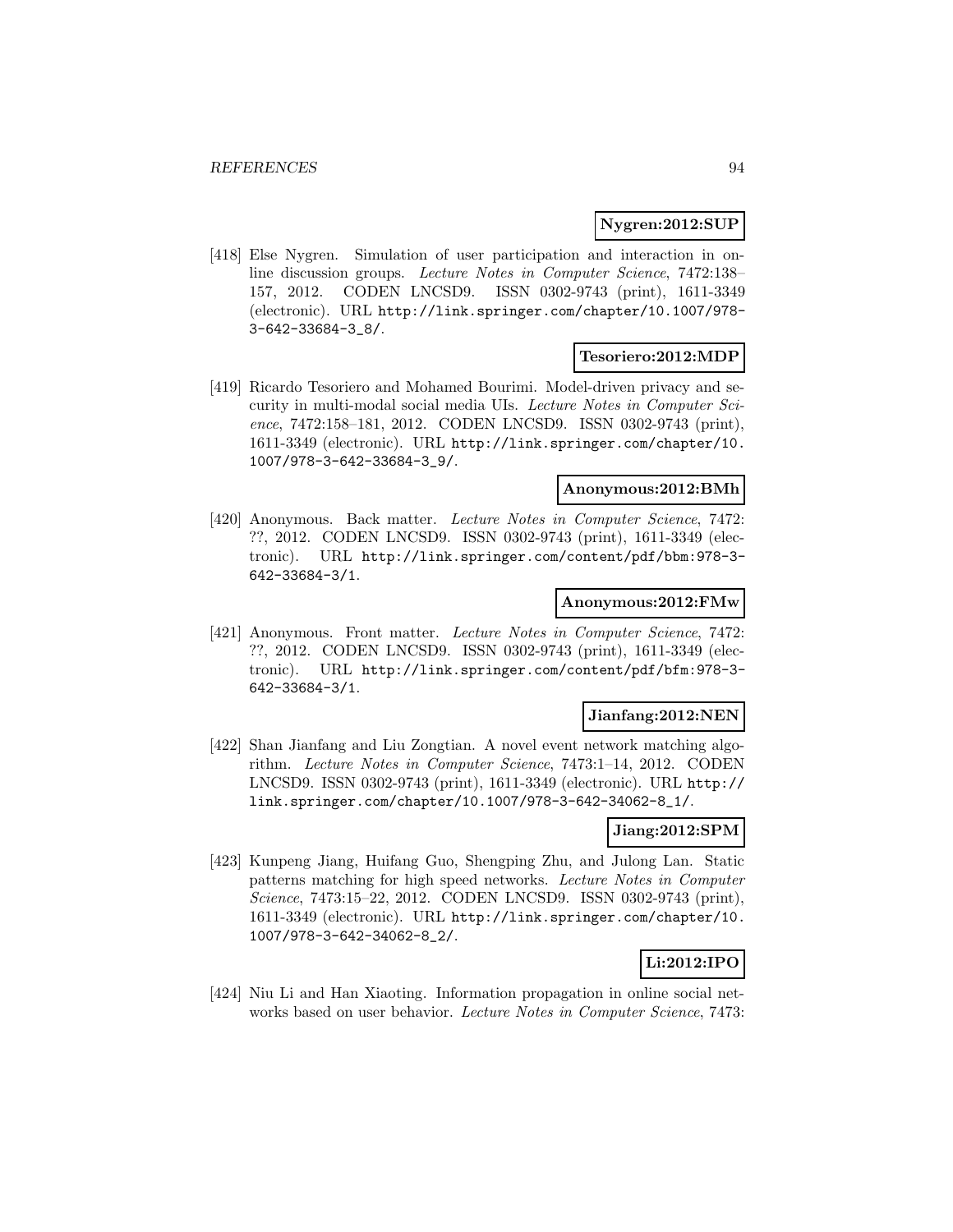23–30, 2012. CODEN LNCSD9. ISSN 0302-9743 (print), 1611-3349 (electronic). URL http://link.springer.com/chapter/10.1007/978- 3-642-34062-8\_3/.

## **Li:2012:ROM**

[425] Xin Li and Yue fang Yang. Research on operation and management of railway transport of dangerous goods in third-party logistics enterprises. Lecture Notes in Computer Science, 7473:31–36, 2012. CODEN LNCSD9. ISSN 0302-9743 (print), 1611-3349 (electronic). URL http:// link.springer.com/chapter/10.1007/978-3-642-34062-8\_4/.

## **Shen:2012:PAS**

[426] Jing Shen and Yusong Du. A password authentication scheme against Smart Card security breach. Lecture Notes in Computer Science, 7473: 37–44, 2012. CODEN LNCSD9. ISSN 0302-9743 (print), 1611-3349 (electronic). URL http://link.springer.com/chapter/10.1007/978- 3-642-34062-8\_5/.

## **Han:2012:VAG**

[427] Bo Han, Qing Wang, Fajiang Yu, and Xianda Zhang. A vulnerability attack graph generation method based on scripts. Lecture Notes in Computer Science, 7473:45–50, 2012. CODEN LNCSD9. ISSN 0302- 9743 (print), 1611-3349 (electronic). URL http://link.springer.com/ chapter/10.1007/978-3-642-34062-8\_6/.

## **Abdullah:2012:DGE**

[428] Zailani Abdullah, Tutut Herawan, A. Noraziah, and Mustafa Mat Deris. DFP-growth: An efficient algorithm for mining frequent patterns in dynamic database. Lecture Notes in Computer Science, 7473:51– 58, 2012. CODEN LNCSD9. ISSN 0302-9743 (print), 1611-3349 (electronic). URL http://link.springer.com/chapter/10.1007/978-3- 642-34062-8\_7/.

#### **Zhang:2012:AKN**

[429] Xizhe Zhang, Guolong Zhao, Tianyang Lv, Ying Yin, and Bin Zhang. Analysis on key nodes behavior for complex software network. Lecture Notes in Computer Science, 7473:59–66, 2012. CODEN LNCSD9. ISSN 0302-9743 (print), 1611-3349 (electronic). URL http://link.springer. com/chapter/10.1007/978-3-642-34062-8\_8/.

## **Ren:2012:WIH**

[430] Junling Ren and Li Zhang. Webpage information hiding algorithm based on integration of tags and data. Lecture Notes in Computer Science,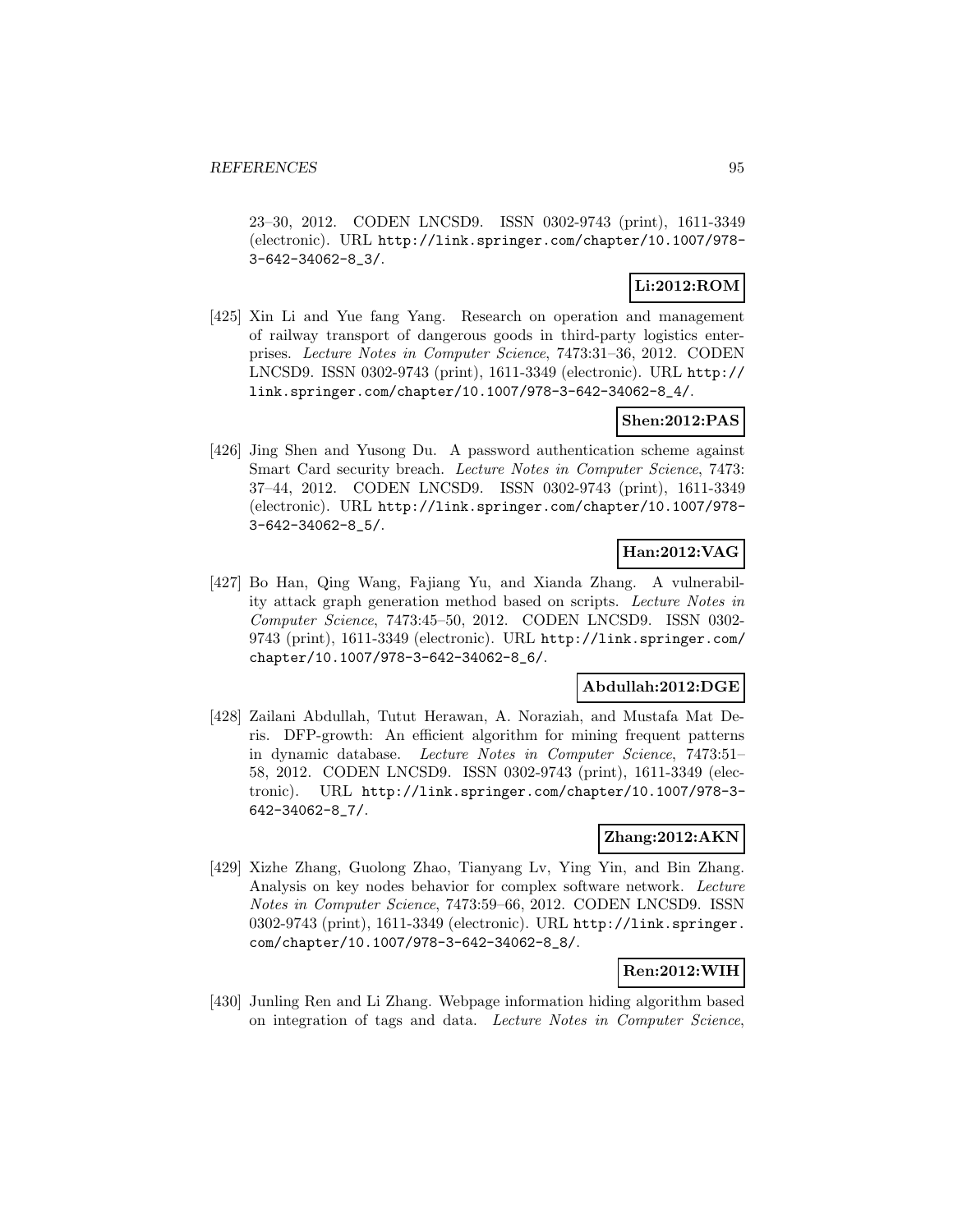7473:67–74, 2012. CODEN LNCSD9. ISSN 0302-9743 (print), 1611-3349 (electronic). URL http://link.springer.com/chapter/10.1007/978- 3-642-34062-8\_9/.

## **Zhu:2012:LMU**

[431] Wei Zhu, Ping Sun, Ying nan Ma, Rui Song, Shi wei He, and Ke Hui Liu. Location method of underground pipeline monitoring point based on cavity detection. Lecture Notes in Computer Science, 7473:75–81, 2012. CODEN LNCSD9. ISSN 0302-9743 (print), 1611-3349 (electronic). URL http://link.springer.com/chapter/10.1007/978-3- 642-34062-8\_10/.

## **Zhong:2012:RPI**

[432] Qichun Zhong and Jinghong Hu. Research on purified Internet environment for College students. Lecture Notes in Computer Science, 7473: 82–87, 2012. CODEN LNCSD9. ISSN 0302-9743 (print), 1611-3349 (electronic). URL http://link.springer.com/chapter/10.1007/978- 3-642-34062-8\_11/.

## **Li:2012:MCS**

[433] Qianmu Li, Qiugan Shi, Jun Hou, Yong Qi, and Hong Zhang. A mobilecertificate security method of satellite-Earth integration networks. Lecture Notes in Computer Science, 7473:88–97, 2012. CODEN LNCSD9. ISSN 0302-9743 (print), 1611-3349 (electronic). URL http://link.springer. com/chapter/10.1007/978-3-642-34062-8\_12/.

## **Lai:2012:DME**

[434] Wen-Hsing Lai and Siou-Lin Wang. Duration modeling for emotional speech. Lecture Notes in Computer Science, 7473:98–103, 2012. CODEN LNCSD9. ISSN 0302-9743 (print), 1611-3349 (electronic). URL http:// link.springer.com/chapter/10.1007/978-3-642-34062-8\_13/.

## **Zhao:2012:RIR**

[435] Hongwei Zhao, Xiao Chen, Wei Huang, Pingping Liu, and Lingjiao Ma. Research on image retrieval based on color and shape features. Lecture Notes in Computer Science, 7473:104–111, 2012. CODEN LNCSD9. ISSN 0302-9743 (print), 1611-3349 (electronic). URL http://link.springer. com/chapter/10.1007/978-3-642-34062-8\_14/.

#### **Wang:2012:ESP**

[436] Kaihua Wang, Wenxiang Zhang, and Zhanji Gui. Existence and simulations of periodic solution for impulsive predator-prey system with stage structure for the predator. Lecture Notes in Computer Science, 7473: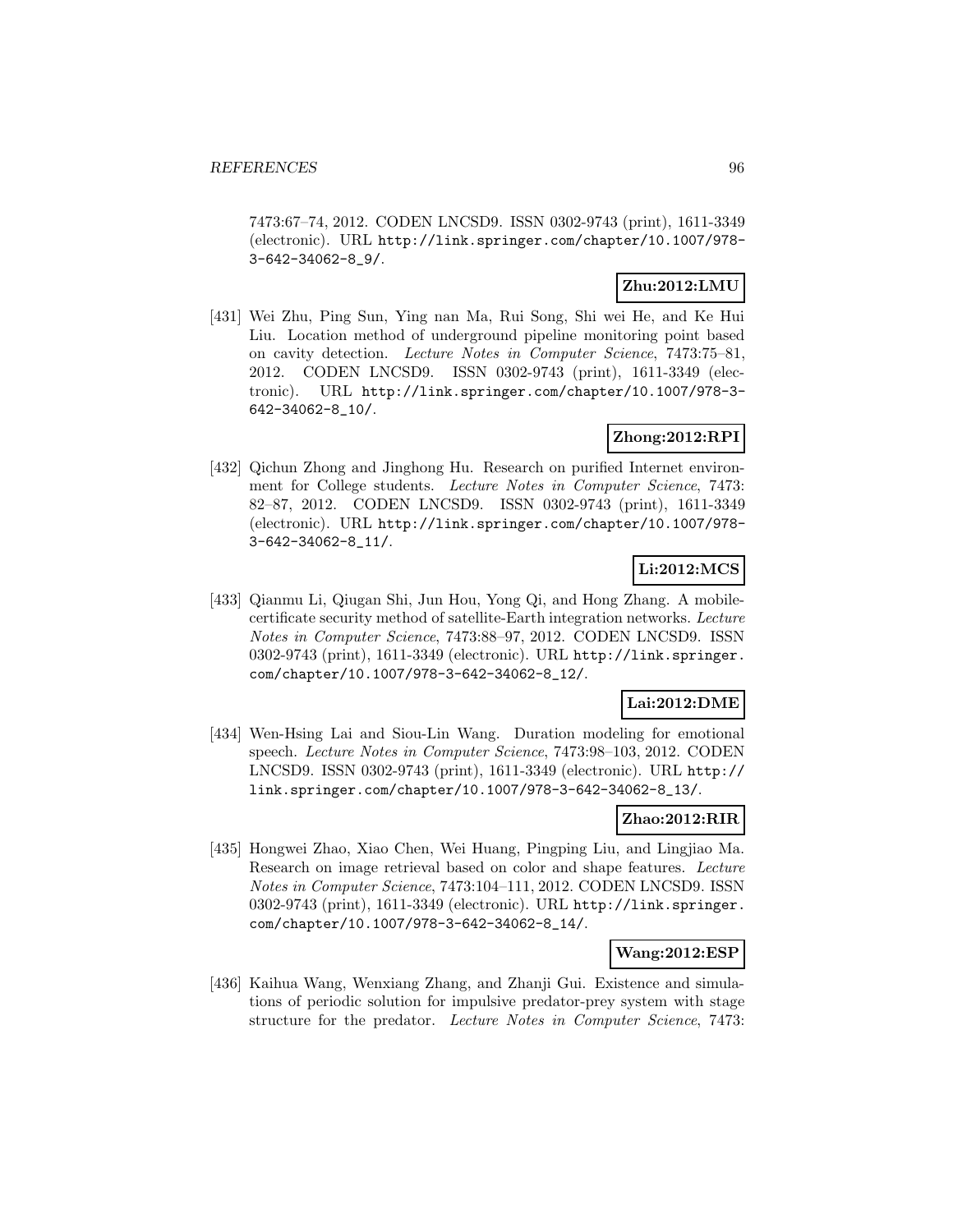112–119, 2012. CODEN LNCSD9. ISSN 0302-9743 (print), 1611-3349 (electronic). URL http://link.springer.com/chapter/10.1007/978- 3-642-34062-8\_15/.

## **Yan:2012:DSM**

[437] Yan Yan, Kaihua Wang, and Zhanji Gui. Dynamics and simulations of multi-species competition-predator system with impulsive. Lecture Notes in Computer Science, 7473:120–127, 2012. CODEN LNCSD9. ISSN 0302- 9743 (print), 1611-3349 (electronic). URL http://link.springer.com/ chapter/10.1007/978-3-642-34062-8\_16/.

## **Chen:2012:RDS**

[438] Ying Chen and Shaobai Zhang. Research on the distal supervised learning model of speech inversion. Lecture Notes in Computer Science, 7473: 128–135, 2012. CODEN LNCSD9. ISSN 0302-9743 (print), 1611-3349 (electronic). URL http://link.springer.com/chapter/10.1007/978- 3-642-34062-8\_17/.

## **Chen:2012:LPP**

[439] Ruei-Chang Chen, Shih-Fong Lee, and Yeong-Chau Kuo. Low power pulse width modulation design for Class D audio amplifier systems. Lecture Notes in Computer Science, 7473:136–143, 2012. CODEN LNCSD9. ISSN 0302-9743 (print), 1611-3349 (electronic). URL http://link.springer. com/chapter/10.1007/978-3-642-34062-8\_18/.

## **Wei:2012:NLM**

[440] Guan Wei and Lv Yuanhai. A new logic method for education resource software guarantee. Lecture Notes in Computer Science, 7473: 144–151, 2012. CODEN LNCSD9. ISSN 0302-9743 (print), 1611-3349 (electronic). URL http://link.springer.com/chapter/10.1007/978- 3-642-34062-8\_19/.

## **Hou:2012:ROR**

[441] Zhenjie Hou, Junsheng Huang, and Jianhua Zhang. Research on 3D object rounding photography systems and technology. Lecture Notes in Computer Science, 7473:152–158, 2012. CODEN LNCSD9. ISSN 0302-9743 (print), 1611-3349 (electronic). URL http://link.springer.com/chapter/10. 1007/978-3-642-34062-8\_20/.

## **Anonymous:2012:FMx**

[442] Anonymous. Front matter. Lecture Notes in Computer Science, 7473: ??, 2012. CODEN LNCSD9. ISSN 0302-9743 (print), 1611-3349 (electronic). URL http://link.springer.com/content/pdf/bfm:978-3- 642-34062-8/1.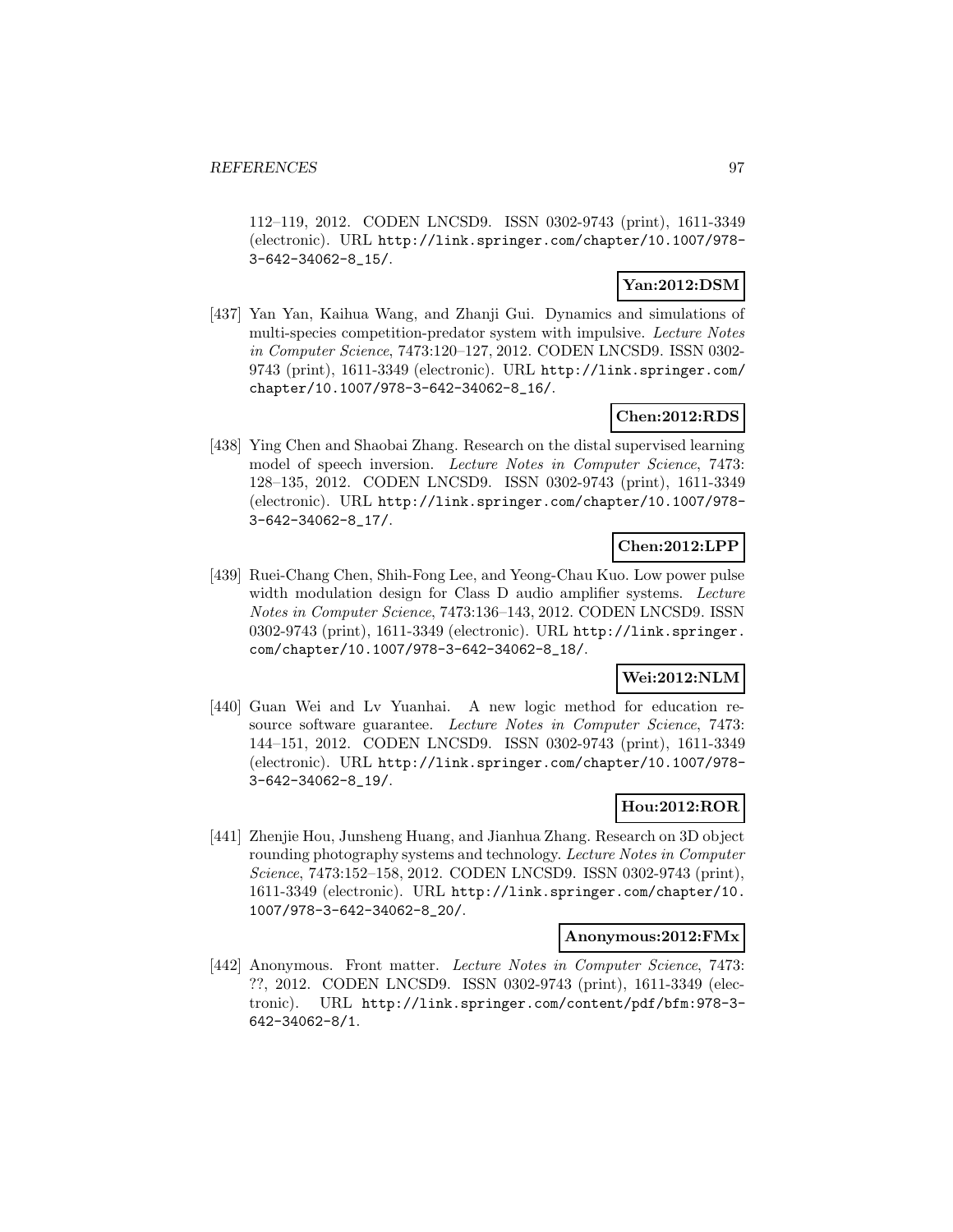#### **Leal-Taixe:2012:EPI**

[443] Laura Leal-Taixé and Gerard Pons-Moll. Exploiting pedestrian interaction via global optimization and social behaviors. Lecture Notes in Computer Science, 7474:1-26, 2012. CODEN LNCSD9. ISSN 0302-9743 (print), 1611-3349 (electronic). URL http://link.springer.com/chapter/10. 1007/978-3-642-34091-8\_1/.

#### **Schneider:2012:EFS**

[444] Nicolai Schneider and Stefan Gehrig. An evaluation framework for stereo-based driver assistance. Lecture Notes in Computer Science, 7474: 27–51, 2012. CODEN LNCSD9. ISSN 0302-9743 (print), 1611-3349 (electronic). URL http://link.springer.com/chapter/10.1007/978- 3-642-34091-8\_2/.

## **Morales:2012:RWS**

[445] Sandino Morales and Simon Hermann. Real-world stereo-analysis evaluation. Lecture Notes in Computer Science, 7474:52–77, 2012. CODEN LNCSD9. ISSN 0302-9743 (print), 1611-3349 (electronic). URL http:// link.springer.com/chapter/10.1007/978-3-642-34091-8\_3/.

#### **Mochizuki:2012:PTS**

[446] Yoshihiko Mochizuki and Atsushi Imiya. Pyramid transform and scalespace analysis in image analysis. Lecture Notes in Computer Science, 7474:78–109, 2012. CODEN LNCSD9. ISSN 0302-9743 (print), 1611-3349 (electronic). URL http://link.springer.com/chapter/10.1007/978- 3-642-34091-8\_4/.

#### **Dragon:2012:TFB**

[447] Ralf Dragon, Michele Fenzi, and Wolf Siberski. Towards feature-based situation assessment for airport apron video surveillance. Lecture Notes in Computer Science, 7474:110–130, 2012. CODEN LNCSD9. ISSN 0302- 9743 (print), 1611-3349 (electronic). URL http://link.springer.com/ chapter/10.1007/978-3-642-34091-8\_5/.

## **Jian:2012:GSP**

[448] Yong-Dian Jian and Doru C. Balcan. Generalized subgraph preconditioners for large-scale bundle adjustment. Lecture Notes in Computer Science, 7474:131–150, 2012. CODEN LNCSD9. ISSN 0302-9743 (print), 1611-3349 (electronic). URL http://link.springer.com/chapter/10. 1007/978-3-642-34091-8\_6/.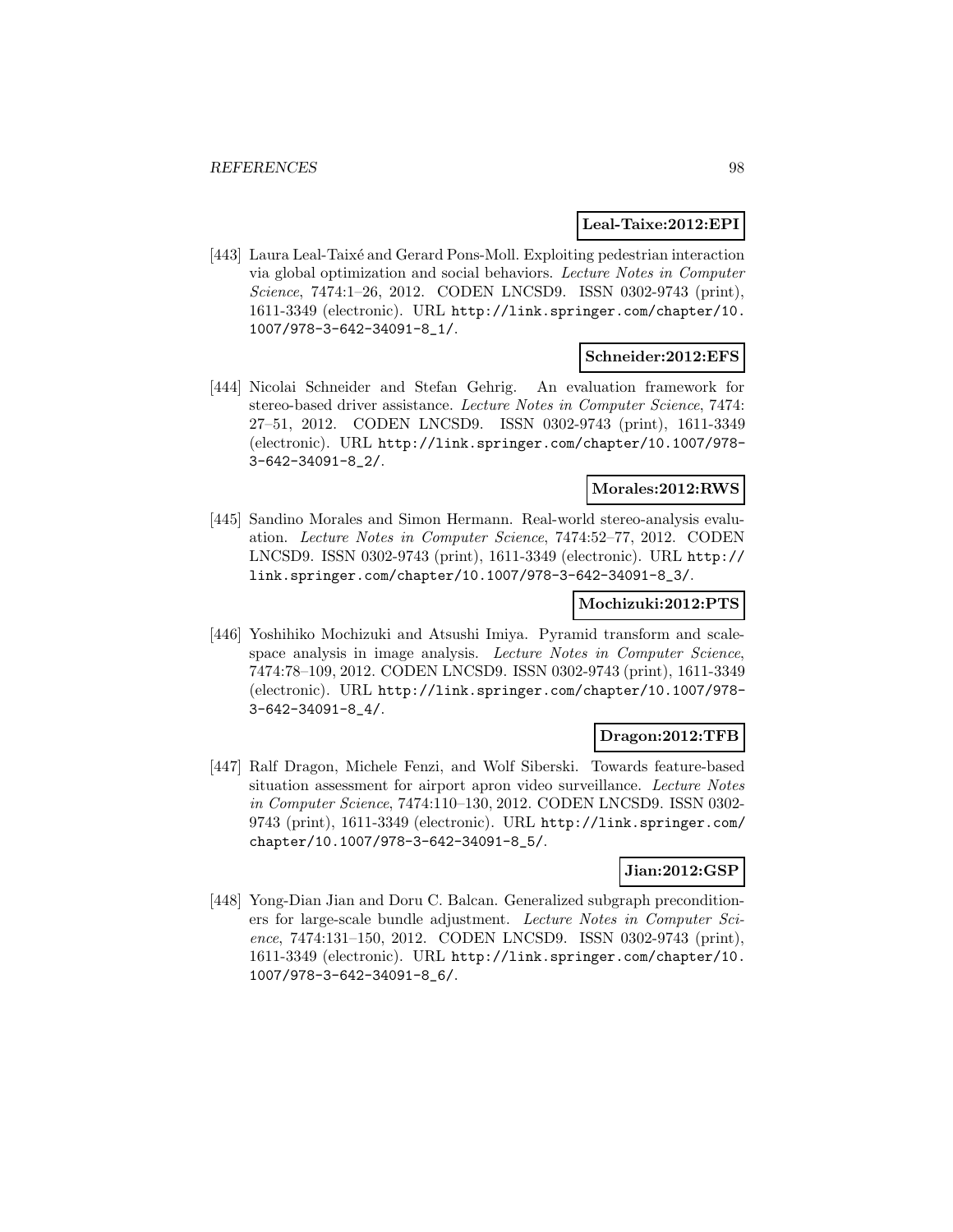### **Brilakis:2012:ACR**

[449] Ioannis Brilakis and Fei Dai. Achievements and challenges in recognizing and reconstructing civil infrastructure. Lecture Notes in Computer Science, 7474:151-176, 2012. CODEN LNCSD9. ISSN 0302-9743 (print), 1611-3349 (electronic). URL http://link.springer.com/chapter/10. 1007/978-3-642-34091-8\_7/.

## **Raviv:2012:EAI**

[450] Dan Raviv and Alexander M. Bronstein. Equi-affine invariant geometries of articulated objects. Lecture Notes in Computer Science, 7474: 177–190, 2012. CODEN LNCSD9. ISSN 0302-9743 (print), 1611-3349 (electronic). URL http://link.springer.com/chapter/10.1007/978- 3-642-34091-8\_8/.

## **Sattler:2012:TFI**

[451] Torsten Sattler, Bastian Leibe, and Leif Kobbelt. Towards fast imagebased localization on a city-scale. Lecture Notes in Computer Science, 7474:191–211, 2012. CODEN LNCSD9. ISSN 0302-9743 (print), 1611- 3349 (electronic). URL http://link.springer.com/chapter/10.1007/ 978-3-642-34091-8\_9/.

## **Sedlazeck:2012:PNP**

[452] Anne Sedlazeck and Reinhard Koch. Perspective and non-perspective camera models in underwater imaging — overview and error analysis. Lecture Notes in Computer Science, 7474:212–242, 2012. CODEN LNCSD9. ISSN 0302-9743 (print), 1611-3349 (electronic). URL http://link. springer.com/chapter/10.1007/978-3-642-34091-8\_10/.

## **Gall:2012:IRF**

[453] Juergen Gall and Nima Razavi. An introduction to random forests for multi-class object detection. Lecture Notes in Computer Science, 7474: 243–263, 2012. CODEN LNCSD9. ISSN 0302-9743 (print), 1611-3349 (electronic). URL http://link.springer.com/chapter/10.1007/978- 3-642-34091-8\_11/.

### **Wegner:2012:SCO**

[454] Jan D. Wegner, Bodo Rosenhahn, and Uwe Sörgel. Segmentation and classification of objects with implicit scene context. Lecture Notes in Computer Science, 7474:264–284, 2012. CODEN LNCSD9. ISSN 0302- 9743 (print), 1611-3349 (electronic). URL http://link.springer.com/ chapter/10.1007/978-3-642-34091-8\_12/.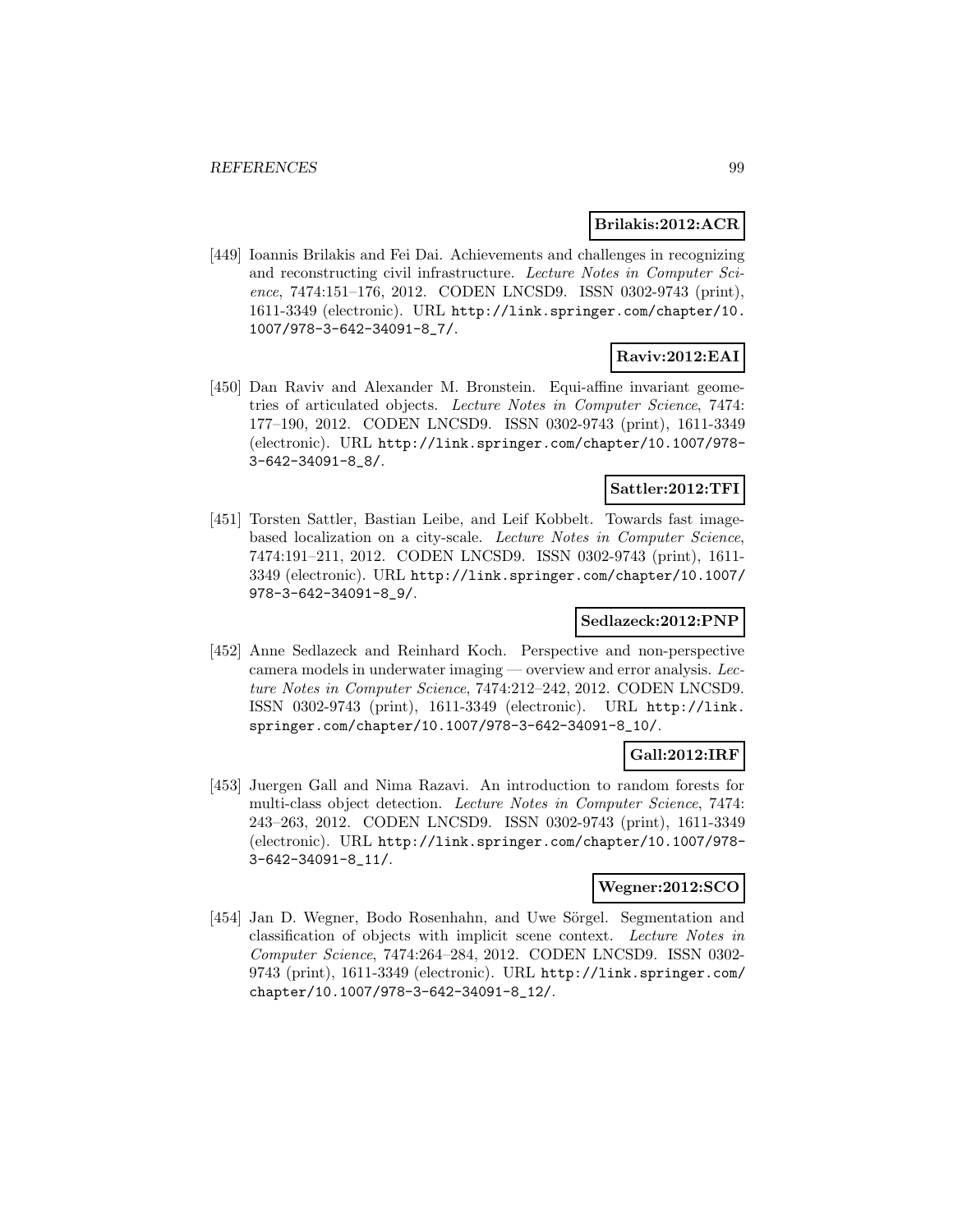#### **Mayer:2012:DRW**

[455] Helmut Mayer and Jan Bartelsen. Dense 3D reconstruction from wide baseline image sets. Lecture Notes in Computer Science, 7474:285–304, 2012. CODEN LNCSD9. ISSN 0302-9743 (print), 1611-3349 (electronic). URL http://link.springer.com/chapter/10.1007/978-3- 642-34091-8\_13/.

## **Pons-Moll:2012:DDM**

[456] Gerard Pons-Moll and Laura Leal-Taixé. Data-driven manifolds for outdoor motion capture. Lecture Notes in Computer Science, 7474: 305–328, 2012. CODEN LNCSD9. ISSN 0302-9743 (print), 1611-3349 (electronic). URL http://link.springer.com/chapter/10.1007/978- 3-642-34091-8\_14/.

## **Kondermann:2012:PAO**

[457] Daniel Kondermann and Steffen Abraham. On performance analysis of optical flow algorithms. Lecture Notes in Computer Science, 7474: 329–355, 2012. CODEN LNCSD9. ISSN 0302-9743 (print), 1611-3349 (electronic). URL http://link.springer.com/chapter/10.1007/978- 3-642-34091-8\_15/.

### **Debard:2012:CBF**

[458] Glen Debard and Peter Karsmakers. Camera-based fall detection on real world data. Lecture Notes in Computer Science, 7474:356–375, 2012. CODEN LNCSD9. ISSN 0302-9743 (print), 1611-3349 (electronic). URL http://link.springer.com/chapter/10.1007/978-3- 642-34091-8\_16/.

## **Bao:2012:SSM**

[459] Sid Yingze Bao and Silvio Savarese. Semantic structure from motion: a novel framework for joint object recognition and 3D reconstruction. Lecture Notes in Computer Science, 7474:376–397, 2012. CODEN LNCSD9. ISSN 0302-9743 (print), 1611-3349 (electronic). URL http://link. springer.com/chapter/10.1007/978-3-642-34091-8\_17/.

### **Klowsky:2012:HSR**

[460] Ronny Klowsky and Patrick M¨ucke. Hierarchical surface reconstruction from multi-resolution point samples. Lecture Notes in Computer Science, 7474:398–418, 2012. CODEN LNCSD9. ISSN 0302-9743 (print), 1611- 3349 (electronic). URL http://link.springer.com/chapter/10.1007/ 978-3-642-34091-8\_18/.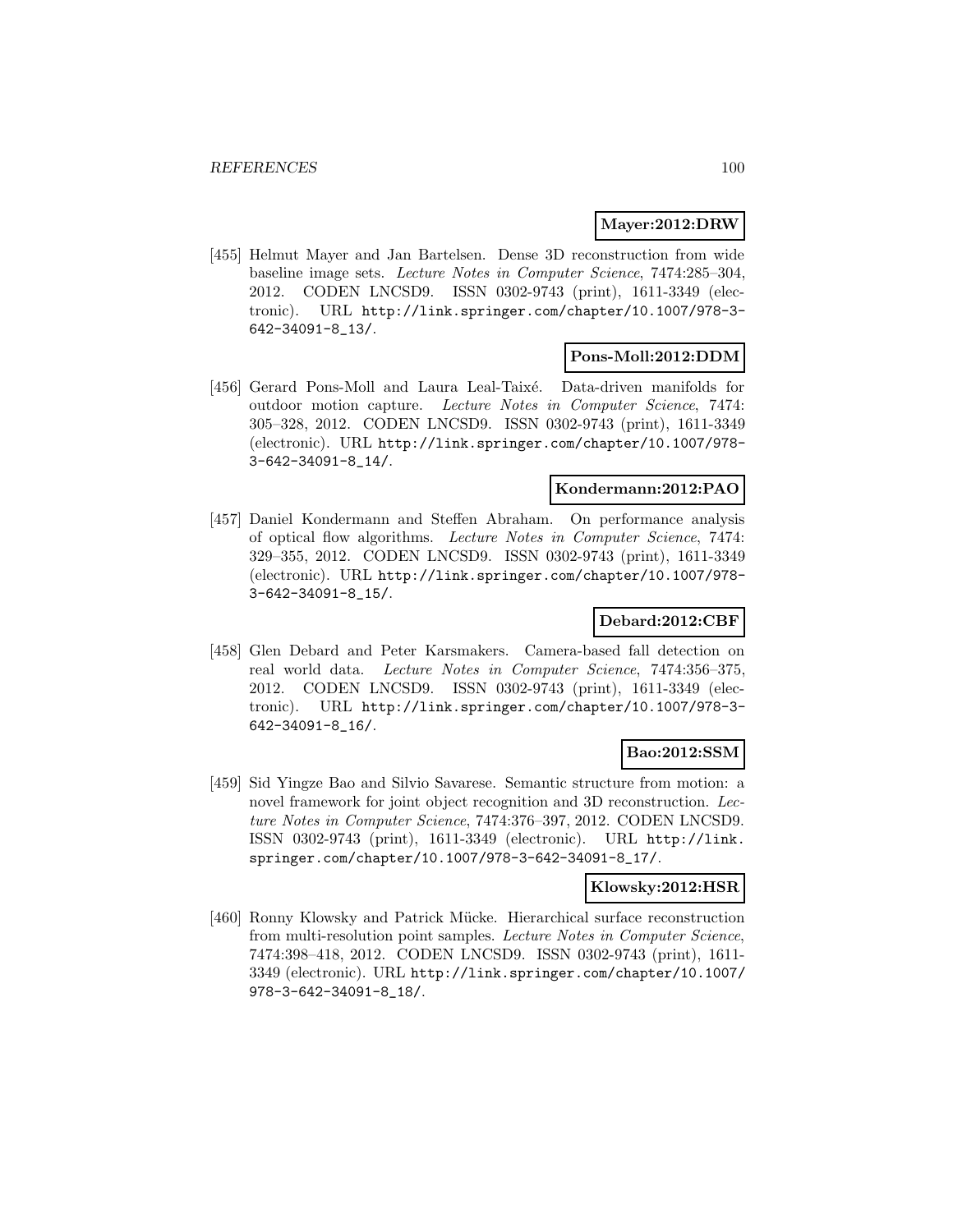### **Reulke:2012:TOS**

[461] Ralf Reulke, Dominik Rueß, and Kristian Manthey. Traffic observation and situation assessment. Lecture Notes in Computer Science, 7474: 419–441, 2012. CODEN LNCSD9. ISSN 0302-9743 (print), 1611-3349 (electronic). URL http://link.springer.com/chapter/10.1007/978- 3-642-34091-8\_19/.

#### **Anonymous:2012:BMi**

[462] Anonymous. Back matter. Lecture Notes in Computer Science, 7474: ??, 2012. CODEN LNCSD9. ISSN 0302-9743 (print), 1611-3349 (electronic). URL http://link.springer.com/content/pdf/bbm:978-3- 642-34091-8/1.

#### **Anonymous:2012:FMy**

[463] Anonymous. Front matter. Lecture Notes in Computer Science, 7474: ??, 2012. CODEN LNCSD9. ISSN 0302-9743 (print), 1611-3349 (electronic). URL http://link.springer.com/content/pdf/bfm:978-3- 642-34091-8/1.

## **Frohlich:2012:TGA**

[464] Björn Fröhlich, Erik Rodner, and Joachim Denzler. As time goes byanytime semantic segmentation with iterative context forests. Lecture Notes in Computer Science, 7476:1–10, 2012. CODEN LNCSD9. ISSN 0302-9743 (print), 1611-3349 (electronic). URL http://link.springer. com/chapter/10.1007/978-3-642-32717-9\_1/.

### **Zankl:2012:ILI**

[465] Georg Zankl, Yll Haxhimusa, and Adrian Ion. Interactive labeling of image segmentation hierarchies. Lecture Notes in Computer Science, 7476: 11–20, 2012. CODEN LNCSD9. ISSN 0302-9743 (print), 1611-3349 (electronic). URL http://link.springer.com/chapter/10.1007/978- 3-642-32717-9\_2/.

## **Nagaraja:2012:HLR**

[466] Naveen Shankar Nagaraja, Peter Ochs, Kun Liu, and Thomas Brox. Hierarchy of localized random forests for video annotation. Lecture Notes in Computer Science, 7476:21–30, 2012. CODEN LNCSD9. ISSN 0302- 9743 (print), 1611-3349 (electronic). URL http://link.springer.com/ chapter/10.1007/978-3-642-32717-9\_3/.

### **Ballester:2012:TLO**

[467] Coloma Ballester, Lluis Garrido, Vanel Lazcano, and Vicent Caselles. A TV-L1 optical flow method with occlusion detection. Lecture Notes in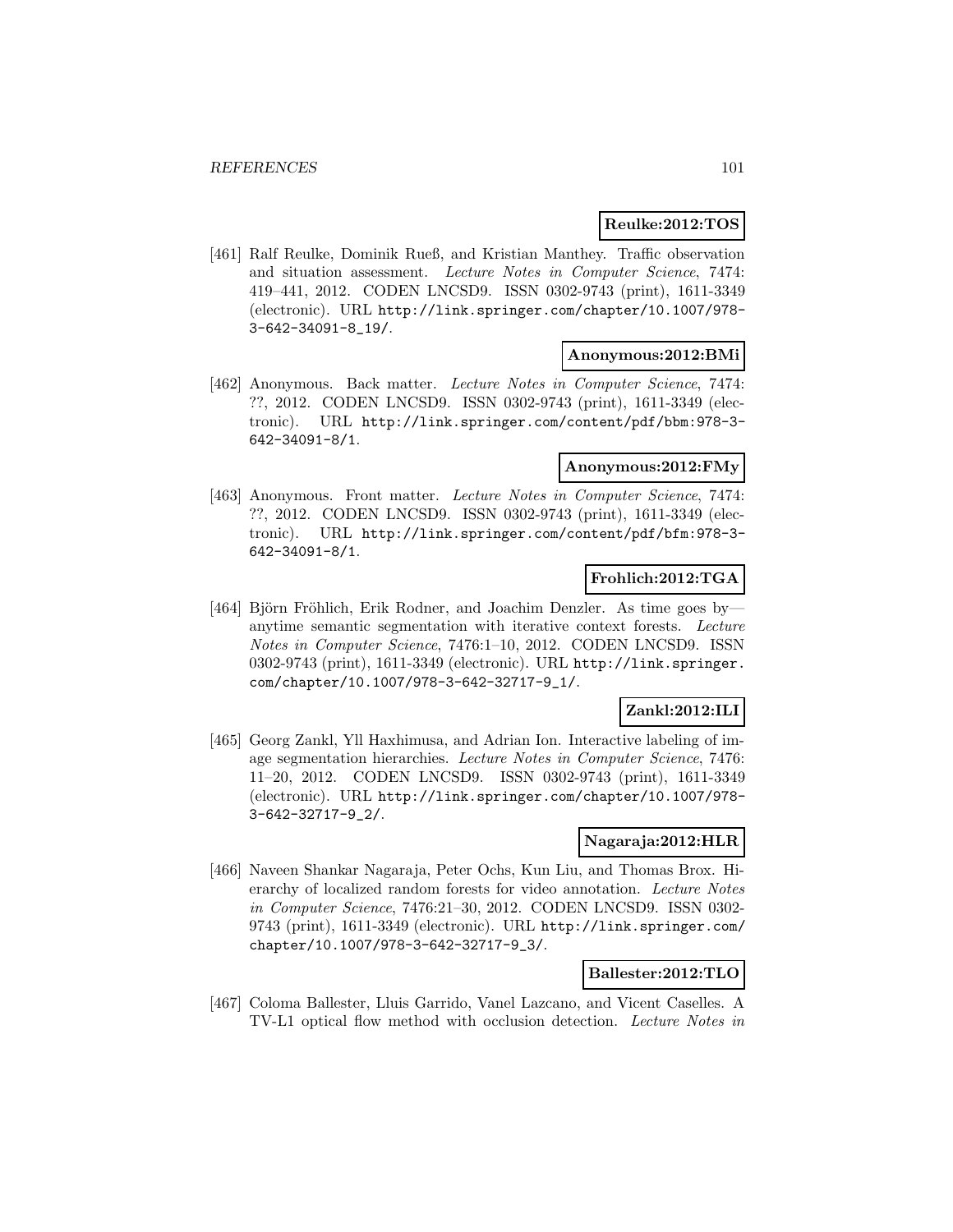Computer Science, 7476:31–40, 2012. CODEN LNCSD9. ISSN 0302- 9743 (print), 1611-3349 (electronic). URL http://link.springer.com/ chapter/10.1007/978-3-642-32717-9\_4/.

## **Shekhovtsov:2012:CPM**

[468] Alexander Shekhovtsov, Pushmeet Kohli, and Carsten Rother. Curvature prior for MRF-based segmentation and shape inpainting. Lecture Notes in Computer Science, 7476:41–51, 2012. CODEN LNCSD9. ISSN 0302- 9743 (print), 1611-3349 (electronic). URL http://link.springer.com/ chapter/10.1007/978-3-642-32717-9\_5/.

### **Schelten:2012:MFC**

[469] Kevin Schelten and Stefan Roth. Mean field for continuous high-order MRFs. Lecture Notes in Computer Science, 7476:52–61, 2012. CODEN LNCSD9. ISSN 0302-9743 (print), 1611-3349 (electronic). URL http:// link.springer.com/chapter/10.1007/978-3-642-32717-9\_6/.

## **Gao:2012:HWD**

[470] Qi Gao and Stefan Roth. How Well do filter-based MRFs model natural images? Lecture Notes in Computer Science, 7476:62–72, 2012. CODEN LNCSD9. ISSN 0302-9743 (print), 1611-3349 (electronic). URL http:// link.springer.com/chapter/10.1007/978-3-642-32717-9\_7/.

#### **Schroers:2012:ARI**

[471] Christopher Schroers, Henning Zimmer, Levi Valgaerts, Andrés Bruhn, and Oliver Demetz. Anisotropic range image integration. Lecture Notes in Computer Science, 7476:73–82, 2012. CODEN LNCSD9. ISSN 0302- 9743 (print), 1611-3349 (electronic). URL http://link.springer.com/ chapter/10.1007/978-3-642-32717-9\_8/.

#### **Schmidt:2012:MSS**

[472] Thorsten Schmidt, Margret Keuper, Taras Pasternak, Klaus Palme, and Olaf Ronneberger. Modeling of sparsely sampled tubular surfaces using coupled curves. Lecture Notes in Computer Science, 7476:83–92, 2012. CODEN LNCSD9. ISSN 0302-9743 (print), 1611-3349 (electronic). URL http://link.springer.com/chapter/10.1007/978-3- 642-32717-9\_9/.

#### **Winkelbach:2012:SSS**

[473] Simon Winkelbach, Jens Spehr, Dirk Buchholz, Markus Rilk, and Friedrich M. Wahl. Shape (self-)similarity and dissimilarity rating for segmentation and matching. Lecture Notes in Computer Science, 7476: 93–102, 2012. CODEN LNCSD9. ISSN 0302-9743 (print), 1611-3349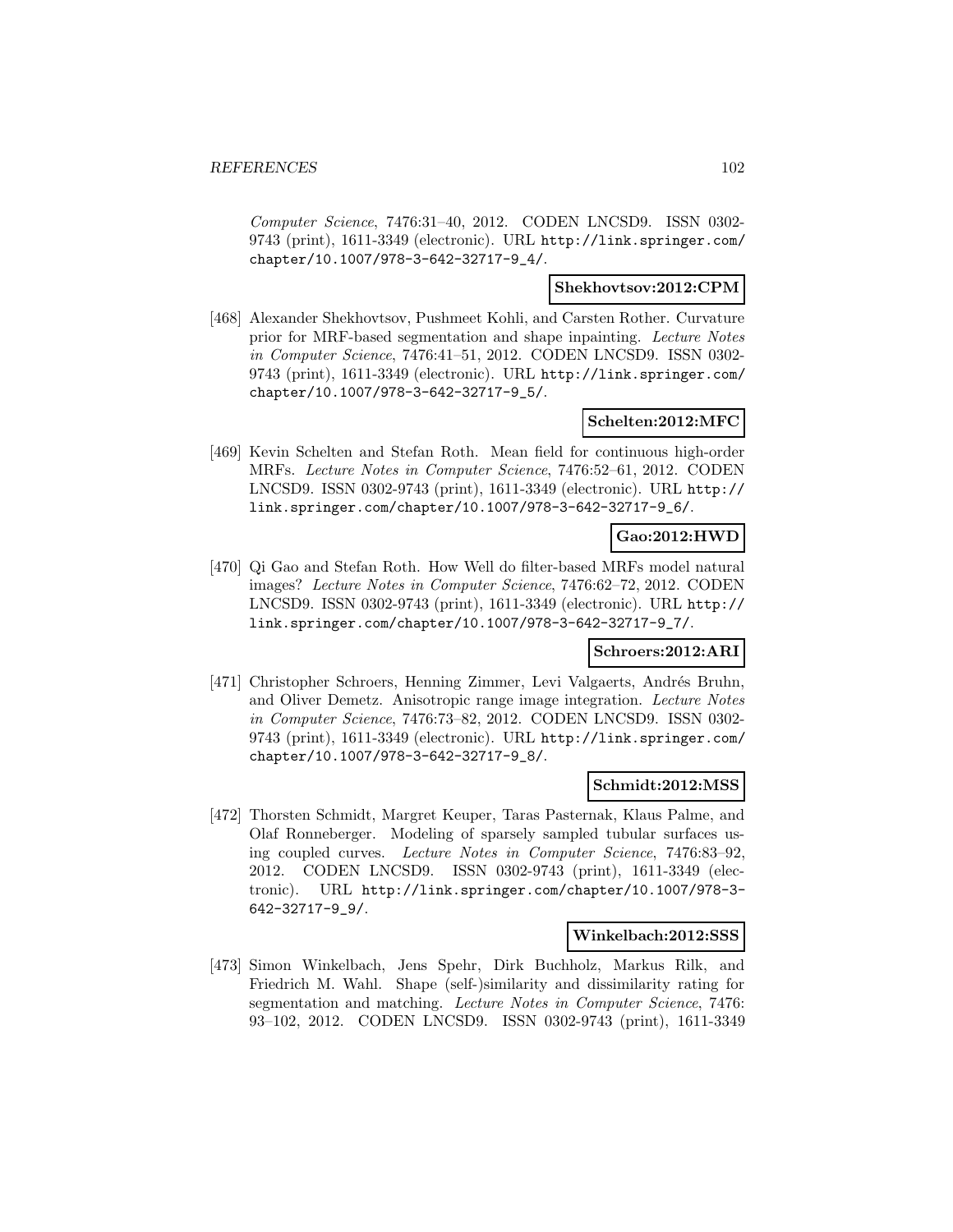(electronic). URL http://link.springer.com/chapter/10.1007/978- 3-642-32717-9\_10/.

#### **Ummenhofer:2012:DRH**

[474] Benjamin Ummenhofer and Thomas Brox. Dense 3D reconstruction with a hand-held camera. Lecture Notes in Computer Science, 7476: 103–112, 2012. CODEN LNCSD9. ISSN 0302-9743 (print), 1611-3349 (electronic). URL http://link.springer.com/chapter/10.1007/978- 3-642-32717-9\_11/.

## **Aldoma:2012:OCO**

[475] Aitor Aldoma, Federico Tombari, Radu Bogdan Rusu, and Markus Vincze. OUR-CVFH — oriented, unique and repeatable clustered viewpoint feature histogram for object recognition and 6DOF pose estimation. Lecture Notes in Computer Science, 7476:113–122, 2012. CODEN LNCSD9. ISSN 0302-9743 (print), 1611-3349 (electronic). URL http://link.springer. com/chapter/10.1007/978-3-642-32717-9\_12/.

## **Fenzi:2012:ORP**

[476] Michele Fenzi, Ralf Dragon, Laura Leal-Taixé, Bodo Rosenhahn, and Jörn Ostermann. 3D object recognition and pose estimation for multiple objects using multi-prioritized RANSAC and model updating. Lecture Notes in Computer Science, 7476:123–133, 2012. CODEN LNCSD9. ISSN 0302- 9743 (print), 1611-3349 (electronic). URL http://link.springer.com/ chapter/10.1007/978-3-642-32717-9\_13/.

## **Bilen:2012:CGL**

[477] Hakan Bilen, Vinay P. Namboodiri, and Luc J. Van Gool. Classification with global, local and shared features. Lecture Notes in Computer Science, 7476:134–143, 2012. CODEN LNCSD9. ISSN 0302-9743 (print), 1611- 3349 (electronic). URL http://link.springer.com/chapter/10.1007/ 978-3-642-32717-9\_14/.

## **Franzel:2012:ODM**

[478] Thorsten Franzel, Uwe Schmidt, and Stefan Roth. Object detection in multi-view X-ray images. Lecture Notes in Computer Science, 7476: 144–154, 2012. CODEN LNCSD9. ISSN 0302-9743 (print), 1611-3349 (electronic). URL http://link.springer.com/chapter/10.1007/978- 3-642-32717-9\_15/.

#### **Hahmann:2012:ELU**

[479] Ferdinand Hahmann, Heike Ruppertshofen, Gordon Böer, Ralf Stannarius, and Hauke Schramm. Eye localization using the discriminative generalized Hough transform. Lecture Notes in Computer Science, 7476: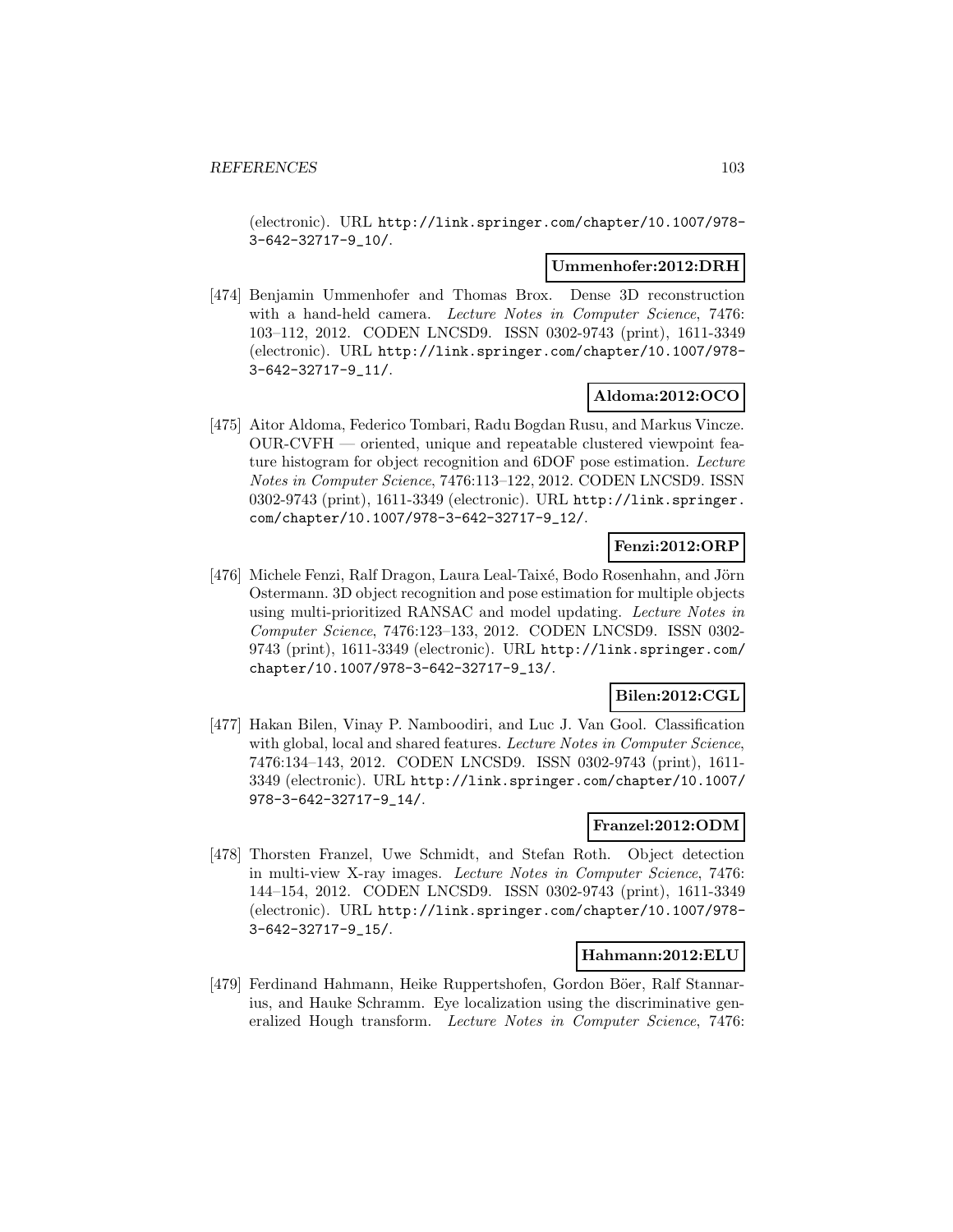155–164, 2012. CODEN LNCSD9. ISSN 0302-9743 (print), 1611-3349 (electronic). URL http://link.springer.com/chapter/10.1007/978- 3-642-32717-9\_16/.

## **Fugl:2012:SEM**

[480] Andreas Rune Fugl, Andreas Jordt, Henrik Gordon Petersen, and Morten Willatzen. Simultaneous estimation of material properties and pose for deformable objects from depth and color images. Lecture Notes in Computer Science, 7476:165–174, 2012. CODEN LNCSD9. ISSN 0302-9743 (print), 1611-3349 (electronic). URL http://link.springer.com/chapter/10. 1007/978-3-642-32717-9\_17/.

#### **vonEnzberg:2012:SQI**

[481] Sebastian von Enzberg and Bernd Michaelis. Surface quality inspection of deformable parts with variable B-spline surfaces. Lecture Notes in Computer Science, 7476:175–184, 2012. CODEN LNCSD9. ISSN 0302- 9743 (print), 1611-3349 (electronic). URL http://link.springer.com/ chapter/10.1007/978-3-642-32717-9\_18/.

### **Zach:2012:AIF**

[482] Fabian Zach, Christian Riess, and Elli Angelopoulou. Automated image forgery detection through classification of JPEG ghosts. Lecture Notes in Computer Science, 7476:185–194, 2012. CODEN LNCSD9. ISSN 0302- 9743 (print), 1611-3349 (electronic). URL http://link.springer.com/ chapter/10.1007/978-3-642-32717-9\_19/.

#### **Kostinger:2012:SBL**

[483] Martin Köstinger, Peter M. Roth, and Horst Bischof. Synergy-based learning of facial identity. Lecture Notes in Computer Science, 7476: 195–204, 2012. CODEN LNCSD9. ISSN 0302-9743 (print), 1611-3349 (electronic). URL http://link.springer.com/chapter/10.1007/978- 3-642-32717-9\_20/.

#### **Anonymous:2012:FMz**

[484] Anonymous. Front matter. Lecture Notes in Computer Science, 7476: ??, 2012. CODEN LNCSD9. ISSN 0302-9743 (print), 1611-3349 (electronic). URL http://link.springer.com/content/pdf/bfm:978-3- 642-32717-9/1.

### **Mokbel:2012:HQC**

[485] Bassam Mokbel, Sebastian Gross, Markus Lux, Niels Pinkwart, and Barbara Hammer. How to quantitatively compare data dissimilarities for unsupervised machine learning? Lecture Notes in Computer Science,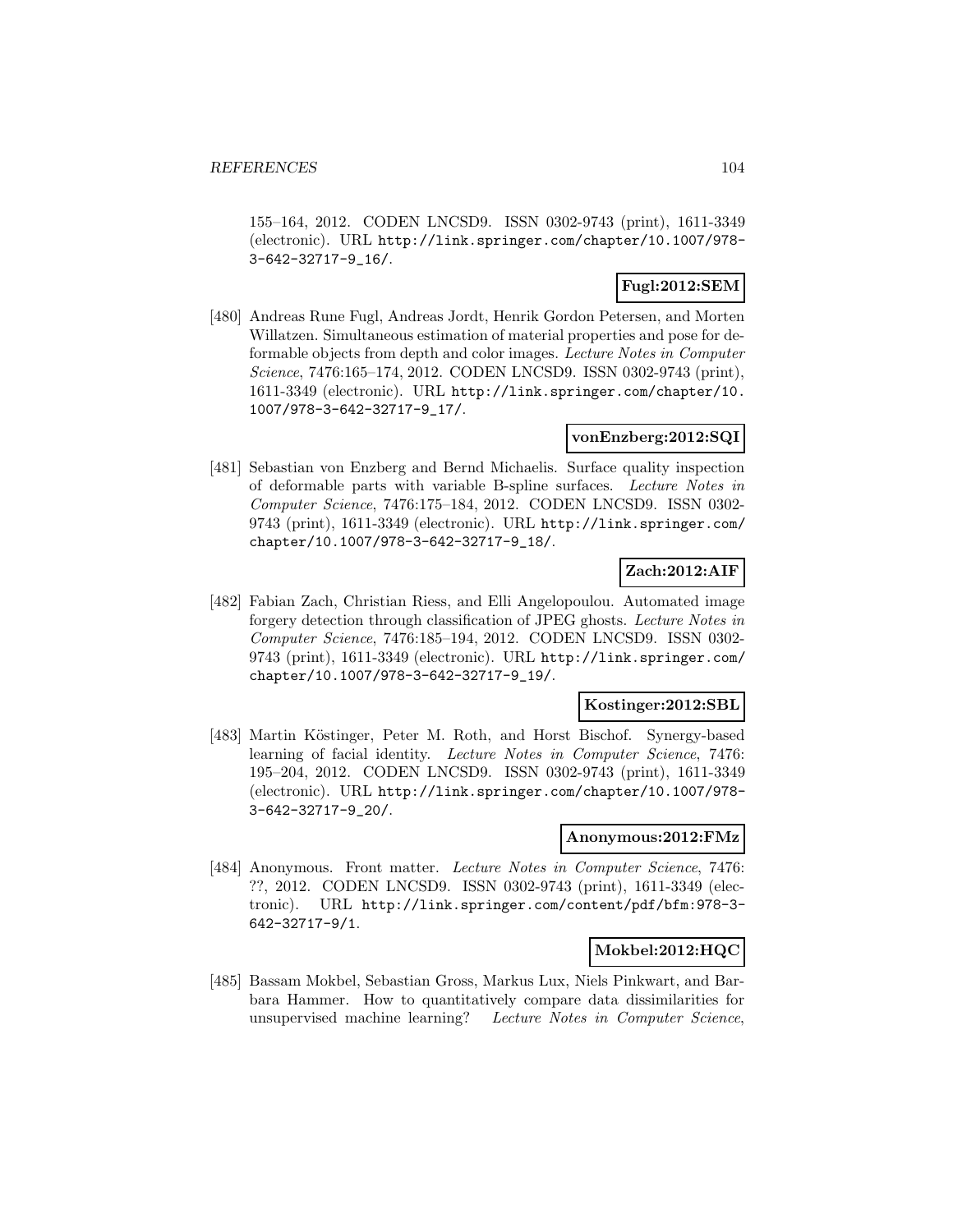7477:1–13, 2012. CODEN LNCSD9. ISSN 0302-9743 (print), 1611-3349 (electronic). URL http://link.springer.com/chapter/10.1007/978- 3-642-33212-8\_1/.

### **Hofmann:2012:KRS**

[486] Daniela Hofmann and Barbara Hammer. Kernel robust soft learning vector quantization. Lecture Notes in Computer Science, 7477:14–23, 2012. CODEN LNCSD9. ISSN 0302-9743 (print), 1611-3349 (electronic). URL http://link.springer.com/chapter/10.1007/978-3- 642-33212-8\_2/.

## **Maltoni:2012:ILM**

[487] Davide Maltoni and Erik M. Rehn. Incremental learning by message passing in hierarchical temporal memory. Lecture Notes in Computer Science, 7477:24–35, 2012. CODEN LNCSD9. ISSN 0302-9743 (print), 1611-3349 (electronic). URL http://link.springer.com/chapter/10.1007/978- 3-642-33212-8\_3/.

#### **Lausser:2012:RPS**

[488] Ludwig Lausser, Christoph Müssel, and Hans A. Kestler. Representative prototype sets for data characterization and classification. Lecture Notes in Computer Science, 7477:36–47, 2012. CODEN LNCSD9. ISSN 0302- 9743 (print), 1611-3349 (electronic). URL http://link.springer.com/ chapter/10.1007/978-3-642-33212-8\_4/.

#### **Nagatani:2012:FSB**

[489] Takashi Nagatani and Shigeo Abe. Feature selection by block addition and block deletion. Lecture Notes in Computer Science, 7477: 48–59, 2012. CODEN LNCSD9. ISSN 0302-9743 (print), 1611-3349 (electronic). URL http://link.springer.com/chapter/10.1007/978- 3-642-33212-8\_5/.

## **Tokic:2012:GAE**

[490] Michel Tokic and Günther Palm. Gradient algorithms for exploration/ exploitation trade-offs: Global and local variants. Lecture Notes in Computer Science, 7477:60–71, 2012. CODEN LNCSD9. ISSN 0302- 9743 (print), 1611-3349 (electronic). URL http://link.springer.com/ chapter/10.1007/978-3-642-33212-8\_6/.

### **Trentin:2012:TNP**

[491] Edmondo Trentin and Marco Bongini. Towards a novel probabilistic graphical model of sequential data: Fundamental notions and a solution to the problem of parameter learning. Lecture Notes in Computer Science,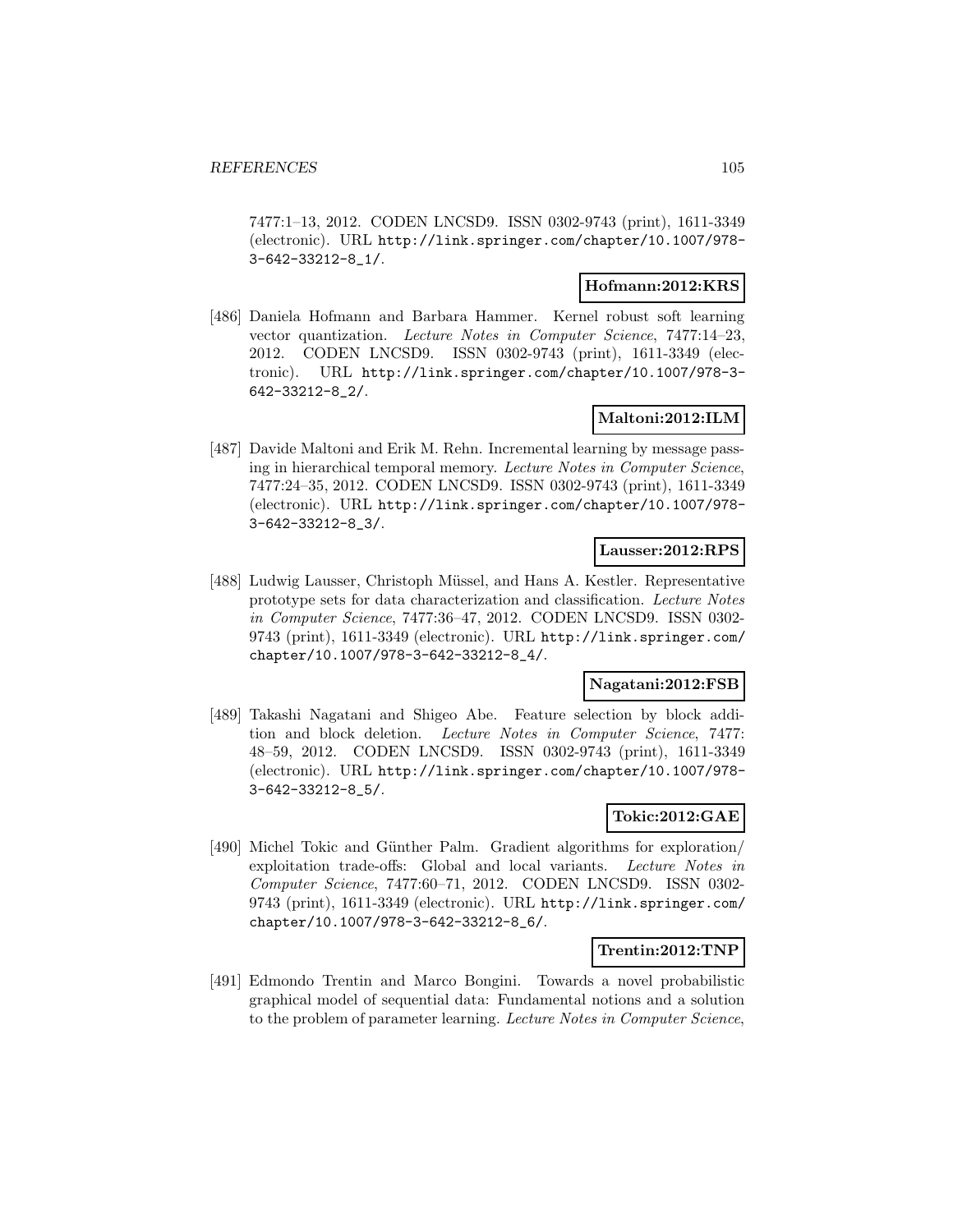7477:72–81, 2012. CODEN LNCSD9. ISSN 0302-9743 (print), 1611-3349 (electronic). URL http://link.springer.com/chapter/10.1007/978- 3-642-33212-8\_7/.

## **Bongini:2012:TNP**

[492] Marco Bongini and Edmondo Trentin. Towards a novel probabilistic graphical model of sequential data: a solution to the problem of structure learning and an empirical evaluation. Lecture Notes in Computer Science, 7477:82–92, 2012. CODEN LNCSD9. ISSN 0302-9743 (print), 1611-3349 (electronic). URL http://link.springer.com/chapter/10. 1007/978-3-642-33212-8\_8/.

### **Savchenko:2012:SRS**

[493] Andrey V. Savchenko. Statistical recognition of a set of patterns using novel probability neural network. Lecture Notes in Computer Science, 7477:93–103, 2012. CODEN LNCSD9. ISSN 0302-9743 (print), 1611-3349 (electronic). URL http://link.springer.com/chapter/10.1007/978- 3-642-33212-8\_9/.

## **Schmidt:2012:GAM**

[494] Miriam Schmidt, Günther Palm, and Friedhelm Schwenker. On graphassociated matrices and their eigenvalues for optical character recognition. Lecture Notes in Computer Science, 7477:104–114, 2012. CODEN LNCSD9. ISSN 0302-9743 (print), 1611-3349 (electronic). URL http:// link.springer.com/chapter/10.1007/978-3-642-33212-8\_10/.

## **Manzan:2012:IIR**

[495] José Ricardo Gonçalves Manzan, Shigueo Nomura, and Keiji Yamanaka. Improving Iris recognition through new target vectors in MLP artificial neural networks. Lecture Notes in Computer Science, 7477:115– 126, 2012. CODEN LNCSD9. ISSN 0302-9743 (print), 1611-3349 (electronic). URL http://link.springer.com/chapter/10.1007/978- 3-642-33212-8\_11/.

#### **Garcia-Manso:2012:RCS**

[496] Antonio García-Manso, Carlos J. García-Orellana, and Ramón Gallardo-Caballero. Robustness of a CAD system on digitized mammograms. Lecture Notes in Computer Science, 7477:127–138, 2012. CODEN LNCSD9. ISSN 0302-9743 (print), 1611-3349 (electronic). URL http://link. springer.com/chapter/10.1007/978-3-642-33212-8\_12/.

# **Roy:2012:FER**

[497] Kaushik Roy and Mohamed S. Kamel. Facial expression recognition using game theory. Lecture Notes in Computer Science, 7477:139–150,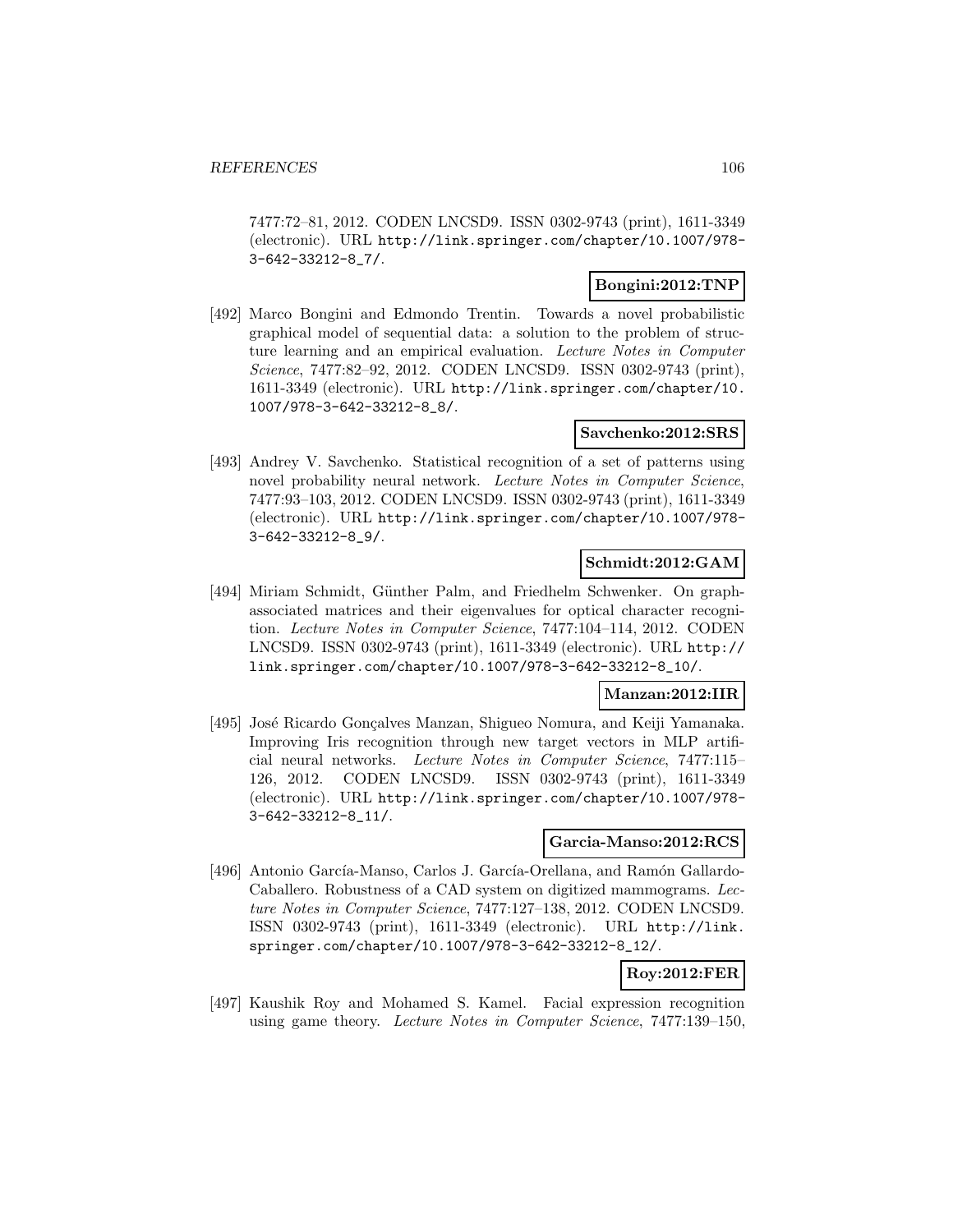2012. CODEN LNCSD9. ISSN 0302-9743 (print), 1611-3349 (electronic). URL http://link.springer.com/chapter/10.1007/978-3- 642-33212-8\_13/.

### **Zamberletti:2012:CSO**

[498] Alessandro Zamberletti, Ignazio Gallo, Simone Albertini, Marco Vanetti, and Angelo Nodari. Classification of segmented objects through a multi-net approach. Lecture Notes in Computer Science, 7477:151–162, 2012. CODEN LNCSD9. ISSN 0302-9743 (print), 1611-3349 (electronic). URL http://link.springer.com/chapter/10.1007/978-3- 642-33212-8\_14/.

### **Korfiatis:2012:DSS**

[499] Vasileios Korfiatis, Simone Tassani, and George K. Matsopoulos. A decision support system for the prediction of the trabecular fracture zone. Lecture Notes in Computer Science, 7477:163–174, 2012. CODEN LNCSD9. ISSN 0302-9743 (print), 1611-3349 (electronic). URL http:// link.springer.com/chapter/10.1007/978-3-642-33212-8\_15/.

### **Fernandez:2012:TPI**

[500] Kelwin Fernandez and Carolina Chang. Teeth/palate and interdental segmentation using artificial neural networks. Lecture Notes in Computer Science, 7477:175–185, 2012. CODEN LNCSD9. ISSN 0302-9743 (print), 1611-3349 (electronic). URL http://link.springer.com/chapter/10. 1007/978-3-642-33212-8\_16/.

## **Meudt:2012:ISA**

[501] Sascha Meudt and Friedhelm Schwenker. On instance selection in audio based emotion recognition. Lecture Notes in Computer Science, 7477: 186–192, 2012. CODEN LNCSD9. ISSN 0302-9743 (print), 1611-3349 (electronic). URL http://link.springer.com/chapter/10.1007/978- 3-642-33212-8\_17/.

## **Hillebrand:2012:TSC**

[502] Matthias Hillebrand, Ulrich Kreßel, Christian W¨ohler, and Franz Kummert. Traffic sign classifier adaption by semi-supervised co-training. Lecture Notes in Computer Science, 7477:193–200, 2012. CODEN LNCSD9. ISSN 0302-9743 (print), 1611-3349 (electronic). URL http://link. springer.com/chapter/10.1007/978-3-642-33212-8\_18/.

#### **Pearson:2012:USO**

[503] Paul T. Pearson and Cameron I. Cooper. Using self organizing maps to analyze demographics and swing state voting in the 2008 U.S. Presidential Election. Lecture Notes in Computer Science, 7477:201–212,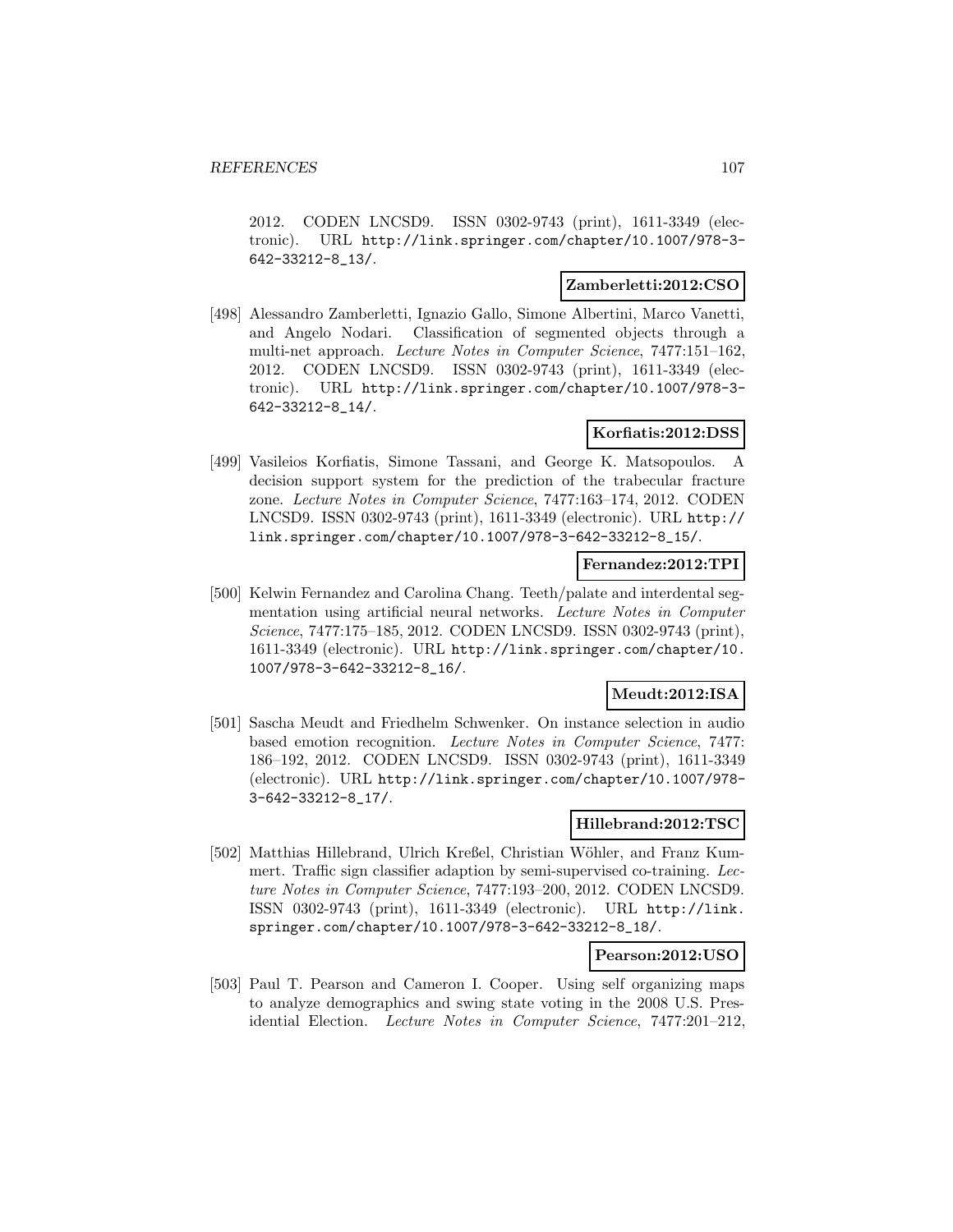2012. CODEN LNCSD9. ISSN 0302-9743 (print), 1611-3349 (electronic). URL http://link.springer.com/chapter/10.1007/978-3- 642-33212-8\_19/.

## **deSouza:2012:GIR**

[504] Osvaldo de Souza, Paulo César Cortez, and Francisco A. T. F. da Silva. Grayscale images and RGB video: Compression by morphological neural network. Lecture Notes in Computer Science, 7477:213–224, 2012. CODEN LNCSD9. ISSN 0302-9743 (print), 1611-3349 (electronic). URL http://link.springer.com/chapter/10.1007/978-3- 642-33212-8\_20/.

## **Anonymous:2012:BMj**

[505] Anonymous. Back matter. Lecture Notes in Computer Science, 7477: ??, 2012. CODEN LNCSD9. ISSN 0302-9743 (print), 1611-3349 (electronic). URL http://link.springer.com/content/pdf/bbm:978-3- 642-33212-8/1.

## **Anonymous:2012:FMba**

[506] Anonymous. Front matter. Lecture Notes in Computer Science, 7477: ??, 2012. CODEN LNCSD9. ISSN 0302-9743 (print), 1611-3349 (electronic). URL http://link.springer.com/content/pdf/bfm:978-3- 642-33212-8/1.

## **Abdalla:2012:CTT**

[507] Amin Abdalla and Andrew U. Frank. Combining trip and task planning: How to get from A to passport. Lecture Notes in Computer Science, 7478:1–14, 2012. CODEN LNCSD9. ISSN 0302-9743 (print), 1611-3349 (electronic). URL http://link.springer.com/chapter/10.1007/978- 3-642-33024-7\_1/.

#### **Anderson-Tarver:2012:ACD**

[508] Chris Anderson-Tarver, Mike Gleason, and Barbara Buttenfield. Automated centerline delineation to enrich the national hydrography dataset. Lecture Notes in Computer Science, 7478:15–28, 2012. CODEN LNCSD9. ISSN 0302-9743 (print), 1611-3349 (electronic). URL http://link. springer.com/chapter/10.1007/978-3-642-33024-7\_2/.

#### **Buchin:2012:ESO**

[509] Kevin Buchin, Bettina Speckmann, and Sander Verdonschot. Evolution strategies for optimizing rectangular cartograms. Lecture Notes in Computer Science, 7478:29–42, 2012. CODEN LNCSD9. ISSN 0302- 9743 (print), 1611-3349 (electronic). URL http://link.springer.com/ chapter/10.1007/978-3-642-33024-7\_3/.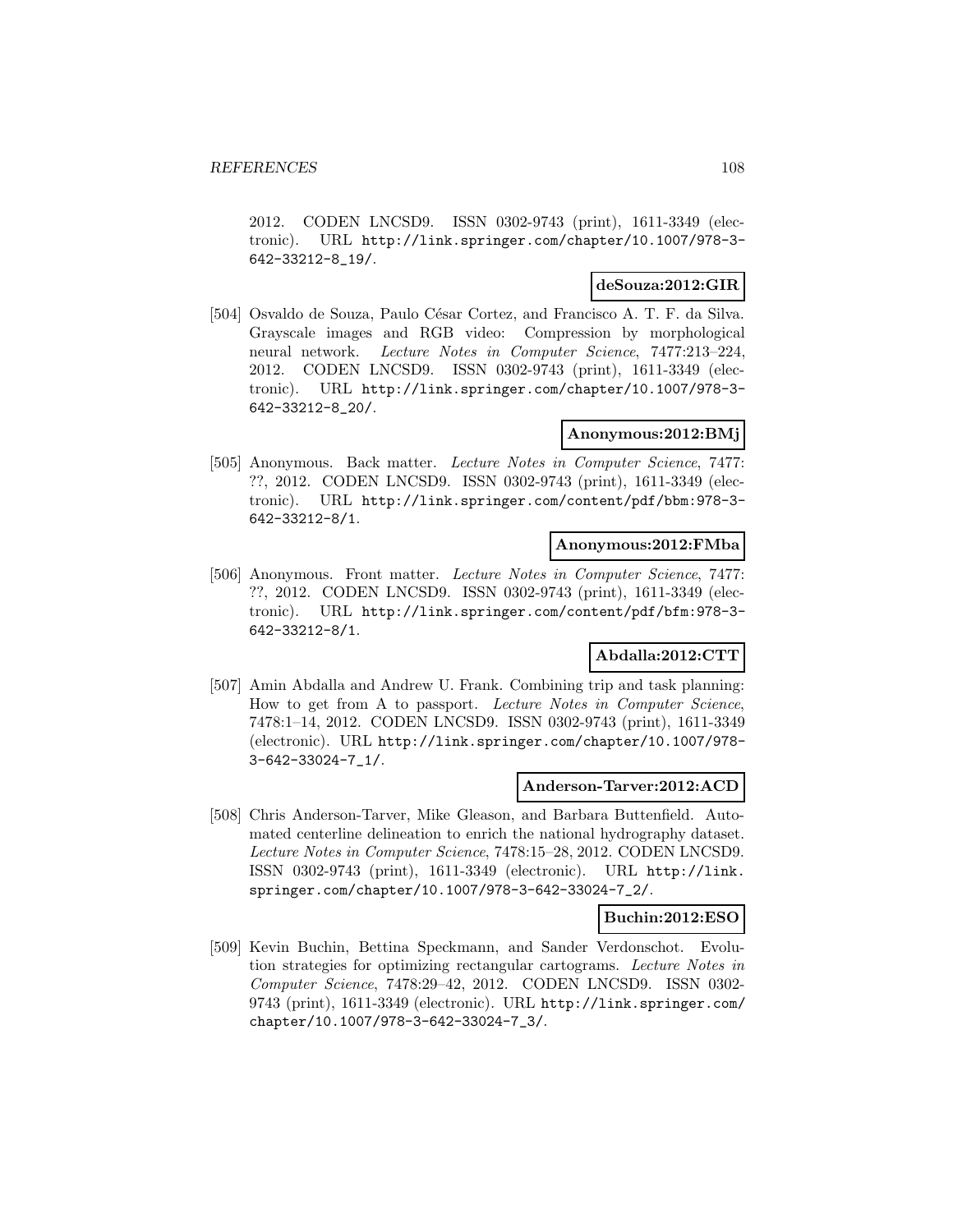## **Buchin:2012:CAS**

[510] Maike Buchin, Somayeh Dodge, and Bettina Speckmann. Context-aware similarity of trajectories. Lecture Notes in Computer Science, 7478: 43–56, 2012. CODEN LNCSD9. ISSN 0302-9743 (print), 1611-3349 (electronic). URL http://link.springer.com/chapter/10.1007/978- 3-642-33024-7\_4/.

## **Chiang:2012:GNR**

[511] Yao-Yi Chiang and Craig A. Knoblock. Generating named road vector data from raster maps. Lecture Notes in Computer Science, 7478: 57–71, 2012. CODEN LNCSD9. ISSN 0302-9743 (print), 1611-3349 (electronic). URL http://link.springer.com/chapter/10.1007/978- 3-642-33024-7\_5/.

## **Dube:2012:OCT**

[512] Matthew P. Dube and Max J. Egenhofer. An ordering of convex topological relations. Lecture Notes in Computer Science, 7478:72–86, 2012. CODEN LNCSD9. ISSN 0302-9743 (print), 1611-3349 (electronic). URL http://link.springer.com/chapter/10.1007/978-3- 642-33024-7\_6/.

## **Gaffuri:2012:TWM**

[513] Julien Gaffuri. Toward Web mapping with vector data. Lecture Notes in Computer Science, 7478:87–101, 2012. CODEN LNCSD9. ISSN 0302- 9743 (print), 1611-3349 (electronic). URL http://link.springer.com/ chapter/10.1007/978-3-642-33024-7\_7/.

### **Kessler:2012:SER**

[514] Carsten Keßler, Krzysztof Janowicz, and Tomi Kauppinen. spatial@linkedscience — exploring the research field of GIScience with linked data. Lecture Notes in Computer Science, 7478:102–115, 2012. CODEN LNCSD9. ISSN 0302- 9743 (print), 1611-3349 (electronic). URL http://link.springer.com/ chapter/10.1007/978-3-642-33024-7\_8/.

## **Maisonneuve:2012:CSI**

[515] Nicolas Maisonneuve and Bastien Chopard. Crowdsourcing satellite imagery analysis: Study of parallel and iterative models. Lecture Notes in Computer Science, 7478:116–131, 2012. CODEN LNCSD9. ISSN 0302- 9743 (print), 1611-3349 (electronic). URL http://link.springer.com/ chapter/10.1007/978-3-642-33024-7\_9/.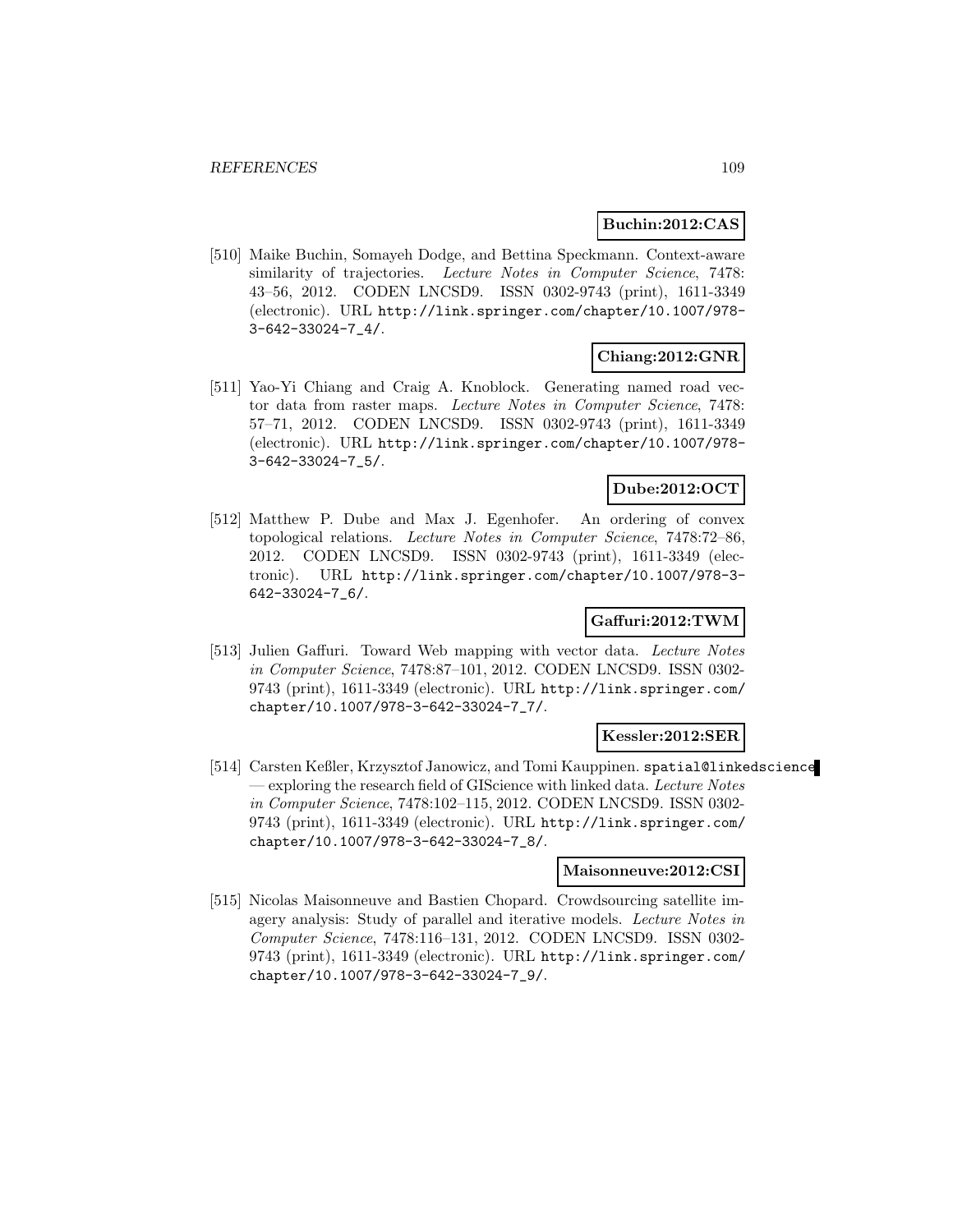### **Mohan:2012:QRS**

[516] Pradeep Mohan, Xun Zhou, and Shashi Shekhar. Quantifying resolution sensitivity of spatial autocorrelation: a resolution correlogram approach. Lecture Notes in Computer Science, 7478:132–145, 2012. CODEN LNCSD9. ISSN 0302-9743 (print), 1611-3349 (electronic). URL http:// link.springer.com/chapter/10.1007/978-3-642-33024-7\_10/.

## **Nittel:2012:LSD**

[517] Silvia Nittel, Christopher Dorr, and John C. Whittier. LocalAlert: Simulating decentralized ad-hoc collaboration in emergency situations. Lecture Notes in Computer Science, 7478:146–159, 2012. CODEN LNCSD9. ISSN 0302-9743 (print), 1611-3349 (electronic). URL http://link.springer. com/chapter/10.1007/978-3-642-33024-7\_11/.

## **Rude:2012:HLE**

[518] Avinash Rude and Kate Beard. High-level event detection in spatially distributed time series. Lecture Notes in Computer Science, 7478: 160–172, 2012. CODEN LNCSD9. ISSN 0302-9743 (print), 1611-3349 (electronic). URL http://link.springer.com/chapter/10.1007/978- 3-642-33024-7\_12/.

## **Siqueira:2012:TVG**

[519] Thiago Luís Lopes Siqueira. Towards vague geographic data warehouses. Lecture Notes in Computer Science, 7478:173-186, 2012. CODEN LNCSD9. ISSN 0302-9743 (print), 1611-3349 (electronic). URL http:// link.springer.com/chapter/10.1007/978-3-642-33024-7\_13/.

## **Sun:2012:MIB**

[520] Guibo Sun, Hui Lin, and Rongrong Li. Measuring the influence of built environment on walking behavior: An accessibility approach. Lecture Notes in Computer Science, 7478:187–197, 2012. CODEN LNCSD9. ISSN 0302- 9743 (print), 1611-3349 (electronic). URL http://link.springer.com/ chapter/10.1007/978-3-642-33024-7\_14/.

## **Touya:2012:SWA**

[521] Guillaume Touya. Social welfare to assess the global legibility of a generalized map. Lecture Notes in Computer Science, 7478:198–211, 2012. CODEN LNCSD9. ISSN 0302-9743 (print), 1611-3349 (electronic). URL http://link.springer.com/chapter/10.1007/978-3- 642-33024-7\_15/.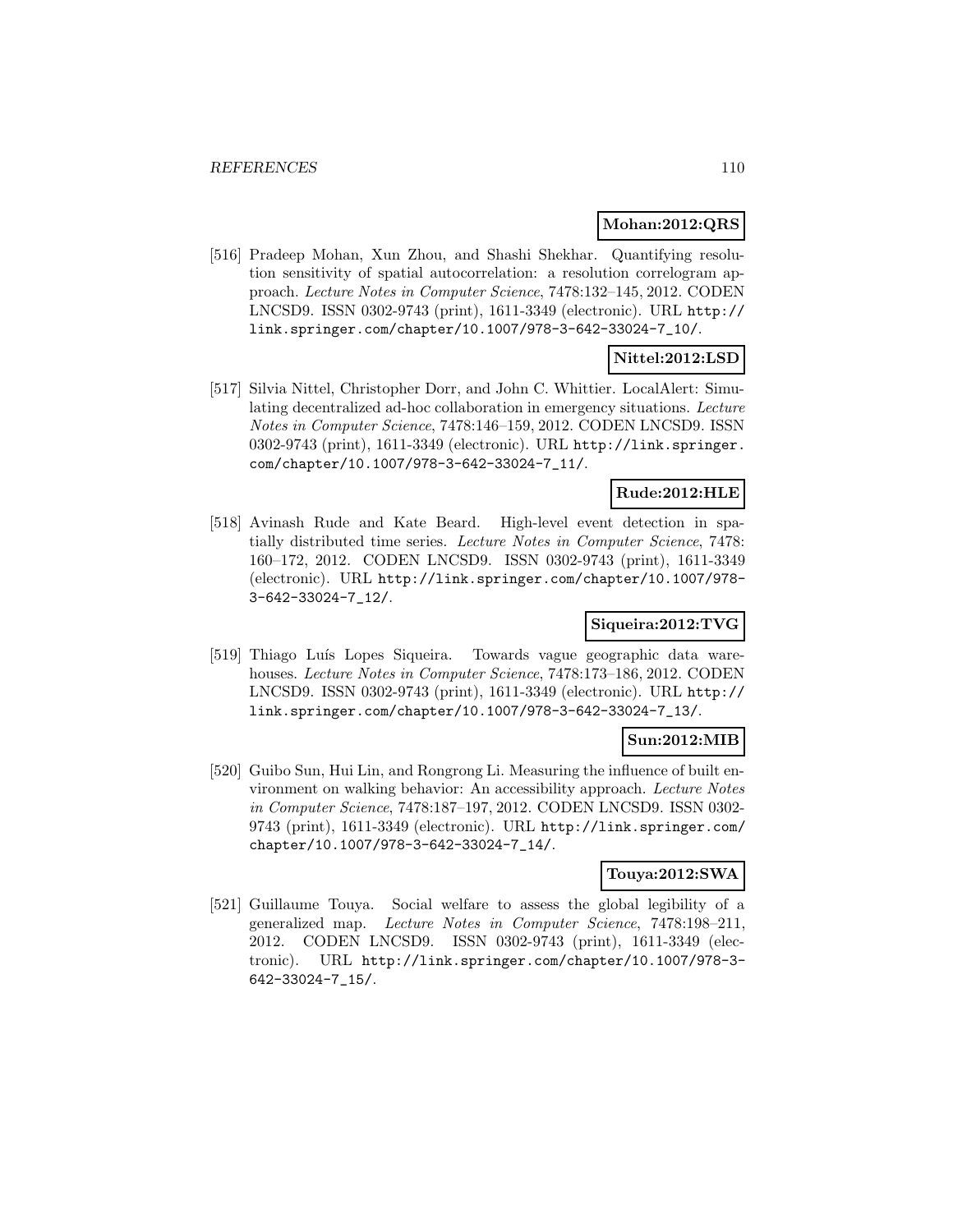## **Wallgrun:2012:ICC**

[522] Jan Oliver Wallgrün, Jinlong Yang, and Alexander Klippel. Investigations into the cognitive conceptualization and similarity assessment of spatial scenes. Lecture Notes in Computer Science, 7478:212–225, 2012. CODEN LNCSD9. ISSN 0302-9743 (print), 1611-3349 (electronic). URL http:// link.springer.com/chapter/10.1007/978-3-642-33024-7\_16/.

## **Walton:2012:QBM**

[523] Lisa A. Walton and Michael Worboys. A qualitative bigraph model for indoor space. Lecture Notes in Computer Science, 7478:226–240, 2012. CODEN LNCSD9. ISSN 0302-9743 (print), 1611-3349 (electronic). URL http://link.springer.com/chapter/10.1007/978-3- 642-33024-7\_17/.

### **Watanabe:2012:DRC**

[524] Toyohide Watanabe and Kosuke Yamamoto. Dynamic refuse collection strategy based on adjacency relationship between Euler cycles. Lecture Notes in Computer Science, 7478:241–257, 2012. CODEN LNCSD9. ISSN 0302-9743 (print), 1611-3349 (electronic). URL http://link.springer. com/chapter/10.1007/978-3-642-33024-7\_18/.

## **Wei:2012:IIL**

[525] Ting Wei and Scott Bell. Impact of indoor location information reliability on users' trust of an indoor positioning system. Lecture Notes in Computer Science, 7478:258–269, 2012. CODEN LNCSD9. ISSN 0302-9743 (print), 1611-3349 (electronic). URL http://link.springer.com/chapter/10. 1007/978-3-642-33024-7\_19/.

### **Wiegand:2012:OEG**

[526] Nancy Wiegand. Ontology for the engineering of geospatial systems. Lecture Notes in Computer Science, 7478:270–283, 2012. CODEN LNCSD9. ISSN 0302-9743 (print), 1611-3349 (electronic). URL http://link. springer.com/chapter/10.1007/978-3-642-33024-7\_20/.

### **Anonymous:2012:FMbb**

[527] Anonymous. Front matter. Lecture Notes in Computer Science, 7478: ??, 2012. CODEN LNCSD9. ISSN 0302-9743 (print), 1611-3349 (electronic). URL http://link.springer.com/content/pdf/bfm:978-3- 642-33024-7/1.

# **Porsch:2012:TAE**

[528] Marco Porsch and Thomas Bauschert. A testbed analysis of the effects of IEEE 802.11s power save on mesh link performance. Lecture Notes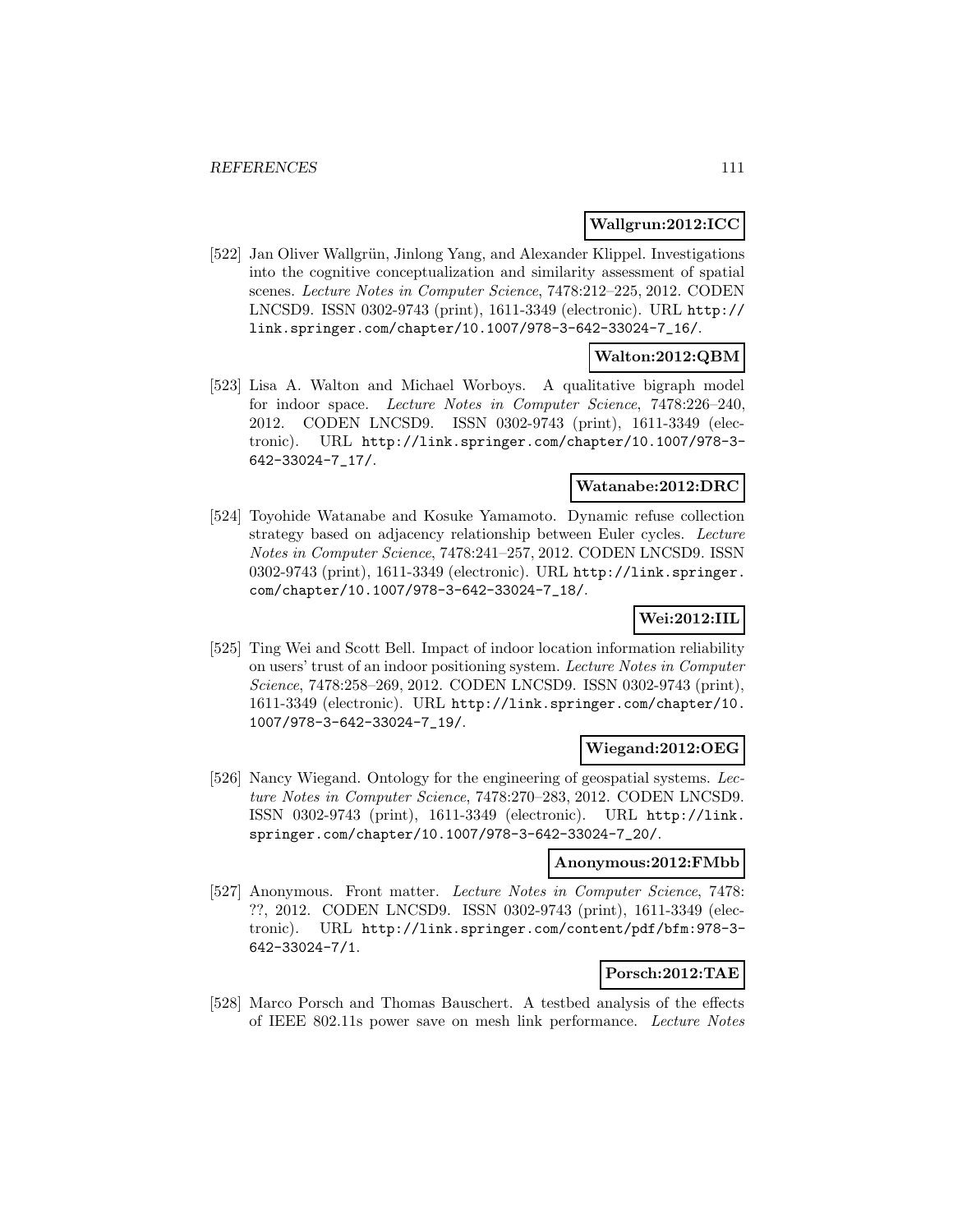in Computer Science, 7479:1–11, 2012. CODEN LNCSD9. ISSN 0302- 9743 (print), 1611-3349 (electronic). URL http://link.springer.com/ chapter/10.1007/978-3-642-32808-4\_1/.

## **Rafique:2012:PSA**

[529] Muhammad Irfan Rafique and Thomas Bauschert. Path selection and adaptive selection of smart antenna transmission schemes in multi-hop wireless networks. Lecture Notes in Computer Science, 7479:12-22, 2012. CODEN LNCSD9. ISSN 0302-9743 (print), 1611-3349 (electronic). URL http://link.springer.com/chapter/10.1007/978-3- 642-32808-4\_2/.

## **Cano:2012:RIV**

[530] Cristina Cano, Boris Bellalta, and Miquel Oliver. Receiver-initiated vs. short-preamble burst MAC approaches for multi-channel wireless sensor networks. Lecture Notes in Computer Science, 7479:23–32, 2012. CODEN LNCSD9. ISSN 0302-9743 (print), 1611-3349 (electronic). URL http:// link.springer.com/chapter/10.1007/978-3-642-32808-4\_3/.

## **Domingo:2012:WSU**

[531] Albert Domingo, Boris Bellalta, and Miquel Oliver. White spaces in UHF band: Catalonia case study and impact of the digital dividend. Lecture Notes in Computer Science, 7479:33–40, 2012. CODEN LNCSD9. ISSN 0302-9743 (print), 1611-3349 (electronic). URL http://link.springer. com/chapter/10.1007/978-3-642-32808-4\_4/.

### **Tavakoli:2012:FSC**

[532] Zahra Tavakoli, Sebastian Meier, and Alexander Vensmer. A framework for security context migration in a firewall secured virtual machine environment. Lecture Notes in Computer Science, 7479:41–51, 2012. CODEN LNCSD9. ISSN 0302-9743 (print), 1611-3349 (electronic). URL http:// link.springer.com/chapter/10.1007/978-3-642-32808-4\_5/.

### **Czirkos:2012:ECI**

[533] Zoltán Czirkos and Gábor Hosszú. Enhancing collaborative intrusion detection methods using a Kademlia overlay network. Lecture Notes in Computer Science, 7479:52–63, 2012. CODEN LNCSD9. ISSN 0302- 9743 (print), 1611-3349 (electronic). URL http://link.springer.com/ chapter/10.1007/978-3-642-32808-4\_6/.

### **Celeda:2012:FBS**

[534] Pavel Čeleda, Radek Krejčí, and Vojtěch Krmíček. Flow-based security issue detection in building automation and control networks. Lecture Notes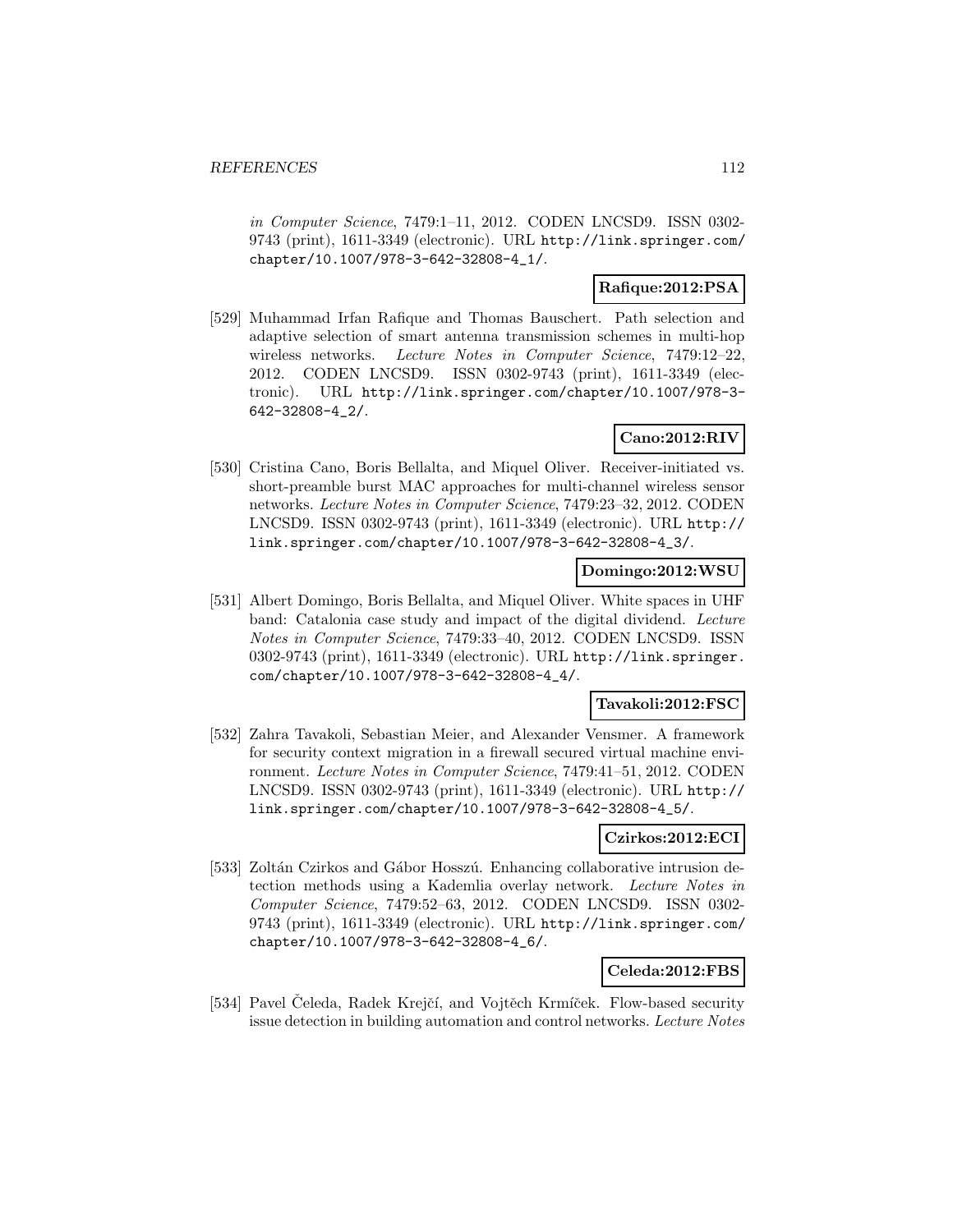in Computer Science, 7479:64–75, 2012. CODEN LNCSD9. ISSN 0302- 9743 (print), 1611-3349 (electronic). URL http://link.springer.com/ chapter/10.1007/978-3-642-32808-4\_7/.

### **Godor:2012:HBM**

[535] Győző Gódor and Sándor Imre. Hash-based mutual authentication protocol for low-cost RFID systems. Lecture Notes in Computer Science, 7479:76–87, 2012. CODEN LNCSD9. ISSN 0302-9743 (print), 1611-3349 (electronic). URL http://link.springer.com/chapter/10.1007/978- 3-642-32808-4\_8/.

## **Ottow:2012:IIP**

[536] Christiaan Ottow, Frank van Vliet, Pieter-Tjerk de Boer, and Aiko Pras. The impact of IPv6 on penetration testing. Lecture Notes in Computer Science, 7479:88–99, 2012. CODEN LNCSD9. ISSN 0302-9743 (print), 1611-3349 (electronic). URL http://link.springer.com/chapter/10. 1007/978-3-642-32808-4\_9/.

## **Alloush:2012:LTS**

[537] Iyas Alloush, Vanea Chiprianov, Yvon Kermarrec, and Siegfried Rouvrais. Linking telecom service high-level abstract models to simulators based on model transformations: The IMS case study. Lecture Notes in Computer Science, 7479:100–111, 2012. CODEN LNCSD9. ISSN 0302-9743 (print), 1611-3349 (electronic). URL http://link.springer.com/chapter/10. 1007/978-3-642-32808-4\_10/.

## **Turk:2012:NMO**

[538] Stefan Türk, Ying Liu, Rico Radeke, and Ralf Lehnert. Network migration optimization using genetic algorithms. Lecture Notes in Computer Science, 7479:112–123, 2012. CODEN LNCSD9. ISSN 0302-9743 (print), 1611-3349 (electronic). URL http://link.springer.com/chapter/10. 1007/978-3-642-32808-4\_11/.

### **Thongtra:2012:OBN**

[539] Patcharee Thongtra, Finn Arve Aagesen, and Kornschnok Dittawit. OWL-based node capability parameter configuration. Lecture Notes in Computer Science, 7479:124–135, 2012. CODEN LNCSD9. ISSN 0302- 9743 (print), 1611-3349 (electronic). URL http://link.springer.com/ chapter/10.1007/978-3-642-32808-4\_12/.

### **Walczyk:2012:TEC**

[540] Konrad Walczyk and Annie Gravey. Techno-economic comparison of next-generation access networks for the French market. Lecture Notes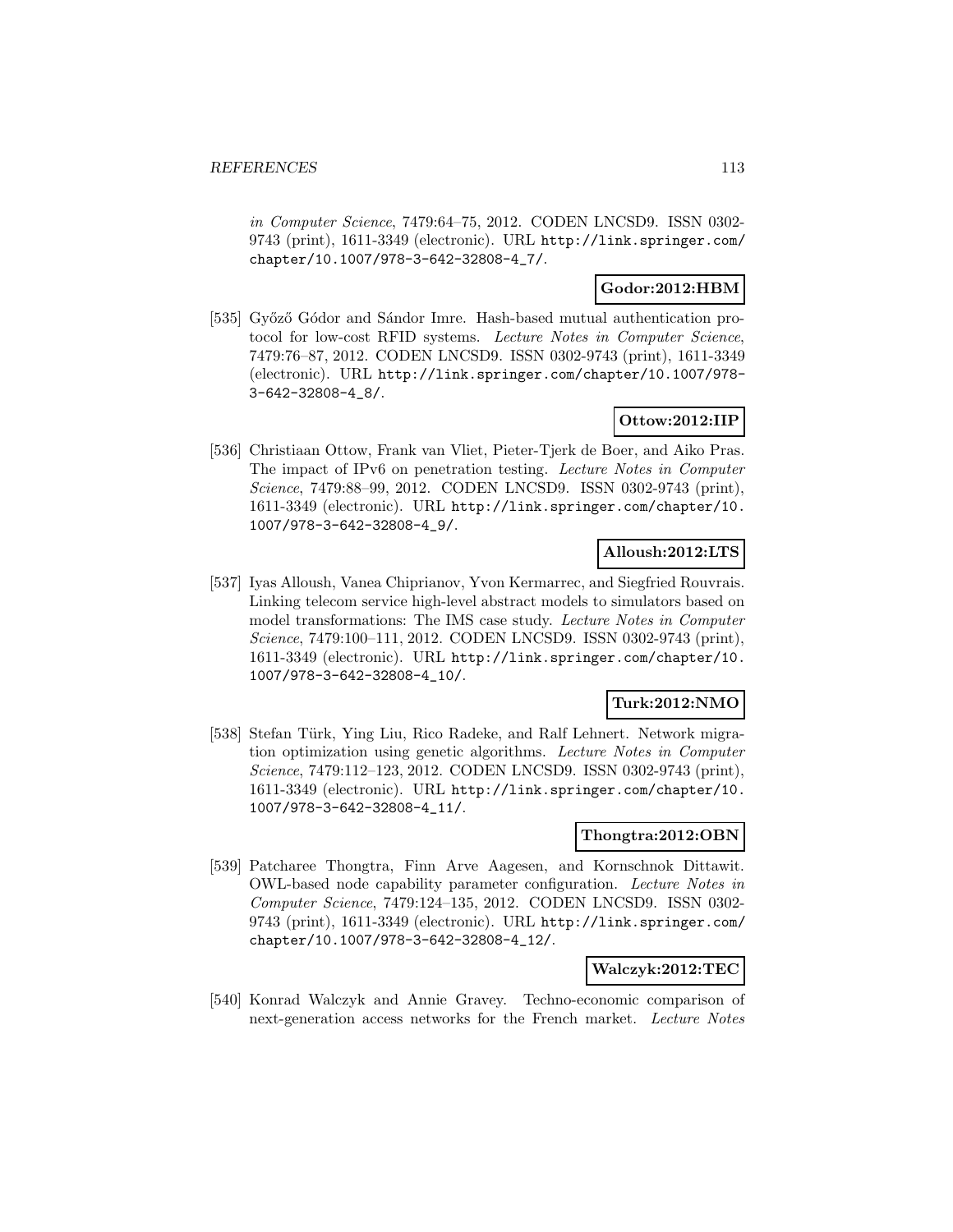in Computer Science, 7479:136–147, 2012. CODEN LNCSD9. ISSN 0302- 9743 (print), 1611-3349 (electronic). URL http://link.springer.com/ chapter/10.1007/978-3-642-32808-4\_13/.

## **Tsiaras:2012:DSF**

[541] Christos Tsiaras, Martin Waldburger, Guilherme Sperb Machado, and Andrei Vancea. The design of a single funding point charging architecture. Lecture Notes in Computer Science, 7479:148–160, 2012. CODEN LNCSD9. ISSN 0302-9743 (print), 1611-3349 (electronic). URL http:// link.springer.com/chapter/10.1007/978-3-642-32808-4\_14/.

## **Richter:2012:TLG**

[542] Volker Richter, Rico Radeke, and Ralf Lehnert. A two layer guaranteed and sustained rate based scheduler for IEEE 802.16-2009 based WiMAX networks. Lecture Notes in Computer Science, 7479:161–172, 2012. CODEN LNCSD9. ISSN 0302-9743 (print), 1611-3349 (electronic). URL http://link.springer.com/chapter/10.1007/978-3- 642-32808-4\_15/.

## **Usach:2012:IEC**

[543] Régel González Usach and Mirja Kühlewind. Implementation and evaluation of coupled congestion control for multipath TCP. Lecture Notes in Computer Science, 7479:173–182, 2012. CODEN LNCSD9. ISSN 0302- 9743 (print), 1611-3349 (electronic). URL http://link.springer.com/ chapter/10.1007/978-3-642-32808-4\_16/.

## **Villa:2012:IFA**

[544] Bjørn J. Villa, Poul E. Heegaard, and Anders Instefjord. Improving fairness for adaptive HTTP video streaming. Lecture Notes in Computer Science, 7479:183–193, 2012. CODEN LNCSD9. ISSN 0302-9743 (print), 1611-3349 (electronic). URL http://link.springer.com/chapter/10. 1007/978-3-642-32808-4\_17/.

### **Marszalkowski:2012:PHP**

[545] Jakub Marszałkowski. Prototype of high performance scalable advertising server with local memory storage and centralised processing. Lecture Notes in Computer Science, 7479:194–203, 2012. CODEN LNCSD9. ISSN 0302- 9743 (print), 1611-3349 (electronic). URL http://link.springer.com/ chapter/10.1007/978-3-642-32808-4\_18/.

### **Orosz:2012:RSM**

[546] Mihály Orosz and Gábor Hosszú. Responsible source multicasting. Lecture Notes in Computer Science, 7479:204–214, 2012. CODEN LNCSD9. ISSN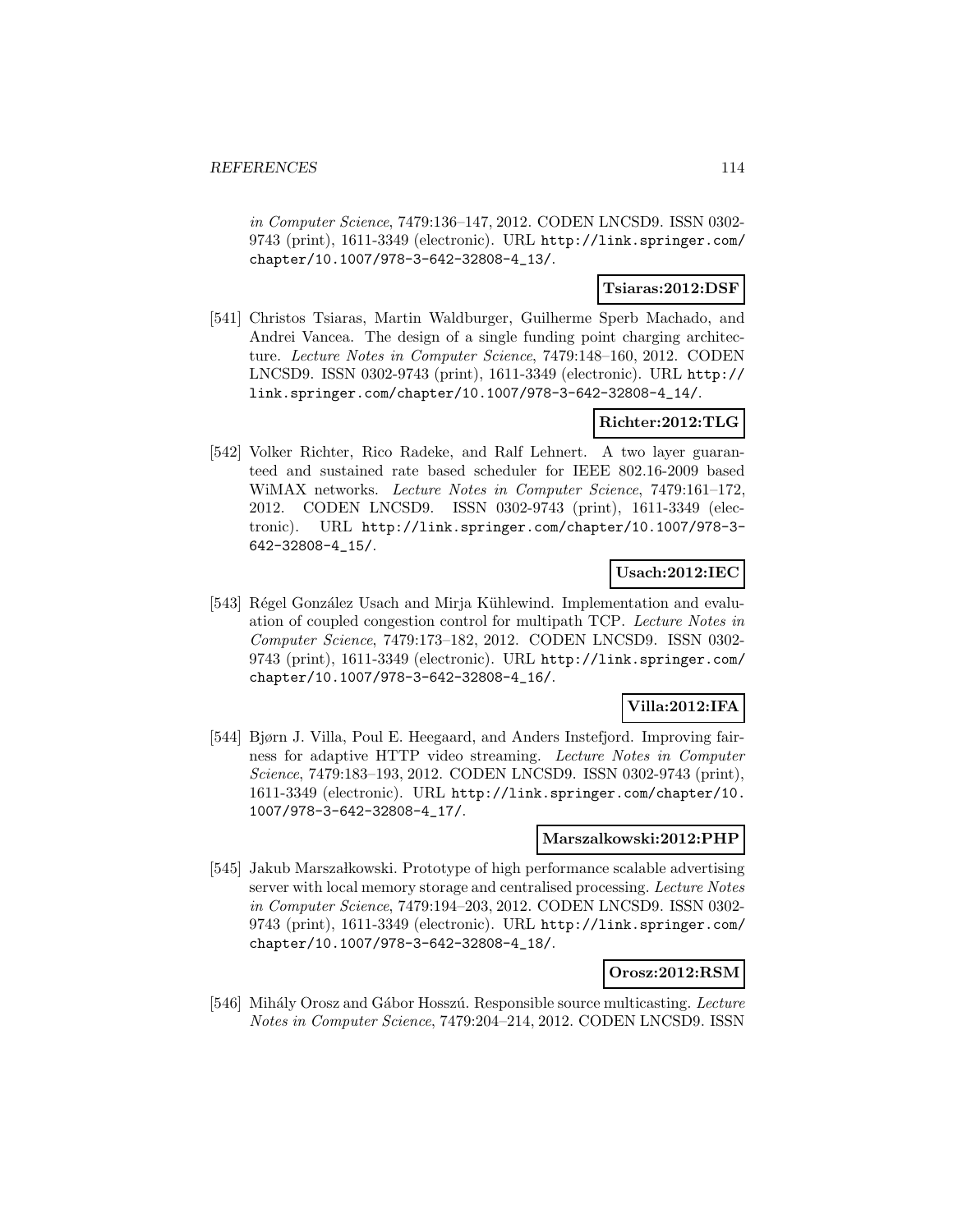0302-9743 (print), 1611-3349 (electronic). URL http://link.springer. com/chapter/10.1007/978-3-642-32808-4\_19/.

### **Noguero:2012:MSR**

[547] Adrian Noguero, Isidro Calvo, Luis Almeida, and Unai Gangoiti. A model for system resources in flexible time-triggered middleware architectures. Lecture Notes in Computer Science, 7479:215–226, 2012. CODEN LNCSD9. ISSN 0302-9743 (print), 1611-3349 (electronic). URL http:// link.springer.com/chapter/10.1007/978-3-642-32808-4\_20/.

#### **Anonymous:2012:FMbc**

[548] Anonymous. Front matter. Lecture Notes in Computer Science, 7479: ??, 2012. CODEN LNCSD9. ISSN 0302-9743 (print), 1611-3349 (electronic). URL http://link.springer.com/content/pdf/bfm:978-3- 642-32808-4/1.

## **vanderAalst:2012:DBP**

[549] Wil M. P. van der Aalst. A decade of business process management conferences: Personal reflections on a developing discipline. Lecture Notes in Computer Science, 7481:1–16, 2012. CODEN LNCSD9. ISSN 0302- 9743 (print), 1611-3349 (electronic). URL http://link.springer.com/ chapter/10.1007/978-3-642-32885-5\_1/.

### **Buchmann:2012:CEA**

[550] Alejandro Buchmann, Stefan Appel, Tobias Freudenreich, and Sebastian Frischbier. From calls to events: Architecting future BPM systems. Lecture Notes in Computer Science, 7481:17–32, 2012. CODEN LNCSD9. ISSN 0302-9743 (print), 1611-3349 (electronic). URL http:// link.springer.com/chapter/10.1007/978-3-642-32885-5\_2/.

### **Claes:2012:TPM**

[551] Jan Claes, Irene Vanderfeesten, Hajo A. Reijers, Jakob Pinggera, and Matthias Weidlich. Tying process model quality to the modeling process: The impact of structuring, movement, and speed. Lecture Notes in Computer Science, 7481:33–48, 2012. CODEN LNCSD9. ISSN 0302- 9743 (print), 1611-3349 (electronic). URL http://link.springer.com/ chapter/10.1007/978-3-642-32885-5\_3/.

## **Koehler:2012:CLM**

[552] Jana Koehler, Joerg Hofstetter, and Roland Woodtly. Capabilities and levels of maturity in IT-based case management. Lecture Notes in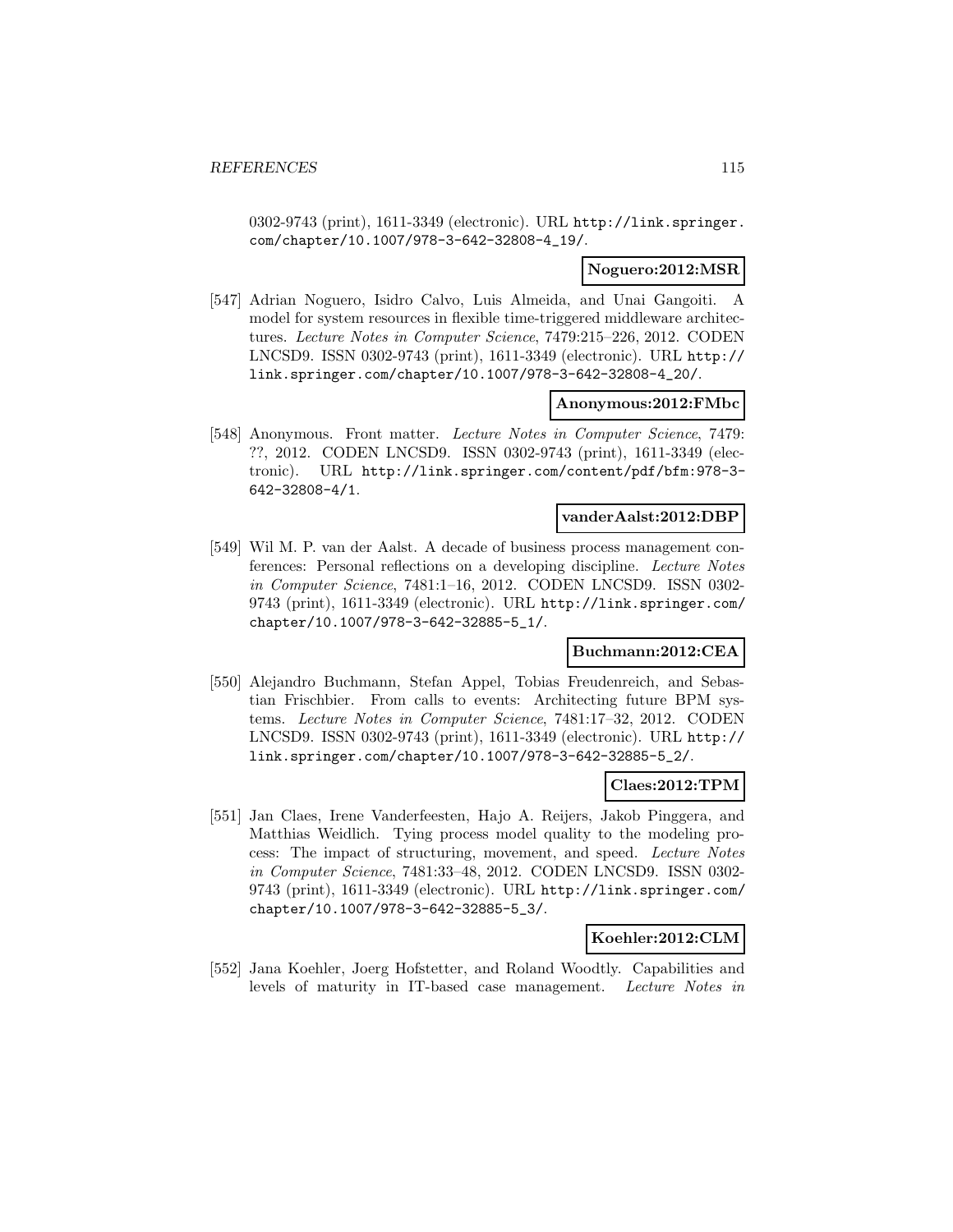Computer Science, 7481:49–64, 2012. CODEN LNCSD9. ISSN 0302- 9743 (print), 1611-3349 (electronic). URL http://link.springer.com/ chapter/10.1007/978-3-642-32885-5\_4/.

## **Eid-Sabbagh:2012:BPA**

[553] Rami-Habib Eid-Sabbagh, Remco Dijkman, and Mathias Weske. Business process architecture: Use and correctness. Lecture Notes in Computer Science, 7481:65–81, 2012. CODEN LNCSD9. ISSN 0302-9743 (print), 1611-3349 (electronic). URL http://link.springer.com/chapter/10. 1007/978-3-642-32885-5\_5/.

## **deLeoni:2012:AEL**

[554] Massimiliano de Leoni, Fabrizio Maria Maggi, and Wil M. P. van der Aalst. Aligning event logs and declarative process models for conformance checking. Lecture Notes in Computer Science, 7481:82–97, 2012. CODEN LNCSD9. ISSN 0302-9743 (print), 1611-3349 (electronic). URL http:// link.springer.com/chapter/10.1007/978-3-642-32885-5\_6/.

### **vanderWerf:2012:CAC**

[555] Jan Martijn E. M. van der Werf, H. M. W. Verbeek, and Wil M. P. van der Aalst. Context-aware compliance checking. Lecture Notes in Computer Science, 7481:98–113, 2012. CODEN LNCSD9. ISSN 0302-9743 (print), 1611-3349 (electronic). URL http://link.springer.com/chapter/10. 1007/978-3-642-32885-5\_7/.

### **Banescu:2012:MPC**

[556] Sebastian Banescu, Milan Petković, and Nicola Zannone. Measuring privacy compliance using fitness metrics. Lecture Notes in Computer Science, 7481:114–119, 2012. CODEN LNCSD9. ISSN 0302-9743 (print), 1611-3349 (electronic). URL http://link.springer.com/chapter/10. 1007/978-3-642-32885-5\_8/.

## **Estruch:2012:EDM**

[557] Antonio Estruch and José Antonio Heredia Alvaro. Event-driven manufacturing process management approach. Lecture Notes in Computer Science, 7481:120–133, 2012. CODEN LNCSD9. ISSN 0302-9743 (print), 1611-3349 (electronic). URL http://link.springer.com/chapter/10. 1007/978-3-642-32885-5\_9/.

## **Tranquillini:2012:PBD**

[558] Stefano Tranquillini, Patrik Spieß, Florian Daniel, Stamatis Karnouskos, and Fabio Casati. Process-based design and integration of wireless sensor network applications. Lecture Notes in Computer Science, 7481: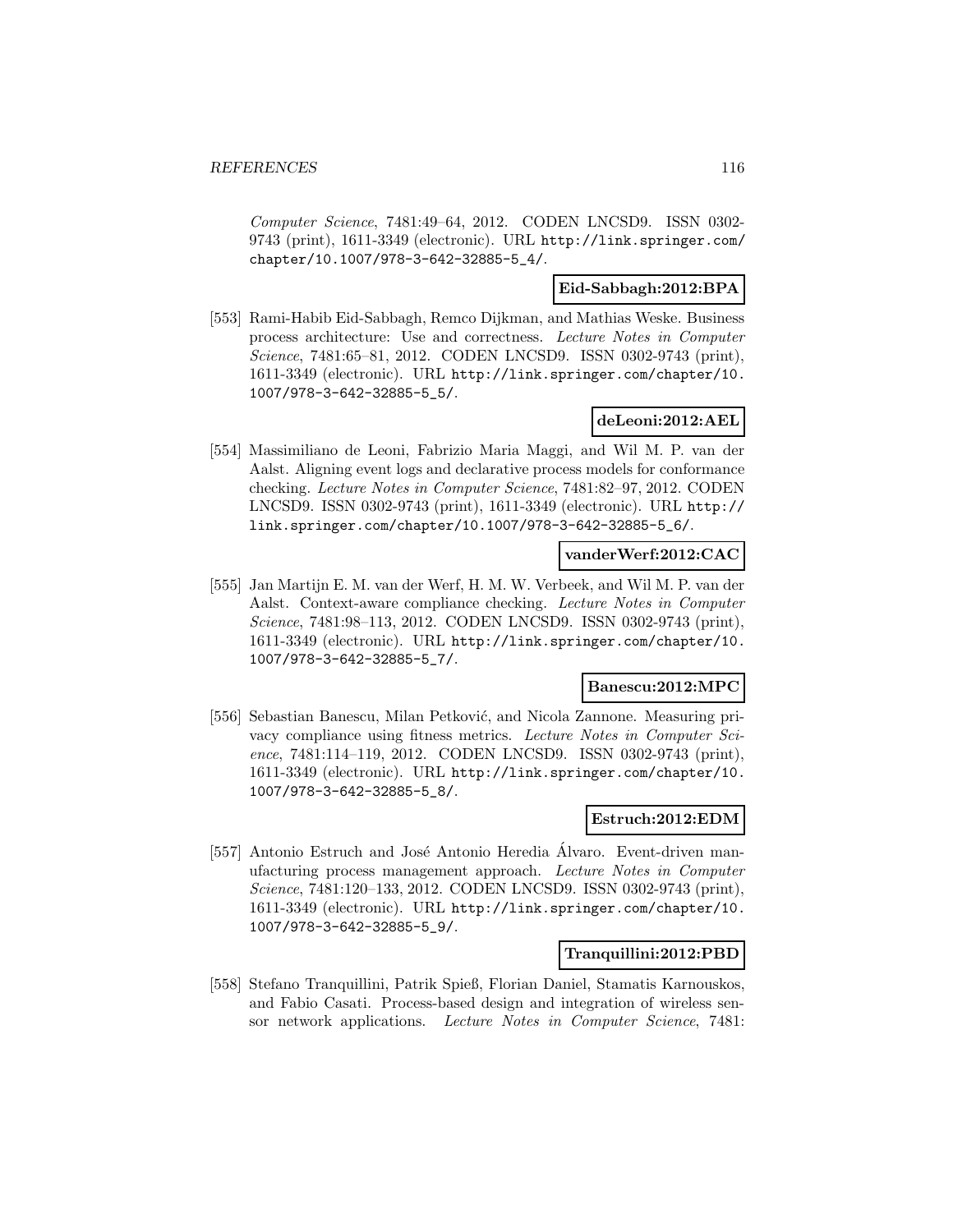134–149, 2012. CODEN LNCSD9. ISSN 0302-9743 (print), 1611-3349 (electronic). URL http://link.springer.com/chapter/10.1007/978- 3-642-32885-5\_10/.

## **Scekic:2012:MRI**

[559] Ognjen Scekic, Hong-Linh Truong, and Schahram Dustdar. Modeling rewards and incentive mechanisms for social BPM. Lecture Notes in Computer Science, 7481:150–155, 2012. CODEN LNCSD9. ISSN 0302- 9743 (print), 1611-3349 (electronic). URL http://link.springer.com/ chapter/10.1007/978-3-642-32885-5\_11/.

## **Favre:2012:DRI**

[560] Cédric Favre and Hagen Völzer. The difficulty of replacing an inclusive OR-join. Lecture Notes in Computer Science, 7481:156–171, 2012. CODEN LNCSD9. ISSN 0302-9743 (print), 1611-3349 (electronic). URL http://link.springer.com/chapter/10.1007/978-3- 642-32885-5\_12/.

## **Accorsi:2012:AIF**

[561] Rafael Accorsi and Andreas Lehmann. Automatic information flow analysis of business process models. Lecture Notes in Computer Science, 7481: 172–187, 2012. CODEN LNCSD9. ISSN 0302-9743 (print), 1611-3349 (electronic). URL http://link.springer.com/chapter/10.1007/978- 3-642-32885-5\_13/.

## **Benner:2012:MTT**

[562] Marian Benner, Matthias Book, Tobias Brückmann, Volker Gruhn, and Thomas Richter. Managing and tracing the traversal of process clouds with templates, agendas and artifacts. Lecture Notes in Computer Science, 7481:188–193, 2012. CODEN LNCSD9. ISSN 0302-9743 (print), 1611- 3349 (electronic). URL http://link.springer.com/chapter/10.1007/ 978-3-642-32885-5\_14/.

## **Amziani:2012:GFS**

[563] Mourad Amziani, Tarek Melliti, and Samir Tata. A generic framework for service-based business process elasticity in the cloud. Lecture Notes in Computer Science, 7481:194–199, 2012. CODEN LNCSD9. ISSN 0302- 9743 (print), 1611-3349 (electronic). URL http://link.springer.com/ chapter/10.1007/978-3-642-32885-5\_15/.

## **Li:2012:BPD**

[564] Juan Li, Ross Jeffery, Kam Hay Fung, Liming Zhu, Qing Wang, He Zhang, and Xiwei Xu. A business process-driven approach for requirements dependency analysis. Lecture Notes in Computer Science, 7481:200–215,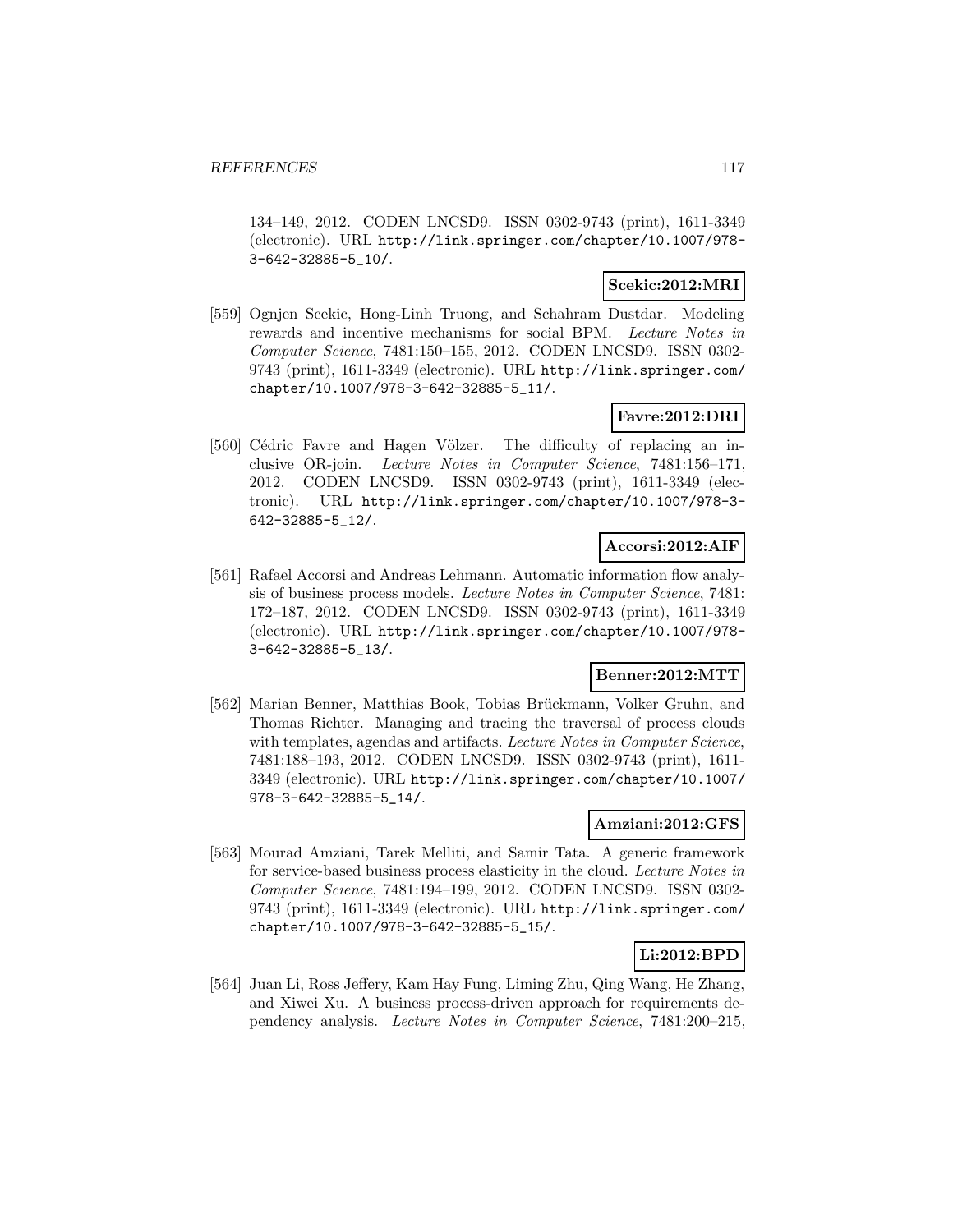2012. CODEN LNCSD9. ISSN 0302-9743 (print), 1611-3349 (electronic). URL http://link.springer.com/chapter/10.1007/978-3- 642-32885-5\_16/.

### **Martinho:2012:RAC**

[565] David Martinho and António Rito Silva. A recommendation algorithm to capture end-users' tacit knowledge. Lecture Notes in Computer Science, 7481:216–222, 2012. CODEN LNCSD9. ISSN 0302-9743 (print), 1611- 3349 (electronic). URL http://link.springer.com/chapter/10.1007/ 978-3-642-32885-5\_17/.

## **del-Rio-Ortega:2012:DPP**

[566] Adela del Río-Ortega, Manuel Resinas Arias de Reyna, and Amador Durán Toro. Defining process performance indicators by using templates and patterns. Lecture Notes in Computer Science, 7481:223–228, 2012. CODEN LNCSD9. ISSN 0302-9743 (print), 1611-3349 (electronic). URL http:// link.springer.com/chapter/10.1007/978-3-642-32885-5\_18/.

## **Fahland:2012:RPM**

[567] Dirk Fahland and Wil M. P. van der Aalst. Repairing process models to reflect reality. Lecture Notes in Computer Science, 7481:229– 245, 2012. CODEN LNCSD9. ISSN 0302-9743 (print), 1611-3349 (electronic). URL http://link.springer.com/chapter/10.1007/978- 3-642-32885-5\_19/.

# **Yan:2012:FIA**

[568] Zhiqiang Yan, Remco Dijkman, and Paul Grefen. FNet: An index for advanced business process querying. Lecture Notes in Computer Science, 7481:246–261, 2012. CODEN LNCSD9. ISSN 0302-9743 (print), 1611- 3349 (electronic). URL http://link.springer.com/chapter/10.1007/ 978-3-642-32885-5\_20/.

### **Anonymous:2012:FMbd**

[569] Anonymous. Front matter. Lecture Notes in Computer Science, 7481: ??, 2012. CODEN LNCSD9. ISSN 0302-9743 (print), 1611-3349 (electronic). URL http://link.springer.com/content/pdf/bfm:978-3- 642-32885-5/1.

### **Mahmud:2012:TAR**

[570] Md. Sadim Mahmud and Sylvia L. Osborn. Tradeoff analysis of relational database storage of privacy preferences. Lecture Notes in Computer Science, 7482:1–13, 2012. CODEN LNCSD9. ISSN 0302-9743 (print), 1611- 3349 (electronic). URL http://link.springer.com/chapter/10.1007/ 978-3-642-32873-2\_1/.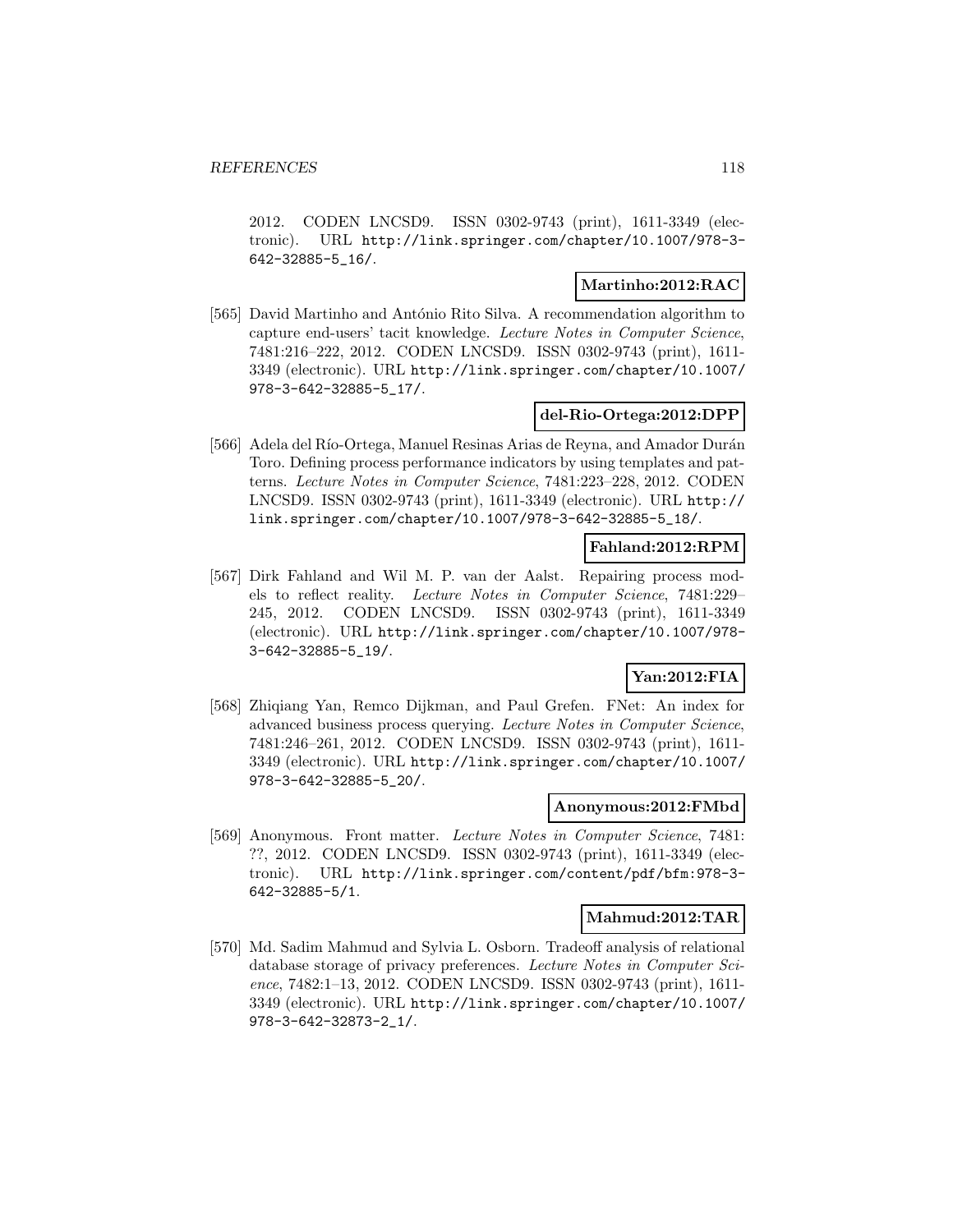### **Shoaran:2012:DPP**

[571] Maryam Shoaran, Alex Thomo, and Jens Weber. Differential privacy in practice. Lecture Notes in Computer Science, 7482:14–24, 2012. CODEN LNCSD9. ISSN 0302-9743 (print), 1611-3349 (electronic). URL http:// link.springer.com/chapter/10.1007/978-3-642-32873-2\_2/.

### **Whang:2012:MQI**

[572] Steven Euijong Whang and Hector Garcia-Molina. A model for quantifying information leakage. Lecture Notes in Computer Science, 7482: 25–44, 2012. CODEN LNCSD9. ISSN 0302-9743 (print), 1611-3349 (electronic). URL http://link.springer.com/chapter/10.1007/978- 3-642-32873-2\_3/.

## **Janusz:2012:PPL**

[573] Daniel Janusz, Martin Kost, and Johann-Christoph Freytag. Privacy protocol for linking distributed medical data. Lecture Notes in Computer Science, 7482:45–57, 2012. CODEN LNCSD9. ISSN 0302-9743 (print), 1611-3349 (electronic). URL http://link.springer.com/chapter/10. 1007/978-3-642-32873-2\_4/.

## **Wang:2012:CCF**

[574] Wen Qiang Wang, Dinh Tien Tuan Anh, Hock Beng Lim, and Anwitaman Datta. Cloud and the city: Facilitating flexible access control over datastreams. Lecture Notes in Computer Science, 7482:58–74, 2012. CODEN LNCSD9. ISSN 0302-9743 (print), 1611-3349 (electronic). URL http:// link.springer.com/chapter/10.1007/978-3-642-32873-2\_5/.

### **Carminati:2012:PCE**

[575] Barbara Carminati, Elena Ferrari, and Michele Guglielmi. Policies for composed emergencies in support of disaster management. Lecture Notes in Computer Science, 7482:75–92, 2012. CODEN LNCSD9. ISSN 0302- 9743 (print), 1611-3349 (electronic). URL http://link.springer.com/ chapter/10.1007/978-3-642-32873-2\_6/.

## **Hore:2012:IED**

[576] Bijit Hore, Ee-Chien Chang, Mamadou H. Diallo, and Sharad Mehrotra. Indexing encrypted documents for supporting efficient keyword search. Lecture Notes in Computer Science, 7482:93–110, 2012. CODEN LNCSD9. ISSN 0302-9743 (print), 1611-3349 (electronic). URL http:// link.springer.com/chapter/10.1007/978-3-642-32873-2\_7/.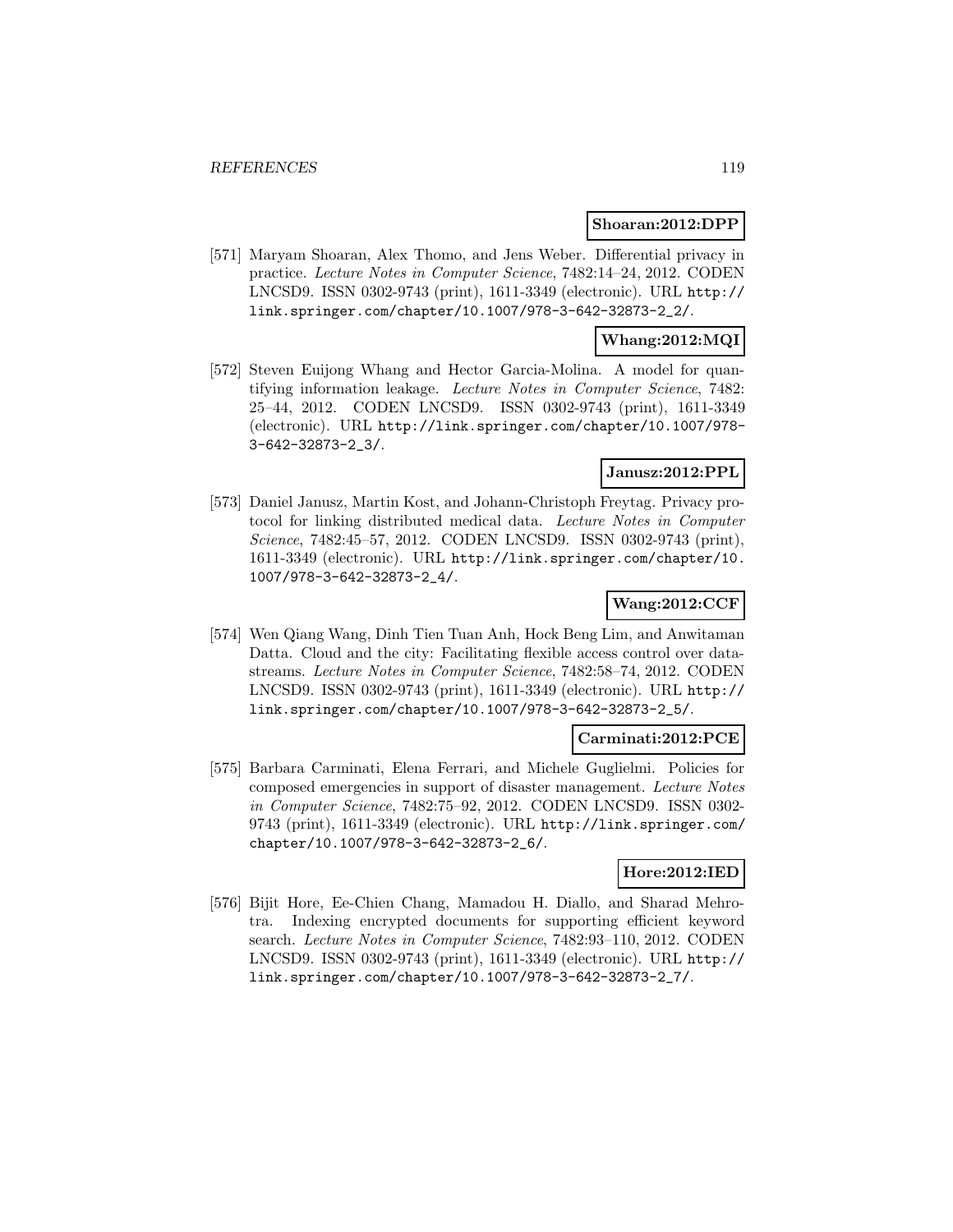### **Zhang:2012:SQR**

[577] Chunwang Zhang, Junjie Jin, Ee-Chien Chang, and Sharad Mehrotra. Secure quasi-realtime collaborative editing over low-cost storage services. Lecture Notes in Computer Science, 7482:111–129, 2012. CODEN LNCSD9. ISSN 0302-9743 (print), 1611-3349 (electronic). URL http:// link.springer.com/chapter/10.1007/978-3-642-32873-2\_8/.

## **Kozak:2012:SMB**

[578] Stepan Kozak, David Novak, and Pavel Zezula. Secure metric-based index for similarity cloud. Lecture Notes in Computer Science, 7482: 130–147, 2012. CODEN LNCSD9. ISSN 0302-9743 (print), 1611-3349 (electronic). URL http://link.springer.com/chapter/10.1007/978- 3-642-32873-2\_9/.

### **Bienvenu:2012:PWD**

[579] Meghyn Bienvenu, Daniel Deutch, and Fabian M. Suchanek. Provenance for Web 2.0 data. Lecture Notes in Computer Science, 7482: 148–155, 2012. CODEN LNCSD9. ISSN 0302-9743 (print), 1611-3349 (electronic). URL http://link.springer.com/chapter/10.1007/978- 3-642-32873-2\_10/.

## **Thorpe:2012:TEB**

[580] Sean Thorpe, Tyrone Grandison, Indrajit Ray, and Abbie Barbir. Towards enabling behavioral trust among participating cloud forensic data center agencies. Lecture Notes in Computer Science, 7482:156–161, 2012. CODEN LNCSD9. ISSN 0302-9743 (print), 1611-3349 (electronic). URL http://link.springer.com/chapter/10.1007/978-3- 642-32873-2\_11/.

### **Deng:2012:TTH**

[581] Mina Deng, Marco Nalin, Milan Petković, Ilaria Baroni, and Abitabile Marco. Towards trustworthy health platform cloud. Lecture Notes in Computer Science, 7482:162–175, 2012. CODEN LNCSD9. ISSN 0302- 9743 (print), 1611-3349 (electronic). URL http://link.springer.com/ chapter/10.1007/978-3-642-32873-2\_12/.

### **Anonymous:2012:BMk**

[582] Anonymous. Back matter. Lecture Notes in Computer Science, 7482: ??, 2012. CODEN LNCSD9. ISSN 0302-9743 (print), 1611-3349 (electronic). URL http://link.springer.com/content/pdf/bbm:978-3- 642-32873-2/1.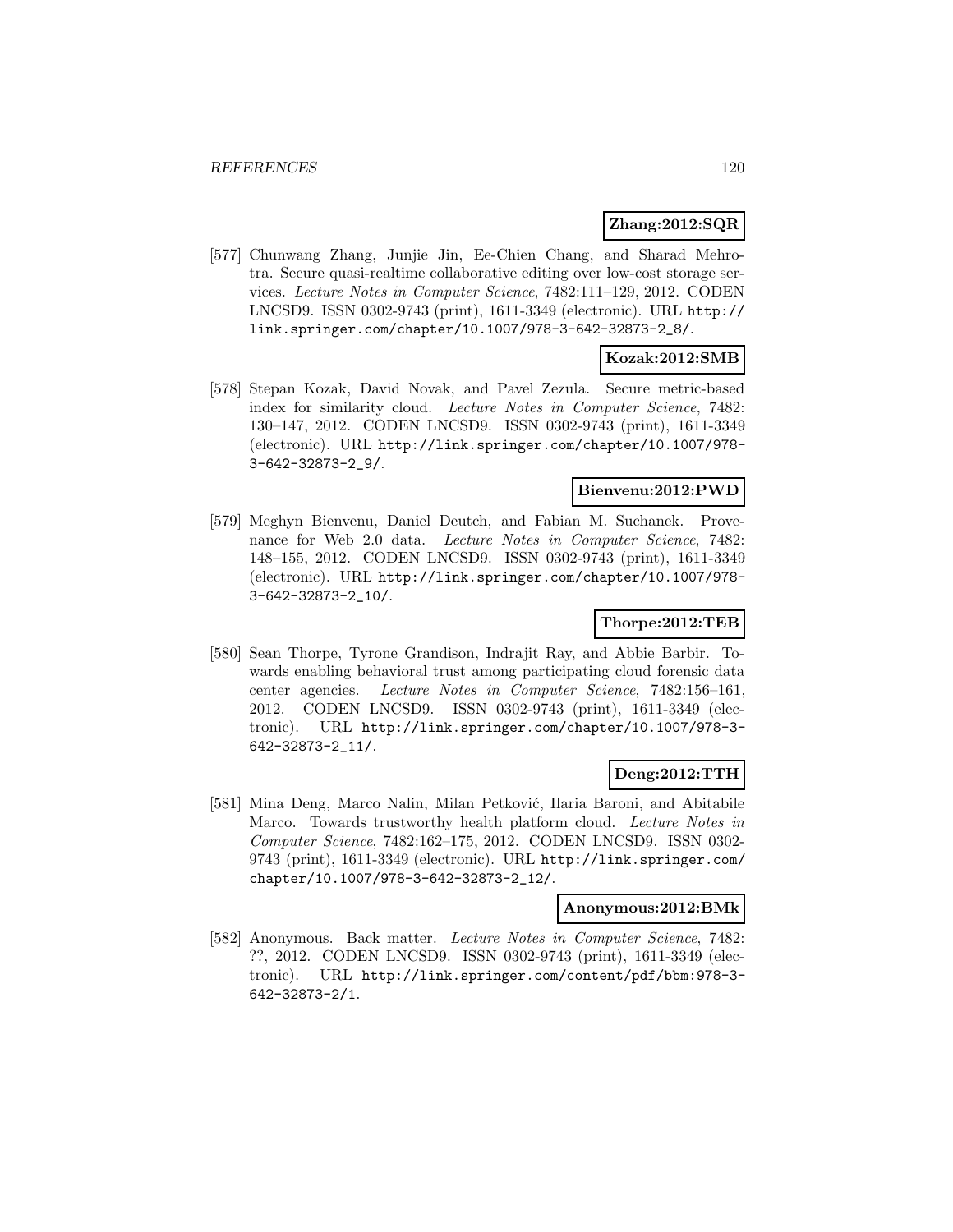#### **Anonymous:2012:FMbe**

[583] Anonymous. Front matter. Lecture Notes in Computer Science, 7482: ??, 2012. CODEN LNCSD9. ISSN 0302-9743 (print), 1611-3349 (electronic). URL http://link.springer.com/content/pdf/bfm:978-3- 642-32873-2/1.

## **Pathak:2012:PPS**

[584] Manas Pathak, Jose Portelo, Bhiksha Raj, and Isabel Trancoso. Privacypreserving speaker authentication. Lecture Notes in Computer Science, 7483:1–22, 2012. CODEN LNCSD9. ISSN 0302-9743 (print), 1611-3349 (electronic). URL http://link.springer.com/chapter/10.1007/978- 3-642-33383-5\_1/.

# **Mendel:2012:DAR**

[585] Florian Mendel, Tomislav Nad, Stefan Scherz, and Martin Schläffer. Differential attacks on reduced RIPEMD-160. Lecture Notes in Computer Science, 7483:23–38, 2012. CODEN LNCSD9. ISSN 0302-9743 (print), 1611-3349 (electronic). URL http://link.springer.com/chapter/10. 1007/978-3-642-33383-5\_2/.

## **Groza:2012:RDN**

[586] Bogdan Groza and Bogdan Warinschi. Revisiting difficulty notions for client puzzles and DoS resilience. Lecture Notes in Computer Science, 7483:39–54, 2012. CODEN LNCSD9. ISSN 0302-9743 (print), 1611-3349 (electronic). URL http://link.springer.com/chapter/10.1007/978- 3-642-33383-5\_3/.

### **Kunihiro:2012:OBS**

[587] Noboru Kunihiro. On optimal bounds of small inverse problems and approximate GCD problems with higher degree. Lecture Notes in Computer Science, 7483:55–69, 2012. CODEN LNCSD9. ISSN 0302-9743 (print), 1611-3349 (electronic). URL http://link.springer.com/chapter/10. 1007/978-3-642-33383-5\_4/.

#### **Suoranta:2012:SAM**

[588] Sanna Suoranta, André Andrade, and Tuomas Aura. Strong authentication with mobile phone. Lecture Notes in Computer Science, 7483: 70–85, 2012. CODEN LNCSD9. ISSN 0302-9743 (print), 1611-3349 (electronic). URL http://link.springer.com/chapter/10.1007/978- 3-642-33383-5\_5/.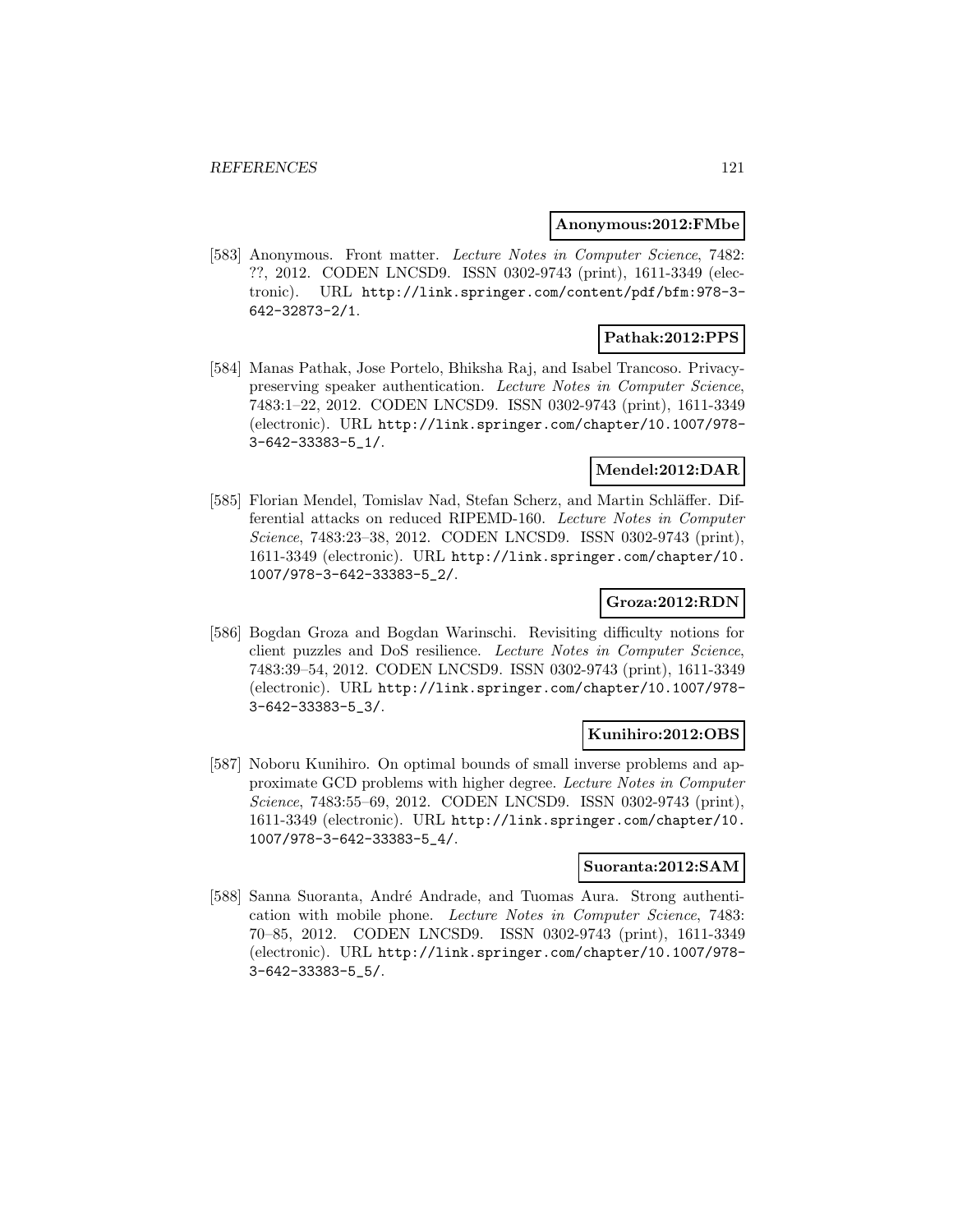### **Amrutkar:2012:MSI**

[589] Chaitrali Amrutkar, Patrick Traynor, and Paul C. van Oorschot. Measuring SSL indicators on mobile browsers: Extended life, or end of the road? Lecture Notes in Computer Science, 7483:86–103, 2012. CODEN LNCSD9. ISSN 0302-9743 (print), 1611-3349 (electronic). URL http:// link.springer.com/chapter/10.1007/978-3-642-33383-5\_6/.

## **Bender:2012:DSP**

[590] Jens Bender, Ozgür Dagdelen, Marc Fischlin, and Dennis Kügler. Domainspecific pseudonymous signatures for the German identity card. Lecture Notes in Computer Science, 7483:104–119, 2012. CODEN LNCSD9. ISSN 0302-9743 (print), 1611-3349 (electronic). URL http://link.springer. com/chapter/10.1007/978-3-642-33383-5\_7/.

### **Strenzke:2012:SSP**

[591] Falko Strenzke. Solutions for the storage problem of McEliece public and private keys on memory-constrained platforms. Lecture Notes in Computer Science, 7483:120–135, 2012. CODEN LNCSD9. ISSN 0302-9743 (print), 1611-3349 (electronic). URL http://link.springer.com/chapter/10. 1007/978-3-642-33383-5\_8/.

# **Bag:2012:CLA**

[592] Samiran Bag, Aritra Dhar, and Pinaki Sarkar. 100% connectivity for location aware code based KPD in clustered WSN: Merging blocks. Lecture Notes in Computer Science, 7483:136–150, 2012. CODEN LNCSD9. ISSN 0302-9743 (print), 1611-3349 (electronic). URL http://link.springer. com/chapter/10.1007/978-3-642-33383-5\_9/.

## **Zhao:2012:LFG**

[593] Lei Zhao, Debin Gao, and Lina Wang. Learning fine-grained structured input for memory corruption detection. Lecture Notes in Computer Science, 7483:151–167, 2012. CODEN LNCSD9. ISSN 0302-9743 (print), 1611-3349 (electronic). URL http://link.springer.com/chapter/10. 1007/978-3-642-33383-5\_10/.

#### **Alsouri:2012:DAD**

[594] Sami Alsouri, Jan Sinschek, Andreas Sewe, Eric Bodden, and Mira Mezini. Dynamic anomaly detection for more trustworthy outsourced computation. Lecture Notes in Computer Science, 7483:168–187, 2012. CODEN LNCSD9. ISSN 0302-9743 (print), 1611-3349 (electronic). URL http:// link.springer.com/chapter/10.1007/978-3-642-33383-5\_11/.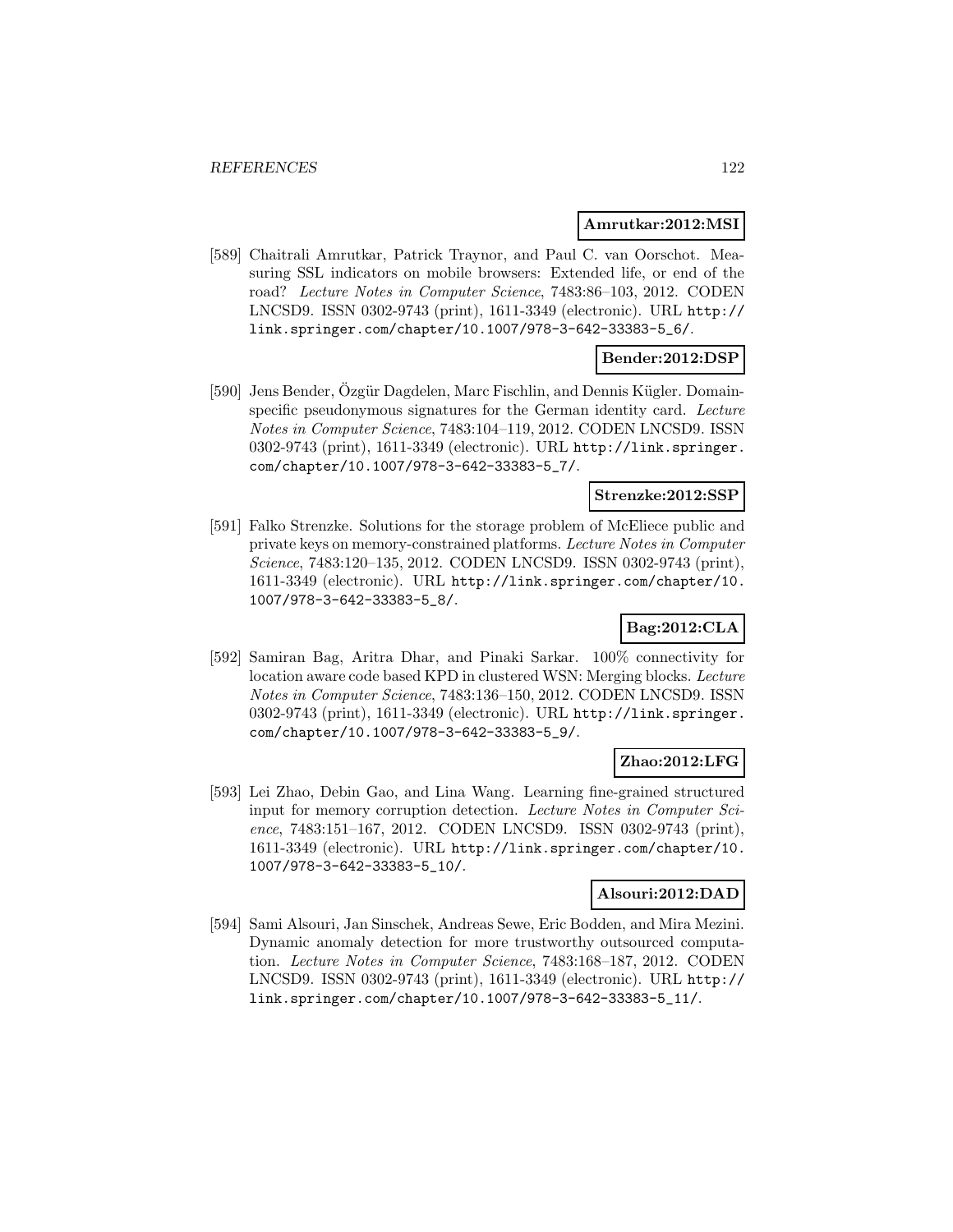### **Wang:2012:ESD**

[595] Jiangang Wang, Xiaohong Li, Xuhui Liu, Xinshu Dong, Junjie Wang, and Zhenkai Liang. An empirical study of dangerous behaviors in Firefox extensions. Lecture Notes in Computer Science, 7483:188–203, 2012. CODEN LNCSD9. ISSN 0302-9743 (print), 1611-3349 (electronic). URL http://link.springer.com/chapter/10.1007/978-3- 642-33383-5\_12/.

## **Clear:2012:CPA**

[596] Michael Clear, Karl Reid, Desmond Ennis, Arthur Hughes, and Hitesh Tewari. Collaboration-preserving authenticated encryption for operational transformation systems. Lecture Notes in Computer Science, 7483: 204–223, 2012. CODEN LNCSD9. ISSN 0302-9743 (print), 1611-3349 (electronic). URL http://link.springer.com/chapter/10.1007/978- 3-642-33383-5\_13/.

## **Bosch:2012:SDR**

[597] Christoph Bösch, Qiang Tang, Pieter Hartel, and Willem Jonker. Selective document retrieval from encrypted database. Lecture Notes in Computer Science, 7483:224–241, 2012. CODEN LNCSD9. ISSN 0302-9743 (print), 1611-3349 (electronic). URL http://link.springer.com/chapter/10. 1007/978-3-642-33383-5\_14/.

## **Peter:2012:AHE**

[598] Andreas Peter, Max Kronberg, Wilke Trei, and Stefan Katzenbeisser. Additively homomorphic encryption with a double decryption mechanism, revisited. Lecture Notes in Computer Science, 7483:242–257, 2012. CODEN LNCSD9. ISSN 0302-9743 (print), 1611-3349 (electronic). URL http:// link.springer.com/chapter/10.1007/978-3-642-33383-5\_15/.

### **Fujioka:2012:SHI**

[599] Atsushi Fujioka, Taiichi Saito, and Keita Xagawa. Secure hierarchical identity-based identification without random oracles. Lecture Notes in Computer Science, 7483:258–273, 2012. CODEN LNCSD9. ISSN 0302- 9743 (print), 1611-3349 (electronic). URL http://link.springer.com/ chapter/10.1007/978-3-642-33383-5\_16/.

### **Ghadafi:2012:ETM**

[600] E. Ghadafi and N. P. Smart. Efficient two-move blind signatures in the common reference string model. Lecture Notes in Computer Science, 7483: 274–289, 2012. CODEN LNCSD9. ISSN 0302-9743 (print), 1611-3349 (electronic). URL http://link.springer.com/chapter/10.1007/978- 3-642-33383-5\_17/.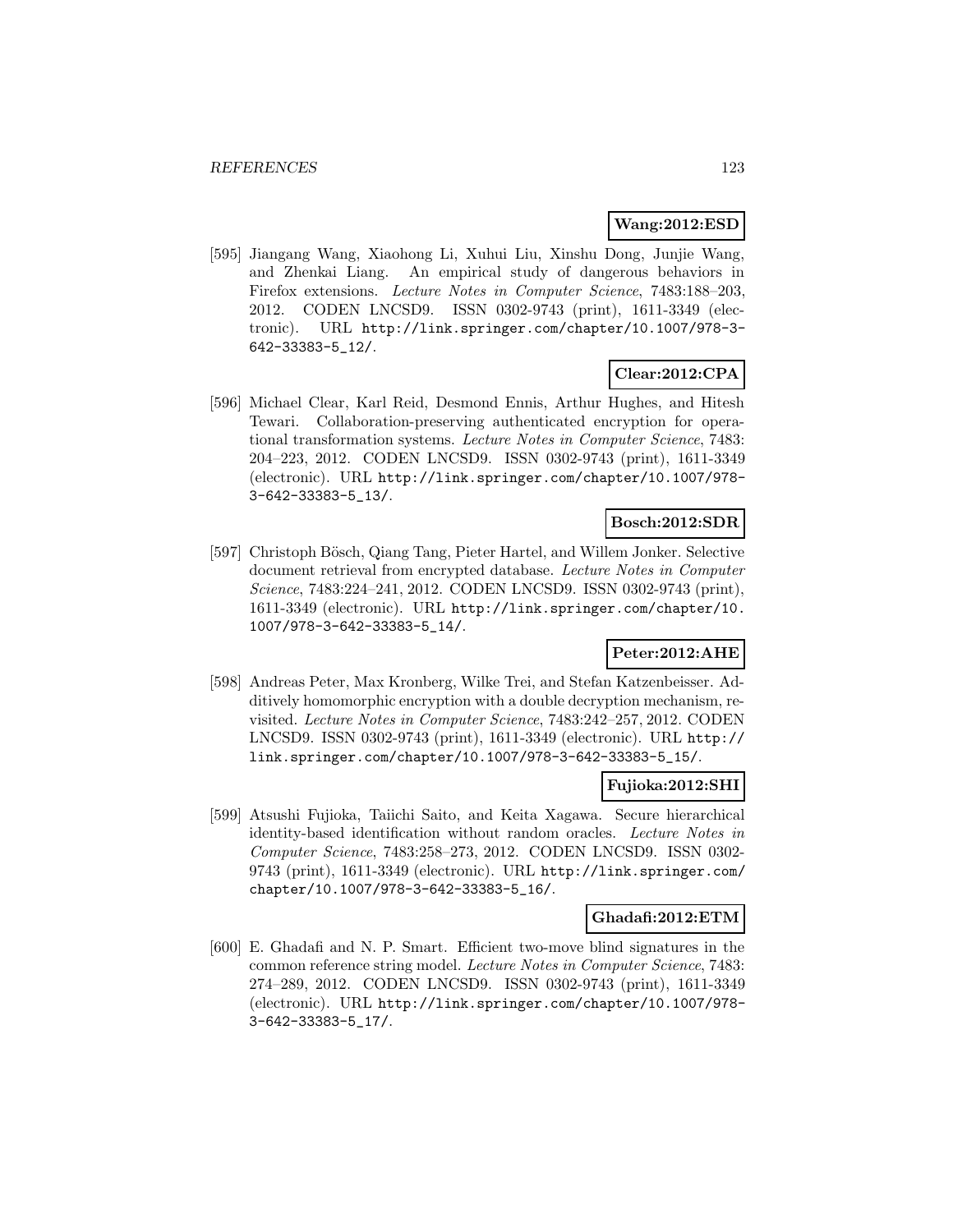# **Hu:2012:CCU**

[601] Jinwei Hu, Khaled M. Khan, Yun Bai, and Yan Zhang. Compliance checking for usage-constrained credentials in trust negotiation systems. Lecture Notes in Computer Science, 7483:290–305, 2012. CODEN LNCSD9. ISSN 0302-9743 (print), 1611-3349 (electronic). URL http://link.springer. com/chapter/10.1007/978-3-642-33383-5\_18/.

# **Drabik:2012:QAI**

[602] Peter Dr´abik, Fabio Martinelli, and Charles Morisset. A quantitative approach for inexact enforcement of security policies. Lecture Notes in Computer Science, 7483:306–321, 2012. CODEN LNCSD9. ISSN 0302- 9743 (print), 1611-3349 (electronic). URL http://link.springer.com/ chapter/10.1007/978-3-642-33383-5\_19/.

## **Nassr:2012:OOS**

[603] Nezar Nassr, Nidal Aboudagga, and Eric Steegmans. OSDM: An organizational supervised delegation model for RBAC. Lecture Notes in Computer Science, 7483:322–337, 2012. CODEN LNCSD9. ISSN 0302-9743 (print), 1611-3349 (electronic). URL http://link.springer.com/chapter/10. 1007/978-3-642-33383-5\_20/.

## **Anonymous:2012:FMbf**

[604] Anonymous. Front matter. Lecture Notes in Computer Science, 7483: ??, 2012. CODEN LNCSD9. ISSN 0302-9743 (print), 1611-3349 (electronic). URL http://link.springer.com/content/pdf/bfm:978-3- 642-33383-5/1.

### **Monien:2012:SDO**

[605] Burkhard Monien and Christian Scheideler. Selfish distributed optimization. Lecture Notes in Computer Science, 7484:1-2, 2012. CODEN LNCSD9. ISSN 0302-9743 (print), 1611-3349 (electronic). URL http://link.springer.com/accesspage/chapter/10.1007/978- 3-642-32820-6\_1.

## **Rana:2012:TST**

[606] Omer Rana, Marios Dikaiakos, Daniel S. Katz, and Christine Morin. Topic 1: Support tools and environments. Lecture Notes in Computer Science, 7484:3, 2012. CODEN LNCSD9. ISSN 0302-9743 (print), 1611-3349 (electronic). URL http://link.springer.com/accesspage/chapter/ 10.1007/978-3-642-32820-6\_2.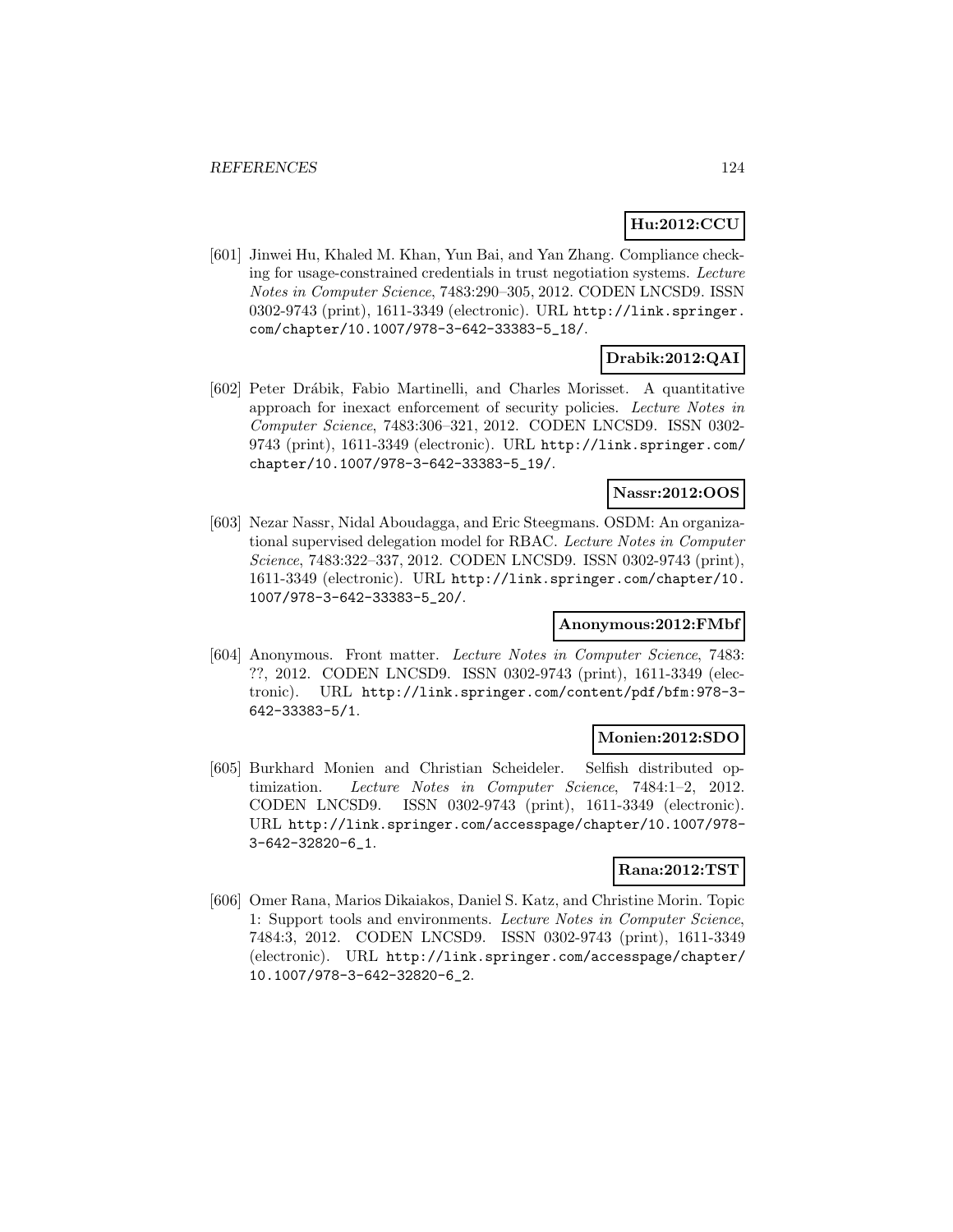## **Wong:2012:TVF**

[607] Yi Wen Wong, Tomasz Dubrownik, Wai Teng Tang, Wen Jun Tan, and Rubing Duan. Tulipse: a visualization framework for user-guided parallelization. Lecture Notes in Computer Science, 7484:4–15, 2012. CODEN LNCSD9. ISSN 0302-9743 (print), 1611-3349 (electronic). URL http:// link.springer.com/chapter/10.1007/978-3-642-32820-6\_3/.

## **Marozzo:2012:ECI**

[608] Fabrizio Marozzo, Francesc Lordan, Roger Rafanell, Daniele Lezzi, and Domenico Talia. Enabling cloud interoperability with COMPSs. Lecture Notes in Computer Science, 7484:16–27, 2012. CODEN LNCSD9. ISSN 0302-9743 (print), 1611-3349 (electronic). URL http://link.springer. com/chapter/10.1007/978-3-642-32820-6\_4/.

## **Calotoiu:2012:PID**

[609] Alexandru Calotoiu, Christian Siebert, and Felix Wolf. Patternindependent detection of manual collectives in MPI programs. Lecture Notes in Computer Science, 7484:28–39, 2012. CODEN LNCSD9. ISSN 0302-9743 (print), 1611-3349 (electronic). URL http://link.springer. com/chapter/10.1007/978-3-642-32820-6\_5/.

### **Hulette:2012:TBA**

[610] Geoffrey C. Hulette, Matthew J. Sottile, and Allen D. Malony. A typebased approach to separating protocol from application logic. Lecture Notes in Computer Science, 7484:40–51, 2012. CODEN LNCSD9. ISSN 0302-9743 (print), 1611-3349 (electronic). URL http://link.springer. com/chapter/10.1007/978-3-642-32820-6\_6/.

### **Malony:2012:TPP**

[611] Allen D. Malony, Helen Karatza, William Knottenbelt, and Sally Mc-Kee. Topic 2: Performance prediction and evaluation. Lecture Notes in Computer Science, 7484:52–53, 2012. CODEN LNCSD9. ISSN 0302- 9743 (print), 1611-3349 (electronic). URL http://link.springer.com/ accesspage/chapter/10.1007/978-3-642-32820-6\_7.

#### **Marowka:2012:ECM**

[612] Ami Marowka. Energy consumption modeling for hybrid computing. Lecture Notes in Computer Science, 7484:54–64, 2012. CODEN LNCSD9. ISSN 0302-9743 (print), 1611-3349 (electronic). URL http://link. springer.com/chapter/10.1007/978-3-642-32820-6\_8/.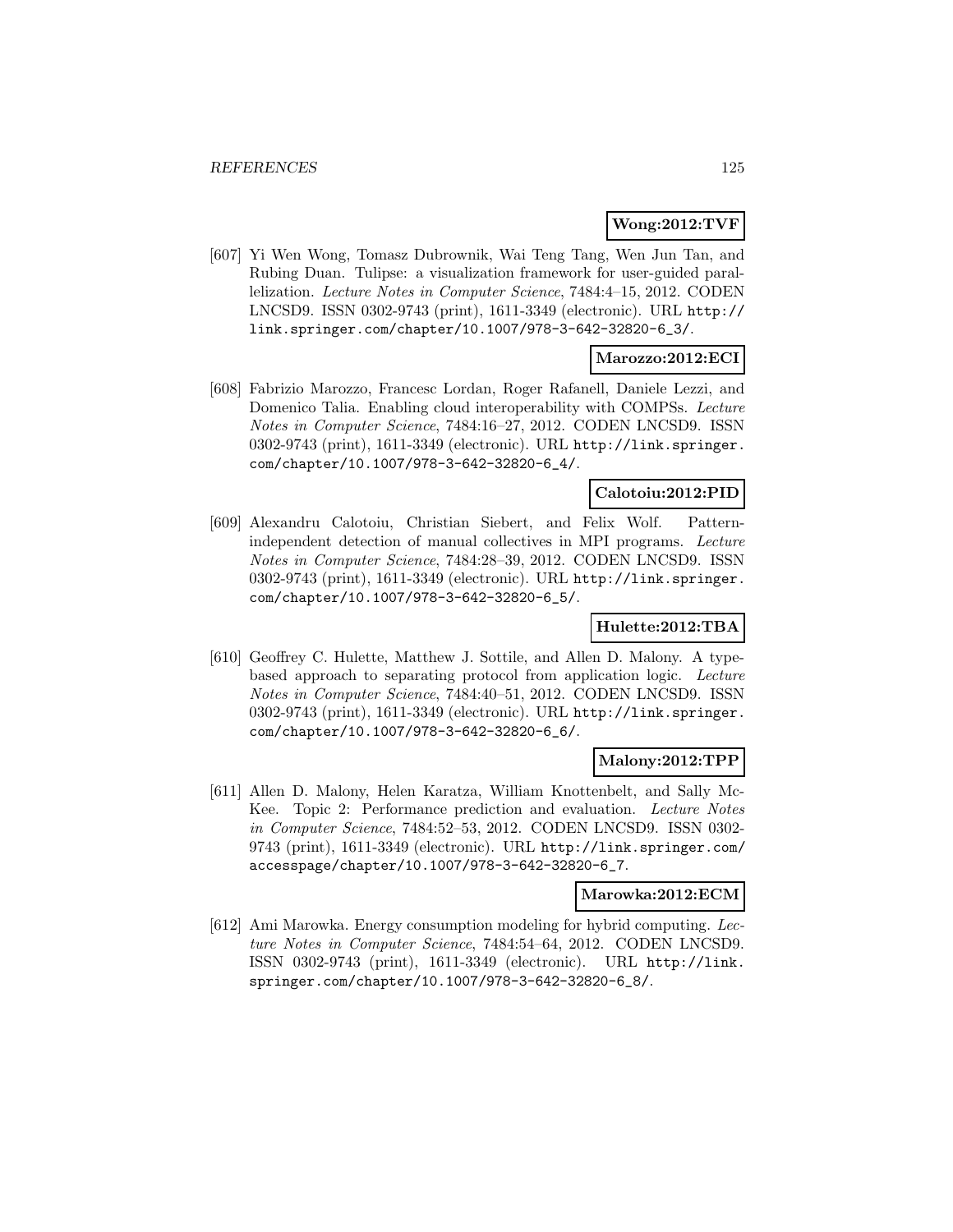### **Aguilera:2012:HFS**

[613] Alvaro Aguilera, Michael Kluge, Thomas William, and Wolfgang E. Nagel. HPC file systems in wide area networks: Understanding the performance of Lustre over WAN. Lecture Notes in Computer Science, 7484: 65–76, 2012. CODEN LNCSD9. ISSN 0302-9743 (print), 1611-3349 (electronic). URL http://link.springer.com/chapter/10.1007/978- 3-642-32820-6\_9/.

## **Logan:2012:UPU**

[614] Jeremy Logan, Scott Klasky, Hasan Abbasi, Qing Liu, George Ostrouchov, and Manish Parashar. Understanding I/O performance using I/O skeletal applications. Lecture Notes in Computer Science, 7484: 77–88, 2012. CODEN LNCSD9. ISSN 0302-9743 (print), 1611-3349 (electronic). URL http://link.springer.com/chapter/10.1007/978- 3-642-32820-6\_10/.

### **Castro:2012:AAS**

[615] Pablo de Oliveira Castro, Eric Petit, Jean Christophe Beyler, and William Jalby. ASK: Adaptive sampling kit for performance characterization. Lecture Notes in Computer Science, 7484:89–101, 2012. CODEN LNCSD9. ISSN 0302-9743 (print), 1611-3349 (electronic). URL http://link. springer.com/chapter/10.1007/978-3-642-32820-6\_11/.

### **Jiao:2012:CPW**

[616] Shuai Jiao, Paolo Ienne, Xiaochun Ye, Da Wang, Dongrui Fan, and Ninghui Sun. CRAW/P: a workload partition method for the efficient parallel simulation of manycores. Lecture Notes in Computer Science, 7484: 102–114, 2012. CODEN LNCSD9. ISSN 0302-9743 (print), 1611-3349 (electronic). URL http://link.springer.com/chapter/10.1007/978- 3-642-32820-6\_12/.

#### **Trystram:2012:TSL**

[617] Denis Trystram, Ioannis Milis, Zhihui Du, and Uwe Schwiegelshohn. Topic 3: Scheduling and load balancing. Lecture Notes in Computer Science, 7484:115, 2012. CODEN LNCSD9. ISSN 0302-9743 (print), 1611-3349 (electronic). URL http://link.springer.com/accesspage/chapter/ 10.1007/978-3-642-32820-6\_13.

#### **Chretien:2012:JSU**

[618] Stephane Chretien, Jean-Marc Nicod, Laurent Philippe, Veronika Rehn-Sonigo, and Lamiel Toch. Job scheduling using successive linear programming approximations of a sparse model. Lecture Notes in Computer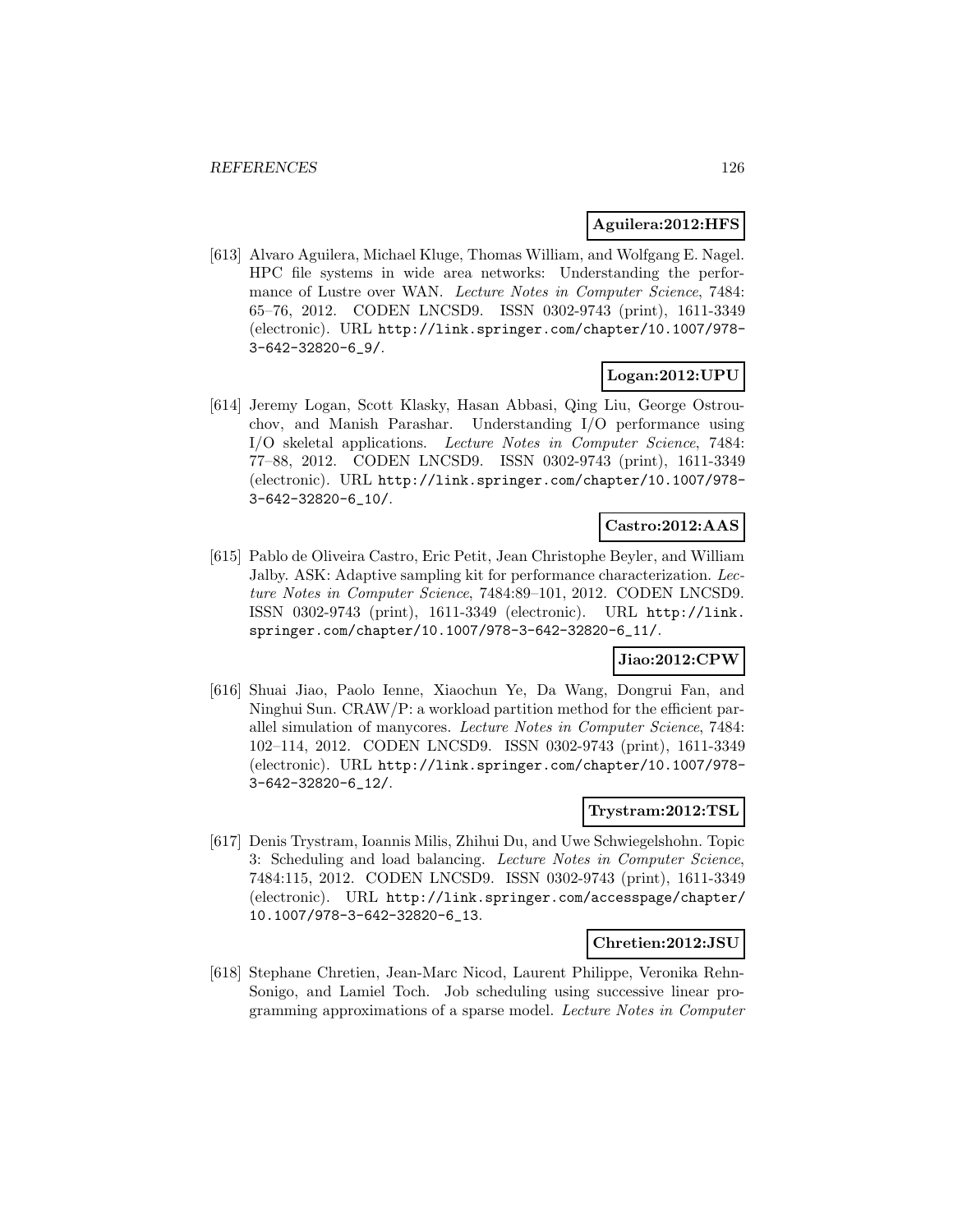Science, 7484:116–127, 2012. CODEN LNCSD9. ISSN 0302-9743 (print), 1611-3349 (electronic). URL http://link.springer.com/chapter/10. 1007/978-3-642-32820-6\_14/.

## **Angel:2012:SSP**

[619] Eric Angel, Evripidis Bampis, Fadi Kacem, and Dimitrios Letsios. Speed scaling on parallel processors with migration. Lecture Notes in Computer Science, 7484:128–140, 2012. CODEN LNCSD9. ISSN 0302-9743 (print), 1611-3349 (electronic). URL http://link.springer.com/chapter/10. 1007/978-3-642-32820-6\_15/.

## **Narang:2012:DDS**

[620] Ankur Narang, Abhinav Srivastava, Ramnik Jain, and R. K. Shyamasundar. Dynamic distributed scheduling algorithm for state space search. Lecture Notes in Computer Science, 7484:141–154, 2012. CODEN LNCSD9. ISSN 0302-9743 (print), 1611-3349 (electronic). URL http://link. springer.com/chapter/10.1007/978-3-642-32820-6\_16/.

## **Janjic:2012:ULI**

[621] Vladimir Janjic and Kevin Hammond. Using load information in workstealing on distributed systems with non-uniform communication latencies. Lecture Notes in Computer Science, 7484:155–166, 2012. CODEN LNCSD9. ISSN 0302-9743 (print), 1611-3349 (electronic). URL http:// link.springer.com/chapter/10.1007/978-3-642-32820-6\_17/.

### **Sanders:2012:EEF**

[622] Peter Sanders and Jochen Speck. Energy efficient frequency scaling and scheduling for malleable tasks. Lecture Notes in Computer Science, 7484: 167–178, 2012. CODEN LNCSD9. ISSN 0302-9743 (print), 1611-3349 (electronic). URL http://link.springer.com/chapter/10.1007/978- 3-642-32820-6\_18/.

### **VeigaNeves:2012:SMJ**

[623] Marcelo Veiga Neves, Tiago Ferreto, and César De Rose. Scheduling MapReduce jobs in HPC clusters. Lecture Notes in Computer Science, 7484:179–190, 2012. CODEN LNCSD9. ISSN 0302-9743 (print), 1611- 3349 (electronic). URL http://link.springer.com/chapter/10.1007/ 978-3-642-32820-6\_19/.

## **Utrera:2012:JSA**

[624] Gladys Utrera, Siham Tabik, Julita Corbalan, and Jesús Labarta. A job scheduling approach for multi-core clusters based on virtual malleability. Lecture Notes in Computer Science, 7484:191–203, 2012. CODEN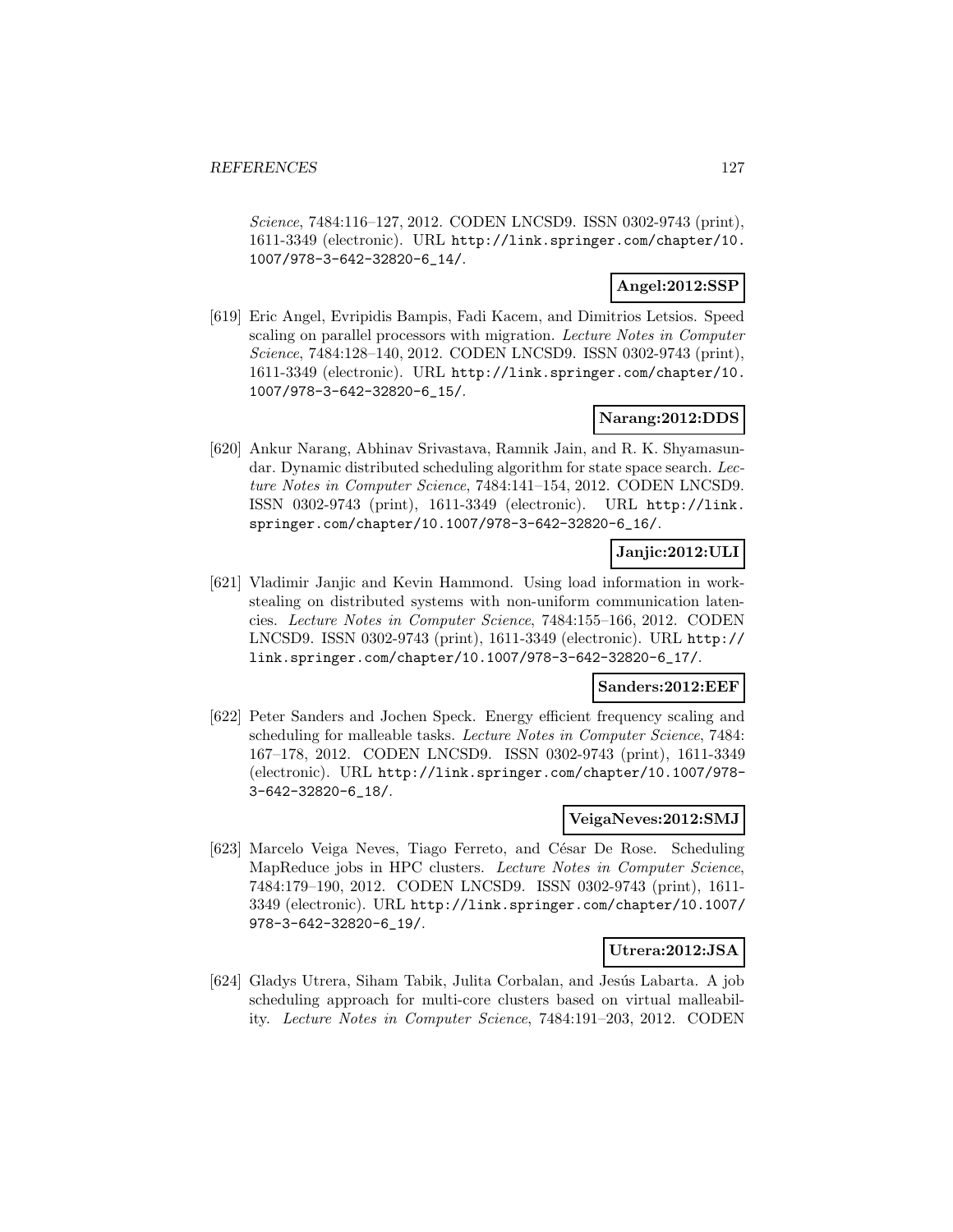LNCSD9. ISSN 0302-9743 (print), 1611-3349 (electronic). URL http:// link.springer.com/chapter/10.1007/978-3-642-32820-6\_20/.

#### **Anonymous:2012:FMbg**

[625] Anonymous. Front matter. Lecture Notes in Computer Science, 7484: ??, 2012. CODEN LNCSD9. ISSN 0302-9743 (print), 1611-3349 (electronic). URL http://link.springer.com/content/pdf/bfm:978-3- 642-32820-6/1.

## **Xie:2012:DPK**

[626] Xiang Xie, Rui Xue, and Rui Zhang. Deterministic public key encryption and identity-based encryption from lattices in the auxiliary-input setting. Lecture Notes in Computer Science, 7485:1–18, 2012. CODEN LNCSD9. ISSN 0302-9743 (print), 1611-3349 (electronic). URL http:// link.springer.com/chapter/10.1007/978-3-642-32928-9\_1/.

## **Gentry:2012:RSB**

[627] Craig Gentry, Shai Halevi, Chris Peikert, and Nigel P. Smart. Ring switching in BGV-style homomorphic encryption. Lecture Notes in Computer Science, 7485:19–37, 2012. CODEN LNCSD9. ISSN 0302-9743 (print), 1611-3349 (electronic). URL http://link.springer.com/chapter/10. 1007/978-3-642-32928-9\_2/.

## **Damgaard:2012:ZKP**

[628] Ivan Damgård and Adriana López-Alt. Zero-knowledge proofs with low amortized communication from lattice assumptions. Lecture Notes in Computer Science, 7485:38–56, 2012. CODEN LNCSD9. ISSN 0302- 9743 (print), 1611-3349 (electronic). URL http://link.springer.com/ chapter/10.1007/978-3-642-32928-9\_3/.

## **Camenisch:2012:FAA**

[629] Jan Camenisch, Gregory Neven, and Markus Rückert. Fully anonymous attribute tokens from lattices. Lecture Notes in Computer Science, 7485: 57–75, 2012. CODEN LNCSD9. ISSN 0302-9743 (print), 1611-3349 (electronic). URL http://link.springer.com/chapter/10.1007/978- 3-642-32928-9\_4/.

#### **Camenisch:2012:ESP**

[630] Jan Camenisch, Maria Dubovitskaya, and Kristiyan Haralambiev. Efficient structure-preserving signature scheme from standard assumptions. Lecture Notes in Computer Science, 7485:76–94, 2012. CODEN LNCSD9. ISSN 0302-9743 (print), 1611-3349 (electronic). URL http://link. springer.com/chapter/10.1007/978-3-642-32928-9\_5/.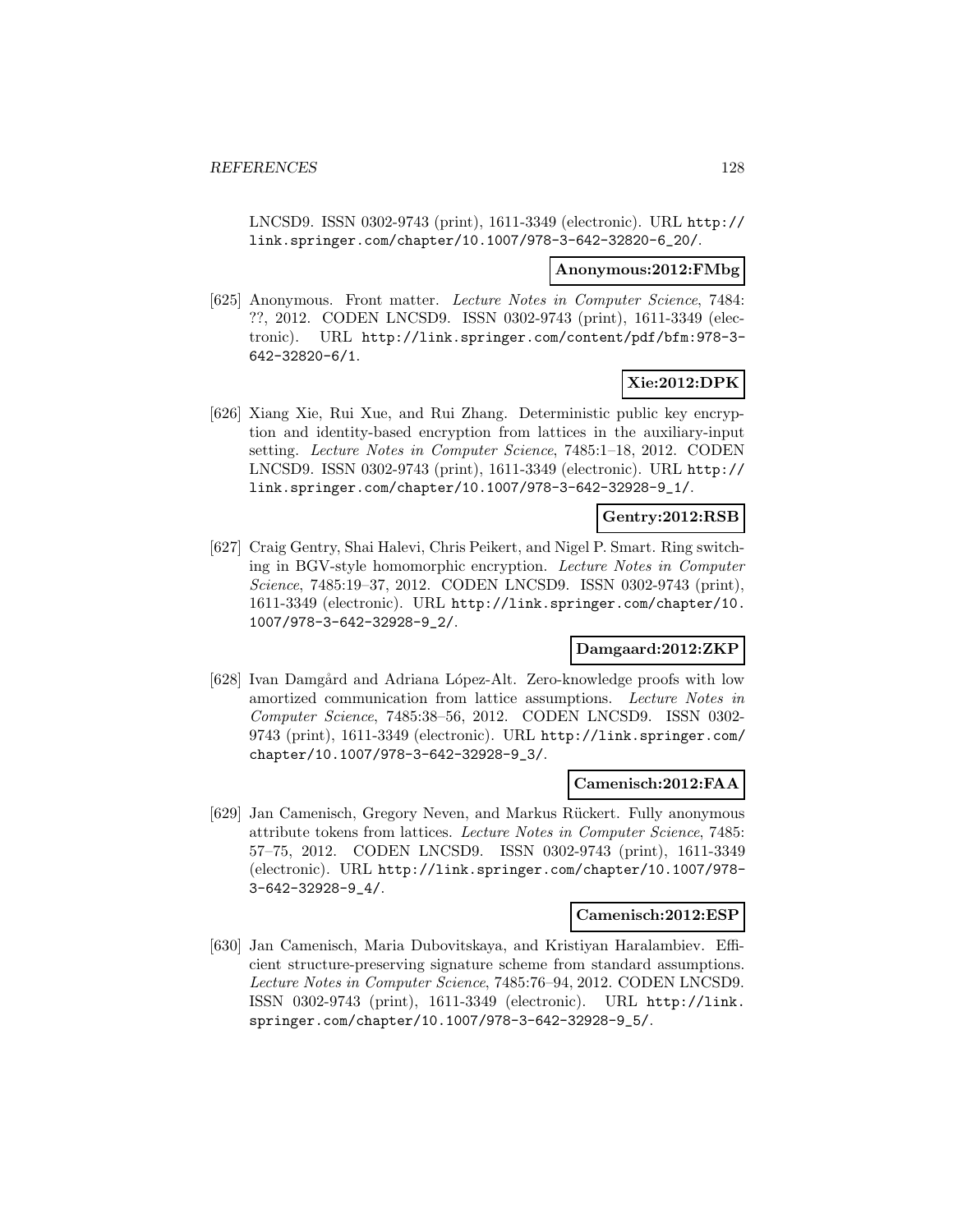## **Blazy:2012:CRO**

[631] Olivier Blazy, David Pointcheval, and Damien Vergnaud. Compact roundoptimal partially-blind signatures. Lecture Notes in Computer Science, 7485:95–112, 2012. CODEN LNCSD9. ISSN 0302-9743 (print), 1611-3349 (electronic). URL http://link.springer.com/chapter/10.1007/978- 3-642-32928-9\_6/.

## **Fischlin:2012:HFS**

[632] Marc Fischlin, Anja Lehmann, and Dominique Schröder. History-free sequential aggregate signatures. Lecture Notes in Computer Science, 7485: 113–130, 2012. CODEN LNCSD9. ISSN 0302-9743 (print), 1611-3349 (electronic). URL http://link.springer.com/chapter/10.1007/978- 3-642-32928-9\_7/.

## **Chase:2012:NHS**

[633] Melissa Chase and Markulf Kohlweiss. A new hash-and-sign approach and structure-preserving signatures from DLIN. Lecture Notes in Computer Science, 7485:131–148, 2012. CODEN LNCSD9. ISSN 0302-9743 (print), 1611-3349 (electronic). URL http://link.springer.com/chapter/10. 1007/978-3-642-32928-9\_8/.

## **Myers:2012:BCM**

[634] Steven Myers, Mona Sergi, and abhi shelat. Blackbox construction of a more than non-malleable CCA 1 encryption scheme from plaintext awareness. Lecture Notes in Computer Science, 7485:149–165, 2012. CODEN LNCSD9. ISSN 0302-9743 (print), 1611-3349 (electronic). URL http:// link.springer.com/chapter/10.1007/978-3-642-32928-9\_9/.

## **Phan:2012:DDB**

[635] Duong Hieu Phan, David Pointcheval, and Mario Strefler. Decentralized dynamic broadcast encryption. Lecture Notes in Computer Science, 7485: 166–183, 2012. CODEN LNCSD9. ISSN 0302-9743 (print), 1611-3349 (electronic). URL http://link.springer.com/chapter/10.1007/978- 3-642-32928-9\_10/.

### **Kasamatsu:2012:TSE**

[636] Kohei Kasamatsu, Takahiro Matsuda, Keita Emura, Nuttapong Attrapadung, and Goichiro Hanaoka. Time-specific encryption from forwardsecure encryption. Lecture Notes in Computer Science, 7485:184–204, 2012. CODEN LNCSD9. ISSN 0302-9743 (print), 1611-3349 (electronic). URL http://link.springer.com/chapter/10.1007/978-3- 642-32928-9\_11/.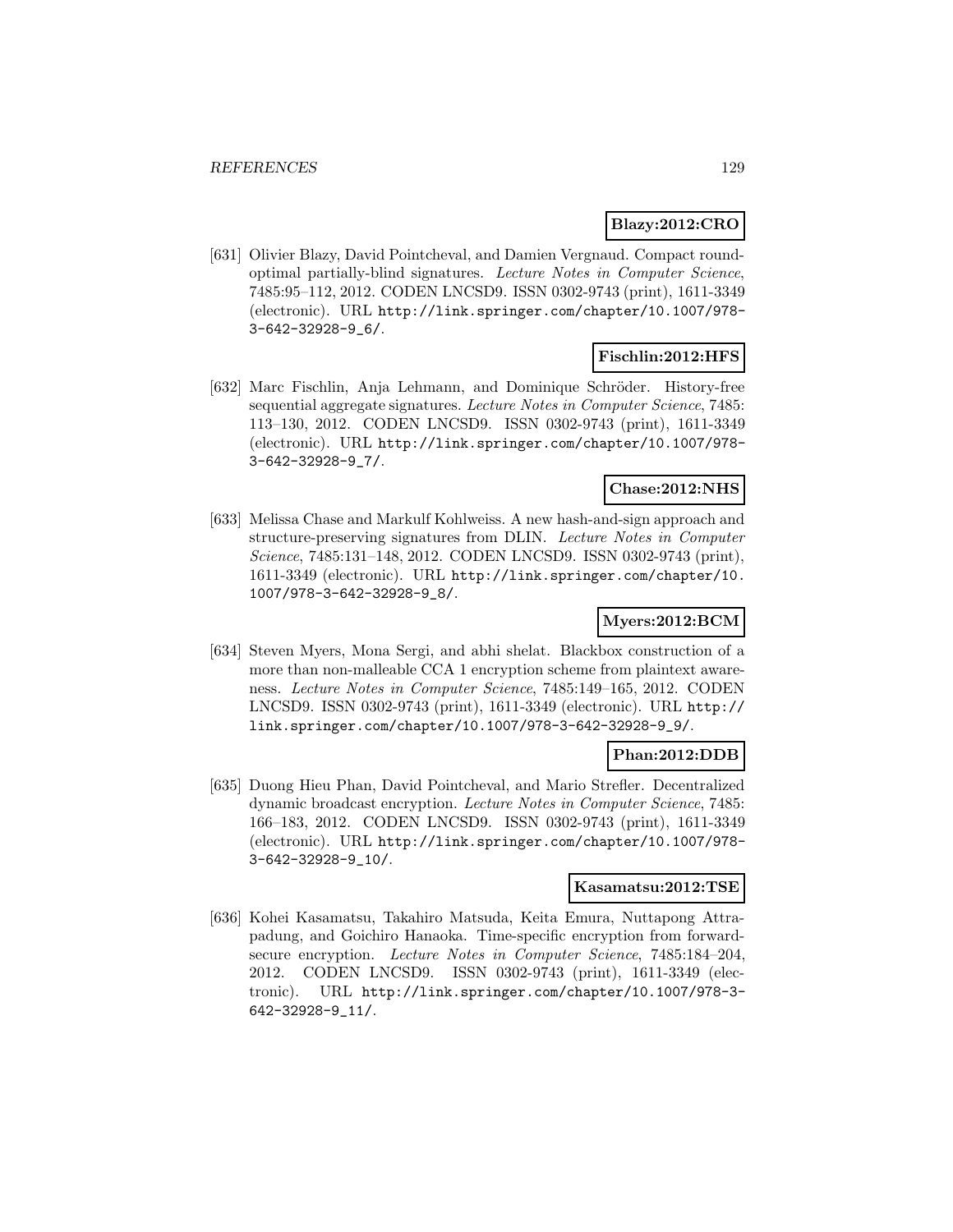### **Kolesnikov:2012:IST**

[637] Vladimir Kolesnikov and Ranjit Kumaresan. Improved secure two-party computation via information-theoretic garbled circuits. Lecture Notes in Computer Science, 7485:205–221, 2012. CODEN LNCSD9. ISSN 0302- 9743 (print), 1611-3349 (electronic). URL http://link.springer.com/ chapter/10.1007/978-3-642-32928-9\_12/.

## **Baron:2012:SPM**

[638] Joshua Baron, Karim El Defrawy, Kirill Minkovich, Rafail Ostrovsky, and Eric Tressler. 5PM: Secure pattern matching. Lecture Notes in Computer Science, 7485:222–240, 2012. CODEN LNCSD9. ISSN 0302-9743 (print), 1611-3349 (electronic). URL http://link.springer.com/chapter/10. 1007/978-3-642-32928-9\_13/.

### **Damgaard:2012:IAA**

[639] Ivan Damgård, Marcel Keller, Enrique Larraia, Christian Miles, and Nigel P. Smart. Implementing AES via an actively/covertly secure dishonest-majority MPC protocol. Lecture Notes in Computer Science, 7485:241–263, 2012. CODEN LNCSD9. ISSN 0302-9743 (print), 1611- 3349 (electronic). URL http://link.springer.com/chapter/10.1007/ 978-3-642-32928-9\_14/.

## **Choi:2012:CLC**

[640] Seung Geol Choi, Dana Dachman-Soled, and Moti Yung. On the centrality of off-line E-cash to concrete partial information games. Lecture Notes in Computer Science, 7485:264–280, 2012. CODEN LNCSD9. ISSN 0302- 9743 (print), 1611-3349 (electronic). URL http://link.springer.com/ chapter/10.1007/978-3-642-32928-9\_15/.

### **Canetti:2012:UCS**

[641] Ran Canetti and Margarita Vald. Universally composable security with local adversaries. Lecture Notes in Computer Science, 7485:281–301, 2012. CODEN LNCSD9. ISSN 0302-9743 (print), 1611-3349 (electronic). URL http://link.springer.com/chapter/10.1007/978-3- 642-32928-9\_16/.

#### **Yasuda:2012:SCE**

[642] Masaya Yasuda, Takeshi Shimoyama, Jun Kogure, and Tetsuya Izu. On the strength comparison of the ECDLP and the IFP. Lecture Notes in Computer Science, 7485:302–325, 2012. CODEN LNCSD9. ISSN 0302- 9743 (print), 1611-3349 (electronic). URL http://link.springer.com/ chapter/10.1007/978-3-642-32928-9\_17/.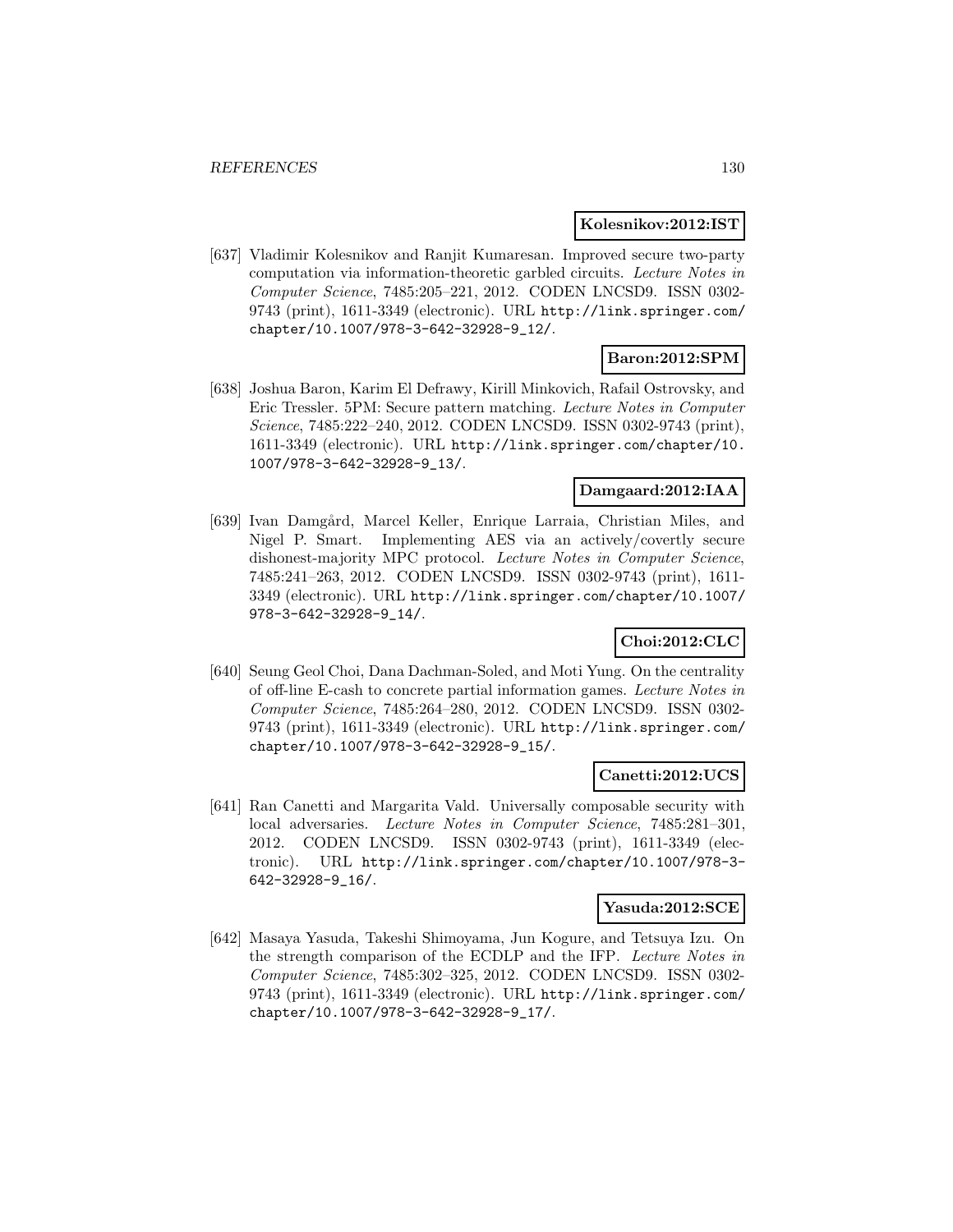### **Herold:2012:NAK**

[643] Gottfried Herold and Alexander Meurer. New attacks for knapsack based cryptosystems. Lecture Notes in Computer Science, 7485:326– 342, 2012. CODEN LNCSD9. ISSN 0302-9743 (print), 1611-3349 (electronic). URL http://link.springer.com/chapter/10.1007/978- 3-642-32928-9\_18/.

### **Blondeau:2012:MDC**

[644] Céline Blondeau, Benoît Gérard, and Kaisa Nyberg. Multiple differential cryptanalysis using LLR and  $\chi^2$  statistics. Lecture Notes in Computer Science, 7485:343–360, 2012. CODEN LNCSD9. ISSN 0302-9743 (print), 1611-3349 (electronic). URL http://link.springer.com/chapter/10. 1007/978-3-642-32928-9\_19/.

## **Thomae:2012:QVQ**

[645] Enrico Thomae. Quo vadis quaternion? Cryptanalysis of Rainbow over non-commutative rings. Lecture Notes in Computer Science, 7485: 361–373, 2012. CODEN LNCSD9. ISSN 0302-9743 (print), 1611-3349 (electronic). URL http://link.springer.com/chapter/10.1007/978- 3-642-32928-9\_20/.

## **Anonymous:2012:FMbh**

[646] Anonymous. Front matter. Lecture Notes in Computer Science, 7485: ??, 2012. CODEN LNCSD9. ISSN 0302-9743 (print), 1611-3349 (electronic). URL http://link.springer.com/content/pdf/bfm:978-3- 642-32928-9/1.

## **Gabbay:2012:BAF**

[647] Dov Gabbay. Bipolar argumentation frames and contrary to duty obligations, preliminary report. Lecture Notes in Computer Science, 7486: 1–24, 2012. CODEN LNCSD9. ISSN 0302-9743 (print), 1611-3349 (electronic). URL http://link.springer.com/chapter/10.1007/978- 3-642-32897-8\_1/.

### **Lakemeyer:2012:MAO**

[648] Gerhard Lakemeyer. Multi-agent only-knowing. Lecture Notes in Computer Science, 7486:25, 2012. CODEN LNCSD9. ISSN 0302-9743 (print), 1611-3349 (electronic). URL http://link.springer.com/accesspage/ chapter/10.1007/978-3-642-32897-8\_2.

## **Lorini:2012:LRA**

[649] Emiliano Lorini. Logics for reasoning about agents' attitudes in strategic contexts. Lecture Notes in Computer Science, 7486:26, 2012.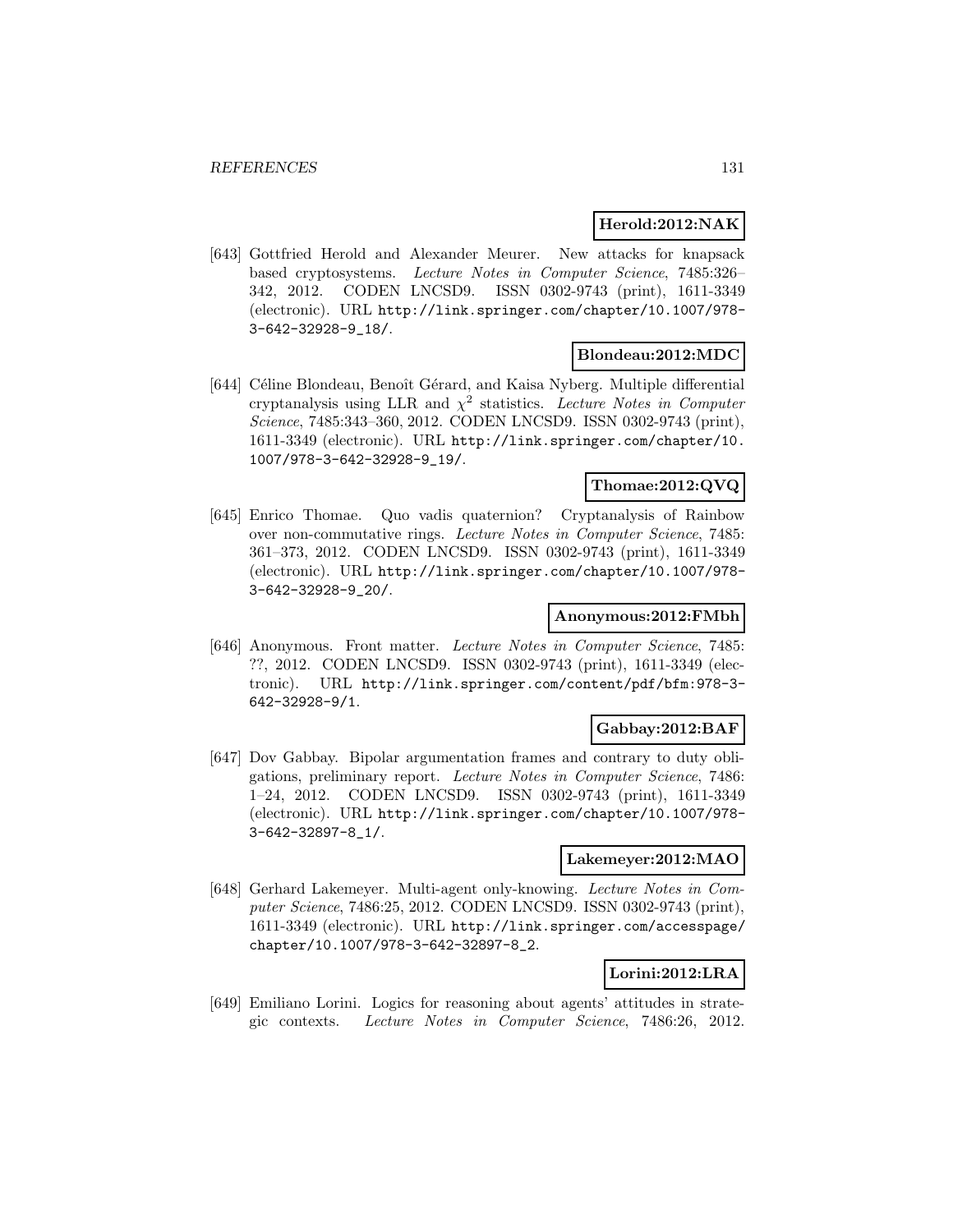CODEN LNCSD9. ISSN 0302-9743 (print), 1611-3349 (electronic). URL http://link.springer.com/accesspage/chapter/10.1007/978- 3-642-32897-8\_3.

## **Pinyol:2012:TSM**

[650] Isaac Pinyol. A time-situated meta-logic for characterizing goal-processing bounded agents. Lecture Notes in Computer Science, 7486:27–42, 2012. CODEN LNCSD9. ISSN 0302-9743 (print), 1611-3349 (electronic). URL http://link.springer.com/chapter/10.1007/978-3- 642-32897-8\_4/.

## **Lam:2012:DDS**

[651] Ho-Pun Lam, Guido Governatori, and Ken Satoh. Distributed defeasible speculative reasoning in ambient environment. Lecture Notes in Computer Science, 7486:43–60, 2012. CODEN LNCSD9. ISSN 0302-9743 (print), 1611-3349 (electronic). URL http://link.springer.com/chapter/10. 1007/978-3-642-32897-8\_5/.

## **Dignum:2012:FSA**

[652] Frank Dignum and Virginia Dignum. A formal semantics for agent (re)organization. Lecture Notes in Computer Science, 7486:61–76, 2012. CODEN LNCSD9. ISSN 0302-9743 (print), 1611-3349 (electronic). URL http://link.springer.com/chapter/10.1007/978-3- 642-32897-8\_6/.

## **Guelev:2012:EAP**

[653] Dimitar P. Guelev and Catalin Dima. Epistemic ATL with perfect recall, past and strategy contexts. Lecture Notes in Computer Science, 7486:77–93, 2012. CODEN LNCSD9. ISSN 0302-9743 (print), 1611-3349 (electronic). URL http://link.springer.com/chapter/10.1007/978- 3-642-32897-8\_7/.

### **Popovici:2012:UEG**

[654] Matei Popovici. Using evolution graphs for describing topology-aware prediction models in large clusters. Lecture Notes in Computer Science, 7486:94–109, 2012. CODEN LNCSD9. ISSN 0302-9743 (print), 1611-3349 (electronic). URL http://link.springer.com/chapter/10.1007/978- 3-642-32897-8\_8/.

### **Mirbel:2012:EGB**

[655] Isabelle Mirbel and Serena Villata. Enhancing goal-based requirements consistency: An argumentation-based approach. Lecture Notes in Computer Science, 7486:110–127, 2012. CODEN LNCSD9. ISSN 0302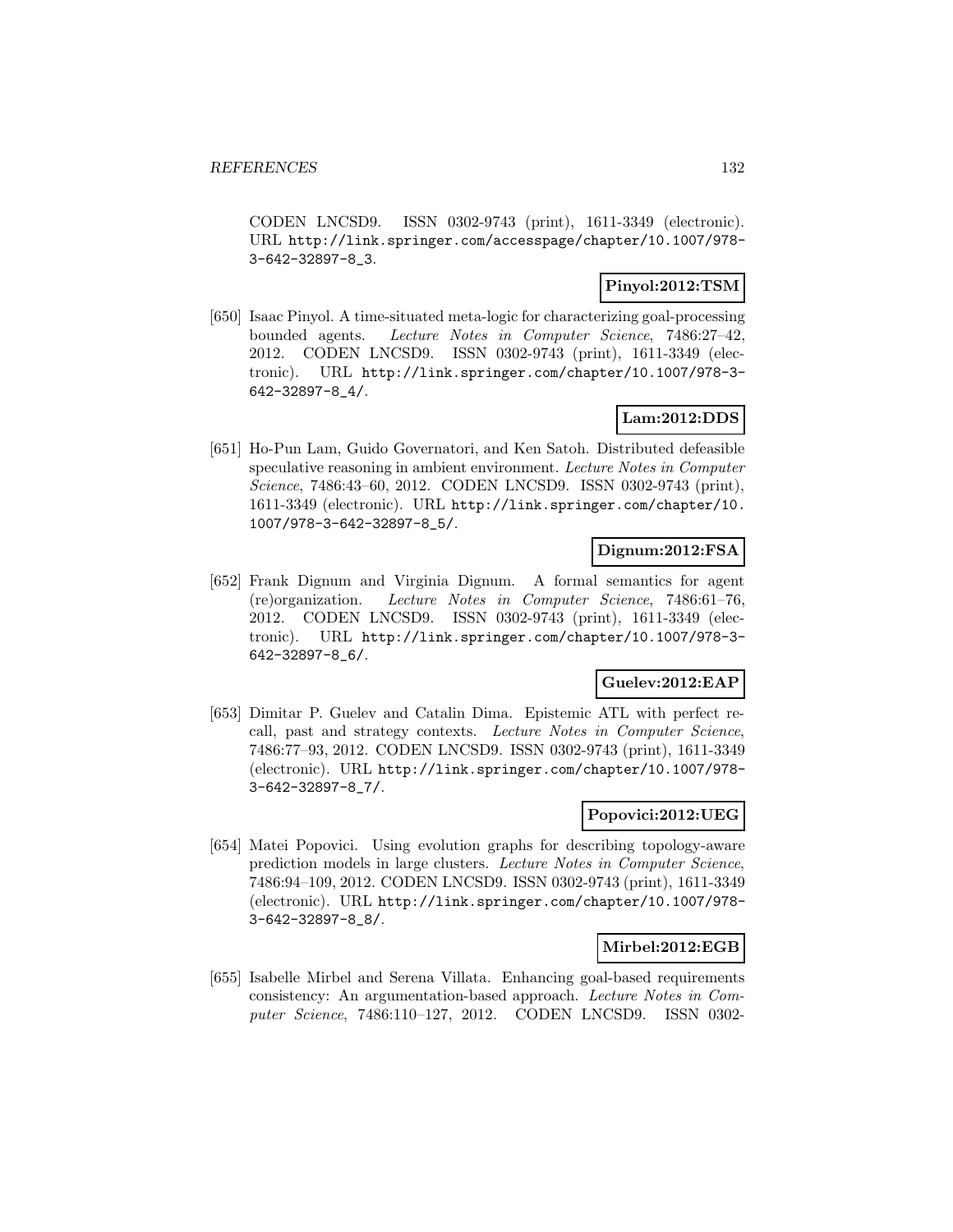9743 (print), 1611-3349 (electronic). URL http://link.springer.com/ chapter/10.1007/978-3-642-32897-8\_9/.

## **Bulling:2012:GTA**

[656] Nils Bulling, Michael Köster, and Matei Popovici. A game theoretic approach for optimal network topologies in opportunistic networks. Lecture Notes in Computer Science, 7486:128–145, 2012. CODEN LNCSD9. ISSN 0302-9743 (print), 1611-3349 (electronic). URL http://link.springer. com/chapter/10.1007/978-3-642-32897-8\_10/.

## **Homola:2012:MKB**

[657] Martin Homola, Matthias Knorr, and João Leite. MKNF knowledge bases in multi-context systems. Lecture Notes in Computer Science, 7486: 146–162, 2012. CODEN LNCSD9. ISSN 0302-9743 (print), 1611-3349 (electronic). URL http://link.springer.com/chapter/10.1007/978- 3-642-32897-8\_11/.

## **Wright:2012:IRP**

[658] Ben Wright, Enrico Pontelli, and Tran Cao Son. Implementing reversible processes in multi-agent action languages using answer set planning. Lecture Notes in Computer Science, 7486:163–180, 2012. CODEN LNCSD9. ISSN 0302-9743 (print), 1611-3349 (electronic). URL http:// link.springer.com/chapter/10.1007/978-3-642-32897-8\_12/.

## **Gratie:2012:FHC**

[659] Cristian Gratie and Adina Magda Florea. Full hybrid  $\mu$ -calculus, its bisimulation invariance and application to argumentation. Lecture Notes in Computer Science, 7486:181–194, 2012. CODEN LNCSD9. ISSN 0302- 9743 (print), 1611-3349 (electronic). URL http://link.springer.com/ chapter/10.1007/978-3-642-32897-8\_13/.

### **Gabbay:2012:NAM**

[660] Dov Gabbay and Odinaldo Rodrigues. A numerical approach to the merging of argumentation networks. Lecture Notes in Computer Science, 7486: 195–212, 2012. CODEN LNCSD9. ISSN 0302-9743 (print), 1611-3349 (electronic). URL http://link.springer.com/chapter/10.1007/978- 3-642-32897-8\_14/.

#### **Anonymous:2012:BMl**

[661] Anonymous. Back matter. Lecture Notes in Computer Science, 7486: ??, 2012. CODEN LNCSD9. ISSN 0302-9743 (print), 1611-3349 (electronic). URL http://link.springer.com/content/pdf/bbm:978-3- 642-32897-8/1.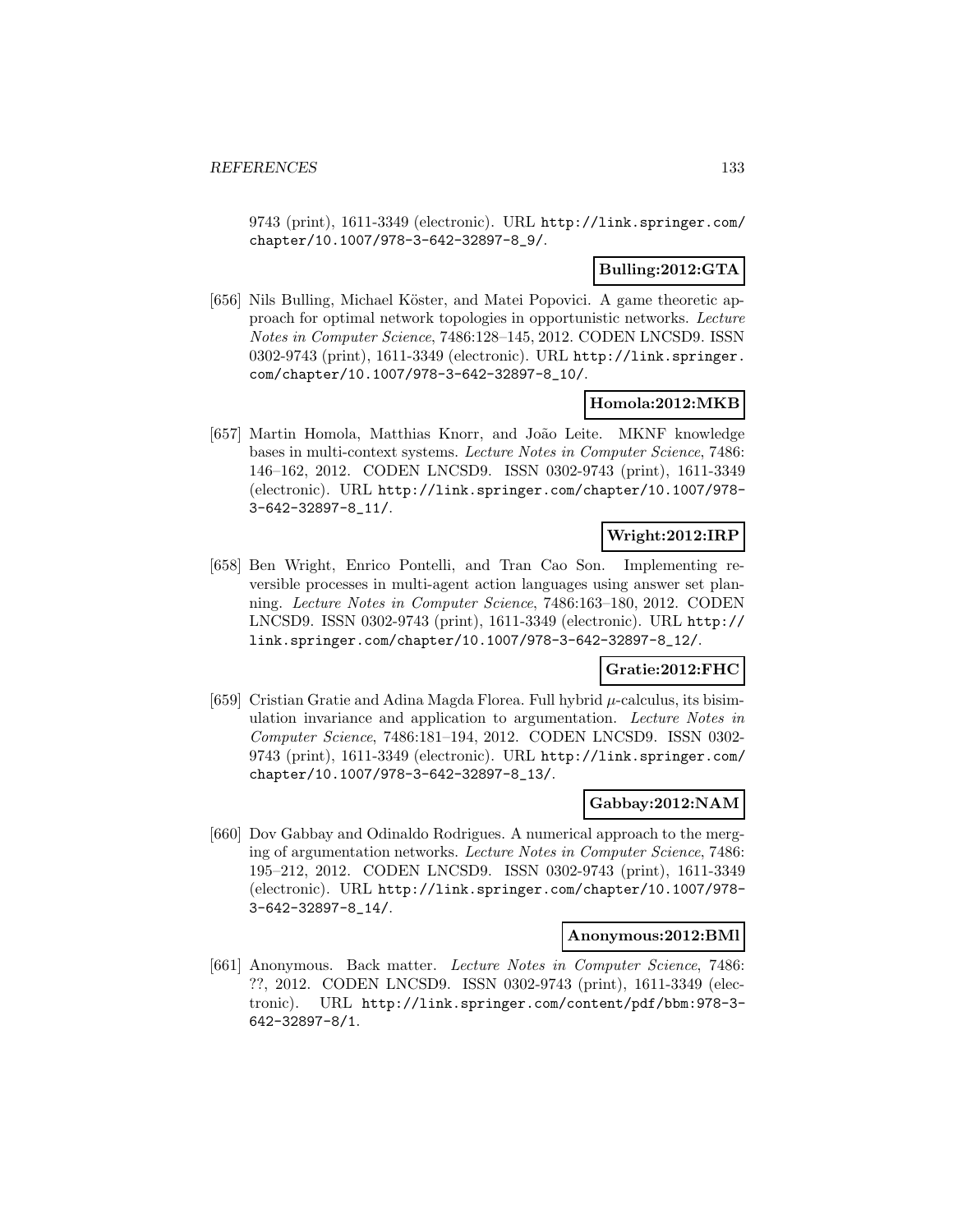#### **Anonymous:2012:FMbi**

[662] Anonymous. Front matter. Lecture Notes in Computer Science, 7486: ??, 2012. CODEN LNCSD9. ISSN 0302-9743 (print), 1611-3349 (electronic). URL http://link.springer.com/content/pdf/bfm:978-3- 642-32897-8/1.

# **Ortiz:2012:RQA**

[663] Magdalena Ortiz and Mantas Šimkus. Reasoning and query answering in description logics. Lecture Notes in Computer Science, 7487: 1–53, 2012. CODEN LNCSD9. ISSN 0302-9743 (print), 1611-3349 (electronic). URL http://link.springer.com/chapter/10.1007/978- 3-642-33158-9\_1/.

## **Gottlob:2012:DES**

[664] Georg Gottlob, Giorgio Orsi, and Andreas Pieris. Datalog and its extensions for semantic Web databases. Lecture Notes in Computer Science, 7487:54–77, 2012. CODEN LNCSD9. ISSN 0302-9743 (print), 1611-3349 (electronic). URL http://link.springer.com/chapter/10.1007/978- 3-642-33158-9\_2/.

## **Arenas:2012:FNS**

[665] Marcelo Arenas and Jorge Pérez. Federation and navigation in SPARQL 1.1. Lecture Notes in Computer Science, 7487:78–111, 2012. CODEN LNCSD9. ISSN 0302-9743 (print), 1611-3349 (electronic). URL http:// link.springer.com/chapter/10.1007/978-3-642-33158-9\_3/.

## **Krotzsch:2012:OPI**

[666] Markus Krötzsch. OWL 2 profiles: An introduction to lightweight ontology languages. Lecture Notes in Computer Science, 7487:112–183, 2012. CODEN LNCSD9. ISSN 0302-9743 (print), 1611-3349 (electronic). URL http://link.springer.com/chapter/10.1007/978-3- 642-33158-9\_4/.

### **Flesca:2012:ROD**

[667] Sergio Flesca, Tim Furche, and Linda Oro. Reasoning and ontologies in data extraction. Lecture Notes in Computer Science, 7487: 184–210, 2012. CODEN LNCSD9. ISSN 0302-9743 (print), 1611-3349 (electronic). URL http://link.springer.com/chapter/10.1007/978- 3-642-33158-9\_5/.

# **Qi:2012:RUI**

[668] Guilin Qi and Jianfeng Du. Reasoning with uncertain and inconsistent OWL ontologies. Lecture Notes in Computer Science, 7487:211–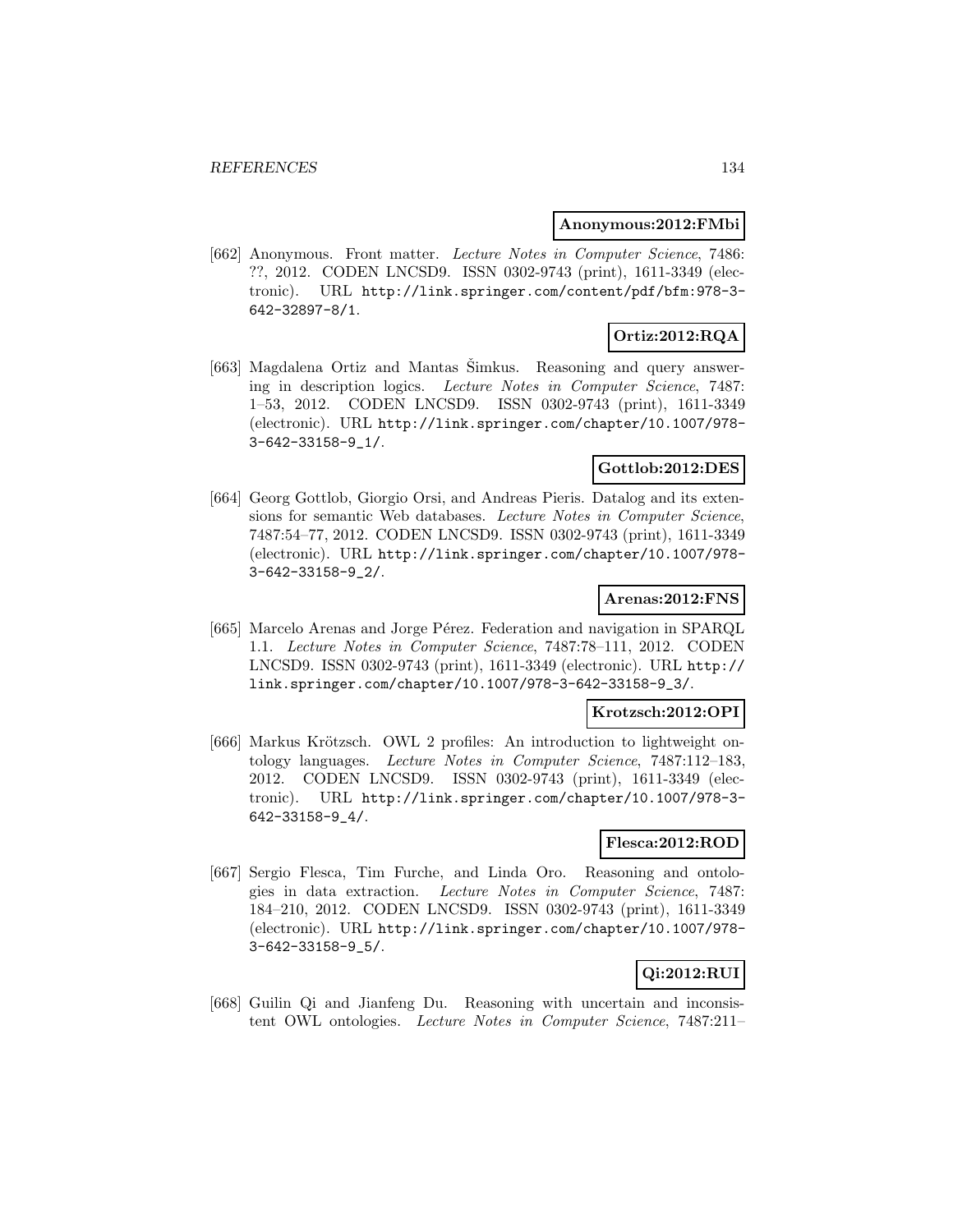244, 2012. CODEN LNCSD9. ISSN 0302-9743 (print), 1611-3349 (electronic). URL http://link.springer.com/chapter/10.1007/978- 3-642-33158-9\_6/.

## **Le-Phuoc:2012:LSD**

[669] Danh Le-Phuoc and Josiane Xavier Parreira. Linked stream data processing. Lecture Notes in Computer Science, 7487:245–289, 2012. CODEN LNCSD9. ISSN 0302-9743 (print), 1611-3349 (electronic). URL http:// link.springer.com/chapter/10.1007/978-3-642-33158-9\_7/.

## **Koubarakis:2012:DMQ**

[670] Manolis Koubarakis and Manos Karpathiotakis. Data models and query languages for linked geospatial data. Lecture Notes in Computer Science, 7487:290–328, 2012. CODEN LNCSD9. ISSN 0302-9743 (print), 1611- 3349 (electronic). URL http://link.springer.com/chapter/10.1007/ 978-3-642-33158-9\_8/.

# **Bry:2012:SWA**

[671] François Bry and Sebastian Schaffert. Semantic wikis: Approaches, applications, and perspectives. Lecture Notes in Computer Science, 7487: 329–369, 2012. CODEN LNCSD9. ISSN 0302-9743 (print), 1611-3349 (electronic). URL http://link.springer.com/chapter/10.1007/978- 3-642-33158-9\_9/.

# **Toni:2012:RWA**

[672] Francesca Toni. Reasoning on the Web with assumption-based argumentation. Lecture Notes in Computer Science, 7487:370–386, 2012. CODEN LNCSD9. ISSN 0302-9743 (print), 1611-3349 (electronic). URL http:// link.springer.com/chapter/10.1007/978-3-642-33158-9\_10/.

### **Anonymous:2012:BMm**

[673] Anonymous. Back matter. Lecture Notes in Computer Science, 7487: ??, 2012. CODEN LNCSD9. ISSN 0302-9743 (print), 1611-3349 (electronic). URL http://link.springer.com/content/pdf/bbm:978-3- 642-33158-9/1.

#### **Anonymous:2012:FMbj**

[674] Anonymous. Front matter. Lecture Notes in Computer Science, 7487: ??, 2012. CODEN LNCSD9. ISSN 0302-9743 (print), 1611-3349 (electronic). URL http://link.springer.com/content/pdf/bfm:978-3- 642-33158-9/1.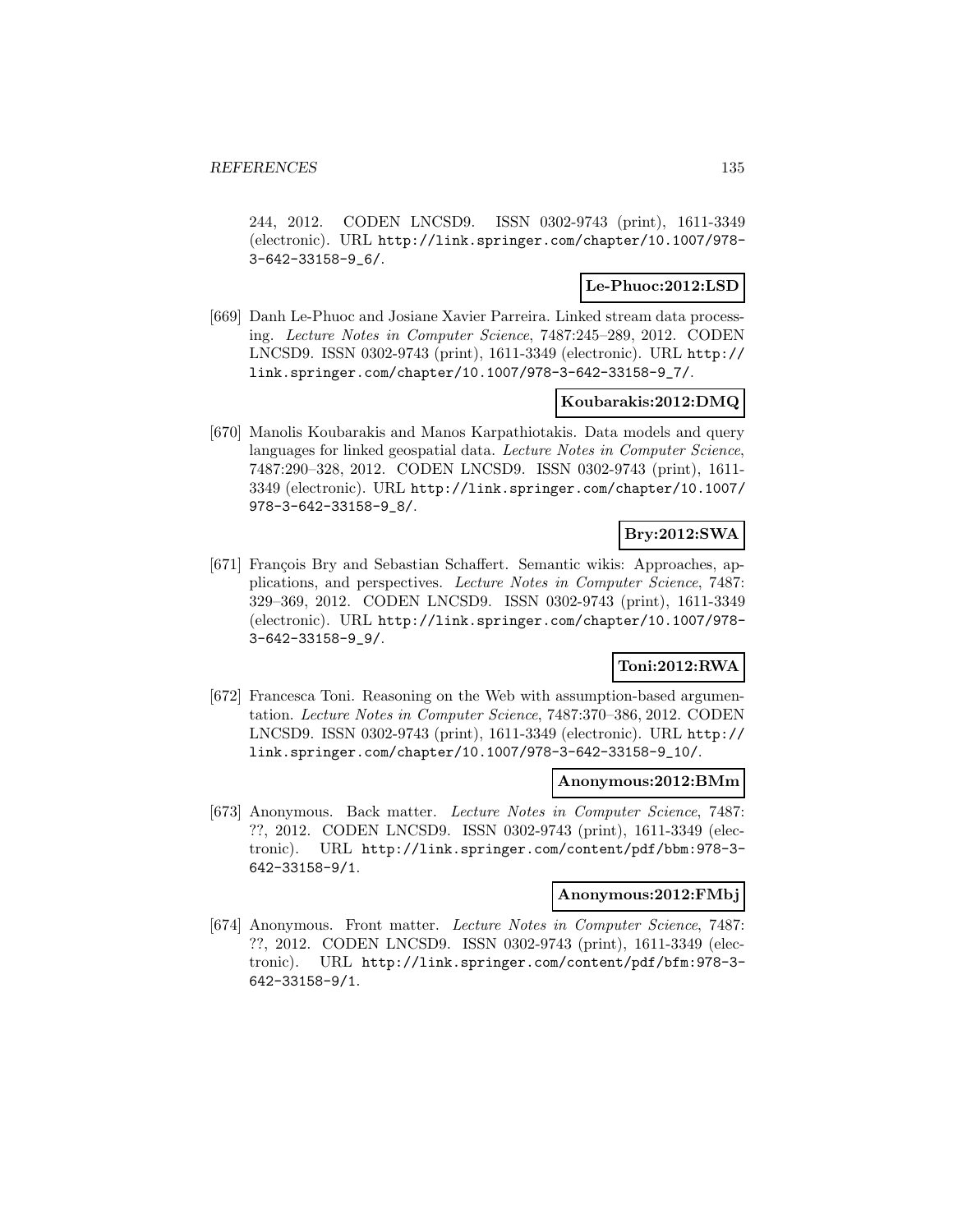### **Cassidy:2012:ARC**

[675] Taylor Cassidy, Heng Ji, Hongbo Deng, Jing Zheng, and Jiawei Han. Analysis and refinement of cross-lingual entity linking. Lecture Notes in Computer Science, 7488:1–12, 2012. CODEN LNCSD9. ISSN 0302- 9743 (print), 1611-3349 (electronic). URL http://link.springer.com/ chapter/10.1007/978-3-642-33247-0\_1/.

## **Nordlie:2012:SYI**

[676] Ragnar Nordlie and Nils Pharo. Seven years of INEX interactive retrieval experiments — lessons and challenges. Lecture Notes in Computer Science, 7488:13–23, 2012. CODEN LNCSD9. ISSN 0302-9743 (print), 1611-3349 (electronic). URL http://link.springer.com/chapter/10.1007/978- 3-642-33247-0\_2/.

## **Hanbury:2012:BAD**

[677] Allan Hanbury, Henning Müller, Georg Langs, Marc André Weber, and Bjoern H. Menze. Bringing the algorithms to the data: Cloud–based benchmarking for medical image analysis. Lecture Notes in Computer Science, 7488:24–29, 2012. CODEN LNCSD9. ISSN 0302-9743 (print), 1611-3349 (electronic). URL http://link.springer.com/chapter/10. 1007/978-3-642-33247-0\_3/.

## **Jurgens:2012:GBC**

[678] Julia J. Jürgens, Preben Hansen, and Christa Womser-Hacker. Going beyond CLEF-IP: The 'reality' for patent searchers? Lecture Notes in Computer Science, 7488:30–35, 2012. CODEN LNCSD9. ISSN 0302- 9743 (print), 1611-3349 (electronic). URL http://link.springer.com/ chapter/10.1007/978-3-642-33247-0\_4/.

### **Orio:2012:MMM**

[679] Nicola Orio, Cynthia C. S. Liem, Geoffroy Peeters, and Markus Schedl. MusiClef: Multimodal music tagging task. Lecture Notes in Computer Science, 7488:36–41, 2012. CODEN LNCSD9. ISSN 0302-9743 (print), 1611-3349 (electronic). URL http://link.springer.com/chapter/10. 1007/978-3-642-33247-0\_5/.

### **Berendsen:2012:GPT**

[680] Richard Berendsen, Manos Tsagkias, Maarten de Rijke, and Edgar Meij. Generating pseudo test collections for learning to rank scientific articles. Lecture Notes in Computer Science, 7488:42–53, 2012. CODEN LNCSD9. ISSN 0302-9743 (print), 1611-3349 (electronic). URL http:// link.springer.com/chapter/10.1007/978-3-642-33247-0\_6/.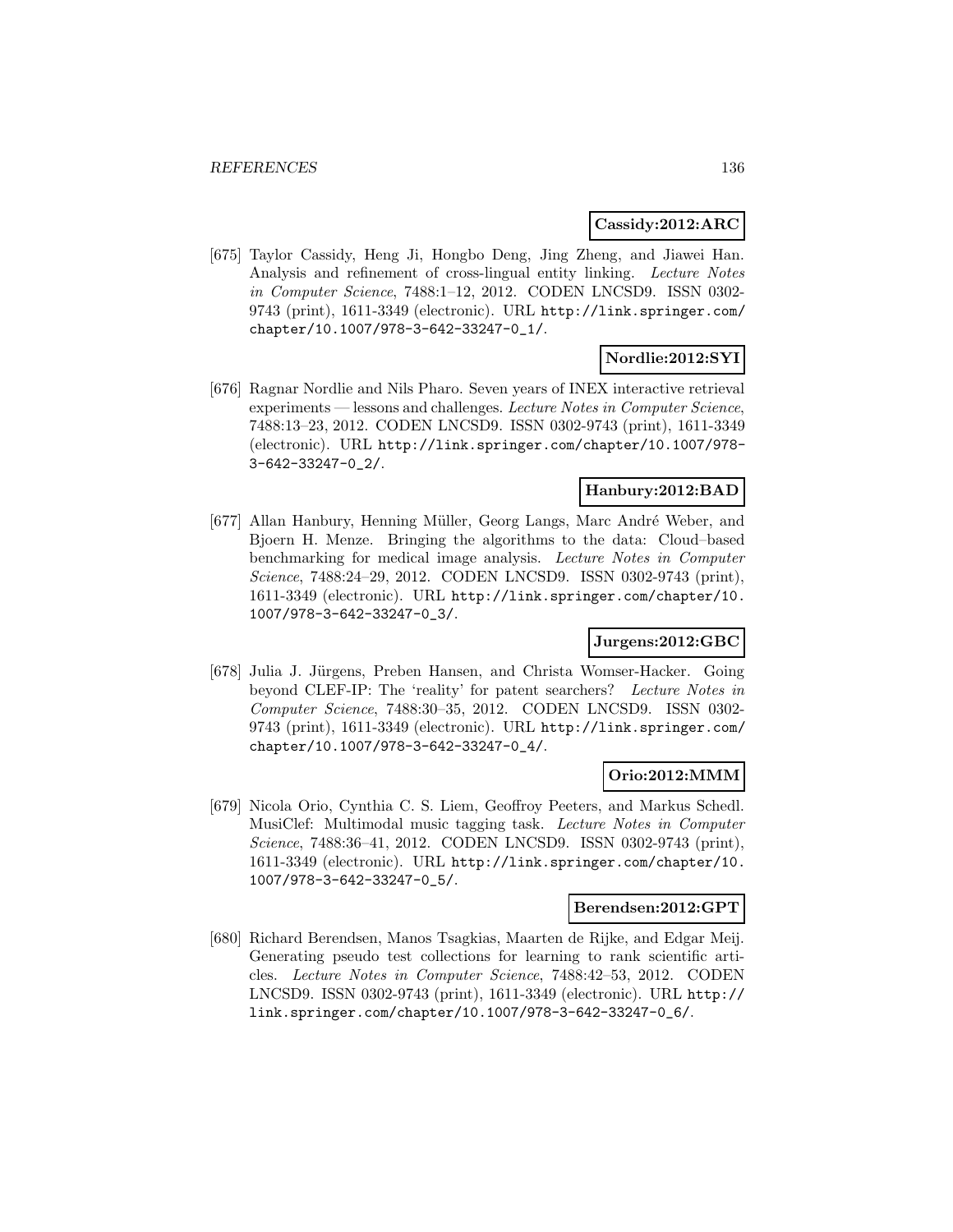## **Piroi:2012:ELT**

[681] Florina Piroi, Mihai Lupu, and Allan Hanbury. Effects of language and topic size in patent IR: An empirical study. Lecture Notes in Computer Science, 7488:54–66, 2012. CODEN LNCSD9. ISSN 0302-9743 (print), 1611-3349 (electronic). URL http://link.springer.com/chapter/10. 1007/978-3-642-33247-0\_7/.

## **Gupta:2012:CLH**

[682] Parth Gupta, Alberto Barrón-Cedeño, and Paolo Rosso. Cross-language high similarity search using a conceptual thesaurus. Lecture Notes in Computer Science, 7488:67–75, 2012. CODEN LNCSD9. ISSN 0302- 9743 (print), 1611-3349 (electronic). URL http://link.springer.com/ chapter/10.1007/978-3-642-33247-0\_8/.

## **Keszler:2012:AGC**

[683] Anita Keszler, Levente Kovács, and Tamás Szirányi. The appearance of the giant component in descriptor graphs and its application for descriptor selection. Lecture Notes in Computer Science, 7488:76–81, 2012. CODEN LNCSD9. ISSN 0302-9743 (print), 1611-3349 (electronic). URL http:// link.springer.com/chapter/10.1007/978-3-642-33247-0\_9/.

## **Yan:2012:HMM**

[684] Xueliang Yan, Guanglai Gao, Xiangdong Su, Hongxi Wei, Xueliang Zhang, and Qianqian Lu. Hidden Markov model for term weighting in verbose queries. Lecture Notes in Computer Science, 7488:82–87, 2012. CODEN LNCSD9. ISSN 0302-9743 (print), 1611-3349 (electronic). URL http://link.springer.com/chapter/10.1007/978-3- 642-33247-0\_10/.

## **Agosti:2012:DDS**

[685] Maristella Agosti, Emanuele Di Buccio, Nicola Ferro, Ivano Masiero, and Simone Peruzzo. DIRECTions: Design and specification of an IR evaluation infrastructure. Lecture Notes in Computer Science, 7488: 88–99, 2012. CODEN LNCSD9. ISSN 0302-9743 (print), 1611-3349 (electronic). URL http://link.springer.com/chapter/10.1007/978- 3-642-33247-0\_11/.

#### **Galuscakova:2012:PFE**

[686] Petra Galuščáková, Pavel Pecina, and Jan Hajič. Penalty functions for evaluation measures of unsegmented speech retrieval. Lecture Notes in Computer Science, 7488:100–111, 2012. CODEN LNCSD9. ISSN 0302- 9743 (print), 1611-3349 (electronic). URL http://link.springer.com/ chapter/10.1007/978-3-642-33247-0\_12/.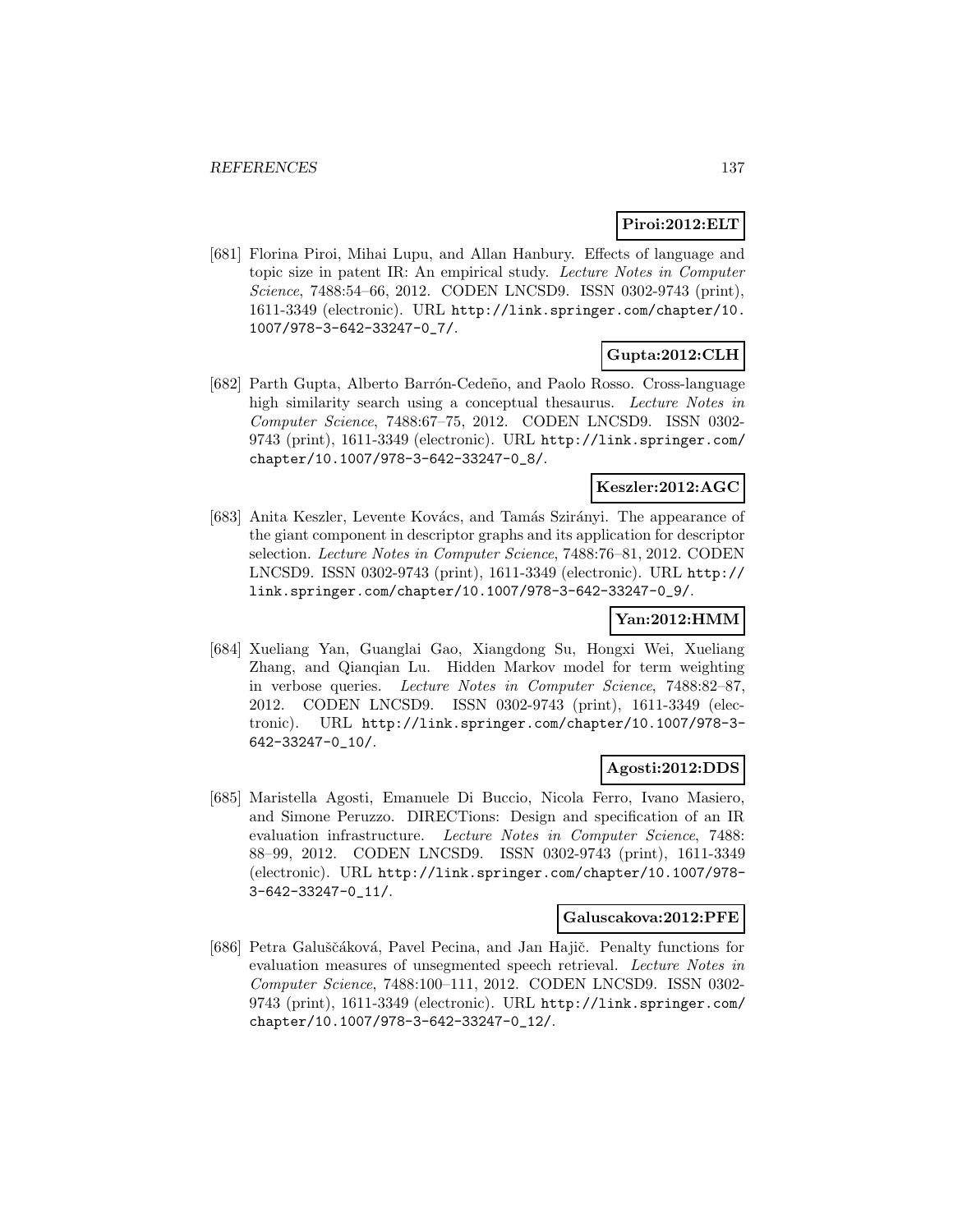## **Angelini:2012:CRP**

[687] Marco Angelini, Nicola Ferro, Kalervo Järvelin, Heikki Keskustalo, and Ari Pirkola. Cumulated relative position: a metric for ranking evaluation. Lecture Notes in Computer Science, 7488:112–123, 2012. CODEN LNCSD9. ISSN 0302-9743 (print), 1611-3349 (electronic). URL http:// link.springer.com/chapter/10.1007/978-3-642-33247-0\_13/.

## **Schaer:2012:BTT**

[688] Philipp Schaer. Better than their reputation? On the reliability of relevance assessments with students. Lecture Notes in Computer Science, 7488:124–135, 2012. CODEN LNCSD9. ISSN 0302-9743 (print), 1611- 3349 (electronic). URL http://link.springer.com/chapter/10.1007/ 978-3-642-33247-0\_14/.

### **Kursten:2012:CIS**

[689] Jens Kürsten and Maximilian Eibl. Comparing IR system components using beanplots. Lecture Notes in Computer Science, 7488:136–137, 2012. CODEN LNCSD9. ISSN 0302-9743 (print), 1611-3349 (electronic). URL http://link.springer.com/accesspage/chapter/10.1007/978- 3-642-33247-0\_15.

## **Bhaskar:2012:LIQ**

[690] Pinaki Bhaskar and Sivaji Bandyopadhyay. Language independent query focused snippet generation. Lecture Notes in Computer Science, 7488: 138–140, 2012. CODEN LNCSD9. ISSN 0302-9743 (print), 1611-3349 (electronic). URL http://link.springer.com/chapter/10.1007/978- 3-642-33247-0\_16/.

## **Pertile:2012:TCE**

[691] Solange de L. Pertile and Viviane P. Moreira. A test collection to evaluate plagiarism by missing or incorrect references. Lecture Notes in Computer Science, 7488:141–143, 2012. CODEN LNCSD9. ISSN 0302-9743 (print), 1611-3349 (electronic). URL http://link.springer.com/chapter/10. 1007/978-3-642-33247-0\_17/.

### **Anonymous:2012:BMn**

[692] Anonymous. Back matter. Lecture Notes in Computer Science, 7488: ??, 2012. CODEN LNCSD9. ISSN 0302-9743 (print), 1611-3349 (electronic). URL http://link.springer.com/content/pdf/bbm:978-3- 642-33247-0/1.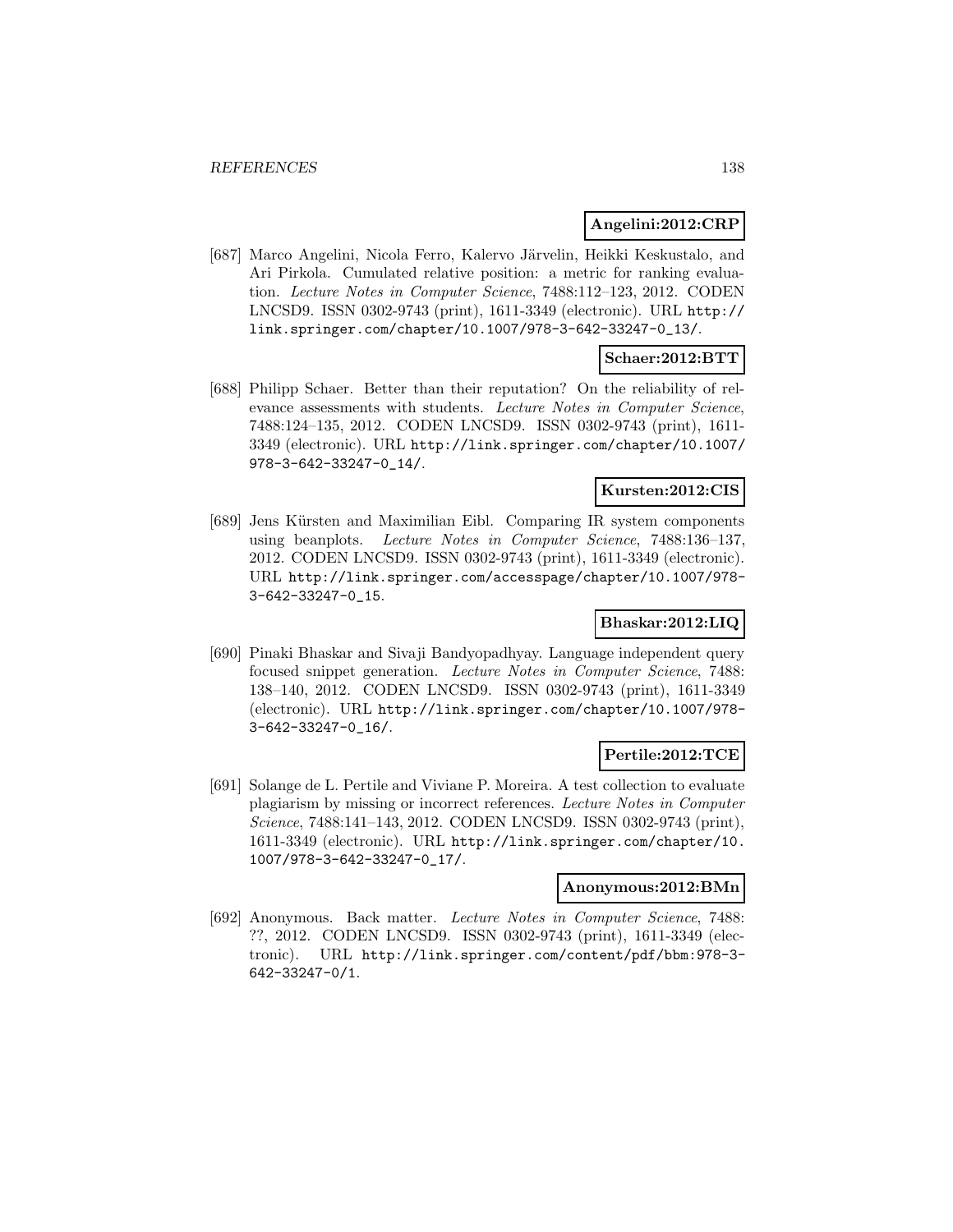### **Anonymous:2012:FMbk**

[693] Anonymous. Front matter. Lecture Notes in Computer Science, 7488: ??, 2012. CODEN LNCSD9. ISSN 0302-9743 (print), 1611-3349 (electronic). URL http://link.springer.com/content/pdf/bfm:978-3- 642-33247-0/1.

## **Khoo:2012:WWG**

[694] Michael Khoo and Catherine Hall. What would 'Google' do? Users' mental models of a digital library search engine. Lecture Notes in Computer Science, 7489:1–12, 2012. CODEN LNCSD9. ISSN 0302-9743 (print), 1611-3349 (electronic). URL http://link.springer.com/chapter/10. 1007/978-3-642-33290-6\_1/.

## **McKay:2012:EES**

[695] Dana McKay, Annika Hinze, Ralf Heese, Nicholas Vanderschantz, and Claire Timpany. An exploration of ebook selection behavior in academic library collections. Lecture Notes in Computer Science, 7489: 13–24, 2012. CODEN LNCSD9. ISSN 0302-9743 (print), 1611-3349 (electronic). URL http://link.springer.com/chapter/10.1007/978- 3-642-33290-6\_2/.

## **Loizides:2012:ISV**

[696] Fernando Loizides. Information seekers' visual focus during time constraint document triage. Lecture Notes in Computer Science, 7489: 25–31, 2012. CODEN LNCSD9. ISSN 0302-9743 (print), 1611-3349 (electronic). URL http://link.springer.com/chapter/10.1007/978- 3-642-33290-6\_3/.

### **Tahmasebi:2012:WWD**

[697] Nina Tahmasebi, Gerhard Gossen, and Thomas Risse. Which words do you remember? Temporal properties of language use in digital archives. Lecture Notes in Computer Science, 7489:32–37, 2012. CODEN LNCSD9. ISSN 0302-9743 (print), 1611-3349 (electronic). URL http://link. springer.com/chapter/10.1007/978-3-642-33290-6\_4/.

## **Lee:2012:TMF**

[698] Dongwon Lee. Toward mobile-friendly libraries: The status quo. Lecture Notes in Computer Science, 7489:38–50, 2012. CODEN LNCSD9. ISSN 0302-9743 (print), 1611-3349 (electronic). URL http://link.springer. com/chapter/10.1007/978-3-642-33290-6\_5/.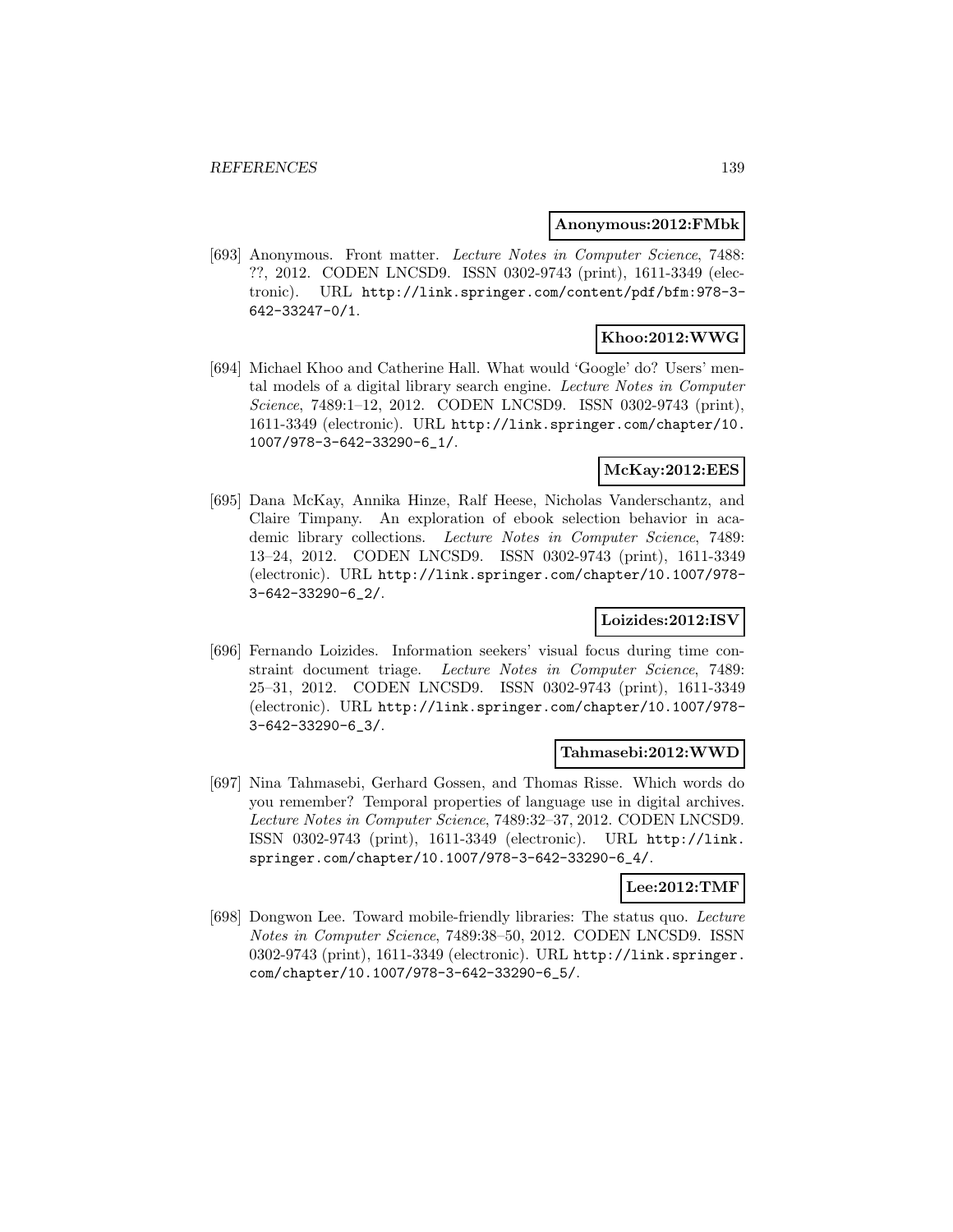## **Hinze:2012:LTC**

[699] Annika Hinze and David Bainbridge. Listen to tipple: Creating a mobile digital library with location-triggered audio books. Lecture Notes in Computer Science, 7489:51–56, 2012. CODEN LNCSD9. ISSN 0302- 9743 (print), 1611-3349 (electronic). URL http://link.springer.com/ chapter/10.1007/978-3-642-33290-6\_6/.

# **Hinze:2012:RFP**

[700] Annika Hinze and Amay Dighe. Re-finding physical documents: Extending a digital library into a human-centred workplace. Lecture Notes in Computer Science, 7489:57–63, 2012. CODEN LNCSD9. ISSN 0302- 9743 (print), 1611-3349 (electronic). URL http://link.springer.com/ chapter/10.1007/978-3-642-33290-6\_7/.

## **Sweetnam:2012:UNE**

[701] Mark S. Sweetnam, Maristella Agosti, Nicola Orio, Chiara Ponchia, and Christina M. Steiner. User needs for enhanced engagement with cultural heritage collections. Lecture Notes in Computer Science, 7489: 64–75, 2012. CODEN LNCSD9. ISSN 0302-9743 (print), 1611-3349 (electronic). URL http://link.springer.com/chapter/10.1007/978- 3-642-33290-6\_8/.

### **Adams:2012:DLS**

[702] Anne Adams and Pauline Ngimwa. Digital library sustainability and design processes. Lecture Notes in Computer Science, 7489:76–88, 2012. CODEN LNCSD9. ISSN 0302-9743 (print), 1611-3349 (electronic). URL http://link.springer.com/chapter/10.1007/978-3- 642-33290-6\_9/.

### **Dudczak:2012:CTV**

[703] Adam Dudczak, Miłosz Kmieciak, and Marcin Werla. Creation of textual versions of historical documents from Polish digital libraries. Lecture Notes in Computer Science, 7489:89–94, 2012. CODEN LNCSD9. ISSN 0302- 9743 (print), 1611-3349 (electronic). URL http://link.springer.com/ chapter/10.1007/978-3-642-33290-6\_10/.

## **Buchler:2012:IRT**

[704] Marco Büchler, Gregory Crane, Maria Moritz, and Alison Babeu. Increasing recall for text re-use in historical documents to support research in the humanities. Lecture Notes in Computer Science, 7489: 95–100, 2012. CODEN LNCSD9. ISSN 0302-9743 (print), 1611-3349 (electronic). URL http://link.springer.com/chapter/10.1007/978- 3-642-33290-6\_11/.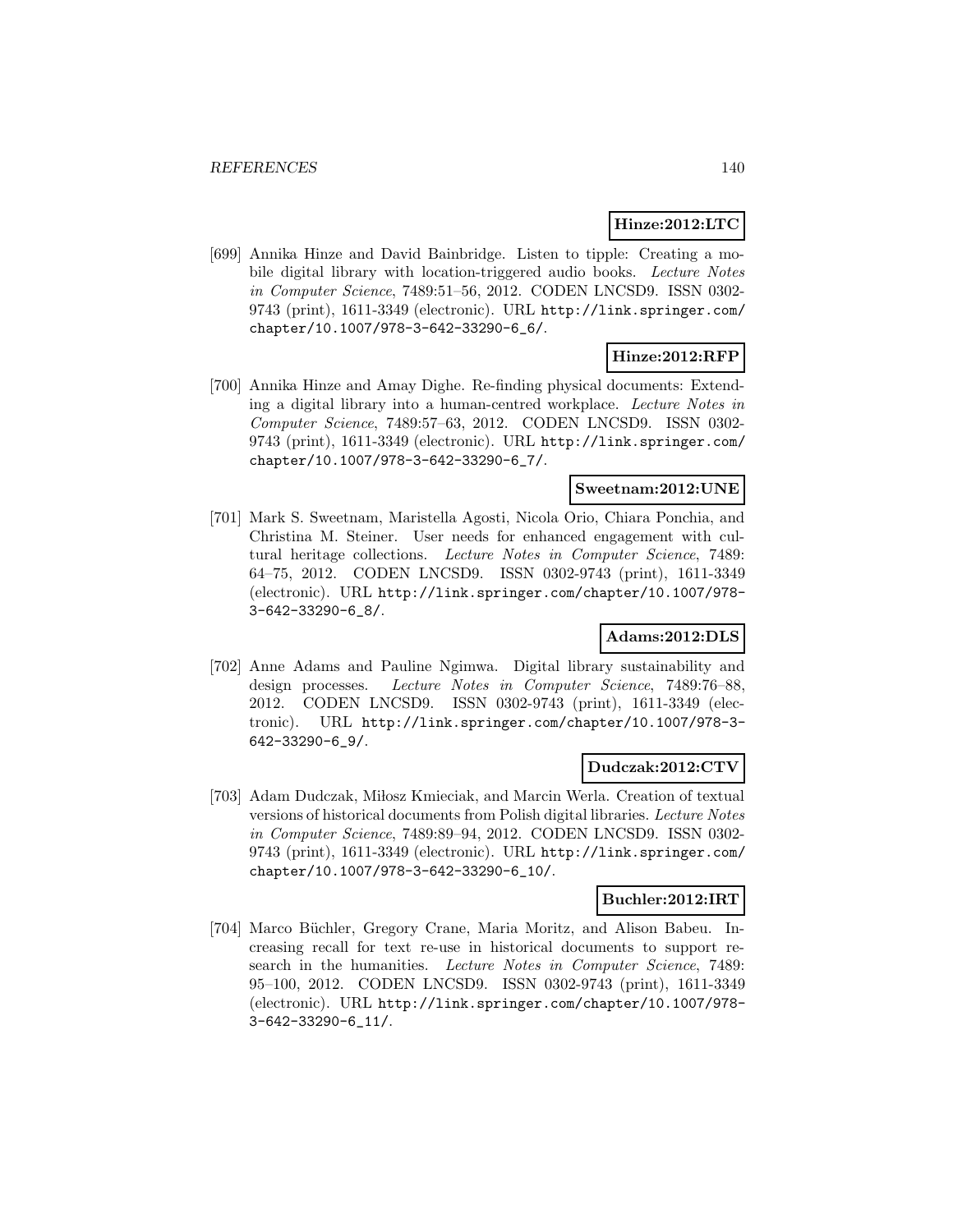## **Cui:2012:PPE**

[705] Anqi Cui, Liner Yang, Dejun Hou, Min-Yen Kan, Yiqun Liu, Min Zhang, and Shaoping Ma. PrEV: Preservation Explorer and Vault for Web 2.0 user-generated content. Lecture Notes in Computer Science, 7489: 101–112, 2012. CODEN LNCSD9. ISSN 0302-9743 (print), 1611-3349 (electronic). URL http://link.springer.com/chapter/10.1007/978- 3-642-33290-6\_12/.

## **Mayer:2012:PSP**

[706] Rudolf Mayer, Andreas Rauber, Martin Alexander Neumann, John Thomson, and Gonçalo Antunes. Preserving scientific processes from design to publications. Lecture Notes in Computer Science, 7489:113– 124, 2012. CODEN LNCSD9. ISSN 0302-9743 (print), 1611-3349 (electronic). URL http://link.springer.com/chapter/10.1007/978- 3-642-33290-6\_13/.

### **SalahEldeen:2012:LMR**

[707] Hany M. SalahEldeen and Michael L. Nelson. Losing my revolution: How many resources shared on social media have been lost? Lecture Notes in Computer Science, 7489:125–137, 2012. CODEN LNCSD9. ISSN 0302- 9743 (print), 1611-3349 (electronic). URL http://link.springer.com/ chapter/10.1007/978-3-642-33290-6\_14/.

### **Sumbana:2012:AVD**

[708] Maria Sumbana, Marcos André Gonçalves, Rodrigo Silva, Jussara Almeida, and Adriano Veloso. Automatic vandalism detection in Wikipedia with active associative classification. Lecture Notes in Computer Science, 7489:138–143, 2012. CODEN LNCSD9. ISSN 0302- 9743 (print), 1611-3349 (electronic). URL http://link.springer.com/ chapter/10.1007/978-3-642-33290-6\_15/.

## **Sutton:2012:ADL**

[709] Electra Sutton, Chloe Reynolds, Fredric C. Gey, and Ray R. Larson. Applying digital library technologies to nuclear forensics. Lecture Notes in Computer Science, 7489:144–149, 2012. CODEN LNCSD9. ISSN 0302- 9743 (print), 1611-3349 (electronic). URL http://link.springer.com/ chapter/10.1007/978-3-642-33290-6\_16/.

### **Boland:2012:IRD**

[710] Katarina Boland, Dominique Ritze, Kai Eckert, and Brigitte Mathiak. Identifying references to datasets in publications. Lecture Notes in Computer Science, 7489:150–161, 2012. CODEN LNCSD9. ISSN 0302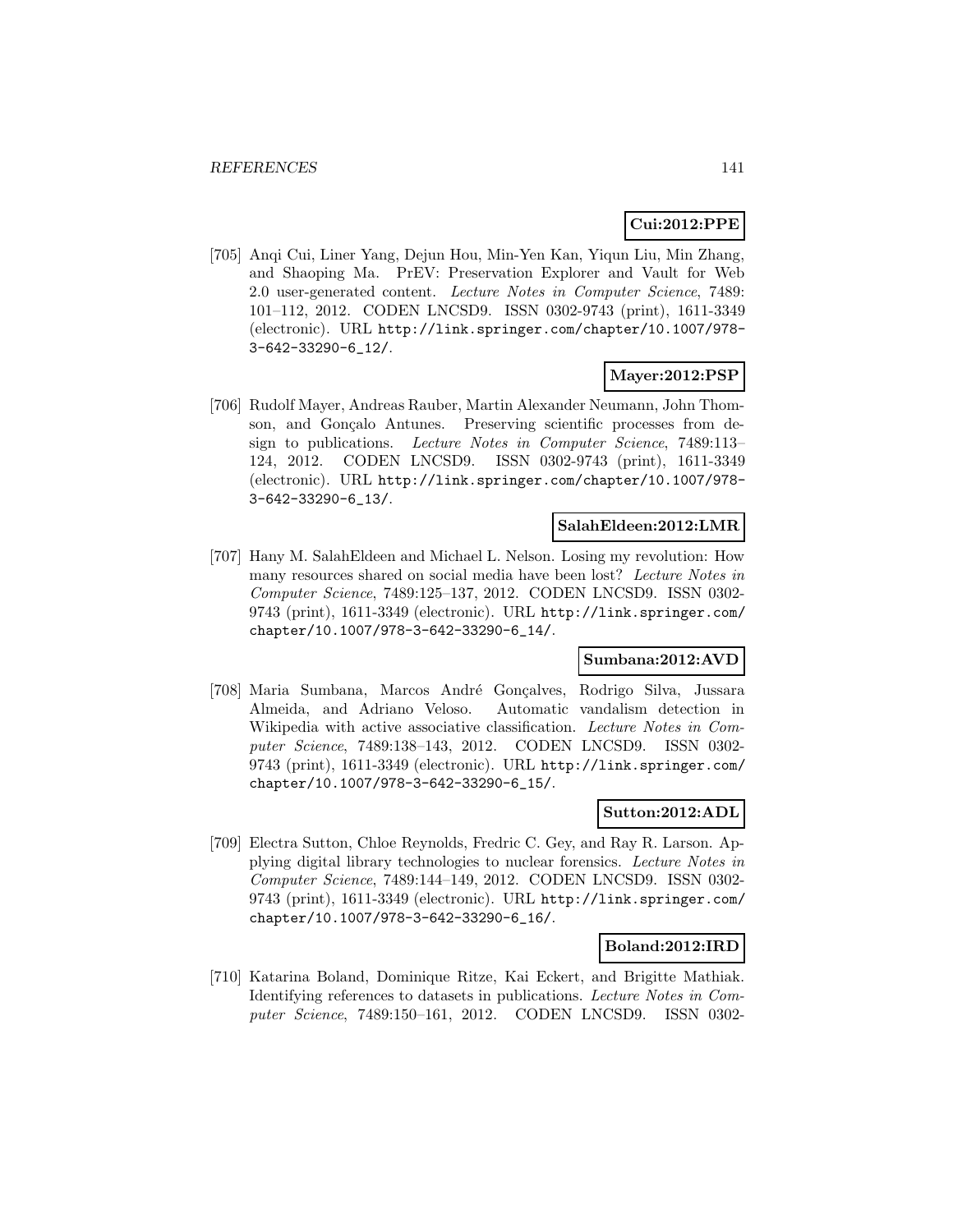9743 (print), 1611-3349 (electronic). URL http://link.springer.com/ chapter/10.1007/978-3-642-33290-6\_17/.

## **Mahoui:2012:CTA**

[711] M. Mahoui, C. Boston-Clay, R. Stein, and N. Tirupattur. Collaborative tagging of art digital libraries: Who should be tagging? Lecture Notes in Computer Science, 7489:162–172, 2012. CODEN LNCSD9. ISSN 0302- 9743 (print), 1611-3349 (electronic). URL http://link.springer.com/ chapter/10.1007/978-3-642-33290-6\_18/.

## **DiBuccio:2012:SEL**

[712] Emanuele Di Buccio, Giorgio Maria Di Nunzio, and Gianmaria Silvello. A system for exposing linguistic linked open data. Lecture Notes in Computer Science, 7489:173–178, 2012. CODEN LNCSD9. ISSN 0302- 9743 (print), 1611-3349 (electronic). URL http://link.springer.com/ chapter/10.1007/978-3-642-33290-6\_19/.

## **Gartner:2012:LPR**

[713] Richard Gartner. Linking the parliamentary record: a new approach to metadata for legislative proceedings. Lecture Notes in Computer Science, 7489:179–184, 2012. CODEN LNCSD9. ISSN 0302-9743 (print), 1611- 3349 (electronic). URL http://link.springer.com/chapter/10.1007/ 978-3-642-33290-6\_20/.

### **Anonymous:2012:FMbl**

[714] Anonymous. Front matter. Lecture Notes in Computer Science, 7489: ??, 2012. CODEN LNCSD9. ISSN 0302-9743 (print), 1611-3349 (electronic). URL http://link.springer.com/content/pdf/bfm:978-3- 642-33290-6/1.

## **Gropp:2012:MBW**

[715] William Gropp. MPI 3 and beyond: Why MPI is successful and what challenges it faces. Lecture Notes in Computer Science, 7490:1– 9, 2012. CODEN LNCSD9. ISSN 0302-9743 (print), 1611-3349 (electronic). URL http://link.springer.com/chapter/10.1007/978-3- 642-33518-1\_1/.

### **Bruning:2012:MFT**

[716] Ulrich Brüning. MPI functions and their impact on interconnect hardware. Lecture Notes in Computer Science, 7490:10, 2012. CODEN LNCSD9. ISSN 0302-9743 (print), 1611-3349 (electronic). URL http://link. springer.com/accesspage/chapter/10.1007/978-3-642-33518-1\_2.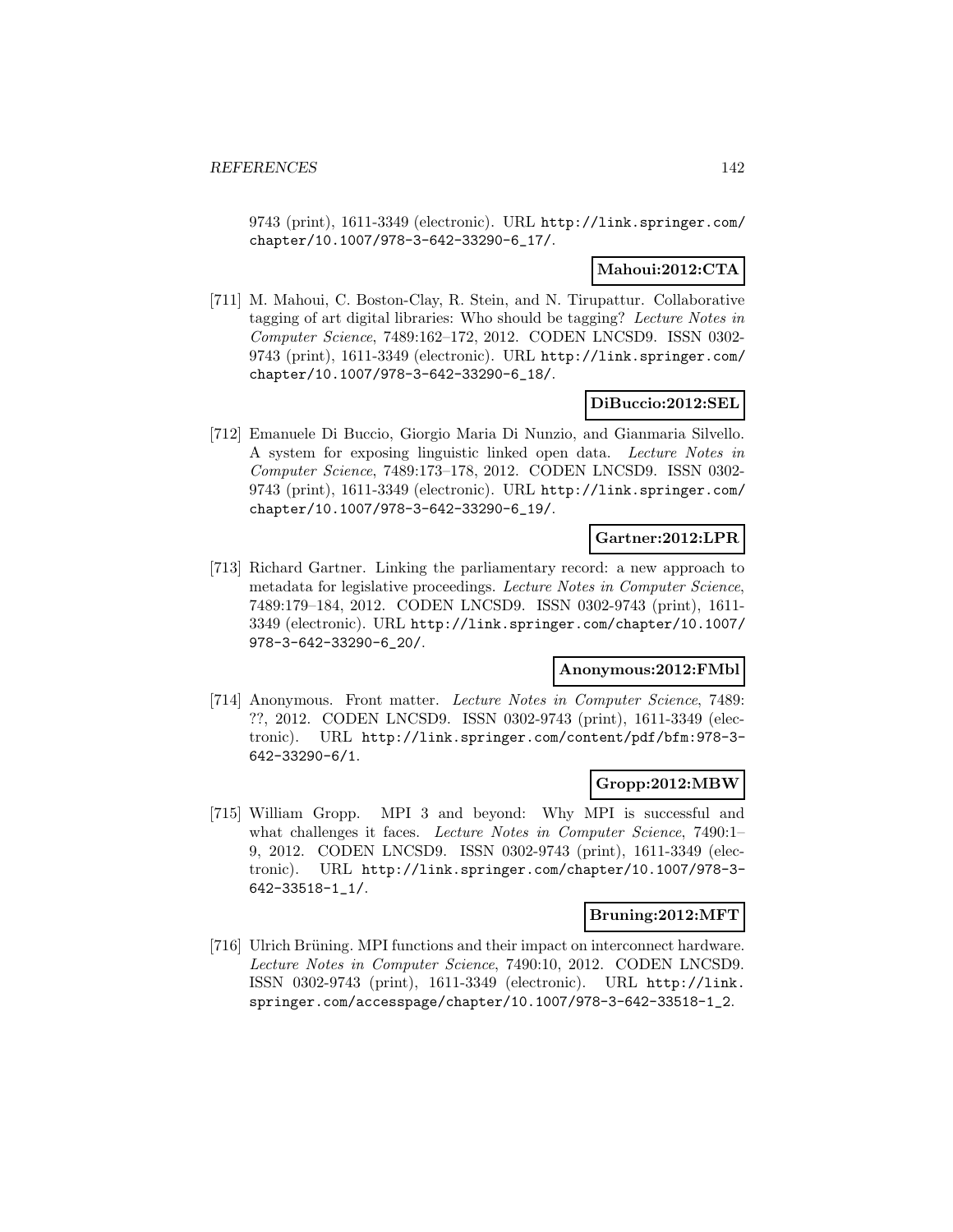### **Sumimoto:2012:MCL**

[717] Shinji Sumimoto. The MPI Communication Library for the K computer: Its design and implementation. Lecture Notes in Computer Science, 7490:11, 2012. CODEN LNCSD9. ISSN 0302-9743 (print), 1611-3349 (electronic). URL http://link.springer.com/accesspage/chapter/ 10.1007/978-3-642-33518-1\_3.

### **Danalis:2012:MCT**

[718] Anthony Danalis. MPI and compiler technology: a love-hate relationship. Lecture Notes in Computer Science, 7490:12–13, 2012. CODEN LNCSD9. ISSN 0302-9743 (print), 1611-3349 (electronic). URL http://link. springer.com/accesspage/chapter/10.1007/978-3-642-33518-1\_4.

## **Gropp:2012:AMI**

[719] William Gropp, Ewing Lusk, and Rajeev Thakur. Advanced MPI including new MPI-3 features. Lecture Notes in Computer Science, 7490:14, 2012. CODEN LNCSD9. ISSN 0302-9743 (print), 1611-3349 (electronic). URL http://link.springer.com/accesspage/chapter/10.1007/978- 3-642-33518-1\_5.

## **Geimer:2012:HPH**

[720] Markus Geimer, Michael Gerndt, Sameer Shende, Bert Wesarg, and Brian Wylie. Hands-on practical hybrid parallel application performance engineering. Lecture Notes in Computer Science, 7490:15, 2012. CODEN LNCSD9. ISSN 0302-9743 (print), 1611-3349 (electronic). URL http://link.springer.com/accesspage/chapter/10.1007/978- 3-642-33518-1\_6.

### **Zhao:2012:ASO**

[721] Xin Zhao, Gopalakrishnan Santhanaraman, and William Gropp. Adaptive strategy for one-sided communication in MPICH2. Lecture Notes in Computer Science, 7490:16–26, 2012. CODEN LNCSD9. ISSN 0302- 9743 (print), 1611-3349 (electronic). URL http://link.springer.com/ chapter/10.1007/978-3-642-33518-1\_7/.

## **Barrett:2012:LIF**

[722] Brian W. Barrett, Ron Brightwell, and Keith D. Underwood. A low impact flow control implementation for offload communication interfaces. Lecture Notes in Computer Science, 7490:27–36, 2012. CODEN LNCSD9. ISSN 0302-9743 (print), 1611-3349 (electronic). URL http://link.springer. com/chapter/10.1007/978-3-642-33518-1\_8/.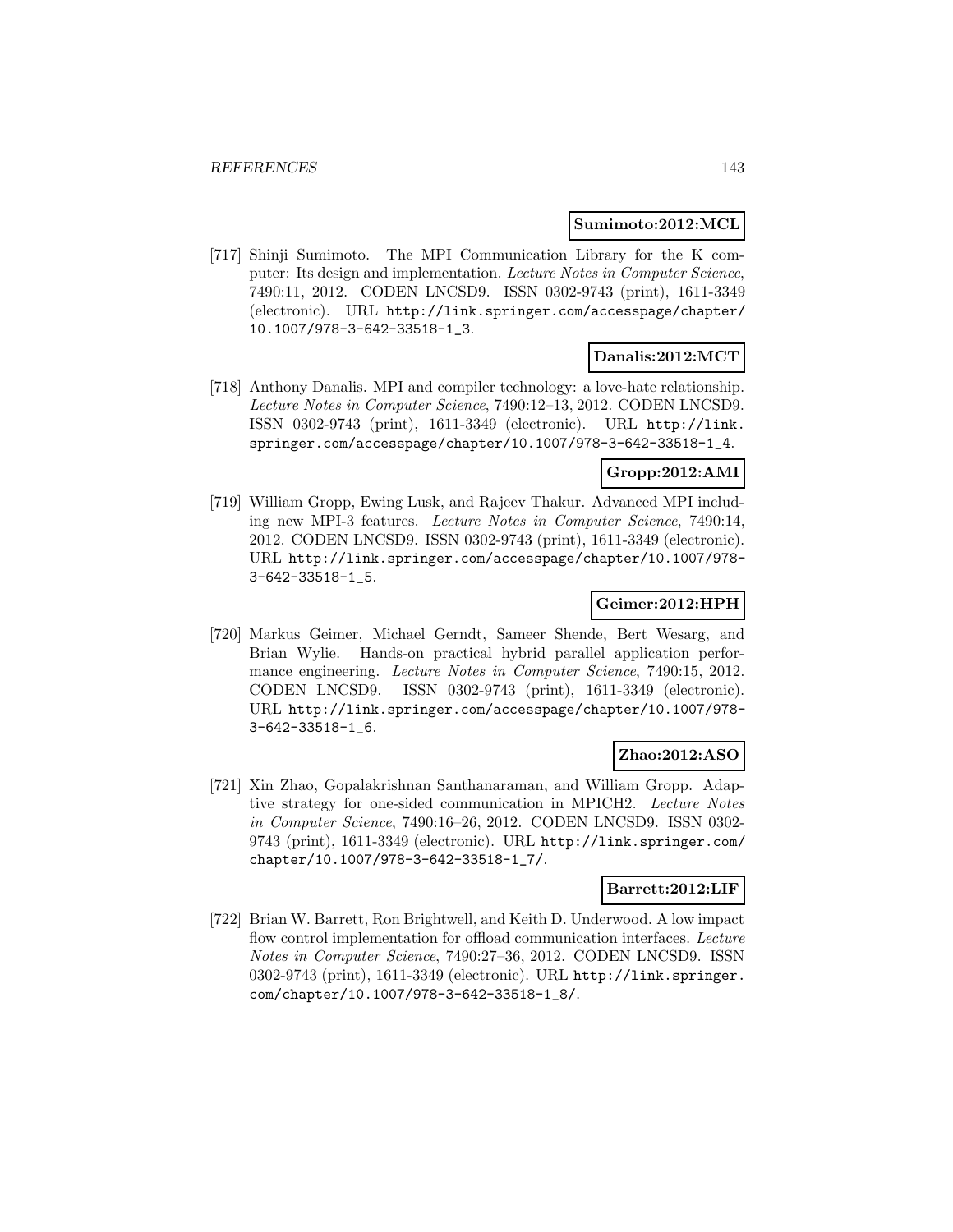### **Didelot:2012:IMC**

[723] Sylvain Didelot, Patrick Carribault, Marc Pérache, and William Jalby. Improving MPI communication overlap with collaborative polling. Lecture Notes in Computer Science, 7490:37–46, 2012. CODEN LNCSD9. ISSN 0302-9743 (print), 1611-3349 (electronic). URL http://link.springer. com/chapter/10.1007/978-3-642-33518-1\_9/.

## **Yoshinaga:2012:DBM**

[724] Kazumi Yoshinaga, Yuichi Tsujita, Atsushi Hori, Mikiko Sato, and Mitaro Namiki. Delegation-based MPI communications for a hybrid parallel computer with many-core architecture. Lecture Notes in Computer Science, 7490:47–56, 2012. CODEN LNCSD9. ISSN 0302-9743 (print), 1611-3349 (electronic). URL http://link.springer.com/chapter/10.1007/978- 3-642-33518-1\_10/.

## **Dinan:2012:EMC**

[725] James Dinan, David Goodell, William Gropp, Rajeev Thakur, and Pavan Balaji. Efficient multithreaded context ID allocation in MPI. Lecture Notes in Computer Science, 7490:57–66, 2012. CODEN LNCSD9. ISSN 0302-9743 (print), 1611-3349 (electronic). URL http://link.springer. com/chapter/10.1007/978-3-642-33518-1\_11/.

## **Jain:2012:CTT**

[726] Nikhil Jain, JohnMark Lau, and Laxmikant Kale. Collectives on twotier direct networks. Lecture Notes in Computer Science, 7490:67–77, 2012. CODEN LNCSD9. ISSN 0302-9743 (print), 1611-3349 (electronic). URL http://link.springer.com/chapter/10.1007/978-3- 642-33518-1\_12/.

## **Venkata:2012:EAO**

[727] Manjunath Gorentla Venkata, Richard L. Graham, Joshua S. Ladd, and Pavel Shamis. Exploiting atomic operations for barrier on Cray XE/XK systems. Lecture Notes in Computer Science, 7490:78–88, 2012. CODEN LNCSD9. ISSN 0302-9743 (print), 1611-3349 (electronic). URL http:// link.springer.com/chapter/10.1007/978-3-642-33518-1\_13/.

### **Pellegrini:2012:EDA**

[728] Simone Pellegrini, Torsten Hoefler, and Thomas Fahringer. Exact dependence analysis for increased communication overlap. Lecture Notes in Computer Science, 7490:89–99, 2012. CODEN LNCSD9. ISSN 0302- 9743 (print), 1611-3349 (electronic). URL http://link.springer.com/ chapter/10.1007/978-3-642-33518-1\_14/.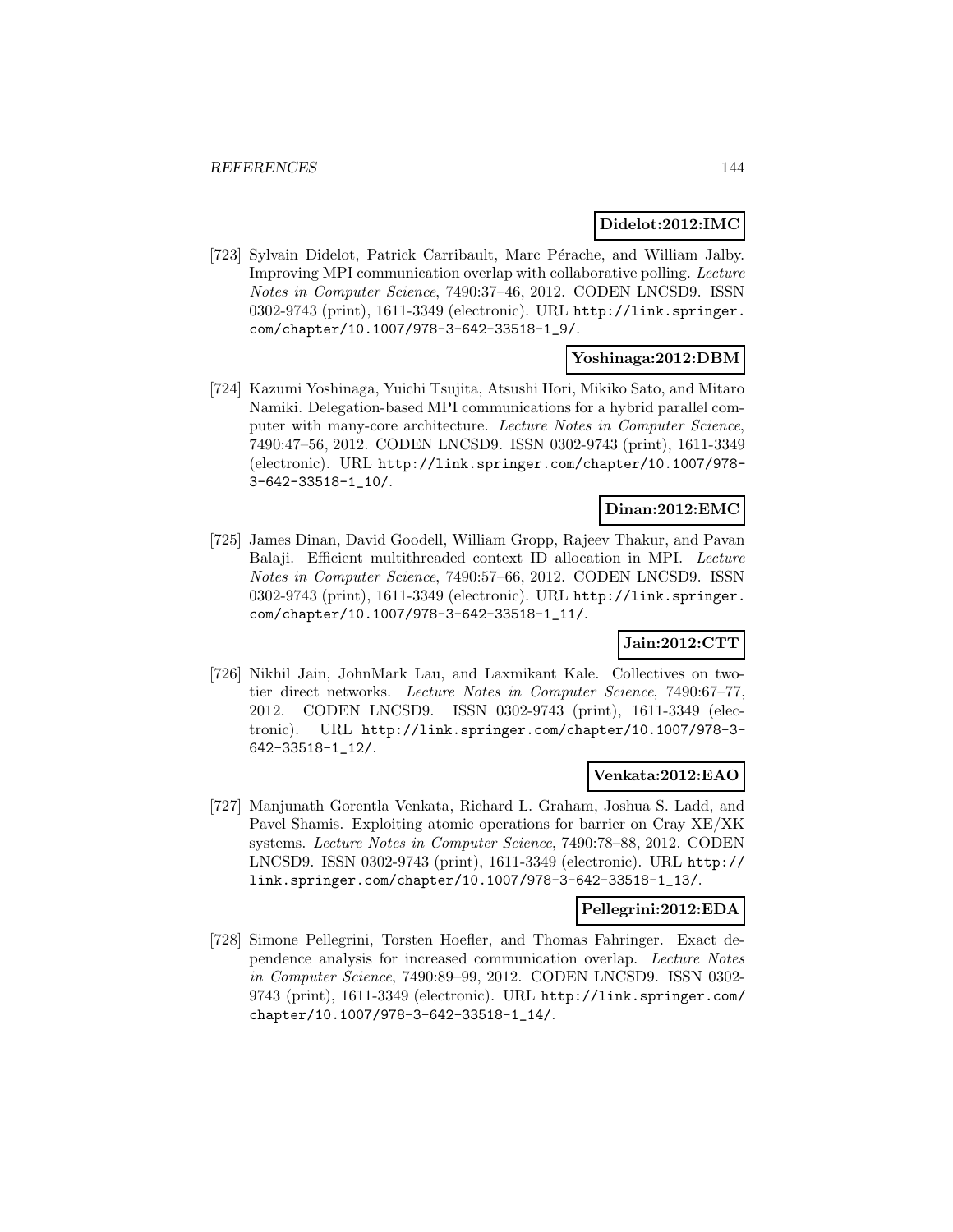### **Traff:2012:MTM**

[729] Jesper Larsson Träff. mpicroscope: Towards an MPI benchmark tool for performance guideline verification. Lecture Notes in Computer Science, 7490:100–109, 2012. CODEN LNCSD9. ISSN 0302-9743 (print), 1611- 3349 (electronic). URL http://link.springer.com/chapter/10.1007/ 978-3-642-33518-1\_15/.

### **Bureddy:2012:OGM**

[730] D. Bureddy, H. Wang, A. Venkatesh, S. Potluri, and D. K. Panda. OMB-GPU: a micro-benchmark suite for evaluating MPI libraries on GPU clusters. Lecture Notes in Computer Science, 7490:110–120, 2012. CODEN LNCSD9. ISSN 0302-9743 (print), 1611-3349 (electronic). URL http:// link.springer.com/chapter/10.1007/978-3-642-33518-1\_16/.

#### **Schneider:2012:MAC**

[731] Timo Schneider, Robert Gerstenberger, and Torsten Hoefler. Microapplications for communication data access patterns and MPI datatypes. Lecture Notes in Computer Science, 7490:121–131, 2012. CODEN LNCSD9. ISSN 0302-9743 (print), 1611-3349 (electronic). URL http: //link.springer.com/chapter/10.1007/978-3-642-33518-1\_17/.

### **Hoefler:2012:LMO**

[732] Torsten Hoefler, James Dinan, Darius Buntinas, Pavan Balaji, and Brian W. Barrett. Leveraging MPI's one-sided communication interface for shared-memory programming. Lecture Notes in Computer Science, 7490:132–141, 2012. CODEN LNCSD9. ISSN 0302-9743 (print), 1611- 3349 (electronic). URL http://link.springer.com/chapter/10.1007/ 978-3-642-33518-1\_18/.

### **Urena:2012:WFM**

[733] Isaías A. Comprés Ureña, Michael Gerndt, and Carsten Trinitis. Waitfree message passing protocol for non-coherent shared memory architectures. Lecture Notes in Computer Science, 7490:142–152, 2012. CODEN LNCSD9. ISSN 0302-9743 (print), 1611-3349 (electronic). URL http:// link.springer.com/chapter/10.1007/978-3-642-33518-1\_19/.

### **Hori:2012:EKL**

[734] Atsushi Hori, Toyohisa Kameyama, Yuichi Tsujita, Mitaro Namiki, and Yutaka Ishikawa. An efficient kernel-level blocking MPI implementation. Lecture Notes in Computer Science, 7490:153–162, 2012. CODEN LNCSD9. ISSN 0302-9743 (print), 1611-3349 (electronic). URL http:// link.springer.com/chapter/10.1007/978-3-642-33518-1\_20/.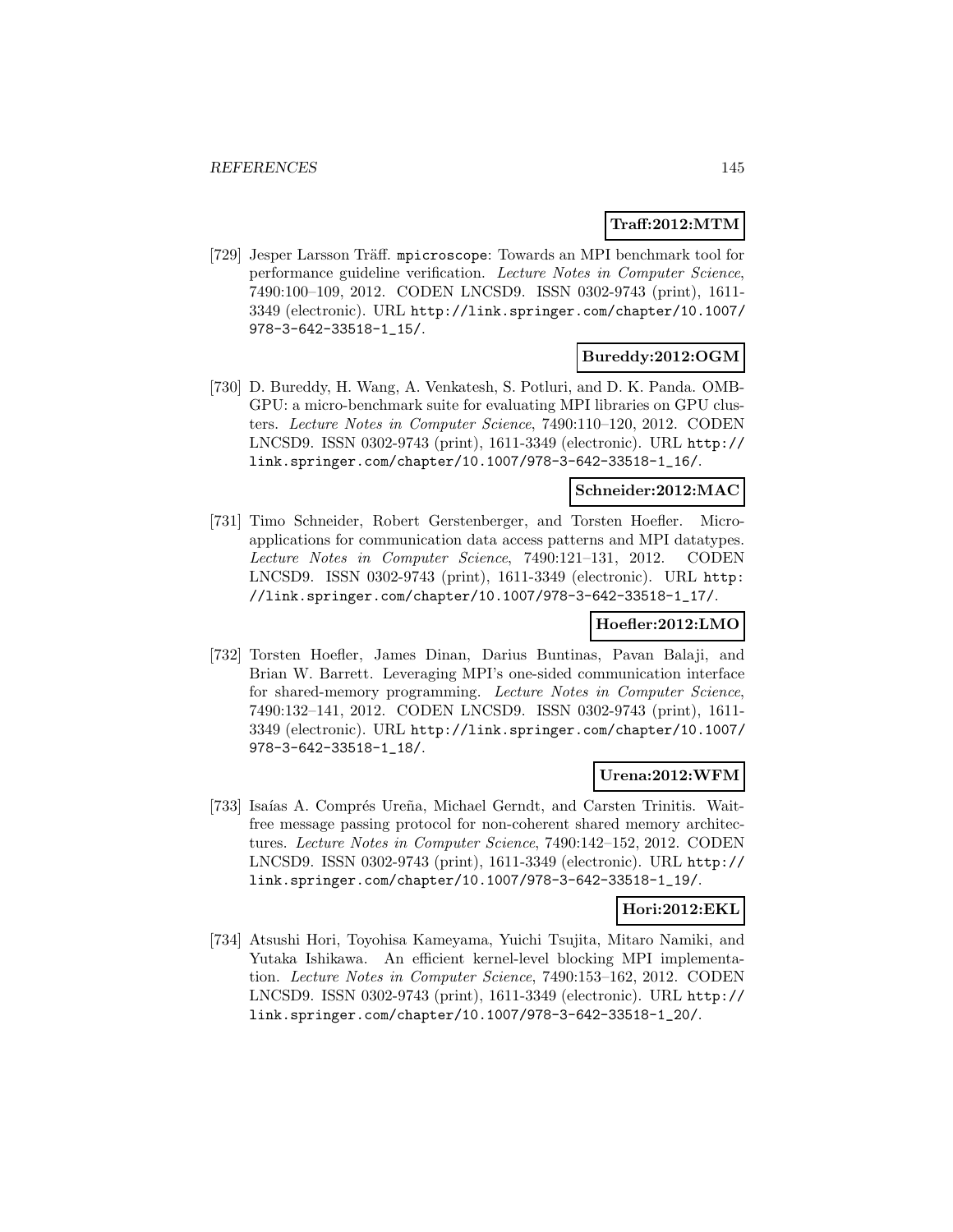#### **Anonymous:2012:FMbm**

[735] Anonymous. Front matter. Lecture Notes in Computer Science, 7490: ??, 2012. CODEN LNCSD9. ISSN 0302-9743 (print), 1611-3349 (electronic). URL http://link.springer.com/content/pdf/bfm:978-3- 642-33518-1/1.

### **Glasmachers:2012:CIF**

[736] Tobias Glasmachers. Convergence of the IGO-flow of isotropic Gaussian distributions on convex quadratic problems. Lecture Notes in Computer Science, 7491:1–10, 2012. CODEN LNCSD9. ISSN 0302-9743 (print), 1611-3349 (electronic). URL http://link.springer.com/chapter/10. 1007/978-3-642-32937-1\_1/.

### **Mambrini:2012:HHI**

[737] Andrea Mambrini, Dirk Sudholt, and Xin Yao. Homogeneous and heterogeneous Island models for the set cover problem. Lecture Notes in Computer Science, 7491:11–20, 2012. CODEN LNCSD9. ISSN 0302- 9743 (print), 1611-3349 (electronic). URL http://link.springer.com/ chapter/10.1007/978-3-642-32937-1\_2/.

### **Moraglio:2012:GSG**

[738] Alberto Moraglio, Krzysztof Krawiec, and Colin G. Johnson. Geometric semantic genetic programming. Lecture Notes in Computer Science, 7491:21–31, 2012. CODEN LNCSD9. ISSN 0302-9743 (print), 1611-3349 (electronic). URL http://link.springer.com/chapter/10.1007/978- 3-642-32937-1\_3/.

### **Textor:2012:ENS**

[739] Johannes Textor. Efficient negative selection algorithms by sampling and approximate counting. Lecture Notes in Computer Science, 7491: 32–41, 2012. CODEN LNCSD9. ISSN 0302-9743 (print), 1611-3349 (electronic). URL http://link.springer.com/chapter/10.1007/978- 3-642-32937-1\_4/.

### **Akimoto:2012:CCT**

[740] Youhei Akimoto, Anne Auger, and Nikolaus Hansen. Convergence of the continuous time trajectories of isotropic evolution strategies on monotonic  $C^{\epsilon}$ -composite functions. Lecture Notes in Computer Science, 7491: 42–51, 2012. CODEN LNCSD9. ISSN 0302-9743 (print), 1611-3349 (electronic). URL http://link.springer.com/chapter/10.1007/978- 3-642-32937-1\_5/.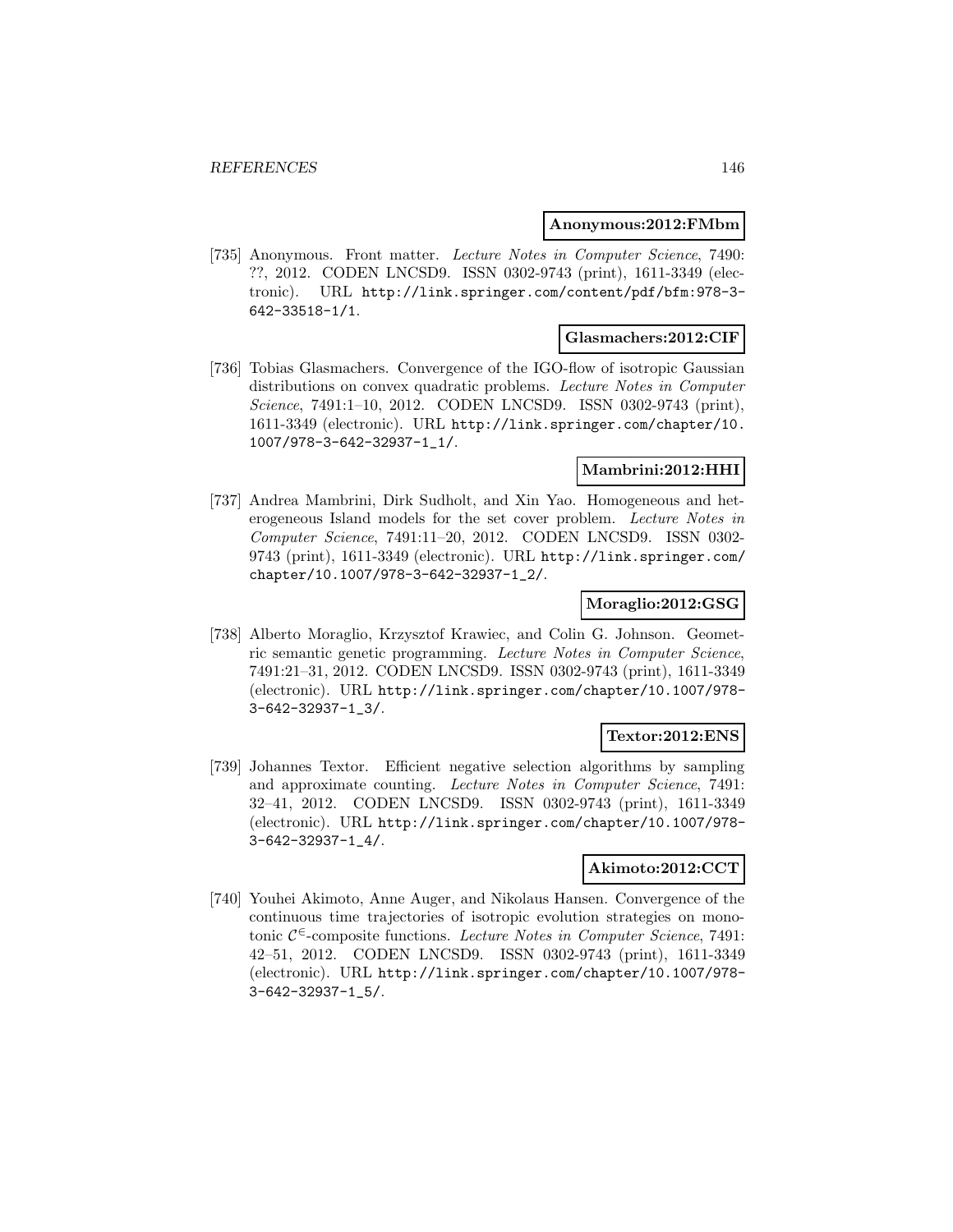### **Sutton:2012:PRA**

[741] Andrew M. Sutton and Frank Neumann. A parameterized runtime analysis of simple evolutionary algorithms for makespan scheduling. Lecture Notes in Computer Science, 7491:52–61, 2012. CODEN LNCSD9. ISSN 0302-9743 (print), 1611-3349 (electronic). URL http://link.springer. com/chapter/10.1007/978-3-642-32937-1\_6/.

## **Qian:2012:ADB**

[742] Chao Qian, Yang Yu, and Zhi-Hua Zhou. On algorithm-dependent boundary case identification for problem classes. Lecture Notes in Computer Science, 7491:62–71, 2012. CODEN LNCSD9. ISSN 0302-9743 (print), 1611-3349 (electronic). URL http://link.springer.com/chapter/10. 1007/978-3-642-32937-1\_7/.

#### **Chotard:2012:CSS**

[743] Alexandre Chotard, Anne Auger, and Nikolaus Hansen. Cumulative stepsize adaptation on linear functions. Lecture Notes in Computer Science, 7491:72–81, 2012. CODEN LNCSD9. ISSN 0302-9743 (print), 1611-3349 (electronic). URL http://link.springer.com/chapter/10.1007/978- 3-642-32937-1\_8/.

### **Arnold:2012:BSC**

[744] Dirk V. Arnold. On the behaviour of the  $(1, \lambda) - \sigma$  SA-ES for a constrained linear problem. Lecture Notes in Computer Science, 7491: 82–91, 2012. CODEN LNCSD9. ISSN 0302-9743 (print), 1611-3349 (electronic). URL http://link.springer.com/chapter/10.1007/978- 3-642-32937-1\_9/.

### **Whitley:2012:EES**

[745] Darrell Whitley, Wenxiang Chen, and Adele Howe. An empirical evaluation of  $O(1)$  steepest descent for NK-landscapes. Lecture Notes in Computer Science, 7491:92–101, 2012. CODEN LNCSD9. ISSN 0302- 9743 (print), 1611-3349 (electronic). URL http://link.springer.com/ chapter/10.1007/978-3-642-32937-1\_10/.

## **Urli:2012:ESC**

[746] Tommaso Urli, Markus Wagner, and Frank Neumann. Experimental supplements to the computational complexity analysis of genetic programming for problems modelling isolated program semantics. Lecture Notes in Computer Science, 7491:102–112, 2012. CODEN LNCSD9. ISSN 0302- 9743 (print), 1611-3349 (electronic). URL http://link.springer.com/ chapter/10.1007/978-3-642-32937-1\_11/.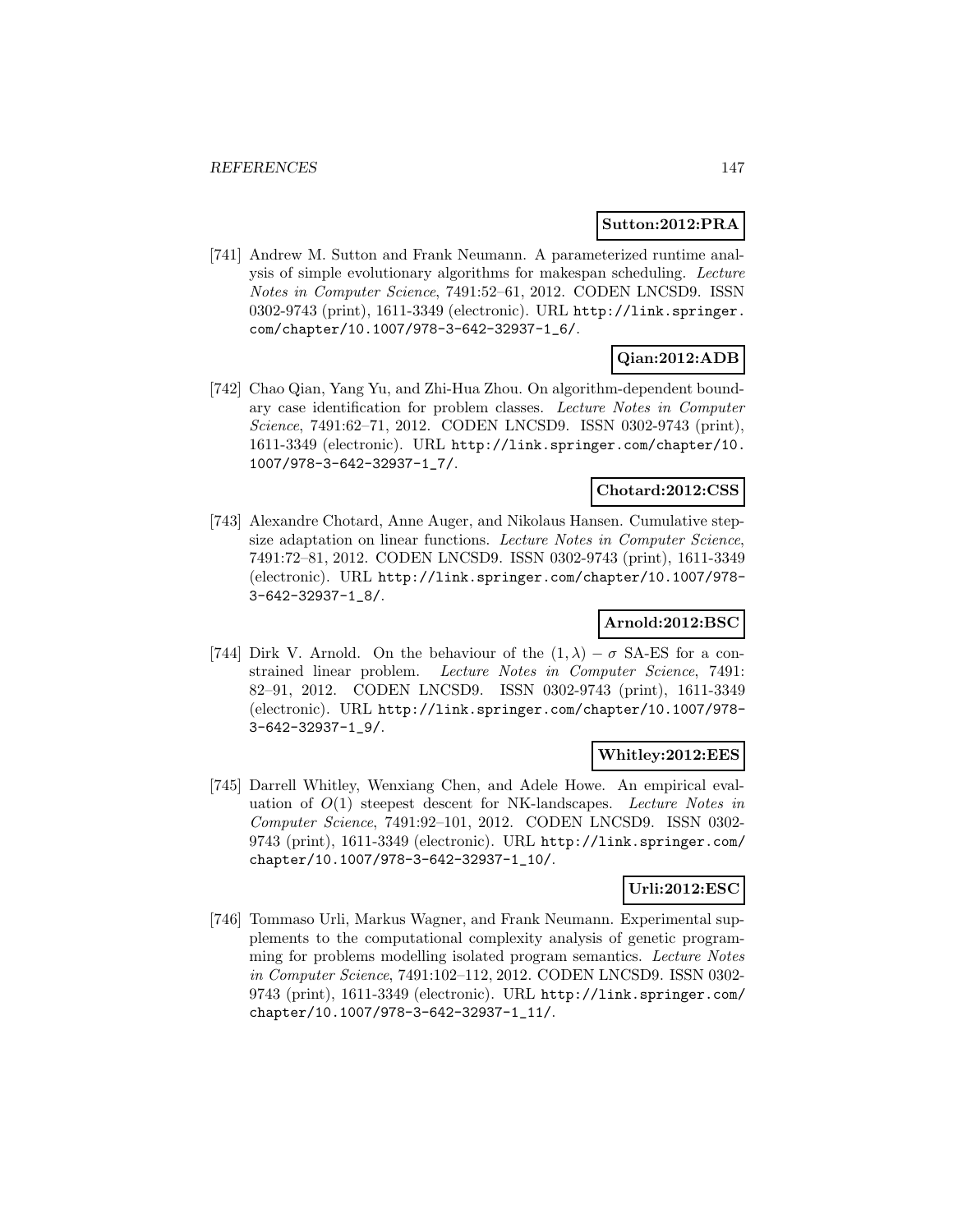### **Kotzing:2012:ABE**

[747] Timo Kötzing and Hendrik Molter. ACO beats EA on a dynamic pseudo-Boolean function. Lecture Notes in Computer Science, 7491: 113–122, 2012. CODEN LNCSD9. ISSN 0302-9743 (print), 1611-3349 (electronic). URL http://link.springer.com/chapter/10.1007/978- 3-642-32937-1\_12/.

### **Brockhoff:2012:RAS**

[748] Dimo Brockhoff, Manuel López-Ibáñez, Boris Naujoks, and Günter Rudolph. Runtime analysis of simple interactive evolutionary biobjective optimization algorithms. Lecture Notes in Computer Science, 7491: 123–132, 2012. CODEN LNCSD9. ISSN 0302-9743 (print), 1611-3349 (electronic). URL http://link.springer.com/chapter/10.1007/978- 3-642-32937-1\_13/.

### **Wagner:2012:PPV**

[749] Markus Wagner and Frank Neumann. Parsimony pressure versus multiobjective optimization for variable length representations. Lecture Notes in Computer Science, 7491:133–142, 2012. CODEN LNCSD9. ISSN 0302- 9743 (print), 1611-3349 (electronic). URL http://link.springer.com/ chapter/10.1007/978-3-642-32937-1\_14/.

## **Amelio:2012:EGB**

[750] Alessia Amelio and Clara Pizzuti. An evolutionary and graph-based method for image segmentation. Lecture Notes in Computer Science, 7491: 143–152, 2012. CODEN LNCSD9. ISSN 0302-9743 (print), 1611-3349 (electronic). URL http://link.springer.com/chapter/10.1007/978- 3-642-32937-1\_15/.

## **Ugolotti:2012:RTG**

[751] Roberto Ugolotti, Youssef S. G. Nashed, and Stefano Cagnoni. Realtime GPU based road sign detection and classification. Lecture Notes in Computer Science, 7491:153–162, 2012. CODEN LNCSD9. ISSN 0302- 9743 (print), 1611-3349 (electronic). URL http://link.springer.com/ chapter/10.1007/978-3-642-32937-1\_16/.

### **Sikulova:2012:AEI**

[752] Michaela Sikulova and Lukas Sekanina. Acceleration of evolutionary image filter design using coevolution in Cartesian GP. Lecture Notes in Computer Science, 7491:163–172, 2012. CODEN LNCSD9. ISSN 0302-9743 (print), 1611-3349 (electronic). URL http://link.springer.com/chapter/10. 1007/978-3-642-32937-1\_17/.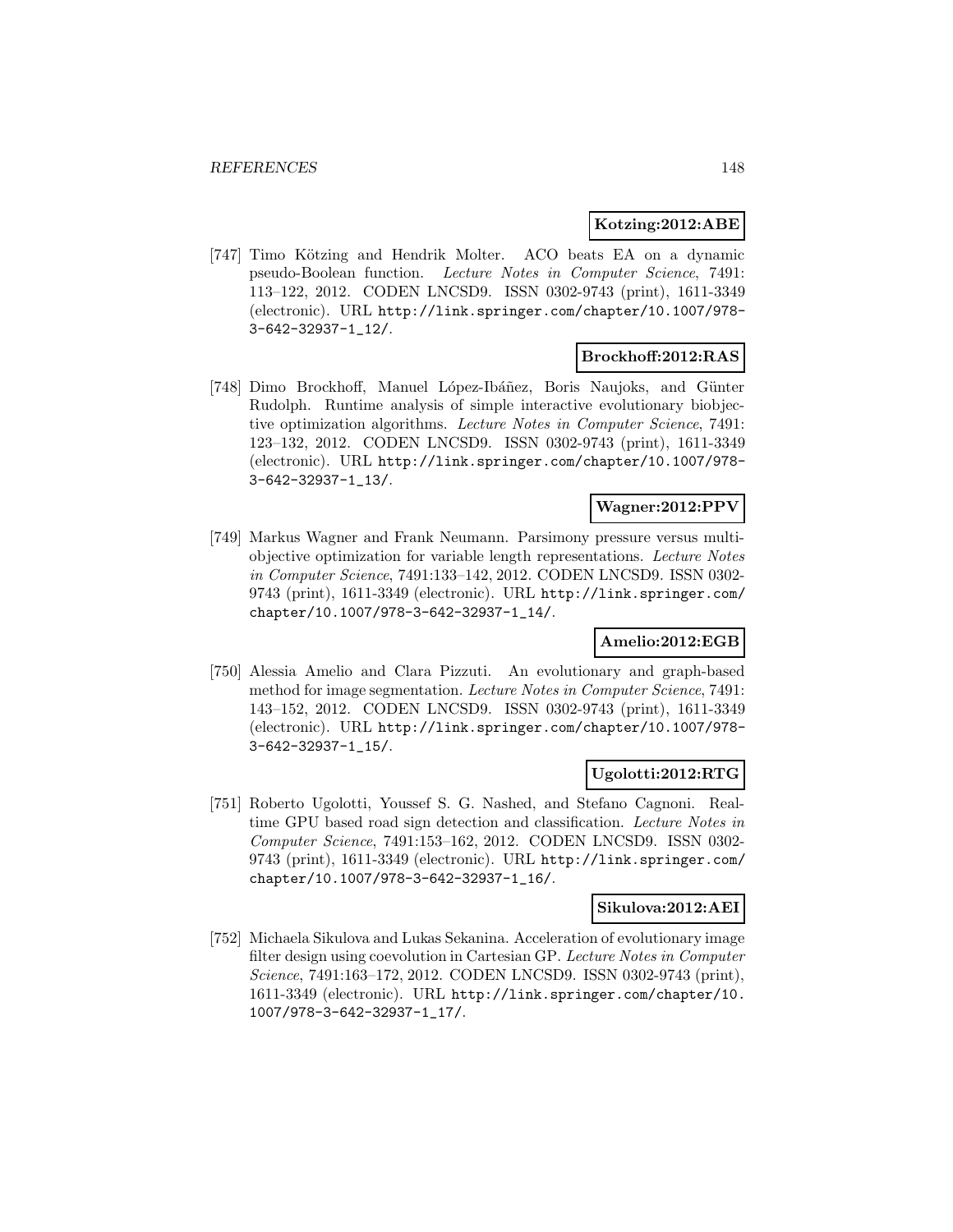### **Pelikan:2012:TLS**

[753] Martin Pelikan, Mark W. Hauschild, and Pier Luca Lanzi. Transfer learning, soft distance-based bias, and the hierarchical BOA. Lecture Notes in Computer Science, 7491:173–183, 2012. CODEN LNCSD9. ISSN 0302- 9743 (print), 1611-3349 (electronic). URL http://link.springer.com/ chapter/10.1007/978-3-642-32937-1\_18/.

# **Thill:2012:RLT**

[754] Markus Thill, Patrick Koch, and Wolfgang Konen. Reinforcement learning with N-tuples on the game Connect-4. Lecture Notes in Computer Science, 7491:184–194, 2012. CODEN LNCSD9. ISSN 0302-9743 (print), 1611- 3349 (electronic). URL http://link.springer.com/chapter/10.1007/ 978-3-642-32937-1\_19/.

### **Koch:2012:ESH**

[755] Patrick Koch and Wolfgang Konen. Efficient sampling and handling of variance in tuning data mining models. Lecture Notes in Computer Science, 7491:195–205, 2012. CODEN LNCSD9. ISSN 0302-9743 (print), 1611-3349 (electronic). URL http://link.springer.com/chapter/10. 1007/978-3-642-32937-1\_20/.

### **Anonymous:2012:FMbn**

[756] Anonymous. Front matter. Lecture Notes in Computer Science, 7491: ??, 2012. CODEN LNCSD9. ISSN 0302-9743 (print), 1611-3349 (electronic). URL http://link.springer.com/content/pdf/bfm:978-3- 642-32937-1/1.

### **Deb:2012:TED**

[757] Kalyanmoy Deb, Sunith Bandaru, and Cem Celal Tutum. Temporal evolution of design principles in engineering systems: Analogies with human evolution. Lecture Notes in Computer Science, 7492:1–10, 2012. CODEN LNCSD9. ISSN 0302-9743 (print), 1611-3349 (electronic). URL http:// link.springer.com/chapter/10.1007/978-3-642-32964-7\_1/.

### **Waldock:2012:EPI**

[758] Antony Waldock and David W. Corne. Exploiting prior information in multi-objective route planning. Lecture Notes in Computer Science, 7492:11–21, 2012. CODEN LNCSD9. ISSN 0302-9743 (print), 1611-3349 (electronic). URL http://link.springer.com/chapter/10.1007/978- 3-642-32964-7\_2/.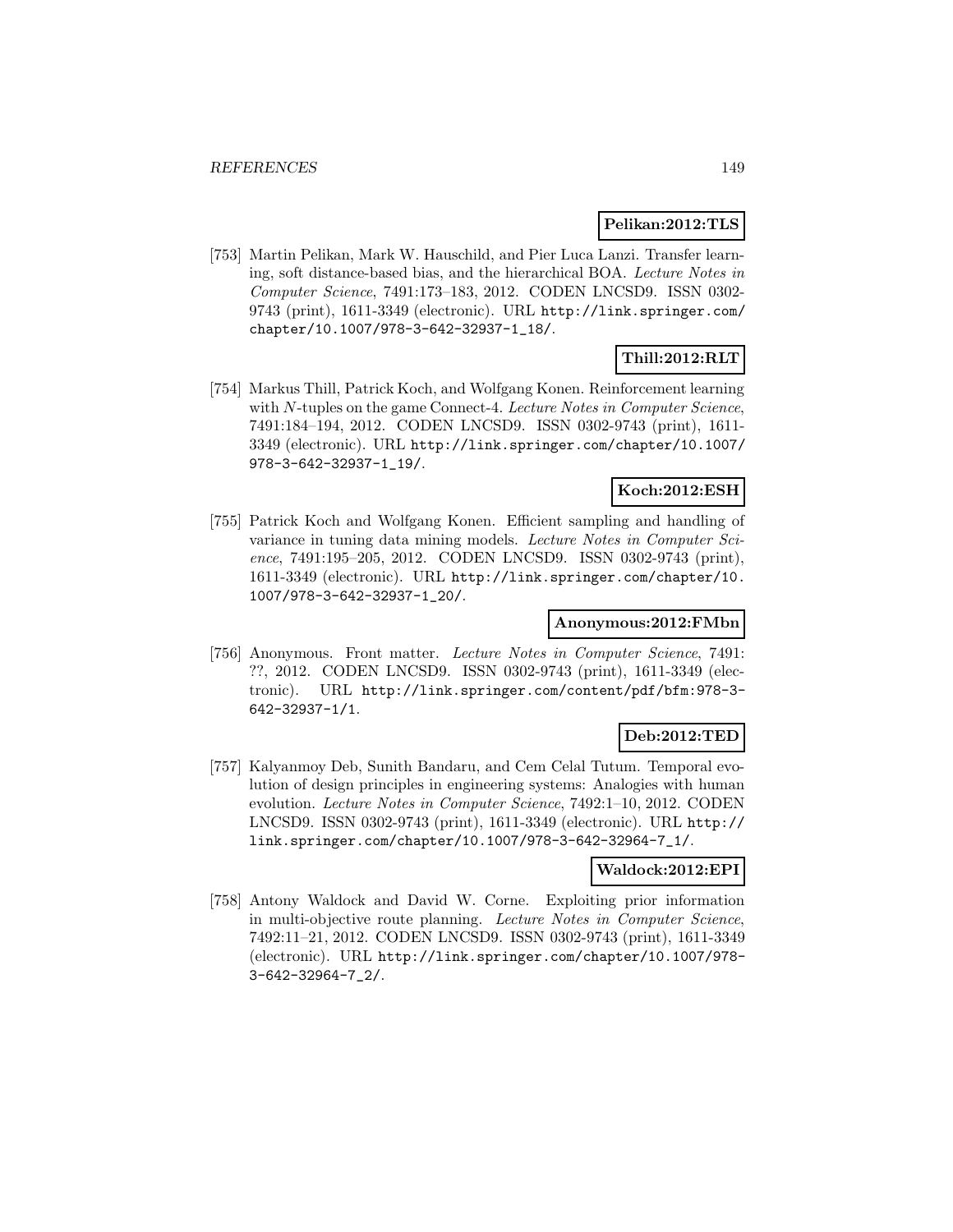### **Kowatari:2012:APS**

[759] Naoya Kowatari, Akira Oyama, Hernán Aguirre, and Kiyoshi Tanaka. Analysis on population size and neighborhood recombination on manyobjective optimization. Lecture Notes in Computer Science, 7492:22– 31, 2012. CODEN LNCSD9. ISSN 0302-9743 (print), 1611-3349 (electronic). URL http://link.springer.com/chapter/10.1007/978-3- 642-32964-7\_3/.

## **Handl:2012:CCM**

[760] Julia Handl and Joshua Knowles. Clustering criteria in multiobjective data clustering. Lecture Notes in Computer Science, 7492:32–41, 2012. CODEN LNCSD9. ISSN 0302-9743 (print), 1611-3349 (electronic). URL http://link.springer.com/chapter/10.1007/978-3- 642-32964-7\_4/.

### **Ghandar:2012:EPT**

[761] Adam Ghandar, Zbigniew Michalewicz, and Ralf Zurbruegg. Enhancing profitability through interpretability in algorithmic trading with a multiobjective evolutionary fuzzy system. Lecture Notes in Computer Science, 7492:42–51, 2012. CODEN LNCSD9. ISSN 0302-9743 (print), 1611-3349 (electronic). URL http://link.springer.com/chapter/10.1007/978- 3-642-32964-7\_5/.

### **Israel:2012:BAF**

[762] Shlomo Israel and Amiram Moshaiov. Bootstrapping aggregate fitness selection with evolutionary multi-objective optimization. Lecture Notes in Computer Science, 7492:52–61, 2012. CODEN LNCSD9. ISSN 0302- 9743 (print), 1611-3349 (electronic). URL http://link.springer.com/ chapter/10.1007/978-3-642-32964-7\_6/.

### **Peng:2012:NTP**

[763] Wei Peng and Qingfu Zhang. Network topology planning using MOEA/ D with objective-guided operators. Lecture Notes in Computer Science, 7492:62–71, 2012. CODEN LNCSD9. ISSN 0302-9743 (print), 1611-3349 (electronic). URL http://link.springer.com/chapter/10.1007/978- 3-642-32964-7\_7/.

### **Luong:2012:EAM**

[764] Hoang N. Luong and Peter A. N. Bosman. Elitist archiving for multiobjective evolutionary algorithms: To adapt or not to adapt. Lecture Notes in Computer Science, 7492:72–81, 2012. CODEN LNCSD9. ISSN 0302-9743 (print), 1611-3349 (electronic). URL http://link.springer. com/chapter/10.1007/978-3-642-32964-7\_8/.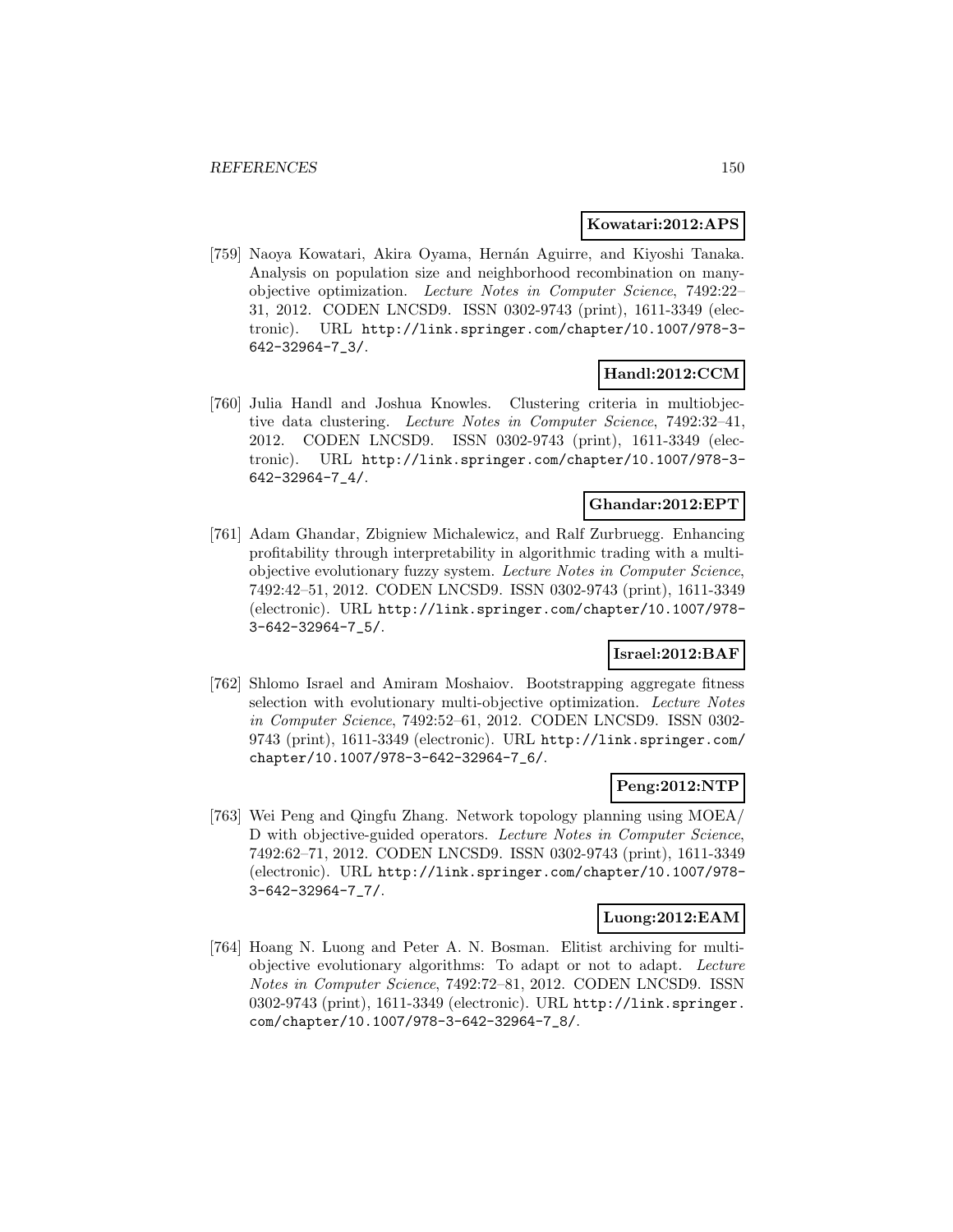#### **Garza-Fabre:2012:IMS**

[765] Mario Garza-Fabre, Eduardo Rodriguez-Tello, and Gregorio Toscano-Pulido. An improved multiobjectivization strategy for HP model-based protein structure prediction. Lecture Notes in Computer Science, 7492: 82–92, 2012. CODEN LNCSD9. ISSN 0302-9743 (print), 1611-3349 (electronic). URL http://link.springer.com/chapter/10.1007/978- 3-642-32964-7\_9/.

## **Li:2012:MDI**

[766] Hui Li, Xiaolei Su, Zongben Xu, and Qingfu Zhang. MOEA/D with iterative thresholding algorithm for sparse optimization problems. Lecture Notes in Computer Science, 7492:93–101, 2012. CODEN LNCSD9. ISSN 0302-9743 (print), 1611-3349 (electronic). URL http://link.springer. com/chapter/10.1007/978-3-642-32964-7\_10/.

### **DiNuovo:2012:SEM**

[767] Alessandro G. Di Nuovo, Giuseppe Ascia, and Vincenzo Catania. A study on evolutionary multi-objective optimization with fuzzy approximation for computational expensive problems. Lecture Notes in Computer Science, 7492:102–111, 2012. CODEN LNCSD9. ISSN 0302-9743 (print), 1611- 3349 (electronic). URL http://link.springer.com/chapter/10.1007/ 978-3-642-32964-7\_11/.

#### **Tangpattanakul:2012:MOO**

[768] Panwadee Tangpattanakul, Nicolas Jozefowiez, and Pierre Lopez. Multiobjective optimization for selecting and scheduling observations by agile Earth observing satellites. Lecture Notes in Computer Science, 7492: 112–121, 2012. CODEN LNCSD9. ISSN 0302-9743 (print), 1611-3349 (electronic). URL http://link.springer.com/chapter/10.1007/978- 3-642-32964-7\_12/.

#### **Moshaiov:2012:TMC**

[769] Amiram Moshaiov and Yafit Snir. Tailoring  $\epsilon$ -MOEA to conceptbased problems. Lecture Notes in Computer Science, 7492:122–131, 2012. CODEN LNCSD9. ISSN 0302-9743 (print), 1611-3349 (electronic). URL http://link.springer.com/chapter/10.1007/978-3- 642-32964-7\_13/.

#### **Ishibuchi:2012:RSP**

[770] Hisao Ishibuchi, Naoya Akedo, and Yusuke Nojima. Recombination of similar parents in SMS-EMOA on many-objective 0/1 knapsack problems. Lecture Notes in Computer Science, 7492:132–142, 2012. CODEN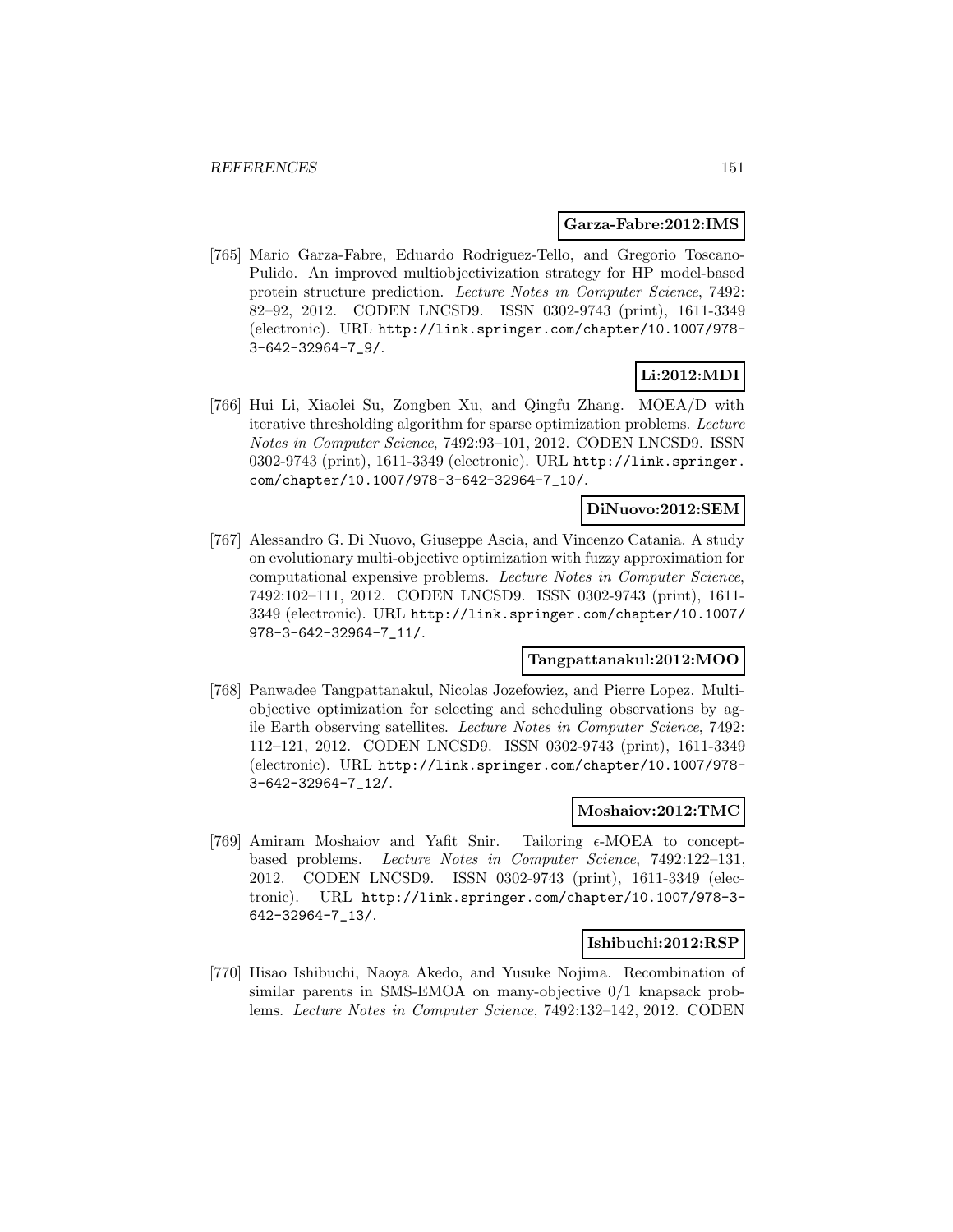LNCSD9. ISSN 0302-9743 (print), 1611-3349 (electronic). URL http:// link.springer.com/chapter/10.1007/978-3-642-32964-7\_14/.

#### **Rodriguez:2012:ABC**

[771] Francisco J. Rodriguez, Carlos García-Martínez, Christian Blum, and Manuel Lozano. An artificial bee colony algorithm for the unrelated parallel machines scheduling problem. Lecture Notes in Computer Science, 7492:143–152, 2012. CODEN LNCSD9. ISSN 0302-9743 (print), 1611- 3349 (electronic). URL http://link.springer.com/chapter/10.1007/ 978-3-642-32964-7\_15/.

### **Fernandes:2012:CPP**

[772] Carlos M. Fernandes, Juan J. Merelo, and Agostinho C. Rosa. Controlling the parameters of the particle swarm optimization with a selforganized criticality model. Lecture Notes in Computer Science, 7492: 153–163, 2012. CODEN LNCSD9. ISSN 0302-9743 (print), 1611-3349 (electronic). URL http://link.springer.com/chapter/10.1007/978- 3-642-32964-7\_16/.

### **McNabb:2012:ATE**

[773] Andrew McNabb and Kevin Seppi. The apiary topology: Emergent behavior in communities of particle swarms. Lecture Notes in Computer Science, 7492:164–173, 2012. CODEN LNCSD9. ISSN 0302-9743 (print), 1611-3349 (electronic). URL http://link.springer.com/chapter/10. 1007/978-3-642-32964-7\_17/.

#### **Tsutsui:2012:AMG**

[774] Shigeyoshi Tsutsui. ACO on multiple GPUs with CUDA for faster solution of QAPs. Lecture Notes in Computer Science, 7492:174–184, 2012. CODEN LNCSD9. ISSN 0302-9743 (print), 1611-3349 (electronic). URL http://link.springer.com/chapter/10.1007/978-3- 642-32964-7\_18/.

### **Bim:2012:FSO**

[775] Jan Bim, Giorgos Karafotias, S. K. Smit, A. E. Eiben, and Evert Haasdijk. It's fate: a self-organising evolutionary algorithm. Lecture Notes in Computer Science, 7492:185–194, 2012. CODEN LNCSD9. ISSN 0302- 9743 (print), 1611-3349 (electronic). URL http://link.springer.com/ chapter/10.1007/978-3-642-32964-7\_19/.

#### **Reynolds:2012:GOA**

[776] Alan P. Reynolds, Asaad Abdollahzadeh, David W. Corne, Mike Christie, and Brian Davies. Guide objective assisted particle swarm optimization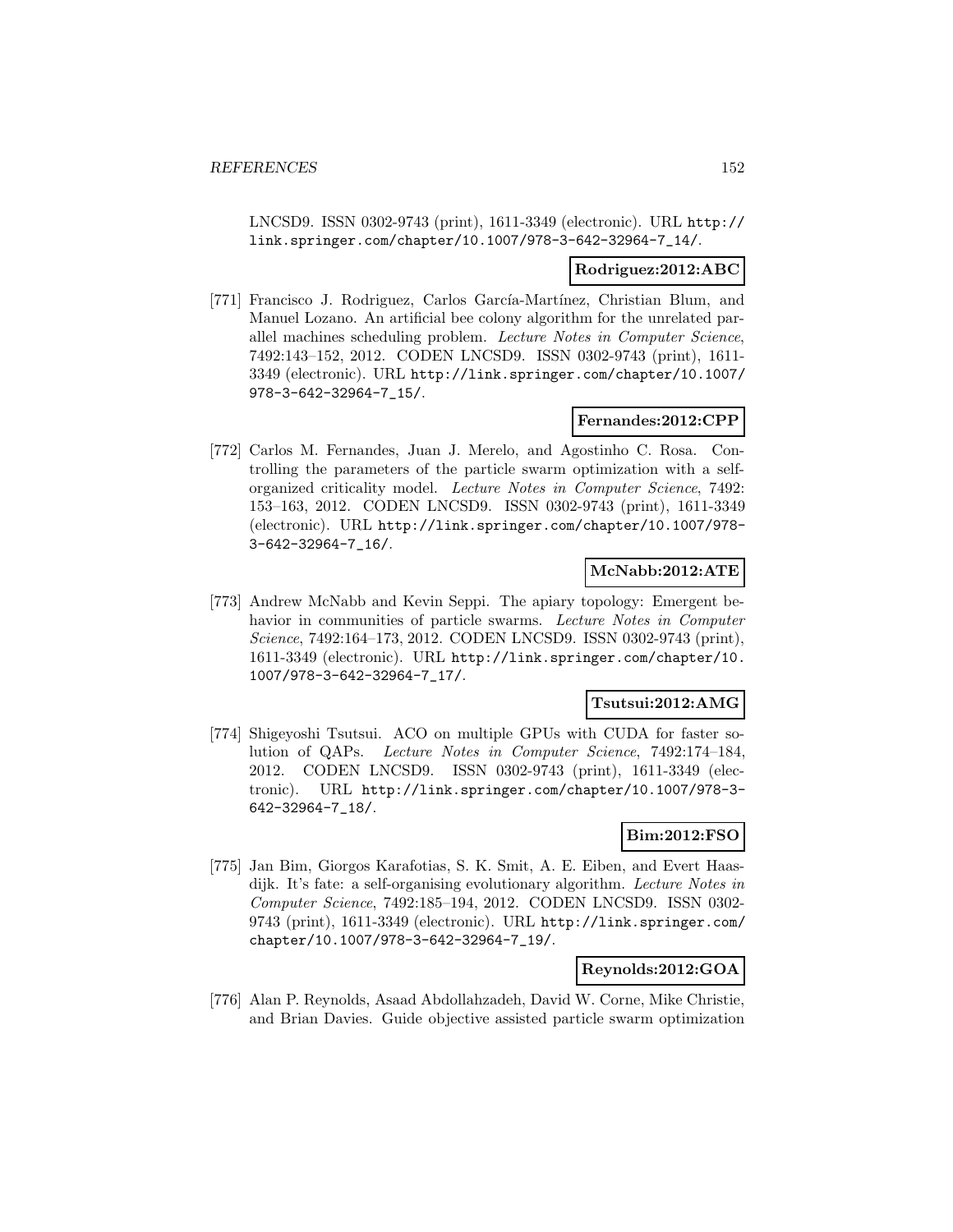and its application to history matching. Lecture Notes in Computer Science, 7492:195-204, 2012. CODEN LNCSD9. ISSN 0302-9743 (print), 1611-3349 (electronic). URL http://link.springer.com/chapter/10. 1007/978-3-642-32964-7\_20/.

#### **Anonymous:2012:FMbo**

[777] Anonymous. Front matter. Lecture Notes in Computer Science, 7492: ??, 2012. CODEN LNCSD9. ISSN 0302-9743 (print), 1611-3349 (electronic). URL http://link.springer.com/content/pdf/bfm:978-3- 642-32964-7/1.

## **Bollen:2012:CSC**

[778] Lars Bollen, Hannie Gijlers, and Wouter van Joolingen. Computersupported collaborative drawing in primary school education — technical realization and empirical findings. Lecture Notes in Computer Science, 7493:1–16, 2012. CODEN LNCSD9. ISSN 0302-9743 (print), 1611-3349 (electronic). URL http://link.springer.com/chapter/10.1007/978- 3-642-33284-5\_1/.

## **Emmerich:2012:TCM**

[779] Katharina Emmerich, Katja Neuwald, Julia Othlinghaus, Sabrina Ziebarth, and H. Ulrich Hoppe. Training conflict management in a collaborative virtual environment. Lecture Notes in Computer Science, 7493:17–32, 2012. CODEN LNCSD9. ISSN 0302-9743 (print), 1611-3349 (electronic). URL http://link.springer.com/chapter/10.1007/978- 3-642-33284-5\_2/.

### **Bordies:2012:RDF**

[780] Osmel Bordiés, Eloy Villasclaras, Yannis Dimitriadis, and Adolfo Ruiz-Calleja. Reusability of data flow designs in complex CSCL scripts: Evaluation results from a case study. Lecture Notes in Computer Science, 7493:33–40, 2012. CODEN LNCSD9. ISSN 0302-9743 (print), 1611-3349 (electronic). URL http://link.springer.com/chapter/10.1007/978- 3-642-33284-5\_3/.

### **Cruz:2012:TOC**

[781] Armando Cruz, António Correia, Hugo Paredes, Benjamim Fonseca, and Leonel Morgado. Towards an overarching classification model of CSCW and groupware: a socio-technical perspective. Lecture Notes in Computer Science, 7493:41–56, 2012. CODEN LNCSD9. ISSN 0302-9743 (print), 1611-3349 (electronic). URL http://link.springer.com/chapter/10. 1007/978-3-642-33284-5\_4/.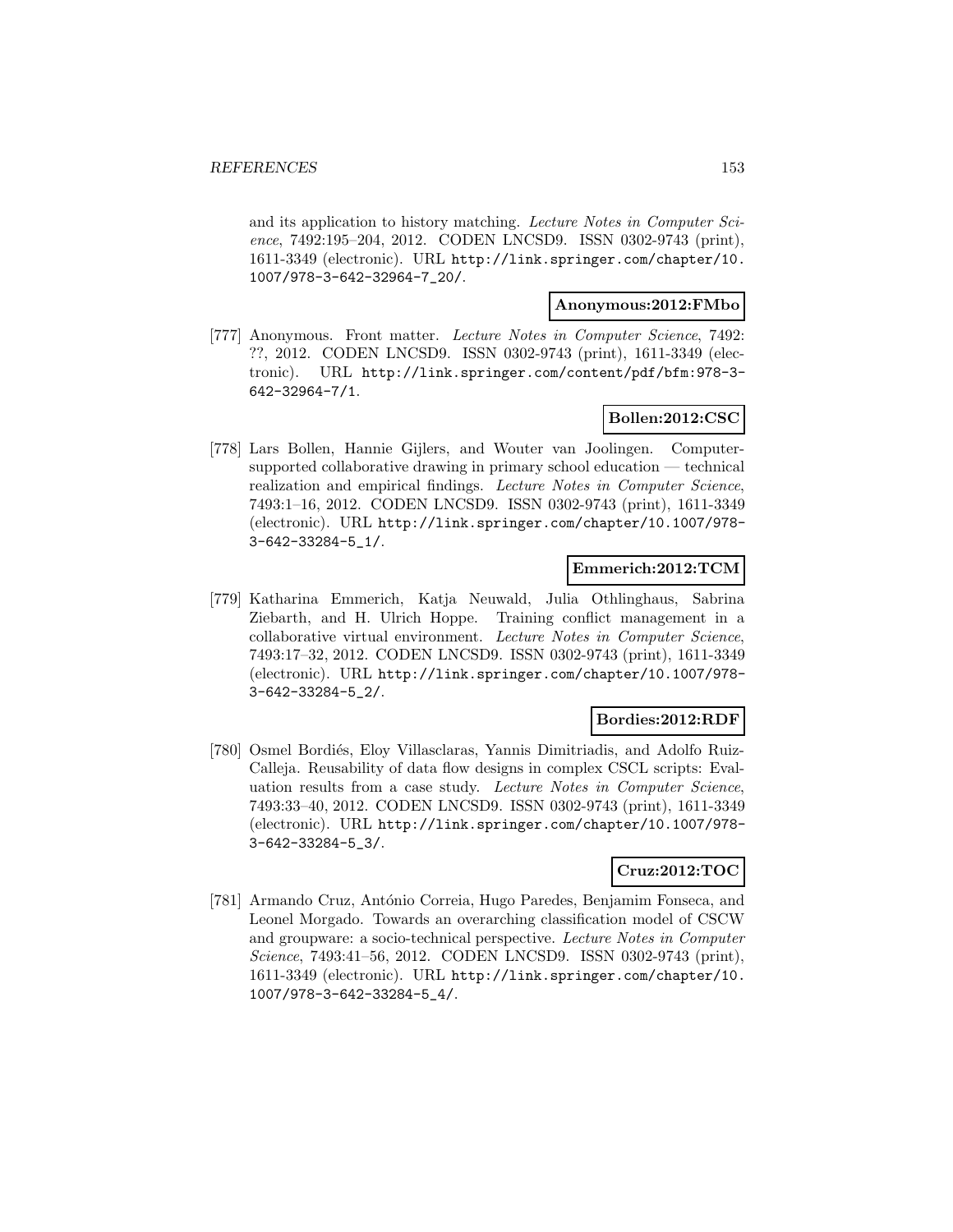### **Nolte:2012:NUC**

[782] Alexander Nolte and Michael Prilla. Normal users cooperating on process models: Is it possible at all? Lecture Notes in Computer Science, 7493:57–72, 2012. CODEN LNCSD9. ISSN 0302-9743 (print), 1611-3349 (electronic). URL http://link.springer.com/chapter/10.1007/978- 3-642-33284-5\_5/.

### **Gutierrez:2012:DSS**

[783] Francisco Gutierrez, Nelson Baloian, Sergio F. Ochoa, and Gustavo Zurita. Designing the software support for partially virtual communities. Lecture Notes in Computer Science, 7493:73–88, 2012. CODEN LNCSD9. ISSN 0302-9743 (print), 1611-3349 (electronic). URL http://link.springer. com/chapter/10.1007/978-3-642-33284-5\_6/.

### **Prilla:2012:SST**

[784] Michael Prilla. Supporting social tasks of individuals: a matter of access to cooperation systems. Lecture Notes in Computer Science, 7493: 89–96, 2012. CODEN LNCSD9. ISSN 0302-9743 (print), 1611-3349 (electronic). URL http://link.springer.com/chapter/10.1007/978- 3-642-33284-5\_7/.

## **Oliva:2012:CKD**

[785] Gustavo A. Oliva, Francisco W. Santana, and Kleverton C. M. de Oliveira. Characterizing key developers: a case study with Apache ant. Lecture Notes in Computer Science, 7493:97–112, 2012. CODEN LNCSD9. ISSN 0302-9743 (print), 1611-3349 (electronic). URL http://link.springer. com/chapter/10.1007/978-3-642-33284-5\_8/.

### **Magdaleno:2012:ESC**

[786] Andréa M. Magdaleno, Renata M. Araujo, and Cláudia M. L. Werner. An exploratory study on collaboration understanding in software development social networks. Lecture Notes in Computer Science, 7493: 113–120, 2012. CODEN LNCSD9. ISSN 0302-9743 (print), 1611-3349 (electronic). URL http://link.springer.com/chapter/10.1007/978- 3-642-33284-5\_9/.

### **Shi:2012:KFU**

[787] Shi Shi, Thomas Largillier, and Julita Vassileva. Keeping up with friends' updates on facebook. Lecture Notes in Computer Science, 7493: 121–128, 2012. CODEN LNCSD9. ISSN 0302-9743 (print), 1611-3349 (electronic). URL http://link.springer.com/chapter/10.1007/978- 3-642-33284-5\_10/.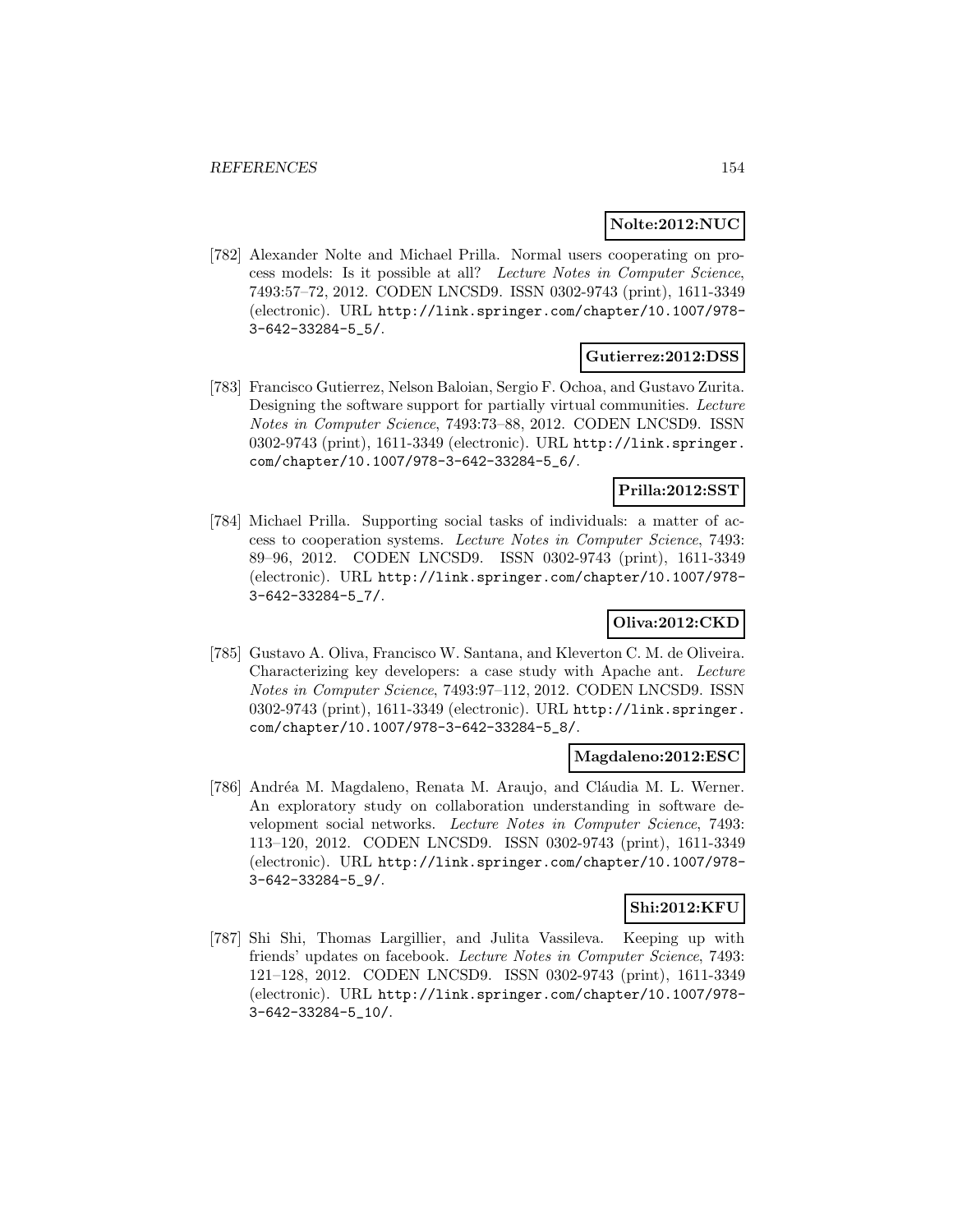### **Weyers:2012:FMM**

[788] Benjamin Weyers, Wolfram Luther, Nelson Baloian, and Jose A. Pino. Formal modeling of multi-user interfaces in cooperative work. Lecture Notes in Computer Science, 7493:129–136, 2012. CODEN LNCSD9. ISSN 0302-9743 (print), 1611-3349 (electronic). URL http://link.springer. com/chapter/10.1007/978-3-642-33284-5\_11/.

## **Largillier:2012:UCT**

[789] Thomas Largillier and Julita Vassileva. Using collective trust for group formation. Lecture Notes in Computer Science, 7493:137–144, 2012. CODEN LNCSD9. ISSN 0302-9743 (print), 1611-3349 (electronic). URL http:// link.springer.com/chapter/10.1007/978-3-642-33284-5\_12/.

#### **Chounta:2012:TSA**

[790] Irene-Angelica Chounta and Nikolaos Avouris. Time series analysis of collaborative activities. Lecture Notes in Computer Science, 7493: 145–152, 2012. CODEN LNCSD9. ISSN 0302-9743 (print), 1611-3349 (electronic). URL http://link.springer.com/chapter/10.1007/978- 3-642-33284-5\_13/.

### **Harrer:2012:SOC**

[791] Andreas Harrer, Thomas Irgang, Norbert Sattes, and Kerstin Pfahler. SoCCR — optimistic concurrency control for the Web-based collaborative framework metafora. Lecture Notes in Computer Science, 7493: 153–160, 2012. CODEN LNCSD9. ISSN 0302-9743 (print), 1611-3349 (electronic). URL http://link.springer.com/chapter/10.1007/978- 3-642-33284-5\_14/.

### **Bollen:2012:EEM**

[792] Lars Bollen, Sabrina C. Eimler, Marc Jansen, and Jan Engler. Enabling and evaluating mobile learning scenarios with multiple input channels. Lecture Notes in Computer Science, 7493:161–175, 2012. CODEN LNCSD9. ISSN 0302-9743 (print), 1611-3349 (electronic). URL http:// link.springer.com/chapter/10.1007/978-3-642-33284-5\_15/.

#### **GildeLaIglesia:2012:SRS**

[793] Didac Gil de La Iglesia, Marcelo Milrad, and Jesper Andersson. Software requirements to support QoS in collaborative M-learning activities. Lecture Notes in Computer Science, 7493:176–183, 2012. CODEN LNCSD9. ISSN 0302-9743 (print), 1611-3349 (electronic). URL http:// link.springer.com/chapter/10.1007/978-3-642-33284-5\_16/.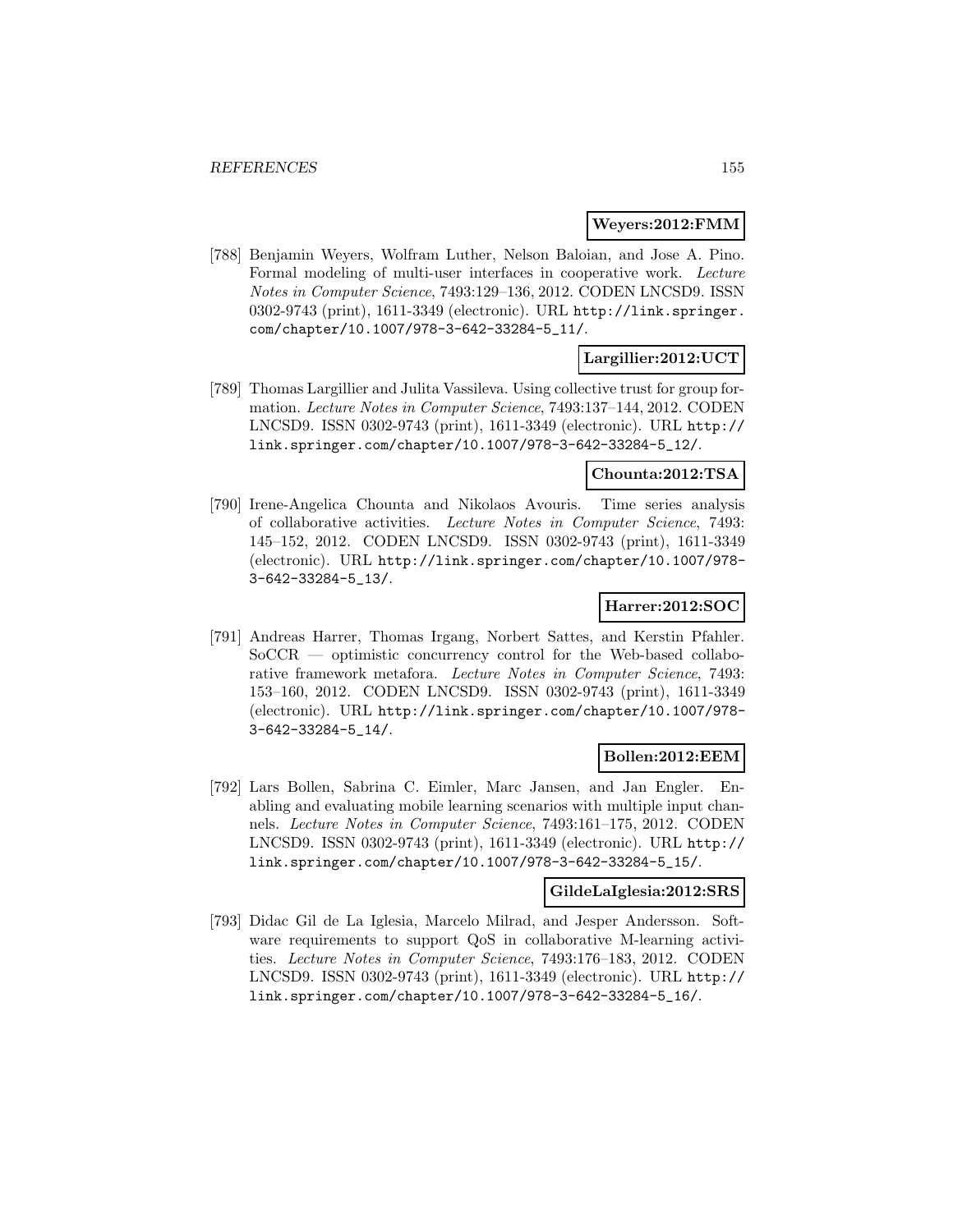#### **Kohen-Vacs:2012:SIC**

[794] Dan Kohen-Vacs, Arianit Kurti, Marcelo Milrad, and Miky Ronen. Systems integration challenges for supporting cross context collaborative pedagogical scenarios. Lecture Notes in Computer Science, 7493: 184–191, 2012. CODEN LNCSD9. ISSN 0302-9743 (print), 1611-3349 (electronic). URL http://link.springer.com/chapter/10.1007/978- 3-642-33284-5\_17/.

### **Cernea:2012:TWU**

[795] Daniel Cernea, Simone Mora, Alfredo Perez, Achim Ebert, Andreas Kerren, and Monica Divitini. Tangible and wearable user interfaces for supporting collaboration among emergency workers. Lecture Notes in Computer Science, 7493:192–199, 2012. CODEN LNCSD9. ISSN 0302- 9743 (print), 1611-3349 (electronic). URL http://link.springer.com/ chapter/10.1007/978-3-642-33284-5\_18/.

### **daSilva:2012:CAV**

[796] Sírius Thadeu Ferreira da Silva, Jonice Oliveira, and Marcos R. S. Borges. Contextual analysis of the victims' social network for people recommendation on the emergency scenario. Lecture Notes in Computer Science, 7493:200–207, 2012. CODEN LNCSD9. ISSN 0302-9743 (print), 1611- 3349 (electronic). URL http://link.springer.com/chapter/10.1007/ 978-3-642-33284-5\_19/.

### **Ziebarth:2012:MMA**

[797] Sabrina Ziebarth, Nils Malzahn, and H. Ulrich Hoppe. Matchballs — a multi-agent-system for ontology-based collaborative learning games. Lecture Notes in Computer Science, 7493:208–222, 2012. CODEN LNCSD9. ISSN 0302-9743 (print), 1611-3349 (electronic). URL http://link. springer.com/chapter/10.1007/978-3-642-33284-5\_20/.

#### **Anonymous:2012:BMo**

[798] Anonymous. Back matter. Lecture Notes in Computer Science, 7493: ??, 2012. CODEN LNCSD9. ISSN 0302-9743 (print), 1611-3349 (electronic). URL http://link.springer.com/content/pdf/bbm:978-3- 642-33284-5/1.

### **Anonymous:2012:FMbp**

[799] Anonymous. Front matter. Lecture Notes in Computer Science, 7493: ??, 2012. CODEN LNCSD9. ISSN 0302-9743 (print), 1611-3349 (electronic). URL http://link.springer.com/content/pdf/bfm:978-3- 642-33284-5/1.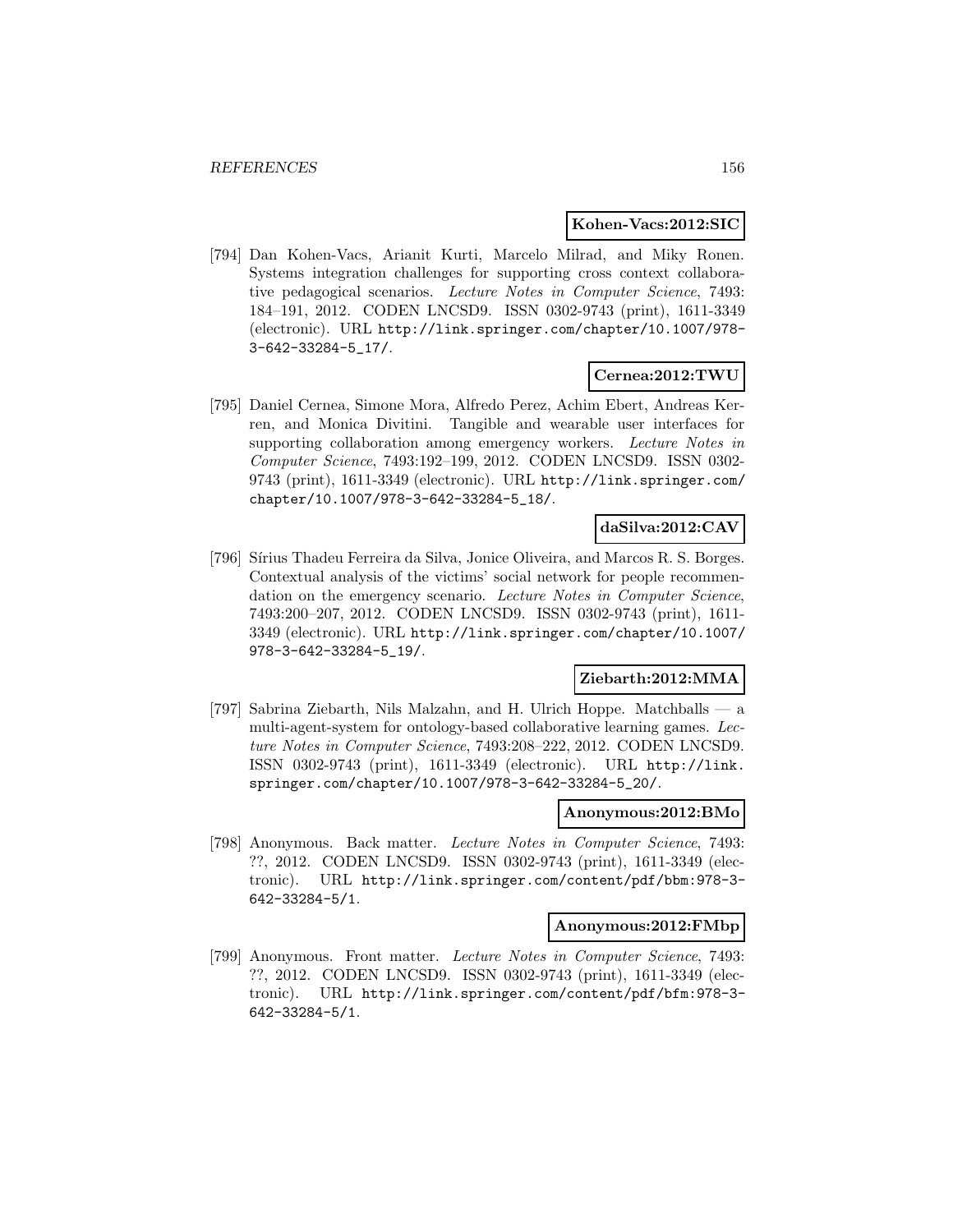## **Green:2012:LPL**

[800] Todd J. Green, Molham Aref, and Grigoris Karvounarakis. LogicBlox, platform and language: a tutorial. Lecture Notes in Computer Science, 7494:1–8, 2012. CODEN LNCSD9. ISSN 0302-9743 (print), 1611-3349 (electronic). URL http://link.springer.com/chapter/10.1007/978- 3-642-32925-8\_1/.

### **Gurevich:2012:DPP**

[801] Yuri Gurevich. Datalog: a perspective and the potential. Lecture Notes in Computer Science, 7494:9–20, 2012. CODEN LNCSD9. ISSN 0302- 9743 (print), 1611-3349 (electronic). URL http://link.springer.com/ chapter/10.1007/978-3-642-32925-8\_2/.

### **Mugnier:2012:ERG**

[802] Marie-Laure Mugnier. Existential rules: a graph-based view. Lecture Notes in Computer Science, 7494:21–26, 2012. CODEN LNCSD9. ISSN 0302-9743 (print), 1611-3349 (electronic). URL http://link.springer. com/chapter/10.1007/978-3-642-32925-8\_3/.

## **Polleres:2012:HWD**

[803] Axel Polleres. How (well) do datalog, SPARQL and RIF interplay? Lecture Notes in Computer Science, 7494:27–30, 2012. CODEN LNCSD9. ISSN 0302-9743 (print), 1611-3349 (electronic). URL http://link. springer.com/chapter/10.1007/978-3-642-32925-8\_4/.

### **Alviano:2012:MSD**

[804] Mario Alviano, Nicola Leone, Marco Manna, Giorgio Terracina, and Pierfrancesco Veltri. Magic-sets for datalog with existential quantifiers. Lecture Notes in Computer Science, 7494:31–43, 2012. CODEN LNCSD9. ISSN 0302-9743 (print), 1611-3349 (electronic). URL http://link. springer.com/chapter/10.1007/978-3-642-32925-8\_5/.

### **Ameloot:2012:CC**

[805] Tom J. Ameloot and Jan Van den Bussche. On the CRON conjecture. Lecture Notes in Computer Science, 7494:44–55, 2012. CODEN LNCSD9. ISSN 0302-9743 (print), 1611-3349 (electronic). URL http:// link.springer.com/chapter/10.1007/978-3-642-32925-8\_6/.

### **Brass:2012:ODA**

[806] Stefan Brass. Order in datalog with applications to declarative output. Lecture Notes in Computer Science, 7494:56–67, 2012. CODEN LNCSD9. ISSN 0302-9743 (print), 1611-3349 (electronic). URL http:// link.springer.com/chapter/10.1007/978-3-642-32925-8\_7/.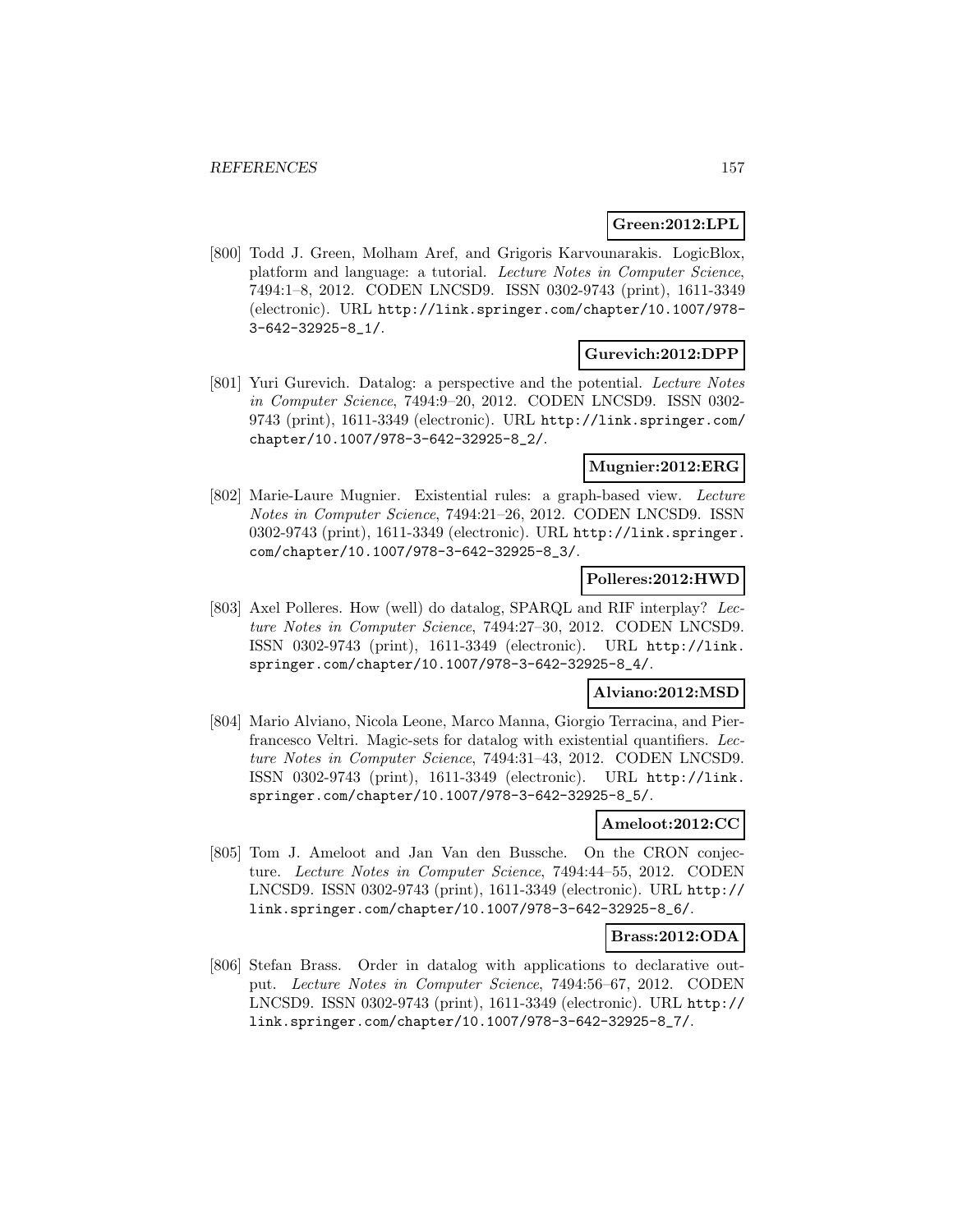## **Civili:2012:BCF**

[807] Cristina Civili and Riccardo Rosati. A broad class of first-order rewritable tuple-generating dependencies. Lecture Notes in Computer Science, 7494: 68–80, 2012. CODEN LNCSD9. ISSN 0302-9743 (print), 1611-3349 (electronic). URL http://link.springer.com/chapter/10.1007/978- 3-642-32925-8\_8/.

### **Febbraro:2012:DDT**

[808] Onofrio Febbraro, Giovanni Grasso, Nicola Leone, Kristian Reale, and Francesco Ricca. Datalog development tools. Lecture Notes in Computer Science, 7494:81–85, 2012. CODEN LNCSD9. ISSN 0302-9743 (print), 1611-3349 (electronic). URL http://link.springer.com/chapter/10. 1007/978-3-642-32925-8\_9/.

### **Gardezi:2012:QRU**

[809] Jaffer Gardezi and Leopoldo Bertossi. Query rewriting using datalog for duplicate resolution. Lecture Notes in Computer Science, 7494: 86–98, 2012. CODEN LNCSD9. ISSN 0302-9743 (print), 1611-3349 (electronic). URL http://link.springer.com/chapter/10.1007/978- 3-642-32925-8\_10/.

### **Interlandi:2012:RAK**

[810] Matteo Interlandi. Reasoning about knowledge in distributed systems using datalog. Lecture Notes in Computer Science, 7494:99–110, 2012. CODEN LNCSD9. ISSN 0302-9743 (print), 1611-3349 (electronic). URL http://link.springer.com/chapter/10.1007/978-3- 642-32925-8\_11/.

### **Kohler:2012:DDD**

[811] Sven Köhler, Bertram Ludäscher, and Yannis Smaragdakis. Declarative datalog debugging for mere mortals. Lecture Notes in Computer Science, 7494:111–122, 2012. CODEN LNCSD9. ISSN 0302-9743 (print), 1611- 3349 (electronic). URL http://link.springer.com/chapter/10.1007/ 978-3-642-32925-8\_12/.

#### **Lukasiewicz:2012:ITQ**

[812] Thomas Lukasiewicz, Maria Vanina Martinez, and Gerardo I. Simari. Inconsistency-tolerant query rewriting for linear Datalog±. Lecture Notes in Computer Science, 7494:123–134, 2012. CODEN LNCSD9. ISSN 0302- 9743 (print), 1611-3349 (electronic). URL http://link.springer.com/ chapter/10.1007/978-3-642-32925-8\_13/.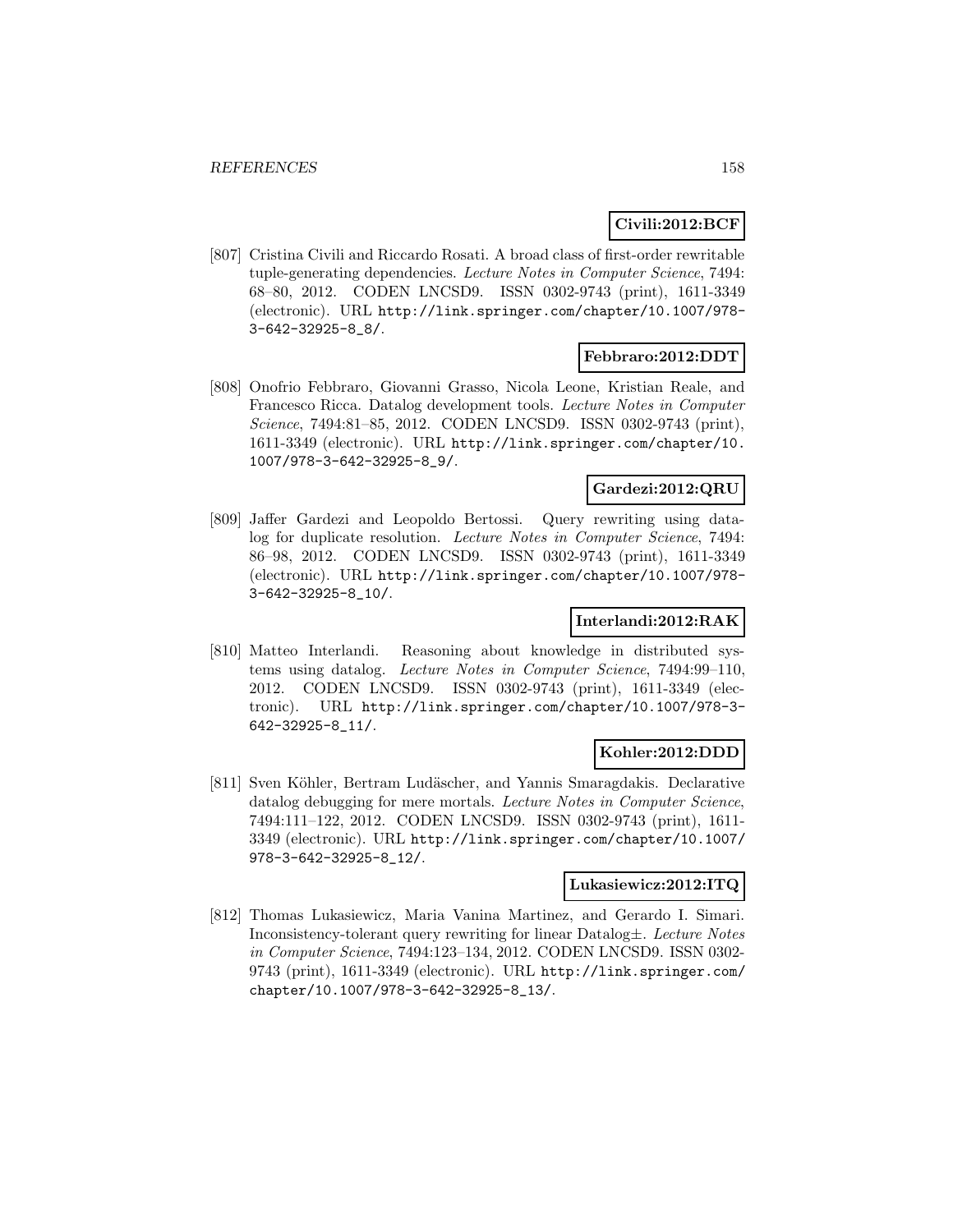### **Marczak:2012:CAD**

[813] William R. Marczak, Peter Alvaro, Neil Conway, Joseph M. Hellerstein, and David Maier. Confluence analysis for distributed programs: a model-theoretic approach. Lecture Notes in Computer Science, 7494: 135–147, 2012. CODEN LNCSD9. ISSN 0302-9743 (print), 1611-3349 (electronic). URL http://link.springer.com/chapter/10.1007/978- 3-642-32925-8\_14/.

### **Ritter:2012:BNR**

[814] Daniel Ritter and Till Westmann. Business network reconstruction using datalog. Lecture Notes in Computer Science, 7494:148–152, 2012. CODEN LNCSD9. ISSN 0302-9743 (print), 1611-3349 (electronic). URL http:// link.springer.com/chapter/10.1007/978-3-642-32925-8\_15/.

#### **Sacca:2012:DED**

[815] Domenico Saccà and Edoardo Serra. Data exchange in datalog is mainly a matter of choice. Lecture Notes in Computer Science, 7494:153–164, 2012. CODEN LNCSD9. ISSN 0302-9743 (print), 1611-3349 (electronic). URL http://link.springer.com/chapter/10.1007/978-3- 642-32925-8\_16/.

### **Shaw:2012:OLS**

[816] Marianne Shaw, Paraschos Koutris, Bill Howe, and Dan Suciu. Optimizing large-scale semi-naïve Datalog evaluation in Hadoop. Lecture Notes in Computer Science, 7494:165–176, 2012. CODEN LNCSD9. ISSN 0302- 9743 (print), 1611-3349 (electronic). URL http://link.springer.com/ chapter/10.1007/978-3-642-32925-8\_17/.

### **Zaniolo:2012:LFC**

[817] Carlo Zaniolo. Logical foundations of continuous query languages for data streams. Lecture Notes in Computer Science, 7494:177–189, 2012. CODEN LNCSD9. ISSN 0302-9743 (print), 1611-3349 (electronic). URL http://link.springer.com/chapter/10.1007/978-3- 642-32925-8\_18/.

#### **Anonymous:2012:BMp**

[818] Anonymous. Back matter. Lecture Notes in Computer Science, 7494: ??, 2012. CODEN LNCSD9. ISSN 0302-9743 (print), 1611-3349 (electronic). URL http://link.springer.com/content/pdf/bbm:978-3- 642-32925-8/1.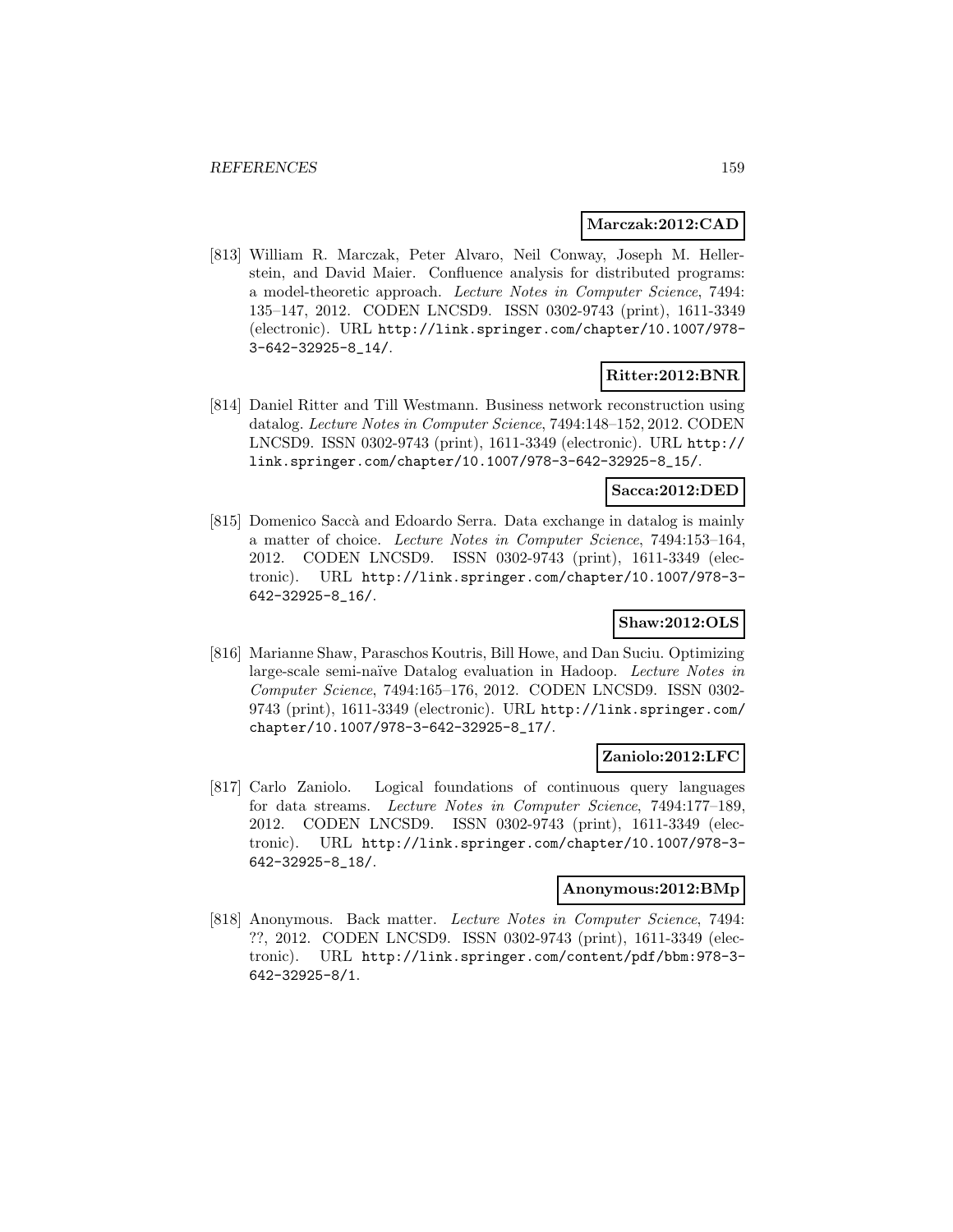#### **Anonymous:2012:FMbq**

[819] Anonymous. Front matter. Lecture Notes in Computer Science, 7494: ??, 2012. CODEN LNCSD9. ISSN 0302-9743 (print), 1611-3349 (electronic). URL http://link.springer.com/content/pdf/bfm:978-3- 642-32925-8/1.

## **Baetens:2012:TPT**

[820] Jan M. Baetens and Bernard De Baets. Topological perturbations and their effect on the dynamics of totalistic cellular automata. Lecture Notes in Computer Science, 7495:1–10, 2012. CODEN LNCSD9. ISSN 0302- 9743 (print), 1611-3349 (electronic). URL http://link.springer.com/ chapter/10.1007/978-3-642-33350-7\_1/.

## **Das:2012:CCR**

[821] Sukanta Das, Avik Chakraborty, and Biplab K. Sikdar. Counting cycles in reversible cellular automata. Lecture Notes in Computer Science, 7495:11–19, 2012. CODEN LNCSD9. ISSN 0302-9743 (print), 1611-3349 (electronic). URL http://link.springer.com/chapter/10.1007/978- 3-642-33350-7\_2/.

### **Deserable:2012:PML**

[822] Dominique Désérable. Propagative mode in a lattice-grain CA: Time evolution and timestep synchronization. Lecture Notes in Computer Science, 7495:20–31, 2012. CODEN LNCSD9. ISSN 0302-9743 (print), 1611-3349 (electronic). URL http://link.springer.com/chapter/10.1007/978- 3-642-33350-7\_3/.

### **Ishida:2012:LCC**

[823] Toshikazu Ishida and Shuichi Inokuchi. Limit cycle for composited cellar automata. Lecture Notes in Computer Science, 7495:32–41, 2012. CODEN LNCSD9. ISSN 0302-9743 (print), 1611-3349 (electronic). URL http:// link.springer.com/chapter/10.1007/978-3-642-33350-7\_4/.

### **Kutrib:2012:IAL**

[824] Martin Kutrib and Andreas Malcher. Iterative arrays: Little resources big size impact. Lecture Notes in Computer Science, 7495: 42–51, 2012. CODEN LNCSD9. ISSN 0302-9743 (print), 1611-3349 (electronic). URL http://link.springer.com/chapter/10.1007/978- 3-642-33350-7\_5/.

### **Mukhopadhyay:2012:GEG**

[825] Debdeep Mukhopadhyay. Generating expander graphs using cellular automata. Lecture Notes in Computer Science, 7495:52–62, 2012. CODEN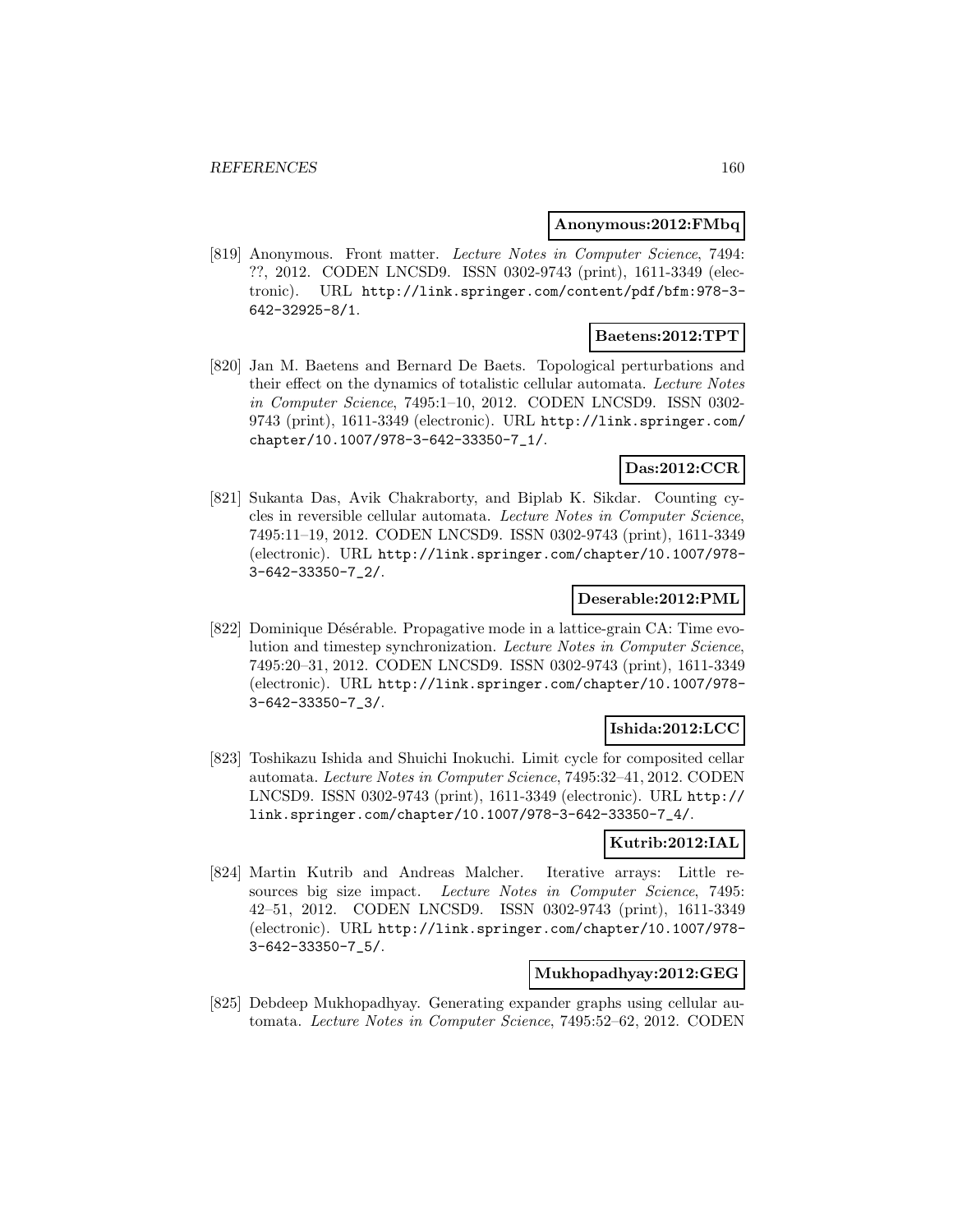LNCSD9. ISSN 0302-9743 (print), 1611-3349 (electronic). URL http:// link.springer.com/chapter/10.1007/978-3-642-33350-7\_6/.

### **Naskar:2012:ART**

[826] Nazma Naskar, Avik Chakraborty, Pradipta Maji, and Sukanta Das. Analysis of reachability tree for identification of cyclic and acyclic CA states. Lecture Notes in Computer Science, 7495:63–72, 2012. CODEN LNCSD9. ISSN 0302-9743 (print), 1611-3349 (electronic). URL http:// link.springer.com/chapter/10.1007/978-3-642-33350-7\_7/.

# **Ohi:2012:CLD**

[827] Fumio Ohi and Takanori Ichikawa. Confliction-like dynamics of Rule 20 ECA of Wolfram Class II. Lecture Notes in Computer Science, 7495: 73–82, 2012. CODEN LNCSD9. ISSN 0302-9743 (print), 1611-3349 (electronic). URL http://link.springer.com/chapter/10.1007/978- 3-642-33350-7\_8/.

## **Adachi:2012:DCT**

[828] Susumu Adachi, Jia Lee, Ferdinand Peper, Teijiro Isokawa, and Katsunobu Imai. Determining the critical temperature of the continuousstate game of life. Lecture Notes in Computer Science, 7495:83–90, 2012. CODEN LNCSD9. ISSN 0302-9743 (print), 1611-3349 (electronic). URL http://link.springer.com/chapter/10.1007/978-3- 642-33350-7\_9/.

## **Gwizdalla:2012:DDI**

[829] Tomasz M. Gwizda la. The dynamics of disproportionality index for cellular automata based sociophysical models. Lecture Notes in Computer Science, 7495:91–100, 2012. CODEN LNCSD9. ISSN 0302-9743 (print), 1611-3349 (electronic). URL http://link.springer.com/chapter/10. 1007/978-3-642-33350-7\_10/.

### **Maignan:2012:STA**

[830] Luidnel Maignan and Jean-Baptiste Yunès. A spatio-temporal algorithmic point of view on firing squad synchronisation problem. Lecture Notes in Computer Science, 7495:101–110, 2012. CODEN LNCSD9. ISSN 0302- 9743 (print), 1611-3349 (electronic). URL http://link.springer.com/ chapter/10.1007/978-3-642-33350-7\_11/.

### **Oliveira:2012:CAC**

[831] Gina M. B. Oliveira and Paulo M. Vidica. A coevolutionary approach to cellular automata-based task scheduling. Lecture Notes in Computer Science, 7495:111–120, 2012. CODEN LNCSD9. ISSN 0302-9743 (print),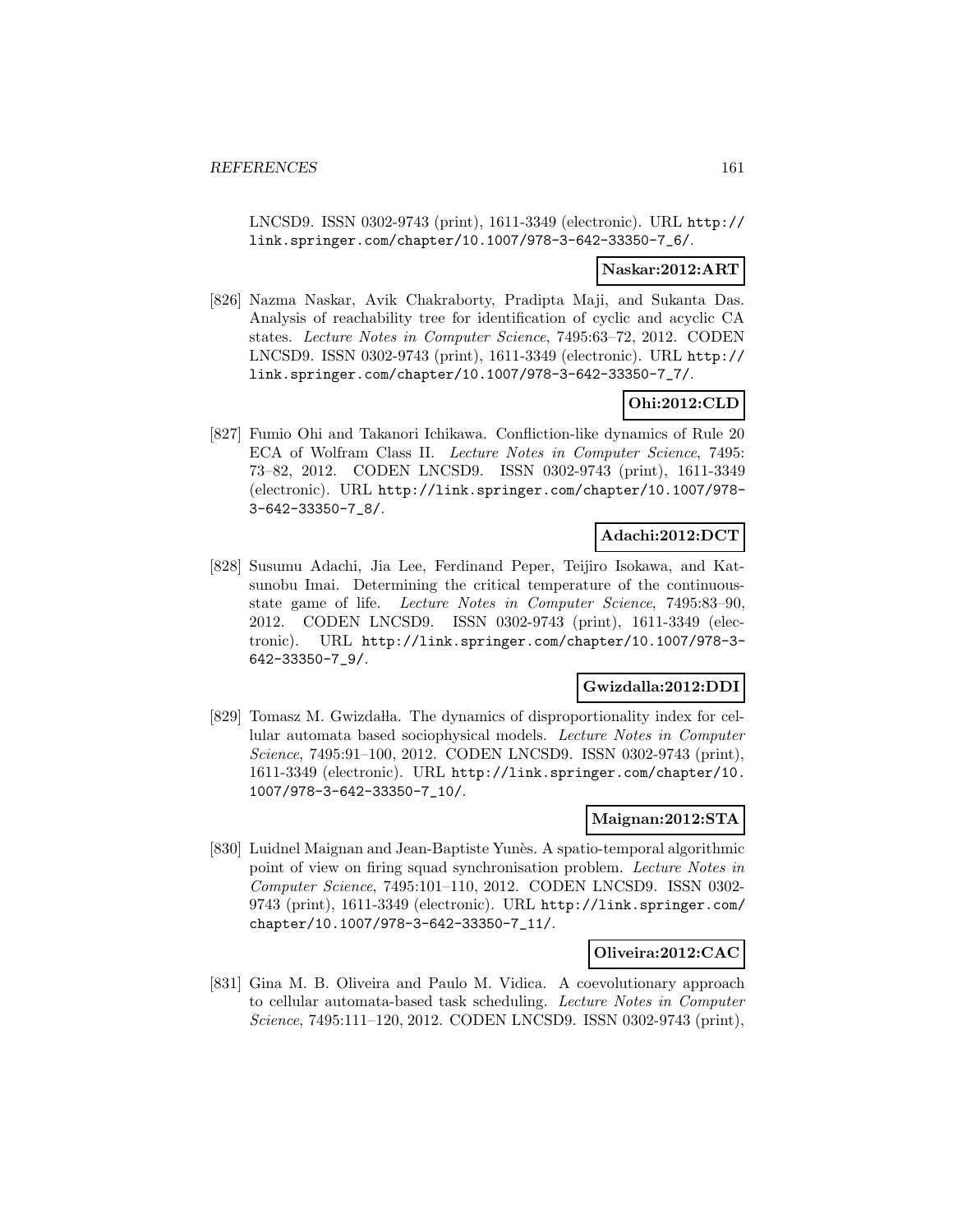1611-3349 (electronic). URL http://link.springer.com/chapter/10. 1007/978-3-642-33350-7\_12/.

### **Piwonska:2012:SCA**

[832] Anna Piwonska, Franciszek Seredynski, and Miroslaw Szaban. Searching cellular automata rules for solving two-dimensional binary classification problem. Lecture Notes in Computer Science, 7495:121–130, 2012. CODEN LNCSD9. ISSN 0302-9743 (print), 1611-3349 (electronic). URL http://link.springer.com/chapter/10.1007/978-3- 642-33350-7\_13/.

### **Sidiropoulos:2012:MOC**

[833] Epaminondas Sidiropoulos. Multi-objective cellular automata optimization. Lecture Notes in Computer Science, 7495:131–140, 2012. CODEN LNCSD9. ISSN 0302-9743 (print), 1611-3349 (electronic). URL http:// link.springer.com/chapter/10.1007/978-3-642-33350-7\_14/.

#### **Scarlatos:2012:BSD**

[834] Stylianos Scarlatos. Behavior of social dynamical models I: Fixation in the symmetric cyclic system. Lecture Notes in Computer Science, 7495: 141–150, 2012. CODEN LNCSD9. ISSN 0302-9743 (print), 1611-3349 (electronic). URL http://link.springer.com/chapter/10.1007/978- 3-642-33350-7\_15/.

### **Adamopoulos:2012:BSD**

[835] Adam Adamopoulos and Stylianos Scarlatos. Behavior of social dynamical models II: Clustering for some multitype particle systems with confidence threshold. Lecture Notes in Computer Science, 7495:151– 160, 2012. CODEN LNCSD9. ISSN 0302-9743 (print), 1611-3349 (electronic). URL http://link.springer.com/chapter/10.1007/978- 3-642-33350-7\_16/.

### **Sharifulina:2012:ISP**

[836] Anastasiya Sharifulina. Investigation of stable patterns formed by totalistic cellular automata evolution. Lecture Notes in Computer Science, 7495: 161–170, 2012. CODEN LNCSD9. ISSN 0302-9743 (print), 1611-3349 (electronic). URL http://link.springer.com/chapter/10.1007/978- 3-642-33350-7\_17/.

### **Umeo:2012:RDC**

[837] Hiroshi Umeo and Keisuke Kubo. Recent developments in constructing square synchronizers. Lecture Notes in Computer Science, 7495: 171–183, 2012. CODEN LNCSD9. ISSN 0302-9743 (print), 1611-3349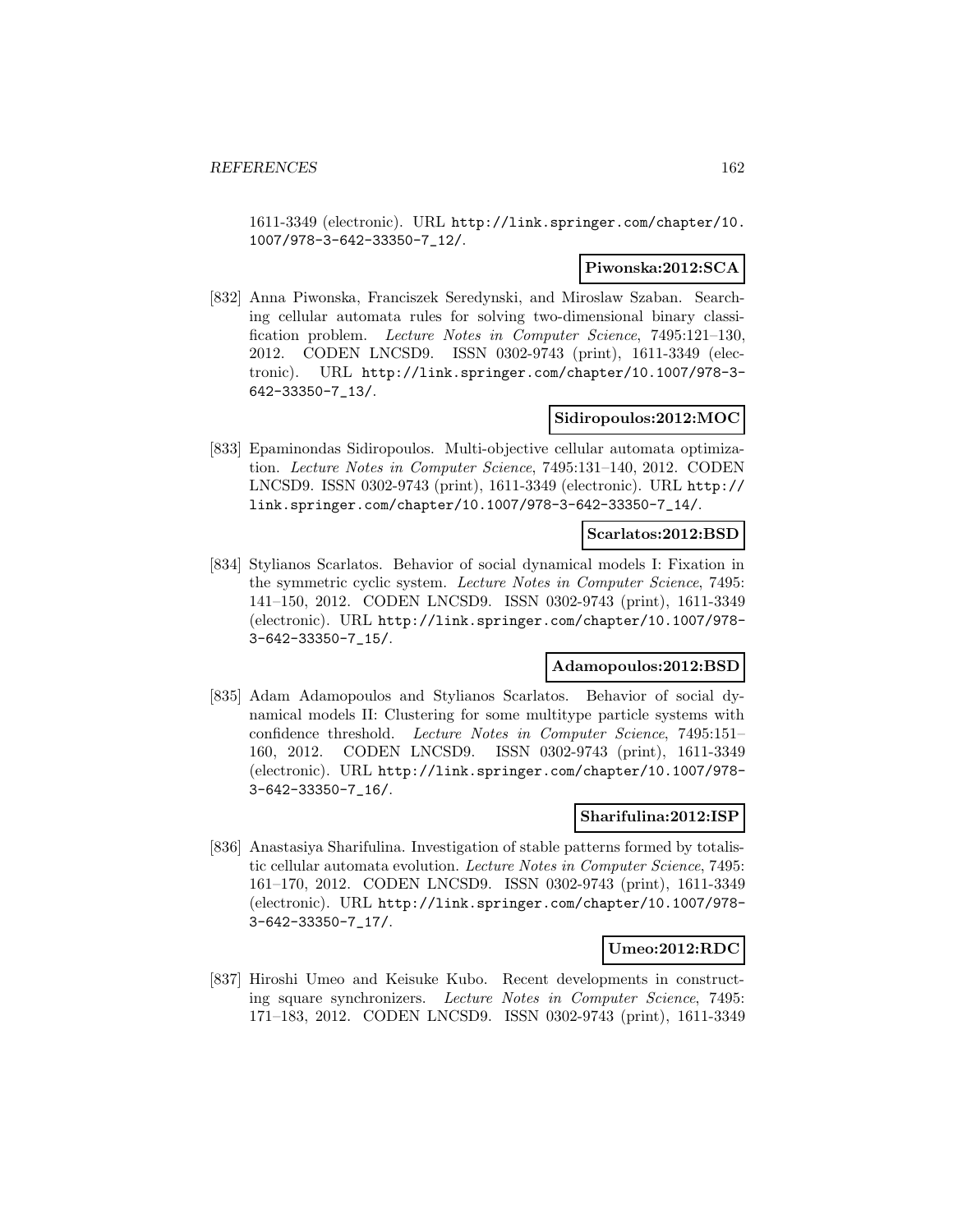(electronic). URL http://link.springer.com/chapter/10.1007/978- 3-642-33350-7\_18/.

#### **TranconyWidemann:2012:SOS**

[838] Baltasar Trancón y Widemann. Structural operational semantics for Cellular Automata. Lecture Notes in Computer Science, 7495:184–193, 2012. CODEN LNCSD9. ISSN 0302-9743 (print), 1611-3349 (electronic). URL http://link.springer.com/chapter/10.1007/978-3- 642-33350-7\_19/.

### **Zawidzki:2012:COB**

[839] Machi Zawidzki and Katsuhiro Nishinari. Controlling the opacity of a building envelope by a triangular two-color two-dimensional cellular automaton. Lecture Notes in Computer Science, 7495:194–203, 2012. CODEN LNCSD9. ISSN 0302-9743 (print), 1611-3349 (electronic). URL http://link.springer.com/chapter/10.1007/978-3- 642-33350-7\_20/.

## **Anonymous:2012:FMbr**

[840] Anonymous. Front matter. Lecture Notes in Computer Science, 7495: ??, 2012. CODEN LNCSD9. ISSN 0302-9743 (print), 1611-3349 (electronic). URL http://link.springer.com/content/pdf/bfm:978-3- 642-33350-7/1.

## **Abe:2012:TBG**

[841] Masayuki Abe. Tools over bilinear groups for modular design of cryptographic tasks. Lecture Notes in Computer Science, 7496:1, 2012. CODEN LNCSD9. ISSN 0302-9743 (print), 1611-3349 (electronic). URL http://link.springer.com/accesspage/chapter/10.1007/978- 3-642-33272-2\_1.

### **Liu:2012:OMC**

[842] Dennis Y. W. Liu and Duncan S. Wong. One-move convertible nominative signature in the standard model. Lecture Notes in Computer Science, 7496:2–20, 2012. CODEN LNCSD9. ISSN 0302-9743 (print), 1611-3349 (electronic). URL http://link.springer.com/chapter/10.1007/978- 3-642-33272-2\_2/.

### **Zeng:2012:ERO**

[843] Shengke Zeng, Zhiguang Qin, Qing Lu, and Qinyi Li. Efficient and random oracle-free conditionally anonymous ring signature. Lecture Notes in Computer Science, 7496:21–34, 2012. CODEN LNCSD9. ISSN 0302- 9743 (print), 1611-3349 (electronic). URL http://link.springer.com/ chapter/10.1007/978-3-642-33272-2\_3/.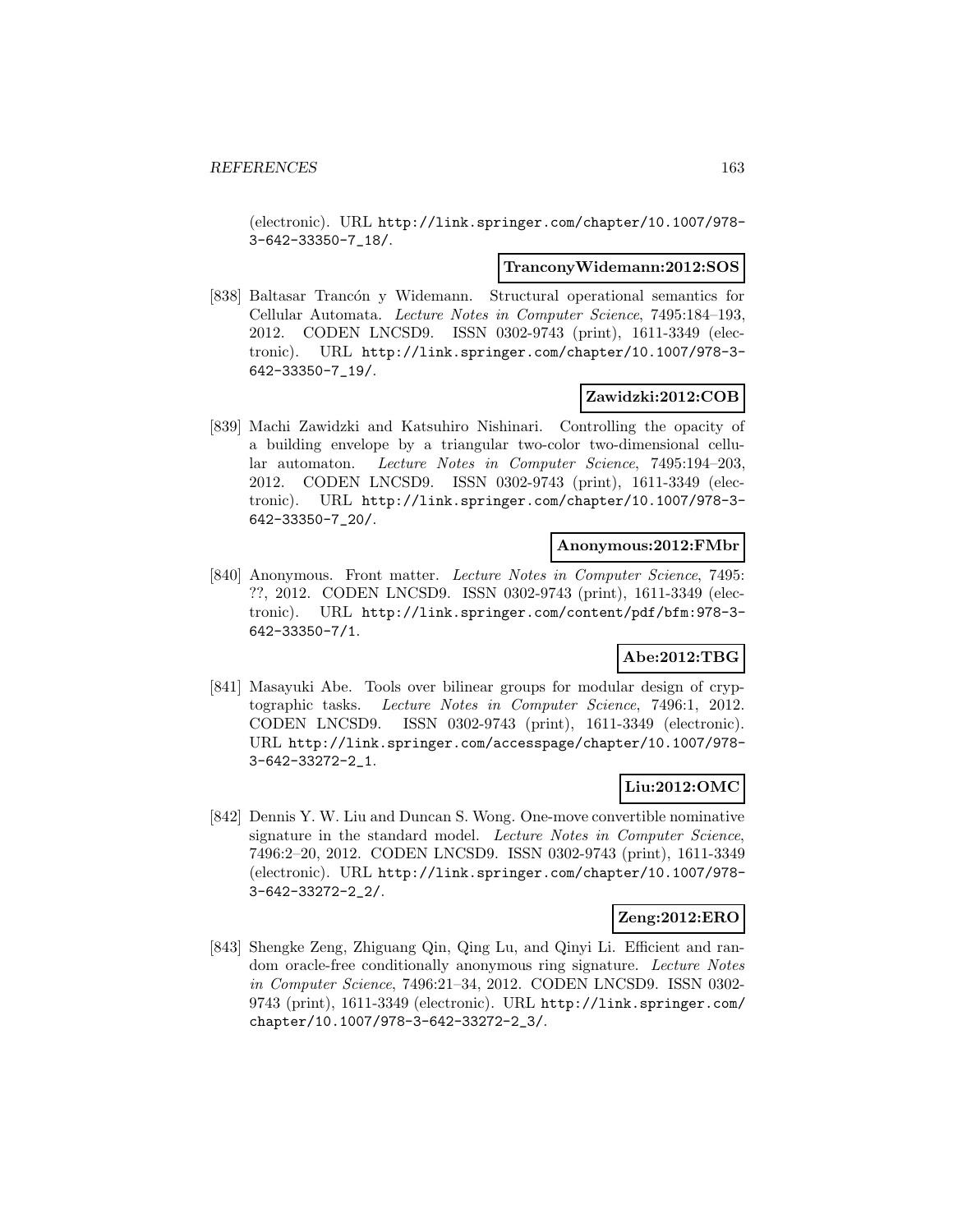## **Selvi:2012:IBS**

[844] S. Sharmila Deva Selvi, S. Sree Vivek, Dhinakaran Vinayagamurthy, and C. Pandu Rangan. ID based signcryption scheme in standard model. Lecture Notes in Computer Science, 7496:35–52, 2012. CODEN LNCSD9. ISSN 0302-9743 (print), 1611-3349 (electronic). URL http://link. springer.com/chapter/10.1007/978-3-642-33272-2\_4/.

### **Chen:2012:CPK**

[845] Cheng Chen, Jie Chen, Hoon Wei Lim, Zhenfeng Zhang, and Dengguo Feng. Combined public-key schemes: The case of ABE and ABS. Lecture Notes in Computer Science, 7496:53–69, 2012. CODEN LNCSD9. ISSN 0302-9743 (print), 1611-3349 (electronic). URL http://link.springer. com/chapter/10.1007/978-3-642-33272-2\_5/.

### **Boureanu:2012:SWB**

[846] Ioana Boureanu and Serge Vaudenay. Several weak bit-commitments using seal-once tamper-evident devices. Lecture Notes in Computer Science, 7496:70–87, 2012. CODEN LNCSD9. ISSN 0302-9743 (print), 1611-3349 (electronic). URL http://link.springer.com/chapter/10.1007/978- 3-642-33272-2\_6/.

## **Niitsoo:2012:DRO**

[847] Margus Niitsoo. Deterministic random oracles. Lecture Notes in Computer Science, 7496:88–103, 2012. CODEN LNCSD9. ISSN 0302-9743 (print), 1611-3349 (electronic). URL http://link.springer.com/chapter/10. 1007/978-3-642-33272-2\_7/.

### **Ciobotaru:2012:NEU**

[848] Oana Ciobotaru. On the (non-)equivalence of UC security notions. Lecture Notes in Computer Science, 7496:104–124, 2012. CODEN LNCSD9. ISSN 0302-9743 (print), 1611-3349 (electronic). URL http://link.springer. com/chapter/10.1007/978-3-642-33272-2\_8/.

### **Yang:2012:LUC**

[849] Bo Yang and Mingwu Zhang. LR-UESDE: a continual-leakage resilient encryption with unbounded extensible set delegation. Lecture Notes in Computer Science, 7496:125–142, 2012. CODEN LNCSD9. ISSN 0302- 9743 (print), 1611-3349 (electronic). URL http://link.springer.com/ chapter/10.1007/978-3-642-33272-2\_9/.

## **Chen:2012:AIB**

[850] Yu Chen, Zongyang Zhang, Dongdai Lin, and Zhenfu Cao. Anonymous identity-based hash proof system and its applications. Lecture Notes in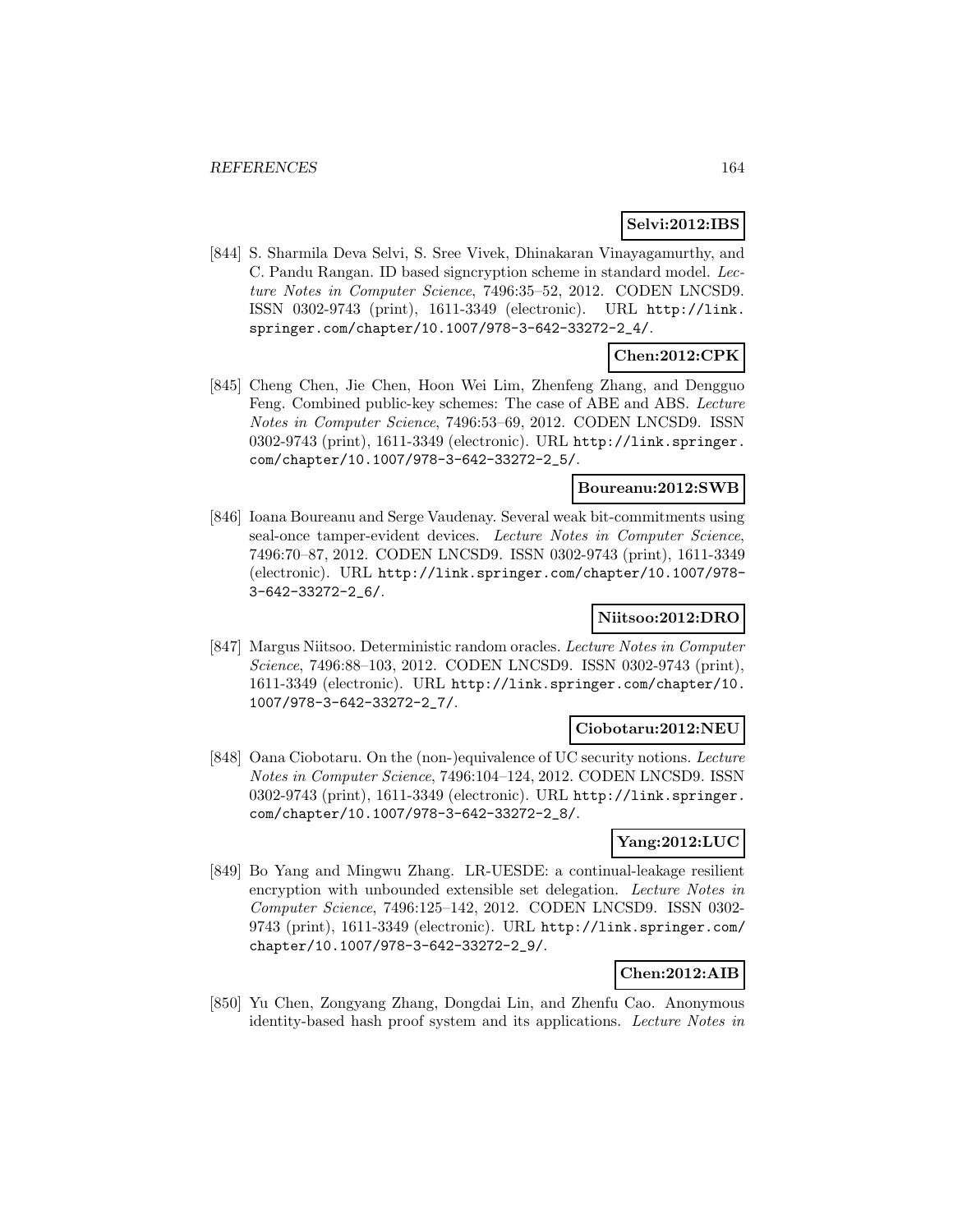Computer Science, 7496:143–160, 2012. CODEN LNCSD9. ISSN 0302- 9743 (print), 1611-3349 (electronic). URL http://link.springer.com/ chapter/10.1007/978-3-642-33272-2\_10/.

## **Zhang:2012:EEF**

[851] Yunmei Zhang, Joseph K. Liu, Xinyi Huang, Man Ho Au, and Willy Susilo. Efficient escrow-free identity-based signature. Lecture Notes in Computer Science, 7496:161–174, 2012. CODEN LNCSD9. ISSN 0302- 9743 (print), 1611-3349 (electronic). URL http://link.springer.com/ chapter/10.1007/978-3-642-33272-2\_11/.

### **Nishioka:2012:PKP**

[852] Mototsugu Nishioka. Perfect keyword privacy in PEKS systems. Lecture Notes in Computer Science, 7496:175–192, 2012. CODEN LNCSD9. ISSN 0302-9743 (print), 1611-3349 (electronic). URL http://link.springer. com/chapter/10.1007/978-3-642-33272-2\_12/.

## **Pandit:2012:EFS**

[853] Tapas Pandit and Rana Barua. Efficient fully secure attribute-based encryption schemes for general access structures. Lecture Notes in Computer Science, 7496:193–214, 2012. CODEN LNCSD9. ISSN 0302-9743 (print), 1611-3349 (electronic). URL http://link.springer.com/chapter/10. 1007/978-3-642-33272-2\_13/.

### **Yoshino:2012:SIP**

[854] Masayuki Yoshino, Noboru Kunihiro, Ken Naganuma, and Hisayoshi Sato. Symmetric inner-product predicate encryption based on three groups. Lecture Notes in Computer Science, 7496:215–234, 2012. CODEN LNCSD9. ISSN 0302-9743 (print), 1611-3349 (electronic). URL http://link. springer.com/chapter/10.1007/978-3-642-33272-2\_14/.

### **Suga:2012:SKS**

[855] Takanori Suga, Takashi Nishide, and Kouichi Sakurai. Secure keyword search using Bloom filter with specified character positions. Lecture Notes in Computer Science, 7496:235–252, 2012. CODEN LNCSD9. ISSN 0302- 9743 (print), 1611-3349 (electronic). URL http://link.springer.com/ chapter/10.1007/978-3-642-33272-2\_15/.

### **Chen:2012:FSD**

[856] Cheng Chen, Zhenfeng Zhang, and Dengguo Feng. Fully secure doublyspatial encryption under simple assumptions. Lecture Notes in Computer Science, 7496:253–263, 2012. CODEN LNCSD9. ISSN 0302-9743 (print),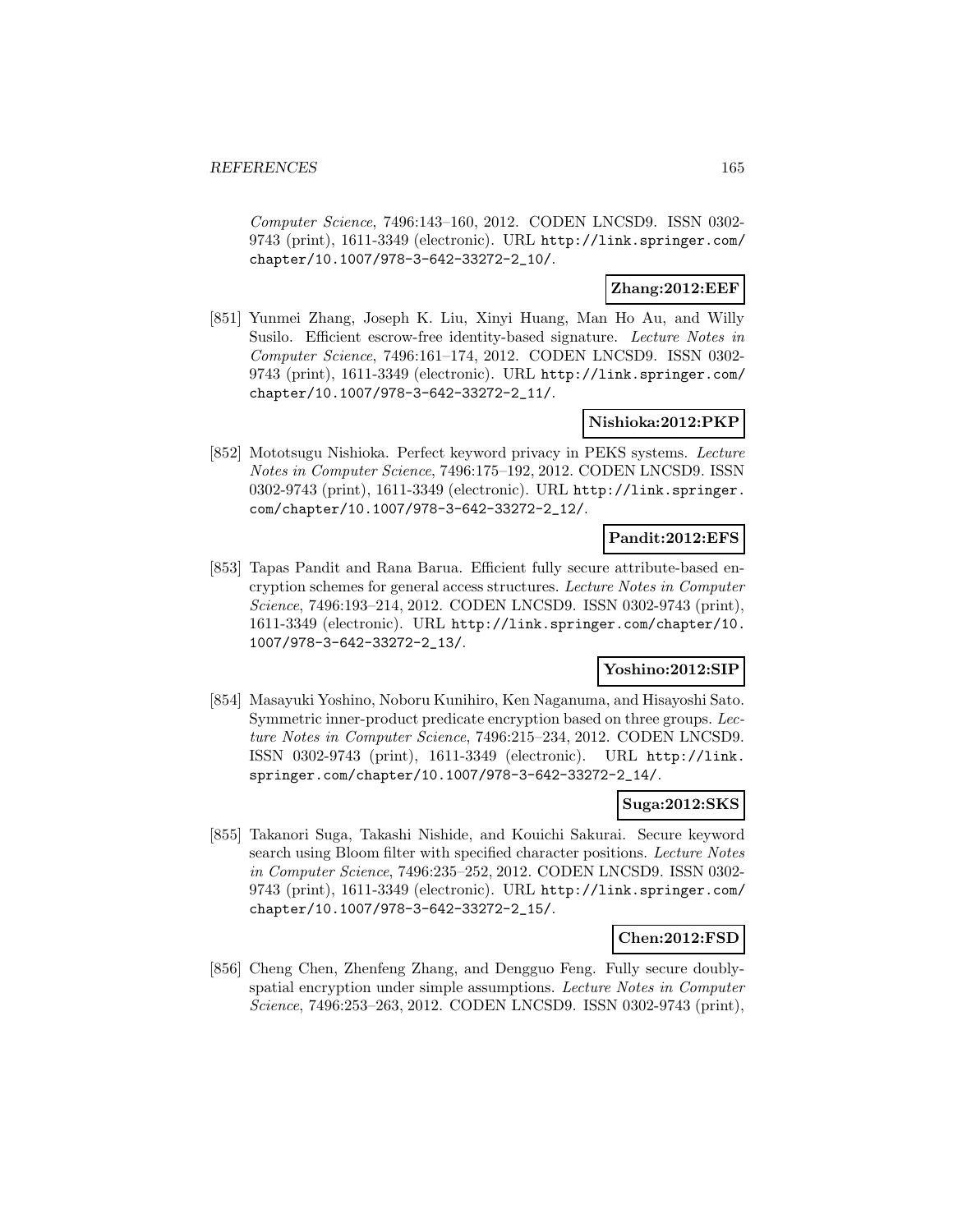1611-3349 (electronic). URL http://link.springer.com/chapter/10. 1007/978-3-642-33272-2\_16/.

## **Yang:2012:SAK**

[857] Zheng Yang and Jörg Schwenk. Strongly authenticated key exchange protocol from bilinear groups without random oracles. Lecture Notes in Computer Science, 7496:264–275, 2012. CODEN LNCSD9. ISSN 0302- 9743 (print), 1611-3349 (electronic). URL http://link.springer.com/ chapter/10.1007/978-3-642-33272-2\_17/.

### **Guo:2012:AKE**

[858] Yanfei Guo and Zhenfeng Zhang. Authenticated key exchange with entities from different settings and varied groups. Lecture Notes in Computer Science, 7496:276–287, 2012. CODEN LNCSD9. ISSN 0302-9743 (print), 1611-3349 (electronic). URL http://link.springer.com/chapter/10. 1007/978-3-642-33272-2\_18/.

### **Reyhanitabar:2012:CHD**

[859] Mohammad Reza Reyhanitabar and Willy Susilo. On capabilities of hash domain extenders to preserve enhanced security properties. Lecture Notes in Computer Science, 7496:288–299, 2012. CODEN LNCSD9. ISSN 0302- 9743 (print), 1611-3349 (electronic). URL http://link.springer.com/ chapter/10.1007/978-3-642-33272-2\_19/.

## **Tang:2012:RSS**

[860] Zhaohui Tang, Hoon Wei Lim, and Huaxiong Wang. Revisiting a secret sharing approach to network codes. Lecture Notes in Computer Science, 7496:300–317, 2012. CODEN LNCSD9. ISSN 0302-9743 (print), 1611- 3349 (electronic). URL http://link.springer.com/chapter/10.1007/ 978-3-642-33272-2\_20/.

### **Anonymous:2012:BMq**

[861] Anonymous. Back matter. Lecture Notes in Computer Science, 7496: ??, 2012. CODEN LNCSD9. ISSN 0302-9743 (print), 1611-3349 (electronic). URL http://link.springer.com/content/pdf/bbm:978-3- 642-33272-2/1.

#### **Anonymous:2012:FMbs**

[862] Anonymous. Front matter. Lecture Notes in Computer Science, 7496: ??, 2012. CODEN LNCSD9. ISSN 0302-9743 (print), 1611-3349 (electronic). URL http://link.springer.com/content/pdf/bfm:978-3- 642-33272-2/1.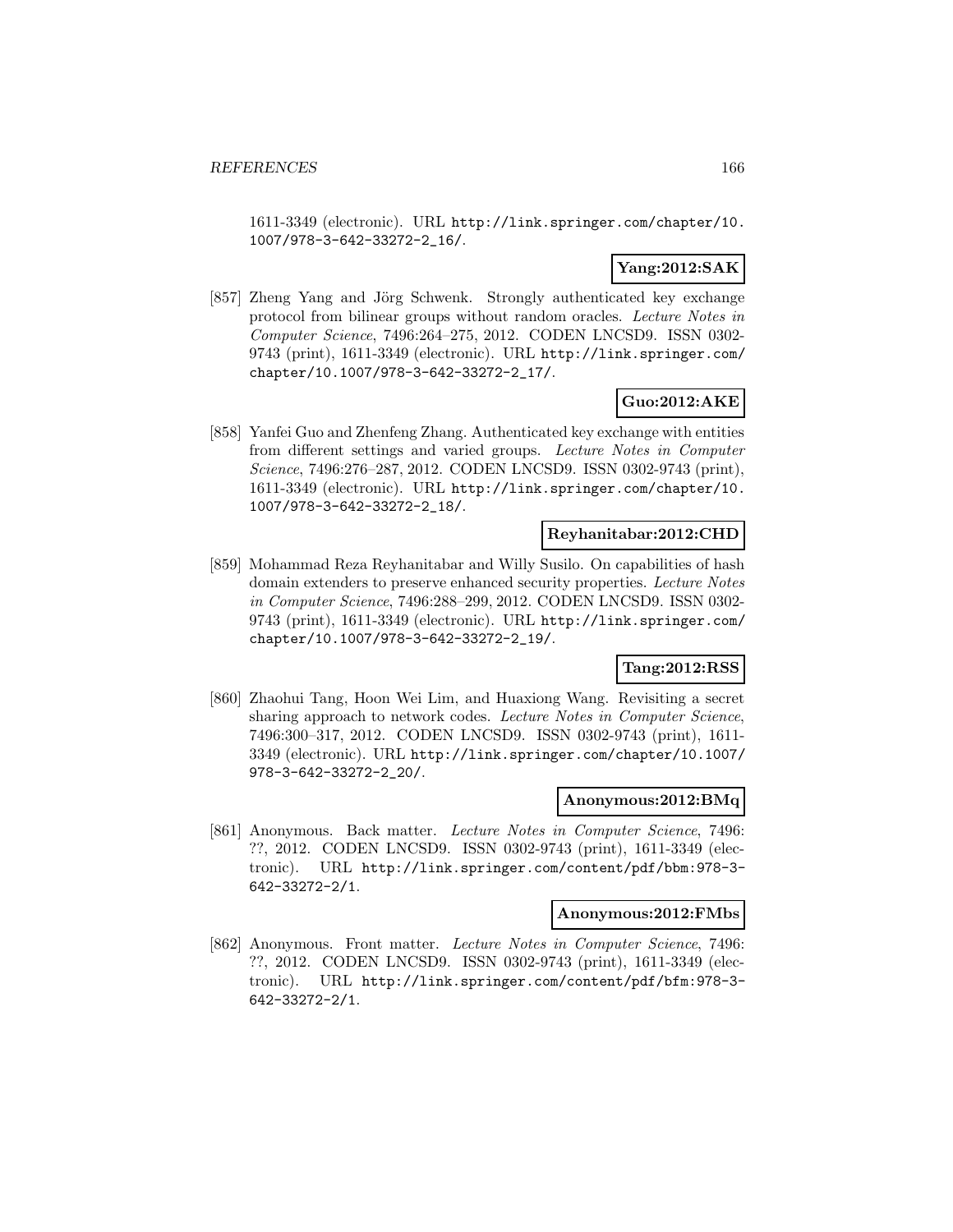#### **Brewka:2012:MCS**

[863] Gerhard Brewka. Multi-context systems: Specifying the interaction of knowledge bases declaratively. Lecture Notes in Computer Science, 7497:1–4, 2012. CODEN LNCSD9. ISSN 0302-9743 (print), 1611-3349 (electronic). URL http://link.springer.com/chapter/10.1007/978- 3-642-33203-6\_1/.

### **DiNoia:2012:SMR**

[864] Tommaso Di Noia. Semantic matchmaking and ranking: Beyond deduction in retrieval scenarios. Lecture Notes in Computer Science, 7497:5– 8, 2012. CODEN LNCSD9. ISSN 0302-9743 (print), 1611-3349 (electronic). URL http://link.springer.com/chapter/10.1007/978-3- 642-33203-6\_2/.

### **Borgwardt:2012:TAF**

[865] Stefan Borgwardt and Rafael Peñaloza. A tableau algorithm for fuzzy description logics over residuated De Morgan lattices. Lecture Notes in Computer Science, 7497:9–24, 2012. CODEN LNCSD9. ISSN 0302- 9743 (print), 1611-3349 (electronic). URL http://link.springer.com/ chapter/10.1007/978-3-642-33203-6\_3/.

### **Calvanese:2012:OBG**

[866] Diego Calvanese, Giuseppe De Giacomo, Domenico Lembo, Marco Montali, and Ario Santoso. Ontology-based governance of data-aware processes. Lecture Notes in Computer Science, 7497:25–41, 2012. CODEN LNCSD9. ISSN 0302-9743 (print), 1611-3349 (electronic). URL http:// link.springer.com/chapter/10.1007/978-3-642-33203-6\_4/.

### **Civili:2012:QPE**

[867] Cristina Civili and Riccardo Rosati. Query patterns for existential rules. Lecture Notes in Computer Science, 7497:42–57, 2012. CODEN LNCSD9. ISSN 0302-9743 (print), 1611-3349 (electronic). URL http://link. springer.com/chapter/10.1007/978-3-642-33203-6\_5/.

## **Eiter:2012:SID**

[868] Thomas Eiter, Michael Fink, and Daria Stepanova. Semantic independence in DL-programs. Lecture Notes in Computer Science, 7497: 58–74, 2012. CODEN LNCSD9. ISSN 0302-9743 (print), 1611-3349 (electronic). URL http://link.springer.com/chapter/10.1007/978- 3-642-33203-6\_6/.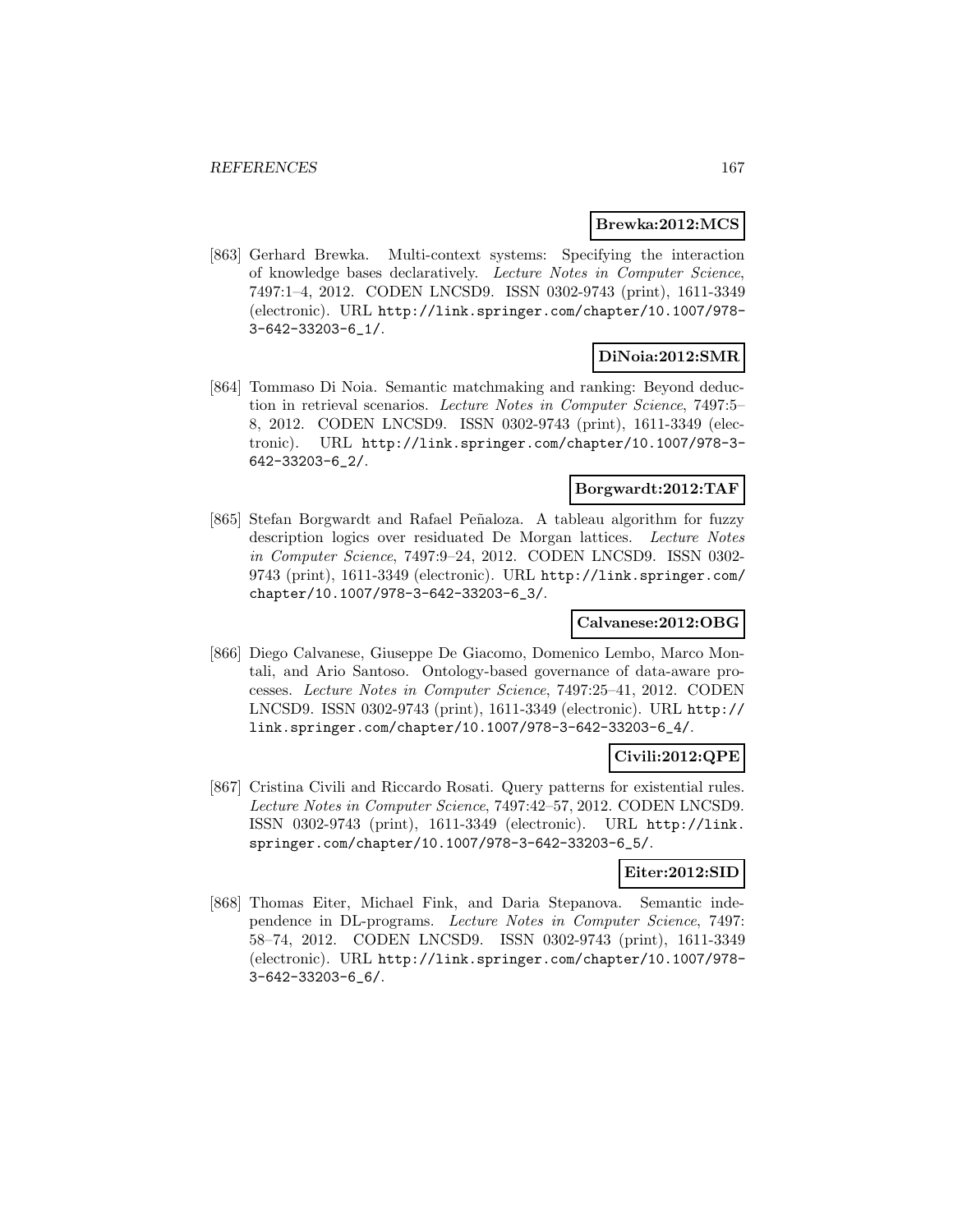#### **Gutierrez-Basulto:2012:UQA**

[869] Víctor Gutiérrez-Basulto, Yazmín Angélica Ibáñez-García, and Roman Kontchakov. An update on query answering with restricted forms of negation. Lecture Notes in Computer Science, 7497:75–89, 2012. CODEN LNCSD9. ISSN 0302-9743 (print), 1611-3349 (electronic). URL http:// link.springer.com/chapter/10.1007/978-3-642-33203-6\_7/.

### **Gutierrez-Basulto:2012:TUA**

[870] Víctor Gutiérrez-Basulto and Szymon Klarman. Towards a unifying approach to representing and querying temporal data in description logics. Lecture Notes in Computer Science, 7497:90–105, 2012. CODEN LNCSD9. ISSN 0302-9743 (print), 1611-3349 (electronic). URL http:// link.springer.com/chapter/10.1007/978-3-642-33203-6\_8/.

## **Janhunen:2012:MPA**

[871] Tomi Janhunen and Vesa Luukkala. Meta programming with answer sets for smart spaces. Lecture Notes in Computer Science, 7497:106– 121, 2012. CODEN LNCSD9. ISSN 0302-9743 (print), 1611-3349 (electronic). URL http://link.springer.com/chapter/10.1007/978- 3-642-33203-6\_9/.

## **Konig:2012:SCB**

[872] Mélanie König, Michel Leclère, Marie-Laure Mugnier, and Michaël Thomazo. A sound and complete backward chaining algorithm for existential rules. Lecture Notes in Computer Science, 7497:122–138, 2012. CODEN LNCSD9. ISSN 0302-9743 (print), 1611-3349 (electronic). URL http://link.springer.com/chapter/10.1007/978-3- 642-33203-6\_10/.

### **Liang:2012:DPS**

[873] Senlin Liang and Michael Kifer. Deriving predicate statistics for logic rules. Lecture Notes in Computer Science, 7497:139–155, 2012. CODEN LNCSD9. ISSN 0302-9743 (print), 1611-3349 (electronic). URL http:// link.springer.com/chapter/10.1007/978-3-642-33203-6\_11/.

#### **Lukasiewicz:2012:CAP**

[874] Thomas Lukasiewicz, Maria Vanina Martinez, and Gerardo I. Simari. Consistent answers in probabilistic Datalog± ontologies. Lecture Notes in Computer Science, 7497:156–171, 2012. CODEN LNCSD9. ISSN 0302- 9743 (print), 1611-3349 (electronic). URL http://link.springer.com/ chapter/10.1007/978-3-642-33203-6\_12/.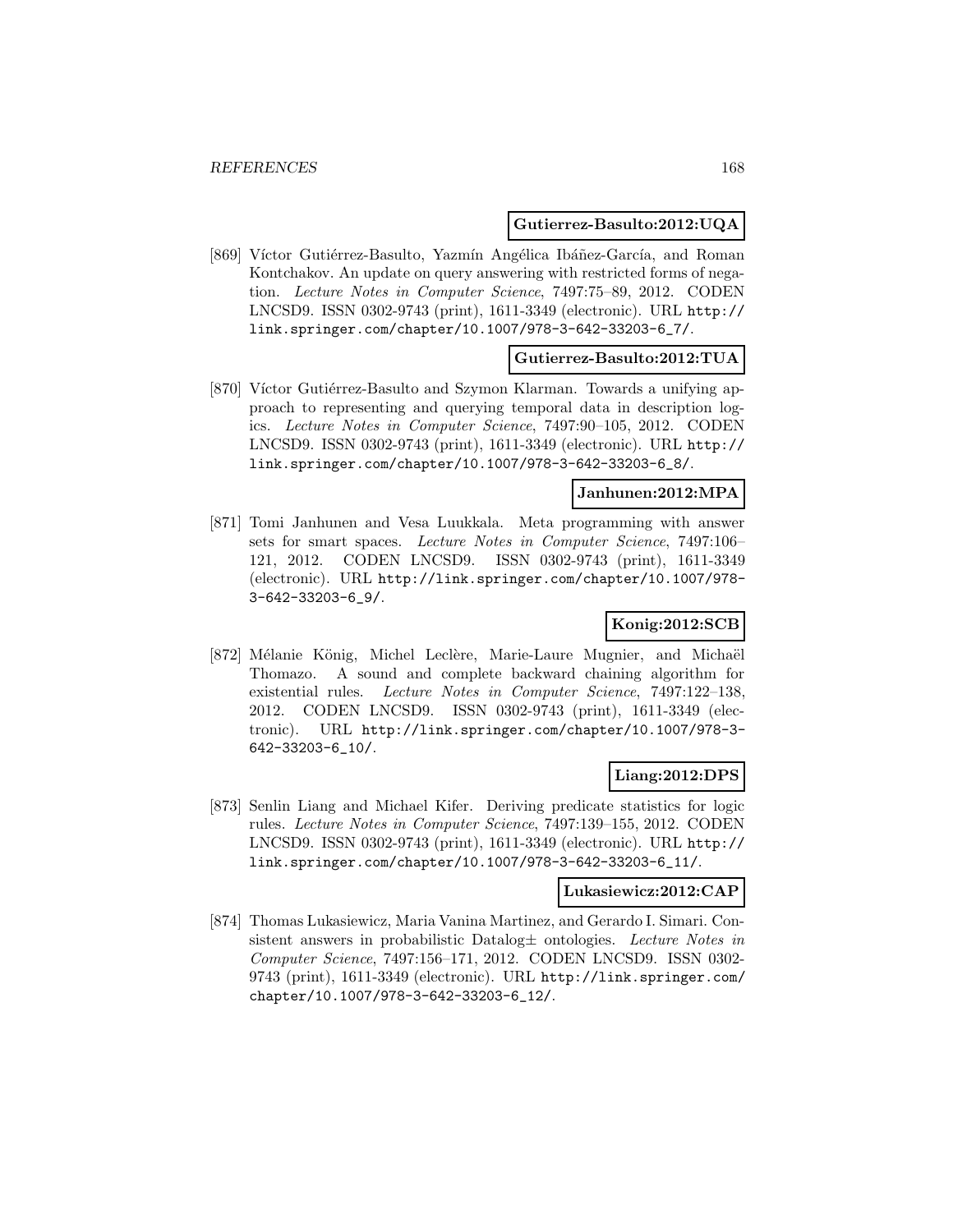### **Tsalapati:2012:QRU**

[875] Eleni Tsalapati, Giorgos Stoilos, Giorgos Stamou, and George Koletsos. Query rewriting under ontology contraction. Lecture Notes in Computer Science, 7497:172–187, 2012. CODEN LNCSD9. ISSN 0302-9743 (print), 1611-3349 (electronic). URL http://link.springer.com/chapter/10. 1007/978-3-642-33203-6\_13/.

### **Umbrich:2012:IRL**

[876] Jürgen Umbrich, Aidan Hogan, Axel Polleres, and Stefan Decker. Improving the recall of live linked data querying through reasoning. Lecture Notes in Computer Science, 7497:188–204, 2012. CODEN LNCSD9. ISSN 0302-9743 (print), 1611-3349 (electronic). URL http://link.springer. com/chapter/10.1007/978-3-642-33203-6\_14/.

### **Barilaro:2012:DOB**

[877] Rosamaria Barilaro, Nicola Leone, Francesco Ricca, and Giorgio Terracina. Distributed ontology based data access via logic programming. Lecture Notes in Computer Science, 7497:205–208, 2012. CODEN LNCSD9. ISSN 0302-9743 (print), 1611-3349 (electronic). URL http:// link.springer.com/chapter/10.1007/978-3-642-33203-6\_15/.

### **Evripidou:2012:AVI**

[878] Valentinos Evripidou and Francesca Toni. Argumentation and voting for an intelligent user empowering business directory on the Web. Lecture Notes in Computer Science, 7497:209–212, 2012. CODEN LNCSD9. ISSN 0302-9743 (print), 1611-3349 (electronic). URL http://link.springer. com/chapter/10.1007/978-3-642-33203-6\_16/.

### **Faber:2012:PRA**

[879] Wolfgang Faber. A polynomial reduction from ASPDA to ASP. Lecture Notes in Computer Science, 7497:213–216, 2012. CODEN LNCSD9. ISSN 0302-9743 (print), 1611-3349 (electronic). URL http://link.springer. com/chapter/10.1007/978-3-642-33203-6\_17/.

### **Franconi:2012:DAP**

[880] Enrico Franconi, Nhung Ngo, and Evgeny Sherkhonov. The definability abduction problem for data exchange. Lecture Notes in Computer Science, 7497:217–220, 2012. CODEN LNCSD9. ISSN 0302-9743 (print), 1611- 3349 (electronic). URL http://link.springer.com/chapter/10.1007/ 978-3-642-33203-6\_18/.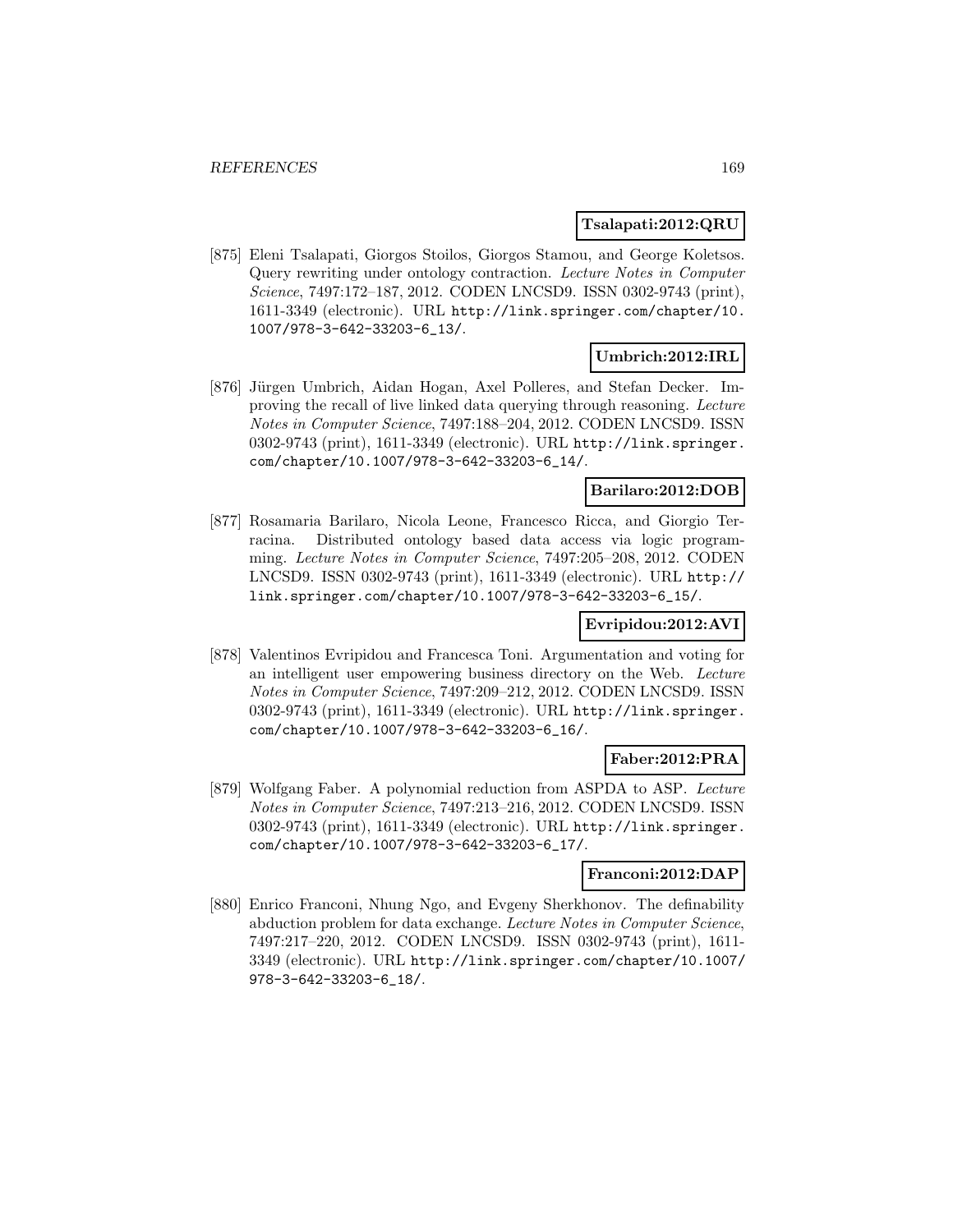## **Hu:2012:RBC**

[881] Beibei Hu, Theodore Patkos, Abdelghani Chibani, and Yacine Amirat. Rule-based context assessment in smart cities. Lecture Notes in Computer Science, 7497:221–224, 2012. CODEN LNCSD9. ISSN 0302-9743 (print), 1611-3349 (electronic). URL http://link.springer.com/chapter/10. 1007/978-3-642-33203-6\_19/.

# **Knorr:2012:RAI**

[882] Matthias Knorr, David Carral Martínez, Pascal Hitzler, and Adila A. Krisnadhi. Recent advances in integrating OWL and rules (technical communication). Lecture Notes in Computer Science, 7497:225–228, 2012. CODEN LNCSD9. ISSN 0302-9743 (print), 1611-3349 (electronic). URL http:// link.springer.com/chapter/10.1007/978-3-642-33203-6\_20/.

### **Anonymous:2012:FMbt**

[883] Anonymous. Front matter. Lecture Notes in Computer Science, 7497: ??, 2012. CODEN LNCSD9. ISSN 0302-9743 (print), 1611-3349 (electronic). URL http://link.springer.com/content/pdf/bfm:978-3- 642-33203-6/1.

### **Rushby:2012:VSO**

[884] John Rushby. The versatile synchronous observer. Lecture Notes in Computer Science, 7498:1, 2012. CODEN LNCSD9. ISSN 0302-9743 (print), 1611-3349 (electronic). URL http://link.springer.com/accesspage/ chapter/10.1007/978-3-642-33296-8\_1.

### **Schulte:2012:TYA**

[885] Wolfram Schulte. Thirteen years of automated code analysis at Microsoft. Lecture Notes in Computer Science, 7498:2, 2012. CODEN LNCSD9. ISSN 0302-9743 (print), 1611-3349 (electronic). URL http://link. springer.com/accesspage/chapter/10.1007/978-3-642-33296-8\_2.

### **Acosta:2012:MCP**

[886] Araceli Acosta and Cecilia Kilmurray. Model checking propositional Deontic temporal logic via a  $\mu$ -calculus characterization. Lecture Notes in Computer Science, 7498:3–18, 2012. CODEN LNCSD9. ISSN 0302- 9743 (print), 1611-3349 (electronic). URL http://link.springer.com/ chapter/10.1007/978-3-642-33296-8\_3/.

### **Barbosa:2012:AUB**

[887] Haniel Barbosa and David Déharbe. An approach using the B method to formal verification of PLC programs in an industrial setting. Lecture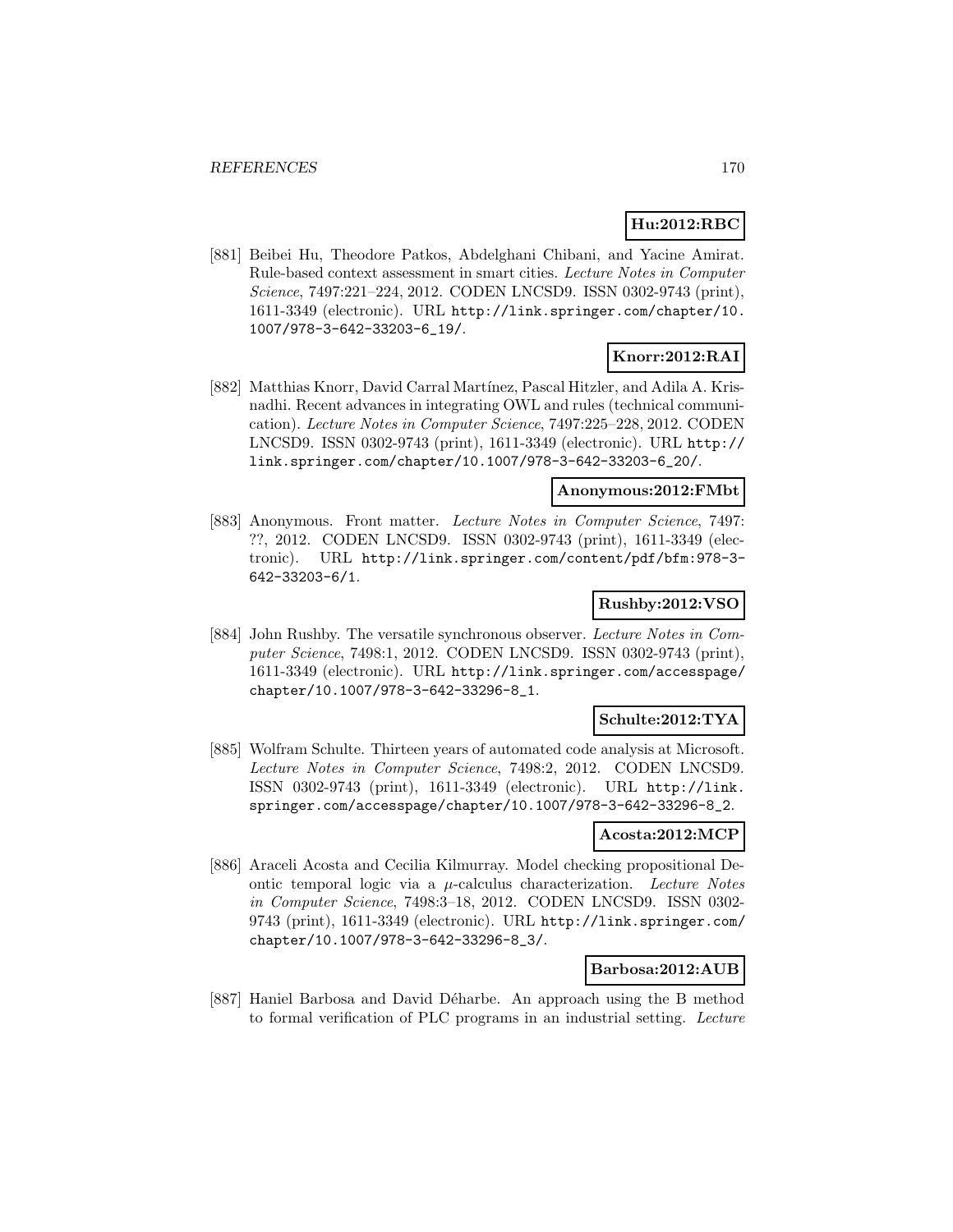Notes in Computer Science, 7498:19–34, 2012. CODEN LNCSD9. ISSN 0302-9743 (print), 1611-3349 (electronic). URL http://link.springer. com/chapter/10.1007/978-3-642-33296-8\_4/.

### **Braz:2012:PIS**

[888] Fernando A. F. Braz and Jader S. Cruz. Palytoxin inhibits the sodiumpotassium pump — an investigation of an electrophysiological model using probabilistic model checking. Lecture Notes in Computer Science, 7498:35–50, 2012. CODEN LNCSD9. ISSN 0302-9743 (print), 1611-3349 (electronic). URL http://link.springer.com/chapter/10.1007/978- 3-642-33296-8\_5/.

### **deMatos:2012:BBB**

[889] Ernesto C. B. de Matos. BETA: a B based testing approach. Lecture Notes in Computer Science, 7498:51–66, 2012. CODEN LNCSD9. ISSN 0302-9743 (print), 1611-3349 (electronic). URL http://link.springer. com/chapter/10.1007/978-3-642-33296-8\_6/.

### **Carvalho:2012:PAB**

[890] Gustavo Carvalho and Diogo Falcão. A process algebra based strategy for generating test vectors from SCR specifications. Lecture Notes in Computer Science, 7498:67–82, 2012. CODEN LNCSD9. ISSN 0302- 9743 (print), 1611-3349 (electronic). URL http://link.springer.com/ chapter/10.1007/978-3-642-33296-8\_7/.

### **Cavalheiro:2012:SPP**

[891] Simone André da Costa Cavalheiro. Specification patterns for properties over reachable states of graph grammars. Lecture Notes in Computer Science, 7498:83–98, 2012. CODEN LNCSD9. ISSN 0302-9743 (print), 1611-3349 (electronic). URL http://link.springer.com/chapter/10. 1007/978-3-642-33296-8\_8/.

### **Davies:2012:CRM**

[892] Jim Davies, Jeremy Gibbons, and David Milward. Compositionality and refinement in model-driven engineering. Lecture Notes in Computer Science, 7498:99–114, 2012. CODEN LNCSD9. ISSN 0302-9743 (print), 1611-3349 (electronic). URL http://link.springer.com/chapter/10. 1007/978-3-642-33296-8\_9/.

### **Didier:2012:IHF**

[893] André Didier and Alexandre Mota. Identifying hardware failures systematically. Lecture Notes in Computer Science, 7498:115–130, 2012. CODEN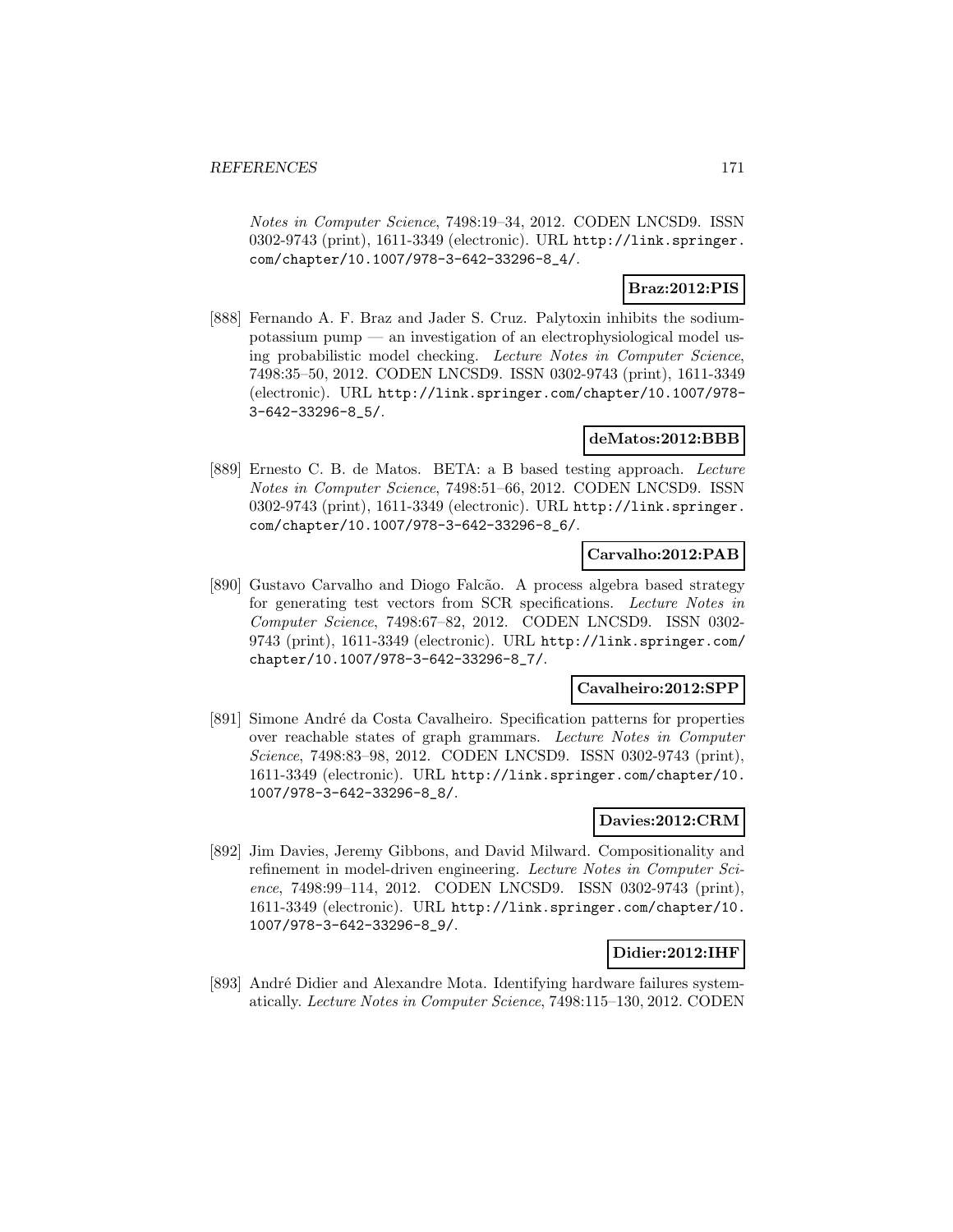LNCSD9. ISSN 0302-9743 (print), 1611-3349 (electronic). URL http:// link.springer.com/chapter/10.1007/978-3-642-33296-8\_10/.

## **Huang:2012:ITP**

[894] Yanhong Huang, Yongxin Zhao, and Jianqi Shi. Investigating time properties of interrupt-driven programs. Lecture Notes in Computer Science, 7498:131–146, 2012. CODEN LNCSD9. ISSN 0302-9743 (print), 1611- 3349 (electronic). URL http://link.springer.com/chapter/10.1007/ 978-3-642-33296-8\_11/.

## **Regis:2012:SVD**

[895] Germán Regis and Nicolás Ricci. Specifying and verifying declarative fluent temporal logic properties of workflows. Lecture Notes in Computer Science, 7498:147–162, 2012. CODEN LNCSD9. ISSN 0302-9743 (print), 1611-3349 (electronic). URL http://link.springer.com/chapter/10. 1007/978-3-642-33296-8\_12/.

### **Schulz:2012:CMT**

[896] Christoph Schulz and Michael Löwe. Composition of model transformations: A Categorical framework. Lecture Notes in Computer Science, 7498: 163–178, 2012. CODEN LNCSD9. ISSN 0302-9743 (print), 1611-3349 (electronic). URL http://link.springer.com/chapter/10.1007/978- 3-642-33296-8\_13/.

### **Sekerinski:2012:VRE**

[897] Emil Sekerinski and Tian Zhang. Verification rules for exception handling in Eiffel. Lecture Notes in Computer Science, 7498:179–193, 2012. CODEN LNCSD9. ISSN 0302-9743 (print), 1611-3349 (electronic). URL http:// link.springer.com/chapter/10.1007/978-3-642-33296-8\_14/.

### **Sharma:2012:SRP**

[898] Subodh Sharma and Ganesh Gopalakrishnan. A sound reduction of persistent-sets for deadlock detection in MPI applications. Lecture Notes in Computer Science, 7498:194–209, 2012. CODEN LNCSD9. ISSN 0302- 9743 (print), 1611-3349 (electronic). URL http://link.springer.com/ chapter/10.1007/978-3-642-33296-8\_15/.

### **Zanarini:2012:ATT**

[899] Dante Zanarini, Carlos Luna, and Luis Sierra. Alternating-time temporal logic in the calculus of (co)inductive constructions. Lecture Notes in Computer Science, 7498:210–225, 2012. CODEN LNCSD9. ISSN 0302- 9743 (print), 1611-3349 (electronic). URL http://link.springer.com/ chapter/10.1007/978-3-642-33296-8\_16/.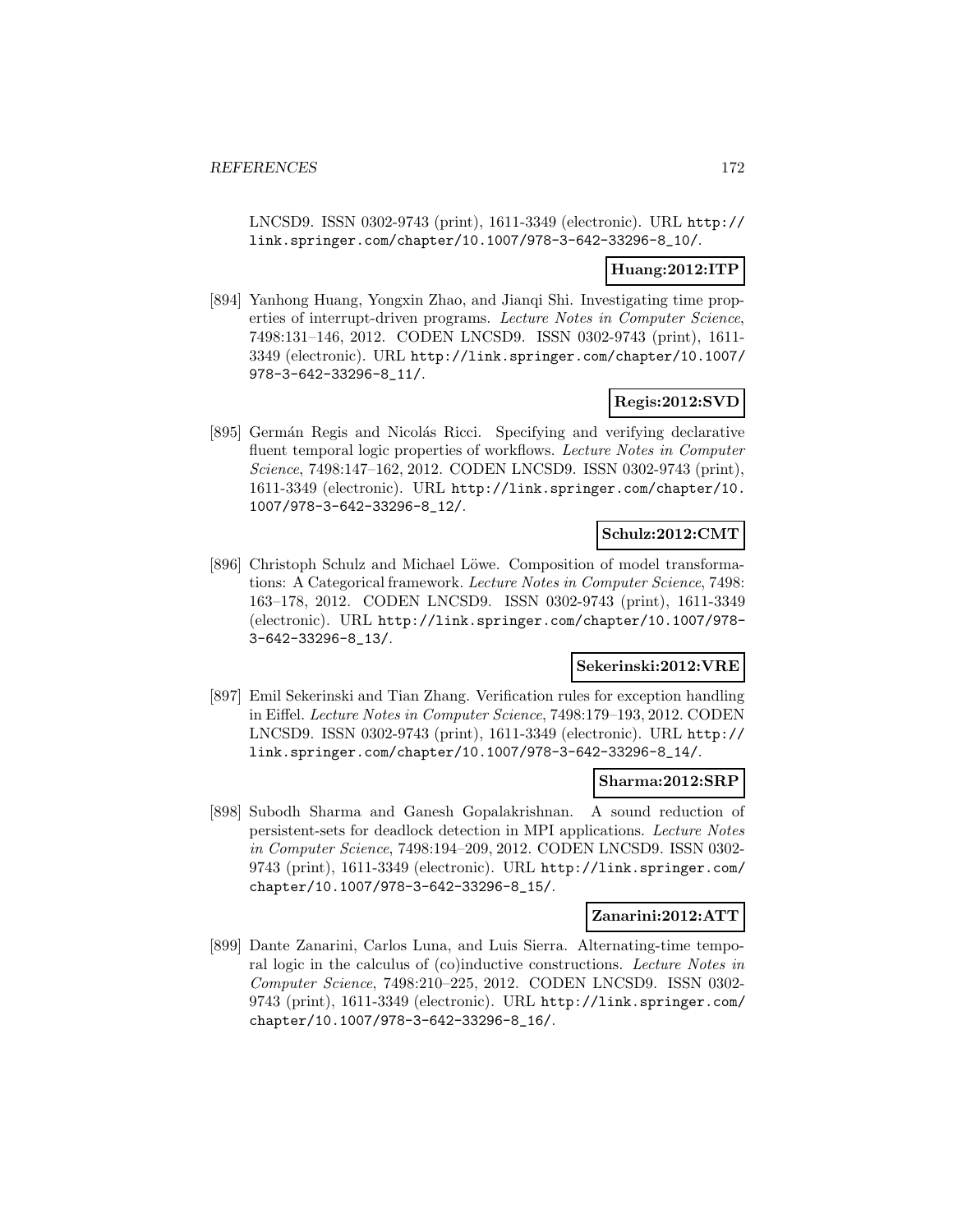#### **Anonymous:2012:BMr**

[900] Anonymous. Back matter. Lecture Notes in Computer Science, 7498: ??, 2012. CODEN LNCSD9. ISSN 0302-9743 (print), 1611-3349 (electronic). URL http://link.springer.com/content/pdf/bbm:978-3- 642-33296-8/1.

### **Anonymous:2012:FMbu**

[901] Anonymous. Front matter. Lecture Notes in Computer Science, 7498: ??, 2012. CODEN LNCSD9. ISSN 0302-9743 (print), 1611-3349 (electronic). URL http://link.springer.com/content/pdf/bfm:978-3- 642-33296-8/1.

#### **Anonymous:2012:FMbv**

[902] Anonymous. Front matter. Lecture Notes in Computer Science, 7499: 1, 2012. CODEN LNCSD9. ISSN 0302-9743 (print), 1611-3349 (electronic). URL http://link.springer.com/content/pdf/bfm:978-3- 642-32790-2/1/1.

### **Kilgarriff:2012:GKY**

[903] Adam Kilgarriff. Getting to know your corpus. Lecture Notes in Computer Science, 7499:3-15, 2012. CODEN LNCSD9. ISSN 0302-9743 (print), 1611-3349 (electronic). URL http://link.springer.com/chapter/10. 1007/978-3-642-32790-2\_1/.

### **Mitkov:2012:CRW**

[904] Ruslan Mitkov, Richard Evans, Constantin Orăsan, Iustin Dornescu, and Miguel Rios. Coreference resolution: To What Extent Does It Help NLP Applications? Lecture Notes in Computer Science, 7499: 16–27, 2012. CODEN LNCSD9. ISSN 0302-9743 (print), 1611-3349 (electronic). URL http://link.springer.com/chapter/10.1007/978- 3-642-32790-2\_2/.

### **Anonymous:2012:FMbw**

[905] Anonymous. Front matter. Lecture Notes in Computer Science, 7499: 29, 2012. CODEN LNCSD9. ISSN 0302-9743 (print), 1611-3349 (electronic). URL http://link.springer.com/content/pdf/bfm:978-3- 642-32790-2/2/1.

### **Kobylinski:2012:SSF**

[906] Lukasz Kobyliński and Mateusz Kopeć. Semantic similarity functions in Word Sense Disambiguation. Lecture Notes in Computer Science, 7499: 31–38, 2012. CODEN LNCSD9. ISSN 0302-9743 (print), 1611-3349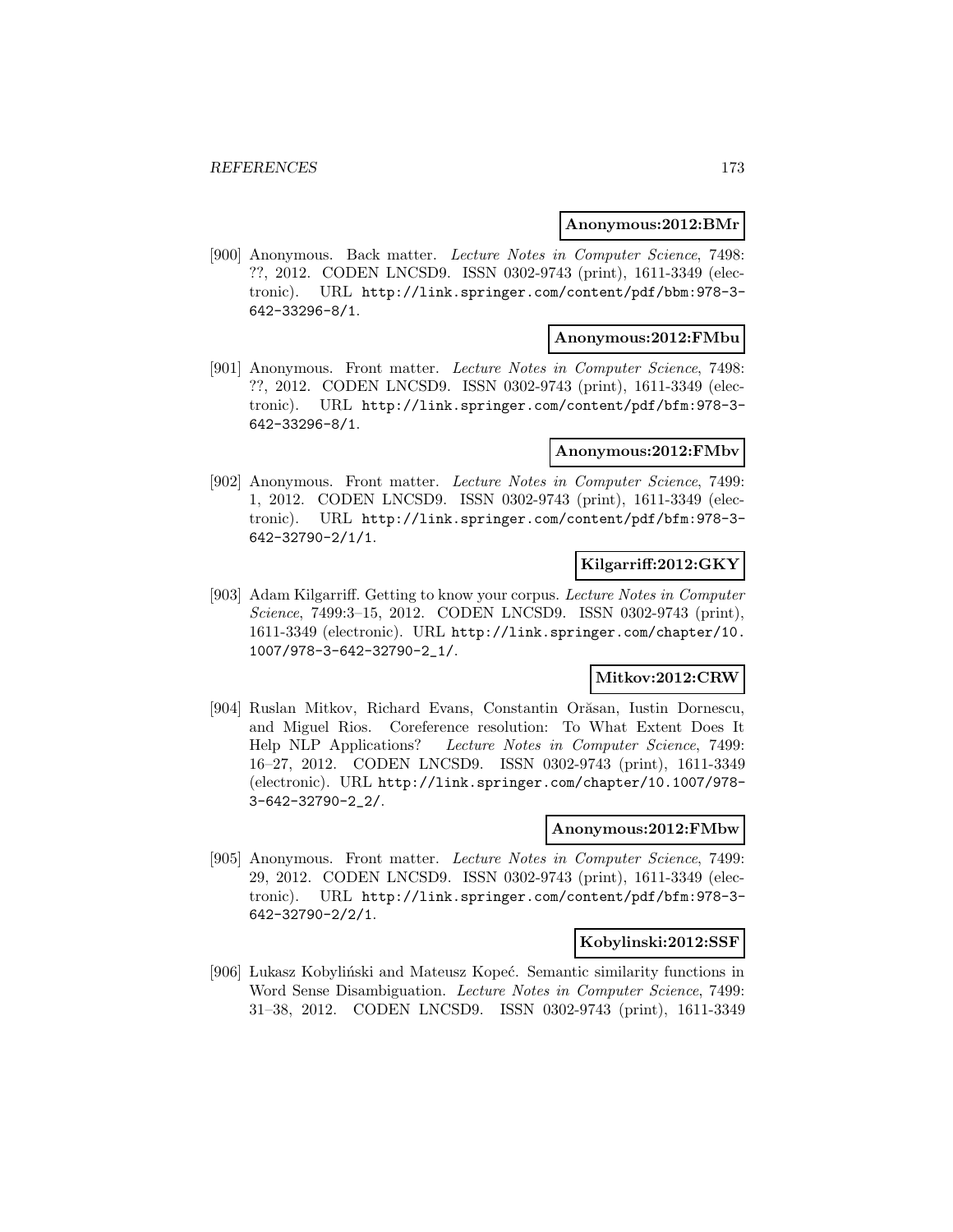(electronic). URL http://link.springer.com/chapter/10.1007/978- 3-642-32790-2\_3/.

### **Scholz:2012:OMG**

[907] Thomas Scholz, Stefan Conrad, and Lutz Hillekamps. Opinion mining on a German corpus of a media response analysis. Lecture Notes in Computer Science, 7499:39–46, 2012. CODEN LNCSD9. ISSN 0302-9743 (print), 1611-3349 (electronic). URL http://link.springer.com/chapter/10. 1007/978-3-642-32790-2\_4/.

### **Pinto:2012:SPA**

[908] David Pinto, Darnes Vilariño, Yuridiana Alemán, Helena Gómez, and Nahun Loya. The soundex phonetic algorithm revisited for SMS Text Representation. Lecture Notes in Computer Science, 7499:47–55, 2012. CODEN LNCSD9. ISSN 0302-9743 (print), 1611-3349 (electronic). URL http://link.springer.com/chapter/10.1007/978-3- 642-32790-2\_5/.

### **Sevcikova:2012:SMA**

[909] Magda Ševčíková and Jiří Mírovský. Sentence modality assignment in the Prague Dependency Treebank. Lecture Notes in Computer Science, 7499:56–63, 2012. CODEN LNCSD9. ISSN 0302-9743 (print), 1611-3349 (electronic). URL http://link.springer.com/chapter/10.1007/978- 3-642-32790-2\_6/.

### **Kokkinakis:2012:LDI**

[910] Dimitrios Kokkinakis, Markus Forsberg, Sofie Johansson Kokkinakis, and Frida Smith. Literacy demands and information to cancer patients. Lecture Notes in Computer Science, 7499:64–71, 2012. CODEN LNCSD9. ISSN 0302-9743 (print), 1611-3349 (electronic). URL http://link. springer.com/chapter/10.1007/978-3-642-32790-2\_7/.

## **Wawer:2012:EOA**

[911] Aleksander Wawer and Konrad Goluchowski. Expanding opinion attribute lexicons. Lecture Notes in Computer Science, 7499:72–80, 2012. CODEN LNCSD9. ISSN 0302-9743 (print), 1611-3349 (electronic). URL http:// link.springer.com/chapter/10.1007/978-3-642-32790-2\_8/.

### **Radziszewski:2012:TGT**

[912] Adam Radziszewski and Szymon Acedański. Taggers gonna tag: An Argument against Evaluating disambiguation capacities of morphosyntactic taggers. Lecture Notes in Computer Science, 7499:81–87, 2012. CODEN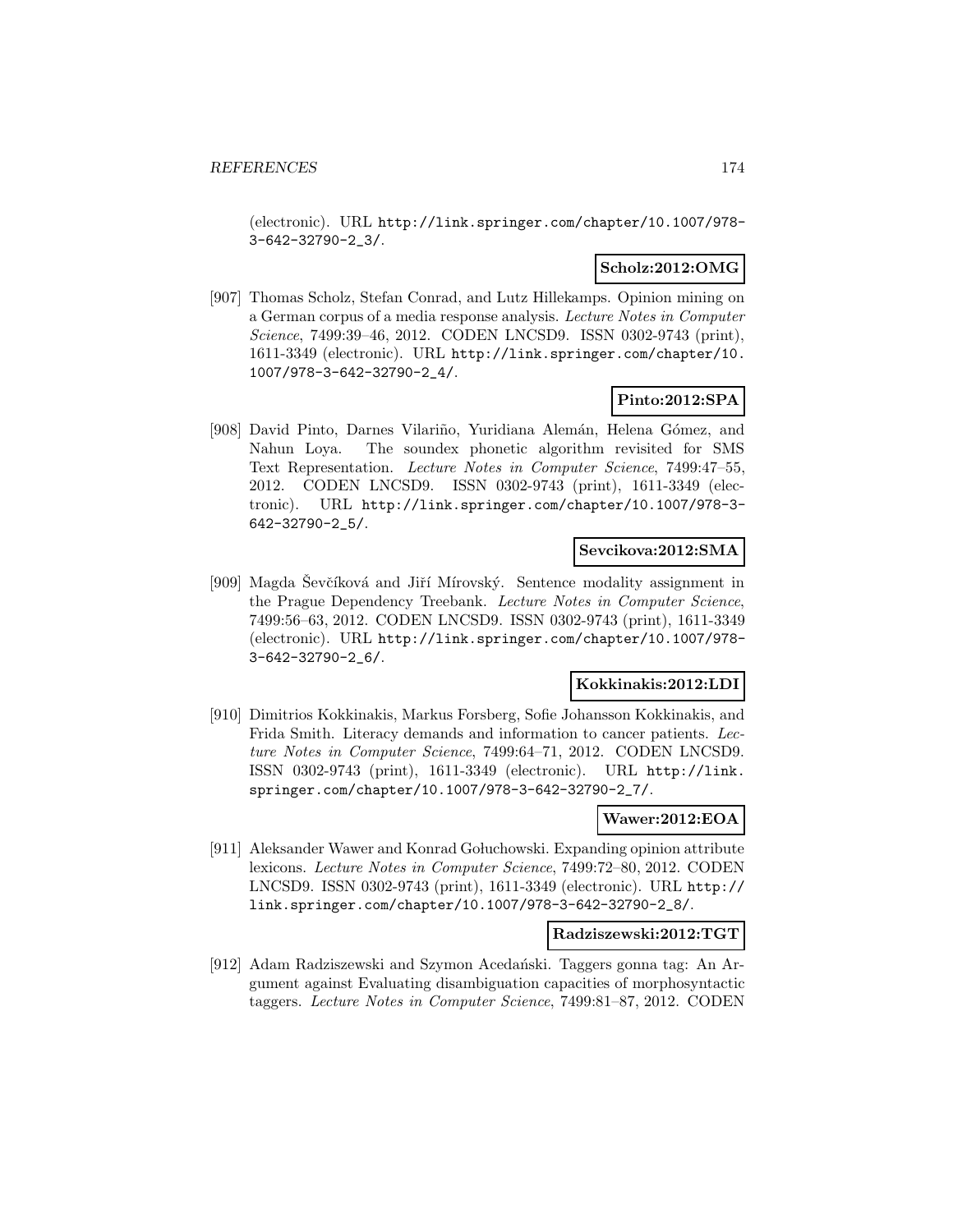LNCSD9. ISSN 0302-9743 (print), 1611-3349 (electronic). URL http:// link.springer.com/chapter/10.1007/978-3-642-32790-2\_9/.

### **Wolinski:2012:AAT**

[913] Marcin Woliński and Andrzej Zaborowski. An ambiguity aware Treebank search tool. Lecture Notes in Computer Science, 7499:88–94, 2012. CODEN LNCSD9. ISSN 0302-9743 (print), 1611-3349 (electronic). URL http://link.springer.com/chapter/10.1007/978-3- 642-32790-2\_10/.

### **Petasis:2012:NAT**

[914] Georgios Petasis and Mara Tsoumari. A new annotation tool for aligned bilingual corpora. Lecture Notes in Computer Science, 7499:95–104, 2012. CODEN LNCSD9. ISSN 0302-9743 (print), 1611-3349 (electronic). URL http://link.springer.com/chapter/10.1007/978-3- 642-32790-2\_11/.

### **Saric:2012:OSB**

[915] Frane Sarić, Jan Snajder, and Bojana Dalbelo Bašić. Optimizing sentence boundary detection for croatian. Lecture Notes in Computer Science, 7499:105–111, 2012. CODEN LNCSD9. ISSN 0302-9743 (print), 1611- 3349 (electronic). URL http://link.springer.com/chapter/10.1007/ 978-3-642-32790-2\_12/.

## **Gralinski:2012:MWI**

[916] Filip Graliński. Mining the Web for idiomatic expressions Using Metalinguistic Markers. Lecture Notes in Computer Science, 7499:112–118, 2012. CODEN LNCSD9. ISSN 0302-9743 (print), 1611-3349 (electronic). URL http://link.springer.com/chapter/10.1007/978-3- 642-32790-2\_13/.

### **Krasnowska:2012:UTT**

[917] Katarzyna Krasnowska, Witold Kieraś, Marcin Woliński, and Adam Przepiórkowski. Using tree transducers for detecting errors in a Treebank of Polish. Lecture Notes in Computer Science, 7499:119–126, 2012. CODEN LNCSD9. ISSN 0302-9743 (print), 1611-3349 (electronic). URL http://link.springer.com/chapter/10.1007/978-3- 642-32790-2\_14/.

### **Jelinek:2012:CMA**

[918] Tomáš Jelínek, Barbora Štindlová, Alexandr Rosen, and Jirka Hana. Combining manual and automatic annotation of a Learner Corpus. Lecture Notes in Computer Science, 7499:127–134, 2012. CODEN LNCSD9. ISSN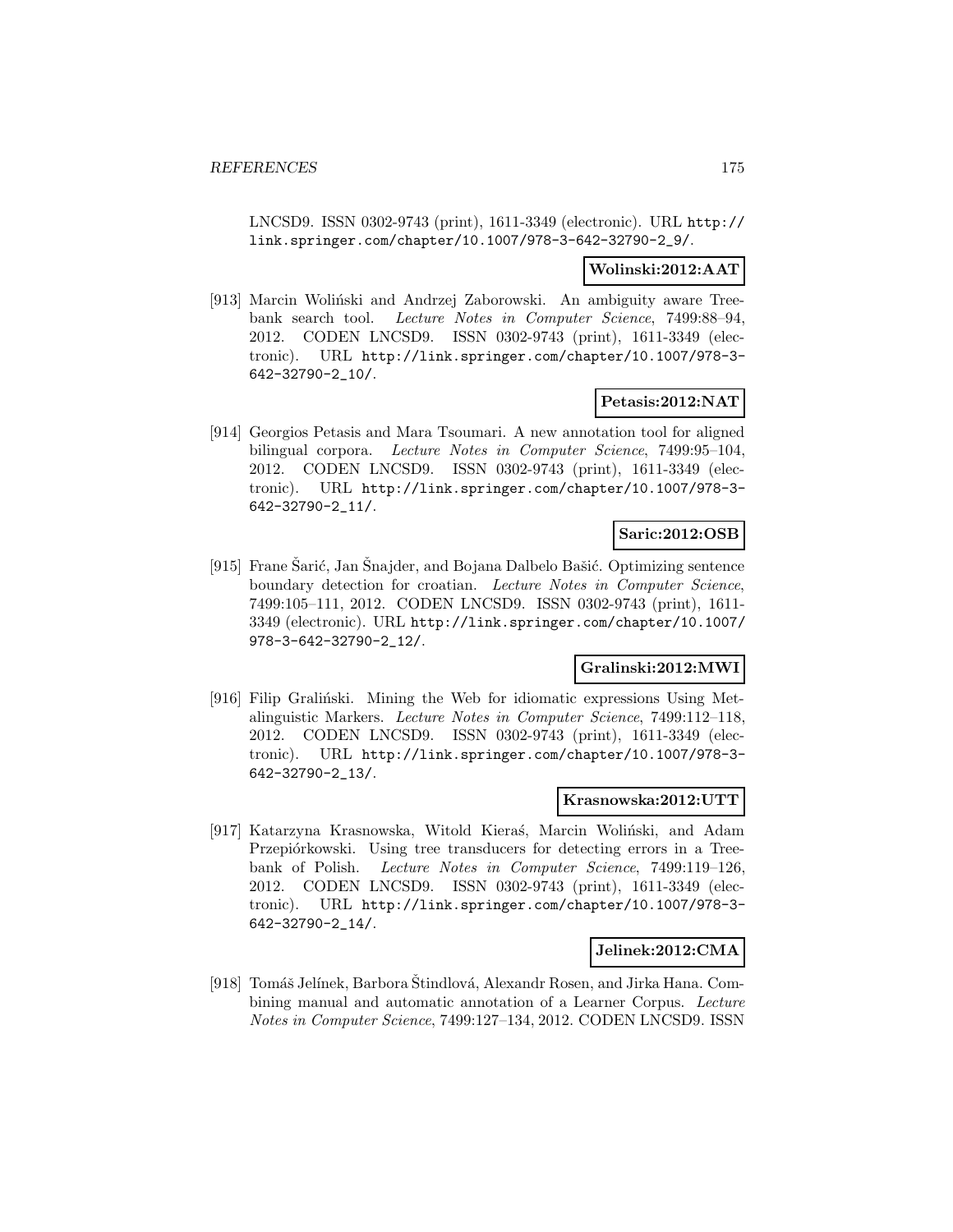0302-9743 (print), 1611-3349 (electronic). URL http://link.springer. com/chapter/10.1007/978-3-642-32790-2\_15/.

### **Kiss:2012:MAC**

[919] Márton Kiss, Agoston Nagy, Veronika Vincze, Attila Almási, Zoltán Alexin, and János Csirik. A manually annotated corpus of pharmaceutical patents. Lecture Notes in Computer Science, 7499:135–142, 2012. CODEN LNCSD9. ISSN 0302-9743 (print), 1611-3349 (electronic). URL http:// link.springer.com/chapter/10.1007/978-3-642-32790-2\_16/.

### **Radziszewski:2012:LSE**

[920] Adam Radziszewski and Adam Pawlaczek. Large-scale experiments with NP chunking of Polish. Lecture Notes in Computer Science, 7499: 143–149, 2012. CODEN LNCSD9. ISSN 0302-9743 (print), 1611-3349 (electronic). URL http://link.springer.com/chapter/10.1007/978- 3-642-32790-2\_17/.

### **Slavcheva:2012:MLS**

[921] Milena Slavcheva. Mapping a lexical semantic resource to a common framework of computational lexicons. Lecture Notes in Computer Science, 7499:150–157, 2012. CODEN LNCSD9. ISSN 0302-9743 (print), 1611-3349 (electronic). URL http://link.springer.com/chapter/10. 1007/978-3-642-32790-2\_18/.

## **Kettnerova:2012:RBA**

[922] Václava Kettnerová, Markéta Lopatková, and Zdeňka Urešová. The rulebased approach to Czech Grammaticalized Alternations. Lecture Notes in Computer Science, 7499:158–165, 2012. CODEN LNCSD9. ISSN 0302- 9743 (print), 1611-3349 (electronic). URL http://link.springer.com/ chapter/10.1007/978-3-642-32790-2\_19/.

### **Glavas:2012:SSA**

[923] Goran Glavaš, Jan Snajder, and Bojana Dalbelo Bašić. Semi-supervised acquisition of Croatian Sentiment Lexicon. Lecture Notes in Computer Science, 7499:166–173, 2012. CODEN LNCSD9. ISSN 0302-9743 (print), 1611-3349 (electronic). URL http://link.springer.com/chapter/10. 1007/978-3-642-32790-2\_20/.

#### **Anonymous:2012:FMbx**

[924] Anonymous. Front matter. Lecture Notes in Computer Science, 7499: ??, 2012. CODEN LNCSD9. ISSN 0302-9743 (print), 1611-3349 (electronic). URL http://link.springer.com/content/pdf/bfm:978-3- 642-32790-2/1.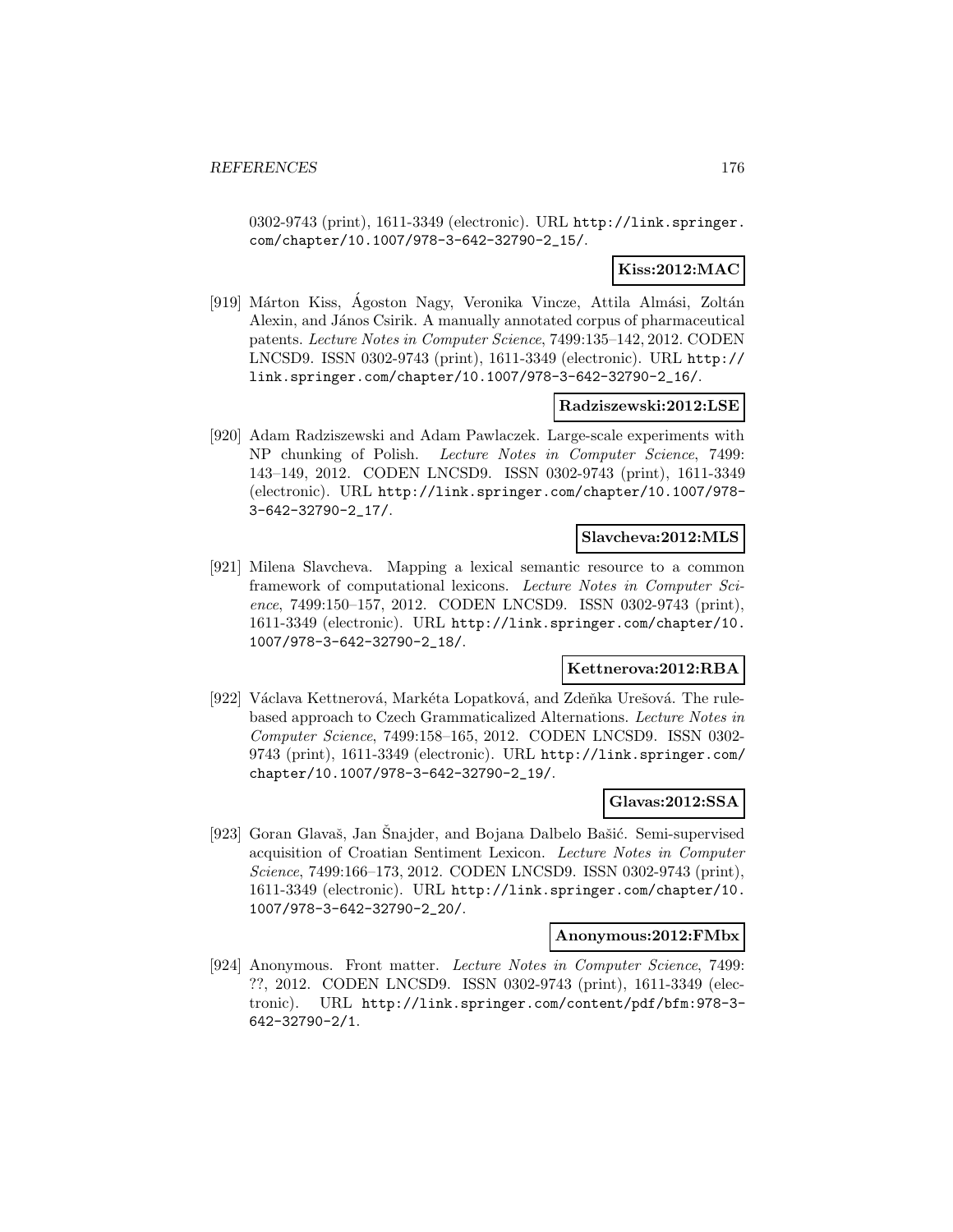#### **Hameurlain:2012:DMC**

[925] Abdelkader Hameurlain, Farookh Khadeer Hussain, Franck Morvan, and A. Min Tjoa, editors. Data Management in Cloud, Grid and P2P Systems: 5th International Conference, Globe 2012, Vienna, Austria, September 5– 6, 2012. Proceedings, volume 7450 of Lecture Notes in Computer Science. Springer-Verlag Inc., New York, NY, USA, 2012. CODEN LNCSD9. ISBN 3-642-32343-X (print), 3-642-32344-8 (e-book). ISSN 0302-9743 (print), 1611-3349 (electronic). LCCN ???? URL http://www.springerlink. com/content/978-3-642-32344-7.

## **Bohm:2012:ITB**

[926] Christian Böhm, Sami Khuri, Lenka Lhotská, and M. Elena Renda, editors. Information Technology in Bio- and Medical Informatics: Third International Conference, ITBAM 2012, Vienna, Austria, September 4– 5, 2012. Proceedings, volume 7451 of Lecture Notes in Computer Science. Springer-Verlag Inc., New York, NY, USA, 2012. CODEN LNCSD9. ISBN 3-642-32394-4 (print), 3-642-32395-2 (e-book). ISSN 0302-9743 (print), 1611-3349 (electronic). LCCN ???? URL http://www.springerlink. com/content/978-3-642-32395-9.

## **Ko:2012:ADG**

[927] Andrea Kő, Christine Leitner, Herbert Leitold, and Alexander Prosser, editors. Advancing Democracy, Government and Governance: Joint International Conference on Electronic Government and the Information Systems Perspective, and Electronic Democracy, EGOVIS/EDEM 2012, Vienna, Austria, September 3–6, 2012. Proceedings, volume 7452 of Lecture Notes in Computer Science. Springer-Verlag Inc., New York, NY, USA, 2012. CODEN LNCSD9. ISBN 3-642-32700-1 (print), 3-642-32701- X (e-book). ISSN 0302-9743 (print), 1611-3349 (electronic). LCCN ???? URL http://www.springerlink.com/content/978-3-642-32701-8.

#### **Auweter:2012:IKT**

[928] Axel Auweter, Dieter Kranzlmüller, Amirreza Tahamtan, and A. Min Tjoa, editors. ICT as Key Technology against Global Warming: Second International Conference, ICT-GLOW 2012, Vienna, Austria, September 6, 2012. Proceedings, volume 7453 of Lecture Notes in Computer Science. Springer-Verlag Inc., New York, NY, USA, 2012. CODEN LNCSD9. ISBN 3-642-32605-6 (print), 3-642-32606-4 (e-book). ISSN 0302-9743 (print), 1611-3349 (electronic). LCCN ???? URL http://www.springerlink. com/content/978-3-642-32606-6.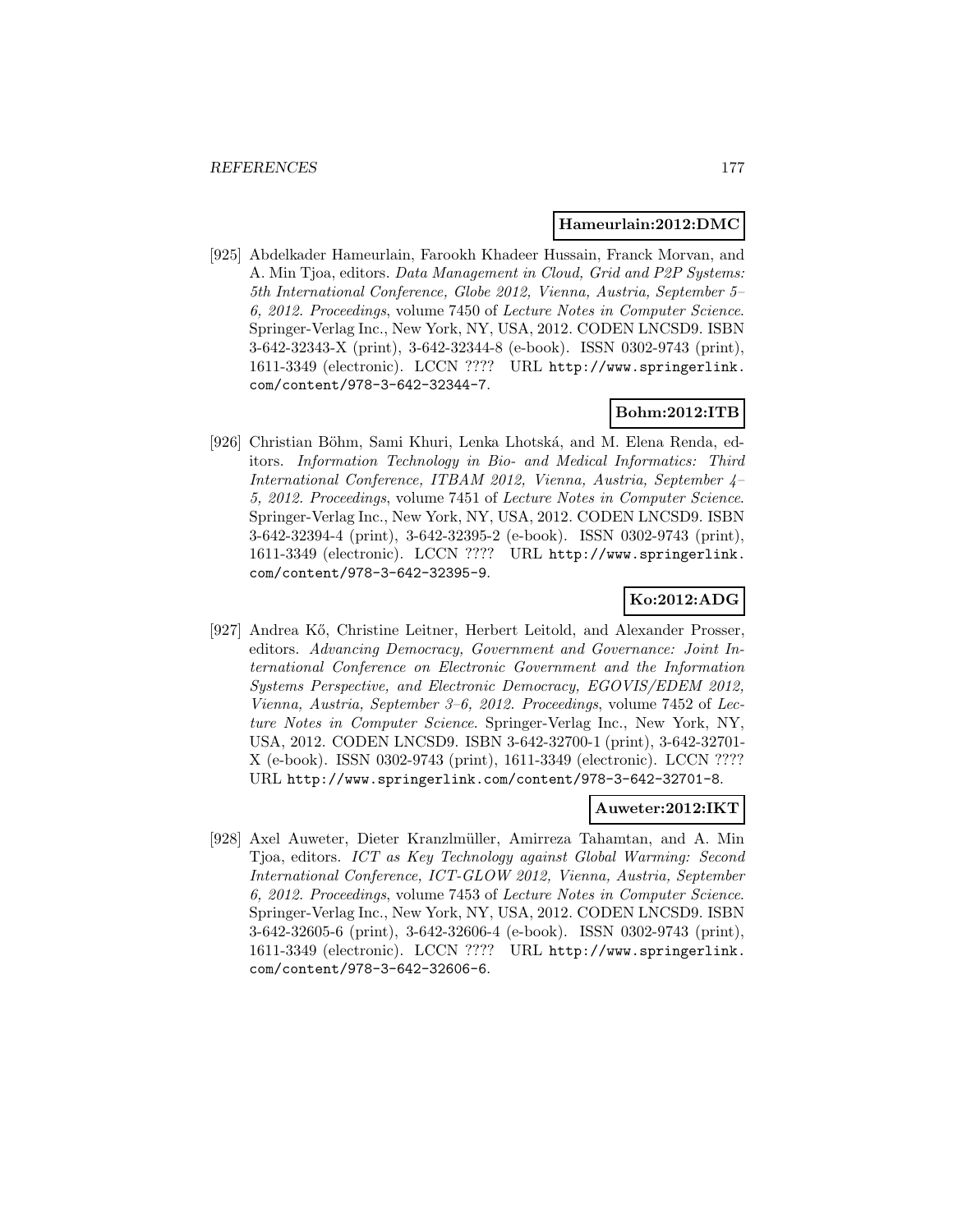### **Koutny:2012:CCT**

[929] Maciej Koutny and Irek Ulidowski, editors. CONCUR 2012 — Concurrency Theory: 23rd International Conference, CONCUR 2012, Newcastle upon Tyne, UK, September  $4-7$ , 2012. Proceedings, volume 7454 of Lecture Notes in Computer Science. Springer-Verlag Inc., New York, NY, USA, 2012. CODEN LNCSD9. ISBN 3-642-32939-X (print), 3-642-32940-3 (ebook). ISSN 0302-9743 (print), 1611-3349 (electronic). LCCN ???? URL http://www.springerlink.com/content/978-3-642-32940-1.

#### **Rahwan:2012:PPP**

[930] Iyad Rahwan, Wayne Wobcke, Sandip Sen, and Toshiharu Sugawara, editors. PRIMA 2012: Principles and Practice of Multi-Agent Systems: 15th International Conference, Kuching, Sarawak, Malaysia, September 3–7, 2012. Proceedings, volume 7455 of Lecture Notes in Computer Science. Springer-Verlag Inc., New York, NY, USA, 2012. CODEN LNCSD9. ISBN 3-642-32728-1 (print), 3-642-32729-X (e-book). ISSN 0302-9743 (print), 1611-3349 (electronic). LCCN ???? URL http://www.springerlink. com/content/978-3-642-32729-2.

## **Ong:2012:LLI**

[931] Luke Ong and Ruy de Queiroz, editors. Logic, Language, Information and Computation: 19th International Workshop, WoLLIC 2012, Buenos Aires, Argentina, September 3–6, 2012. Proceedings, volume 7456 of Lecture Notes in Computer Science. Springer-Verlag Inc., New York, NY, USA, 2012. CODEN LNCSD9. ISBN 3-642-32620-X (print), 3-642-32621- 8 (e-book). ISSN 0302-9743 (print), 1611-3349 (electronic). LCCN ???? URL http://www.springerlink.com/content/978-3-642-32621-9.

### **Richards:2012:KMA**

[932] Deborah Richards and Byeong Ho Kang, editors. Knowledge Management and Acquisition for Intelligent Systems: 12th Pacific Rim Knowledge Acquisition Workshop, PKAW 2012, Kuching, Malaysia, September 5–6, 2012. Proceedings, volume 7457 of Lecture Notes in Computer Science. Springer-Verlag Inc., New York, NY, USA, 2012. CODEN LNCSD9. ISBN 3-642-32540-8 (print), 3-642-32541-6 (e-book). ISSN 0302-9743 (print), 1611-3349 (electronic). LCCN ???? URL http://www.springerlink. com/content/978-3-642-32541-0.

### **Anthony:2012:PTA**

[933] Patricia Anthony, Mitsuru Ishizuka, and Dickson Lukose, editors. PRICAI 2012: Trends in Artificial Intelligence: 12th Pacific Rim International Conference on Artificial Intelligence, Kuching, Malaysia, September 3– 7, 2012. Proceedings, volume 7458 of Lecture Notes in Computer Science.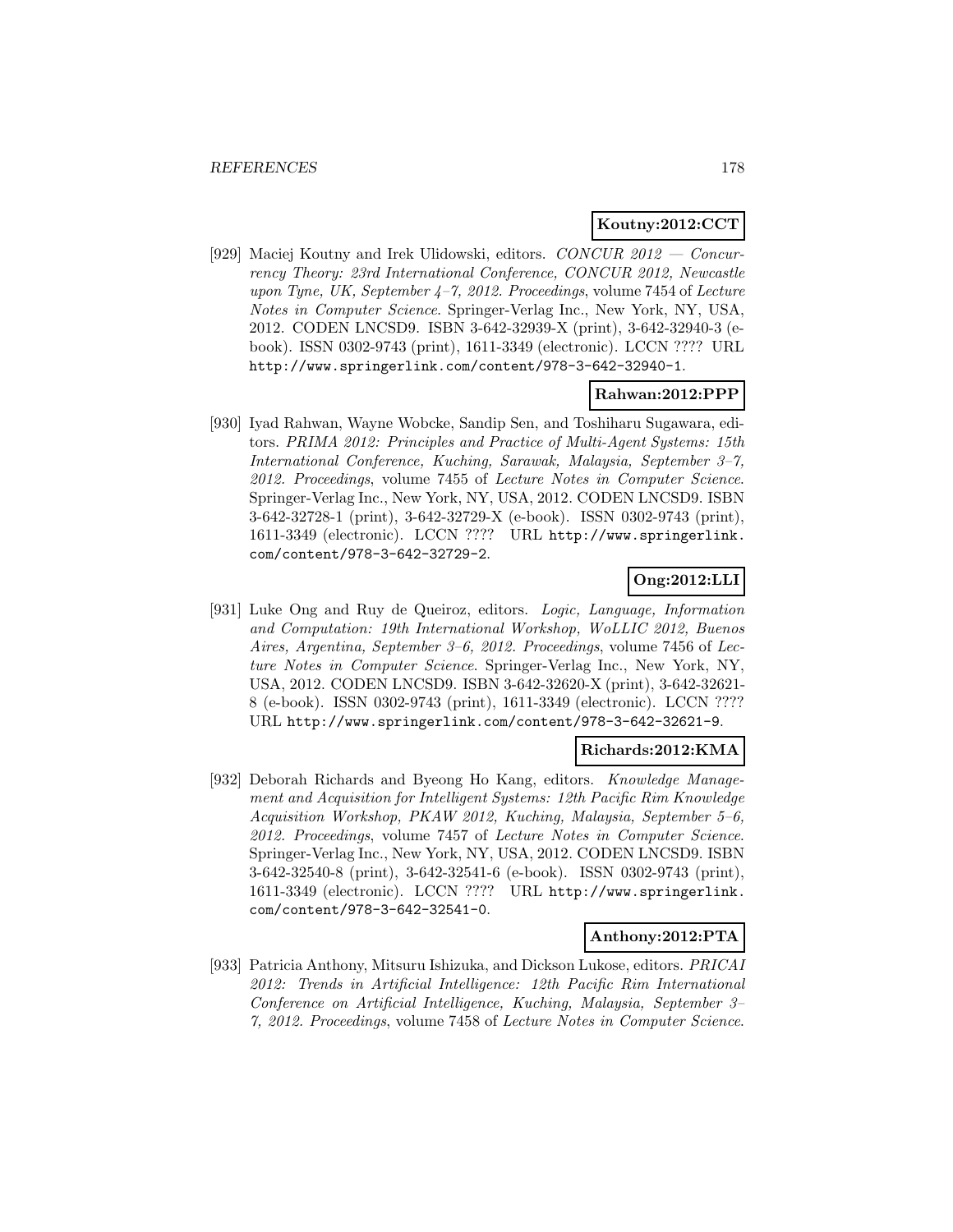Springer-Verlag Inc., New York, NY, USA, 2012. CODEN LNCSD9. ISBN 3-642-32694-3 (print), 3-642-32695-1 (e-book). ISSN 0302-9743 (print), 1611-3349 (electronic). LCCN ???? URL http://www.springerlink. com/content/978-3-642-32695-0.

### **Foresti:2012:CSE**

[934] Sara Foresti, Moti Yung, and Fabio Martinelli, editors. Computer Security — ESORICS 2012: 17th European Symposium on Research in Computer Security, Pisa, Italy, September 10–12, 2012. Proceedings, volume 7459 of Lecture Notes in Computer Science. Springer-Verlag Inc., New York, NY, USA, 2012. CODEN LNCSD9. ISBN 3-642-33166-1 (print), 3-642-33167- X (e-book). ISSN 0302-9743 (print), 1611-3349 (electronic). LCCN ???? URL http://www.springerlink.com/content/978-3-642-33167-1.

### **Mine:2012:SAI**

[935] Antoine Miné and David Schmidt, editors. Static Analysis: 19th International Symposium, SAS 2012, Deauville, France, September 11–13, 2012. Proceedings, volume 7460 of Lecture Notes in Computer Science. Springer-Verlag Inc., New York, NY, USA, 2012. CODEN LNCSD9. ISBN 3-642- 33124-6 (print), 3-642-33125-4 (e-book). ISSN 0302-9743 (print), 1611- 3349 (electronic). LCCN ???? URL http://www.springerlink.com/ content/978-3-642-33125-1.

### **Dorigo:2012:SII**

[936] Marco Dorigo, Mauro Birattari, Christian Blum, Anders Lyhne Christensen, Andries P. Engelbrecht, Roderich Groß, and Thomas Stützle, editors. Swarm Intelligence: 8th International Conference, ANTS 2012, Brussels, Belgium, September 12–14, 2012. Proceedings, volume 7461 of Lecture Notes in Computer Science. Springer-Verlag Inc., New York, NY, USA, 2012. CODEN LNCSD9. ISBN 3-642-32649-8 (print), 3-642-32650- 1 (e-book). ISSN 0302-9743 (print), 1611-3349 (electronic). LCCN ???? URL http://www.springerlink.com/content/978-3-642-32650-9.

### **Balzarotti:2012:RAI**

[937] Davide Balzarotti, Salvatore J. Stolfo, and Marco Cova, editors. Research in Attacks, Intrusions, and Defenses: 15th International Symposium, RAID 2012, Amsterdam, The Netherlands, September 12–14, 2012. Proceedings, volume 7462 of Lecture Notes in Computer Science. Springer-Verlag Inc., New York, NY, USA, 2012. CODEN LNCSD9. ISBN 3-642- 33337-0 (print), 3-642-33338-9 (e-book). ISSN 0302-9743 (print), 1611- 3349 (electronic). LCCN ???? URL http://www.springerlink.com/ content/978-3-642-33338-5.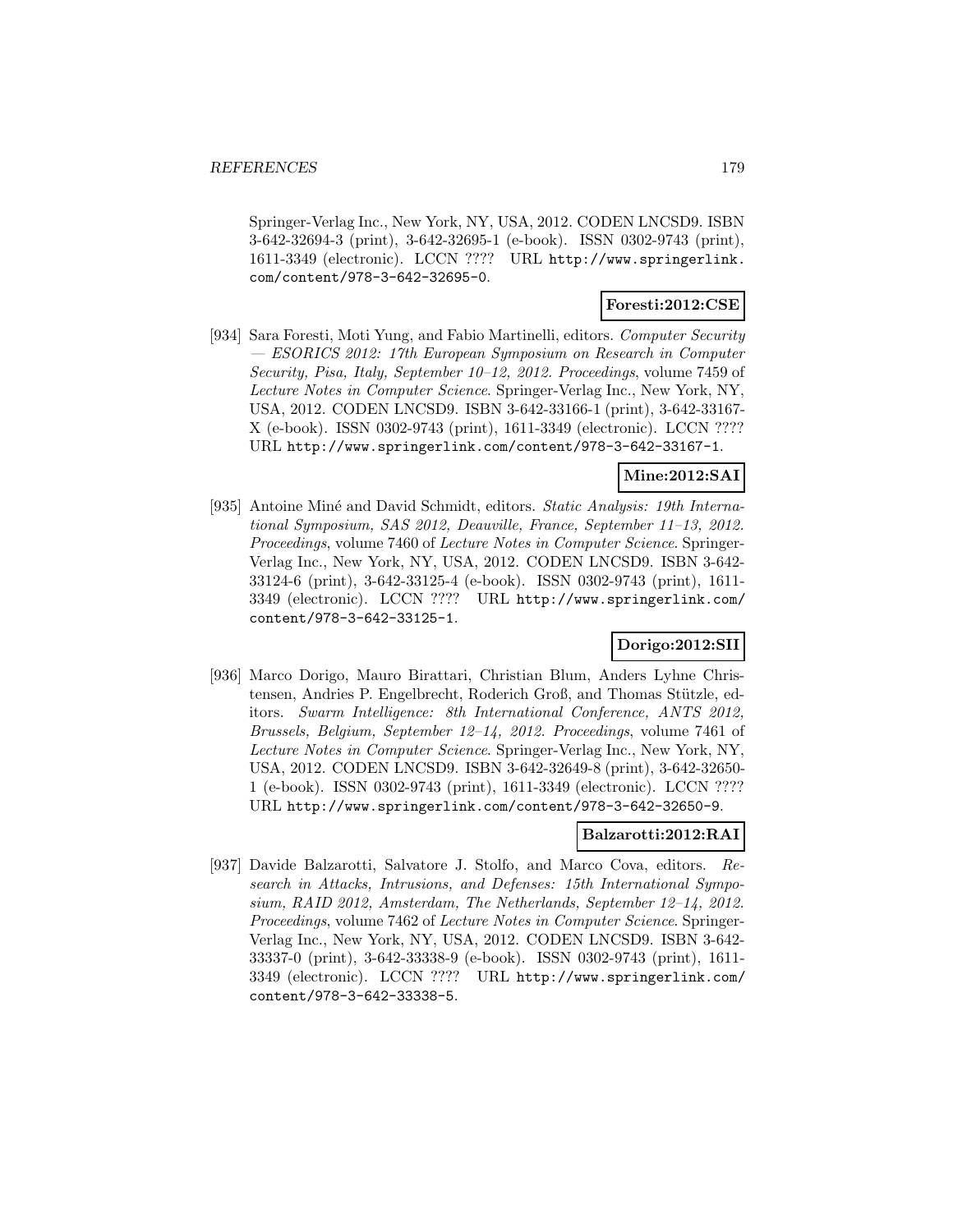### **Stachniss:2012:SCV**

[938] Cyrill Stachniss, Kerstin Schill, and David Uttal, editors. Spatial Cognition VIII: International Conference, Spatial Cognition 2012, Kloster Seeon, Germany, August 31–September 3, 2012. Proceedings, volume 7463 of Lecture Notes in Computer Science. Springer-Verlag Inc., New York, NY, USA, 2012. CODEN LNCSD9. ISBN 3-642-32731-1 (print), 3- 642-32732-X (e-book). ISSN 0302-9743 (print), 1611-3349 (electronic). LCCN ???? URL http://www.springerlink.com/content/978-3-642- 32732-2.

# **Rovan:2012:MFC**

[939] Branislav Rovan, Vladimiro Sassone, and Peter Widmayer, editors. Mathematical Foundations of Computer Science 2012: 37th International Symposium, MFCS 2012, Bratislava, Slovakia, August 27–31, 2012. Proceedings, volume 7464 of Lecture Notes in Computer Science. Springer-Verlag Inc., New York, NY, USA, 2012. CODEN LNCSD9. ISBN 3-642-32588-2 (print), 3-642-32589-0 (e-book). ISSN 0302-9743 (print), 1611-3349 (electronic). LCCN ???? URL http://www.springerlink.com/content/ 978-3-642-32589-2.

### **Quirchmayr:2012:MRP**

[940] Gerald Quirchmayr, Josef Basl, Ilsun You, Lida Xu, and Edgar Weippl, editors. Multidisciplinary Research and Practice for Information Systems: IFIP WG 8.4, 8.9/TC 5 International Cross-Domain Conference and Workshop on Availability, Reliability, and Security, CD-ARES 2012, Prague, Czech Republic, August 20–24, 2012. Proceedings, volume 7465 of Lecture Notes in Computer Science. Springer-Verlag Inc., New York, NY, USA, 2012. CODEN LNCSD9. ISBN 3-642-32497-5 (print), 3-642-32498- 3 (e-book). ISSN 0302-9743 (print), 1611-3349 (electronic). LCCN ???? URL http://www.springerlink.com/content/978-3-642-32498-7.

### **Agudo:2012:CBR**

[941] Belén Díaz Agudo and Ian Watson, editors. Case-Based Reasoning Research and Development: 20th International Conference, ICCBR 2012, Lyon, France, September 3–6, 2012. Proceedings, volume 7466 of Lecture Notes in Computer Science. Springer-Verlag Inc., New York, NY, USA, 2012. CODEN LNCSD9. ISBN 3-642-32985-3 (print), 3-642-32986-1 (ebook). ISSN 0302-9743 (print), 1611-3349 (electronic). LCCN ???? URL http://www.springerlink.com/content/978-3-642-32986-9.

# **Luo:2012:CDV**

[942] Yuhua Luo, editor. Cooperative Design, Visualization, and Engineering: 9th International Conference, CDVE 2012, Osaka, Japan, September 2–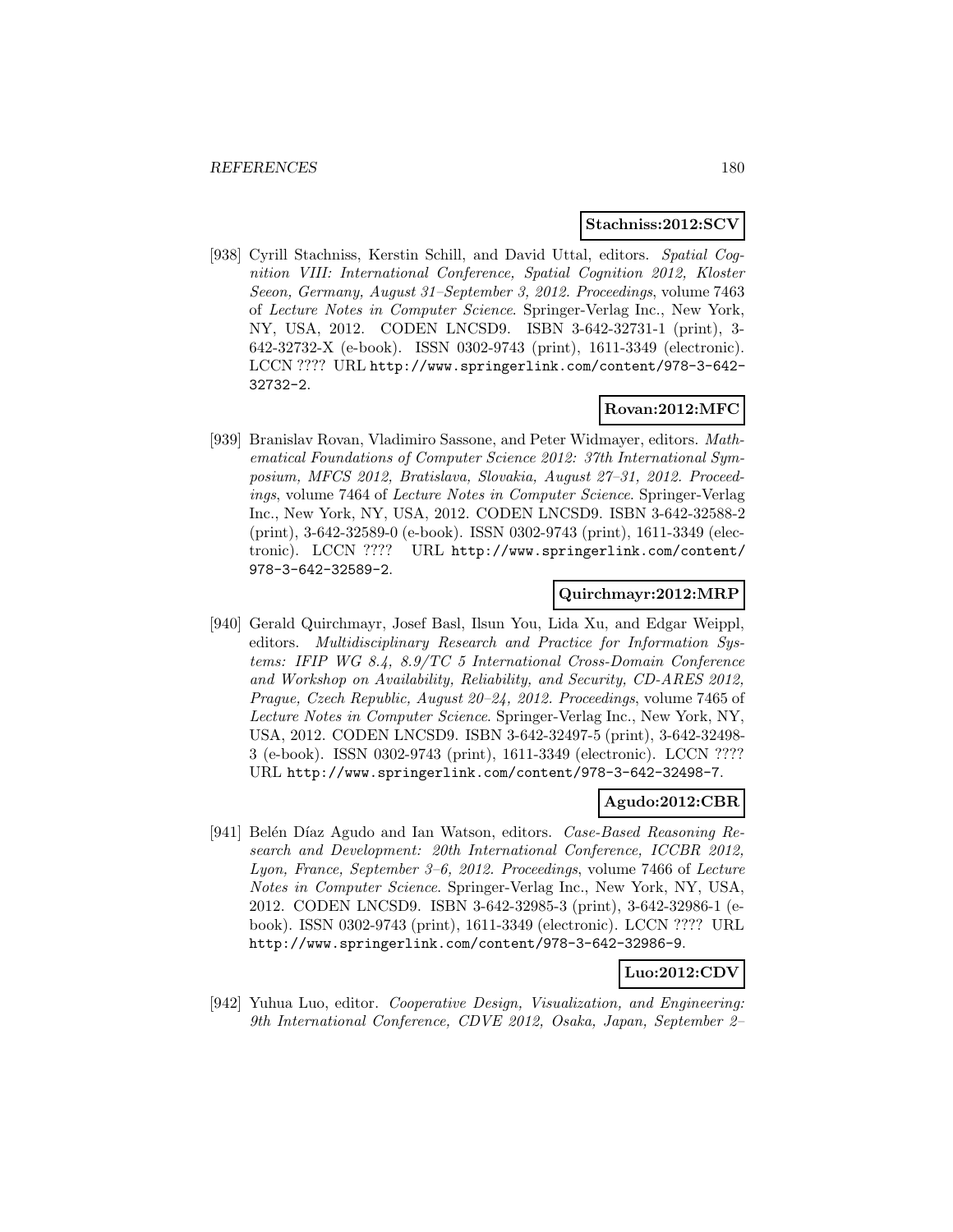5, 2012. Proceedings, volume 7467 of Lecture Notes in Computer Science. Springer-Verlag Inc., New York, NY, USA, 2012. CODEN LNCSD9. ISBN 3-642-32608-0 (print), 3-642-32609-9 (e-book). ISSN 0302-9743 (print), 1611-3349 (electronic). LCCN ???? URL http://www.springerlink. com/content/978-3-642-32609-7.

## **Magnusson:2012:HAI**

[943] Charlotte Magnusson, Delphine Szymczak, and Stephen Brewster, editors. Haptic and Audio Interaction Design: 7th International Conference, HAID 2012, Lund, Sweden, August 23–24, 2012. Proceedings, volume 7468 of Lecture Notes in Computer Science. Springer-Verlag Inc., New York, NY, USA, 2012. CODEN LNCSD9. ISBN 3-642-32795-8 (print), 3-642-32796-6 (e-book). ISSN 0302-9743 (print), 1611-3349 (electronic). LCCN ???? URL http://www.springerlink.com/content/978-3-642- 32796-4.

#### **Andreev:2012:ITS**

[944] Sergey Andreev, Sergey Balandin, and Yevgeni Koucheryavy, editors. Internet of Things, Smart Spaces, and Next Generation Networking: 12th International Conference, NEW2AN 2012, and 5th Conference, ruS-MART 2012, St. Petersburg, Russia, August 27–29, 2012. Proceedings, volume 7469 of Lecture Notes in Computer Science. Springer-Verlag Inc., New York, NY, USA, 2012. CODEN LNCSD9. ISBN 3-642-32685-4 (print), 3-642-32686-2 (e-book). ISSN 0302-9743 (print), 1611-3349 (electronic). LCCN ???? URL http://www.springerlink.com/content/ 978-3-642-32686-8.

#### **Gibbons:2012:GIP**

[945] Jeremy Gibbons, editor. Generic and Indexed Programming: International Spring School, SSGIP 2010, Oxford, UK, March 22–26, 2010, Revised Lectures, volume 7470 of Lecture Notes in Computer Science. Springer-Verlag Inc., New York, NY, USA, 2012. CODEN LNCSD9. ISBN 3-642-32201-8 (print), 3-642-32202-6 (e-book). ISSN 0302-9743 (print), 1611-3349 (electronic). LCCN ???? URL http://www.springerlink. com/content/978-3-642-32202-0.

## **Beer:2012:AEG**

[946] Martin Beer, Cyril Brom, Frank Dignum, and Von-Wun Soo, editors. Agents for Educational Games and Simulations: International Workshop, AEGS 2011, Taipei, Taiwan, May 2, 2011. Revised Papers, volume 7471 of Lecture Notes in Computer Science. Springer-Verlag Inc., New York, NY, USA, 2012. CODEN LNCSD9. ISBN 3-642-32325-1 (print), 3-642-32326- X (e-book). ISSN 0302-9743 (print), 1611-3349 (electronic). LCCN ???? URL http://www.springerlink.com/content/978-3-642-32326-3.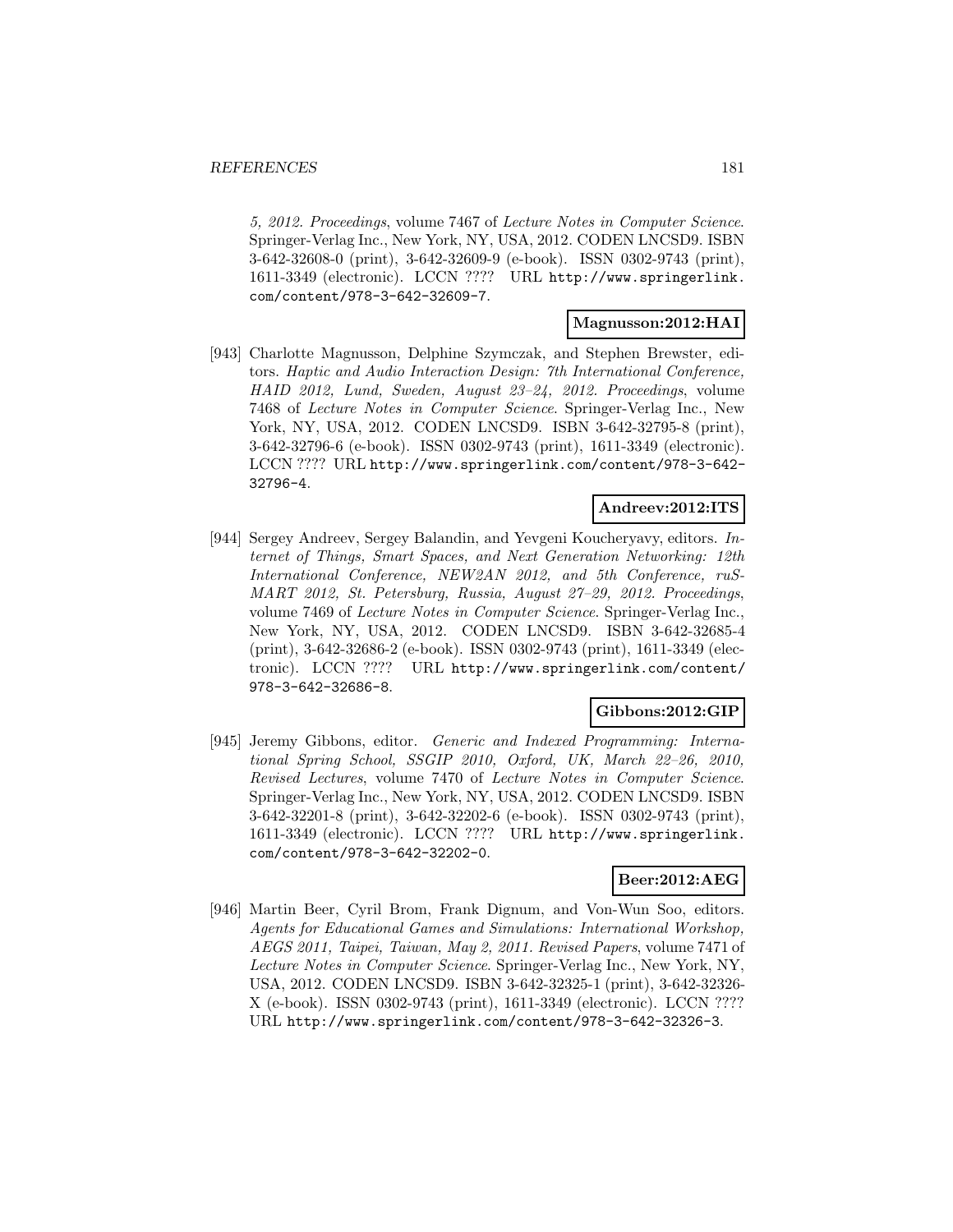### **Atzmueller:2012:MMU**

[947] Martin Atzmueller, Alvin Chin, Denis Helic, and Andreas Hotho, editors. Modeling and Mining Ubiquitous Social Media: International Workshops MSM 2011, Boston, MA, USA, October 9, 2011, and MUSE 2011, Athens, Greece, September 5, 2011, Revised Selected Papers, volume 7472 of Lecture Notes in Computer Science. Springer-Verlag Inc., New York, NY, USA, 2012. CODEN LNCSD9. ISBN 3-642-33683-3 (print), 3-642-33684- 1 (e-book). ISSN 0302-9743 (print), 1611-3349 (electronic). LCCN ???? URL http://www.springerlink.com/content/978-3-642-33684-3.

# **Liu:2012:ICA**

[948] Baoxiang Liu, Maode Ma, and Jincai Chang, editors. Information Computing and Applications: Third International Conference, ICICA 2012, Chengde, China, September 14–16, 2012. Proceedings, volume 7473 of Lecture Notes in Computer Science. Springer-Verlag Inc., New York, NY, USA, 2012. CODEN LNCSD9. ISBN 3-642-34061-X (print), 3-642-34062- 8 (e-book). ISSN 0302-9743 (print), 1611-3349 (electronic). LCCN ???? URL http://www.springerlink.com/content/978-3-642-34062-8.

#### **Dellaert:2012:OLS**

[949] Frank Dellaert, Jan-Michael Frahm, Marc Pollefeys, Laura Leal-Taixé, and Bodo Rosenhahn, editors. Outdoor and Large-Scale Real-World Scene Analysis: 15th International Workshop on Theoretical Foundations of Computer Vision, Dagstuhl Castle, Germany, June  $26 - July$ 1, 2011. Revised Selected Papers, volume 7474 of Lecture Notes in Computer Science. Springer-Verlag Inc., New York, NY, USA, 2012. CODEN LNCSD9. ISBN 3-642-34090-3 (print), 3-642-34091-1 (e-book). ISSN 0302-9743 (print), 1611-3349 (electronic). LCCN ???? URL http:// www.springerlink.com/content/978-3-642-34091-8.

# **Pinz:2012:PRJ**

[950] Axel Pinz, Thomas Pock, Horst Bischof, and Franz Leberl, editors. Pattern Recognition: Joint 34th DAGM and 36th OAGM Symposium, Graz, Austria, August 28–31, 2012. Proceedings, volume 7476 of Lecture Notes in Computer Science. Springer-Verlag Inc., New York, NY, USA, 2012. CODEN LNCSD9. ISBN 3-642-32716-8 (print), 3-642-32717-6 (e-book). ISSN 0302-9743 (print), 1611-3349 (electronic). LCCN ???? URL http: //www.springerlink.com/content/978-3-642-32717-9.

# **Mana:2012:ANN**

[951] Nadia Mana, Friedhelm Schwenker, and Edmondo Trentin, editors. Artificial Neural Networks in Pattern Recognition: 5th INNS IAPR TC 3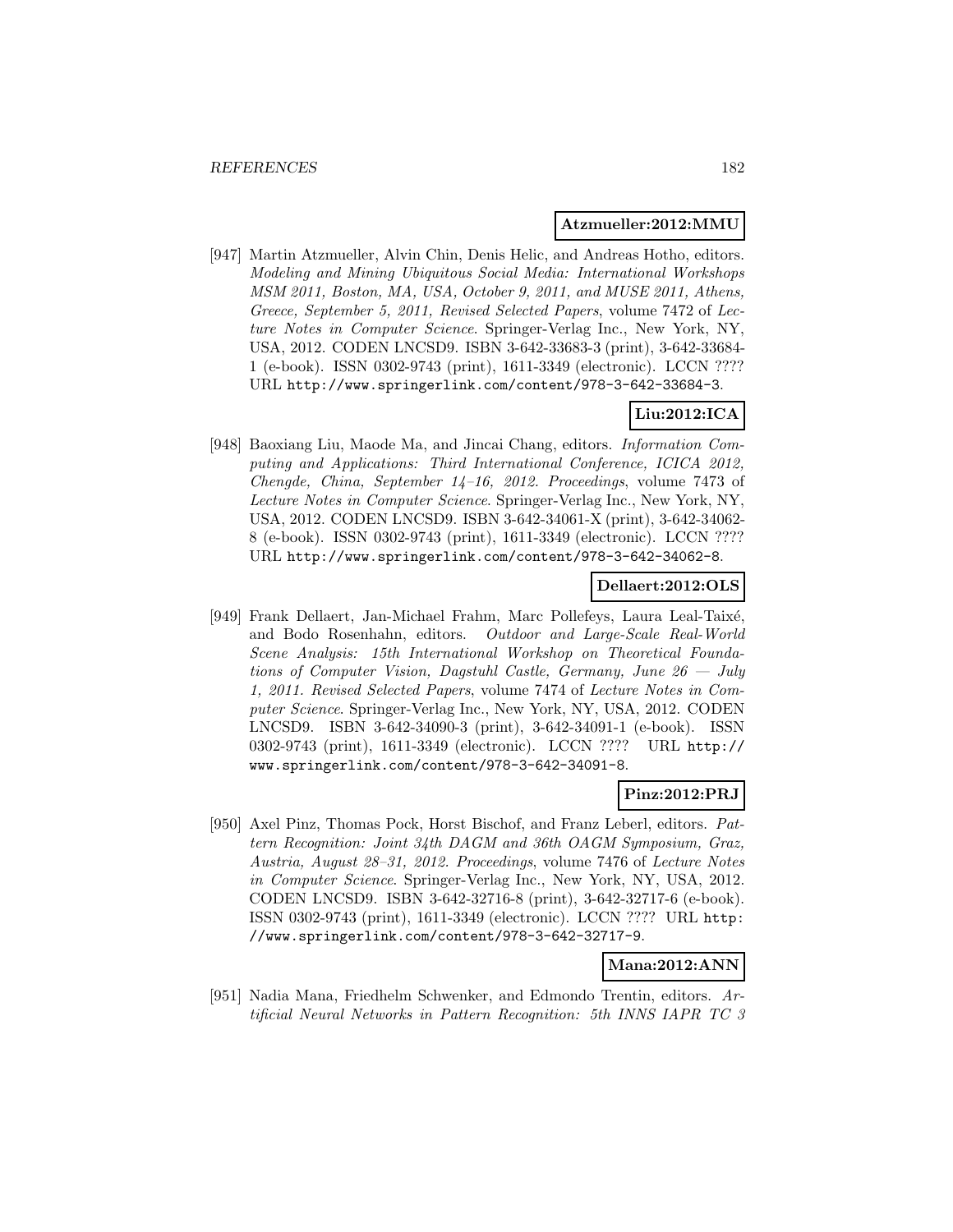GIRPR Workshop, ANNPR 2012, Trento, Italy, September 17–19, 2012. Proceedings, volume 7477 of Lecture Notes in Computer Science. Springer-Verlag Inc., New York, NY, USA, 2012. CODEN LNCSD9. ISBN 3-642- 33211-0 (print), 3-642-33212-9 (e-book). ISSN 0302-9743 (print), 1611- 3349 (electronic). LCCN ???? URL http://www.springerlink.com/ content/978-3-642-33212-8.

# **Xiao:2012:GIS**

[952] Ningchuan Xiao, Mei-Po Kwan, Michael F. Goodchild, and Shashi Shekhar, editors. Geographic Information Science: 7th International Conference, GIScience 2012, Columbus, OH, USA, September 18–21, 2012. Proceedings, volume 7478 of Lecture Notes in Computer Science. Springer-Verlag Inc., New York, NY, USA, 2012. CODEN LNCSD9. ISBN 3-642- 33023-1 (print), 3-642-33024-X (e-book). ISSN 0302-9743 (print), 1611- 3349 (electronic). LCCN ???? URL http://www.springerlink.com/ content/978-3-642-33024-7.

# **Szabo:2012:ICT**

[953] Róbert Szabó and Attila Vidács, editors. Information and Communication Technologies: 18th EUNICE/IFIP WG 6.2, 6.6 International Conference, EUNICE 2012, Budapest, Hungary, August 29–31, 2012. Proceedings, volume 7479 of Lecture Notes in Computer Science. Springer-Verlag Inc., New York, NY, USA, 2012. CODEN LNCSD9. ISBN 3-642-32807-5 (print), 3-642-32808-3 (e-book). ISSN 0302-9743 (print), 1611-3349 (electronic). LCCN ???? URL http://www.springerlink.com/content/978-3-642- 32808-4.

# **Barros:2012:BPM**

[954] Alistair Barros, Avigdor Gal, and Ekkart Kindler, editors. Business Process Management: 10th International Conference, BPM 2012, Tallinn, Estonia, September 3–6, 2012. Proceedings, volume 7481 of Lecture Notes in Computer Science. Springer-Verlag Inc., New York, NY, USA, 2012. CODEN LNCSD9. ISBN 3-642-32884-9 (print), 3-642-32885-7 (e-book). ISSN 0302-9743 (print), 1611-3349 (electronic). LCCN ???? URL http: //www.springerlink.com/content/978-3-642-32885-5.

#### **Jonker:2012:SDM**

[955] Willem Jonker and Milan Petković, editors. Secure Data Management: 9th VLDB Workshop, SDM 2012, Istanbul, Turkey, August 27, 2012. Proceedings, volume 7482 of Lecture Notes in Computer Science. Springer-Verlag Inc., New York, NY, USA, 2012. CODEN LNCSD9. ISBN 3-642-32872-5 (print), 3-642-32873-3 (e-book). ISSN 0302-9743 (print), 1611-3349 (electronic). LCCN ???? URL http://www.springerlink.com/content/ 978-3-642-32873-2.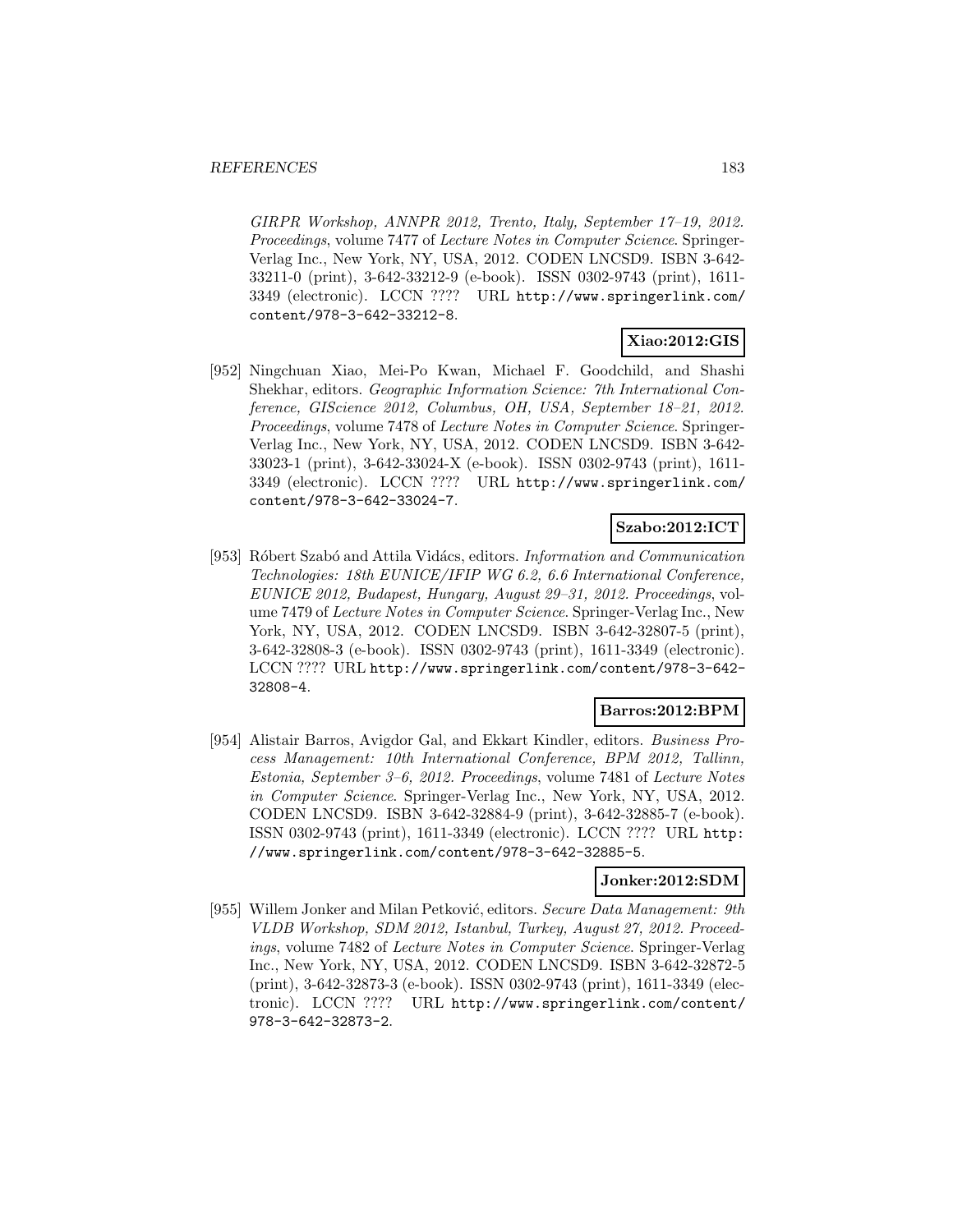#### **Gollmann:2012:ISI**

[956] Dieter Gollmann and Felix C. Freiling, editors. Information Security: 15th International Conference, ISC 2012, Passau, Germany, September 19–21, 2012. Proceedings, volume 7483 of Lecture Notes in Computer Science. Springer-Verlag Inc., New York, NY, USA, 2012. CODEN LNCSD9. ISBN 3-642-33382-6 (print), 3-642-33383-4 (e-book). ISSN 0302-9743 (print), 1611-3349 (electronic). LCCN ???? URL http://www.springerlink. com/content/978-3-642-33383-5.

#### **Kaklamanis:2012:EPP**

[957] Christos Kaklamanis, Theodore Papatheodorou, and Paul G. Spirakis, editors. Euro-Par 2012 Parallel Processing: 18th International Conference, Euro-Par 2012, Rhodes Island, Greece, August 27–31, 2012. Proceedings, volume 7484 of Lecture Notes in Computer Science. Springer-Verlag Inc., New York, NY, USA, 2012. CODEN LNCSD9. ISBN 3-642-32819-9 (print), 3-642-32820-2 (e-book). ISSN 0302-9743 (print), 1611-3349 (electronic). LCCN ???? URL http://www.springerlink.com/content/ 978-3-642-32820-6.

### **Visconti:2012:SCN**

[958] Ivan Visconti and Roberto De Prisco, editors. Security and Cryptography for Networks: 8th International Conference, SCN 2012, Amalfi, Italy, September 5–7, 2012. Proceedings, volume 7485 of Lecture Notes in Computer Science. Springer-Verlag Inc., New York, NY, USA, 2012. CODEN LNCSD9. ISBN 3-642-32927-6 (print), 3-642-32928-4 (e-book). ISSN 0302-9743 (print), 1611-3349 (electronic). LCCN ???? URL http: //www.springerlink.com/content/978-3-642-32928-9.

#### **Fisher:2012:CLM**

[959] Michael Fisher, Leon van der Torre, Mehdi Dastani, and Guido Governatori, editors. Computational Logic in Multi-Agent Systems: 13th International Workshop, CLIMA XIII, Montpellier, France, August 27–28, 2012. Proceedings, volume 7486 of Lecture Notes in Computer Science. Springer-Verlag Inc., New York, NY, USA, 2012. CODEN LNCSD9. ISBN 3-642-32896-2 (print), 3-642-32897-0 (e-book). ISSN 0302-9743 (print), 1611-3349 (electronic). LCCN ???? URL http://www.springerlink. com/content/978-3-642-32897-8.

#### **Eiter:2012:RWS**

[960] Thomas Eiter and Thomas Krennwallner, editors. Reasoning Web. Semantic Technologies for Advanced Query Answering: 8th International Summer School 2012, Vienna, Austria, September 3–8, 2012. Proceedings, volume 7487 of Lecture Notes in Computer Science. Springer-Verlag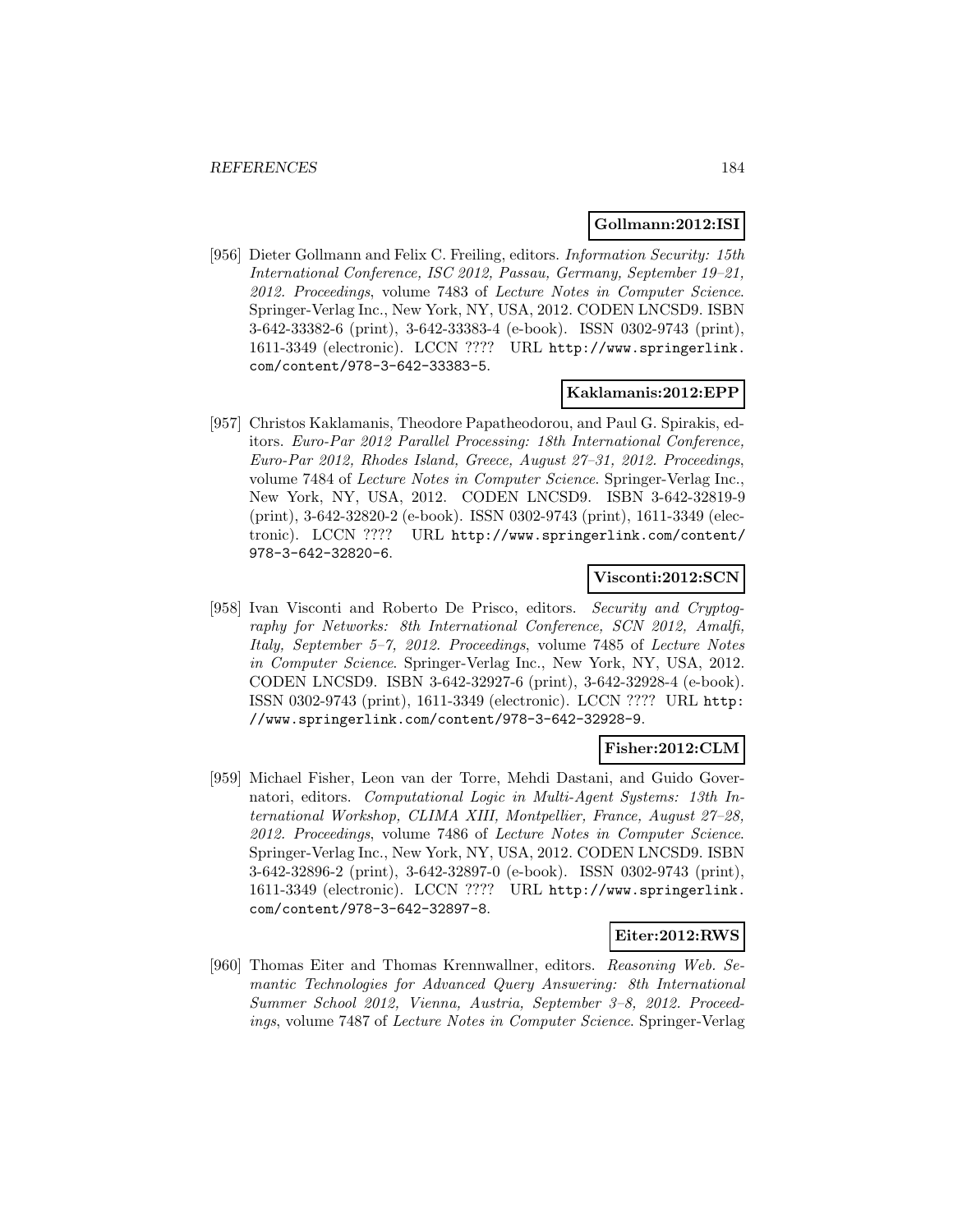Inc., New York, NY, USA, 2012. CODEN LNCSD9. ISBN 3-642-33157-2 (print), 3-642-33158-0 (e-book). ISSN 0302-9743 (print), 1611-3349 (electronic). LCCN ???? URL http://www.springerlink.com/content/ 978-3-642-33158-9.

## **Catarci:2012:IAE**

[961] Tiziana Catarci, Pamela Forner, Djoerd Hiemstra, Anselmo Peñas, and Giuseppe Santucci, editors. Information Access Evaluation. Multilinguality, Multimodality, and Visual Analytics: Third International Conference of the CLEF Initiative, CLEF 2012, Rome, Italy, September 17–20, 2012. Proceedings, volume 7488 of Lecture Notes in Computer Science. Springer-Verlag Inc., New York, NY, USA, 2012. CODEN LNCSD9. ISBN 3-642- 33246-3 (print), 3-642-33247-1 (e-book). ISSN 0302-9743 (print), 1611- 3349 (electronic). LCCN ???? URL http://www.springerlink.com/ content/978-3-642-33247-0.

# **Zaphiris:2012:TPD**

[962] Panayiotis Zaphiris, George Buchanan, Edie Rasmussen, and Fernando Loizides, editors. Theory and Practice of Digital Libraries: Second International Conference, TPDL 2012, Paphos, Cyprus, September 23–27, 2012. Proceedings, volume 7489 of Lecture Notes in Computer Science. Springer-Verlag Inc., New York, NY, USA, 2012. CODEN LNCSD9. ISBN 3-642-33289-7 (print), 3-642-33290-0 (e-book). ISSN 0302-9743 (print), 1611-3349 (electronic). LCCN ???? URL http://www.springerlink. com/content/978-3-642-33290-6.

# **Traff:2012:RAM**

[963] Jesper Larsson Träff, Siegfried Benkner, and Jack J. Dongarra, editors. Recent Advances in the Message Passing Interface: 19th European MPI Users' Group Meeting, EuroMPI 2012, Vienna, Austria, September 23– 26, 2012. Proceedings, volume 7490 of Lecture Notes in Computer Science. Springer-Verlag Inc., New York, NY, USA, 2012. CODEN LNCSD9. ISBN 3-642-33517-9 (print), 3-642-33518-7 (e-book). ISSN 0302-9743 (print), 1611-3349 (electronic). LCCN ???? URL http://www.springerlink. com/content/978-3-642-33518-1.

#### **Coello:2012:PPSa**

[964] Carlos A. Coello Coello, Vincenzo Cutello, Kalyanmoy Deb, Stephanie Forrest, Giuseppe Nicosia, and Mario Pavone, editors. Parallel Problem Solving from Nature — PPSN XII: 12th International Conference, Taormina, Italy, September 1–5, 2012, Proceedings, Part I, volume 7491 of Lecture Notes in Computer Science. Springer-Verlag Inc., New York, NY, USA, 2012. CODEN LNCSD9. ISBN 3-642-32936-5 (print), 3-642-32937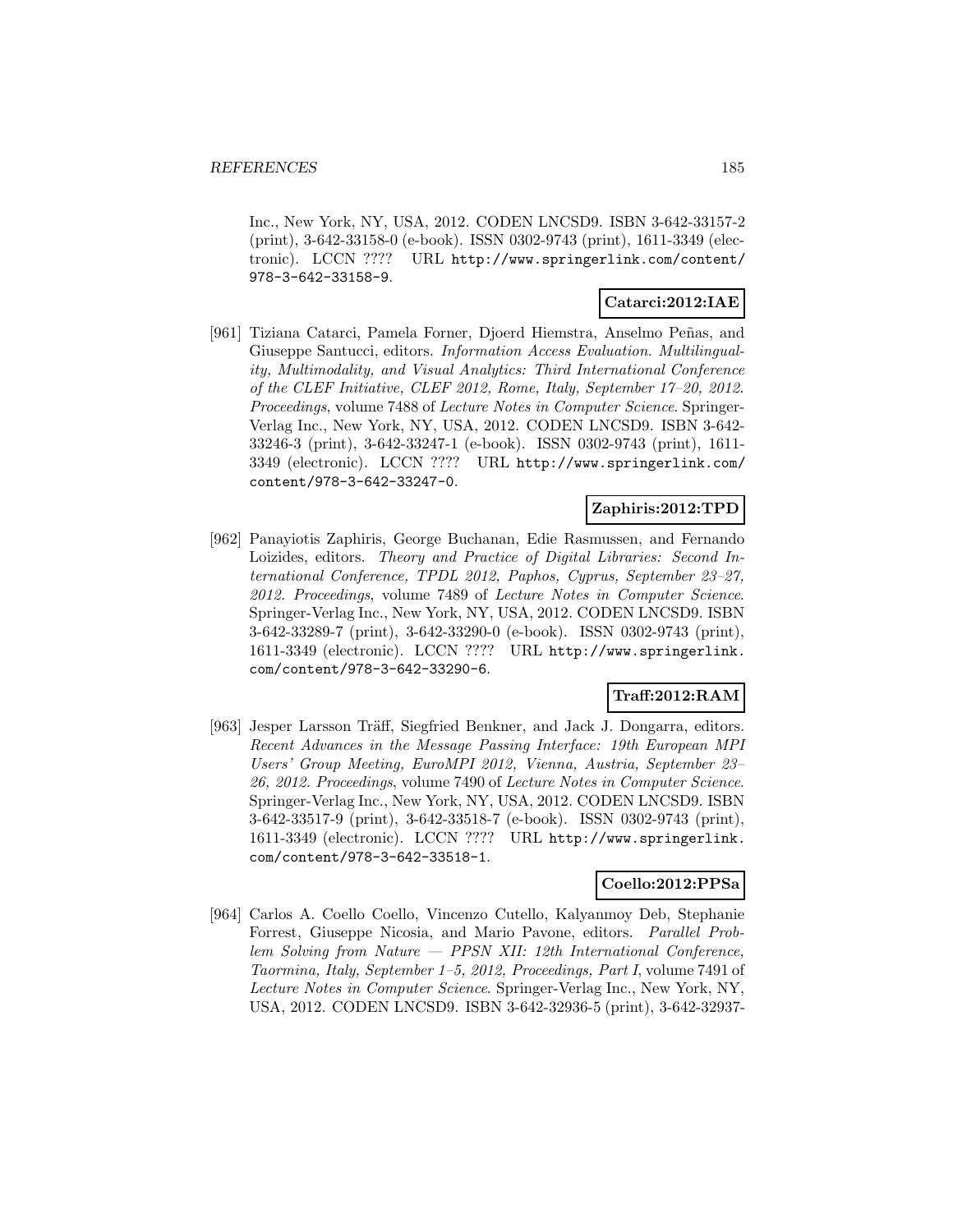3 (e-book). ISSN 0302-9743 (print), 1611-3349 (electronic). LCCN ???? URL http://www.springerlink.com/content/978-3-642-32937-1.

### **Coello:2012:PPSb**

[965] Carlos A. Coello Coello, Vincenzo Cutello, Kalyanmoy Deb, Stephanie Forrest, Giuseppe Nicosia, and Mario Pavone, editors. Parallel Problem Solving from Nature — PPSN XII: 12th International Conference, Taormina, Italy, September 1–5, 2012, Proceedings, Part II, volume 7492 of Lecture Notes in Computer Science. Springer-Verlag Inc., New York, NY, USA, 2012. CODEN LNCSD9. ISBN 3-642-32963-2 (print), 3- 642-32964-0 (e-book). ISSN 0302-9743 (print), 1611-3349 (electronic). LCCN ???? URL http://www.springerlink.com/content/978-3-642- 32964-7.

#### **Herskovic:2012:CTI**

[966] Valeria Herskovic, H. Ulrich Hoppe, Marc Jansen, and Jürgen Ziegler, editors. Collaboration and Technology: 18th International Conference, CRIWG 2012 Raesfeld, Germany, September 16–19, 2012 Proceedings, volume 7493 of Lecture Notes in Computer Science. Springer-Verlag Inc., New York, NY, USA, 2012. CODEN LNCSD9. ISBN 3-642-33283-8 (print), 3-642-33284-6 (e-book). ISSN 0302-9743 (print), 1611-3349 (electronic). LCCN ???? URL http://www.springerlink.com/content/ 978-3-642-33284-5.

# **Barcelo:2012:DAI**

[967] Pablo Barcelo and Reinhard Pichler, editors. Datalog in Academia and Industry: Second International Workshop, Datalog 2.0, Vienna, Austria, September 11–13, 2012. Proceedings, volume 7494 of Lecture Notes in Computer Science. Springer-Verlag Inc., New York, NY, USA, 2012. CODEN LNCSD9. ISBN 3-642-32924-1 (print), 3-642-32925-X (e-book). ISSN 0302-9743 (print), 1611-3349 (electronic). LCCN ???? URL http: //www.springerlink.com/content/978-3-642-32925-8.

#### **Sirakoulis:2012:CAI**

[968] Georgios Ch. Sirakoulis and Stefania Bandini, editors. Cellular Automata: 10th International Conference on Cellular Automata for Research and Industry, ACRI 2012, Santorini Island, Greece, September 24–27, 2012. Proceedings, volume 7495 of Lecture Notes in Computer Science. Springer-Verlag Inc., New York, NY, USA, 2012. CODEN LNCSD9. ISBN 3-642- 33349-4 (print), 3-642-33350-8 (e-book). ISSN 0302-9743 (print), 1611- 3349 (electronic). LCCN ???? URL http://www.springerlink.com/ content/978-3-642-33350-7.